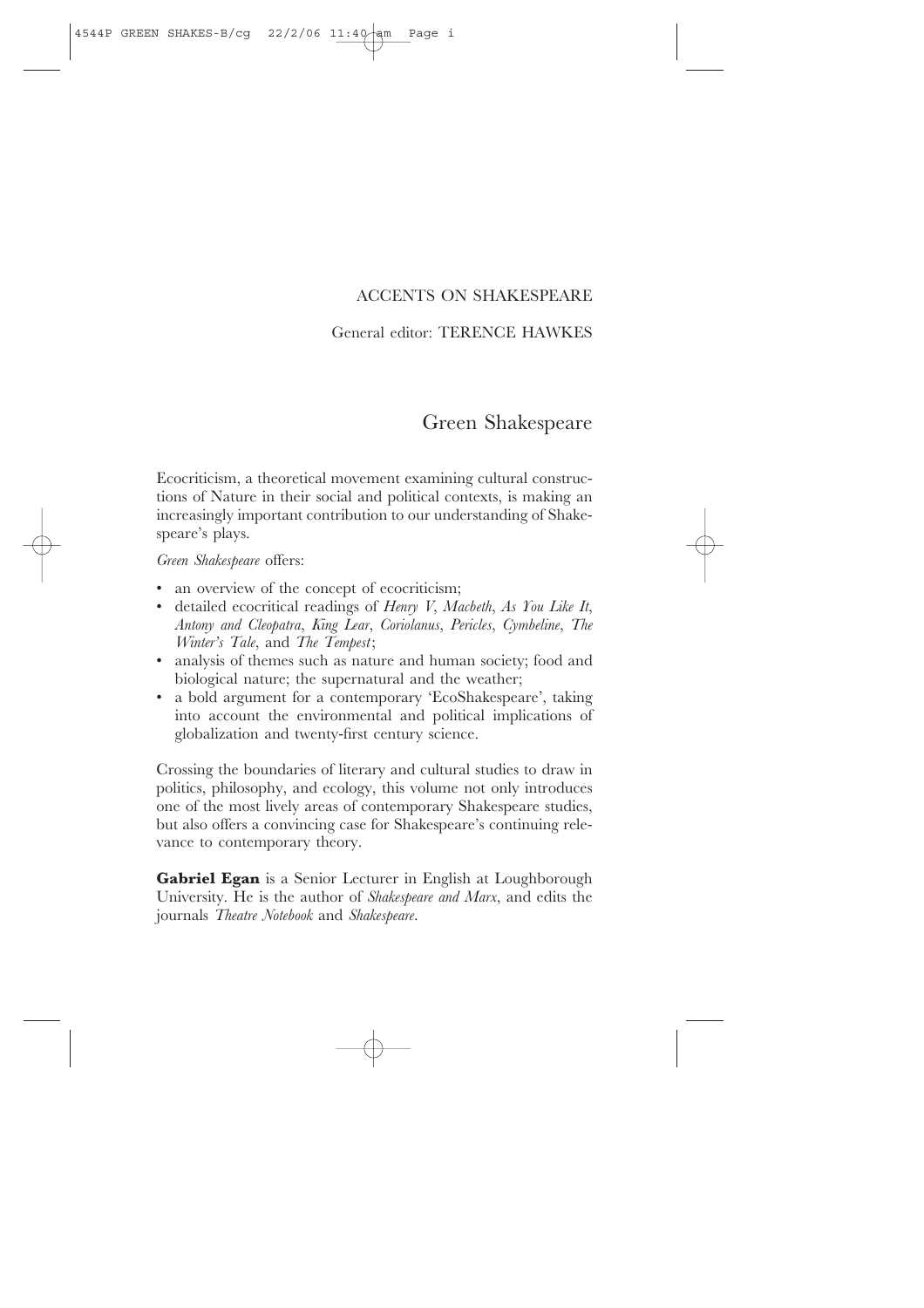### ACCENTS ON SHAKESPEARE General editor: TERENCE HAWKES

It is more than twenty years since the New Accents series helped to establish 'theory' as a fundamental and continuing feature of the study of literature at the undergraduate level. Since then, the need for short, powerful 'cutting edge' accounts of and comments on new developments has increased sharply. In the case of Shakespeare, books with this sort of focus have not been readily available. **Accents on Shakespeare** aims to supply them.

**Accents on Shakespeare** volumes will either 'apply' theory, or broaden and adapt it in order to connect with concrete teaching concerns. In the process, they will also reflect and engage with the major developments in Shakespeare studies of the last ten years.

The series will lead as well as follow. In pursuit of this goal it will be a two-tiered series. In addition to affordable, 'adoptable' titles aimed at modular undergraduate courses, it will include a number of research-based books. Spirited and committed, these second-tier volumes advocate radical change rather than stolidly reinforcing the status quo.

#### IN THE SAME SERIES

| Shakespeare and Appropriation           | Shakespeare and Feminist Performance. |  |
|-----------------------------------------|---------------------------------------|--|
| Edited by Christy Desmet and            | Ideology on Stage                     |  |
| Robert Sawyer                           | Sarah Werner                          |  |
| Shakespeare Without Women               | Shame in Shakespeare                  |  |
| Dympna Callaghan                        | Ewan Fernie                           |  |
| <b>Philosophical Shakespeares</b>       | The Sound of Shakespeare              |  |
| Edited by John J. Joughin               | Wes Folkerth                          |  |
| Shakespeare and Modernity: Early Modern | Shakespeare in the Present            |  |
| to Millennium                           | Terence Hawkes                        |  |
| Edited by Hugh Grady                    | Making Shakespeare                    |  |
| Marxist Shakespeares                    | Tiffany Stern                         |  |
| Edited by Jean E. Howard and            |                                       |  |
| <b>Scott Cutler Shershow</b>            | Spiritual Shakespeares                |  |
|                                         | Edited by Ewan Fernie                 |  |
| Shakespeare in Psychoanalysis           | Presentist Shakespeare                |  |
| Philip Armstrong                        | Edited by Terence Hawkes and          |  |
| Shakespeare and Modern Theatre: The     | Hugh Grady                            |  |
| Performance of Modernity                |                                       |  |
| Edited by Michael Bristol and           |                                       |  |
| Kathleen McLuskie                       |                                       |  |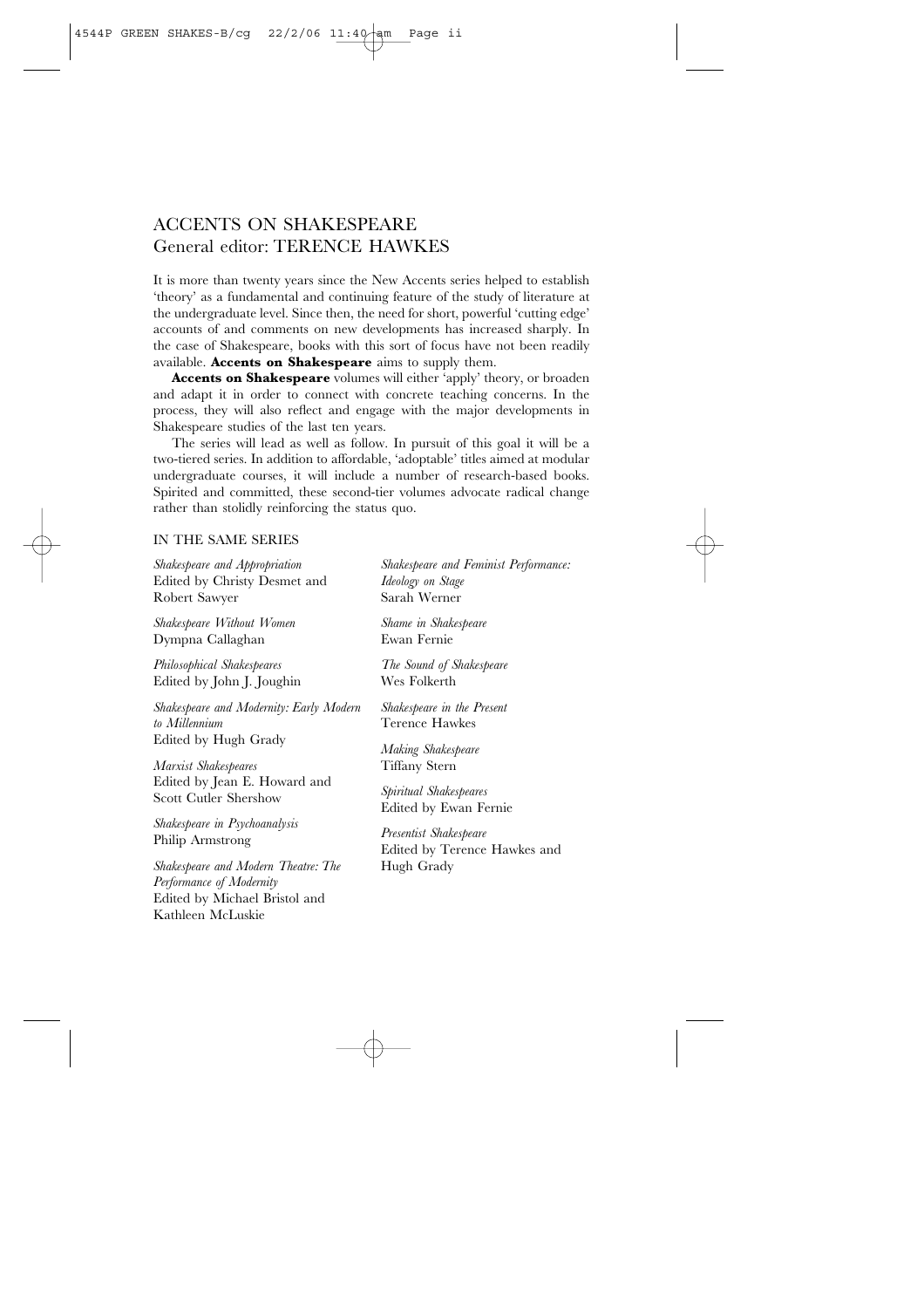# Green Shakespeare From ecopolitics to ecocriticism

GABRIEL EGAN

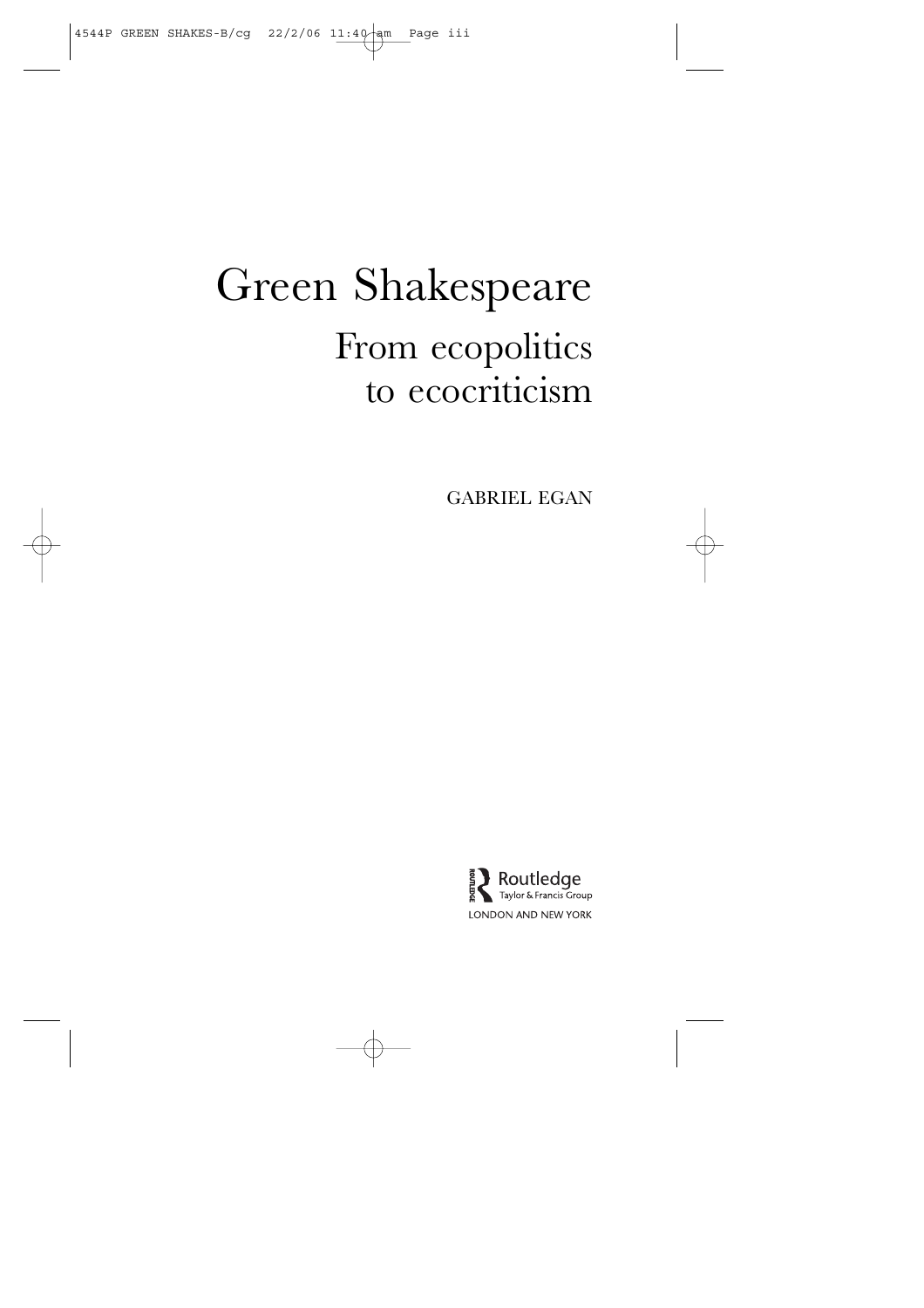*First published 2006 by Routledge 2 Park Square, Milton Park, Abingdon, Oxon OX14 4RN*

*Simultaneously published in the USA and Canada by Routledge 270 Madison Avenue, New York, NY 10016*

*Routledge is an imprint of the Taylor & Francis Group*

*© 2006 Gabriel Egan*

*Typeset in Baskerville by Florence Production Ltd, Stoodleigh, Devon Printed and bound in Great Britain by TJ International Ltd, Padstow, Cornwall*

All rights reserved. No part of this book may be reprinted or reproduced or utilized in any form or by any electronic, mechanical, or other means, now known or hereafter invented, including photocopying and recording, or in any information storage or retrieval system, without permission in writing from the publishers.

#### British Library Cataloguing in Publication Data

*A catalogue record for this book is available from the British Library*

Library of Congress Cataloging in Publication Data

*Egan, Gabriel. Green Shakespeare: from ecopolitics to ecocriticism / Gabriel Egan. p. cm. – (Accents on Shakespeare) Includes bibliographical references and index. 1. Shakespeare, William, 1564–1616 – Knowledge – Natural history. 2. Ecology – Political aspects. 3. Human ecology in literature. 4. Nature in literature. 5. Ecocriticism. I. Title. II. Series.*

*PR3039.E35 2006 822.3*′*3–dc22 2005030248*

ISBN10: 0–415–32295–2 (hbk) ISBN10: 0–415–32296–0 (pbk) ISBN10: 0–203–30077–7 (ebk)

ISBN13: 978–0–415–32295–9 (hbk) ISBN13: 978–0–415–32296–6 (pbk) ISBN13: 978–0–203–30077–0 (ebk)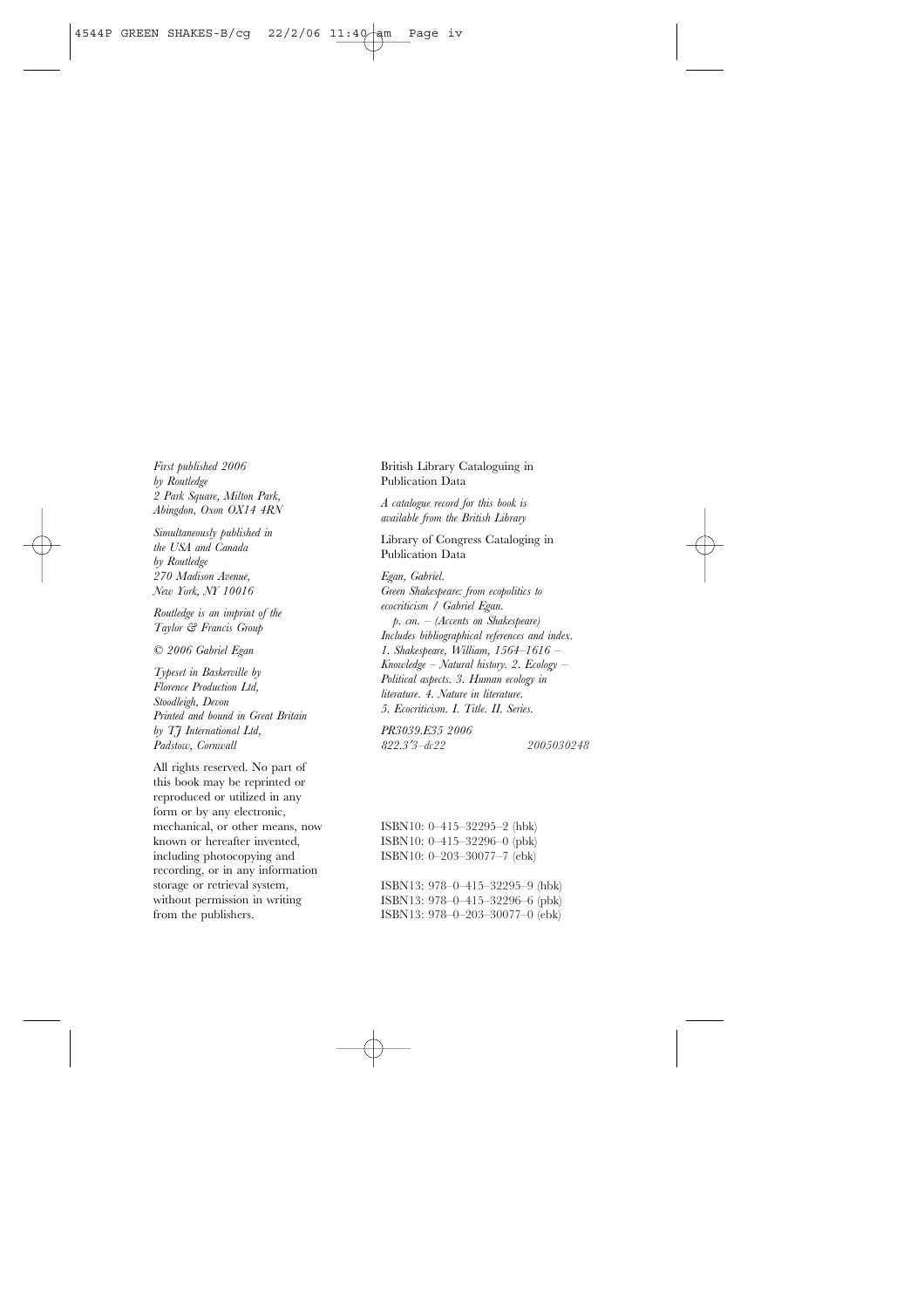For reading so much that was not good enough and for saying so without malice, this book is dedicated to my wife, Joan Fitzpatrick.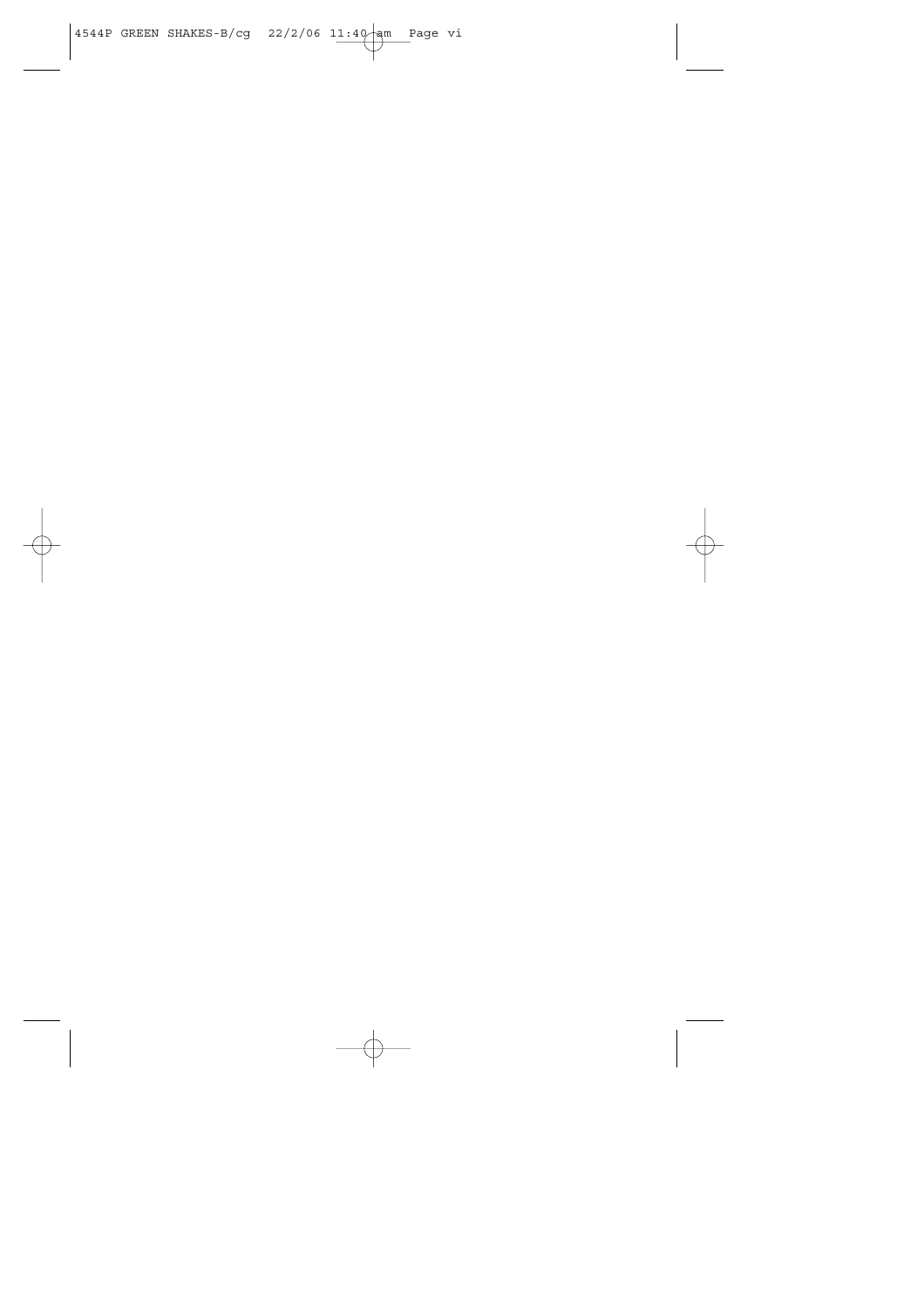# **Contents**

|   | List of figures                                                                                                 | <br>V111 |
|---|-----------------------------------------------------------------------------------------------------------------|----------|
|   | General editor's preface                                                                                        | ix       |
|   | Acknowledgements                                                                                                | xi       |
|   | Introduction: Babbling of green fields                                                                          | 1        |
| 1 | Ecopolitics/ecocriticism                                                                                        | 17       |
| 2 | Nature and human society: Coriolanus, Henry 5,<br>and Macbeth                                                   | 51       |
| 3 | Food and biological nature: As You like It, Antony<br>and Cleopatra, Pericles, Cymbeline, and The Winter's Tale | 92       |
| 4 | Supernature and the weather: King Lear and<br>The Tempest                                                       | 132      |
|   | Conclusion: EcoShakespeare                                                                                      | 172      |
|   | Notes.                                                                                                          | 176      |
|   | References                                                                                                      | 182      |
|   | <i>Index</i>                                                                                                    | 195      |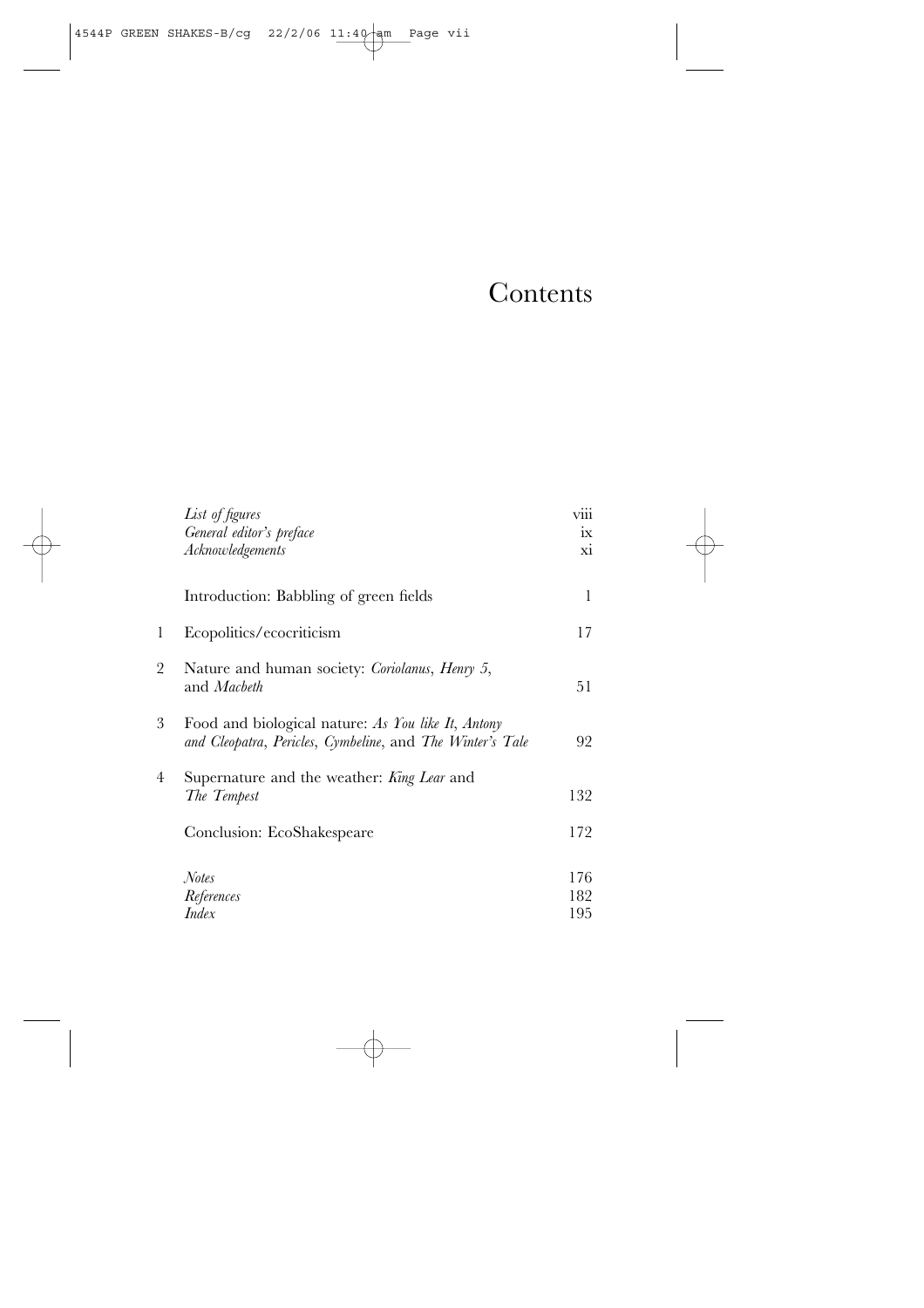# Figures

| 1 James Watt's steam engine governor | 94  |
|--------------------------------------|-----|
| 2 Fractal snowflake                  | 97  |
| 3 Fractal fern leaf                  | 97  |
| 4 The Globe playhouse timber frame   | 81  |
| 5 The benzene ring                   | 173 |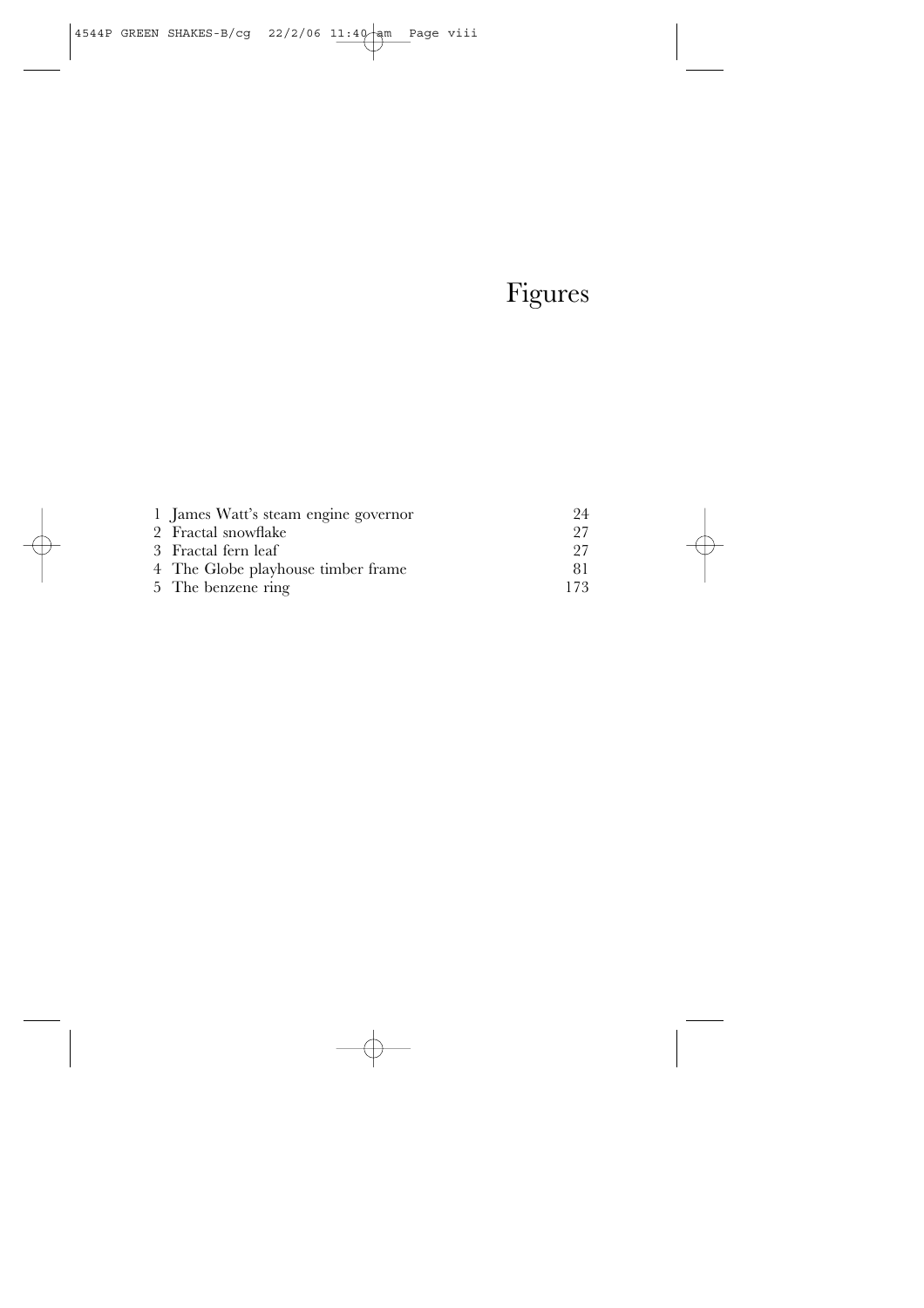### General editor's preface

In our time, the field of literary studies has rarely been a settled, tranquil place. Indeed, for over two decades, the clash of opposed theories, prejudices, and points of view has made it more of a battlefield. Echoing across its most beleaguered terrain, the student's weary complaint 'Why can't I just pick up Shakespeare's plays and read them?' seems to demand a sympathetic response.

Nevertheless, we know that modern spectacles will always impose their own particular characteristics on the vision of those who unthinkingly don them. This must mean, at the very least, that an apparently simple confrontation with, or pious contemplation of, the text of a 400-year-old play can scarcely supply the grounding for an adequate response to its complex demands. For this reason, a transfer of emphasis from 'text' towards 'context' has increasingly been the concern of critics and scholars since the Second World War: a tendency that has perhaps reached its climax in more recent movements such as New Historicism, Cultural Materialism, or Presentism.

A consideration of the conditions – social, political, or economic – within which the play came to exist, from which it derives, and to which it speaks will certainly make legitimate demands on the attention of any well-prepared student nowadays. Of course, the serious pursuit of those interests will also inevitably start to undermine ancient and inherited prejudices, such as the supposed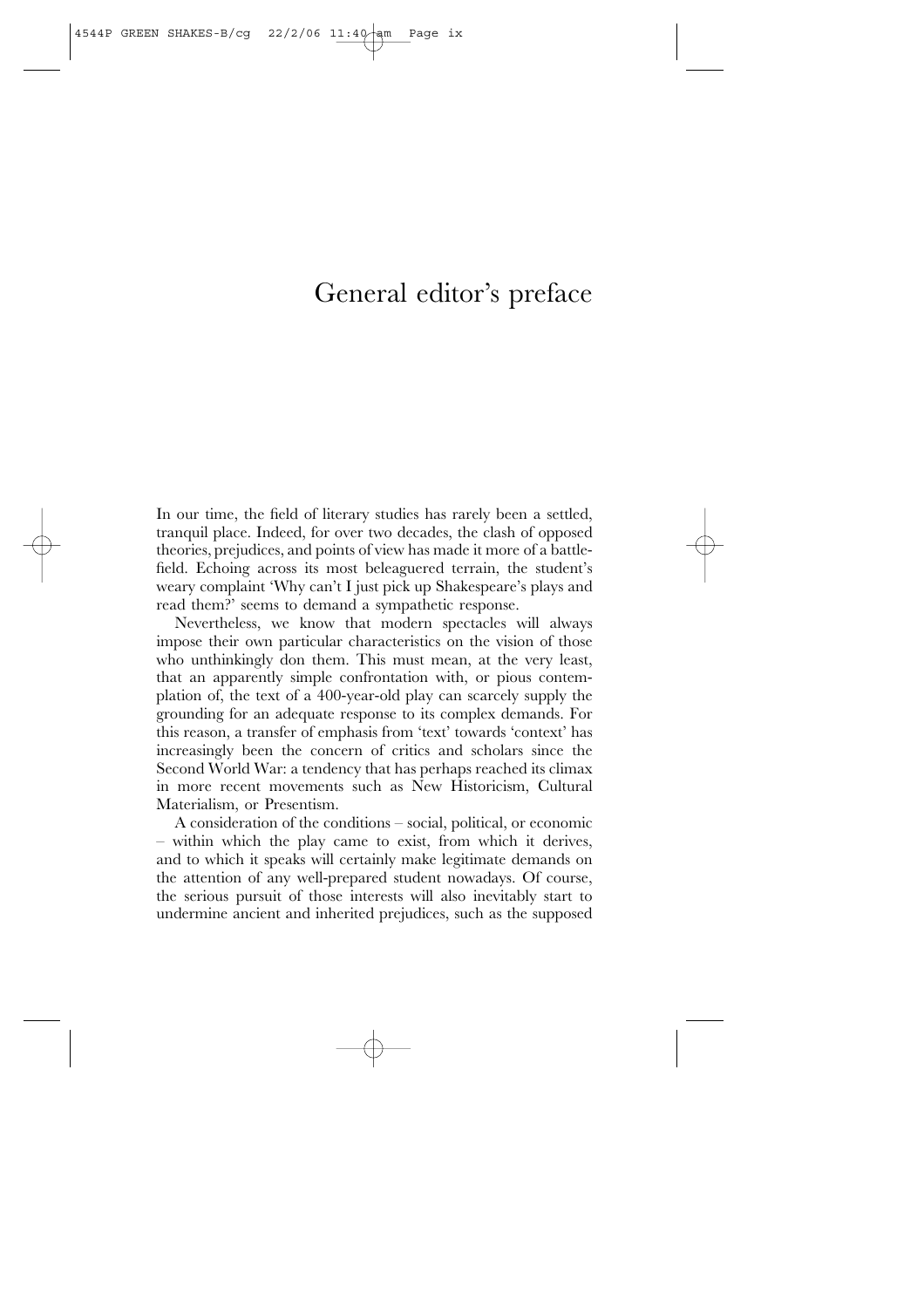distinction between 'foreground' and 'background' in literary studies. And even the slightest awareness of the pressures of gender or of race, or the most cursory glance at the role played by that strange creature 'Shakespeare' in our cultural politics, will reinforce a similar turn towards questions that sometimes appear scandalously 'non-literary'. It seems clear that very different and unsettling notions of the ways in which literature might be addressed can hardly be avoided. The worrying truth is that nobody can just pick up Shakespeare's plays and read them. Perhaps – even more worrying – they never could.

The aim of *Accents on Shakespeare* is to encourage students and teachers to explore the implications of this situation by means of an engagement with the major developments in Shakespeare studies over recent years. It will offer a continuing and challenging reflection on those ideas through a series of multi- and single-author books which will also supply the basis for adapting or augmenting them in the light of changing concerns.

*Accents on Shakespeare* also intends to lead as well as follow. In pursuit of this goal, the series will operate on more than one level. In addition to titles aimed at modular undergraduate courses, it will include a number of books embodying polemical, strongly argued cases aimed at expanding the horizons of a specific aspect of the subject and at challenging the preconceptions on which it is based. These volumes will not be learned 'monographs' in any traditional sense. They will, it is hoped, offer a platform for the work of the liveliest younger scholars and teachers at their most outspoken and provocative. Committed and contentious, they will be reporting from the forefront of current critical activity and will have something new to say. The fact that each book in the series promises a Shakespeare inflected in terms of a specific urgency should ensure that, in the present as in the recent past, the accent will be on change.

Terence Hawkes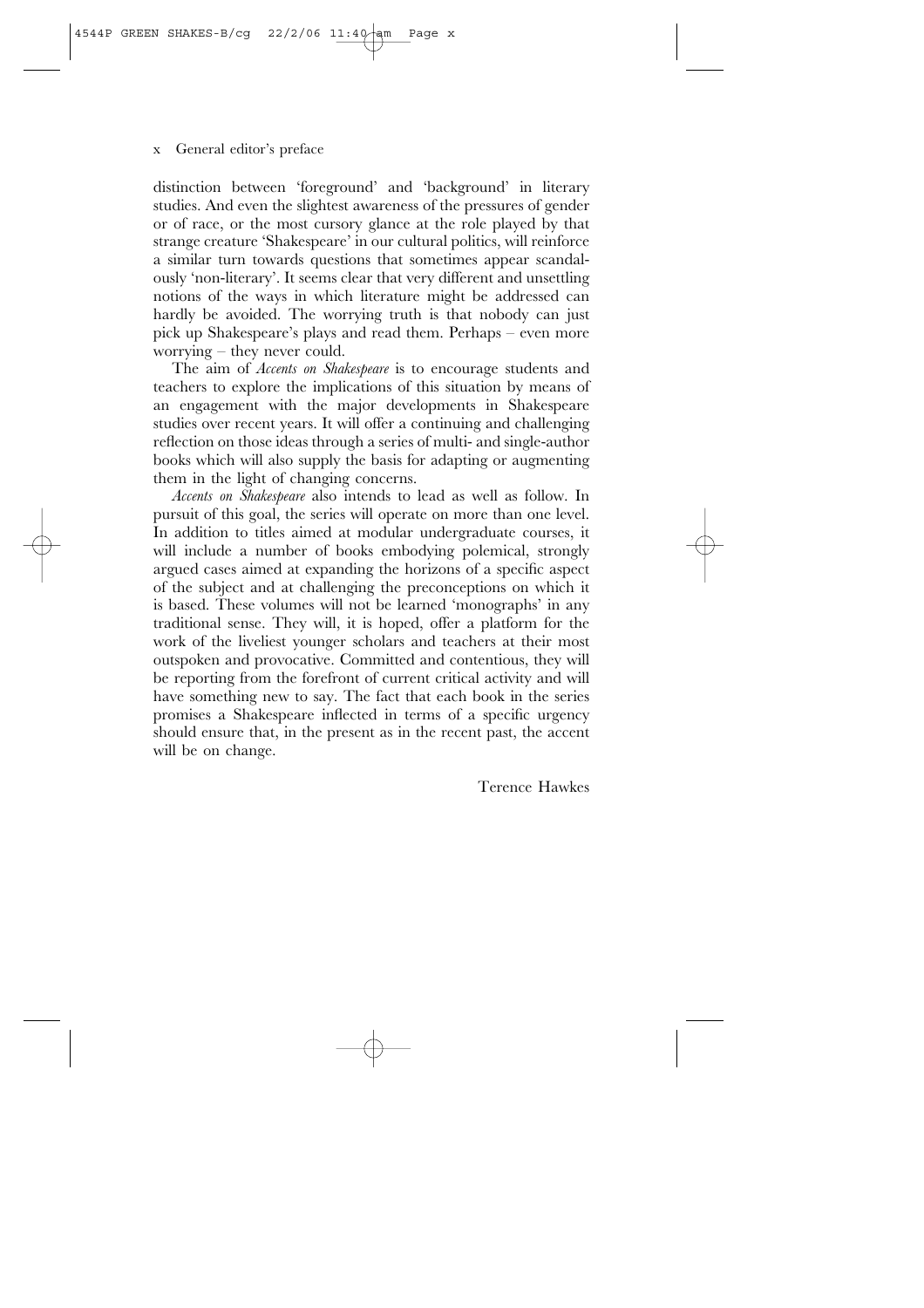### Acknowledgements

Several people read drafts of this book in different forms, but the two sharpest readers whose comments have helped most are my wife, Joan Fitzpatrick, and the general editor of the *Accents on Shakespeare* series, Terence Hawkes. If only I had listened to the former sooner, I could have saved myself embarrassment with the latter. Both were endlessly patient and generous with their suggestions. The work was begun in the spring of 2004 at the Huntington Library and Garden in San Marino, California after discussions about railroads with Gary Taylor and about gardening with John Jowett. We were there to give papers at a theatre history conference organized by Peter Holland, Stephen Orgel, and Robert C. Ritchie, to whom I am grateful for the trip. My long-time friend the atmospheric chemist Martyn Chipperfield advised on the Gaia hypothesis (cautioning its present unverifiability), chemical feedback loops, and computer modelling of weather, and the relevance of these to ecology. If I have misrepresented these subtleties, it is not for want of his trying to prevent me. Kevin de Ornellas and Lynn Gajowski kindly sent me cuttings and hints for reading about matters ecocritical, for which favours I am their debtor. It was helpful to attend the 33rd meeting of the Shakespeare Association of America in Bermuda in April 2005 and I am grateful to the British Academy for paying my air fare and to my employers, Loughborough University, for paying the other expenses incurred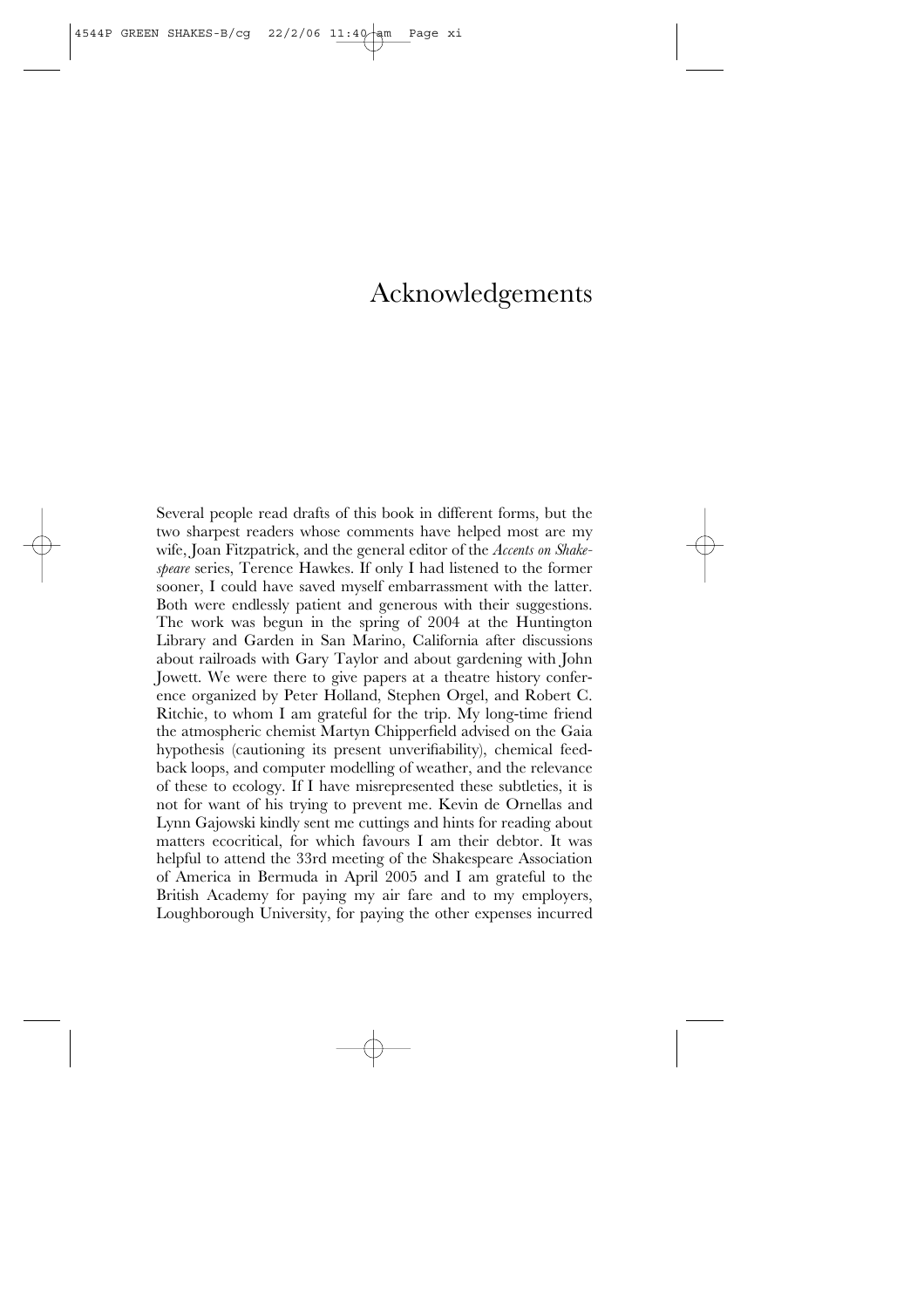on that trip. At that meeting Shankar Raman made comments on Lucretius' Epicurean poem *De rerum natura* that greatly helped me write Chapter 4. My citations of his work indicate debts to my undergraduate Shakespeare tutor Jerry Sokol, and here I would like to acknowledge more general debts arising from his tuition and also specifically the story of Friedrich A. Kekulé's dream used in the Conclusion. Almost all of this book was written in the library of the Shakespeare Institute in Stratford-upon-Avon with the assistance of its custodians Jim Shaw and Kate Welch, whose expertise turns an excellent collection of books into a working environment of unrivalled comfort and efficiency. Finally, I am deeply grateful to Dr Sue Knott of the Open University for the drawings used as Figures 1, 2, 3, and 5.

### **A note on references and style**

References are given by parenthetical author and date, followed by page numbers where relevant, keyed to the single list of works given on pages 182–94. Unless otherwise stated, all quotations of Shakespeare are from the Oxford Complete Works edited by Stanley Wells and Gary Taylor (Shakespeare 1986). Where a year alone appears in brackets after a book's title, this is the year of first publication and is given to evoke the historical context in which the work appeared, although quotations may well be drawn from a subsequent edition cited, as always, by author-date. Most of the world reckons its dates in relation to the birth of Jesus Christ, from which we count backward  $(BC = before Christ)$  and forward  $(AD)$ = *Anno Domini*, Latin for 'in the year of our lord'). In recognition of the fact that many people do not consider Jesus Christ to be their 'lord', historians have settled upon a pair of labels that I will use: BCE (before Common Era, equivalent to BC) and CE (Common Era, equivalent to AD). In the same spirit, I avoid the use of the masculine pronouns 'he' and 'his' where gender is unimportant to the sense. English is notably deficient in gender-neutral pronouns and, since many years of conventional usage have established that one of the genders may stand for both, I have elected to use 'she' and 'her' in this way.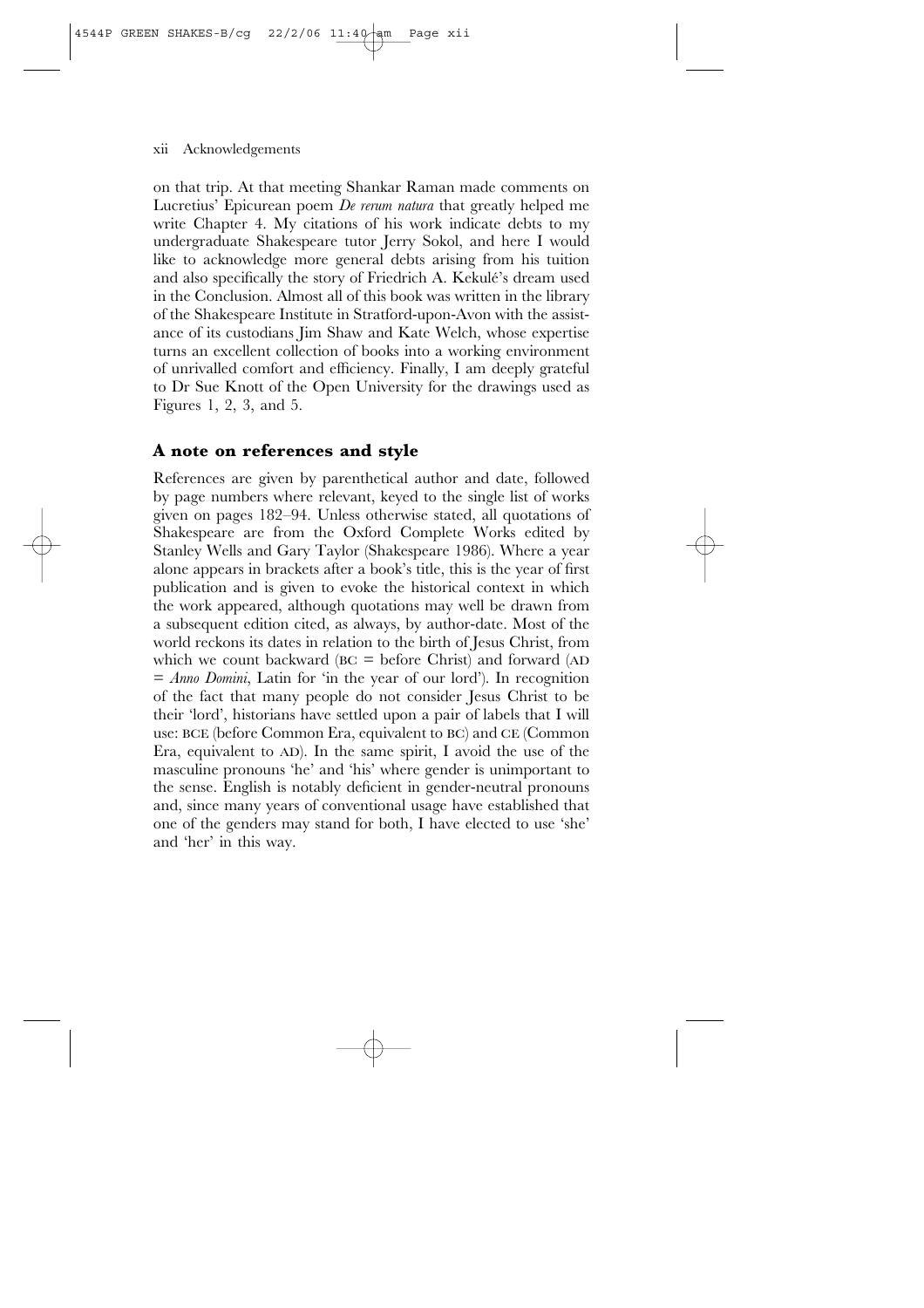# Introduction Babbling of green fields

In the years that this book was written, 2004 and 2005, stories in the Western news media about climate change went from occurring once or twice a month to occurring once or twice a week. To those following the inexorable trend of global warming this is a predictable change in quantity, but in media circles this is a change in quality, for the repetitions are frequent enough to close the gap of forgetting. Once events are reported weekly, in the minds of consumers of news media they become continuous rather than sporadic, and so they represent an ongoing crisis not isolated events. Climate change became a crisis in 2005, long after its most damaging effects had become irreversible. At least, they did for most people. The first draft of this book was completed in March 2005 at the 33rd meeting of the Shakespeare Association of America in Bermuda, and the programme for the conference showed an extraordinarily wide range of interests: romance, sex, war, religion, history, cinema, and many more topics were covered from a Shakespearian angle. The impending ecological disaster facing humankind did not, however, make it onto the agenda. It is an ambition of this book to place it there and to show that our understanding of Shakespeare and our understanding of Green politics have overlapping concerns and can be mutually sustaining.

Green matters were once before treated in the media as a crisis, during the early 1990s when the British Broadcasting Corporation,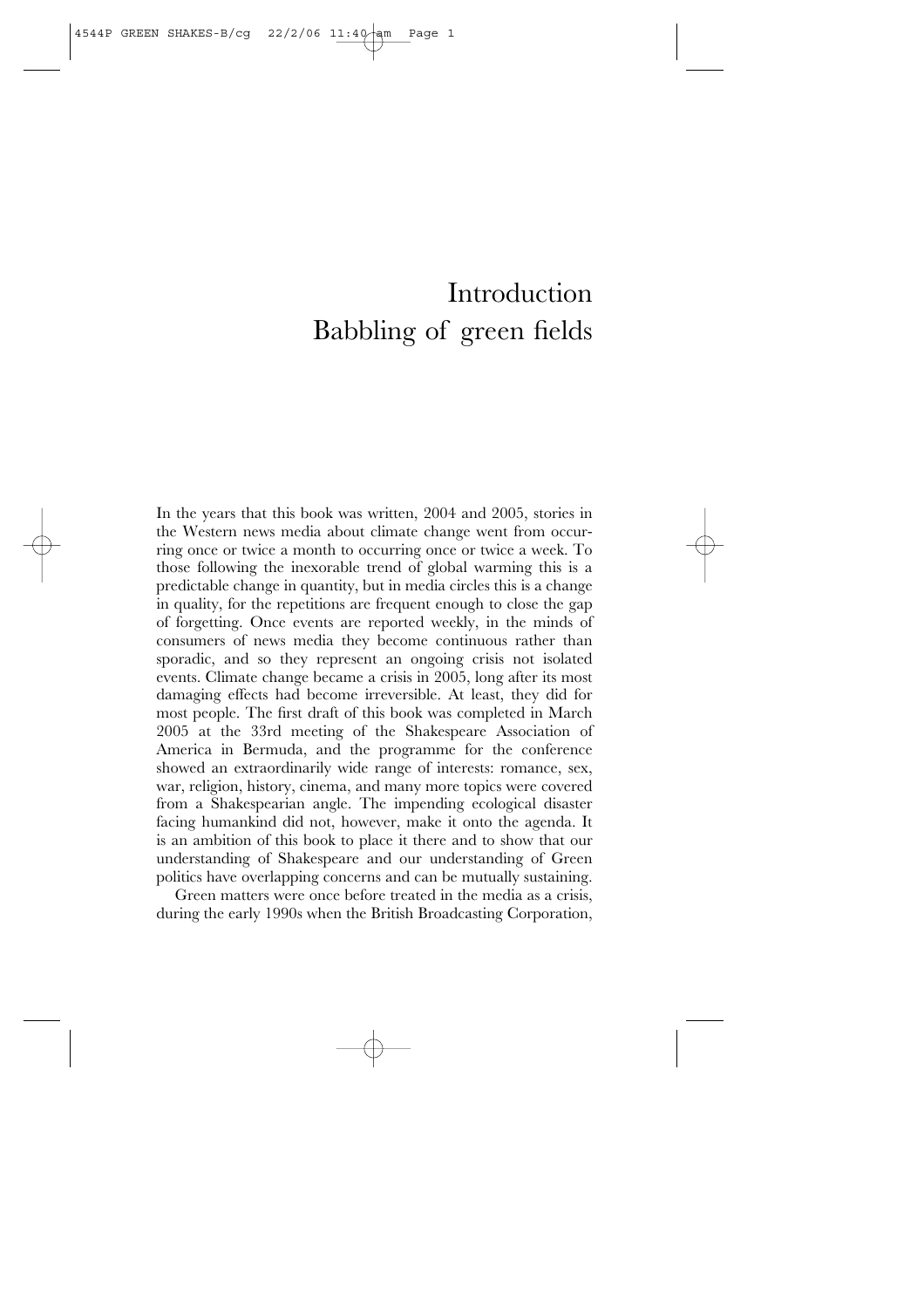like many of its rivals, hired its first environment correspondent. The immediate cause of concern then was mounting scientific evidence of environmental degradation, but what made this a media topic was the collapse of the Berlin Wall, and the subsequent demise of the Soviet Union and of Eastern Bloc communist rule in 1990 and 1991. As the only remaining superpower, the United States of America won the Cold War by default, and at a stroke the possibility of a nuclear world war receded to the point where almost no one worried about it any more. In 1983 Terry Eagleton had concluded a landmark study on literary theory by observing that all the complex ideas surveyed in his previous chapters, and indeed all the literature upon which the ideas were supposed to shed light, seemed insignificant once these were considered in the setting of likely nuclear annihilation (Eagleton 1983, 194). He pointed out that much teaching of literature studiously avoids this context and asserted that political criticism – the only kind he declared support for  $-$  could at its simplest be defined as the refusal to ignore it. After 1990, the prospect of nuclear annihilation disappeared and was replaced by an equally apocalyptic vision of the world's end brought about by human action, not in a big bang but in a slow asphyxiation.

This book aims to reread Shakespeare in this new situation, which it argues is fundamental. Global nuclear disaster did not occur in the 1980s, but this should not be seen as a lucky escape, only as a postponement. Many states retain possession of nuclear weapons and there are scientists who propose that nuclear power generation not only has a viable future but is a Green alternative to the burning of fossil fuels. Compared to the almost instantaneous destruction of nuclear annihilation, the Green crisis may be slow but it is already far advanced, so the problem is not how to prevent it from happening but how to retard and then reverse what has already happened. For some creatures it is too late. The polar bears, for example, have no long-term future: we have passed the point where their habitats on Arctic ice floes might be saved. This was announced the same day that the Shell oil company reported the largest ever yearly profits for a British company,  $\overline{f}9,700,000,000$ , and Exxon Mobil reported the largest ever yearly profits for a company anywhere,  $\sqrt{13,400,000,000}$ , or \$40,000 a minute, 24 hours a day. The ever-increasing combustion of fossil fuels that generates these profits is changing the weather in ways that even the most sceptical cannot deny: the four hurricanes that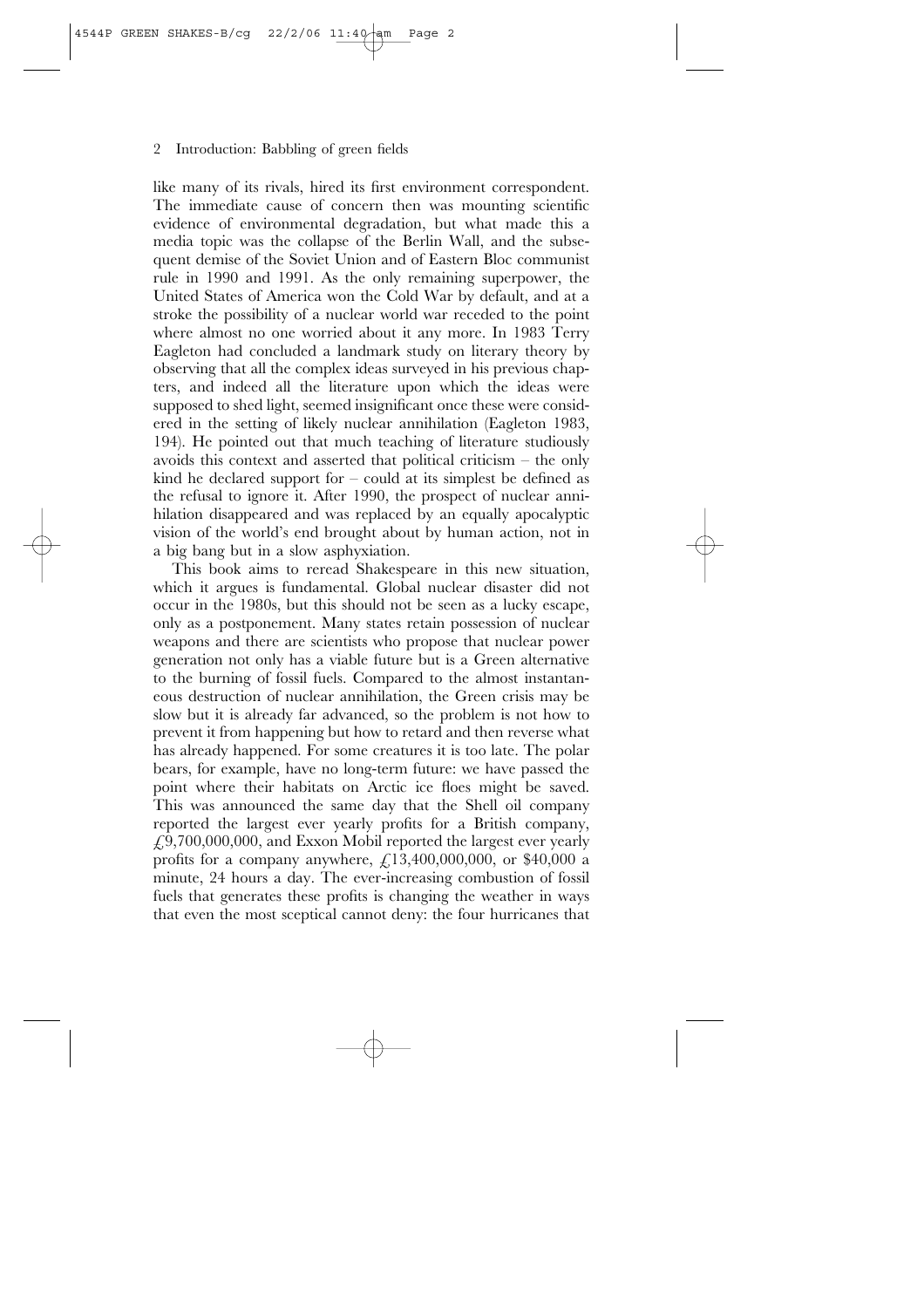hit America and the ten typhoons that hit Japan in 2004 were both new records. Most starkly of all, as this book was going into production America suffered its worst ever natural disaster when Hurricane Katrina flooded New Orleans.

The bear who, in the first Globe performances, chased Antigonus off the stage at the moment Nevill Coghill calls the 'dramaturgical hinge' of *The Winter's Tale* (Coghill 1958, 35) was fictionally reversing the cruelty of the real animal torture that went on in nearby baiting rings. The bears in Ben Jonson's masque *Oberon* (performed 1 January 1611) and in the anonymous play *Mucedorus* performed at court by the King's Men in 1610 or 1611 were white, and the one who dines on Antigonus might well have been white too. As the polar bears start to make their exit from historical reality, we must consider the distinct possibility that humankind will shortly after follow them offstage. In the midst of the ecological crisis, a rapidly growing number of people have changed their attitudes towards animals and now see an assumption of human superiority to be as irrational and oppressive as assumed male superiority and assumed white superiority. By Peter Singer's analogy with sexism and racism, this assumed superiority is speciesism (Singer 1973). During the 1980s and 1990s the rise of the Green movement was accompanied by the raising of consciousness about animal exploitation and by demands for animal rights on the model of human rights.

This book treats such concern for animals as a part of a growing coalition of grass-roots politics that unites socialists and anarchists with environmentalists, anti-capitalists, their cousins the antiglobalizationists, and animal rights activists. In curious ways, the new ideas about nature and animals have analogues in old ideas expressed in Shakespeare's plays, and for the New Age fringe of ecopolitics this suggests that the entire eighteenth-century Enlightenment was a mistake of hyper-rationality. From their perspective, the solution is to backtrack and recover the organic nature of human relations with plants and animals enjoyed by Shakespeare's contemporaries. However, we do not have to adopt such an irrationalist stance in order to think and act ecopolitically and ecocritically, because the latest developments in science and philosophy (representing the height of rationality) also return us to the same fundamental problems of human existence regarding our relations one with another, and with nature and the animals, that the plays dramatize. Play characters have ways of thinking about these things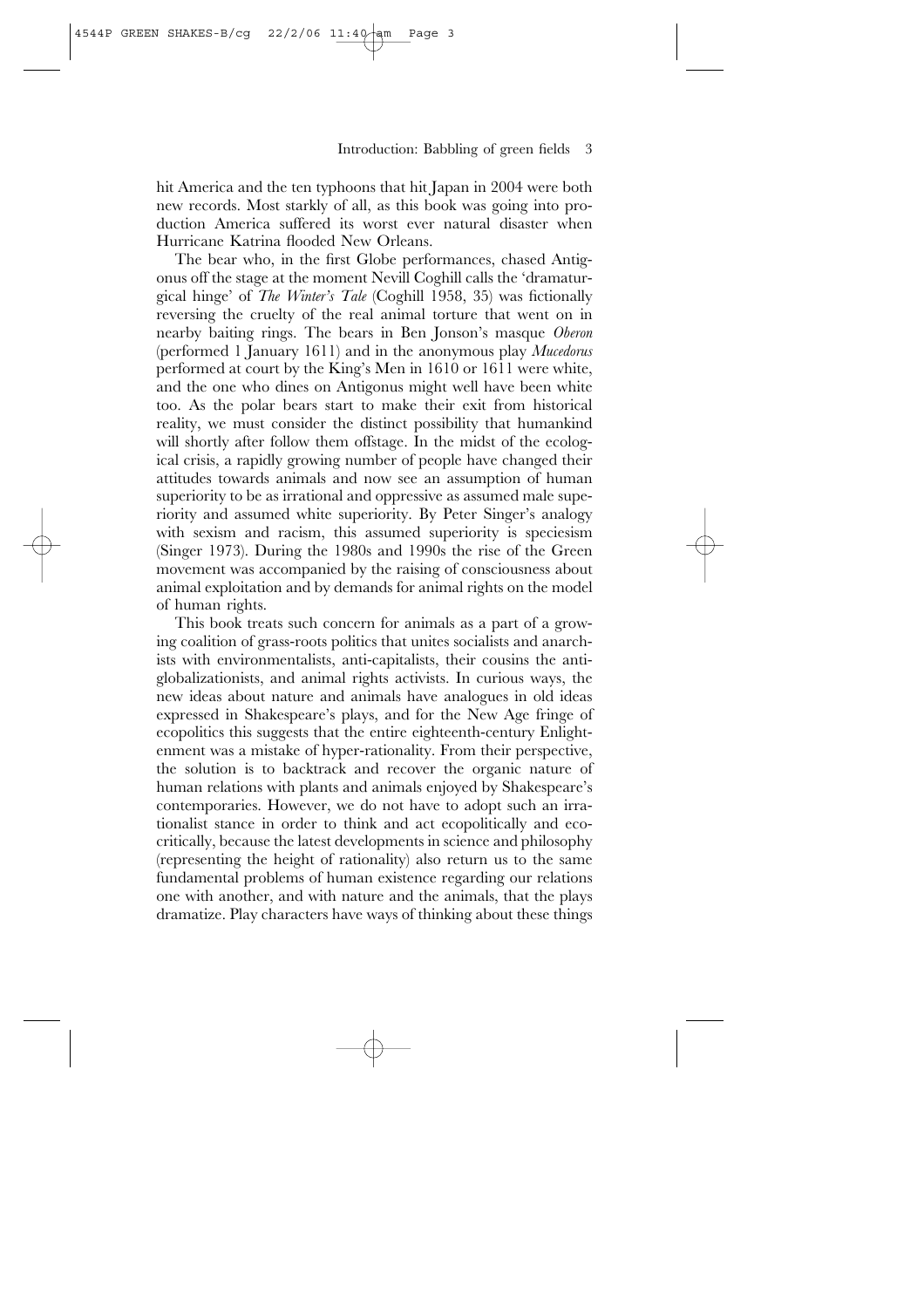that speak to us with surprising urgency if we discard certain prejudices that recent Shakespeare criticism has fostered. One such prejudice is that analogies between the natural world and human society, and between different levels of human society, are reductive and politically conservative. The claim that a monarch's proper relation to his people is like a father's relation to his family is indeed politically conservative as an argument against democracy, but it is moderate and potentially sophisticated when expressed within an argument against absolutism. Moreover, a number of seemingly naive old ideas about our relations with the natural world – for example, that the Earth itself is alive and that what we do can change the weather – have turned out to be true. The plays cannot answer our questions about how to prevent ecological disaster, any more than 30 years ago could they answer feminists' questions about how to fight sexism and undermine patriarchy. But, then as now, the plays are useful (and indeed infinitely pleasing) as interrogations of our ideas about our relations one to another and to the world around us. As such they help us think clearly about what is at stake in those relations. To that extent, Shakespeare is indeed already Green.

### **'One touch of nature makes the whole**

**world kin'** (Troilus and Cressida 3.3.169)

According to Jean Jules Jusserand in an address delivered to the American Philosophical Society at Philadelphia in 1913, Horace Howard Furness used a modified version of the above aphorism, 'One touch of *Shakespeare* makes the whole world kin', to signal camaraderie between men of letters ( Jusserand 1916, 319). Furness knew a great deal about Shakespeare, and undoubtedly understood that what Shakespeare's Ulysses meant by a 'touch of nature' was far from the pleasant sense understood by such as the designers of decorative prints who borrow this phrase. The original lines use 'touch' in its pejorative sense of blemish or taint – still common until recently in the description of the mentally disabled as touched – and the speech from which it comes describes the universal human weakness for novelty:

[ULYSSES] One touch of nature makes the whole world kin – That all with one consent praise new-born gauds, Though they are made and moulded of things past,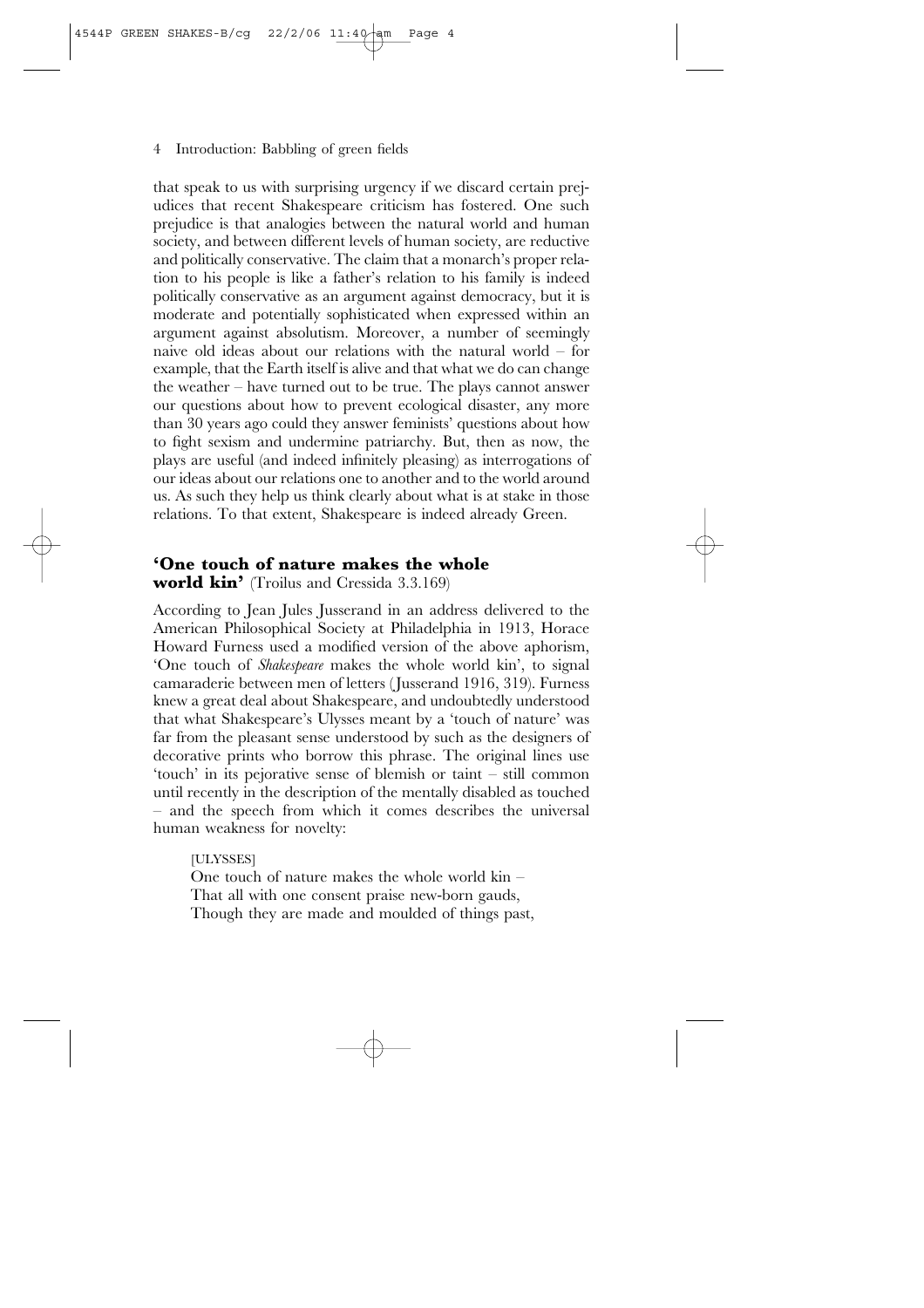And give to dust that is a little gilt More laud than gilt o'er-dusted. The present eye praises the present object. (*Troilus and Cressida* 3.3.169–74)

Far from being the source of goodness that unites diverse human cultures, Ulysses speaks of nature as though it were the root of an ineluctable flaw rather like original sin. The implicit contrast is between human nature – necessarily debased – and human culture that might in part overcome this fundamental weakness.

How did Shakespeare come to stand in for nature in Furness's version of common humanity? In their address to 'The Great Variety of Readers', the editors of the 1623 First Folio, John Heminges and Henry Condell, call Shakespeare 'a happie imitator of Nature' and 'a most gentle expresser of it' (Shakespeare 1623, A3r). In his poem that follows this address, Ben Jonson characterizes Shakespeare as relatively unlearned ('thou hadst small Latine, and lesse Greeke') and hence little indebted to the classical model that was 'not of Natures family'. As though making a concession, Jonson adds:

Yet must I not giue Nature all: Thy Art, My gentle Shakespeare, must enjoy a part. (Shakespeare 1623, A4v)

As Margreta De Grazia observes, the Jonson Folio of 1616 needed classical imagery to justify presenting plays in this lavish print format, and the Shakespearian Folio of 1623 needed to be distinguished from the Jonsonian, creating the polarity of Jonson (intellectual, classical, artful) and Shakespeare (emotional, demotic, natural) that persisted through the seventeenth and eighteenth centuries (De Grazia 1991, 45–8). Mick Jardine traces the history of this as an opposition between Jonson's constructivism – the self as made by outside forces – and Shakespeare's humanism, his selfhood as essentially given (Jardine 1999). The same sense of Shakespeare as a natural rather than a bookish talent underlies Stephen Greenblatt's claim that 'no one who responds intensely to Shakespeare's art can believe that the plays and poems came exclusively from his reading' (Greenblatt 2004, 13). Shakespeare had at least partly to live the lives in order to write the characters.

Alexander Pope spotted this polarization, and thought that it 'proceeded originally from the zeal of the Partizans of our Author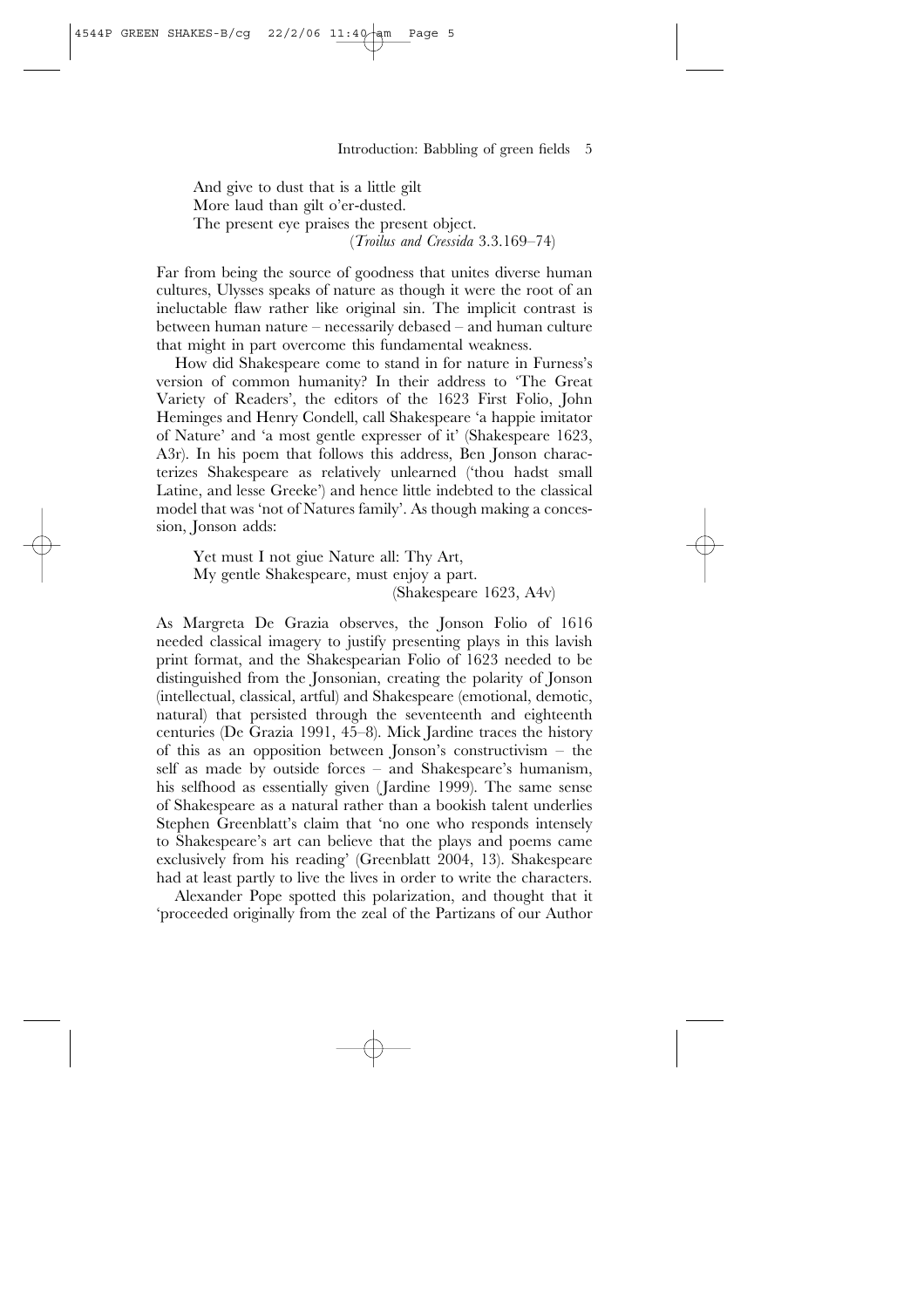and Ben Johnson; as they endeavoured to exalt the one at the expence of the other' (Shakespeare 1725, xi). Yet Pope too insists that Shakespeare's characters were 'so much Nature her self, that 'tis a sort of injury to call them by so distant a name as Copies of her', claiming that he could identify them by their characteristic language even if the speech prefixes were removed (Shakespeare 1725, ii-iii). In a foundational essay of early twentieth-century Shakespeare criticism, L. C. Knights points out that to understand the eighteenth-century fixation on Shakespeare's characters – treated as though there were persons with lives before and after the events shown in the performance – we have to acknowledge 'the variations of meaning covered by the term "nature"' (Knights 1933, 22).

Raymond Williams's book *Keywords* attends to such variations for a selection of essential words in literary and historical studies, and writing on 'nature' (Williams 1976, 184–9) he detects three central strands of meaning: (1) the essential quality of something; (2) the inherent force that directs the world; (3) the material world itself. In *King Lear*, Williams claims, we can see them all:

> Allow not nature more than nature needs, Man's life's as cheap as beast's . . .

. . . one daughter Who redeems nature from the general curse Which twain have brought her to.

That nature, which contemns its origin, Cannot be border'd certain in itself . . .

. . . All shaking thunder Crack nature's moulds, all germens spill at once, That make ungrateful man . . .

. . . Hear, nature hear; dear goddess, hear . . .

In these examples there is a range of meanings: from nature as the primitive condition before human society; through the sense of an original innocence from which there has been a fall and a curse, requiring redemption; through the special sense of a quality of birth, as in the rootword; through again a sense of the forms and moulds of nature which can yet, paradoxically, be destroyed by the natural force of thunder; to that simple and persistent form of the goddess, Nature herself.

(Williams 1976, 186–7)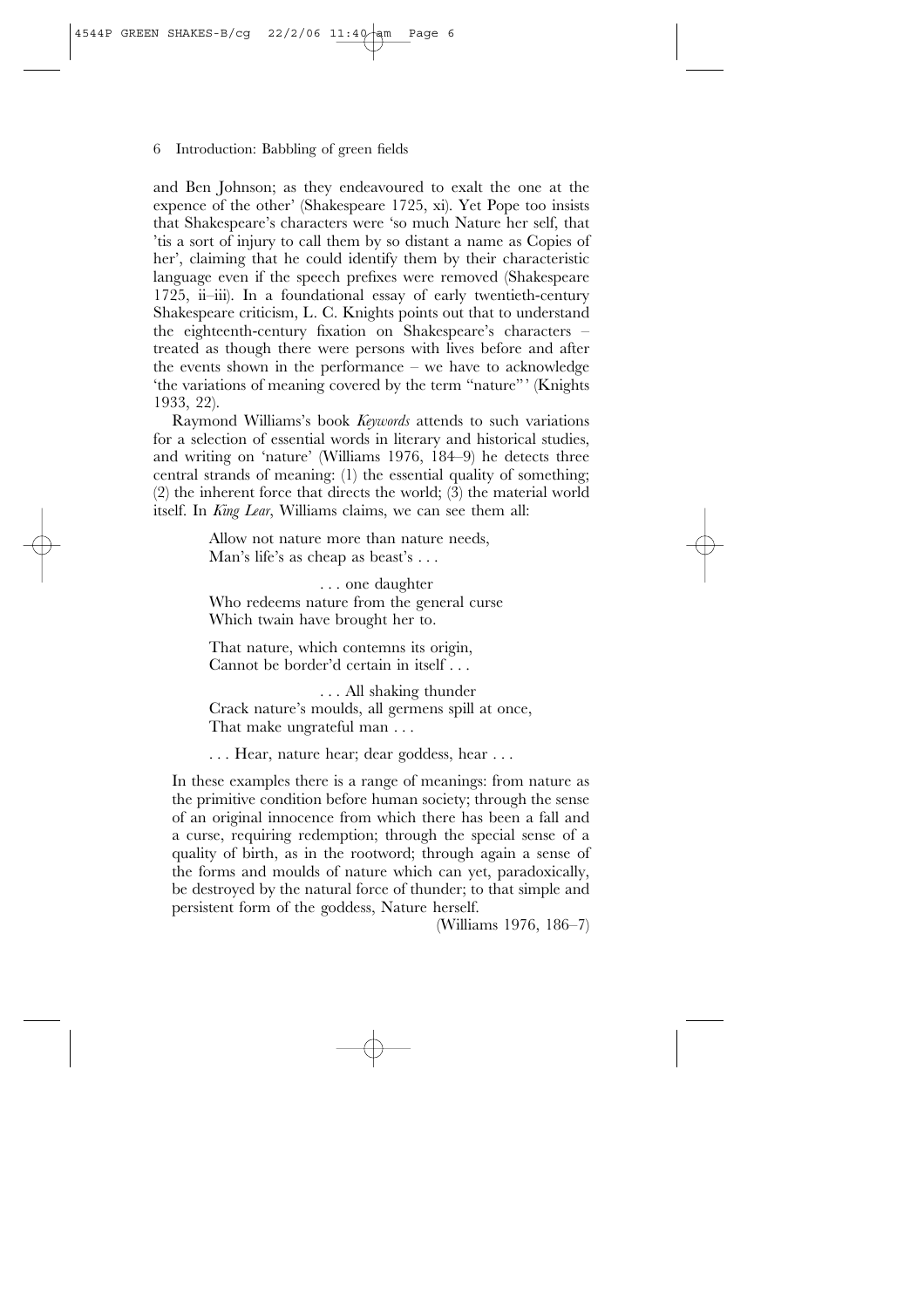What Williams identifies as changing in the eighteenth century was the attitude towards enquiry into nature. Were nature a kind of deity, human enquiry would be impertinent, but understood as a set of principles manifested in the world, enquiry can be understood as a form of praise: learning of the creation, one would better appreciate the creator. As a set of creative principles, nature could be emulated and learnt from, and hence a creative genius might, as Pope has it, not merely copy nature but *be* nature.

It is from within this tradition that Furness felt able to rewrite Ulysses' comment as 'one touch of Shakespeare' (like 'a little touch of Harry' *Henry 5* 4.0.47), to express a principle about how the world is. Furness might have got the expression from an associate, the forgotten American Shakespearian Joseph Crosby who used it in a letter to F. G. Fleay in 1876 or 1877. Crosby wanted to dispel the 'sentimental twaddle' of mistaken explications of Ulysses' line (Crosby 1986, 3, 202, 223–4), but there was for these men no contradiction between getting Ulysses' meaning right and adapting the wrong meaning to make a larger point about their intellectual community: for them Shakespeare was like nature. Paradoxically, the origin of the word 'culture' lies in cultivation, the tending of what grows naturally, and to this extent culture/nature is not really a polarity at all. Equally paradoxically, for this dominant line of criticism from the early nineteenth century – for example, in Hazlitt (1817) – to the end of that century, Shakespeare's art lay in his naturalistic characterization.

As Knights complained, an approach to drama based on characterization is in danger of simply mistaking the made object for reality. The trouble started with Thomas Rymer in the late seventeenth century and spread throughout the discipline within 100 years, so that by 1777 Maurice Morgann could write that

those characters in *Shakespeare*, which are seen only in part, are yet capable of being unfolded and understood in the whole; every part being in fact relative, and inferring all the rest. . . . And very frequently, when no particular point presses, he boldly makes a character act and speak from those parts of the composition which are *inferred* only, and not distinctly shewn. This produces a wonderful effect; it seems to carry us beyond the poet to nature itself . . . it may be fit to consider them rather as Historic than Dramatic beings.

(Morgann 1777, 61n–62n)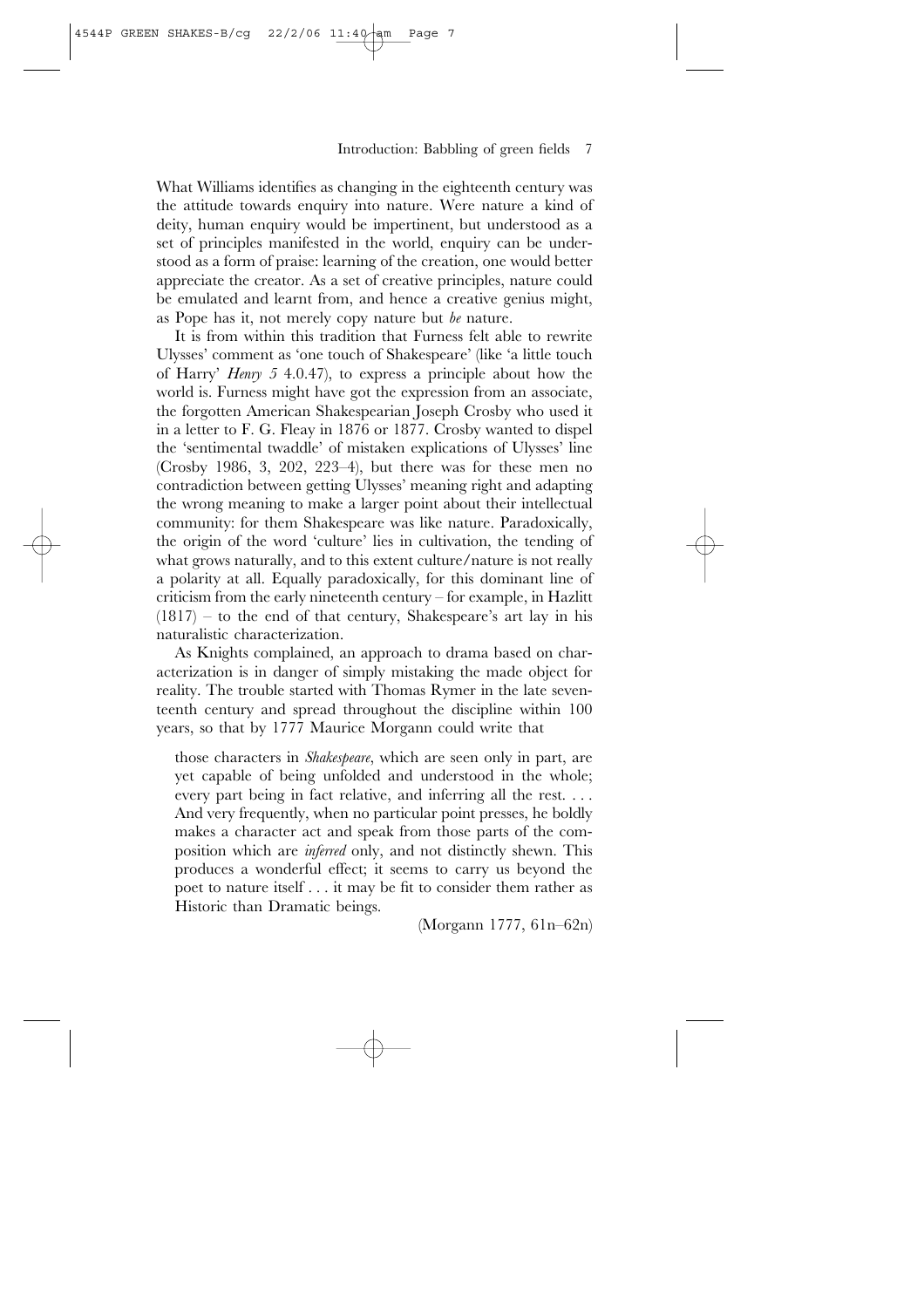Knights saw this as only narrowly missing the mark, for Morgann was right about the effect but wrong about the cause: it comes from the use of words, not from some imagined independence of the characters (Knights 1933, 21). Wholeness and integrity, Knights agreed, were in Shakespeare, but as qualities of poetic art not of imaginary people.

Knights's point about keeping the art/nature polarity always in mind remains pertinent. As Howard Felperin shows, it is all too easy to assume that certain things about the plays' stories are certain – that Desdemona did not sleep with Cassio and Hermione did not sleep with Polixenes – yet these are simply inferences about offstage actions. How far, Felperin asked, are we to judge what is not represented? How far should we treat characters like our next-door neighbours, whom we do not assume cease to exist just because they go inside (Felperin 1990, 36)? The assertion that we should respond only to what is presented on the stage is unhelpful when, as so often happens, what is presented is itself predicated on what the characters tell us happened offstage, about which they do not agree. In this respect, plays are necessarily fragmentary.

However, this insight about the fragmentary basis of dramatic art must itself be re-examined in the light of modern science's revelations of the essentially mechanical processes underlying what was formerly veiled as mysterious nature. An opposing traffic is also pertinent: increasingly, organic nature's processes are emulated in our mechanical systems. The developments present a challenge to our familiar distinctions between art and nature and between parts and wholes, so that, for example, the ancient superstition of regarding the Earth as a single organism of which we are but a part can come to seem the height of reason. The wholeness and integrity that Morgann found in Shakespeare's characters and that Knights found in Shakespeare's poetic construction have lately been undervalued qualities in criticism; the discontinuous and the juxtaposed are fashionably supposed to be more inherently interesting than the coherent and the organically unified. However, developments in genetics and physics are paring away at long-held certainties about wholeness and organic nature, and these will be briefly sketched as needed in this book because they return us to neglected philosophical questions about existence that the plays attend to, and they form part of the context in which Shakespeare can be read ecologically.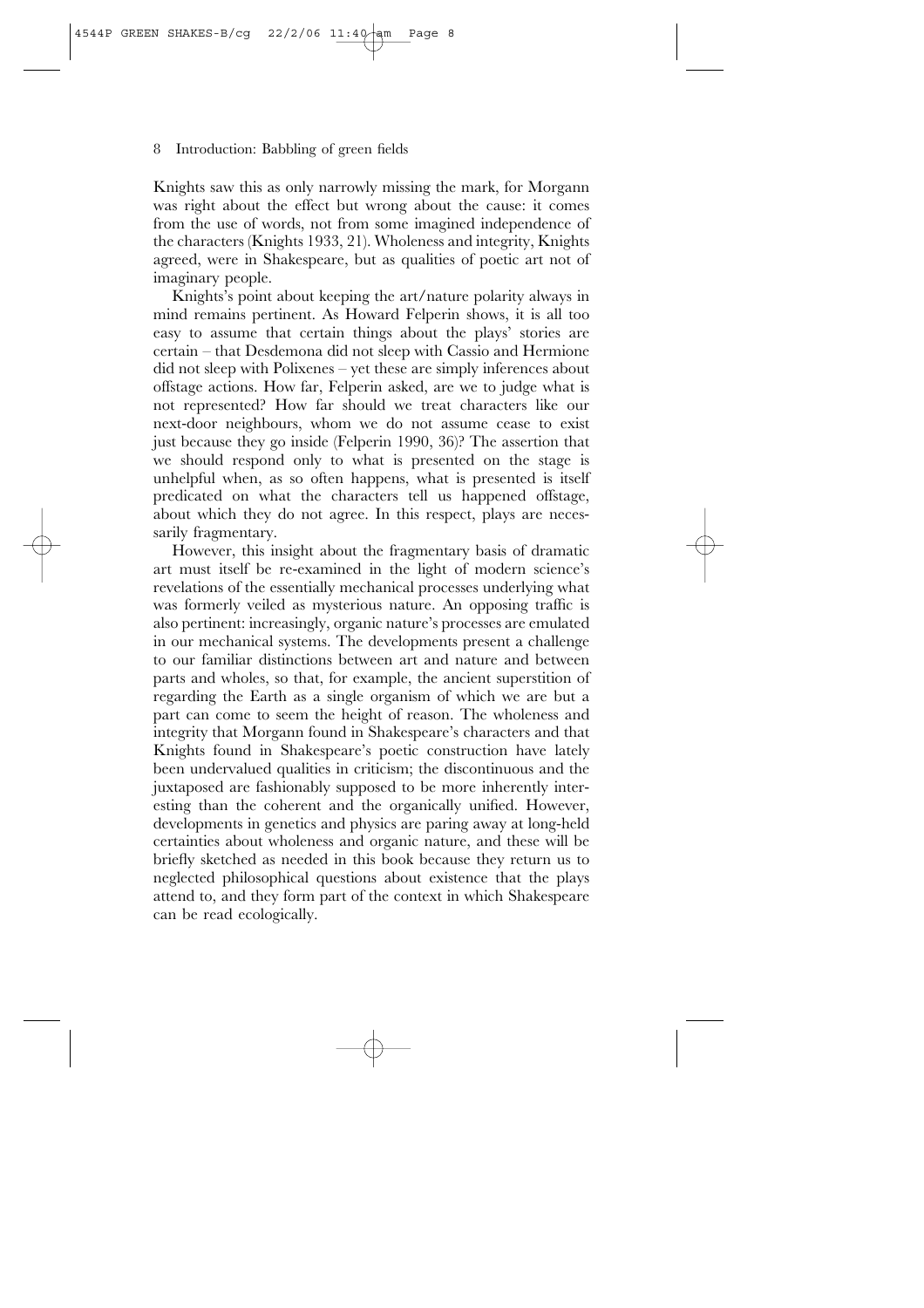To see the kinds of criticism the new insights can enable, it is revealing to trace what has been lost to recent criticism's almost instinctive rejection of artistic organic wholeness. Knights's influential model of how to read a Shakespeare play (Knights 1933, 31–3) is now recognizable as a strand within what came be to called the New Criticism, concerned with minute attention to the words on the page and carefully avoiding bringing in 'extraneous elements' such as biographical knowledge of the author's life and historical knowledge of the author's times. The central principle is one of microcosm/macrocosm relation: a phrase or scene is taken to stand as a miniaturized version of the larger whole. *Macbeth* begins with the First Witch's 'When shall we three meet again? | In thunder, lightning, or in rain?', about which Knights wrote:

the scene opens with a question, and the second line suggests a region where the elements are disintegrated as they never are in nature; thunder and lightning are disjoined, and offered as alternatives. We should notice also that the scene expresses the same rhythm as the play as a whole: the general crystallizes into the immediate particular ('Where the place?' – 'Upon the Heath.' – 'There to meet with Macbeth.') and then dissolves again in to the general presentment of hideous gloom.

(Knights 1933, 35)

Nature here is the weather, but Knights also wants to include human society among the natural things of the world:

Act I, Scene IV suggests that natural order which is shortly to be violated. It stresses: natural relationships – 'children,' 'servants', 'sons' and 'kinsmen'; honourable bonds and the political order – 'liege,' 'thanes,' 'service,' 'duty,' 'loyalty,' 'throne,' 'state' and 'honour'; and the human 'love' is linked to the more purely natural by images of husbandry.

(Knights 1933, 39)

Realizing that this might seem an odd way to think about natural order, Knights explicitly asserts that, in this play at least, order 'comprehends both "wild nature" – birds, beasts and reptiles – and humankind', and a principle of mirroring between the two: 'society in harmony with nature, bound by love and friendship, and ordered by law and duty' (Knights 1933, 39–40).

Not everyone will agree that thrones and servants are human manifestations of natural order and perhaps Knights here performs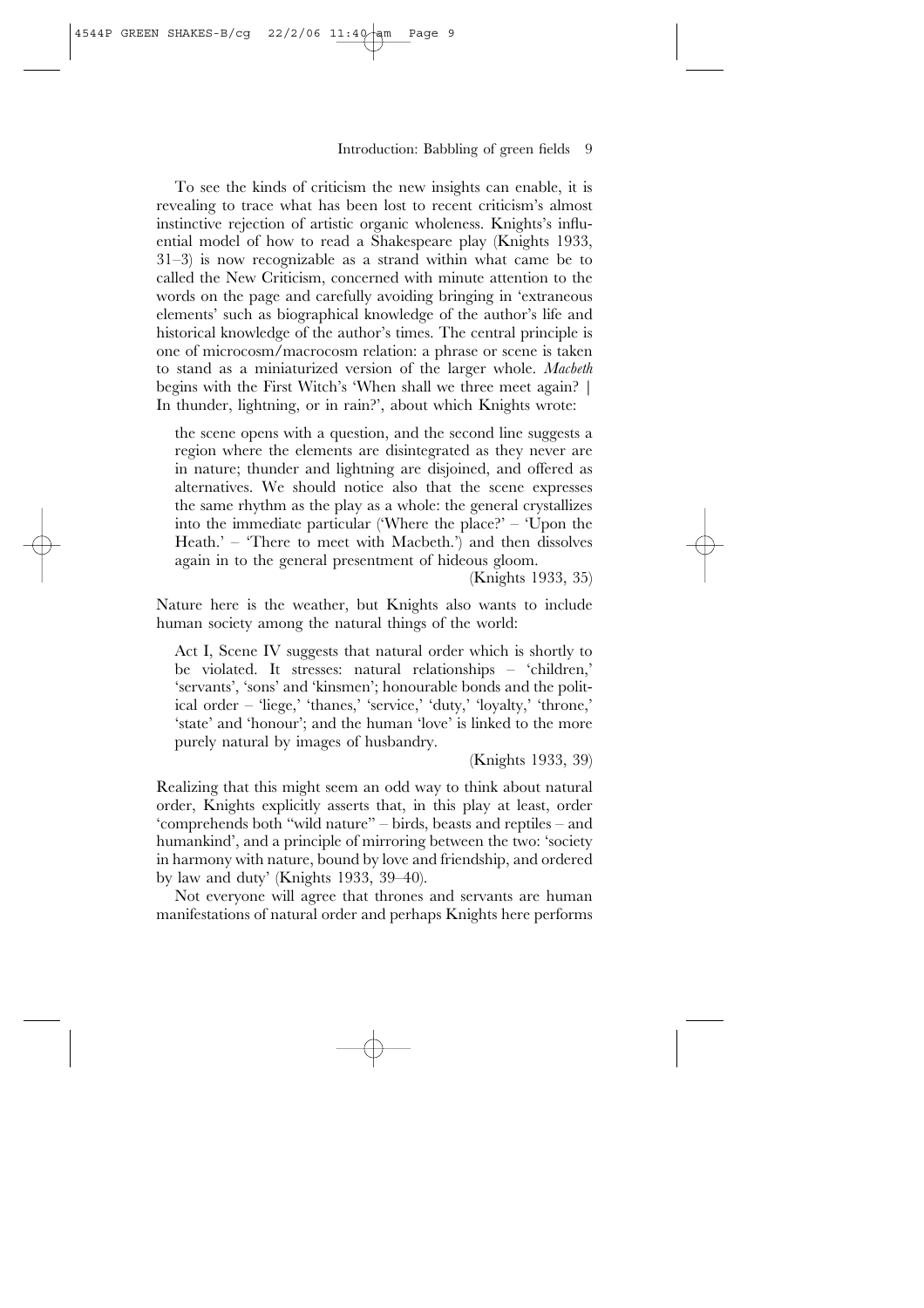the familiar critical and political manoeuvre of presenting particular social arrangements as ahistorical and acultural. This allows him to explain the Macbeths' actions as a rebellion not merely against other humans but also against a principle of non-human order that human society is allegedly modelled upon. By way of contrast we have only to think of Terry Eagleton's assertion that the witches are the true heroines of *Macbeth* who, by exploiting its own contradictions, take revenge on the Scottish state that oppresses them (Eagleton 1990, 1–2). Eagleton's response expresses a deep-seated scepticism about critical analogies from nature that is widespread among left-leaning literary critics and which has prevented them from seeing the radical potential of an ecological approach to Shakespeare.

One might reasonably respond to Eagleton's characterization of the witches' role in *Macbeth* by saying that it expresses how the story would go were it written by Eagleton (an accomplished creative writer) but that Shakespeare's version is better represented by Knights's claims, even if we dislike the fact. It is certainly true that the play's microcosmic/macrocosmic correspondences pointed out by Knights are hard to deny. A good example would be the connections between sickness in the individual (the Macbeths' neurotic behaviour) and sickness in the state (Knights 1933, 57–60). Assertions about natural order of the kind made by Knights have so affronted critics with radical political agendas (feminists and Marxists especially) that reasonable assertions about metaphor and analogy in the drama – for example, the macrocosm/microcosm correspondence – have been rejected as well. Or, to be more precise, the correspondences have been passed over in silence and countervailing examples of non-correspondence adduced in their place. This critical approach has fostered partiality regarding the evidence, as parts of the plays that support the radical agenda are promoted and the rest discarded.

Of course, discarding a certain proportion of a play is an operation already familiar to theatre and cinema practitioners, for whom cutting the text to create an individual production is an enabling artistic task that informs, and is informed by, parallel decisions about design and setting. For Knights, however, this shows just why criticism should not treat the plays as simply drama. As A. C. Bradley saw it, Macbeth's speech to his assassins about the various classes of dog – 'hounds and greyhounds, mongrels, spaniels, curs, | Shoughs, water-rugs, and demi-wolves' (3.1.94–5)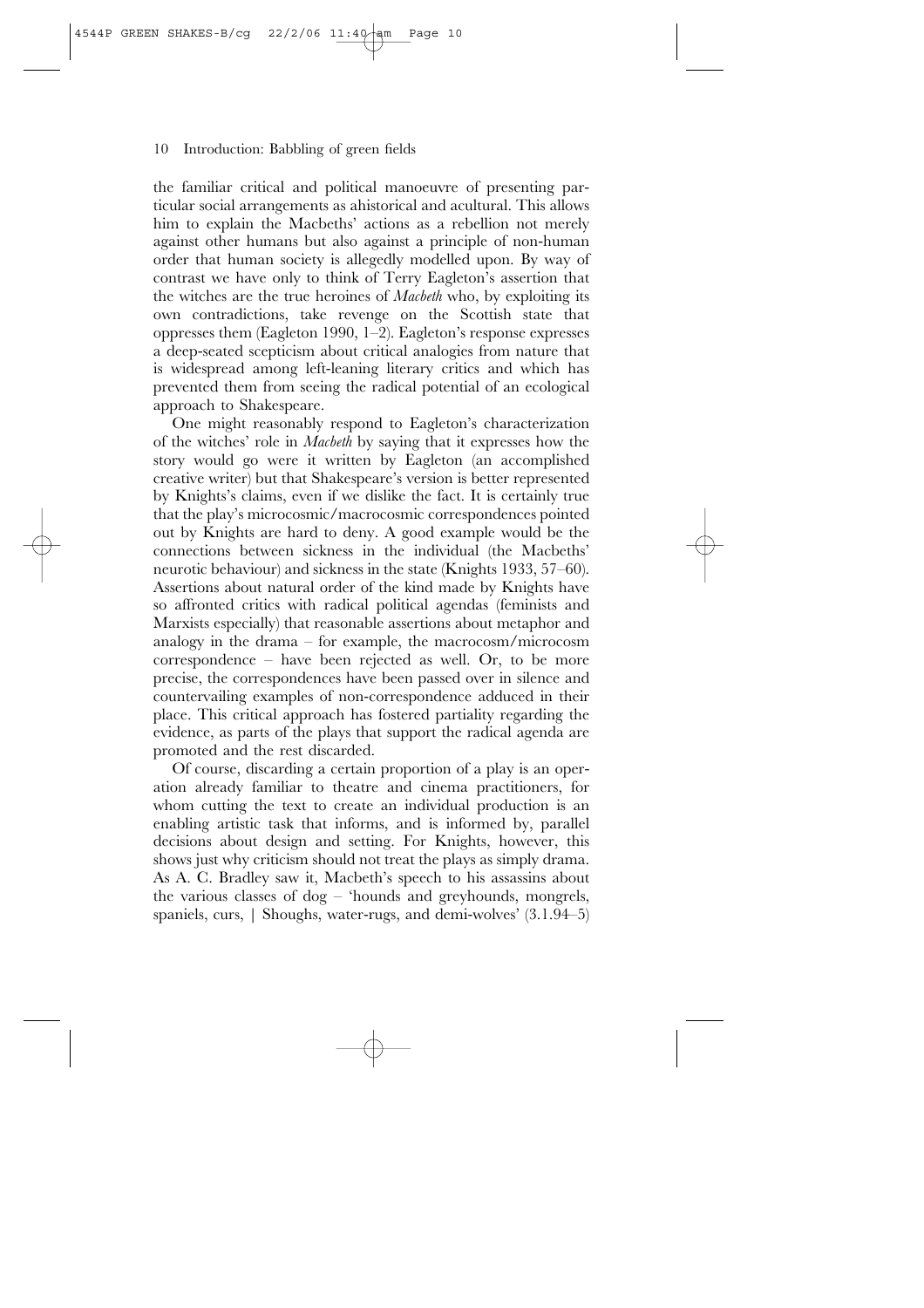– is dispensable, but for Knights this shows a critic blinded by 'preconceptions about "drama"', who would lose one of the play's essential images, 'an image of order, each one in his degree' (Knights 1933, 44), just the kind of thing to contrast with the disorderliness of the lords' exits after Macbeth spoils the banquet in 3.4 (Knights 1933, 47).

The theatricalists, whose disintegrating impulses and fixation on character were to be resisted, could only see parts of the picture, and criticism since the early eighteenth century had been engaged in

that process of splitting up the indivisible unity of a Shakespeare play into various elements abstracted from the whole. If a play of Shakespeare's could not be appreciated as a whole, it was still possible to admire and discuss his moral sentiments, his humour, his poetic descriptions and the life-likeness of his characters.

(Knights 1933, 18)

Knights was right to see theatrical thinking as contributing to the disintegration he deplored. In his edition of 1723–5, Pope demoted to the bottom of the page lines he thought unworthy of Shakespeare and highlighted with marginal commas the particularly good bits, which critical distinction he saw as a necessary corollary of the inherited textual situation. Whatever Shakespeare wrote, some inferior non-Shakespearian matter had, Pope insisted, got mixed with it.

Knights's insistence upon the 'undivisibility' of a single play was in tune with an inter-war British insistence of the indivisibility of the received canon of Shakespeare: all the plays were by him alone, as E. K. Chambers set out to prove in the face of the statistical evidence to the contrary marshalled by F. G. Fleay and others in the New Shakspere Society (Chambers 1924–5). Understandably, a generation that fought trench warfare involving devastating fragmentation in which more than half the combatants became casualties had a deeply seated desire for wholeness. Winston Churchill's metaphor of the 'theatre of war' (OED theatre *n*. 6c) was coined in the 1914–18 conflict and suggests an unreality that many of those involved reported themselves feeling. The events were scarcely believable. They were tragic in the Bradleyan sense of seeming to fulfil an unfathomable, inscrutable destiny.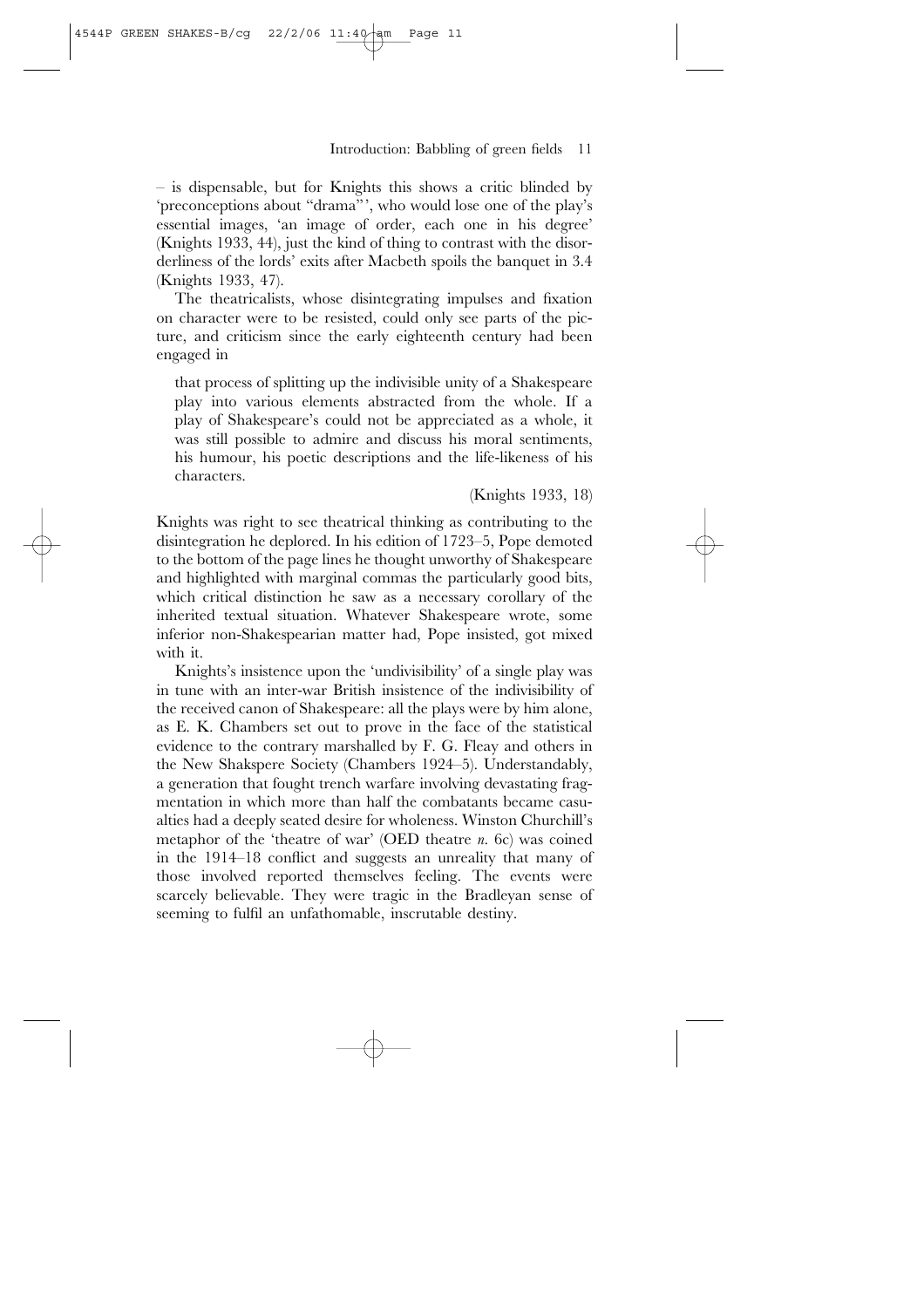#### 12 Introduction: Babbling of green fields

Knights disagreed with Bradley over where to find the unity in Shakespeare (Knights located it in the language, especially imagery, rather than the characters and the plot) but not over the value of unity itself. Much Shakespeare criticism of the last two decades (essentially since publication of Jonathan Dollimore's *Radical Tragedy* in 1985) can without too great crudity be characterized as a rejection of the desire for unity and a celebration of the dispersed, the indefinite, the self-contradictory, the de-centred. The recent revival of interest in the differences between early printings of Shakespeare is, in some quarters at least, an extension of this process into the textual domain. Textually as well as thematically, the present aversion to wholeness is intellectually disabling and, one suspects, also a convenient excuse for leaving difficult work undone. It certainly was for Pope who, lacking the editorial skills of his rivals, declared that the passage of time meant that there could no restoring the body of Shakespearian text to wholeness – the organic metaphor used repeatedly in the preliminaries to the 1623 Folio – and that the best one could do was to cut out the parts that did not belong.

Thus, when in the Folio *Henry 5* the Hostess says of the dying Falstaff that 'his Nose was as sharpe as a Pen, and a Table of greene fields. How now Sir *Iohn* (quoth I?)' (Shakespeare 1623, H4r) Pope simply removed the meaningless phrase in the middle to give 'his nose was as sharp as a pen. How now, Sir *John*, quoth I'. Pope explained:

†*his nose was as sharp as a pen, and a table of green fields*. These words and a table of green fields are not to be found in the old editions of 1600 and 1608. This nonsense got into all the following editions by a pleasant mistake of the Stage-editors, who printed from the common piecemeal-written Parts in the Play-house. A Table was here directed to be brought in, (it being a scene in a tavern where they drink at parting) and this direction crept into the text from the margin. Greenfield was the name of the Property man in that time who furnish'd implements &c. for the actors. A Table of Greenfield's.

(Shakespeare 1723, 422n)

The theatre, then, explains the offensive intrusion.

Pope's arch-rival Lewis Theobald came up with an alternative explanation that has found universal editorial favour. It changes 'A Table' to 'a' babled' so that Falstaff was simply said by the Hostess to have talked nonsense about green fields. Theobald's was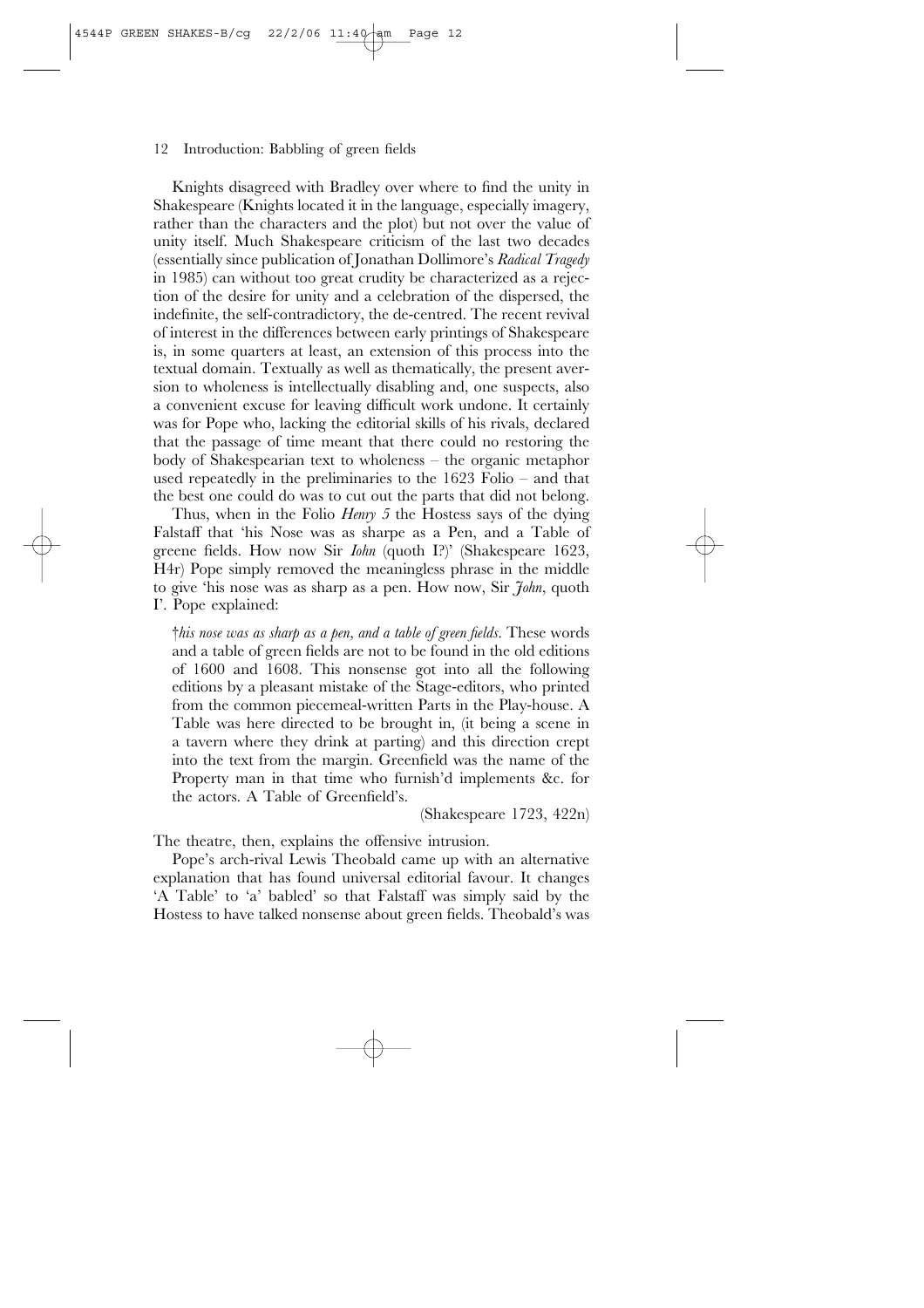not a rejection of the theatrical per se, for he paid attention to the fact that this is reported offstage action:

It has certainly been observ'd (in particular, by the Superstition of Women;) of People near Death, when they are delirious by a Fever, that they talk of removing: as it has of Those in a Calenture, that they have their heads run on green Fields. – To bable, or babble, is to mutter, or speak indiscriminately; like Children, that cannot yet talk; or like dying Persons, when they are losing the Use of Speech.

 $(Shakespeare 1733a, 30n)^{1}$ 

Eighteenth-century editors argued at length over Theobald's emendation. William Warburton took Pope's view and complained that Falstaff was 'in no babling humour: and so far from wanting cooling in green fields, that his feet were cold, and he just expiring' (Shakespeare 1747a, 349). Samuel Johnson followed Theobald and included Pope's and Warburton's comments because their speculation 'excited merriment' (Shakespeare 1765, 396n). George Steevens went for Theobald's explanation, but footnoted Pope, Warburton, and Johnson's comments and yet another suggestion that the true line was 'for his nose was as sharp as a pen upon a table of green fells' (Shakespeare 1778a, 53n). Mockingly, Steevens added a quotation from Mary Herbert's translation of Robert Garnier's play *The Tragedie of Antonie* about the Tyrian dye adding 'a purple glosse' (Garnier 1595, F8v), ostensibly to support Smith's assertion that 'fells' could become 'fields' but transparently to mock the tone and length of his predecessors' efforts.

Late eighteenth- and early nineteenth-century editions grew in size to accommodate these ongoing critical and editorial debates: Steevens's had 12 volumes and in 1821 Edmond Malone's had 21. Malone himself added a new suggestion to the accumulated gloss: 'his nose was as sharp as a pen [i.e. pinfold stake] in a table [i. e. picture] of green fields' (Shakespeare 1821, 318n). The logical consequence of this haphazard inflation of editions was to produce a set of 36 volumes, one per play, to record the various important editorial notes, which is what Horace Howard Furness's *New Variorum Shakespeare* set out to do. The organic wholeness of Shakespeare could, within such a project, extend to the preservation of every significant gloss that had been made upon his text. This is at once an act of containment – expanding the container to keep everything Shakespearian within it – and an act of dispersal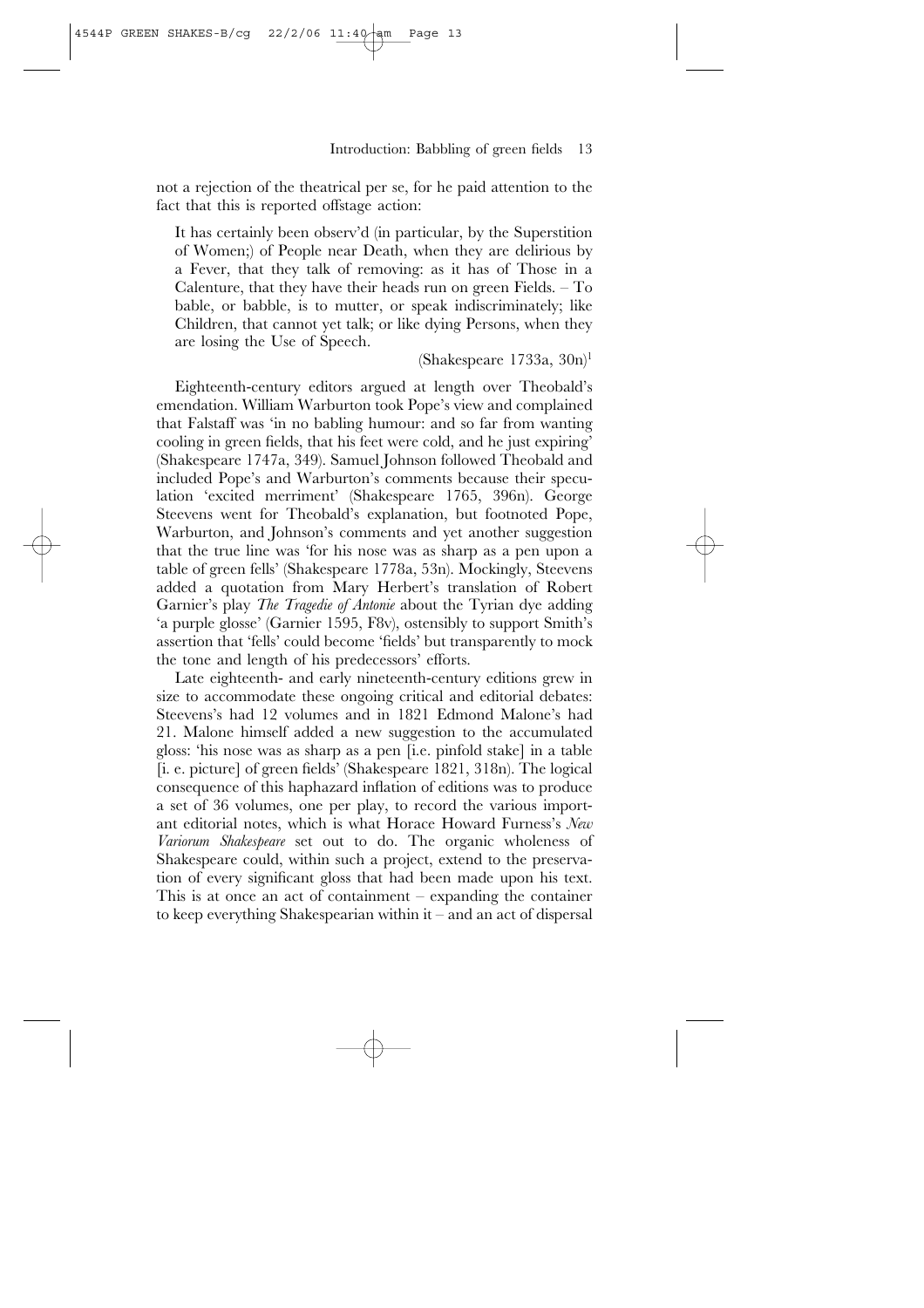because in registering the validity of debate about his meanings it acknowledges the works' semantic porosity. Expanded thus, the category 'Shakespeare' does indeed take on shades of the selfcontradictoriness of the category 'nature', marked off from the non-Shakespearian and yet of such a broad compass that almost every possible meaning is available within. Equally, in ordinary use the category nature marks off those things not attributable to human artifice, yet we know that as humans we are products of nature.

Why should green fields be something to babble about? A longstanding critical prejudice of both left and right wings has been the characterization of anything to do with the countryside as feminine, sentimental, and childish. The dying Falstaff reverts to childish babbling about nature because, as Peter Topglass in the novel *The Bell* imagines, 'all children naturally live in the country' (Murdoch 1973, 125). As we shall see in Chapter 1 (pp. 39–41 below) Falstaff's babbling is a step on what Raymond Williams calls the 'escalator' of Edenic yearning – each generation of writers feeling that since its youth the world has become urbanized – and from the opposite perspective this could be said to validate the sense of a loss of nature as one of the incremental stages in human maturity. By such unstated logic, Falstaff's loss of his childhood in the country – and our collective loss of natural environments – is as necessary as Hal's break from the fat knight. In historical reality, Topglass's assumption was literally correct in respect of many in Shakespeare's London, for the great increase in its population during the late sixteenth century was largely due to new arrivals from outside. Part of the appeal of Theobald's gloss is undoubtedly the feeling it gives that we have made sense of the text's own babbling, as if we were present at the offstage scene and privy to the childish ravings that the Hostess has misheard, just as 15 lines later she mishears 'carnate' as 'carnation'. In such a case, nature is not so much given as actively constructed by the play's ideological work of having 'green fields' come to the mind of childlike Falstaff in his dying moments.

The idea that such talk must be frivolous babble has a long and broad history. In his poem 'To posterity' (1939) Bertolt Brecht writes about the need for artistic relevance and laments that in a crisis 'to speak of trees is almost a crime' because other more pressing matters (such as fighting fascism) should take precedence. The implication is that we can get back to the matter of natural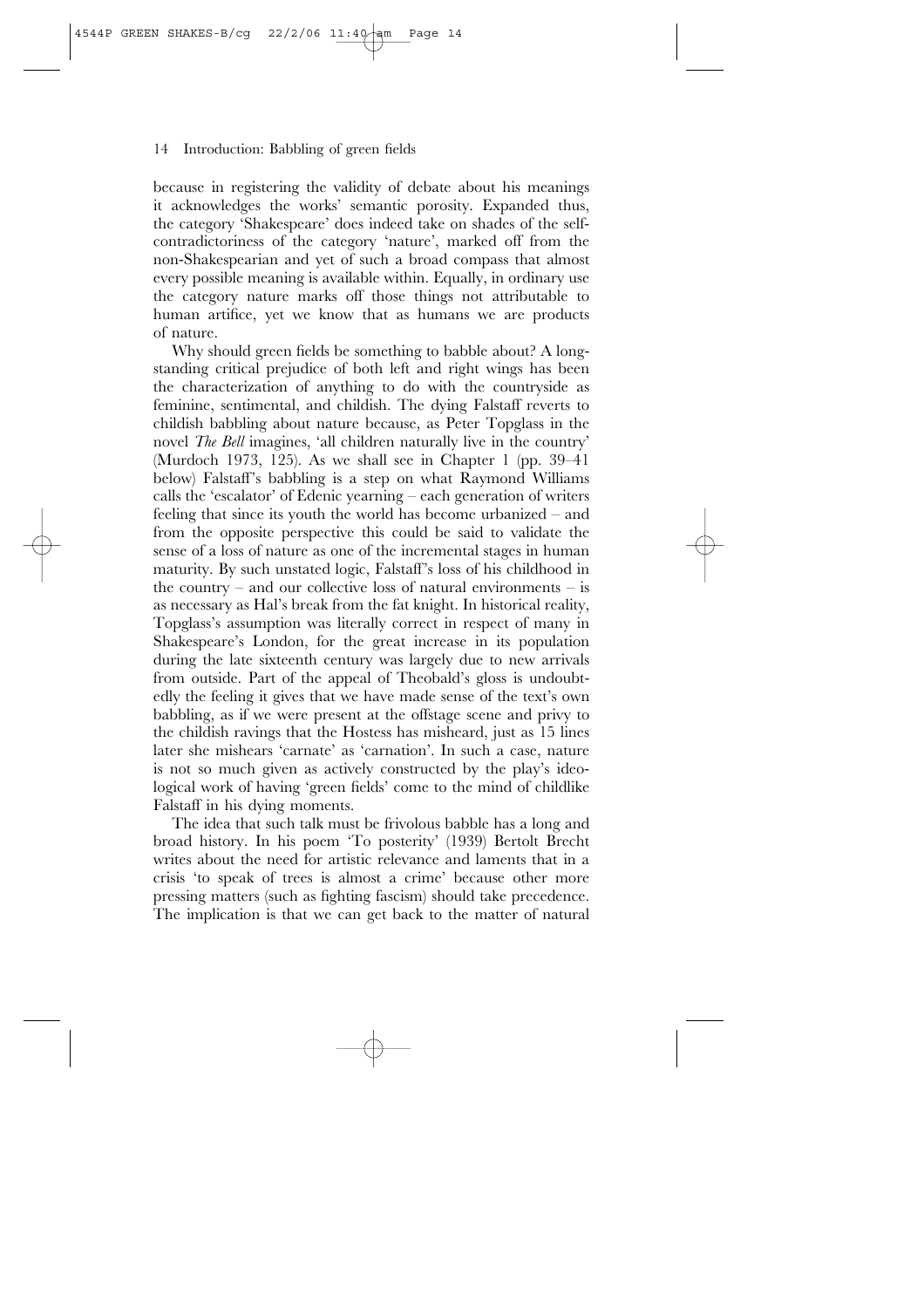beauty once the crisis is over. Elsewhere Brecht took the standard Marxist line that production of all kinds, enhanced by technology and embodying the dominance of the natural world, is the beneficial aspect of capitalism that socialism would free for the enjoyment of all. Thus in his 'Short organum for the theatre' he asks:

What is that productive attitude in the face of nature and of society which we children of a scientific age would like to take up pleasurably in our theatre? . . . Faced with a river, it consists in regulating the river; faced with a fruit tree, in spraying the fruit tree; faced with movement, in constructing vehicles and aeroplanes; faced with society, in turning society upside down. (Brecht 1964, 185)

In one sense it is quite easy to agree with Brecht, for the technological advances (steam power, mass production, mass communication) are prerequisites for general human well-being, and as Marx observed (and as the Soviet disaster proved) until the productive forces have developed sufficiently to produce an abundance of what we all need to live, communism can only create universal want (Marx and Engels 1940, 24).

The naivety of Brecht's view of nature and technology, however, lies in treating the Earth as an inexhaustible supply of raw materials and an infinitely capacious receptacle for waste. There are, at present rates of consumption (and these are rising), only a few decades worth of fossil fuel left in the Earth, and the increasing toxicity of landfill sites and of the oceans shows that, in classic environmentalist terminology, there exists no such place as 'away' to which waste can be thrown. In the face of these opposing forces – our need to exploit the Earth's resources while acknowledging their finitude – it can seem naive to speak of a singular nature that must be protected. However, an analogous ontological problem in relation to ourselves shows a way forward. Marxists rightly assert that are no such things as rights, for example human rights, that inhere in things by virtue of their being what they are. Rather, there are only struggles over how things get used, which in the case of human rights means local victories won against particular oppressors. Nonetheless, the fiction of inalienable rights is enabling if, for example, one is trying to end the torture of political prisoners. So it is with an imaginary unified nature, another self-deluding abstraction that, to those of us with pleasant places to live and work, can seem to take insufficient account of the complexities and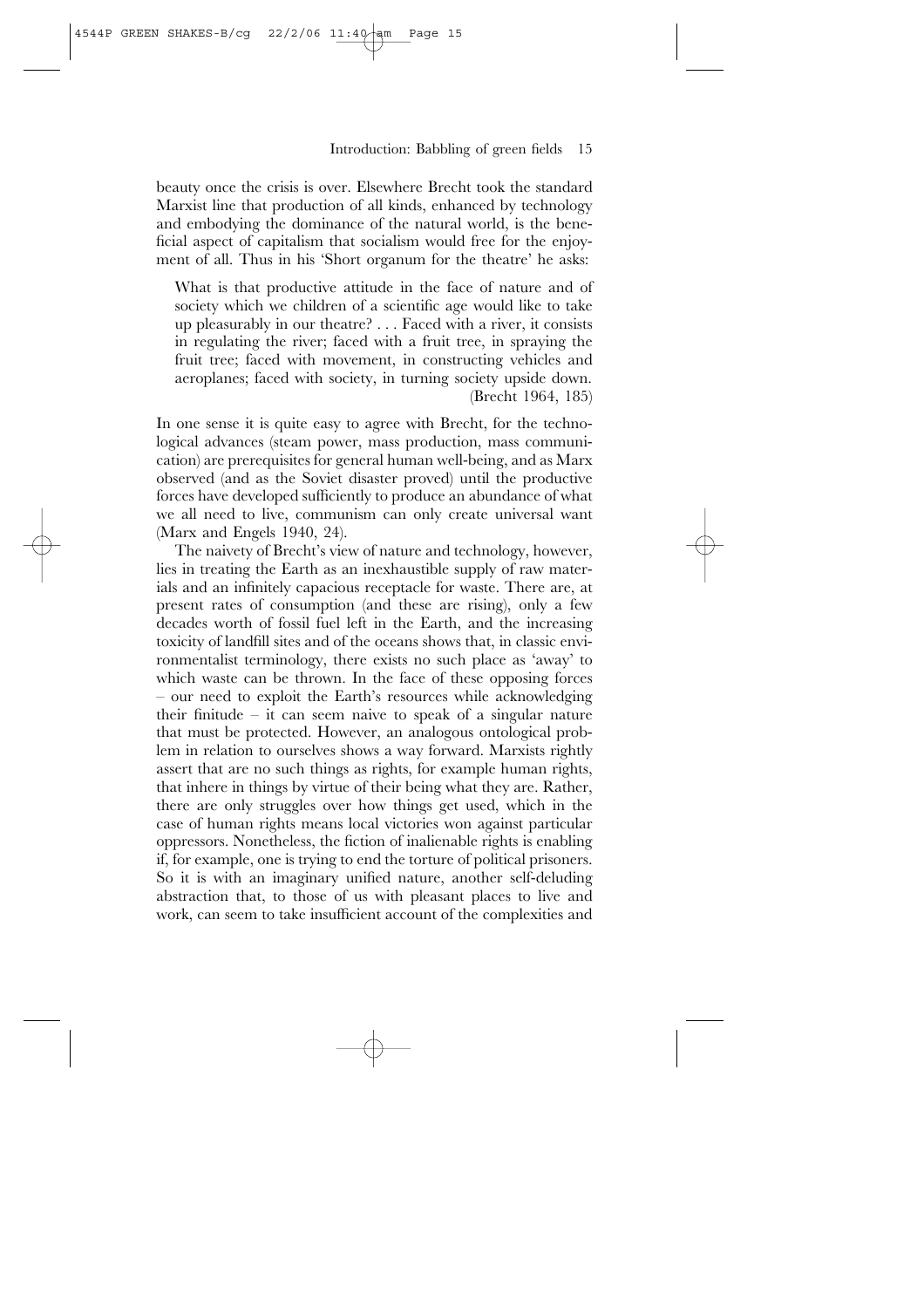contingencies in the history of human production. The abstraction 'nature' suddenly becomes an all too real and all too easily lost physical reality, however, when a government wants to put a nuclear reactor, a landfill site, a highway, or a strip-mine near one's home.

At times, then, we may want to dismiss 'nature' altogether as a metaphysical category of no value to progressive political thought and action and, indeed, one constructed to trivialize as effeminate or childish concerns about human productive capacities. At other times, however, it is valuable to deploy just this category in distinguishing wise actions from rash ones that threaten to destroy the Earth. The readings of Shakespeare offered here do not attempt to reconcile these opposing views; indeed they insist that these positions are irreconcilable. In revisiting the plays in the light of recent debates about humanity's relations with nature, it will emerge that at times nature is irreducibly ideological in construction and the point is then to examine the ends to which this construct is being put. Frequently, the plays dramatize the contesting notions of nature and invite us to consider why the antagonists choose to articulate their positions in relation to them. At other times, however, the plays seem to draw upon the audience's sense of what truly is natural and to characterize behaviours and relationships as violations of nature's principles. Shakespeare's analogies between human society and the wider cosmic order should not embarrass us, as they seem to have embarrassed late twentieth-century criticism that chose to avert its gaze. The latest ideas from science offer us ways to understand these analogies as politically progressive.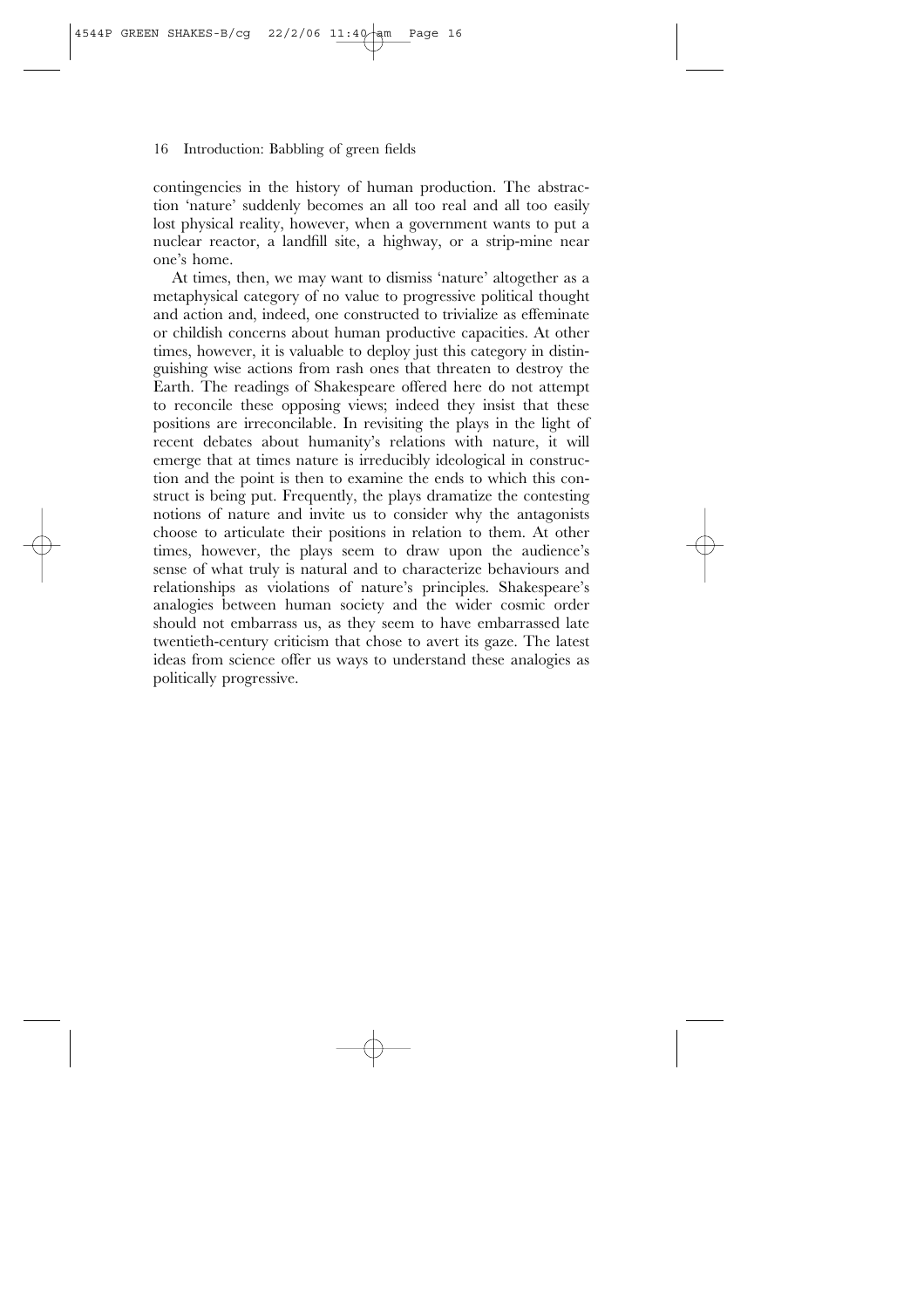## 1 Ecopolitics/ecocriticism

To see how ecopolitical insights can inform critical readings of Shakespeare, it is necessary to survey briefly the origins of the Green movement and in particular the twentieth-century scientific and industrial developments that it defined itself in opposing. In the summer of 1942 Edward Teller, one of J. Robert Oppenheimer's team building the first atomic bomb, calculated what would happen in the first few millionths of a second after detonation. Enrico Fermi was worried that the new weapon might disastrously replicate the conditions inside the Sun, and Teller's new calculations started to convince Oppenheimer's team that merely testing the bomb 'might ignite the earth's oceans or its atmosphere' (Rhodes 1986, 418). Unknown to the Americans, in June 1942, the theoretical physicist Werner Heisenberg expressed to Hitler, via Albert Speer, the same fear about Germany's atomic programme (Rhodes 1986, 404–5). The night before the first Manhattan Project test, Fermi offered to take bets on whether the atmosphere would catch fire, and Teller wondered if he was right (Rhodes 1986, 664–5). Stunned by the brightness of the flash, Oppenheimer's colleague Emilio Segrè feared that the worst had indeed happened (Segrè 1970, 147). The scientists who performed the first atomic test believed it carried a small, but quite real, chance (about one-in-fifty, some of them thought) of instantly igniting the world, and they decided to risk it.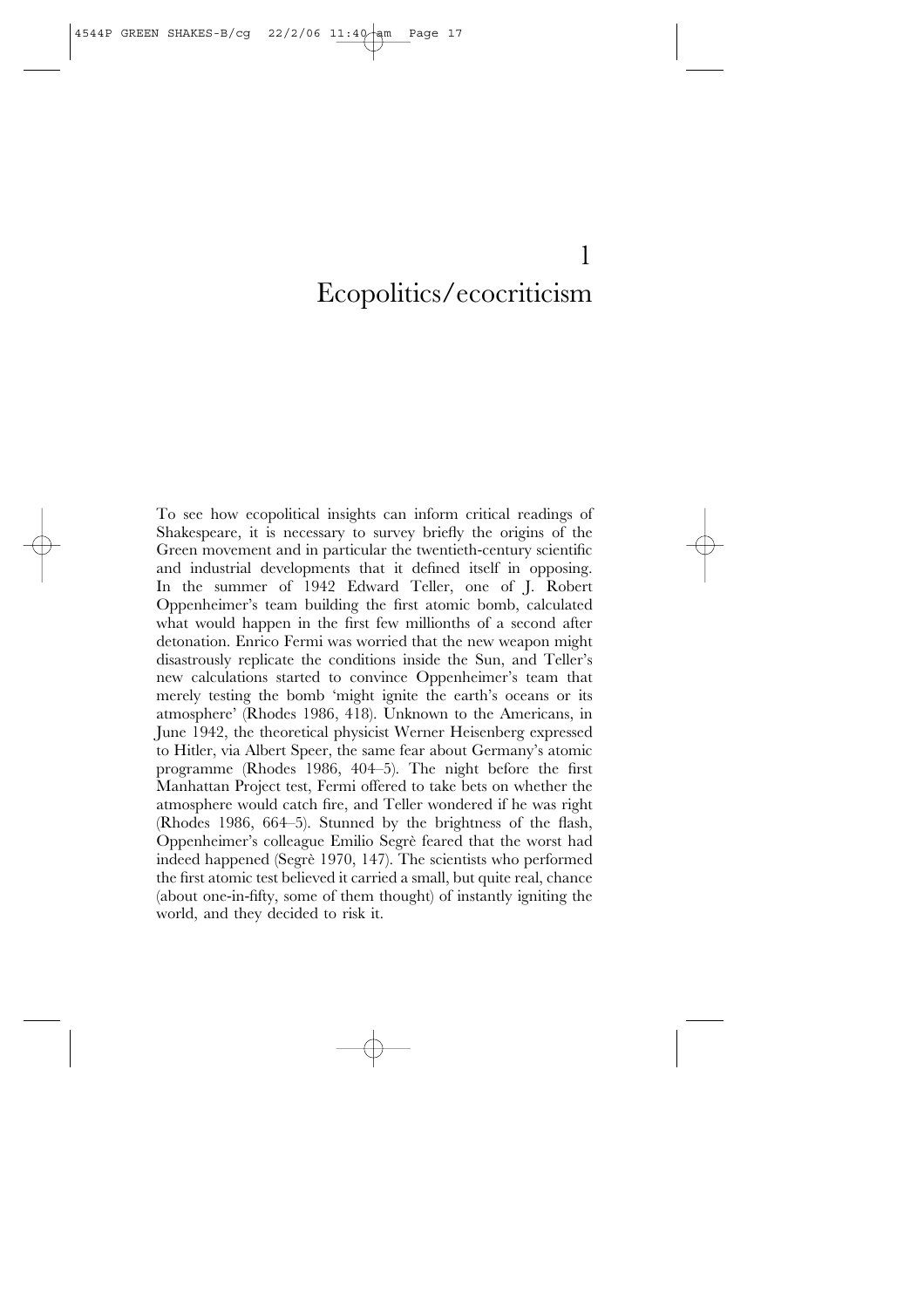Among other things, the international Green movement is a response to the rapid increase in the power of human technologies and the hubris of the scientists and technocrats in charge of them. All life on Earth is a direct expression of the energy released by thermonuclear reactions inside the Sun and, ironically, the means to initiate such reactions on Earth made Oppenheimer's the first generation capable of ending all life. Over the succeeding decades, the nuclear states developed the technologies with which to threaten doing this, each fearing another gaining a technical advantage that would upset the balance of terror. This fear was acute in the 1960s when intercontinental ballistic missiles (ICBMs) became too fast for the available computers to track reliably, raising the possibility that a sneak attack might overwhelm an opponent before retaliation could be mounted.

One of the breakthroughs that restored the balance came from, of all places, the technique of lithography used in commercial book publishing and refined into a fine art by Henri de Toulouse-Lautrec and Paul Gauguin. Rather than wiring individual components together, transistors, diodes, capacitors, and resistors of microscopic size could be lithographically printed directly onto semiconductor material, to make an integrated circuit, or microchip. Computing devices shrank in size and cost and rose exponentially in power. A second breakthrough was the distributed networking of computers invented by Paul Baran of the Rand Corporation, which showed that 'highly survivable system structures can be built, even in the thermonuclear era' (Baran 1964, 4). The Advanced Research Projects Agency Network (ARPANET) embodying this technology first connected four university computer sites in 1969, and in 1972 it explicitly acquired the adjective 'defense' to become DARPANET, which became the Internet. Epitomizing the beauty of the swords-into-ploughshares principle, the Internet is now the primary means by which Green activism communicates with itself and the wider political domain.

A certain kind of political idealism and activism driven by global thinking came to an end in 1968 as within a few months Martin Luther King and Robert Kennedy were assassinated, anti-Vietnam demonstrations were suppressed, the French uprising collapsed and Charles de Gaulle won a landslide victory, the Civil Rights movement in Northern Ireland was violently crushed, and Warsaw Pact forces invaded Czechoslovakia and stayed there to ensure that Alexander Dubček's political and social reforms were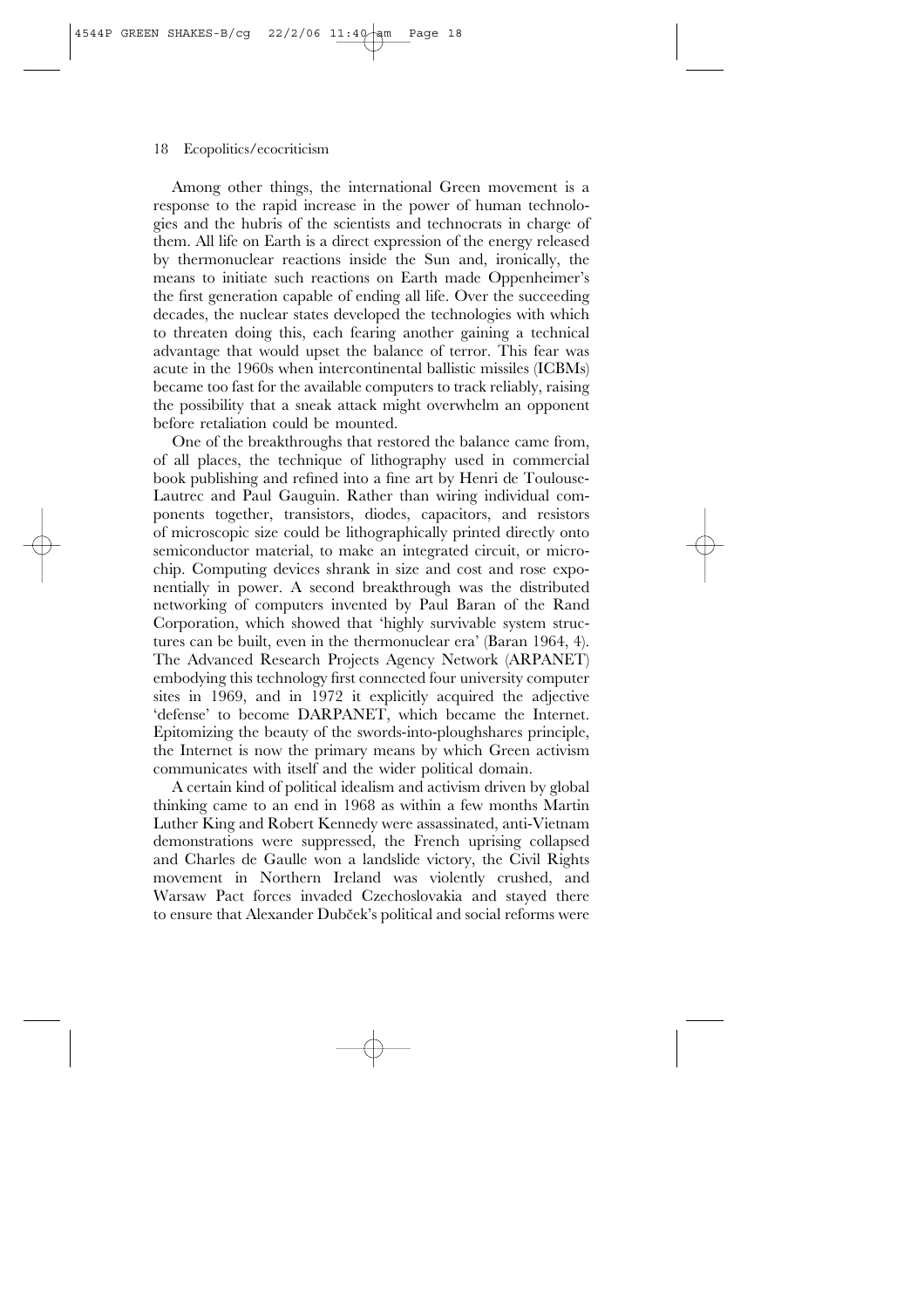cancelled. One strand of activism turned from the global to the local, producing the communes and self-help groups of the early 1970s, but at the same time a new kind of global thinking emerged to replace the old. In September 1969, Friends of the Earth was formed by David Brower in San Francisco and the following year it was transformed into an international organization with affiliated groups forming first in France (1970) and the United Kingdom (1971). In 1970, Friends of the Earth began to publish the journal *Not Man Apart* that outlined its core campaign topics: the fur trade, preservation of rivers, pollution from supersonic flight, and whaling.

The international organization Greenpeace arose from protests against American underground nuclear bomb tests. In 1970 three Canadian activists, Jim Bohlen, Irving Stowes, and Paul Cote, formed the Don't Make a Wave committee to prevent nuclear testing on the island of Amchitka, one of the Aleutian Islands off the west coast of Alaska. The name alluded to the danger of triggering a tsunami, for Amchitka is a few miles from a geological weakness that leads to the Californian San Andreas Fault. The youngest member of the committee, Bill Darnell, suggested that 'Green Peace' captured the group's philosophy and should be the name of their boat. In the event the trip failed to prevent the test, but brought extensive media coverage, following which the future, bigger tests at Amchitka were cancelled (Hunter 1979, 11–118; Brown and May 1989, 7–15).

Yet another strand of the new movement arose within the academy. The phrase 'animal liberation' – with an exclamation mark to indicate the novelty – first appeared in print on the cover of the 5 April 1973 issue of the *New York Review of Books* to advertise that within was Peter Singer's review of a collection of essays on the maltreatment of 'non-humans' (Godlovitch, Godlovitch and Harris 1971; Singer 1973). Singer, a philosopher of the preference utilitarian school, approvingly quoted Jeremy Bentham's assertion that what mattered when deciding how much value to place on individuals' interests was not 'Can they *reason*? nor, Can they *talk*? but, Can they *suffer*?' (Bentham 1789, 309n). Singer coined the expression 'speciesism' to liken the unthinking assumption of human superiority to the long-standing but recently challenged assumption of racial superiority by whites and of gender superiority by men. Singer developed his review into a full-blown utilitarian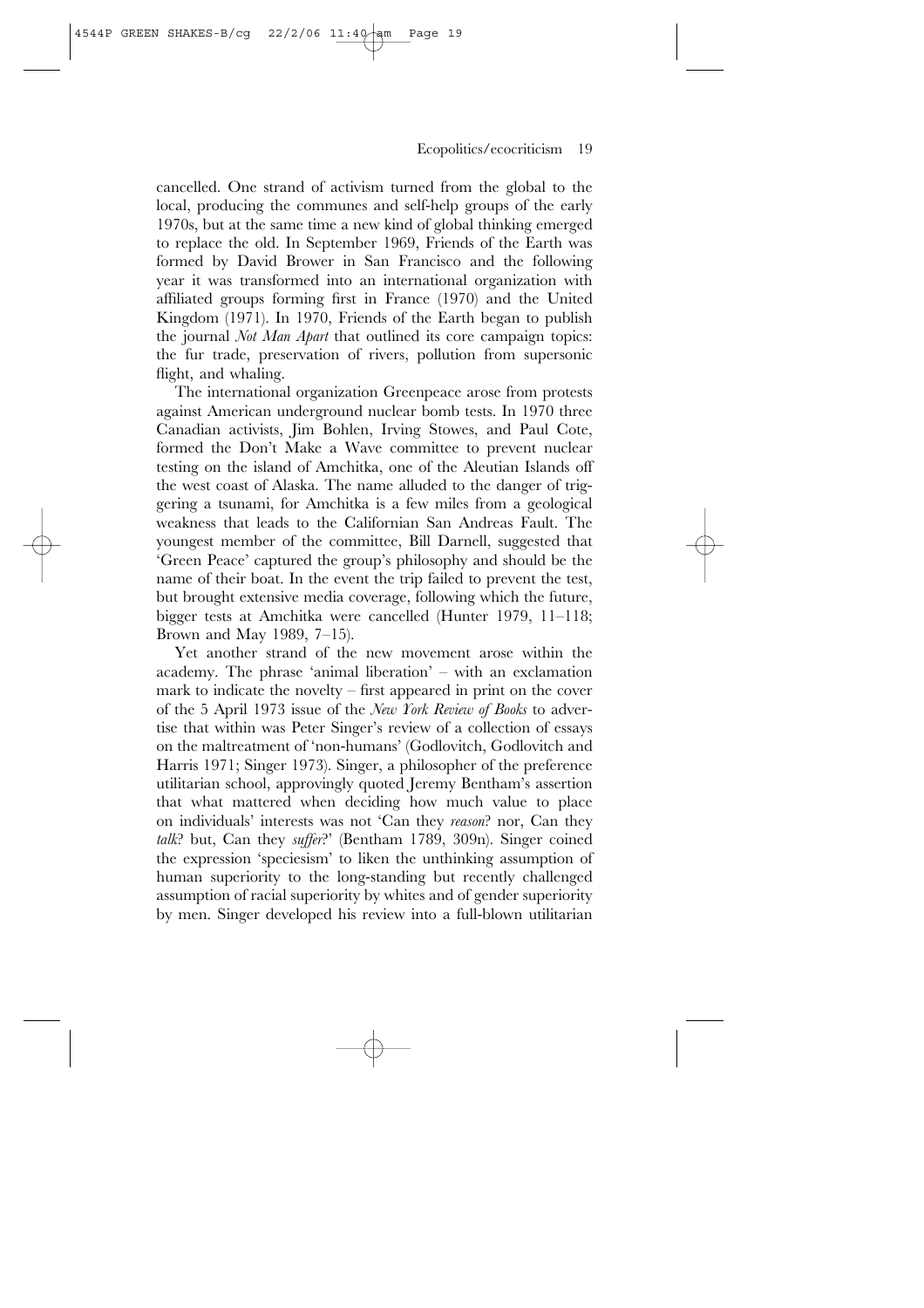argument for the capacity to suffer, rather than membership of a particular species, being the primary criterion by which to weigh the good or harm of any of our interactions with humans and other animals (Singer 1975). Looked at this way, a severely mentally disabled person incapable of preferences and protected from pain has less right to life than a healthy chimpanzee with rudimentary signlanguage skills, a well-developed social network, and a degree of self-consciousness, as Singer argues in his book *Practical Ethics* (Singer 1979, 93–105, 127–57).

These roots of the Green movement are worth tracing because they counter the common misconception that ecopolitical thinking arose only after the collapse of communism. In truth, it was an active force in the extraordinary events of 1989–90. The final decline of the Soviet Union was triggered by Mikhail Gorbachev's refusal to assist Erich Honecker's government in suppressing the fledgling ecology-and-peace movement in the German Democratic Republic. This movement was inspired by the West German Green party founded by Herbert Gruhl and Petra Kelly in 1979, whose programme called for the demilitarization of Europe by dissolving the NATO and Warsaw Pact agreements, the closure of nuclear power plants, rigorous state control of polluting industries, and economic advantages being given to small-scale businesses over large corporations. The connection between nuclear power and pollution was especially urgent after the explosion of the Ukrainian nuclear electricity generator at Chernobyl in April 1986 spread radiation clouds across Western Europe as far as Ireland. This outcome contrasted with the narrow escape from a similar reactor core meltdown at the Pennsylvanian Three Mile Island nuclear electricity generator in 1979, strengthening a perception of communist technological inferiority rooted in political and economic inferiority. Chernobyl bolstered the nascent Ukrainian independence movement which achieved its goal when Gorbachev's government in Moscow collapsed in August 1991.

It is clear, then, that ecopolitics has operated strategically at key moments in recent world history. What are the consequences of this for literary criticism? By analogy with the politics of class, race, and gender, it would seem that ecopolitics will necessarily have things to teach us about literary criticism, but it is far from clear what those lessons might be. Virtually every dramatic character, like every reader and theatre spectator, has an identifiable class,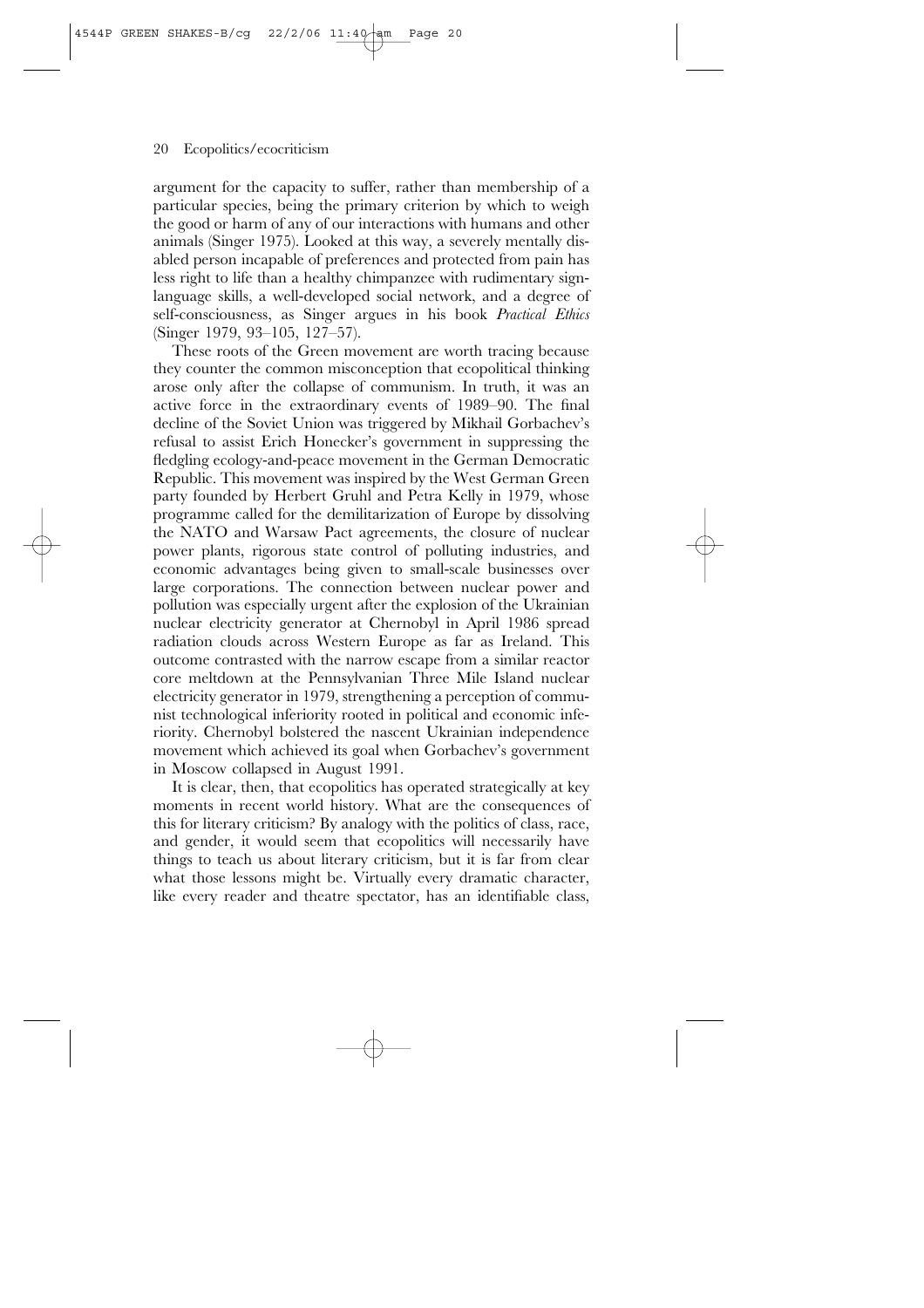a race, and a gender and it is abundantly clear that politicized criticism can investigate how these classifications arise, how they are figured in oppression, and how they might be transfigured in the future. By analogy with these, ecocriticism would seem to lack an oppressed subject, unless it take up something as potentially risible as the Earth's point of view, or the animals'. I will suggest some means by which ecopolitical concerns can be projected into the domain of criticism, despite the absence of an oppressed subject on whose behalf a political struggle could be mounted. For this, a little more popular science must be essayed before we return to the literary and the dramatic.

The Earth is effectively a sealed system, bombarded by energy from the Sun but closed in the sense that (barring a few trivial exceptions) we and our products cannot leave. Whatever we make here stays here, and the only replenishment of spent energy is in the form of sunlight. This insight is largely absent from mainstream Marxist analysis, which treats the Earth as an infinitely rich supplier of raw materials and an infinitely capacious sink for wastes. This is a surprising oversight, since one of the central principles of Marx's analysis of capitalism was that the extraction of surplus value from producing workers leaves them too poor to buy back what they have made, so capitalism is forced to scour the world for new markets and new workforces (Marx 1954, 713–15; Marx and Engels 1974, 58) and must eventually come up hard against the Earth's finitude: at some point it will exhaust the last market and the last free worker. Since this is a central principle, acknowledging the finite ought really to be habitual for Marxists. The ever-increasing productive forces of humankind cannot go on indefinitely even if the systems of production and exchange are revolutionized, since the Earth's resources are finite. Marx, however, chose to focus on the vast and as-yet untapped resources of the Earth and the fact that individual productivity has always increased more quickly than population, which is why humankind's capacity to feed itself has never faltered. (As is well known, distribution rather than production is the cause of majority world hunger: more than enough food is produced each year to feed the world's population.) Engels was explicit about what keeps productivity ahead of consumption: 'science – whose progress is as unlimited and at least as rapid as that of population' (Marx 1977, 176).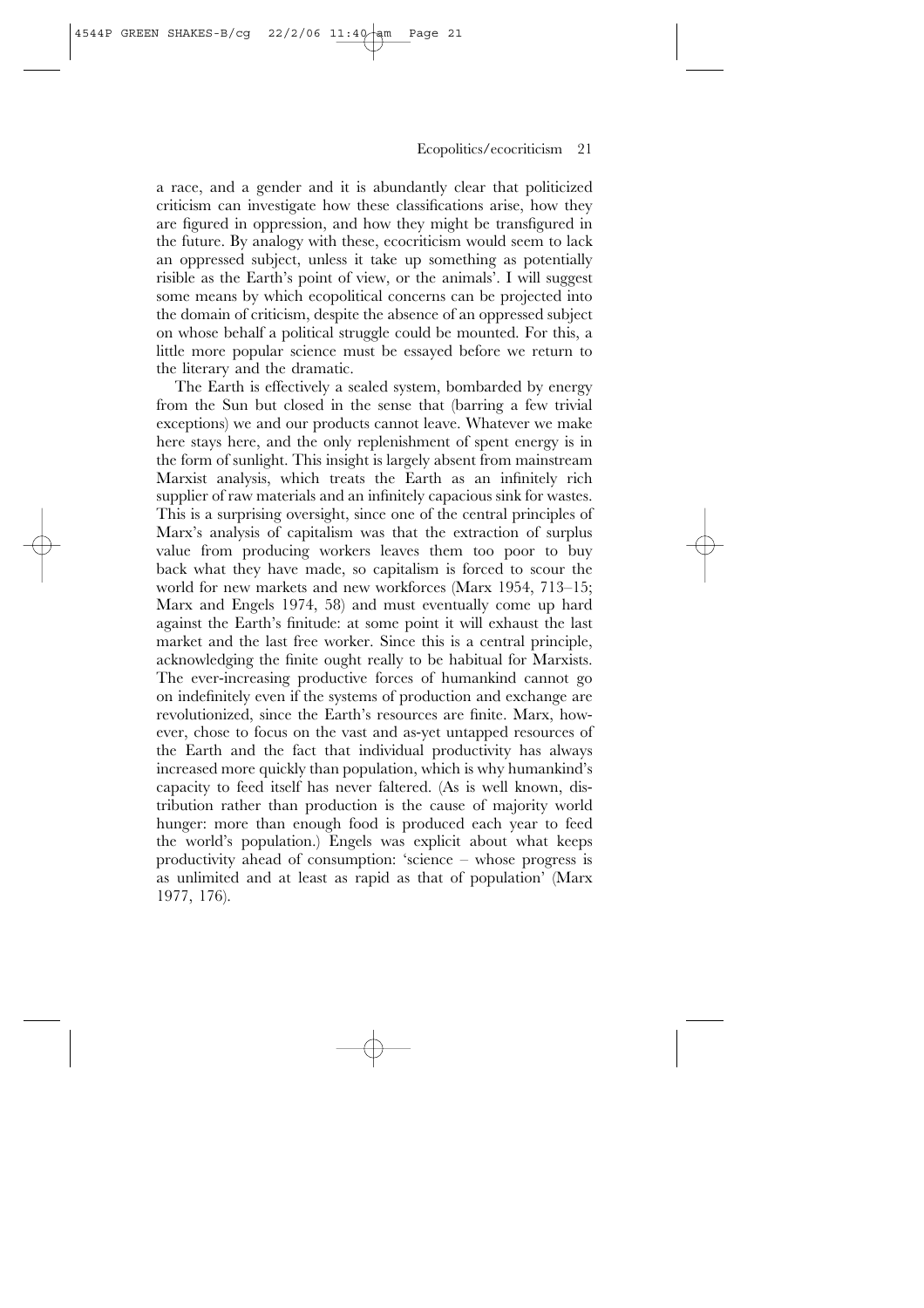The rapidly expanding production of the Industrial Revolution, also enabled by a mistaken sense of the Earth's infinitude, was undergirded by a new conception of nature that arose in the second half of the seventeenth century. It was, in essence, the replacement of a vitalistic model with a mechanistic model. Instead of the natural state of things being movement, as Aristotle articulated in his *Physics* (Aristotle 1930, 184a–267b), it was inertia, as Isaac Newton proved; the transition is neatly summarized by R. G. Collingwood in *The Idea of Nature*. Throughout the drama of Shakespeare, characters speak of the world around them as though it is alive, and this view is put into conflict with the emergent mechanistic view, as we shall see. As Collingwood points out, 'The naturalistic philosophies of the fifteenth and sixteenth centuries attributed to nature reason and sense, love and hate, pleasure and pain, and found in these faculties and passions the causes of natural process' (Collingwood 1945, 95). In an essentially clockwork universe, on the other hand, the Earth is merely an instrument of human self-fulfilment.

The twentieth-century field of cybernetics bridges these different conceptions of the world in its concern with communication and control systems in living organisms and machines, and its origins can be traced to the eighteenth-century invention of mechanical self-regulation modelled on living organisms. The key notion is feedback: the connection of the outcome of an event or process with the originating conditions. Contrary to everyday use of the term, positive feedback is often a bad thing and negative feedback often a good one. In positive feedback, the outcome of a process reinforces the originating conditions so that the system accelerates, as when a snowball rolls downhill, a debt accumulates compound interest, or the subatomic particles ejected in a chain reaction excite yet more particles. Exponential growth is the characteristic outcome of positive feedback. In negative feedback, however, the outcome diminishes the originating conditions so that the system achieves a dynamic equilibrium, and if perturbed by an external force (so long as it is not too great) the system is able to restore its equilibrium.

The ecological processes with which Green politics are concerned are chiefly examples of either of these two conditions: explosive growths (bombs, populations, atmospheric gases) and the countervailing systems of self-regulation. The ozone layer problem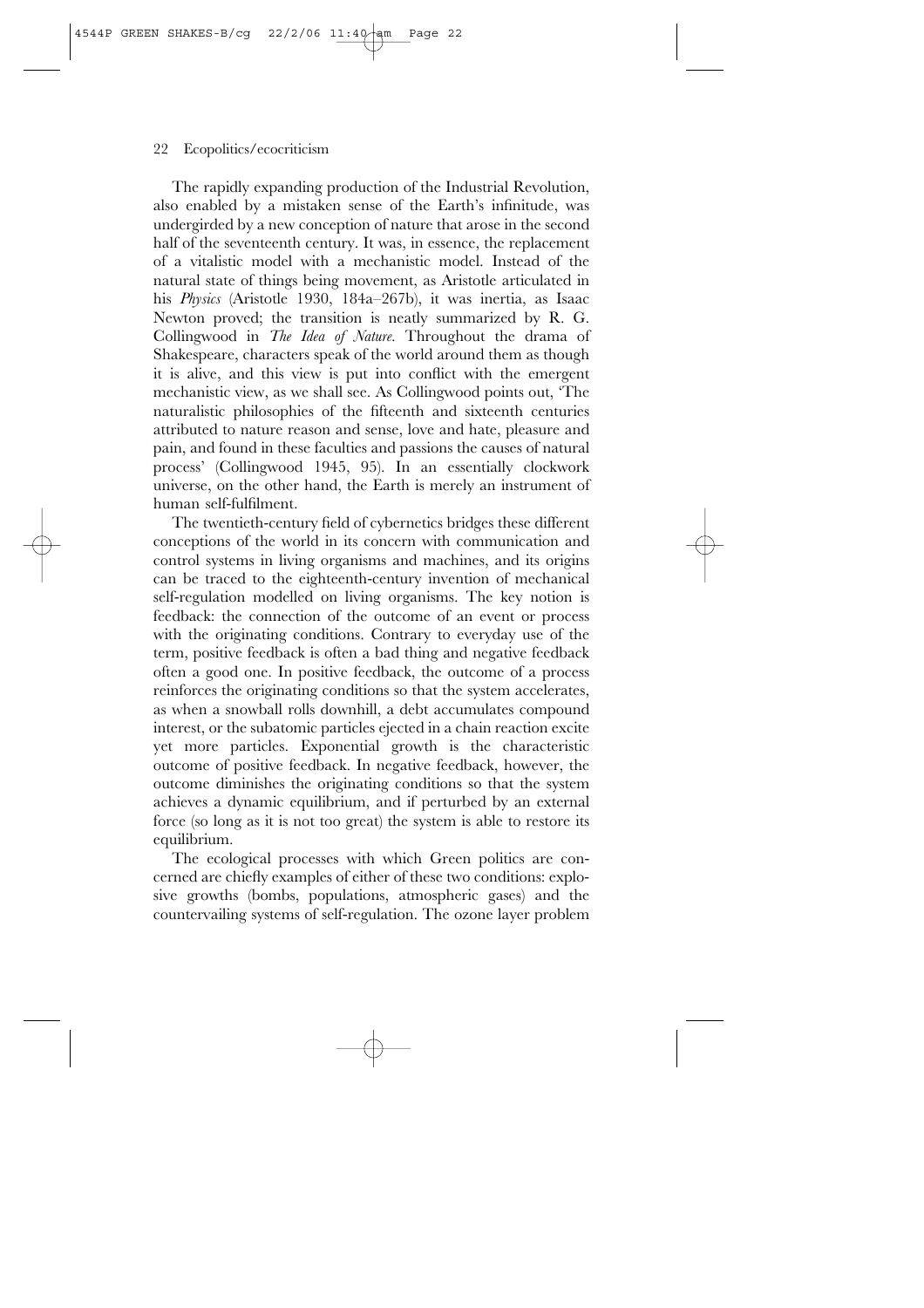identified in the 1980s has been solved by banning chlorofluorocarbons. A zone of partial ozone depletion over the Antarctic remains, but will disappear in about 50 years because of what atmospheric chemists – a group not given to excessive anthropomorphism – call the self-healing effect, a classic negative-feedback loop. The ozone layer is created in the upper atmosphere by the bombardment of solar ultraviolet radiation that turns  $O<sub>2</sub>$  (oxygen) molecules into  $O_3$  (ozone) molecules that block the radiation from reaching the Earth's surface. Where ozone depletion occurs, solar radiation penetrates further, but in doing so it creates fresh ozone at the lower level and backfills the hole.

On the other hand, the accumulation of greenhouse gases from human activity starts a positive-feedback reaction. The northern polar ice cap floats on an ocean, so as it melts it occupies the volume it formerly displaced, leaving the sea-level unchanged. The southern ice cap, however, rests on land and as it melts it exposes dark soil where there was previously white ice, lowering the Earth's capacity to reflect sunlight and thereby accelerating the absorption of heat and the melting. The key determinate of whether humankind survives the next 100 years is whether our perturbations of the Earth's self-regulating systems have exceeded its capacity to restore an equilibrium, or, to be more precise, whether the new equilibrium state that emerges can support human life. In these debates, distinctions between organic and inorganic processes begin to break down, as we shall see.

The most famous early example of a machine emulating organic self-regulation was James Watt's steam engine governor of 1769, which made an engine run at a constant speed irrespective of the load applied to it (Figure 1). The collar (C) is connected to the engine's throttle, so if the speed rises, the balls (M) rise under centrifugal force and pull the throttle closed, thus lowering the speed; if the speed falls, the balls descend and so open the throttle to raise the speed.

For Charles Dickens, such regulatory devices made for fearful hybrid creatures, animal yet robotic, that mocked human labour in the fictional Coketown of *Hard Times*:

But no temperature made the melancholy mad elephants more mad or more sane. Their wearisome heads went up and down at the same rate, in hot weather and cold, wet weather and dry, fair weather and foul. The measured motion of their shadows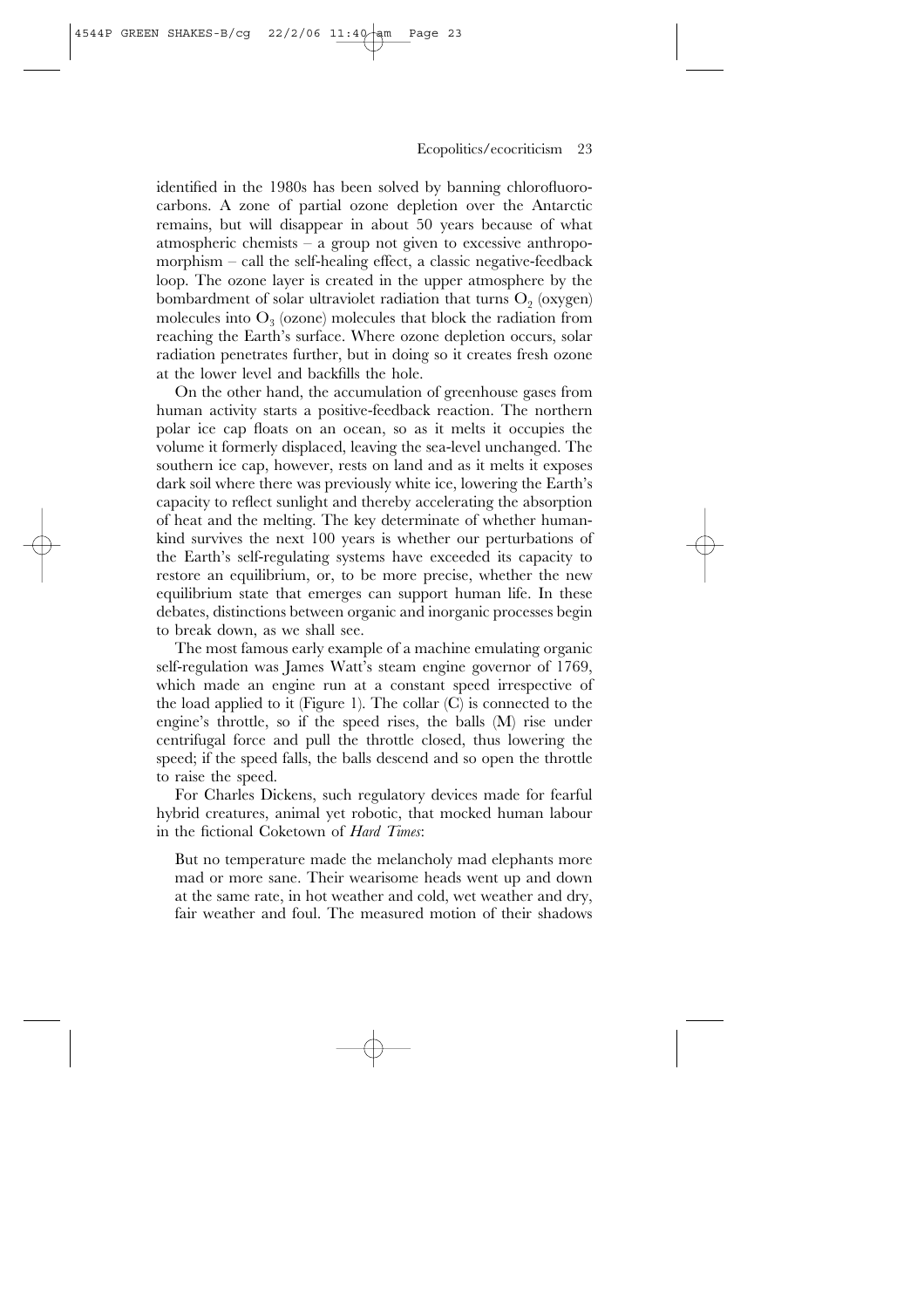### 24 Ecopolitics/ecocriticism



*Figure 1* James Watt's steam engine governor.

on the walls, was the substitute Coketown had to show for the shadows of rustling woods; while, for the summer hum of insects, it could offer, all the year round, from the dawn of Monday to the night of Saturday, the whirr of shafts and wheels.

(Dickens 1854, 132–3)

Positive and negative feedback loops are common to organic and inorganic systems, and a full understanding of them is a key difference between our times and Shakespeare's. They nonetheless appear in the plays and are treated as paradoxical situations that might be understood mystically, although particular characters attempt to offer materialist accounts of them and rightly perceive negative feedback to be one of the reasons that the world is, in important respects, essentially unchanging. In teasing out the range of ideas about feedback presented in the plays, and the characters' efforts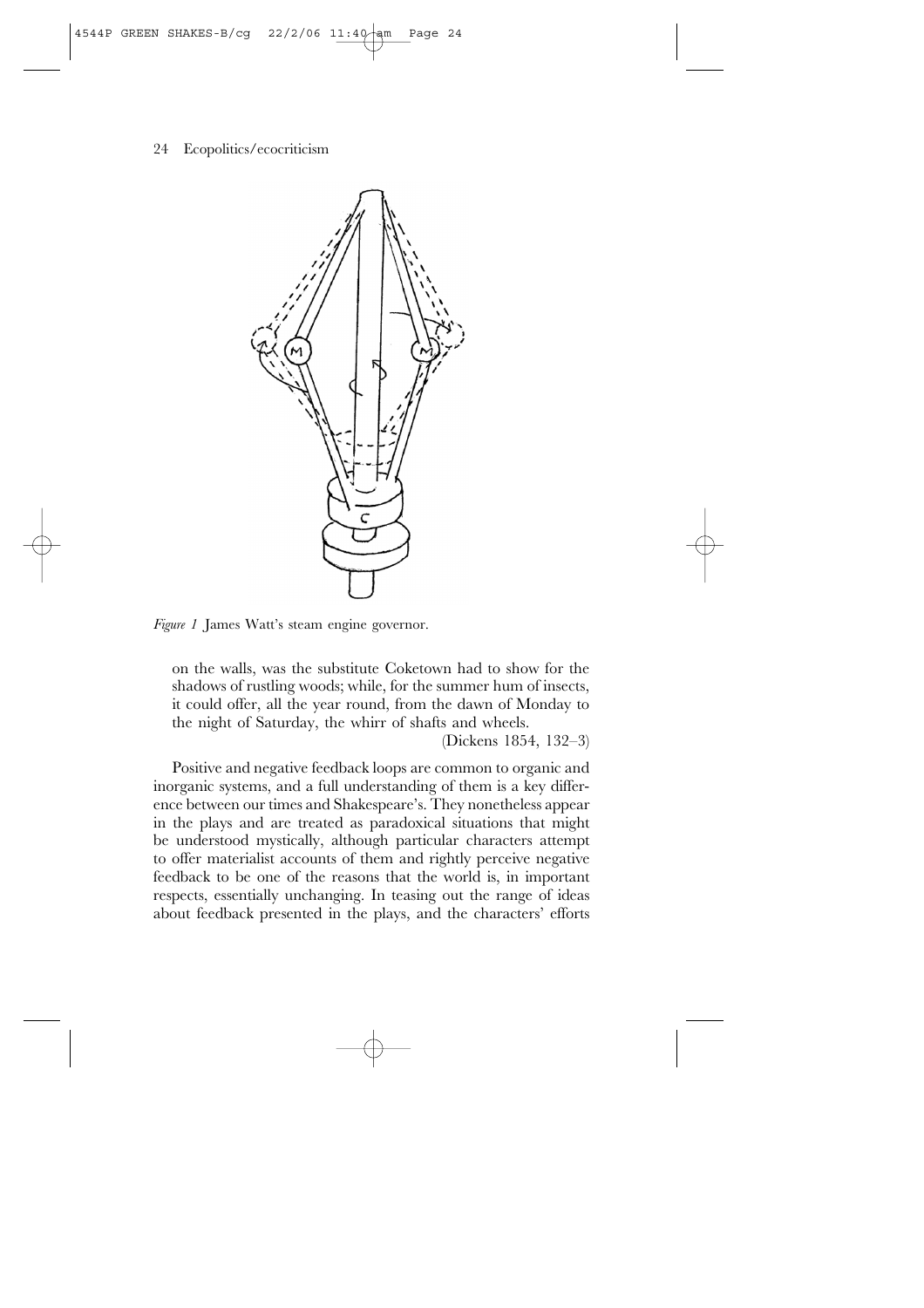to make sense of them as vitalistic or mechanical phenomena, we are exploring their capacity to understand the world around them.

This project of mapping how Elizabethans made sense of the world takes us to the second specific insight that ecological thinking can bring to criticism. In his model of what he called the Elizabethan World Picture, E. M. W. Tillyard characterizes the set of beliefs, assumptions, and habits of mind that a typical educated person might hold as a cobbled-together patchwork of medieval commonplaces and newly minted explanations (Tillyard 1943, 1–6). The Picture itself has been widely criticized by historians of science and philosophy for its oversimplification of belief systems, its understatement of scepticism and dissent, and most of all for its claim that despite the obvious disorderliness of Elizabethan drama, 'the conception of order is so taken for granted, so much part of the collective mind of the people, that it is hardly mentioned except in explicitly didactic passages' (Tillyard 1943, 7). A central element of Tillyard's Picture is a system of alleged correspondences between the celestial bodies, social relations, and human biology (Tillyard 1943, 77–93), which Elizabethan prose and verse art endlessly returned to for analogies.

The focus of the attack on Tillyard has been that Elizabethans did not actually believe the picture he outlined, but for our purposes that question may be somewhat beside the point. Like witchcraft or alien-abduction for us, the account of the universe that the Picture embodied was available for use in plays and poems. Characters in Shakespeare speak meaningfully about comets presaging disaster and about the music of the spheres, and unless we suppose that these lines elicited derisive laughter from the theatre audiences we have to accept that such things were within the realm of the believable even if not widely believed. This alone gives us cause enough to study Tillyard's Picture, but in fact (and unlike witchcraft and alien-abduction) his model of reality might also in some surprising ways be objectively true. A macrocosm/microcosm correspondence need not of itself run counter to the particularities of life as it is lived on Earth and events in the wider universe.

To see why, we should recall that Newton's great discovery, announced in *Philosophiae Naturalis Principia Mathematica* (1687), was that what happens to the largest heavenly bodies is governed by the same mechanics that control what happens on Earth. This development could easily be taken as confirming macrocosm/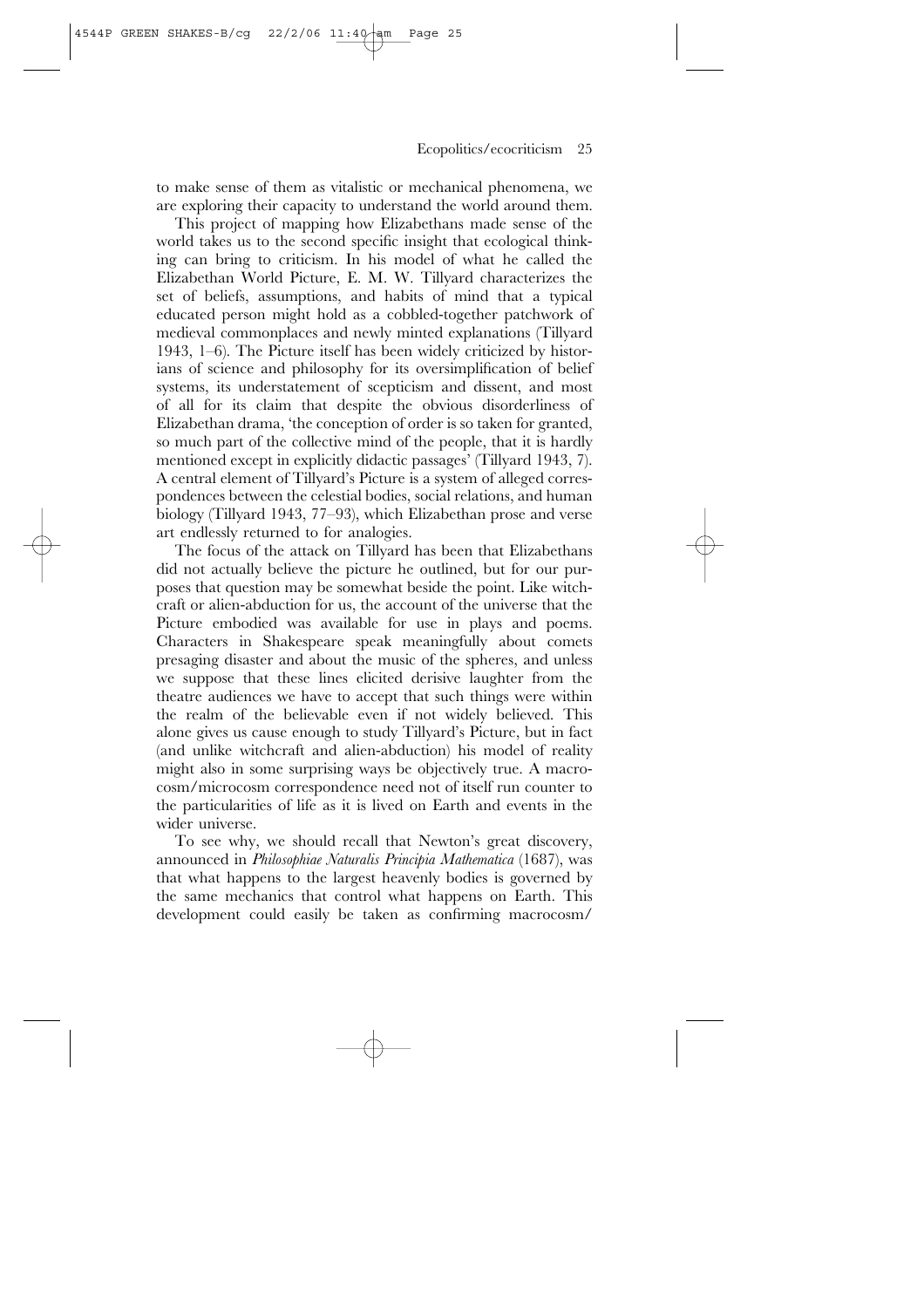microcosm correspondence rather than displacing it: the universe's condition, Newton proved, really was the earthly condition writ large. The telescope had shown that the planets were imperfect, like the Earth, and the microscope showed that processes occurring within organisms invisible to the naked eye were the same as the processes occurring in larger creatures. The corresponding phenomena on different scales were to a considerable degree real, not superstition, nor mere analogy.

The twentieth-century sciences of holograms and fractals have advanced this principle of correspondences between phenomena on different scales to an extraordinary degree.2 When a glass hologram is smashed, each resulting shard contains the full image rather than a fraction of it, and this image can be shattered again to produce yet smaller versions. A fractal is a mathematically defined curve that also exhibits this principle of diminishing selfsimilarities: any part of it, when enlarged, is the same shape as the original. These curves occur in non-organic and organic nature, such as the snowflake (Figure 2) and the fern leaf (Figure 3).<sup>3</sup>

From the new perspectives provided by holograms, fractals, and genetics, Tillyard's version of an alleged Elizabethan concern for macrocosmic/microcosmic correspondences looks considerably less naive than critics have given him (and, indeed, the Elizabethans) credit for. Such correspondences are how the world is, and as we shall see, they are the bases for sophisticated analogical thinking that we must not dismiss out of hand.

Previous generations of critics had a firmer grasp of this point than recent ones. For all their differences over the proper approach to literature, old historicists such as Tillyard and Lily B. Campbell shared with their contemporary New Critics the principle that a fragment of a literary work might operate as a miniaturized version of the whole. Writing about *Macbeth*, for example, the founding father of New Criticism Cleanth Brooks considers the images of the naked babe (1.7.21–2) and clothed ('breeched') daggers (2.3.115–16) to be 'two of the great symbols which run throughout the play' and 'so used as to encompass an astonishingly large area of the total situation' (Brooks 1947, 49). For the New Critics, the compression of meaning in, for example, an image was the essential quality of literary writing, and it was this forcing of so much into so little that made the words on the page (as opposed to the collateral knowledge about the writer's biography and historical context) all one needed to do criticism.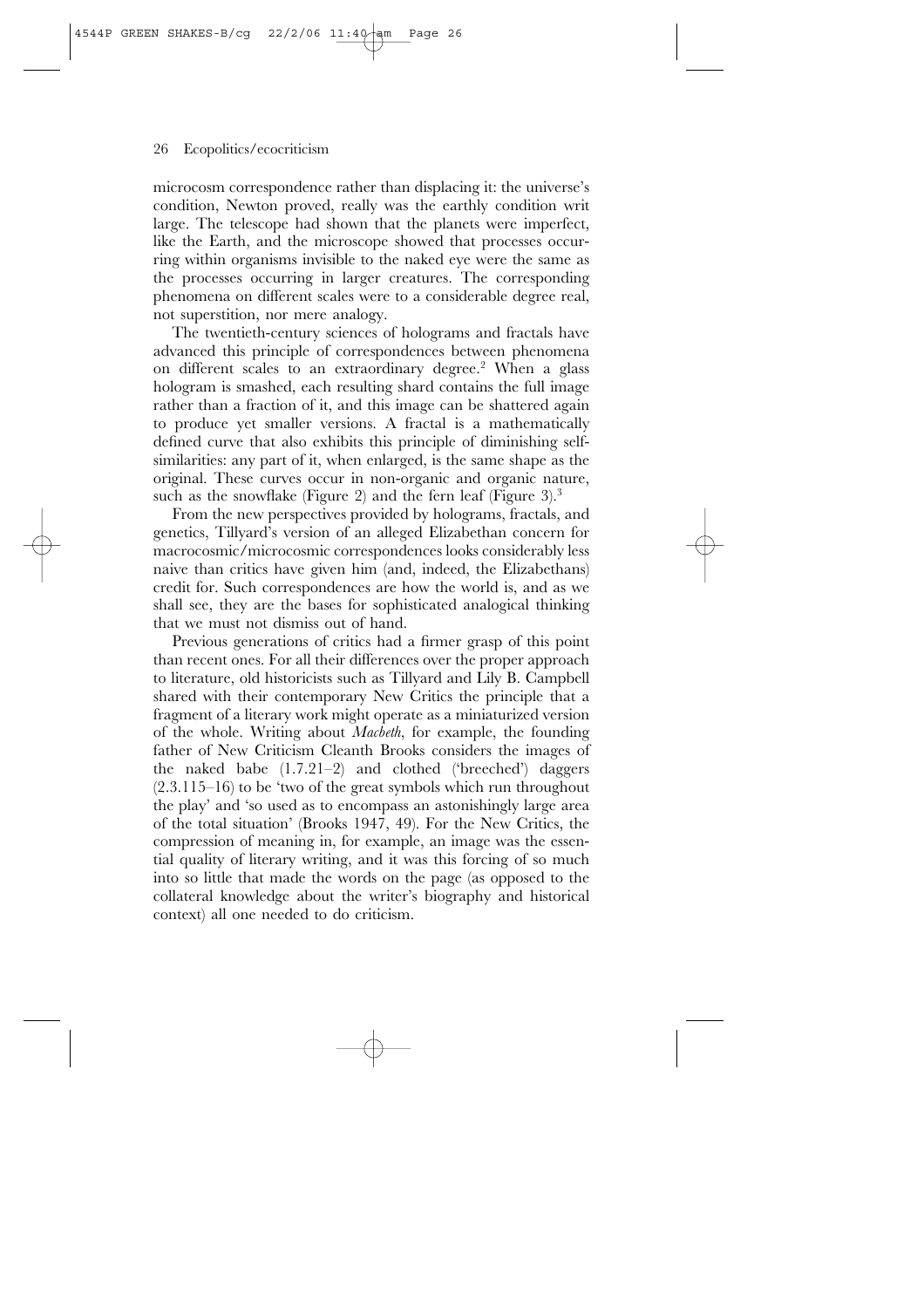

*Figure 2* Fractal snowflake.



*Figure 3* Fractal fern leaf.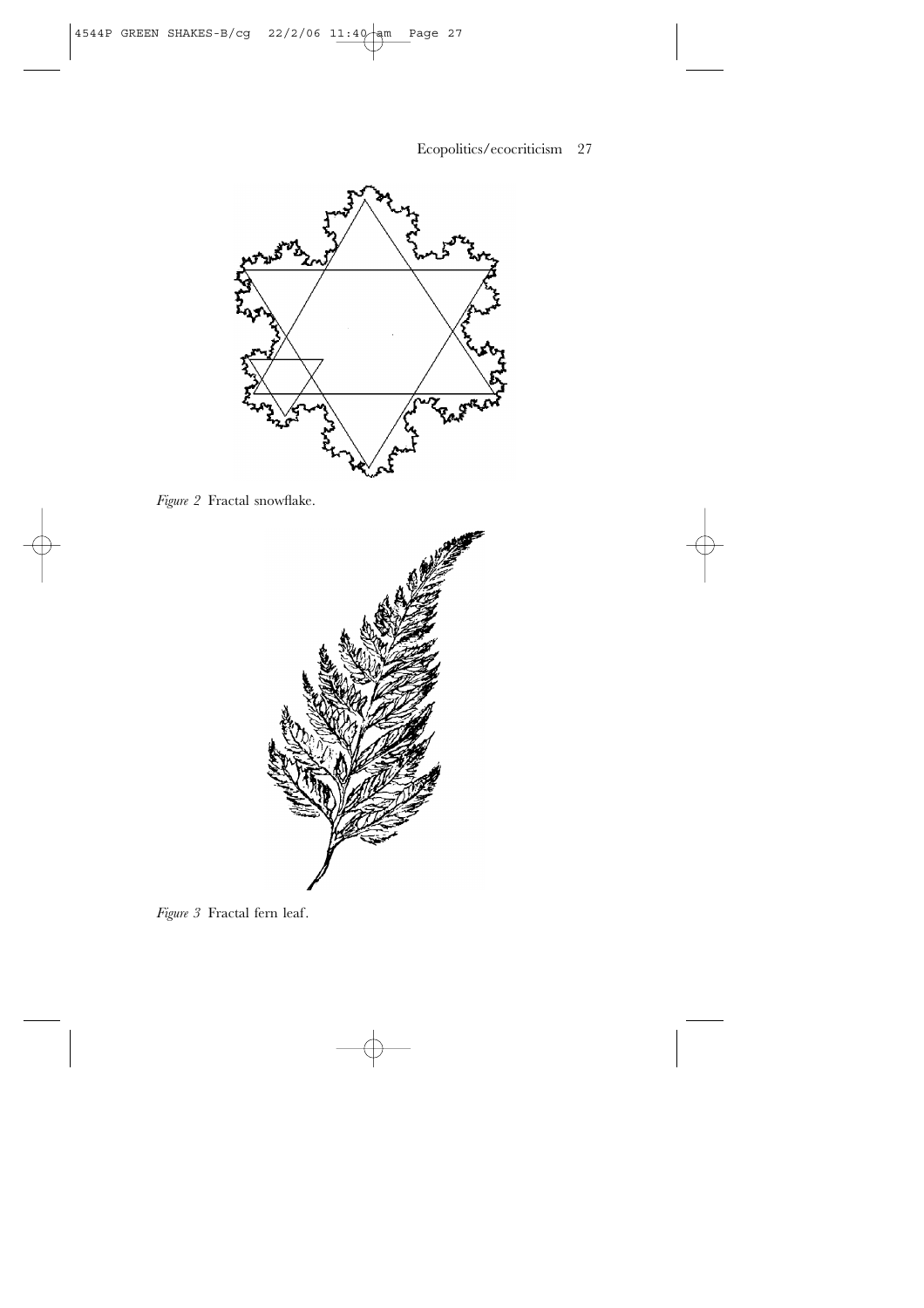The compression need not happen via imagery; according to the English New Critic William Empson<sup>4</sup> it could be a matter of surprisingly awkward syntax or diction. However achieved, it was the compression that made the text literary:

When you are holding a variety of things in your mind, or using for a single matter a variety of intellectual machinery, the only way of applying all your criteria is to apply them simultaneously; the only way of forcing the reader to grasp your total meaning is to arrange that he can only feel satisfied if he is bearing all the elements in mind at the moment of conviction; the only way of not giving something heterogeneous is to give something which is at every point a compound.

(Empson 1930, 302)

Approaching literature from entirely the opposite angle – 'I do not believe that a poet exists in a vacuum, or even that he exists solely in the minds and hearts of his interpreters' – Lily B. Campbell nonetheless shares the New Critics' convictions that the poet, because a poet, relates the microcosm to the macrocosm:

He is inevitably a man of feeling. If, however, he is not merely a poet but a great poet, the particulars of his experience are linked in meaning to the universal of which they are a representative part. . . . the greatest poets . . . have seen life as a whole, not in fragments.

(Campbell 1947, 6–7)

Hugh Grady observes that uniting the disparate modernist approaches to Shakespeare was a faith in the organic unity of art and a respect for hierarchy, both of which he hopes can be swept away by postmodernism:

The relevant characteristics are the abandonment of organic unity as an aesthetic value and practice and the overthrow of a series of formerly privileged hierarchical oppositions through a Postmodernist anti-hierarchical impulse (as, for example in the collapse of the High Modernist distinction between 'art' and 'popular culture' or in the championing of the various Others of Western rationality like women and Third World peoples).

(Grady 1991, 207)

Understandably, Grady worries that any new mode of literary analysis might become just as easily professionalized, and hence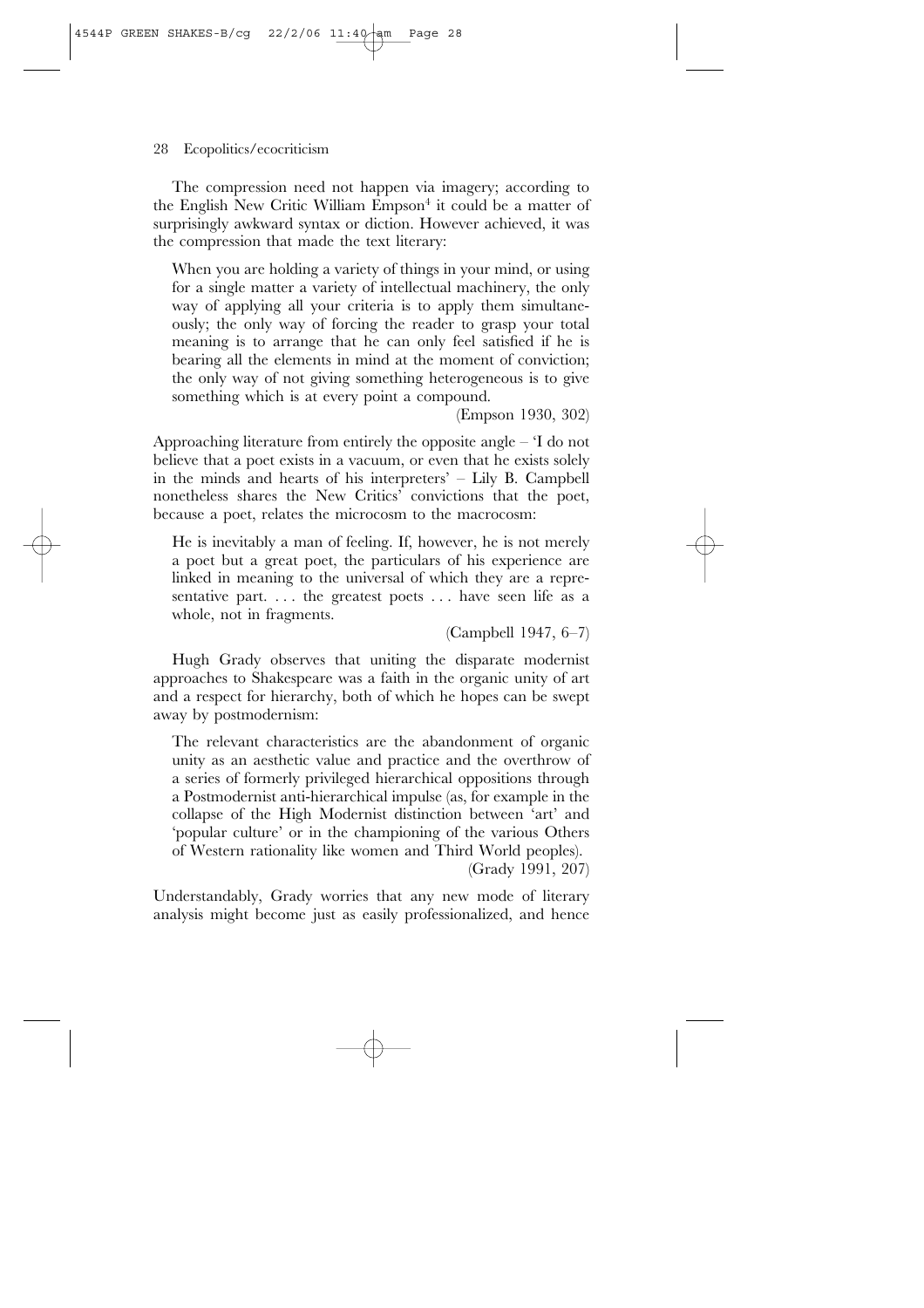made safe for mass dissemination in English studies, as the old ones have (Grady 1991, 213–14); indeed some deconstruction can seem remarkably like New Criticism. However, I wish to argue that the abandonment of 'organic unity as an aesthetic value' is a mistake and that ecopolitics shows why. Insisting on the value of various kinds of unity can be a powerful solvent of the fracturing impulses of late industrial capitalism, not least of all in the case of the unitary Earth.

Drawing on the principle of feedback, the final example of what ecological thinking can bring to criticism is the notion of a unitary Earth, or Gaia. In essence, this holds that the Earth is a single organism comprised of the obviously alive biota (the life forms we recognize) and the parts that we have previously treated as inorganic, the background environment such as the rocks, oceans, and atmosphere. That is, the latter parts are, in a sense, as alive as the former. The hypothesis was first formally presented by the chemist James E. Lovelock (Lovelock 1972), subsequently expanded upon in collaboration with a biologist (Lovelock and Margulis 1974a; Lovelock and Margulis 1974b), and finally submitted as a cybernetic proof using fundamental principles of physics and natural selection (Lovelock 1983). Lovelock's simplified DaisyWorld model illustrates that regulation of an entire planet's temperature can occur merely from competition between two kinds of plants, one dark and hence absorptive of heat and the other light and hence reflective of heat; over time their population ratios alter to keep their planet comfortable. The details of Gaia need not detain us, and the essential point is Lovelock's demonstration that the entire Earth exhibits a characteristic (temperature regulation) that we have, since the Enlightenment, attributed only to individual living creatures. It is a disturbing thought for us, but if Tillyard's model of the Elizabethan World Picture is even faintly close to the habits of minds of Shakespeare's first audiences and readers, that is to say if it was thinkable as a model of the world even as it was dismissed as official propaganda, then the Gaia hypothesis would have appeared unremarkable to them.

A belief in the connection between the affairs of human beings in the sublunary sphere and occurrences among the higher layers (the sky, planets, and beyond) was firmly, and it seemed at the time irrevocably, ruptured in the eighteenth century. Modern science seems to be restoring this belief, and there are two ways we may respond to this development. One is to accept that aspects of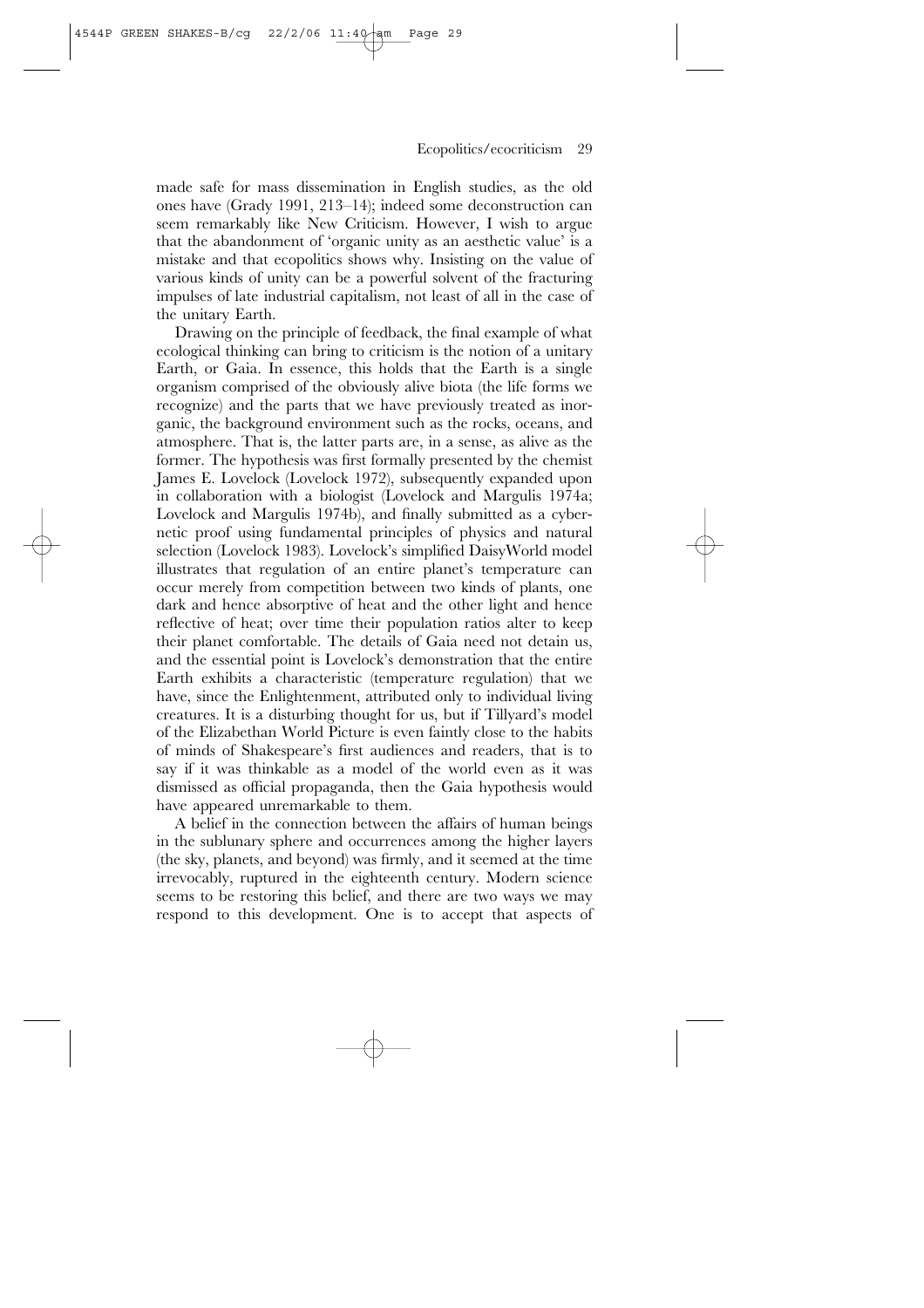Enlightenment thinking were excessively particularizing and, in ways that suited the Industrial Revolution, overlooked connectivities that we find obvious. Had factory owners been forced to site their fresh water intake pipes downstream of their waste-water discharge pipes, for example, the idea that inputs come from an unlimited pure source and that outputs can be sent to an infinitely capacious 'sink' would not so easily have persisted. That is to say, certain rational responses to the practices that flowed from Enlightenment habits of mind might quickly have identified the discrepancies between theory and reality.

An alternative response to the new sciences is to find in them cause to reject reason, rationality, and the Enlightenment *tout court*. One of the most noticeable cultural developments in the Western world in the past 30 years has been the rise of an anti-rationalistic, alternative culture that embraces the New Age movement, complementary medicine, and forms of holistic spiritualism, and which links these to the broader anarchist and animal rights movements. For an apparently rising number of people the Enlightenment itself should be dismissed as an illusory detour into hyper-rationality. For such people, the cosmic connectedness voiced in Elizabethan drama and poetry offers a sociable spirituality already packaged within a rich supply of artistic works that are central to Western culture.

This latter response is, of course, delusional and riven by contradiction: the new sciences themselves are founded on reason and cannot simply be co-opted to irrationality. This Alan Sokal and Jean Bricmont brilliantly demonstrate in their book *Intellectual Impostures* about certain postmodernists' exploitation of the myth that science is coming around to accept irrationality (Sokal and Bricmont 1998). The proper way to understand the new sciences in relation to artistic culture is to respect their counter-intuitive claims while exploring how these throw light on past works of art. This can be illustrated by considering Shakespeare's characters' understanding of why black people are black, which is essentially correct (the sun makes them black) but for the wrong reason.

An early modern conception of racial blackness is expressed by characters such as the prince of Morocco in Shakespeare's *The Merchant of Venice* who assumes (correctly, it turns out) that Portia is racist: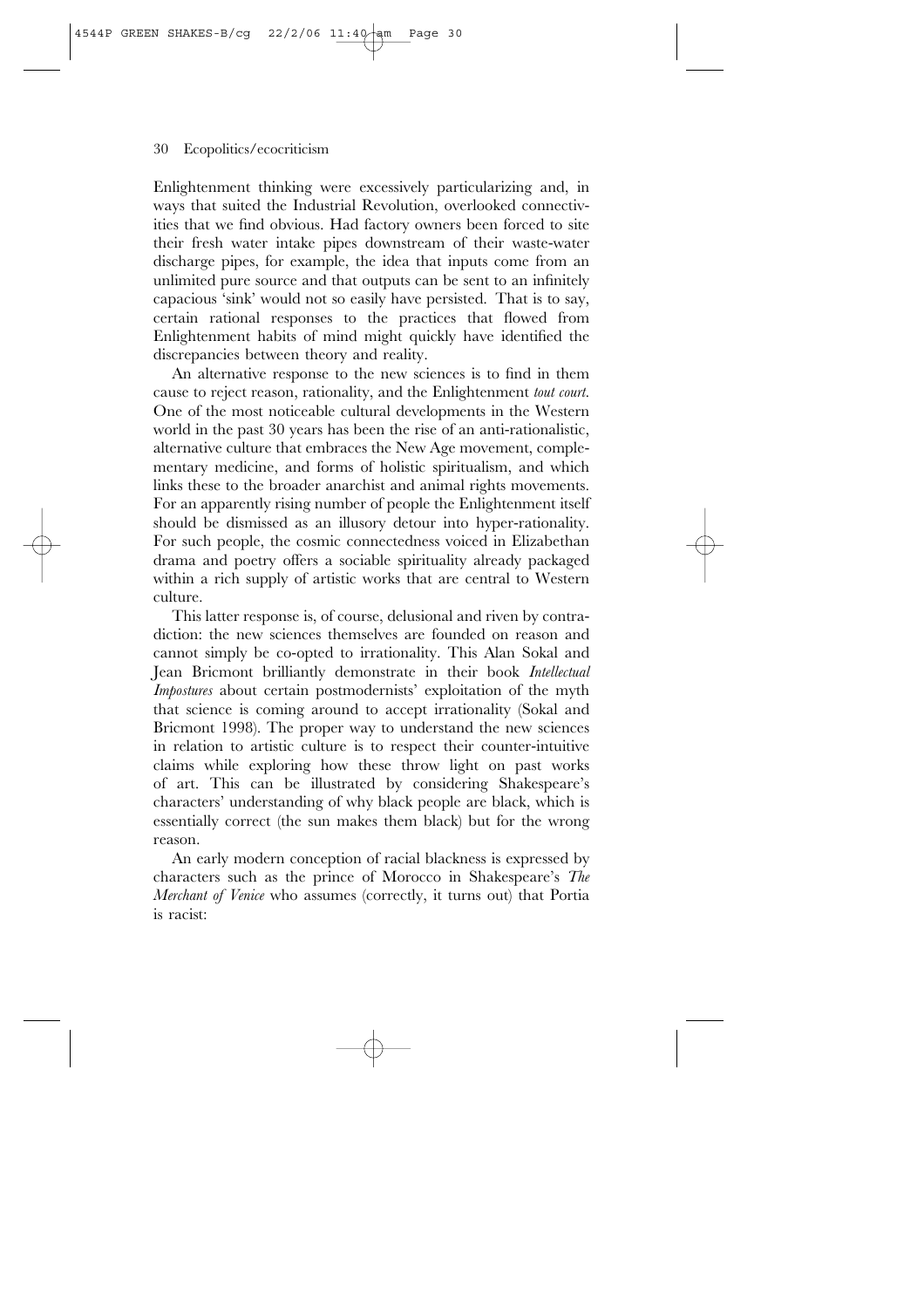MOROCCO (*to Portia*) Mislike me not for my complexion, The shadowed livery of the burnished sun, To whom I am a neighbour and near bred. (*The Merchant of Venice* 2.1.1–3)

On the inside, he insists, his blood is as red as anyone else's, even though he is coated with blackness (a 'shadowed livery') caused by living in a sunny country. Desdemona's father uses the same idea of a burnt coating that should have revolted his daughter, and that hence magic must have been used to make her 'Run from her guardage to the sooty bosom | Of such a thing as thou' (*Othello* 1.2.71–2). Othello comes to share this sense of his blackness as a coating: convinced that Desdemona is unfaithful he says 'My name, that was as fresh | As Dian's visage, is now begrimed and black | As mine own face' (3.3.391–3).

Likewise, in the very act of denying that blackness can wash off, Aaron in *Titus Andronicus* imagines it not as an innate colour but a coating:

[AARON] Coal-black is better than another hue In that it scorns to bear another hue; For all the water in the ocean Can never turn the swan's black legs to white, Although she lave them hourly in the flood. (*Titus Andronicus* 4.2.98–102)

Washing the Ethiop (or blackamoor) white was, of course, proverbial in Shakespeare's time (Dent 1981, Appendix A, E186). What conceptions about the world gave rise to the idea that blackness is a coating? For a white actor playing Morocco, Othello, or Aaron the character's sense of his blackness as a coating is, of course, literally true: excluding the unlikely possibility that a black actor worked in Shakespeare's company (about which we would expect there to be some record), a white actor would have 'blacked up' as preparation for the performance. The part, then, with its references to blackness as a coating, suits the particulars of the theatre's impersonation of blackness, which is far from real blackness, and this adds support to the argument made by the Ghanaian actor Hugh Quarshie that black actors should not play Othello, or at least not without major reworking of the play (Quarshie 1999).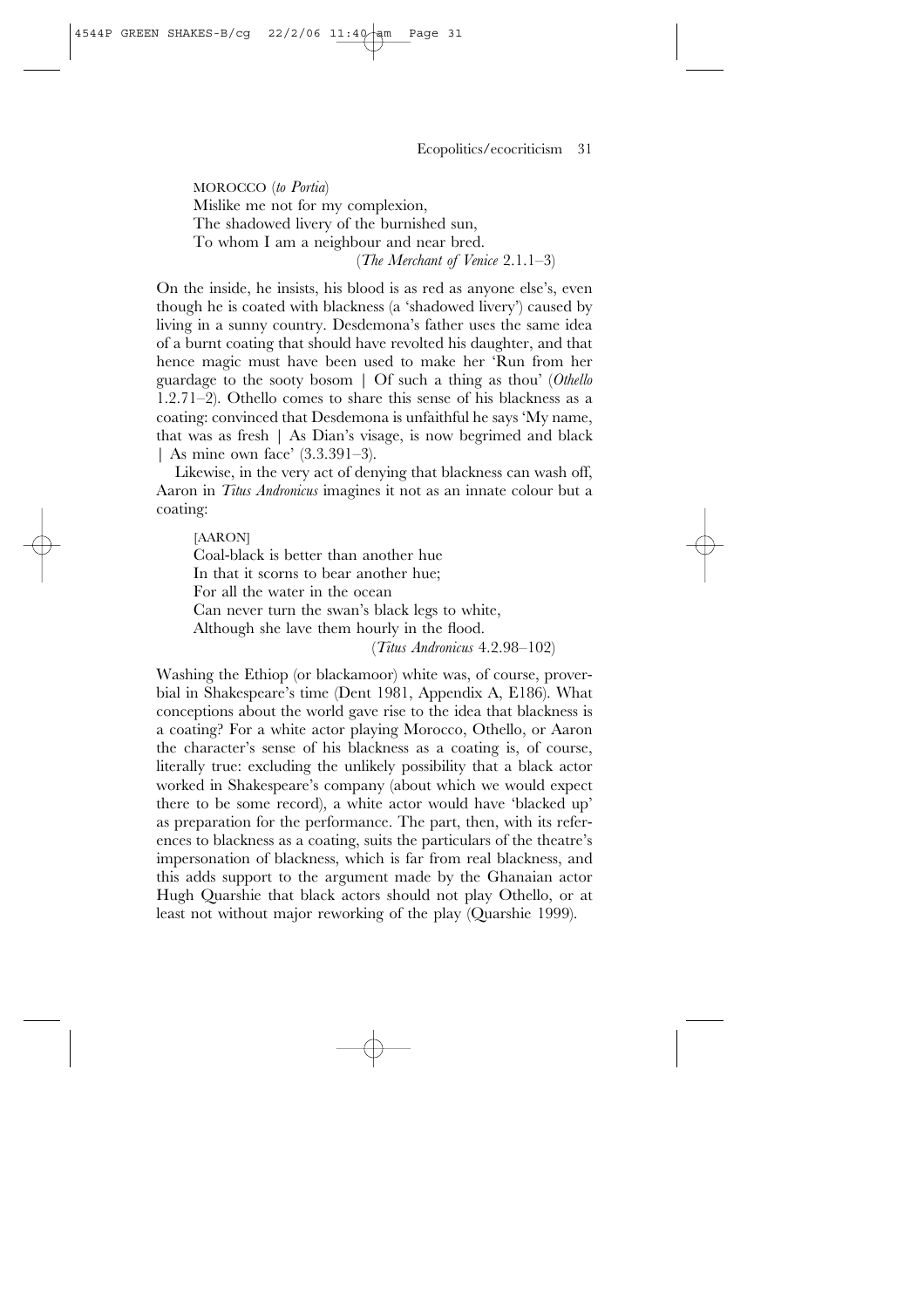Elizabethans noticed that black people live in hot countries and since skin darkens in the sun it was reasonable to suppose that they simply had deep tans. Certainly, the melanin pigment that tanning brings to the surface is the same in all humans, but colour differences between races are an effect not of any one person's tanning but a phenomenon operating across whole populations. In countries where sunshine is strongest, humans whose melanocyte cells produce much melanin are less likely to get skin cancers than those whose cells produce little because the pigment absorbs harmful ultraviolet light before it penetrates too far into the body, and hence natural selection favours dark skins. If humans first evolved in Africa, as seems likely, then those who migrated to colder northerly climates no longer needed to make so much melanin, and indeed making too much would carry an evolutionary penalty since it costs energy that were better spent elsewhere in the body. Hence, over evolutionary time, people in the cold climates turned white. Sunshine is the explanation of blackness (and indeed whiteness) in humans, just as it is – and by precisely the same genetic pressures – in Lovelock's model of light and dark daisies changing the face of DaisyWorld. Disturbing as it is to our post-Enlightenment sensibilities to acknowledge, the Elizabethans, while not exactly right about blackness, had a fair inkling of what was going on.

There is, of course, no simple continuity between Renaissance habits of mind and our own. We might nonetheless share ideas with the Renaissance by the indirect route: we may find ourselves returning to consider their commonplaces in the light of new science and philosophy that rational study has made possible. Large-scale systems thinking and correspondences between processes at the micro- and macro-levels are not to be ruled out as archaisms. This is one of the fundamental insights of ecological thinking and it has practical, political, consequences. The Internet, the cellular telephone network, franchised corporations, and indeed terrorist networks share design principles from nature that humankind has not hitherto emulated. The topologies of such networks make for peculiar (frequently, counter-intuitive) relationships between the part and the whole, and although we encounter them in structures we have made, Shakespeare's contemporaries encountered them in the natural world. For example, we know from genetics that in response to the human migration from its birthplace in Africa to colder climates, no individual got paler or shorter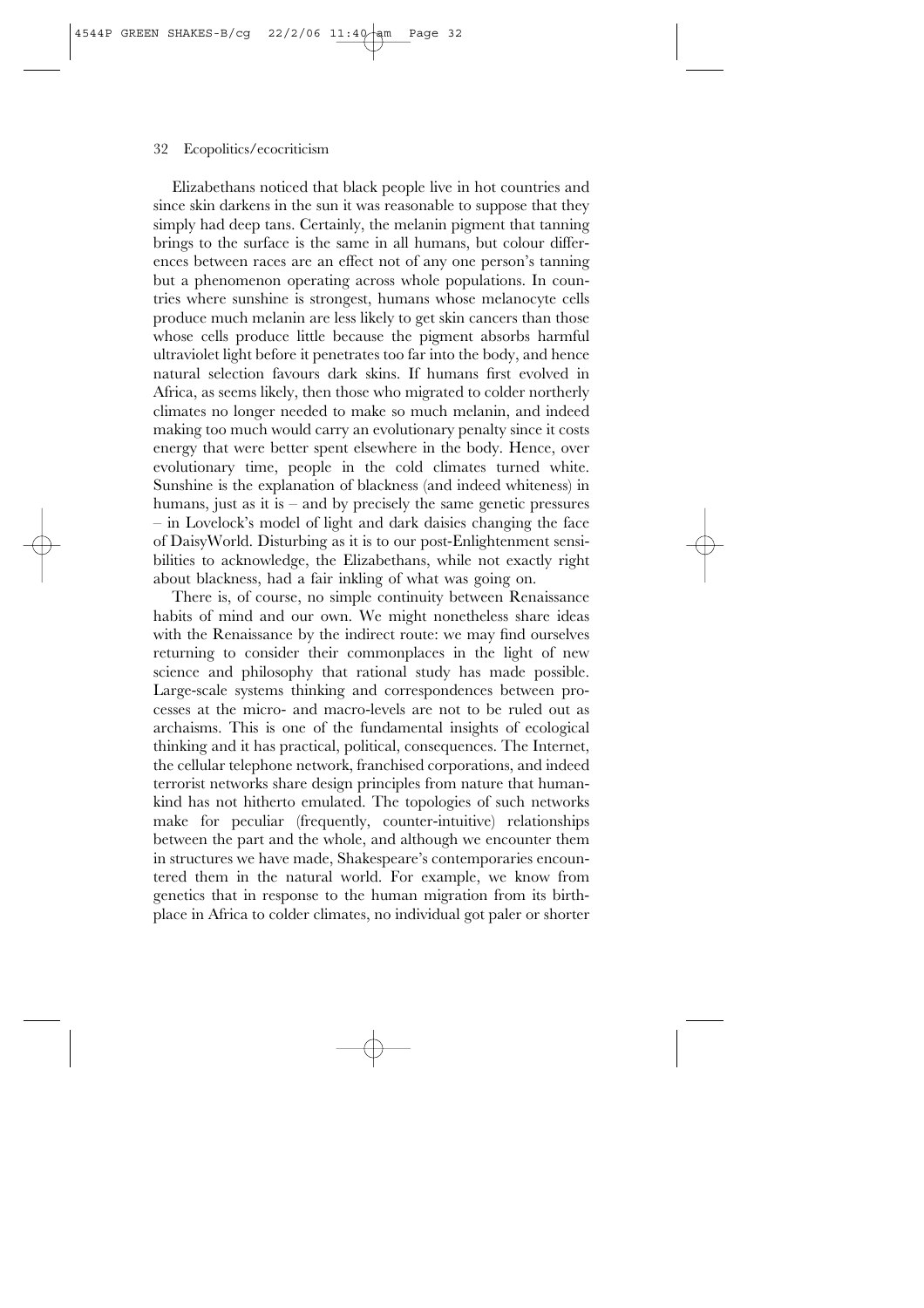or rounder (the physical attributes better suited to cooler climates), but, considered collectively, human beings did.

In the twentieth century several of the central mysteries of life ceased to be mysteries, as the mechanical processes of sexual reproduction and its relation to heredity became explicable in terms of interactions among proteins. Although there remains considerable ignorance of the detail, organic processes, it seems, can be understood in mechanical terms. A corollary of this dissolving of the organic/mechanical binary, and one that criticism has yet to fully encompass, is that organic explanations for mechanical processes can be perfectly valid too: it is reasonable to say that DaisyWorld, treated as a singularity, cools itself down by changing colour just as humankind, treated collectively, changed skin colour to suit local climates. Post-Enlightenment science has long treated such metaphors as intentionalist errors deriving ultimately from Aristotle's personification of matter in his *Physics*, which explained things coming to rest because getting tired is the way of the world. Virtually all Shakespeare criticism has been written according to the Enlightenment's scientific principles, and these are currently being revised. It is worth taking notice of the revision.

A generation ago, the first academic refuge of the intellectual out of touch with his times was the Department of the Classics. It is now above all the Department of English.

\*

(Wiener 1950, 158–9)

Norbert Wiener's complaint that English is a subject out of touch with life and recent history made perfect sense when written in 1950, in the heyday of New Criticism, and it makes perfect sense now at the tail end of post-structuralism. It would, however, have seemed itself acutely out-of-touch with the subject between the late 1960s and the late 1980s when the relevance of the subject *was*, for the most part, the subject. I share with Wiener the conviction that not engaging with 'the main facts concerning science and machinery' (Wiener 1950, 163) is a dereliction of critical duty. At the start of the twenty-first century, that engagement is ecocriticism.

The term ecocriticism was first used in the essay 'Literature and ecology: An experiment in ecocriticism' (Rueckert 1978) and most simply it expresses a desire to bring to the study of literature the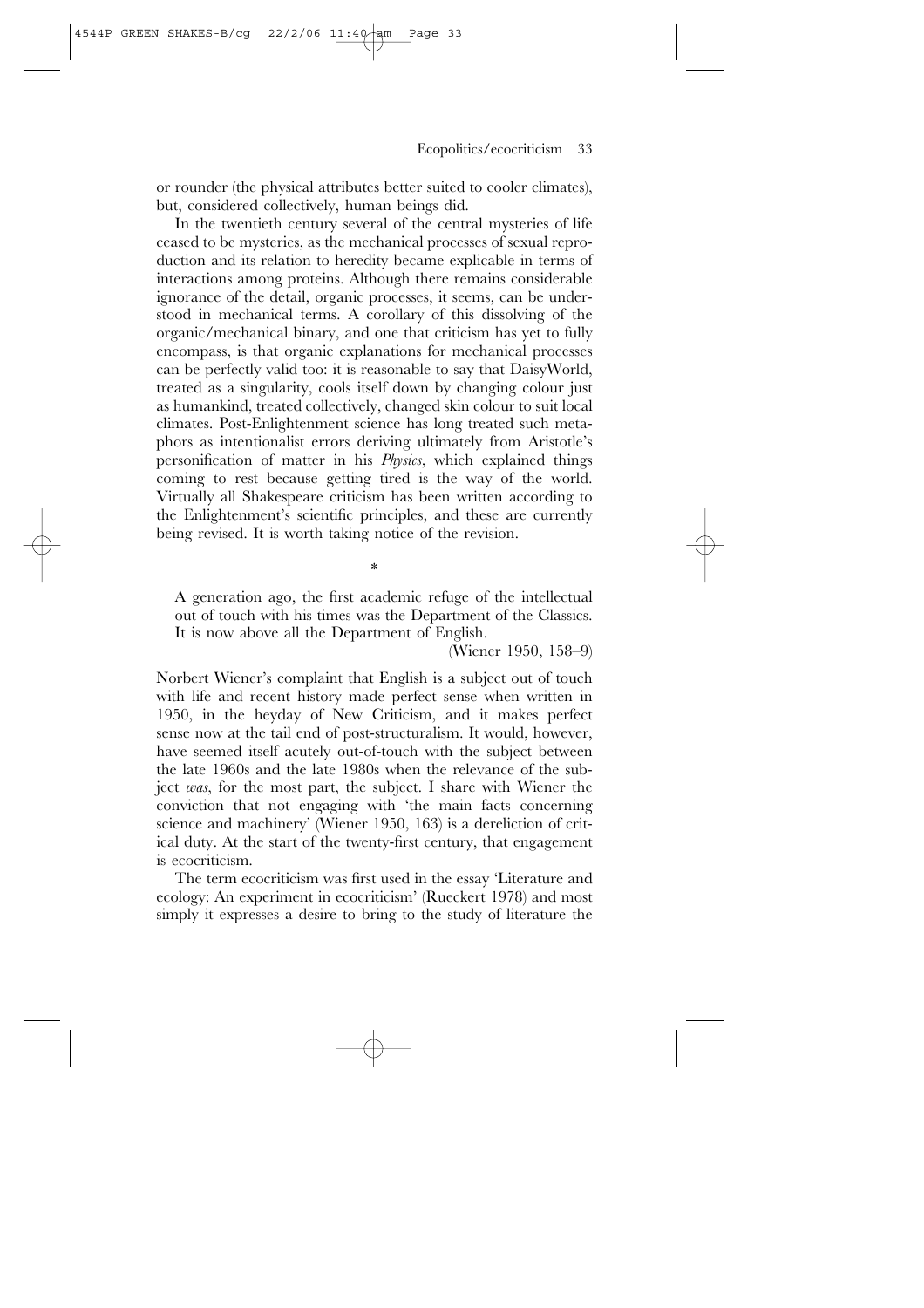concerns of ecopolitics. Ecocriticism is not yet codified or institutionalized sufficiently to prescribe how this might be done. Those who object to the destruction of forests, animals, and waterways might well find themselves attracted to literary works about those things, as opposed to, say, Fyodor Dostoyevsky's novels of life in nineteenth-century Saint Petersburg. Much ecocriticism has been concerned with nature writing – prose and poems about walks in remote and beautiful places – by English Romantics such as William Wordsworth and Samuel Taylor Coleridge and the American Transcendentalists such as Ralph Waldo Emerson and Henry David Thoreau and their followers. There are at least two good reasons not to confine ecocriticism within these bounds, however.

The first is that the history of politicized criticism teaches us to move from the obvious cases to the not so obvious. Feminist criticism began with analysis of female characters in novels, poems, and drama, and with female writers, but produced its most compelling work when it moved from this marginal position to look at male characters and writers, from which perspective it could discover the concealed sexism that made female desires, experiences, and creativity marginal in the first place. In Shakespeare studies this involved a move from harping on daughters, as Lisa Jardine's landmark book of the first kind called it ( Jardine 1983), to Catherine Belsey's analysis of how Shakespeare's comedies call into question 'that set of relations between terms which proposes as inevitable an antithesis between masculine and feminine, men and women' (Belsey 1985, 167). By analogy, ecocriticism could concern itself with the relations that propose an inevitable antithesis between nature and culture.

Similarly, gay studies (later subsumed into queer theory) began its critique of canonical heterosexism first with a purchase on writers and characters whose homoeroticism was fairly obvious (say, Oscar Wilde or Patroclus in Shakespeare's *Troilus and Cressida*) and moved from there to an analysis of how far sexual orientation itself might be a category of human personality that emerged under particular historical circumstances (Bray 1982). By these models, ecocriticism could attend to positive representations of nature but should not confine itself to these, for its proper purview is all that happens in literary culture that tends to create or sustain the political, social, and cultural conditions that ecopolitics seeks to change.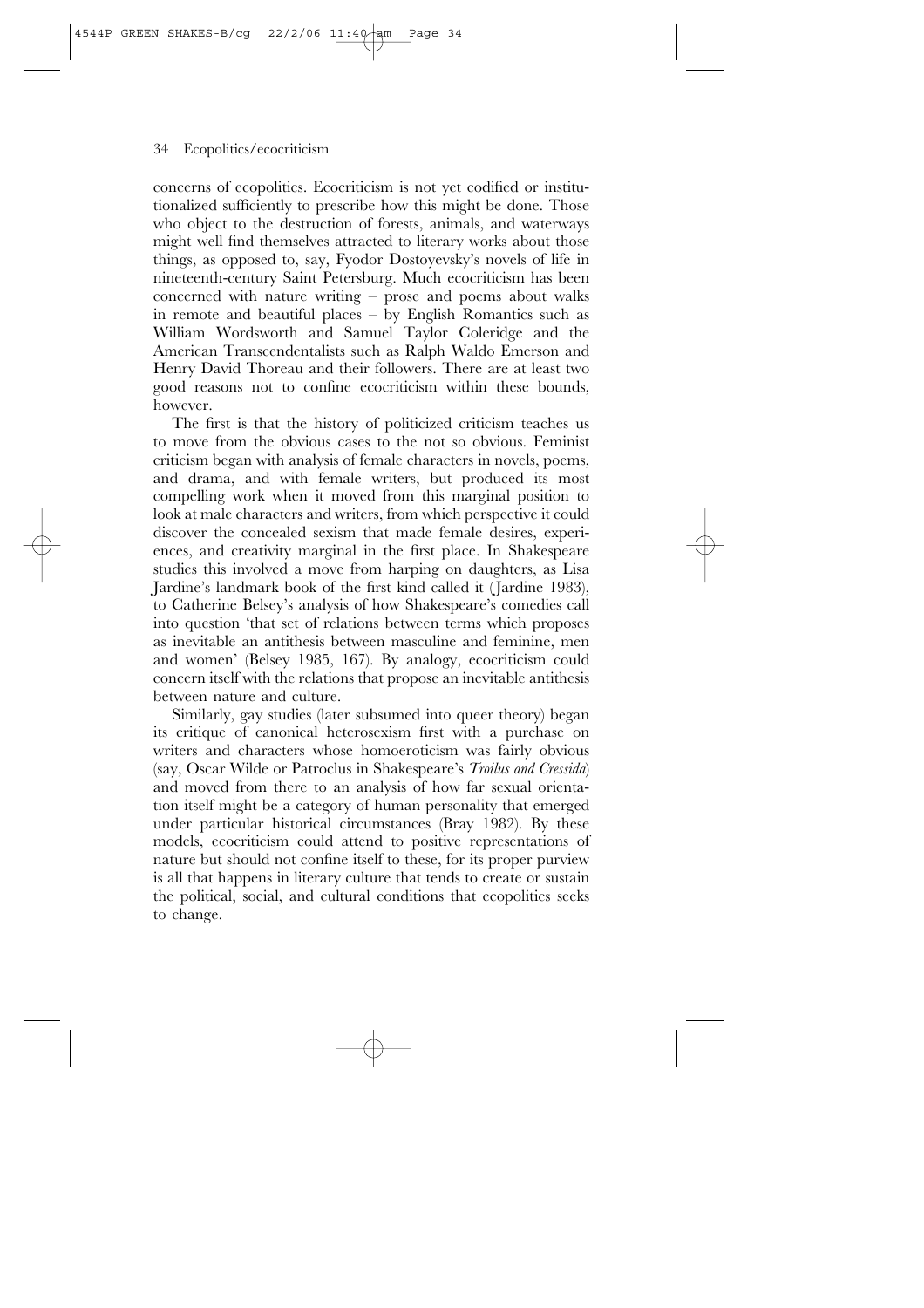A second reason why ecocriticism should not confine itself to nature writing is that the English Romantics and American Transcendentalists themselves did not do so, unless we exclude such obvious members as William Blake from the first group and Margaret Fuller, historian of the Italian revolution, from the second (Mehren 1994). When Blake writes what seems to be a paean to the pastoral life, the activities of the city enter as a means of communicating the life:

Piper sit thee down and write In a book that all may read – So he vanish'd from my sight. And I pluck'd a hollow reed. And I made a rural pen, And I stain'd the water clear,

And I wrote my happy songs

(Blake 1789, 'Introduction')

For all that it is a 'rural' pen, the clear stream water has to be stained to make ink and the book of paper must have been manufactured somewhere other than the countryside.

In a similarly worldly-wise vein, Blake's questions about the origins of tigers are as much metallurgical as biological:

What the hammer? what the chain, In what furnace was thy brain? What the anvil? what dread grasp, Dare its deadly terrors clasp!

(Blake 1789, 'The Tyger')

The Romantic poets' own representation of nature as a domain of solace and respite from the depredations of industrialization has long been understood as subjected to critique from within that movement itself: Blake's tiger is more fashioned (by 'hammer', 'furnace', and 'anvil') than reared.

Such critique of romanticizing about nature and the countryside can also be found in Wordsworth and Coleridge's *Lyrical Ballads*, whose oxymoronic title was as self-contradictory as the literary manifesto, the second edition's preface, which was produced two years after the poems it sought to introduce (Wordsworth and Coleridge 1800, v–xlvi). Wordsworth opposes the natural, unmannered life of the country to 'encreasing accumulation of men in cities' that coarsens appetites so that Shakespeare and Milton are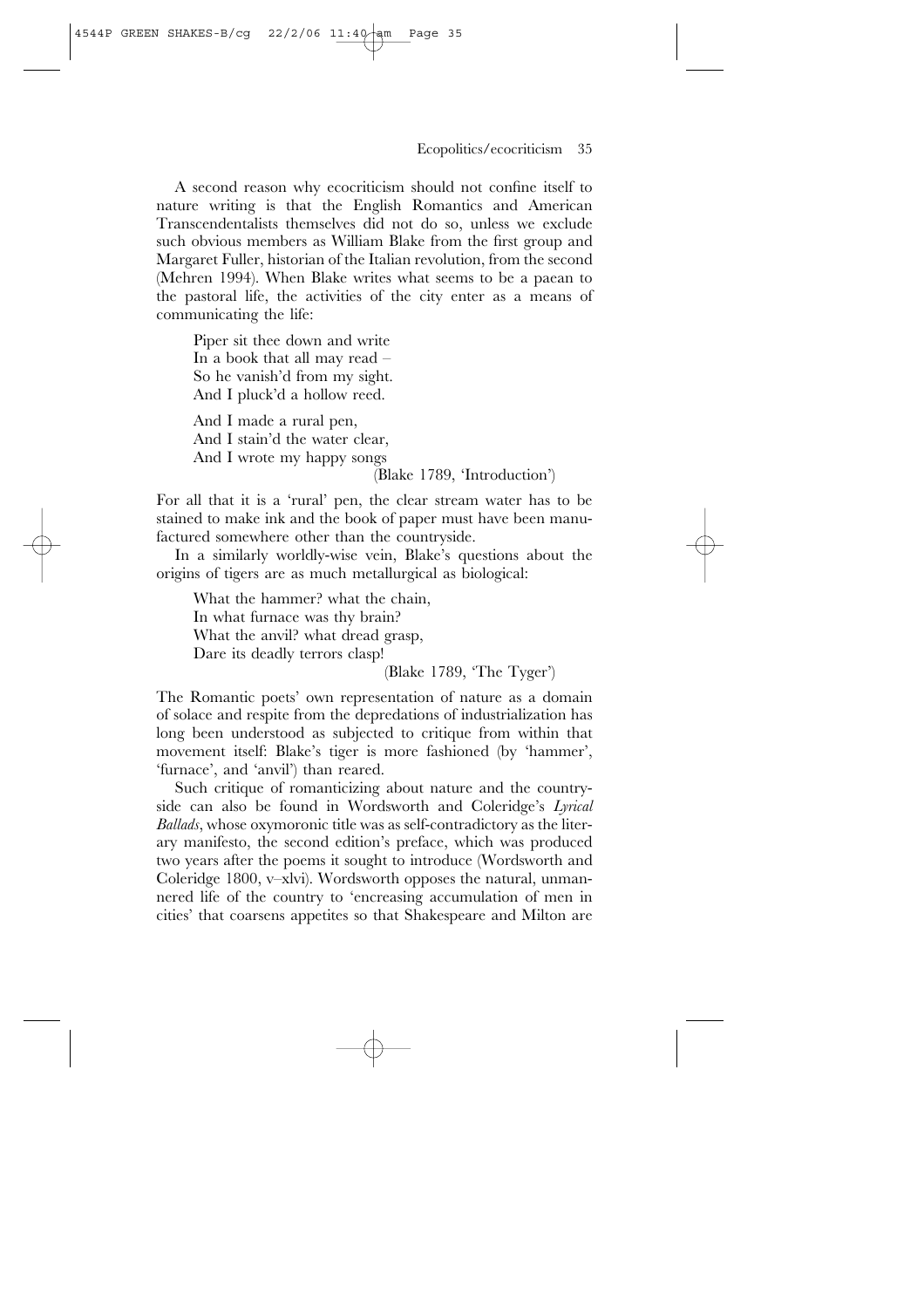neglected in favour of 'frantic novels, sickly and stupid German Tragedies, and deluges of idle and extravagant stories in verse' (Wordsworth and Coleridge 1800, xviii–xix). The city is the place of artifice and the country the place of emotional and linguistic origins and hence Wordsworth concerns himself with the latter (Wordsworth and Coleridge 1800, xvi–xvii).

This assertion that rural people and behaviours have an inherent dignity was a radical statement at the time, but the obvious question that follows from such a digging below artifice in search of natural purity is why, then, use verse at all? Wordsworth did not shy away from that question and gave an answer which might have surprised himself as much as it does us:

The end of Poetry is to produce excitement in coexistence with an over-balance of pleasure. . . . But if the words by which this excitement is produced are in themselves powerful, or the images and feelings have an undue proportion of pain connected with them, there is some danger that the excitement may be carried beyond its proper bounds. Now the co-presence of something regular [that is, metre], something to which the mind has been accustomed when in an unexcited or a less excited state, cannot but have great efficacy in tempering and restraining the passion by an intertexture of ordinary feeling.

(Wordsworth and Coleridge 1800, xxx–xxxi)

The value of verse, then, is to restrain the over-excitement the readers might suffer if the poet immoderately exploited the power of everyday language. As well as clipping the peaks of excitement, metre can ameliorate the boredom 'if the Poet's words should be incommensurate with the passion' (Wordsworth and Coleridge 1800, xxxi), and thereby it evens out the readerly experience. Thus artifice retains its place as the necessary mediator within a literary manifesto of the man who has been most widely received, and by this manifesto promoted himself, as the poet of simple nature.

The Romantic poets are a good place to start thinking about the relationship between ecological politics and art, not only because their poems so often invoke the natural world but also because as poets they (conveniently for our purposes) took pains to explain themselves in political terms. Percy Bysshe Shelley's *Defence of Poetry* was among other things a politicized response to Philip Sidney's book of the same name of 230 years earlier that had patiently refuted Plato's dismissal of fiction-makers as liars and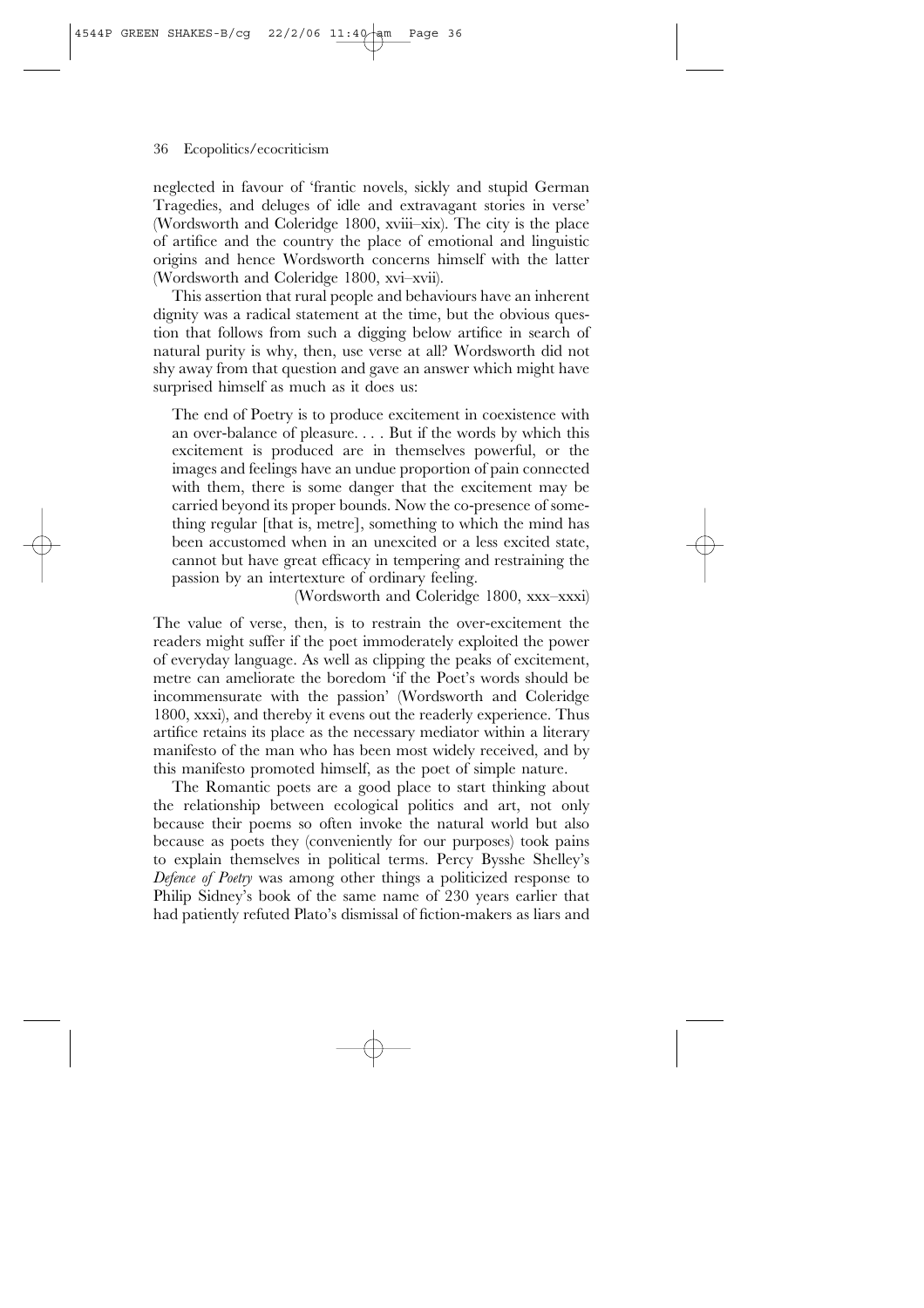made a modest claim for the good poets do. Contrary to Plato's view that poets copy objects from nature, which are themselves only copies of Ideas, Sidney characterizes as poetic mimesis the relationship between the Idea and its natural manifestation. This manoeuvre disables the objection to poetic copying of reality with the insistence that since reality is a copy, poets are something like makers of reality (Sidney 1595, B4v–C1r; Egan 2005, 69–71). Alexander Pope makes precisely this case in relation to Shakespeare:

His *Characters* are so much Nature her self, that 'tis a sort of injury to call them by so distant a name as Copies of her. . . . every single character in Shakespear is as much an Individual, as those in Life itself.

(Shakespeare 1725, ii–iii)

No such half measures suited Shelley, whose extraordinary closing assertion is that, as mouthpieces of the best thoughts of an age, poets are the 'unacknowledged legislators' of the world.

Before reaching this point, Shelley argues that poetry is merely one aspect of the general human love of order and beauty that makes us arrange the things at our disposal in pleasure-giving ways. Like Wordsworth, Shelley claims that the capacity to be poetic is shared by everyone, albeit to different degrees, and is manifested in a capacity to create language that 'marks the before unapprehended relations of things and perpetuates their apprehension' (Shelley 1840, 5). This, rather than any arbitrary distinction between verse and prose, was for Shelley the essence of poetry, and in this mind-expanding role it finds its true power:

It awakens and enlarges the mind itself by rendering it the receptacle of a thousand unapprehended combinations of thought. Poetry lifts the veil from the hidden beauty of the world, and makes familiar objects be as if they were not familiar; it reproduces all this it represents, and the impersonations clothed in its Elysian light stand thence-forward in the minds of those who have once contemplated them, as memorials of that gentle and exalted content which extends itself over all thoughts and actions with which it coexists.

(Shelley 1840, 16–17)

Thus poetry is necessarily social, not individualistic, for it enables a man to 'put himself in the place of another and of many others;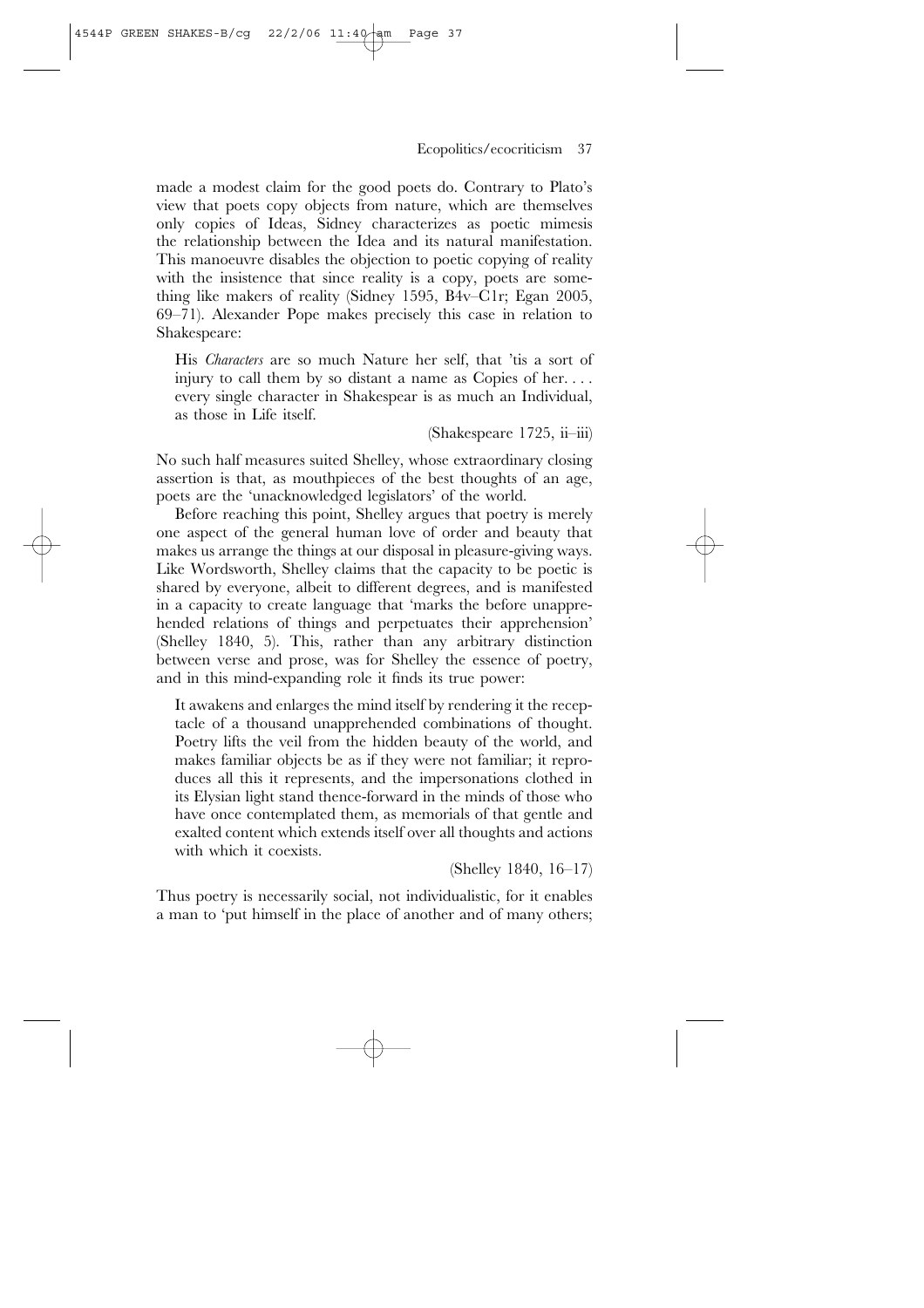the pains and pleasures of his species must become his own' (Shelley 1840, 17).

Raymond Williams observes that in redefining the artist as a person with a special sensibility and special powers of expression rather than just special manufacturing skills (the earlier meaning of 'artist'), the Romantics enabled a one-way traffic between art and life. The dehumanizing effects of increasing industrialization and the degradation of the urban and rural poor, it was imagined, could be ameliorated by literature expressing repugnance at this and revealing the finer thoughts that even ordinary people speaking ordinary language are capable of. This humanizing impulse should not be confined to art, Williams argues, else art becomes an isolated mode of resistance; rather the resistance to dehumanization has to be part of a full social response (Williams 1958, 43–6).

That is to say, for Williams it is not enough to find comfort, as Wordsworth allegedly did, in country walks that inspire eulogies to the daffodil, nor in encouraging the masses to take such walks when they can get them and to obtain the same pleasure vicariously when they could not. Yet such a view of the value of literature is offered by the most widely read modern critic of Romanticism and ecology, Jonathan Bate:

This book is dedicated to the proposition that the way in which William Wordsworth sought to enable his readers better to enjoy or endure life was by teaching them to look at and dwell in the natural world. . . . most people know two facts about Wordsworth, that he wrote about daffodils and that he lived in the Lake District, and these two facts would seem to suggest that he was a 'nature poet'. . . . this book will argue that, unfashionable as that way [of seeing him] is in literary circles, it might just be the most useful way of approaching Wordsworth in the 1990s and the early twenty-first century.

(Bate 1991, 4)

For Bate the English proto-socialism of John Ruskin and William Morris stands at odds with Marxist theory, for it recognized that the real basis of 'political economy was not money, labour, and production, but "Pure Air, Water, and Earth"' (Bate 1991, 59). We should not, Bate argues, deconstruct out of existence the difference between human artifices such as class and city and the nonhuman given of nature – as Cultural Materialism in particular is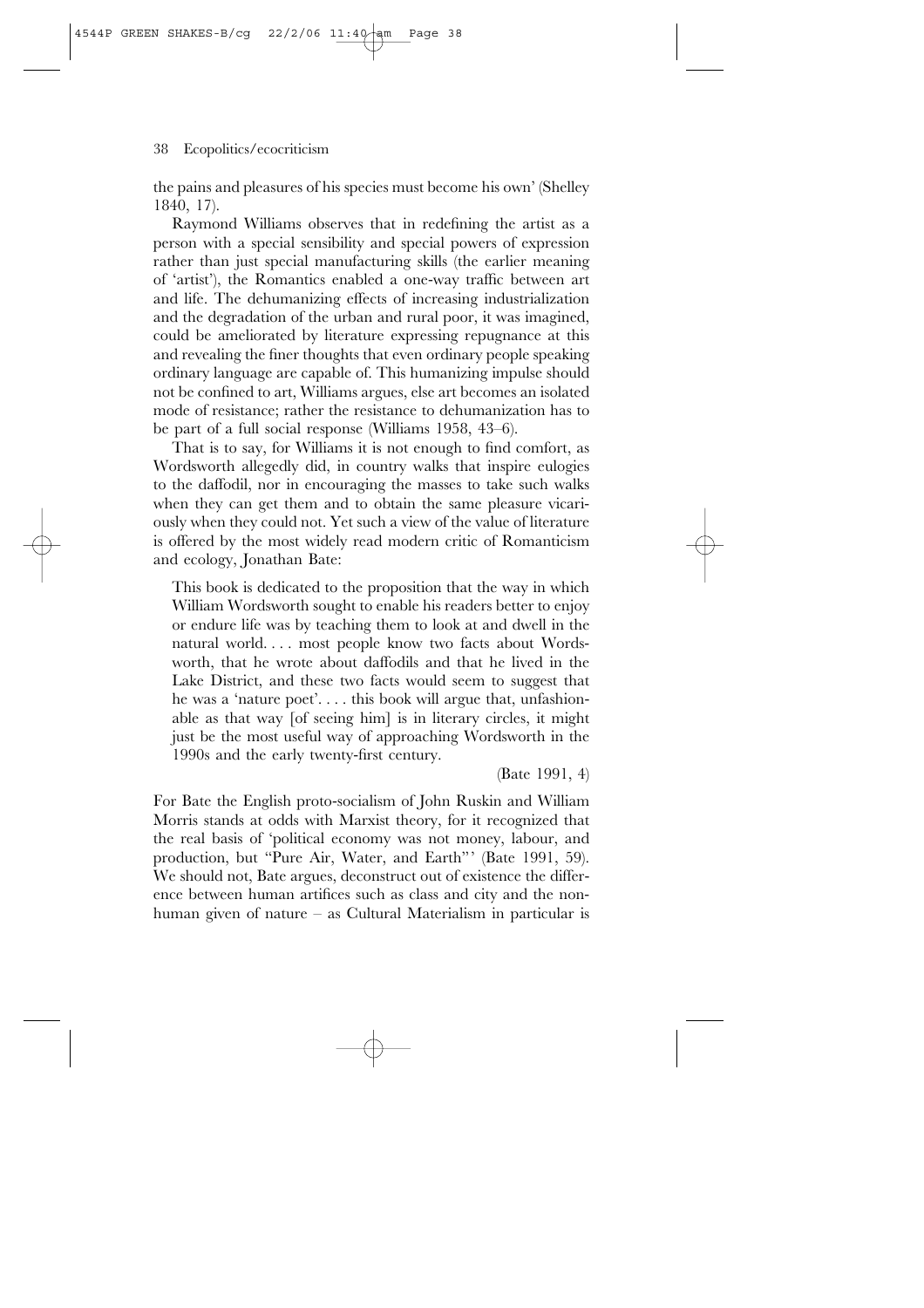apt to do – because 'Whatever our class, nature can do something for us' (Bate 1991, 56).

Bate's opposition between politics and nature is false because class struggle is in fact concerned with the enjoyment of those things that nature can do for us, and it is only class (the category that Marxism seeks to do away with) that keeps nature's bounty from the majority of the world. Bate rightly points to an important political consequence of industrialization in eastern Europe – 'Where capitalism has its Three Mile Island, Marxist-Leninism has its Chernobyl' (Bate 1991,  $57$ ) – but seems to think that this was because capitalist industrialization was somehow inherently cleaner, brighter, and more safety-conscious than communist industrialization. The truth is that governmental restraints on capitalist rapacity were won by campaigning workers, not beneficently granted by self-restraining energy companies, so that we have the workers not the bosses to thank for the marginally safer conditions in American nuclear power plants.

In his landmark publication of ecocriticism *avant la lettre*, *The Country and the City*, Williams points out that the sense of a bucolic paradise lost in the recent past can be detected in the literary work of each generation, reaching back through Edwardian, Victorian, Romantic, Augustan, Restoration, Renaissance, and late medieval writers. To avoid mistaking this impulse for a real loss, 'we must get off the escalator' of Edenic yearning and consider its general movement (Williams 1973, 12). For Williams the only way to make sense of this is within the phases of capitalism:

I am then very willing to see the city as capitalism, as many now do, if I can say also that this mode of production began, specifically, in the English rural economy, and produced, there, many of the characteristic effects – increases of production, physical reordering of a totally available world, displacements of customary settlements, a human remnant and force which became a proletariat – which have since been seen, in many extending forms, in cities and colonies and in an international system as a whole.... What the oil companies do, what the mining companies do, is what the landlords did, what plantation owners did and do.

(Williams 1973, 292–3)

The shared sense of lost innocence comes from the shared experience of increasing forces of production, and hence, as a way of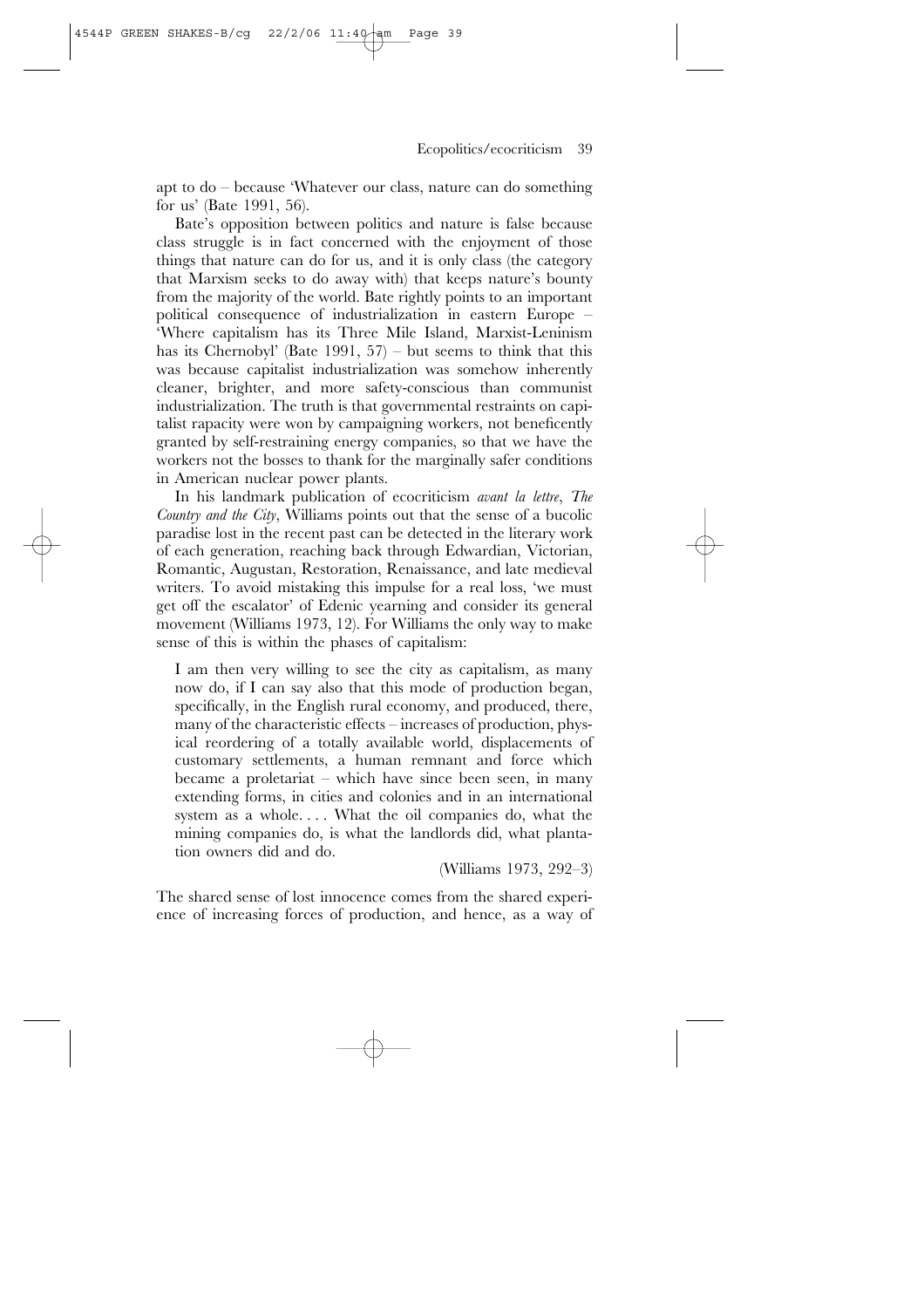understanding change, historical materialism – the explanation of the world that posits the increasing forces of production as the engine of everything else (Egan 2004, 25–6, 38–9, 54–7) – dissolves all hard distinctions between country and the city, and specifically between 'the country as cooperation with nature, and city and industry as overriding and transforming it' (Williams 1973, 293). From this point of view, Shakespeare's works are particularly of interest because they appeared during a crucial transition from nascent to full-blown early capitalism, as joint-stock companies of players as well as buccaneers and merchant traders gained royal monopolies that enabled them to accumulate capital at rates quite impossible within guild regulation. There will be more to say about this shortly.

Even ecocritics such as Bate who are familiar with and apparently approving of Williams's work tend to reinforce the false distinction between urban capitalization and rural pastoralism in its literary form, thinking of country walks as a balm to soothe the troubled mind. Of course, country walks *are* such a balm and in Britain the right to use public footpaths formerly (illegally) closed by landowners was established by a series of mass trespasses organized by the founders of the Ramblers' Association, which itself arose out of informal workers' walking clubs (Stephenson 1989). To see Wordsworth as an early popularizer of the pleasures of walking, however, it is not necessary to hold that an arbitrary division of time between work and leisure is inevitable. Those who are able to afford to live in the country because they like it, while working in a city because they need to, can easily come to see '"the state" or "the planners" as their essential enemy, when it is quite evident that what the state is administering and the planners serving is an economic system which is capitalist in all its main intentions, procedures and criteria' (Williams 1973, 294).

Norbert Wiener, the founder of cybernetics and writer of this section's epigraph, saw this too and observed of his New Hampshire farmhouse:

it is all very well for me to wish to enjoy the amenities of life which still remain in a country community of this sort. I must, however, realize that whereas in the old days the New England cities were tributary to this community and to communities like it, nowadays these communities represent nothing more than economic extensions of our cities. The *Saturday Evening*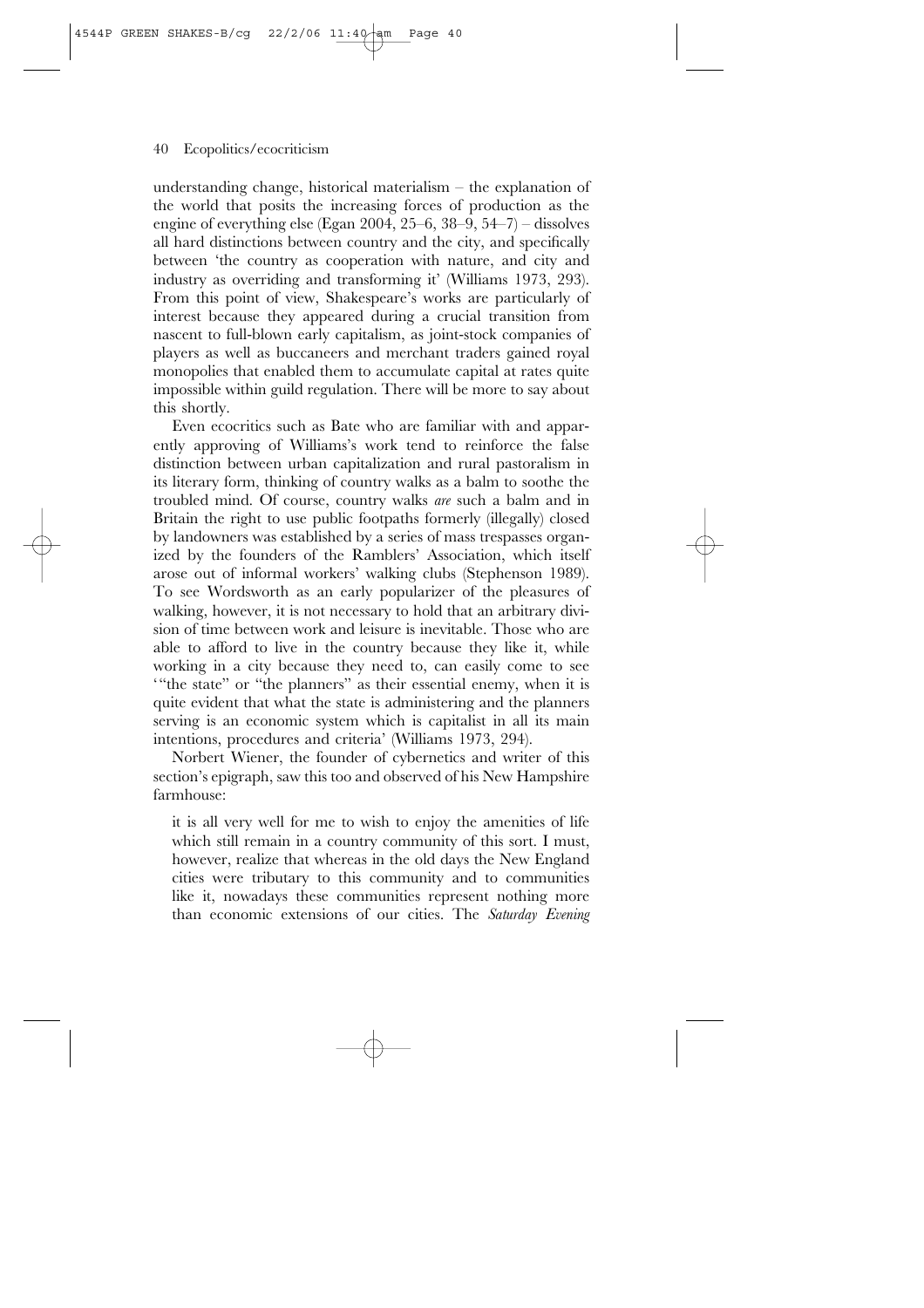*Post* cover is not an adequate representation of the facts of modern life.

(Wiener 1950, 57)<sup>5</sup>

Williams observes that Wordsworth had been aware of retreat into 'deep subjectivity' as one of the responses to our modern way of living among strangers whose behaviour, for all its anonymity, affects us. Alternatively, we

look around us for social pictures, social signs, social messages, to which, characteristically, we try to relate as individuals but so as to discover, in some form, community. Much of the content of modern communications is this kind of substitute for directly discoverable and transitive relations to the world.

(Williams 1973, 295)

Shakespeare wrote nothing that we can directly call a city comedy, but he wrote of people leaving cities and constructing alternative communities elsewhere, and he wrote of people confronting the paradoxical isolation of city life. Indeed, the impulse to create communities impinged on his professional life. It is well known that there was no city guild for early modern actors, but Roslyn Knutson suggests that they formed their own guild-like communities in response to this economic isolation (Knutson 2001). That is to say, rival playing companies might not have been as competitively cut-throat as we have imagined. On the other side of the equation, it is easy to overstate the sense of community among those in a guild. As Zachary Lesser has shown, within the Stationers' Company the printers were greatly inferior to the booksellers and publishers, and from 1603 the leading stationers created a joint-stock company within the guild, operating with royal monopoly just like the theatre troupes and the buccaneers (Lesser 2004, 26–51).

In his second work of ecocriticism, Jonathan Bate develops his thesis, contra Williams, that reading about wandering as lonely as a cloud might fruitfully offer a recreational escape from urban life, that poems 'may create for the mind the same kind of re-creational space that a park creates for the body' (Bate 2000, 64). This kind of thinking easily descends into risible sentimentality – 'Nature is calling to us in a voice like that of our primal mother' (Bate 2000,  $67$  – and it does not even make for convincing criticism of Bate's favourite neglected poet, John Clare. Bate reproduces Clare's poem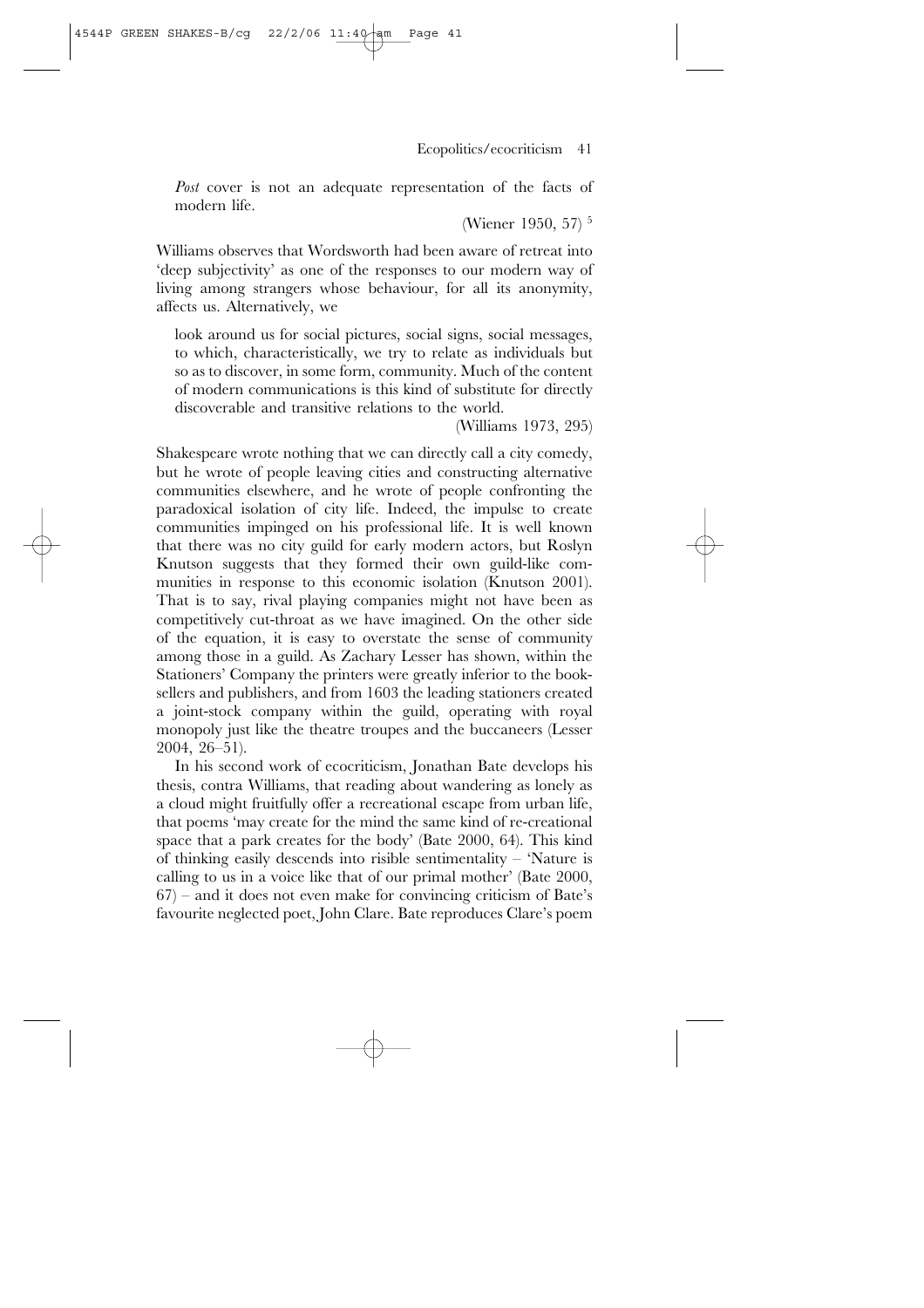'The Pettichap's Nest', which ostensibly describes the finding of a nest with 'scarce a clump of grass to keep it warm | . . . Or prickly bush to shield it', and 'Built like an oven with a little hole' (Bate 2000, 158–60). Unencumbered by a post-Freudian suspicion that Clare's choice of words might speak of concerns of which the poet was unaware, Bate does not connect this vaginal imagery to the little-man phallus of the title, even when the poet speaks of the nest being concealed, its entrance 'Scarcely admitting e'en two fingers', and the wider space inside being 'full of eggs'. Bate appreciates in Clare his ability to just be in the countryside, soaking it up rather than thinking too hard about it. Despite Bate's claim to theoretical sophistication in this book ( Jensen 2003–4, 113), it offers little more than the dumbstruck peasant awe that Terry Eagleton pointed out was the logical conclusion of the ideas of Bate's favourite philosopher, Martin Heidegger (Eagleton 1983, 62–6).

In a final programmatic chapter called 'What are poets for?' Bate uses the idea from Heidegger (and, indeed, Hans-Georg Gadamer, although Bate does not credit him) of a reader's and a writer's horizons of experience meeting in the text (Bate 2000, 243–83). The idea is that a poem gives us an experience of another's way of being in the world, another's attitude towards it, that we share when we read it, and that this experience can be a dwelling 'at home', as it were, in the work. Bate thinks that Heidegger's writings about the nature of technology and the storing of energy showed why windmills are safe but large dams are not, but this is of course nonsense. No one would object to nuclear power if it were in fact clean.6 It is not the particular means of generating power that people object to in principle, it is the real danger they present and the damage that they cause in their processes. An exception to this point might be made for those extraordinary country-dwellers who oppose the construction of onshore windfarms, for whom the obvious solution to the nation's rising energy needs is not they should put up with living near windmills but that someone else, somewhere else, should put up with living near a coal mine or a nuclear power station.

A guiding theme of Bate's book is that language is our means to reconnect with nature, and yet language is the acme of human artifice, the triumph of the cultural over the natural. This presents an ecocritical dilemma: the poetry and the criticism are at a remove from the pure experience of nature that they seek to articulate. Bate's tackling of, and solution to, this dilemma are reminiscent of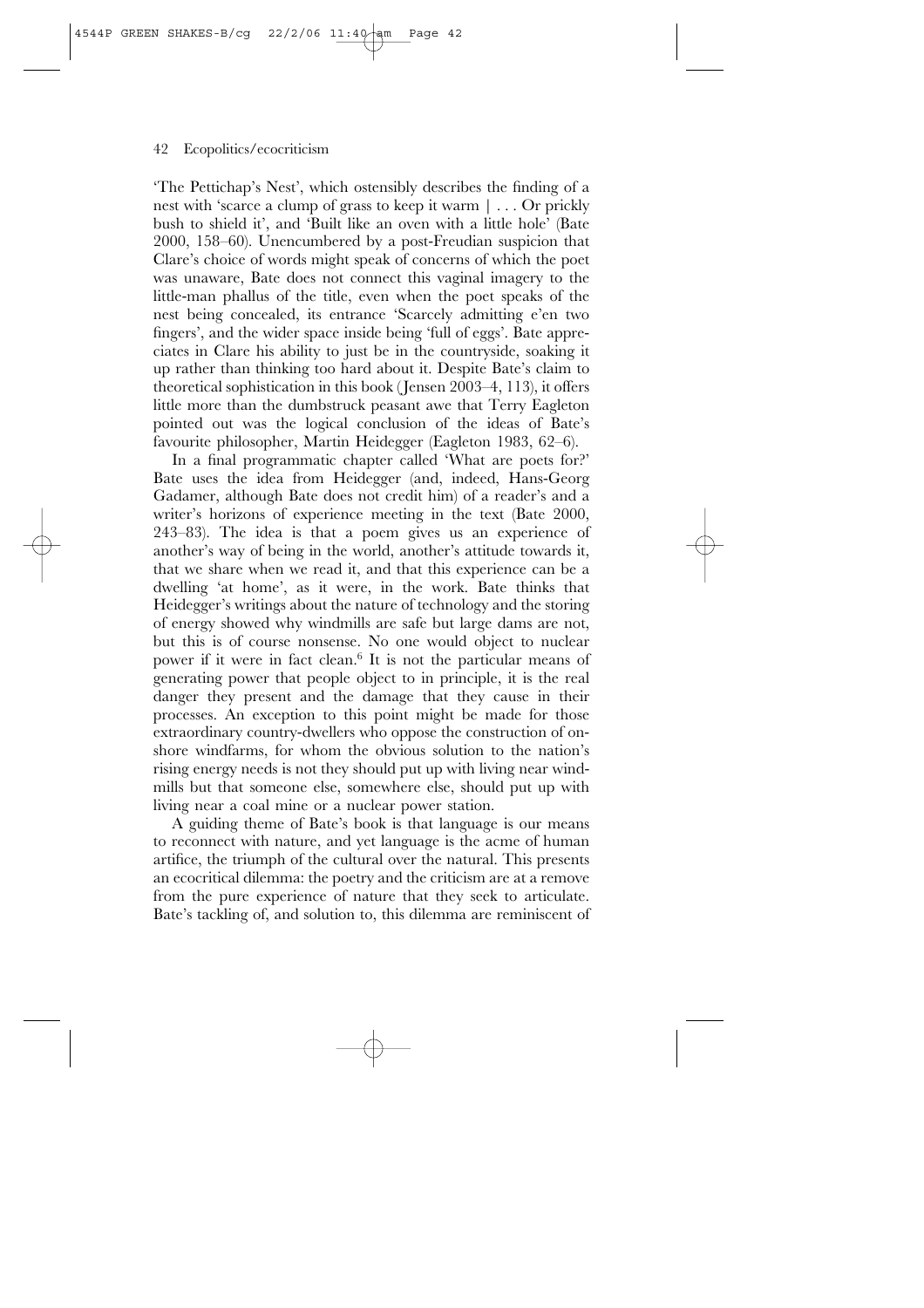Wordsworth's wrestling in the preface to *Lyrical Ballads* with the related problem of complex and artificial verse being in the service of plain speaking. For Bate, the solution comes in a kind of lowimpact poetry that does as little reasoning and exhorting as possible and seeks instead to emulate the natural world in itself.

Such poetry should be read in a gentle, awestruck, and nonpolitical, way:

The poet's way of articulating the relationship between humankind and environment, person and place, is peculiar because it is experiential, not descriptive. Whereas the biologist, the geographer and the Green activist have *narratives* of dwelling, a poem may be a *revelation* of dwelling. Such a claim is phenomenological before it is political, and for this reason ecopoetics may properly be regarded as pre-political. . . . Marxist, feminist and multiculturalist critics bring explicit or implicit political manifestos to the texts about which they write. They regard their work as contributing towards social change. Green critics have a difficulty in this respect: it would be quixotic to suppose that a work of literary criticism might be an appropriate place in which to spell out a practical programme for better environmental management. . . . Ecopoetics must concern itself with consciousness. When it comes to practice, we have to speak in other discourses.

(Bate 2000, 266)

This is simply a new way to formulate the old cry that politics should stay out of literary studies, which plea the Romantic poets would scarcely have credited as arising from their work.

In the latest literary scholarship too, such a split between consciousness and social practice has been discredited. On principle, a feminist critic must be in favour of equal pay for women (since a founding principle is that sex discrimination is unfair) and there is no conflict between this pragmatic concern and the feminist analysis of the kinds of consciousness evident in the poems under discussion. Indeed, the greatest critical dividends occur when one can show how the two discourses, the literary and political, are mutually reinforcing: low social status has long degraded women and the internalizing of this degradation (including its literary versions) has added to women's reluctance to fight their employers, which is why raising consciousness has been part of the feminists' political struggle.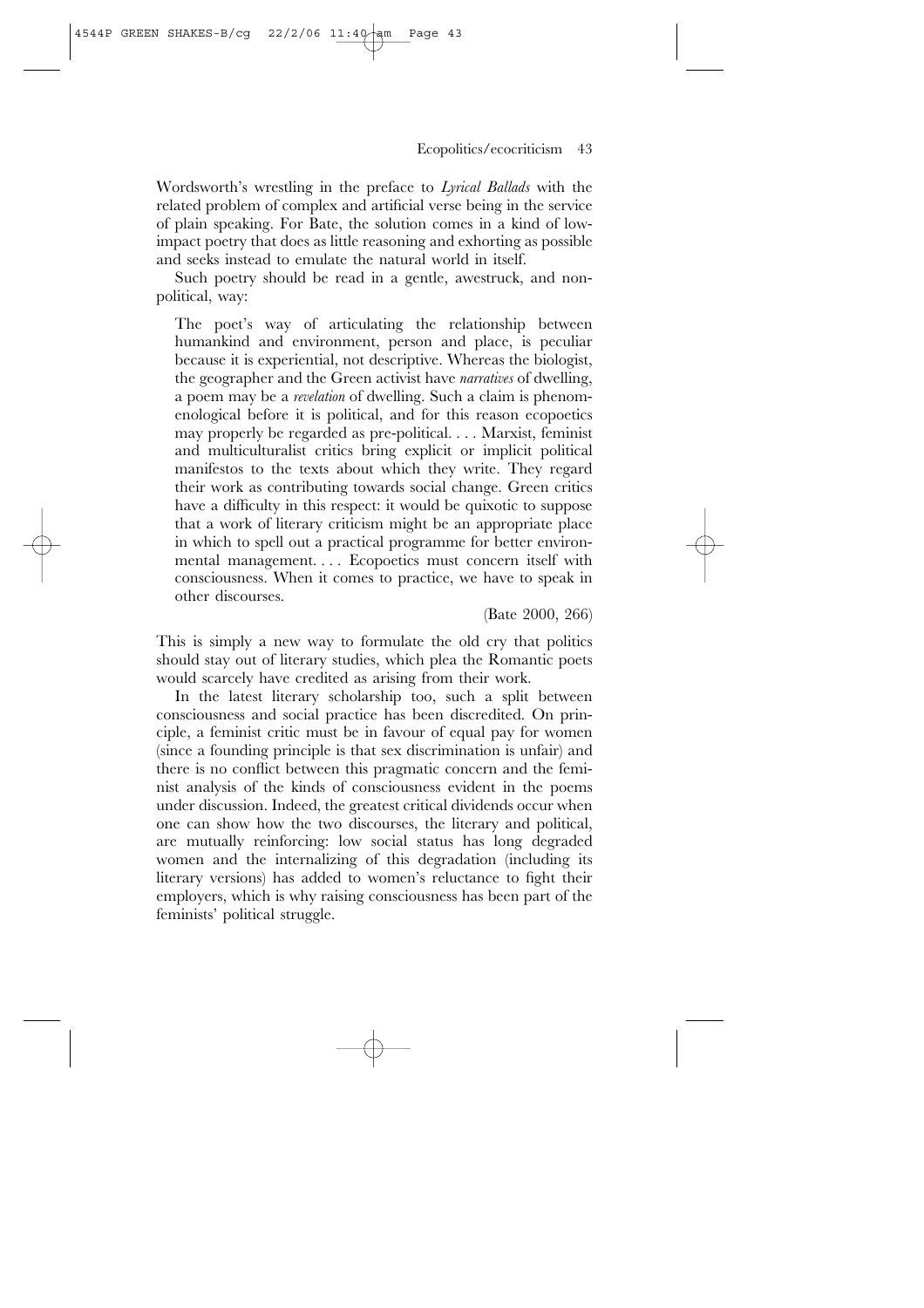Bate's claim that ecocriticism should necessarily be non- (or in his phrase, pre-) political is as absurd as it would be in the fields of Marxist, feminist, postcolonial, and queer criticism. Having kicked away the political leg upon which ecocriticism might stand, one could expect Bate to lean rather more heavily upon the other leg, science, but his grasp of neo-Darwinism is shaky too:

There is no such thing in nature as what Thoreau in the section of *Walden* entitled 'Shelter' calls 'superfluous property'. The savage has his shelter, writes Thoreau, the birds their nests and the foxes their holes, but 'in modern civilized society not more than half the families own a shelter'. 'Civilization' creates laws which prevent the 'natural' process whereby shelter superfluous to the necessities of one individual animal or animal-family is swiftly occupied by others.... In the natural world, different species fight for territory between each other and among themselves, but each must share its ecosystem with other species.

(Bate 2000, 279)

It is tempting to respond that urban squatters fill the gap in civilization that Bate has identified, but more importantly his model of natural sharing is entirely sentimental. Genes are in competition with one another and this causes the organisms they create to share nothing with other individuals in the same species, let alone other species, except inasmuch as doing so furthers their own chances of replication. As we shall see in Chapter 2 (pp. 52–4 below), the proper use of the analogy of human cooperation with cooperation elsewhere in the natural world is that altruism can nonetheless emerge from competition between genes.

In a book-closing swipe at the latest manifestations of the modern, Bate complains about the insidious 'susurrus of cyberspace' that threatens to drown the grasshopper and the cricket (Bate 2000, 282). This is a remarkable objection to a technology that has put means for the dissemination of writing into the hands of millions who otherwise would never have learned to type, and irony is piled upon irony when we reflect that the Internet, far from silencing insects, achieves mass dissemination of words without cutting down trees to make the sheets of compressed woodpulp upon which, regrettably, Bate's words (and my own) have to appear.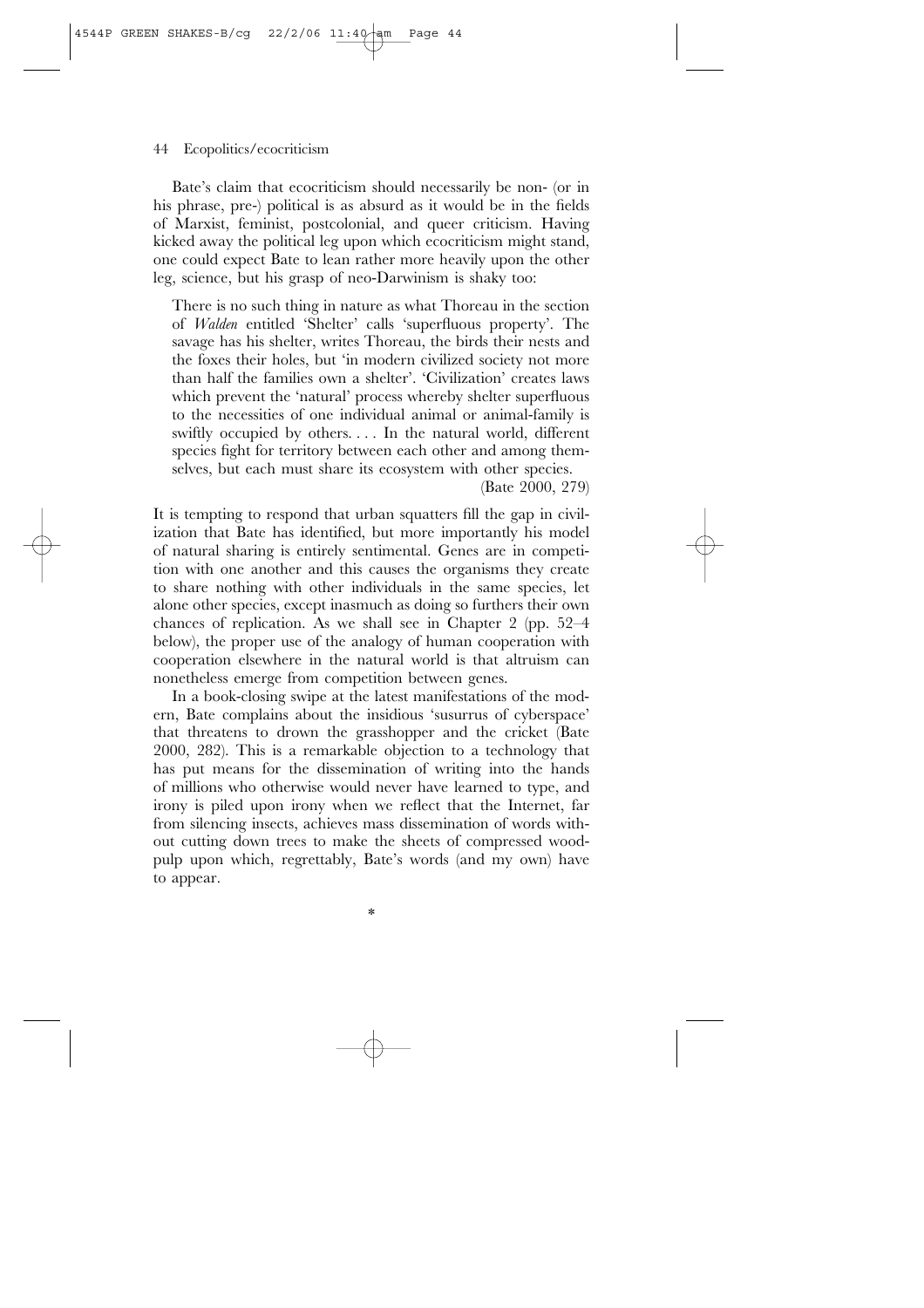Let us retreat from the blind alley of treating of ecocriticism as the study of nature writing and consider again Williams's deconstruction of the distinction between country and city. The word 'ecology' was coined in the late nineteenth century to mean 'that branch of biology which deals with the relations of living organisms to their surroundings' (OED ecology 1), from the Greek word 'οκφο' (house) and the Greek suffix '-logy', which had by then come to be used for 'departments of study' (OED -logy). The model for this formation was 'economy', the sixteenth-century meaning of which was the art of managing a household (OED economy 1a), and which by analogy between the domestic and the social came in the seventeenth century to mean the management of a community's affairs (OED economy 2a). Economics and ecology are not antithetical but cognate. An ecocriticism that drew on this shared origin in 'home' would have a wide remit indeed, for that word has always meant not just one's particular dwellings but also the collection of dwellings of which it is a part, and the native land (country) where that collection is located (OED home  $n<sup>1</sup>$  1, 2, 6).

In relation to Renaissance drama, a concern for place has lately driven attempts to connect the plays to their first home, the cultural phenomenon of London theatre that arose in a particular location at a particular time. Drawn on a map of early modern London such as Steven Mullaney provides (Mullaney 1988, 28–9), the openair amphitheatres encircle but do not encroach upon the central area, the city, controlled by the London corporation; this central area, like its analogues in New York and Tokyo, is now one of the vital organs of international capitalism.

In Mullaney's analysis, the liminal zone around the central area was special because it was not quite within nor was it without the privileged centre:

the ideological and topological structure of the walled medieval and Renaissance city was a tertiary rather than a binary one; long before the emergence of popular drama, the Liberties of London had served as a transitional zone between the city and the country, various powers and their limits, this life and the next – as a culturally maintained domain of ideological ambivalence and contradiction, where established authority reached and manifested, in spectacular form, the limits of its power to control or contain what exceeded it.

(Mullaney 1988, viii-ix)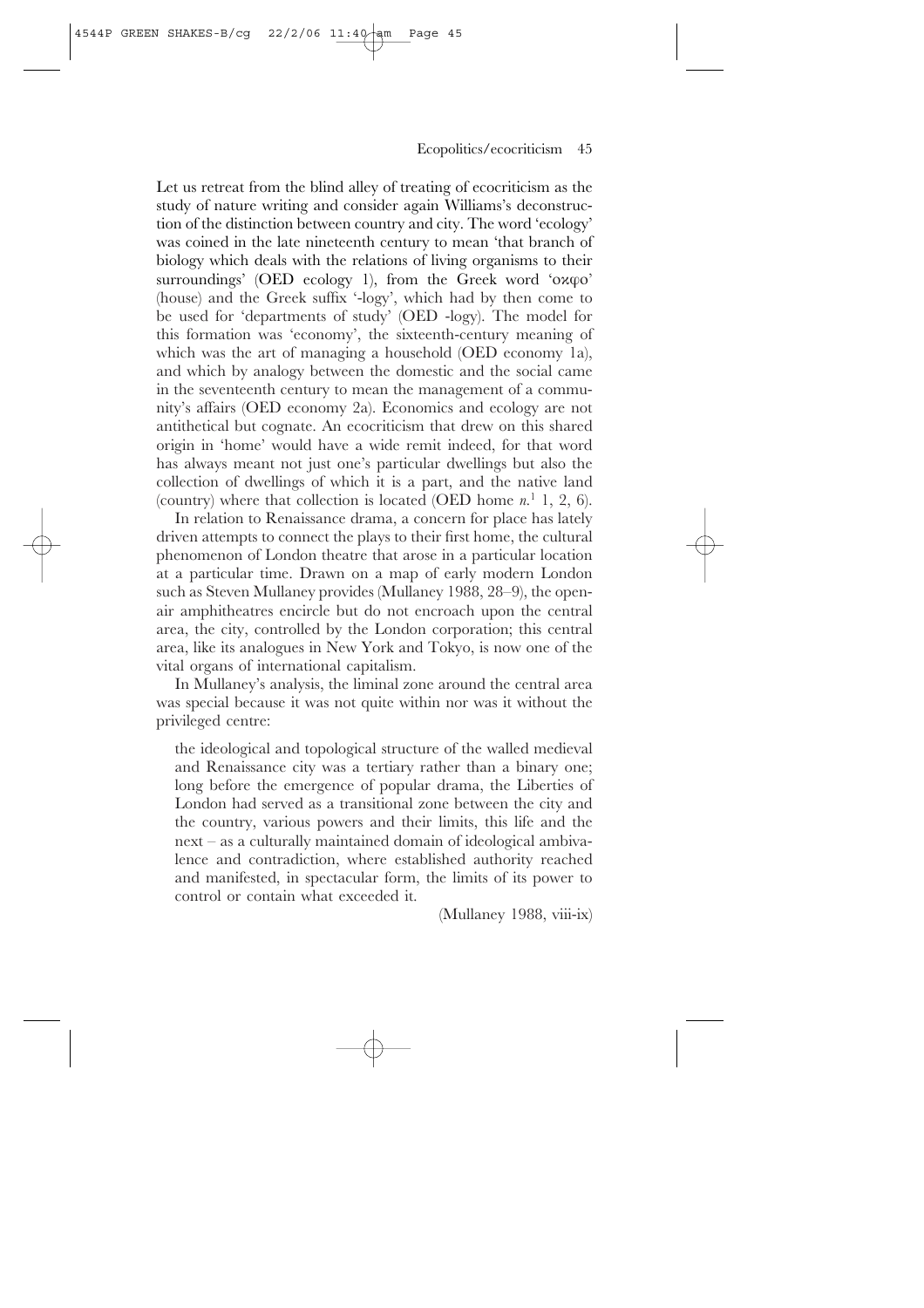Approaching London from the countryside, this outer zone of suburbs might be as far as many would-be immigrants could reach. Conversely, viewed from within, it was the place to which the city expelled what was unwanted: lepers (for hospitalization), felons (for incarceration or execution), and actors (for whatever it is they do).

The last group, at least, could exploit their marginality:

Secular drama in the city often played with the festive inversion of cultural norms, but rituals of misrule, dramatic and otherwise, are precisely what their name implies: misrule, defined against and delimited by proper rule, its reigning antithesis. The public playhouses were born, however, at a time when traditional hierarchies were breaking down, and neither they nor the plays they fostered were thus contained by the customary antithesis of rule and misrule, order and disorder, everyday and holiday. With their advent we are no longer concerned with an interstitial stage, but with what we might can an *incontinent* one.

(Mullaney 1988, 49)

Playhouses were physically dangerous because of thieves and morally (as well as physically) dangerous because of prostitutes, but they were also socially dangerous because on their stages ordinary men broke the dress codes that applied everywhere else (the sumptuary laws) by appearing as aristocrats, princes, and monarchs (Hunt 1996, 295–324), and because within them gathered thousands of workers who should, at 2 p.m. on a weekday afternoon when the performances began, be at their jobs.

In Mullaney's view, the plays are self-consciously concerned with their liminal powers and use them to explore the basis of every aspect of Elizabethan ideology, including the right to govern others, the differences between men and women, and the lessons to be drawn from the past for deciding how things should happen in the future. As such, they were inherently political:

The public playhouses were not a minor irritation to London: they represented a threat to the political well-being and stability of the city. Their rise and continued existence marked a radical shift in the delicate balance between the city and the Court – a balance that had been graphically enacted in the past at the point where civic and royal authorities met and in a sense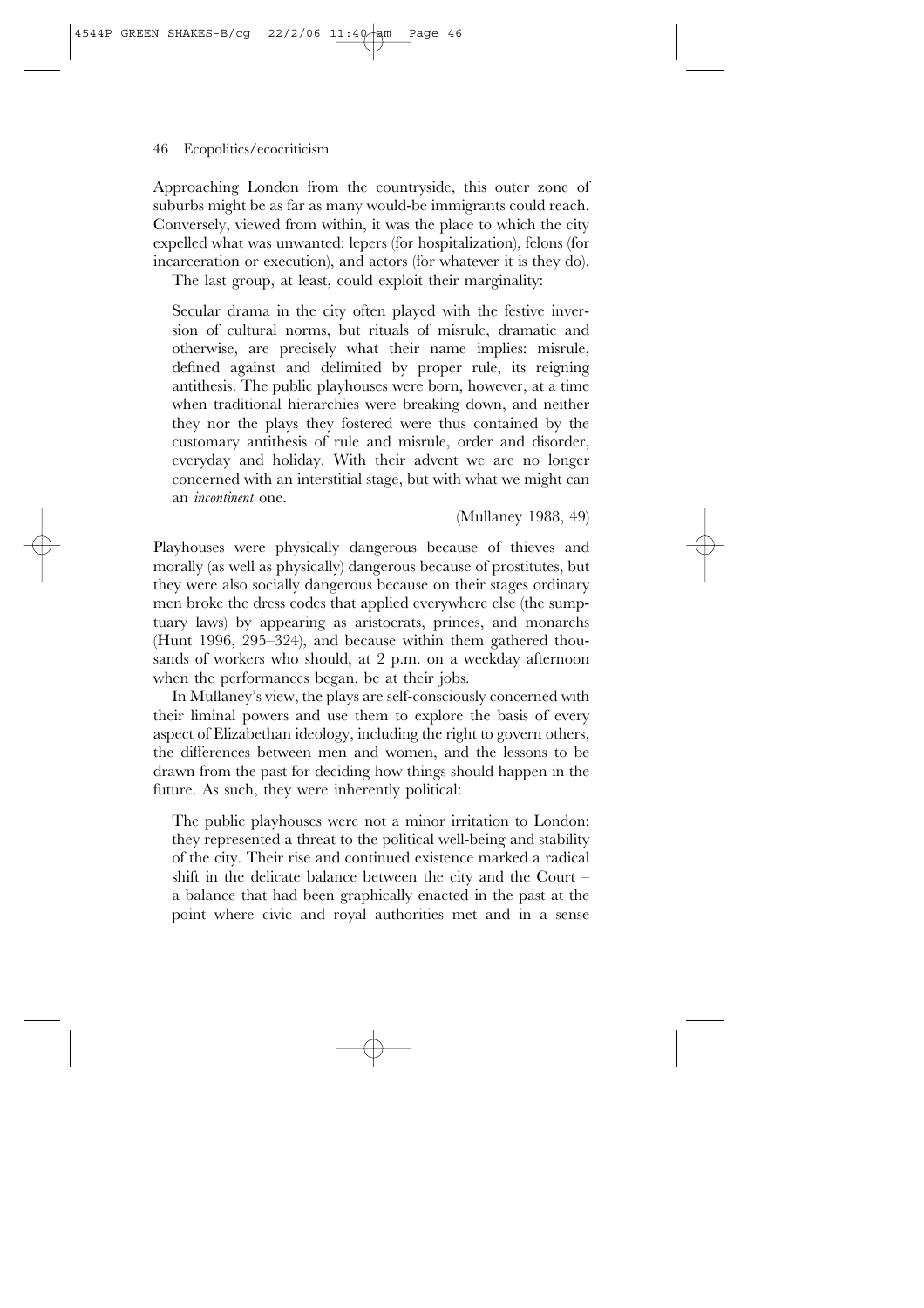combined, to display their mutual limits and limitations through the vehicle of marginal spectacle.

(Mullaney 1988, 53)

The radical shift referred to here was the granting of royal monopolies to joint-stock companies such as the acting troupes and the East India Company that, this dispensation notwithstanding, operated as free-enterprise rather than guild-regulated industries.

Granted the epitome of control – royal patronage – the Shakespearian drama paradoxically gained a licence to reflect upon wider society as well as upon its own conditions of possibility. Being based in the liminal environment of the Liberties, traditional places of licence, 'The stage decentered itself, and its displacement provided it with something approaching an exterior vantage point upon the culture it was both a part of, yet set apart from' (Mullaney 1988, 54).

Attractive as Mullaney's hypothesis is, and however appealing its relation of the drama's ideological interrogations to the geographical situation of the playhouses, there are important qualifications to be made. Throughout *The Place of the Stage* Mullaney calls the marginal zone beyond city authority the Liberties, as though the mere fact of being outside made for freedom of expression. In fact, a Liberty meant any place that would normally be subject to city authority were it not exempted by special licence. The freedoms enjoyed by the theatres of London's South Bank were not due to the city's authority ending at the water's edge on the northern shore (it did not), but because they were within specific places, the Liberties of the Clink and Paris Garden, that were (because Liberties) exempt from city control despite where they stood.

This matters because Liberties were not necessarily geographically marginal at all: the indoors Blackfriars theatre was in the heart of the city, on the site of a former Dominican monastery that had Liberty status. Far from relishing their marginal status in demotic open-air amphitheatres in the suburbs, the players always wanted to play indoors to rich patrons in the city and did so whenever they could, for example in the city inns before the ban of 1594. In 1596 James Burbage purchased the Blackfriars building as a new home for his son Richard's troupe, but they were prevented from using it by a petition raised by the residents of this select district.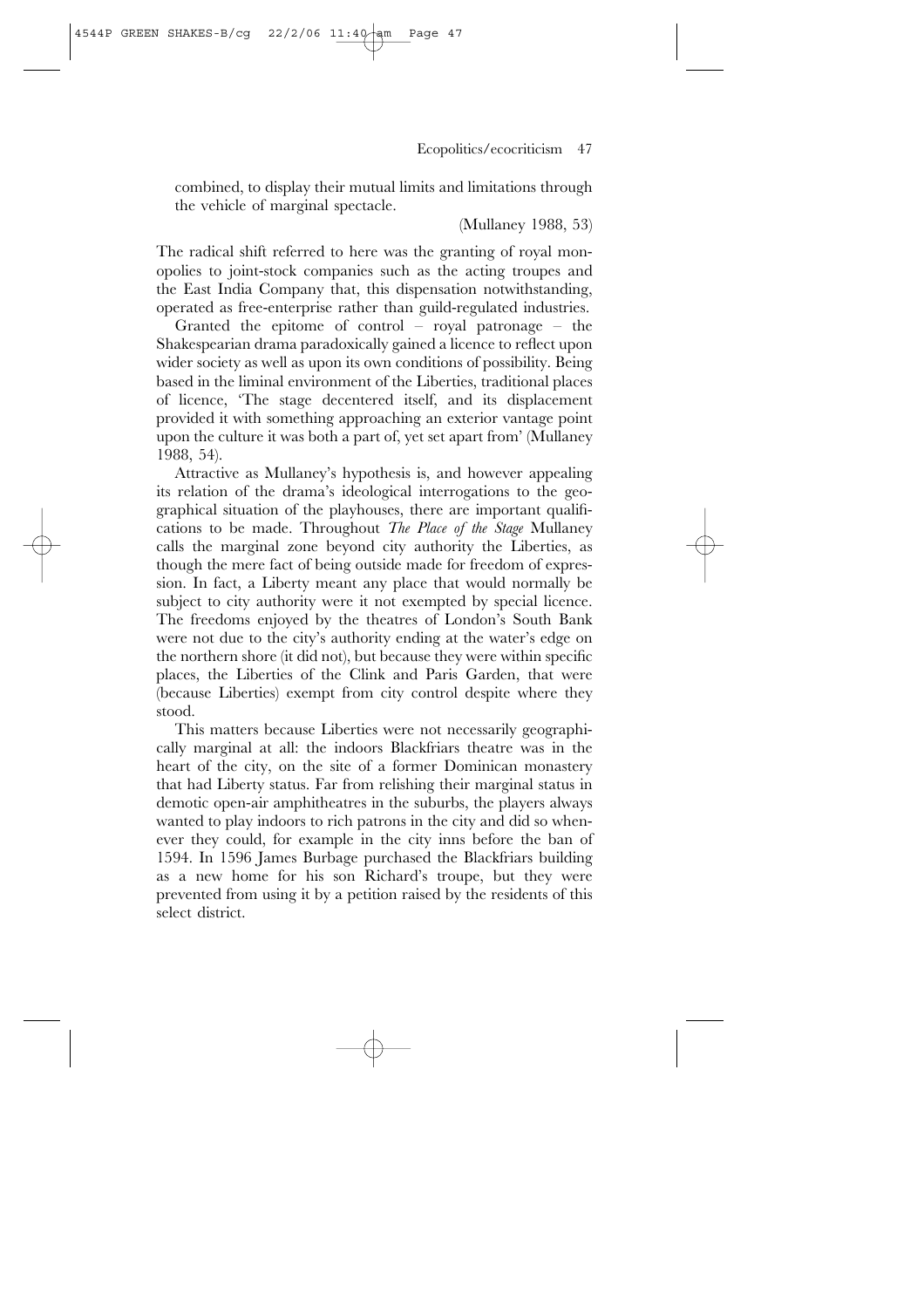Until 1608 most of the opportunities to play indoors were in temporarily adapted halls rather than permanent structures. When the boy players who were using the Blackfriars once a week for semi-public performances were forced to cease in 1608, Shakespeare's company took possession of the building and achieved their goal of playing indoors to rich patrons. They kept their openair Globe amphitheatre going too, in the summer, probably not because they could afford to be profligate nor, as Andrew Gurr suggests, because they had a nostalgia for the pre-1594 habit of touring the suburban amphitheatres in the summer and then moving into the warm city inns in the winter (Gurr 1988, 10). A more likely reason for running two theatres at once was that, although their Blackfriars survived on this occasion, the ending of the privileges of the Liberties in 1608 made them wonder if their prized foothold in the city might be lost yet again, as it had been in 1594 and 1596. Only if their royal patronage failed the King's Men would the advantage of being distant from central authority outweigh the cost of being distant from the most lucrative market for playing, which was in the heart of the city. Mullaney's model of a liminal space between country and city is insufficiently attentive to the dynamic equilibrium by which are balanced these changeable centripetal and centrifugal forces.

In *Theatre, Court and City, 1595–1610*, Janette Dillon gives Mullaney's geopolitical domain a finer reticulation by using Henri Lefebvre's theory of place (Lefebvre 1991), tying locations to their effects on the psyche:

The concept of 'place' . . . needs to be understood as both topographical and conceptual. Particular locations in London may emblematically represent particular activities (the Royal Exchange, for example, may stand for commercial transaction), but the inhabitants of the city who do not experience those aspects of city life only within those special locations. They carry their experience of the city in all its aspects with them, experiencing their own subjectivities as the sum (and conflict) of those various locations and activities.

(Dillon 2000, 6–7)

In London a new kind of space opened up in the early seventeenth century when buildings appeared on the Strand running between the city of London and the courtly centre in Whitehall, forming a new district called 'the town' as a shopping location, especially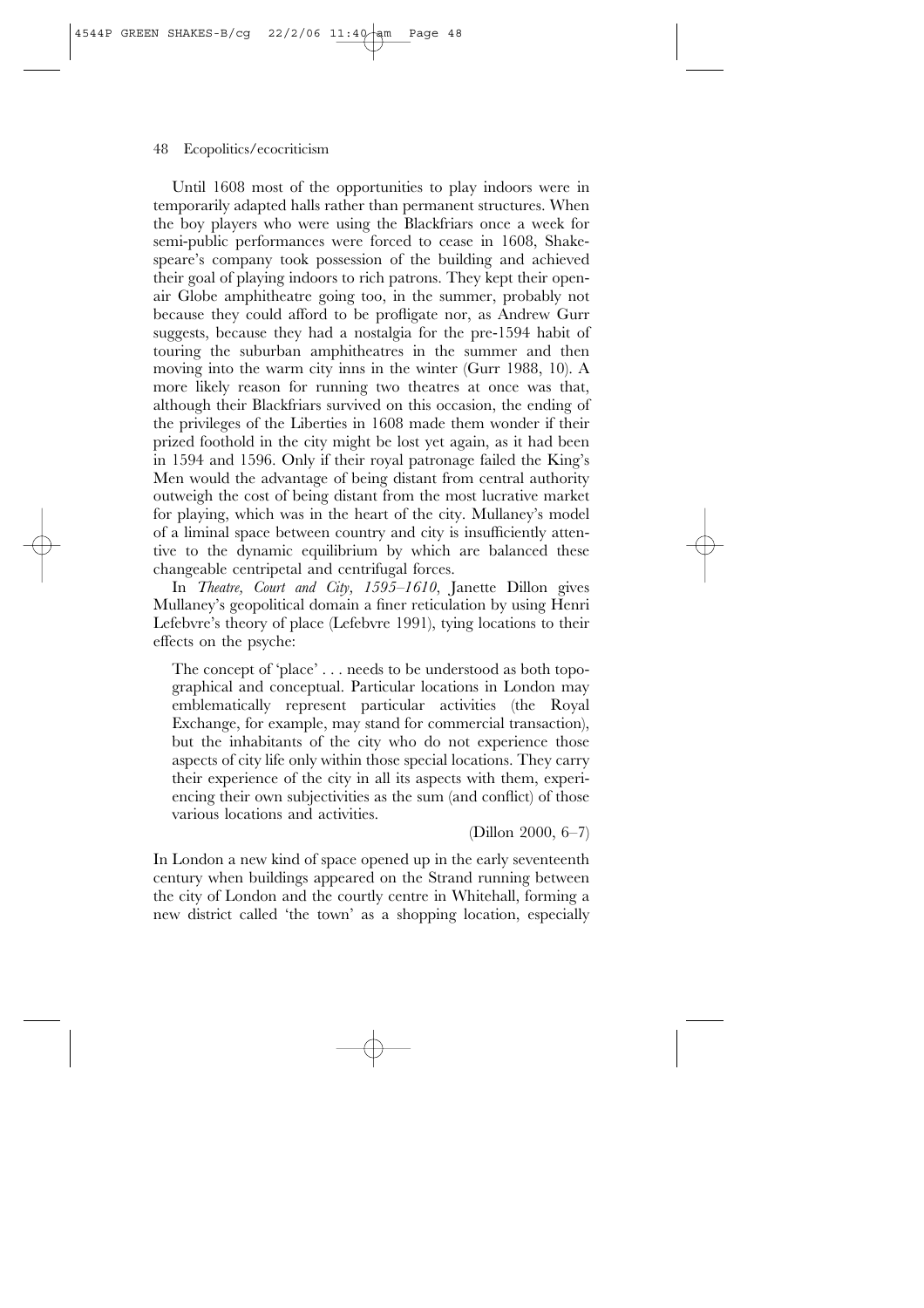once Robert Cecil's New Exchange was opened there in 1609 with a performance written by Ben Jonson (Dillon 2000, 9–10). More complex than Mullaney's model of centricity, Dillon's account helps us see that the city's boundaries were not clearly marked – its power had long extended beyond the walls – and the word 'court' too embodied a slippery notion of place, for it meant (and still means) wherever the monarch happens to be residing. In Marxist theoretical terms, one of capitalism's abiding characteristics is reification, the turning of the immaterial into something material (Egan 2004, 28–38), but it can also accomplish the opposite transformation, which we might call virtualization. The word 'market' had, in medieval times, denoted the place where transactions took place, but in Shakespeare's time it came to acquire its modern sense of the placeless domain within which exchange occurs. The theatre came to see itself as a market, 'a place where values may be tested in relation to one another' (Dillon 2000, 11).

These ideas about how early moderns experienced the city provide a useful bridge between ideas about urban alienation (from Lefebvre) and Edenic yearning (from Williams) and our present concerns with destruction of the natural environment. Late sixteenth- and early seventeenth-century London underwent a population explosion despite the death rate outstripping the birth rate, because thousands of immigrants came from the rest of the country and from abroad (Dillon 2000, 23–5). Most Londoners were born in the countryside, so naturally their ideas of it were bound up with thoughts of their own childhoods. Dillon rightly insists that although they seldom represent city life directly, Shakespeare's plays show urban concerns, as when in *Love's Labour's Lost* the young men form what is effectively a new city: their academy is bound by oaths, statutes, and signatures, it requires surveillance, and it is subject to intrusion and disruption. Even the oath they take is effectively that of an apprentice: stay put for a fixed term, live-in, work hard, and do not marry (Dillon 2000, 67). Characters in Shakespeare seek, construct, fly from, and attempt to destroy formal and informal communal structures, and they do these things in the countryside and in the cities.

The readings that follow draw nothing from such sentimentalities as the idea that there exists, among certain people who tend not to inhabit the cities of the industrialized world, something called ecological wisdom, nor that 'poetry is the place where we save the earth' (Bate 2000, 283), to which Bate's flight from politics leads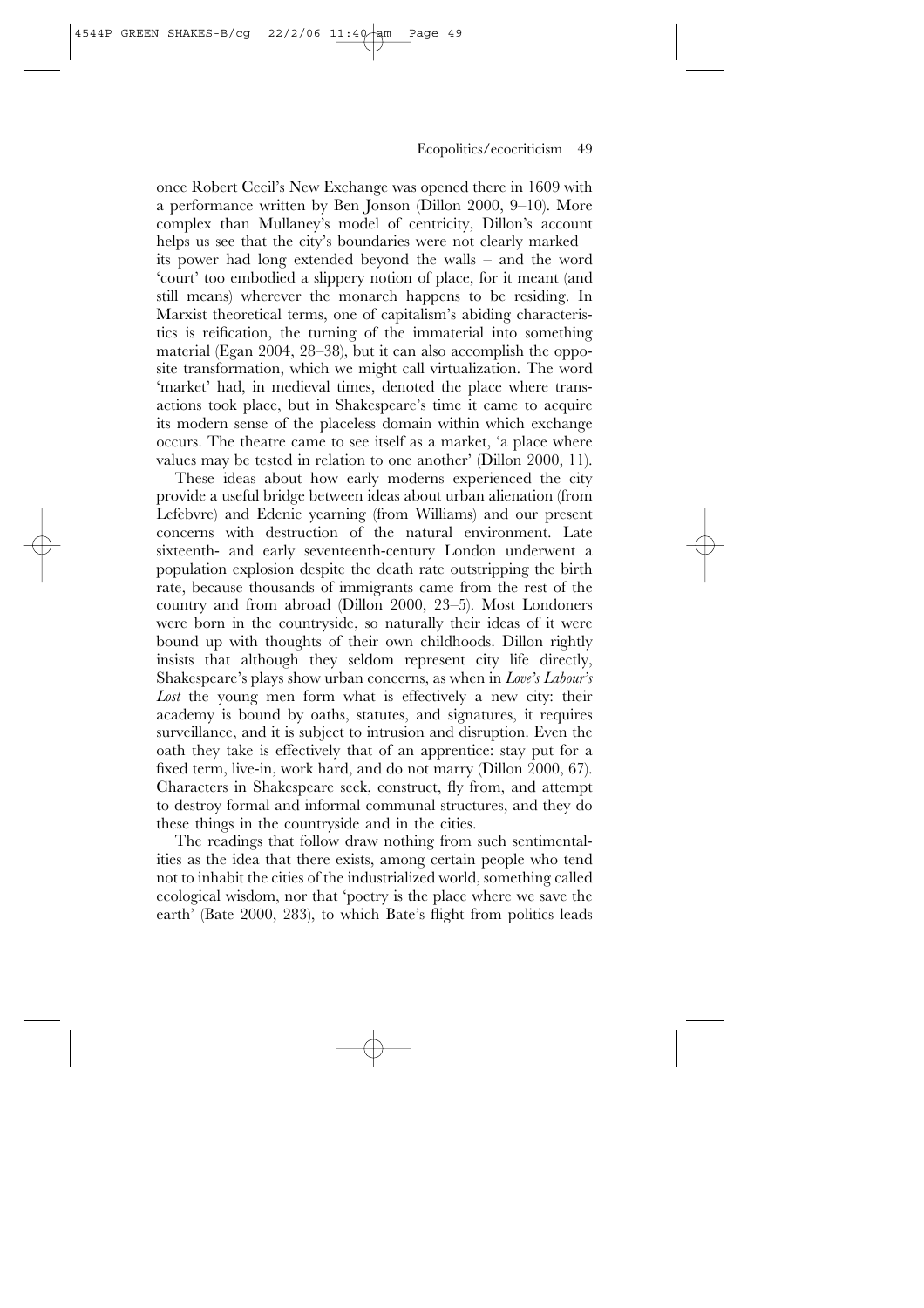him. Political action is where we save the Earth, and analysis of poetry can be where we wield ecopolitical insights to re-examine past representations of analogous situations, and indeed to see how past understandings of the world gave rise to the conditions of the present. Although he would not, of course, have used these terms, Shakespeare's plays show an abiding interest in what we now identify as positive- and negative-feedback loops, cellular structures, the uses and abuses of analogies between natural and social order, and in the available models for community. Characters in Shakespeare display an interest in aspects of this natural world that are relevant for us, and if we take that interest seriously we find that there is nothing childlike or naive about their concerns.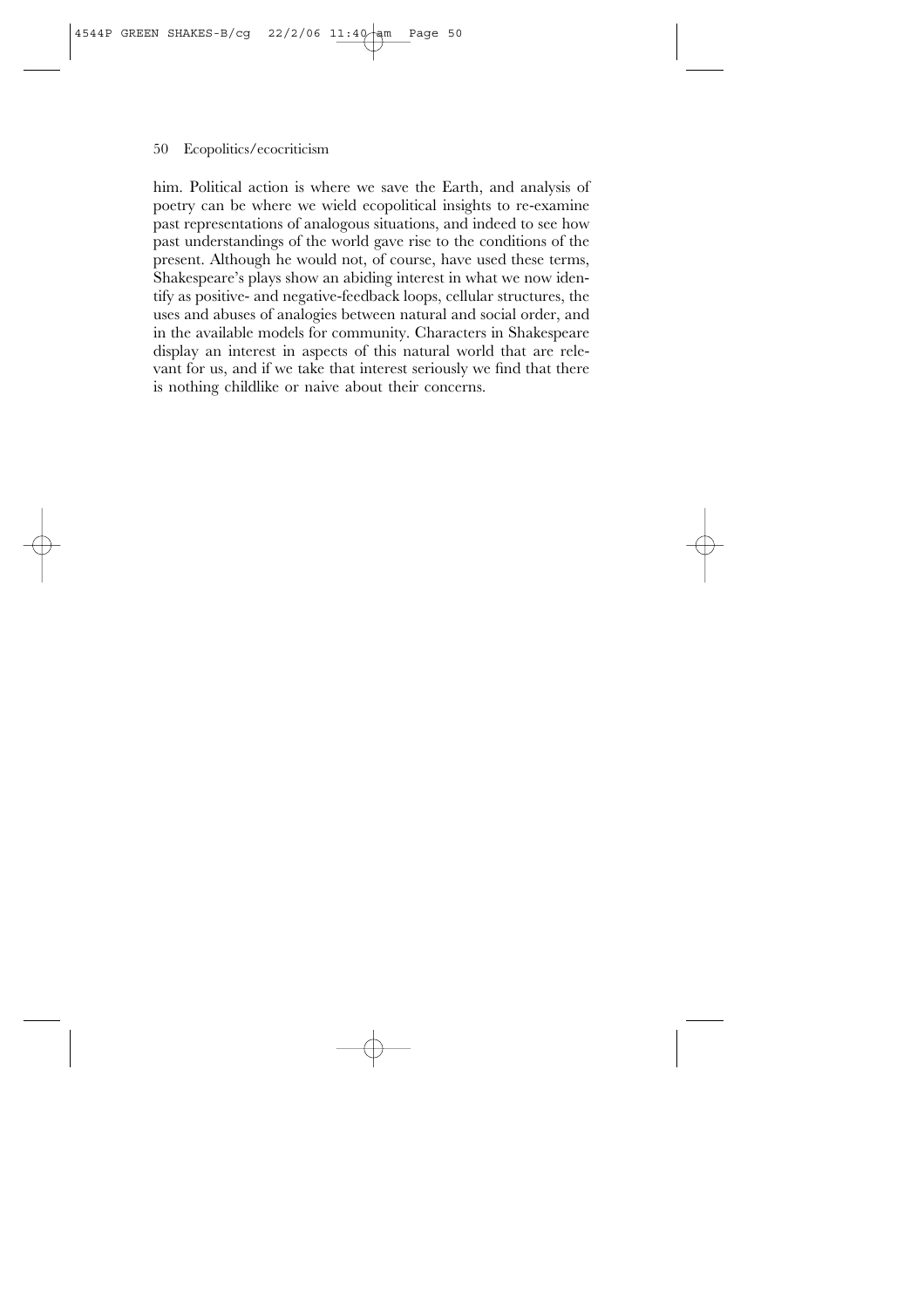## Nature and human society *Coriolanus*, *Henry 5*, and *Macbeth*

## *Coriolanus*

Reading and watching *Coriolanus* and *Henry 5* from the perspective of the early twenty-first century, we have a particular advantage over the first readers and audiences: we know much more about how the human body works than they did. From the science of genetics, we are possessed of knowledge about how individual cells relate to the bodily whole that throws new light on the plays' use of analogies between cooperation in the natural world and social organization. To see how, let us start with the most famous body/ politics analogy in the drama. Faced with a rebellion of mutinous citizens in the opening scene of *Coriolanus*, Menenius rehearses well known nautical and familial analogies for class relations in order to reproach the hungry crowd: 'you slander | The helms o' th' state, who care for you like fathers' (*Coriolanus* 1.1.74–5). No more convinced by these images of proper social relations than the rebels are, Menenius tries something altogether more intimate, the Fable of the Belly:

## **MENENIUS**

There was a time when all the body's members, Rebelled against the belly, thus accused it: That only like a gulf it did remain I' th' midst o' th' body, idle and unactive,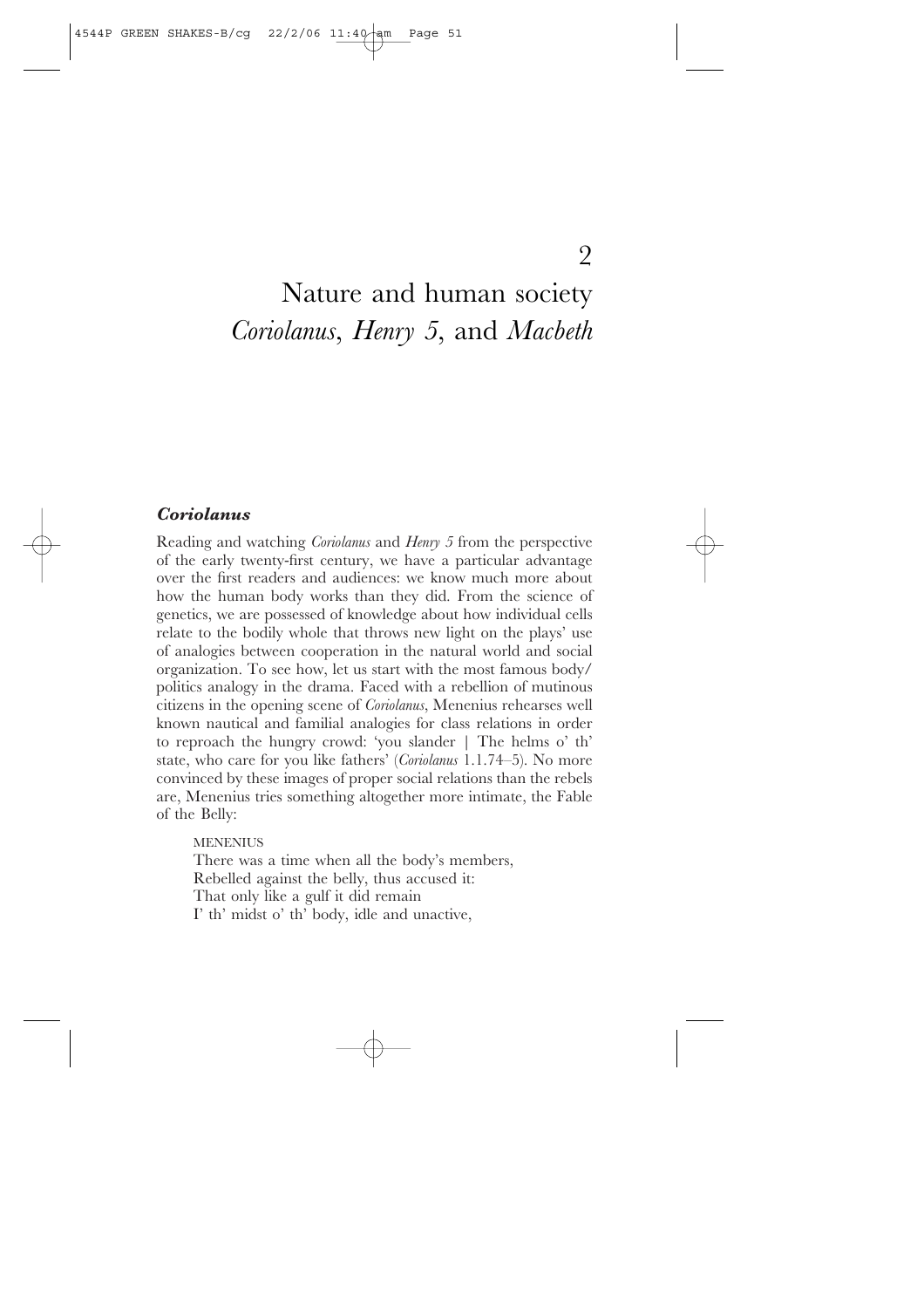Still cupboarding the viand, never bearing Like labour with the rest; where th' other instruments Did see and hear, devise, instruct, walk, feel, And, mutually participate, did minister Unto the appetite and affection common Of the whole body. The belly answered – (*Coriolanus* 1.1.94–103)

The answer is easily guessed at, that the belly distributes the viands throughout the whole body and that all parts benefit from what it receives. Whether this part of the fable had an analogy in recent Roman events is not the point, and indeed the play never reveals whether the rich are guilty as accused of hoarding grain. More fundamental is the bodily metaphor itself, for were the Roman state truly incorporate, rebellion by the citizens would be as absurd as one part of a human individual rebelling against another.

The analogy between cooperation among the parts of an individual's body (belly, mouth, limbs) and cooperation in the state is a familiar microcosm/macrocosm correspondence described in E. M. W. Tillyard's model (Tillyard 1943, 87–91) and it has been widely understood as a manipulative ideological manoeuvre that the original audiences would have treated with scepticism. Even such a conservative critic as E. K. Chambers was moved to call it 'the ordinary sophistry by which the middlemen and unproductive classes generally justify to themselves their own appropriation of nine-tenths of the profits of industry' (Shakespeare 1898, 122). As a false analogy, it would seem, the fable is deceptive because there is no reason to suppose that what applies in the single body applies also to the collective body politic. But the analogy can be run the other way with disturbing consequences, for the cooperation of the components of a single person is itself in need of explanation. Surprisingly, the explanation itself involves a kind of biological democracy at the heart of genetic replication, and one that runs parallel to a terrifying genetic fascism.

Until the 1960s, geneticists shared Menenius' sense of the singularity and wholeness of the human or animal body, and sought to explain certain puzzling behaviours (such as altruism) in relation to their benefit to the individual. Drawing on the work of W. D. Hamilton, Richard Dawkins showed that a model of competing genes, not competing individuals or groups, makes sense of animal behaviour that a model of competing individuals or groups cannot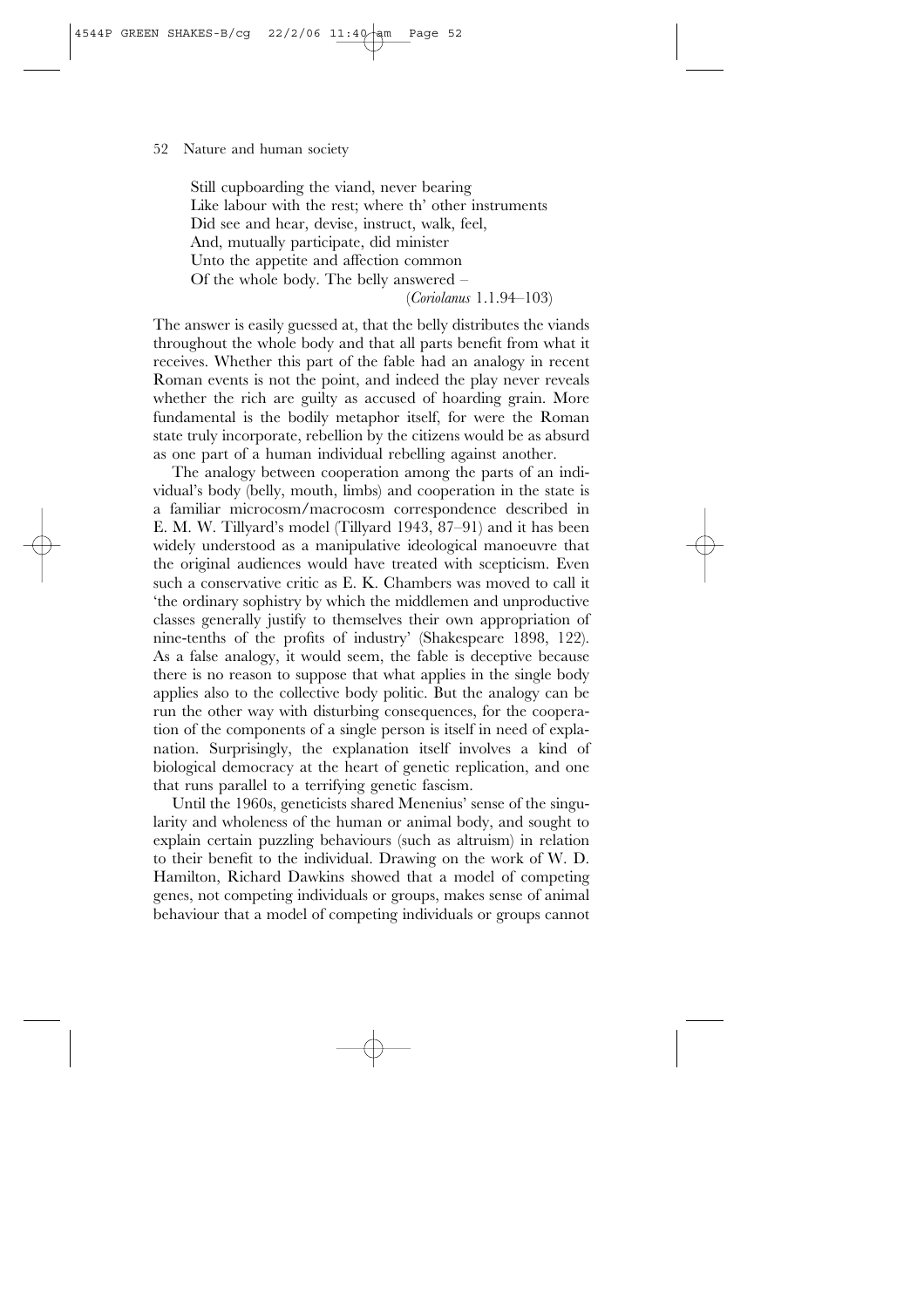explain (Dawkins 1976). Related individuals share many of the same genes (50 per cent of them, in the case of mammalian siblings) so a gene that makes an individual help its relatives runs of a good chance of helping a copy of itself inside another individual. When the cost of helping is low and the benefit to the recipient is high – as when, being sated, one shares the remains of a meal with a hungry sibling – then even a small chance that the relative has the same gene is worth taking. Once we realize that genes effectively 'seek' to replicate themselves – in the sense that those that do not so 'seek' tend to die out – and that they have no investment in particular individuals other than as means to achieve this end, what was seemingly altruistic (from the individual's point of view) is revealed as selfishness.

This changed perspective on the individual raises a new problem, however. Each cell in a body contains a set of the genes, but only those genes in the sex cells have a chance of being reproduced in the next generation. Why do the genes trapped inside cells in one's leg muscles or one's liver promote cooperation among the parts of the body if they are doomed to die with the individual? The answer is that sex is a lottery: the genes do not know whether they (or rather, copies of themselves) will end up in the testes or ovaries of the infant being made (and so get a ticket to the future), but, because there is a chance they will, anything that promotes the overall well-being of the infant (so that it reaches maturity and reproduces) is a way of raising their own chances of replication. Moreover, since the cells of a body are all identical clones (sharing 100 per cent of one another's genes), from the cell's point of view helping one's neighbour is identical to helping oneself. As Daniel Dennett relates (Dennett 1995, 455–60; Dennett 2003, 150–5), the philosopher Brian Skymes spotted that the lottery of sex provides close analogies of the problems of ethics and social organization explored by John Rawls in his book *Theory of Justice* (Rawls 1971). In particular, not knowing what place in a social structure one is going to have (the so-called 'veil of ignorance') makes an individual's best interest lie in fairness for all. Cooperation by genes can be an expression of selfishness, which paradox of course takes us to the conflicting accounts of the social contract in Thomas Hobbes's masterpiece *Leviathan* (1651) and Jean-Jacques Rousseau's *Discourse on the Origin of Inequality* (1755) and *The Social Contract* (1762). The essential points, however, are that genes got there first and that Shakespeare dramatizes the consequences.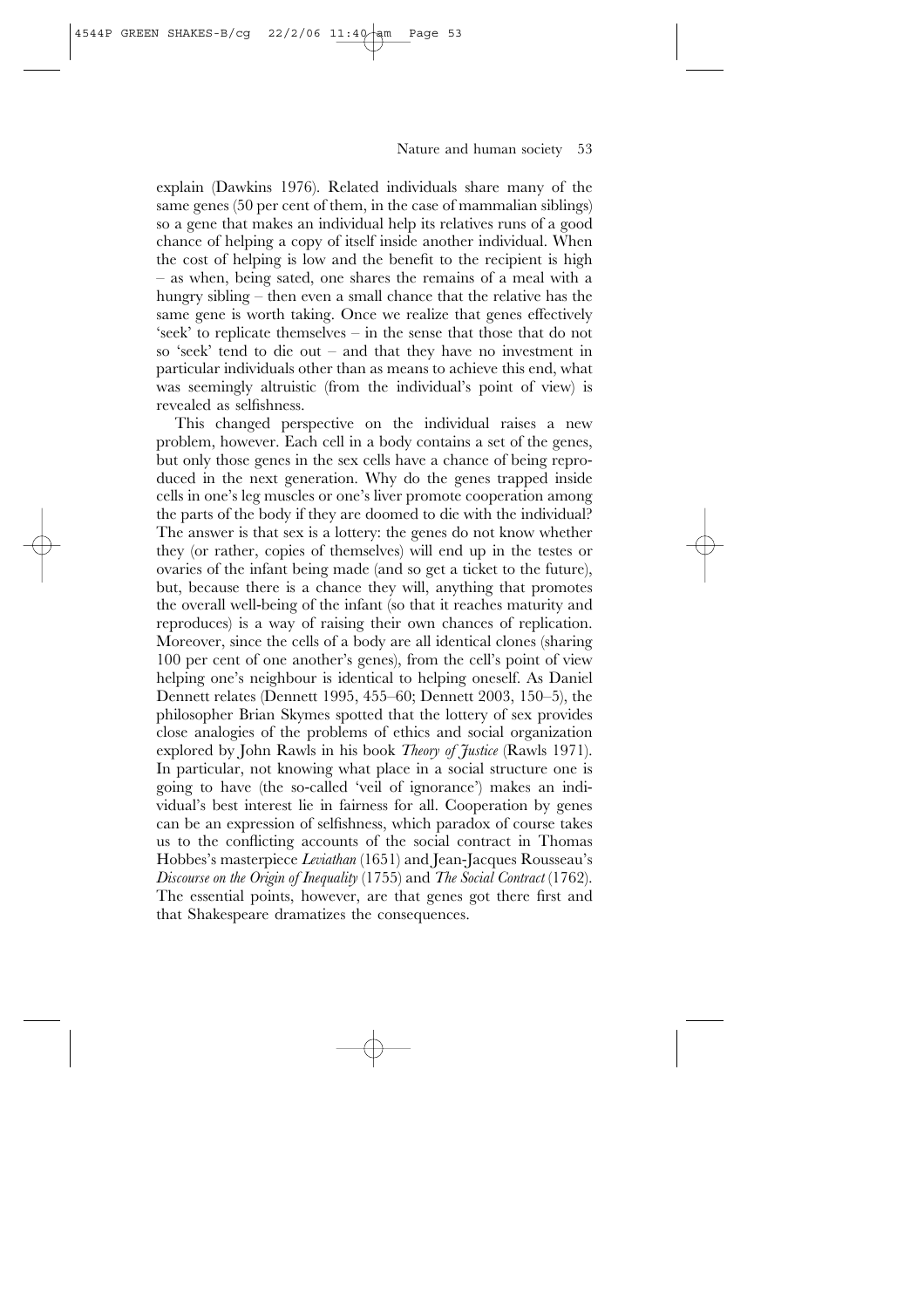Menenius' understanding of the cooperation between cells in the body makes the mistake that until recently biologists had made concerning the unit of Darwinian selection. Genes, not people, are what get selected, but the extreme interdependency of cells inside a multicellular individual ensures that the individual succeeds or fails as a whole, either surviving to reproduce and raise descendants, or dying first. Much more successfully than post-structuralist philosophy and social science, genetics has decentred the human individual by putting genes at the centre of attention and explication. Whereas for Menenius the question is why individuals do not work together in perfect harmony like the parts of the body, for us the question is why the parts of the body work in harmony as though in emulation of social organization. The answer to our version of the question is that what counts as cooperation and what as competition depends upon what one takes to be the unit of replication: the individual or the gene. Human history is full of mistaken identifications of the object of replication and ideological structures based on these misidentifications abound. The Nazi ideology of *Volksgemeinschaft* (folk community) treated races as though they were individuals in competition with one another, and drew on the Social Darwinism of Herbert Spencer (who coined the phrase 'survival of the fittest' often misattributed to Darwin) that justified laissez-faire capitalism as a natural process of weeding out the weak.

The Roman republic of *Coriolanus* has a nascent ideology of collective identity manifested in the Fourth Citizen's description of Martius Caius as an enemy to the 'commonalty' (1.1.27) and in Menenius' characterization of the First Citizen as the 'big toe' of the rebellion. The sense of collective identity among Romans that we see emerging in *Coriolanus* would make the city a kind of individual in competition with other city states, and much of this play – indeed much of Shakespeare's political drama in general – is concerned with the degree to which such collective ideology is compatible with individual freedoms and with the Christian ideas that were to emerge five centuries after Coriolanus' time in the Roman empire. Early Christianity, it must be remembered, was politically revolutionary in its insistence that each human being, regardless of station in life, was individually and equally in possession of a soul and hence of special interest to God. Notions of a united city or a united country may seem merely analogies based on the natural unity of a human body, but that unity of the human body is itself only the manifestation of the combined imperatives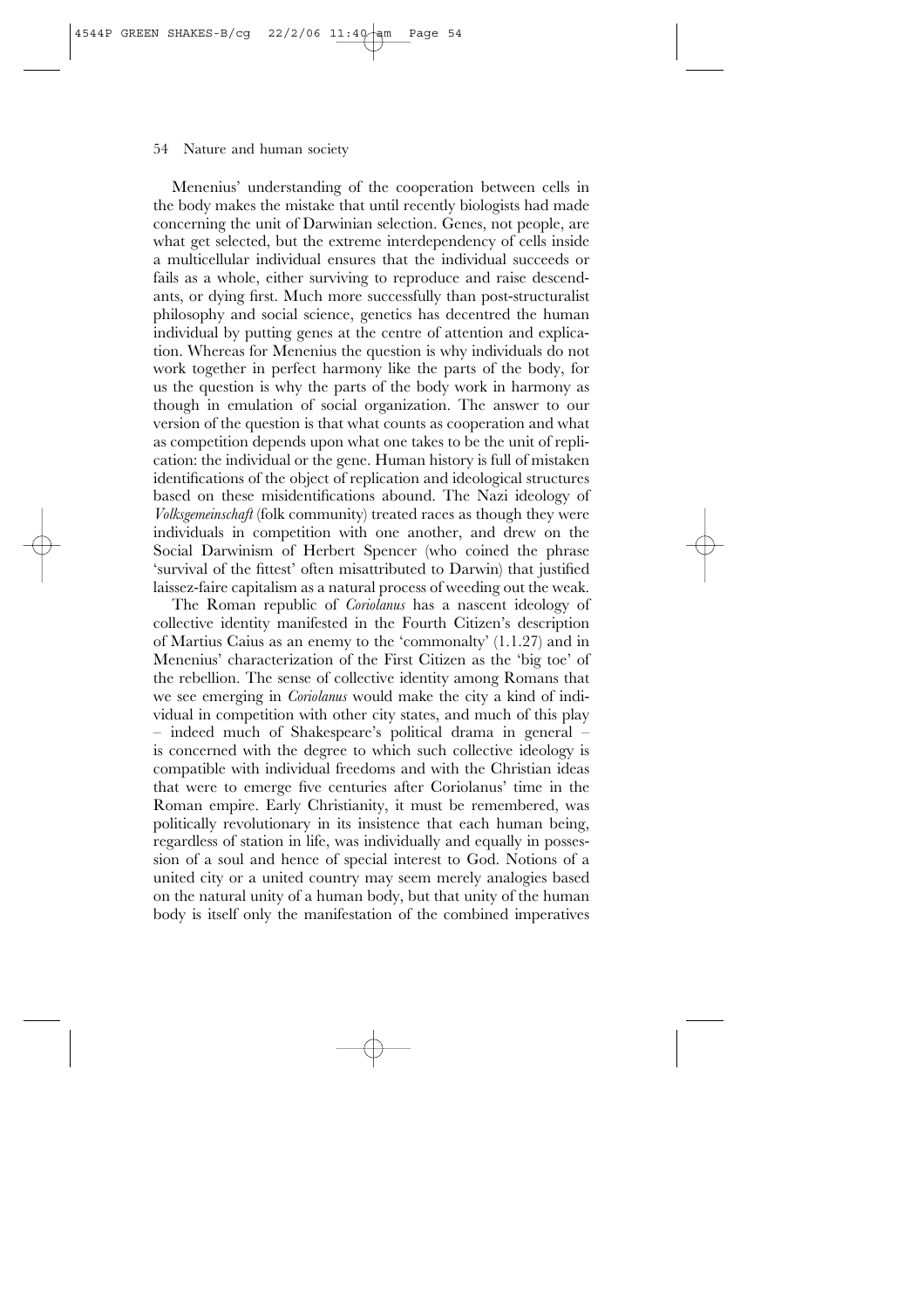of human genes; biologically it has no special status other than as a gene-vehicle. Moreover, human houses, weapons, and social systems are also manifestations of human genes (albeit more indirectly than human bodies) so that at no level is it possible to assert that particular unities of cooperation are natural and others artificial. Indeed, a view of life based on the singularity of the individual is likely to mistake parts for wholes and vice versa, a failing that will appear more clearly when we consider the Commonwealth of Bees analogy in *Henry 5*.

For Martius at the start of the play, the city is the singularity of interest and like a body it can be regulated by the letting of blood:

**MESSENGER** 

The news is, sir, the Volsces are in arms.

**MARTIUS** I am glad on 't. Then we shall ha' means to vent Our musty superfluity.

(*Coriolanus* 1.1.224–6)

Martius applies the principle to himself ('The blood I drop is rather physical | Than dangerous to me' 1.6.18–19) and instinctively extrapolates this personal good to a social good:

[MARTIUS] If any such be here – As it were sin to doubt – that love this painting Wherein you see me smeared; if any fear Lesser his person than an ill report; If any think brave death outweighs bad life, And that his country's dearer than himself, Let him alone, or so many so minded, *He waves his sword* Wave thus to express his disposition, And follow Martius. *They all shout and wave their swords*, [*then some*] *take him up in their arms and they cast up their caps* (*Coriolanus* 1.7.67–75)

To put the group first in this way is to treat the individual as though he were a cell in a body, and the likelihood of dying in war forces the soldier to address the matter of what he wishes to impart to the future. Martius' answer, of course, is that reputation (avoiding an 'ill report') is all, and at particular times in the play he seems to convince others to share this desideratum. Mostly, of course,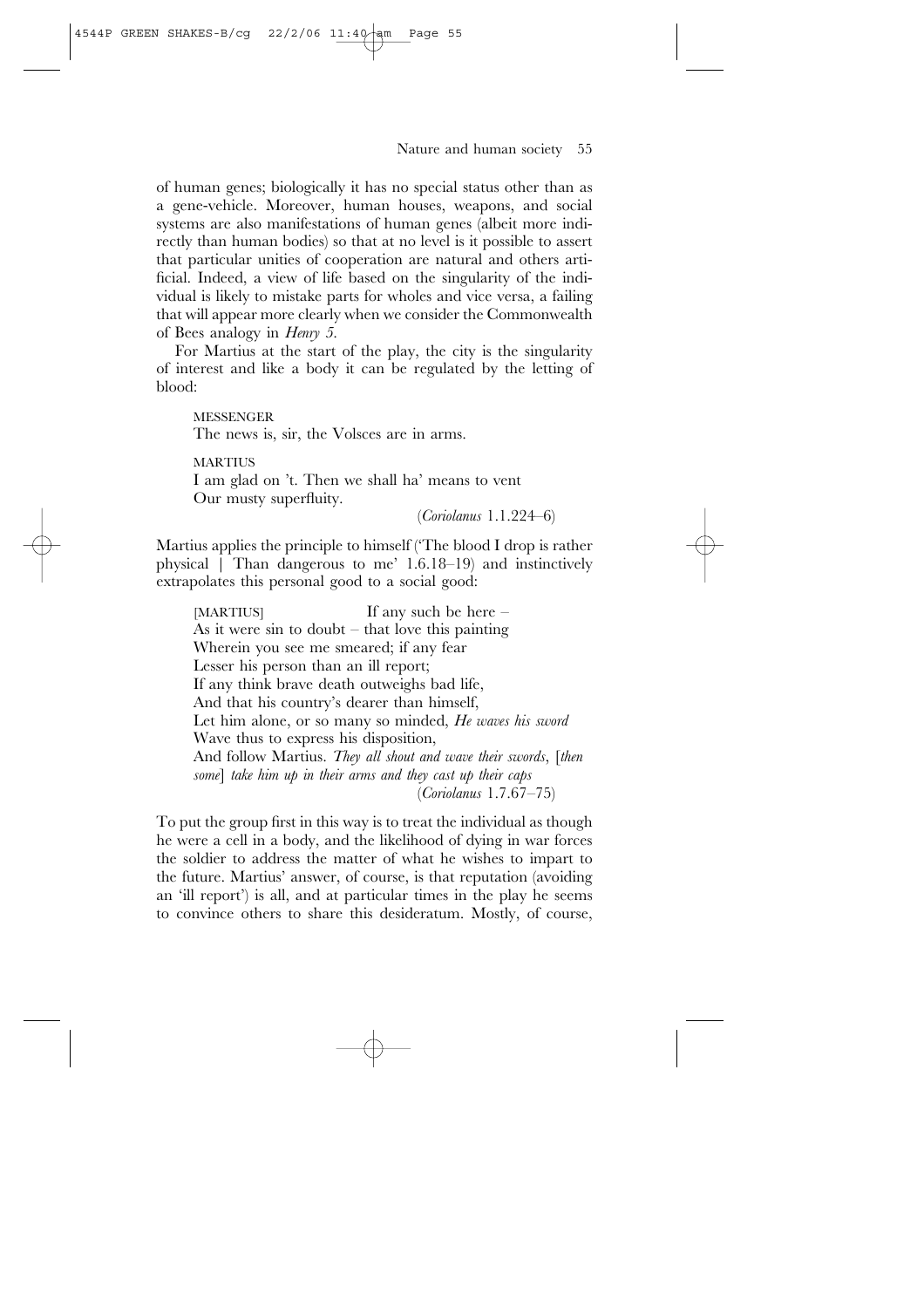characters express the wish to impart their genes to the future, and the play is careful to show the absurdity that ensues when soldierly concern for reputation overrides this genetic imperative, as when Cominius exclaims of an unnamed (and unnameable) poor man of Corioles, 'Were he the butcher of my son he should | Be free as is the wind' (1.10.87–8).

Martius' own genetic (or, in contemporary terminology, dynastic) ambitions are ambiguous, as are his mother's. Volumnia's insistence on the martial ethic of honour is meant to strike audiences as excessive and unnatural, as in her first speech bragging about the dangers she put her son through at an early age. 'But had he died in the business, madam, how then?' asks Virgilia, and Volumnia's answer makes plain that she would gladly accept an intangible substitute: 'Then his good report should have been my son. I therein would have found issue' (1.3.18–21). This first speech raises thoughts of the genetic danger of incest, as the mother imagines herself the wife: 'If my son were my husband, I should freelier rejoice in that absence wherein he won honour than in the embracements of his bed where he would show most love' (1.3.2–5). The image of self-consuming sexuality  $-$  by which blood lines, instead of fanning out, re-converge – is paralleled in Volumnia's image of self-harm used to persuade Martius not to attack Rome:

[VOLUMNIA] Think with thyself How more unfortunate than all living women Are we come hither, since that thy sight, which should Make our eyes flow with joy, hearts dance with comforts, Constrains them weep and shake with fear and sorrow, Making the mother, wife, and child to see The son, the husband, and the father tearing His country's bowels out; and to poor we Thine enmity's most capital.

(*Coriolanus* 5.3.97–105)

Although Volumnia here separates out lineal components (she is merely the mother, and there are the wife and son to consider), she nonetheless reprises, in the idea of ripping out bowels, Menenius' rhetoric of bodily integration as a metaphor for social cohesion. This is, in effect, a re-run of the opening scene's attempt to talk down a rebellion by use of a body metaphor, only this time it works.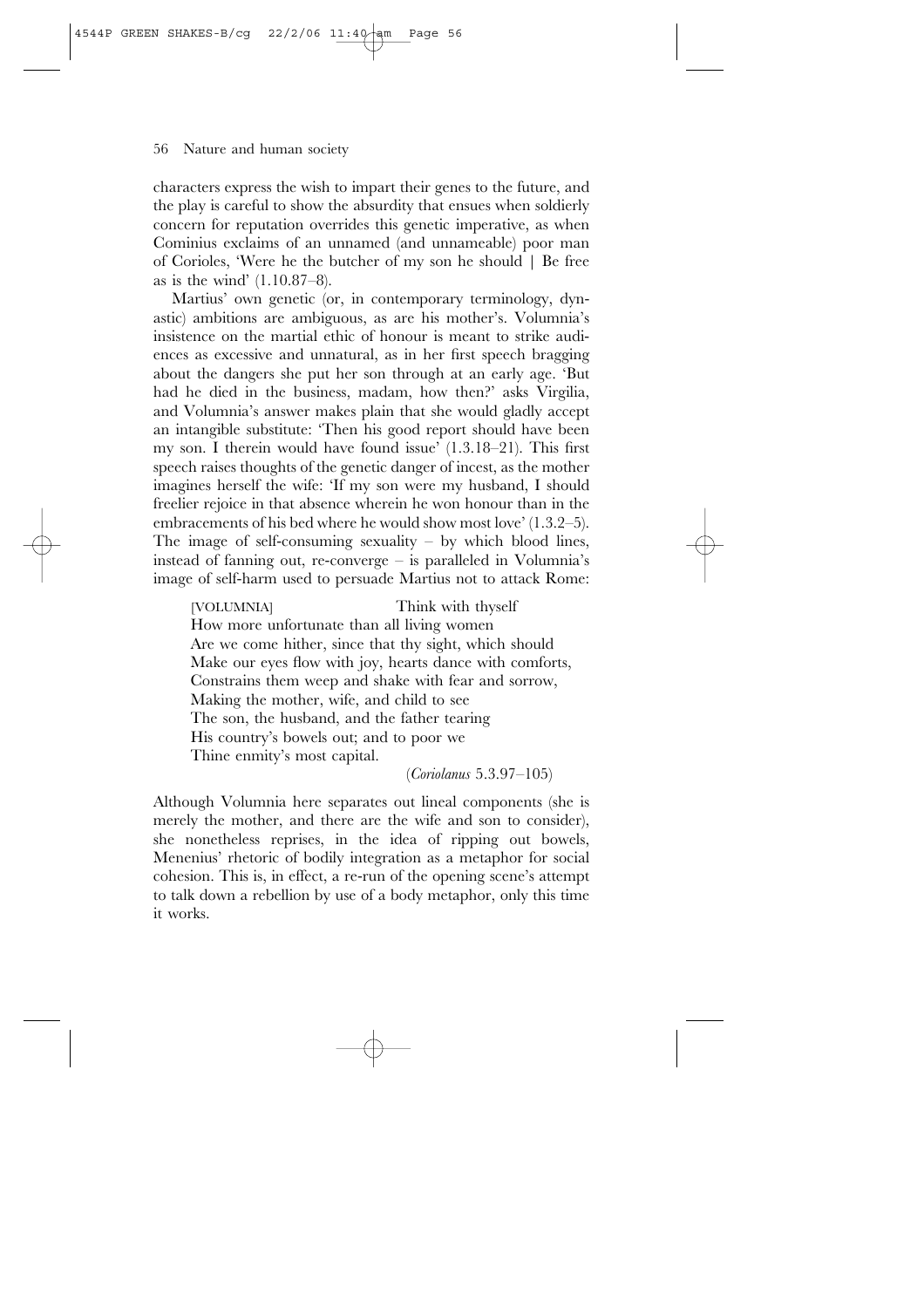Volumnia's rhetoric throughout the play is more supple and effective than Menenius', but it is no less class-bound. Successfully persuading Martius to apologize to the Tribunes, Volumnia makes clear where she sees the real dividing line in Roman society even as she counsels her son to pretend it does not exist:

[VOLUMNIA] I am in this [persuading you] Your wife, your son, these senators, the nobles; And you will rather show our general louts How you can frown than spend a fawn upon 'em For the inheritance of their loves and safeguard Of what that want might ruin. MENENIUS Noble lady!

(*Coriolanus* 3.2.64–9)

In other words, the struggle boils down to his family and his social equals on the one side, and the louts on the other. Although the play uses the term citizens, the Roman terms for what Volumnia calls the louts were the plebs and proletarians, the latter name derived from their class function as merely the breeders of workers (*proles* and *prolem* are Latin for offspring) and forming the lowest group in the classification by Servius Tullius, sixth king of Rome. The play subtly shifts ground regarding which Romans oppose Martius – the opening scene shows a rabble but the brief peace at the start of 4.6 seems to be enjoyed by small businessmen – but Menenius (like Volumnia) is clearly thinking of the breeding proles, or as he puts it 'Your multiplying spawn' (2.2.78).

By repeated reference to the recent overthrow of the seventh and final king Tarquin, son-in-law, successor to, and murderer of Servius, the action of the play is tied to the events of the early fifth century BCE. Martius, the play insists (2.1.46–7, 2.2.87–95, 5.4.44), was crucial in transition from monarchy to republic, and the play opens with the democratic impulses that this released. Thus, although the play seems to begin with a natural disaster, crop failure and hunger, the subsequent events make clear that the crisis is essentially political. This is why the citizens' demands for corn are mollified by the granting of political representatives, the Tribunes. As with Slackbridge of United Aggregate Tribunal in Dickens's *Hard Times* (Dickens 1854, 163–71), the political representatives of the people are self-serving and manipulative (the citizens are 'lessoned' by them, 2.3.177), which might make us think this not a progressive work. But the situation is rather more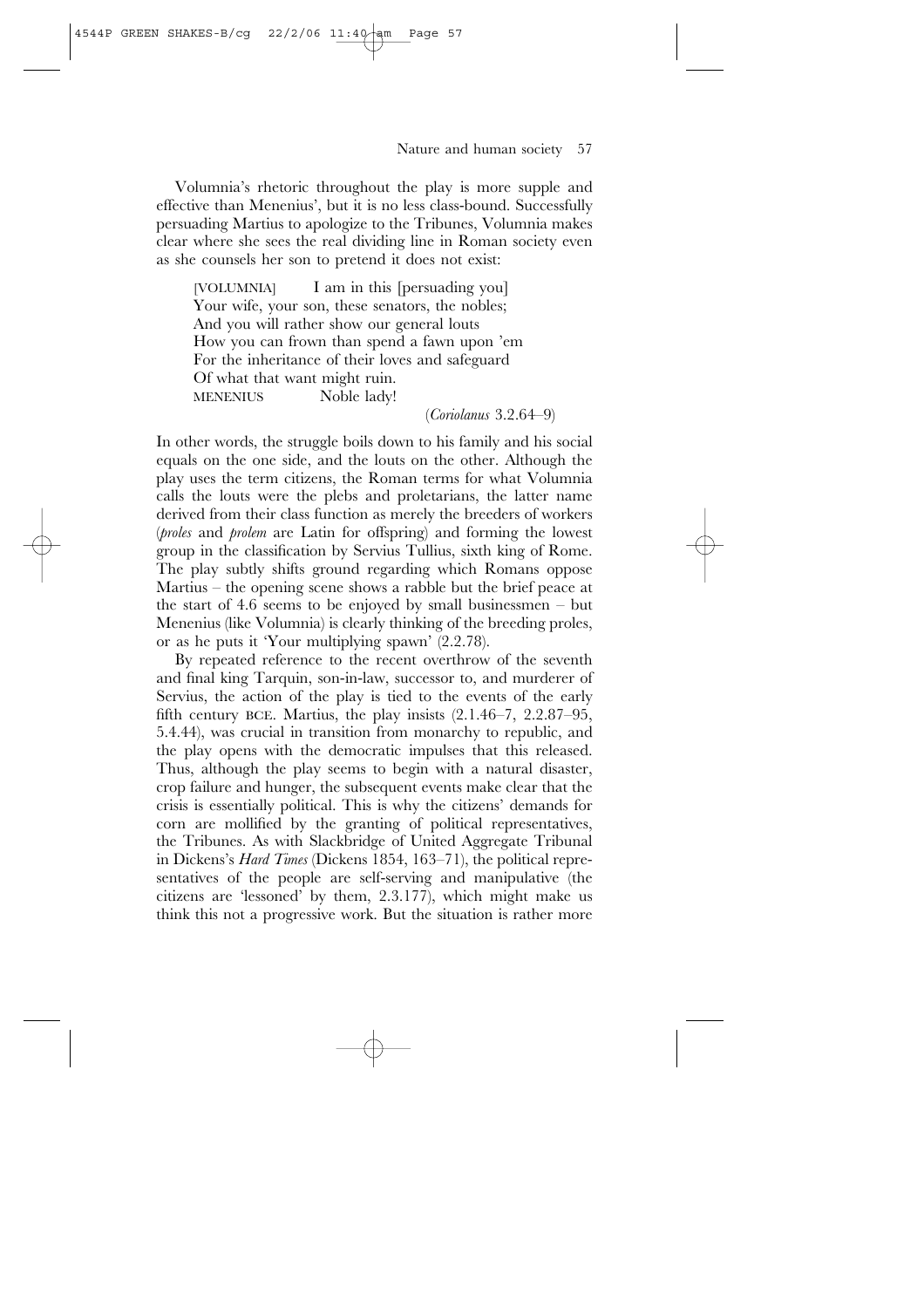complex than that, for the essential humiliation that Martius cannot bring himself to perform ('Let me o'erleap that custom', 2.2.137) is his obeisance to the ordinary people, which indicates a gap between political reality and customary practice. By a show of submission a consul acquires power, and Martius cannot even bring himself to make the display; he cannot stomach even a gesture towards the equality among disparate parts that Menenius' Fable of the Belly posits as the essential characteristic of Roman society.

To be fair, the citizens are not convinced about their own homogeneity either, let alone the wider cohesion of all Romans:

[THIRD CITIZEN] Ingratitude is monstrous, and for the multitude to be ingrateful were to make a monster of the multitude, of the which we, being members, should bring ourselves to be monstrous members.

FIRST CITIZEN And to make us no better thought of, a little help will serve; for once we stood up about the corn, he himself stuck not to call us the many-headed multitude.

THIRD CITIZEN We have been called so of many, not that our heads are some brown, some black, some abram, some bald, but that our wits are so diversely coloured; and truly I think if all our wits were to issue out of one skull, they would fly east, west, north, south, and their consent of one direct way should be at once to all the points o' th' compass.

(*Coriolanus* 2.3.9–24)

Knowing themselves to be unalike, the citizens debate the senses in which it is reasonable to treat them as all of one thing. Full of independent thoughts, the wills could not be held by one head, and in this sense, the third citizen admits, the image of a manyheaded multitude captures their directionless yet yoked-together condition. Yet to perform the one custom that acknowledges their rights of self-determination, the ritual of consular obeisance, they must break into smaller groups and encounter the candidate as individuals rather than collectively: '[THIRD CITIZEN] We are not to stay all together, but to come by him where he stands by ones, by twos, and by threes' (2.4.42–4). And yet this is a sham indi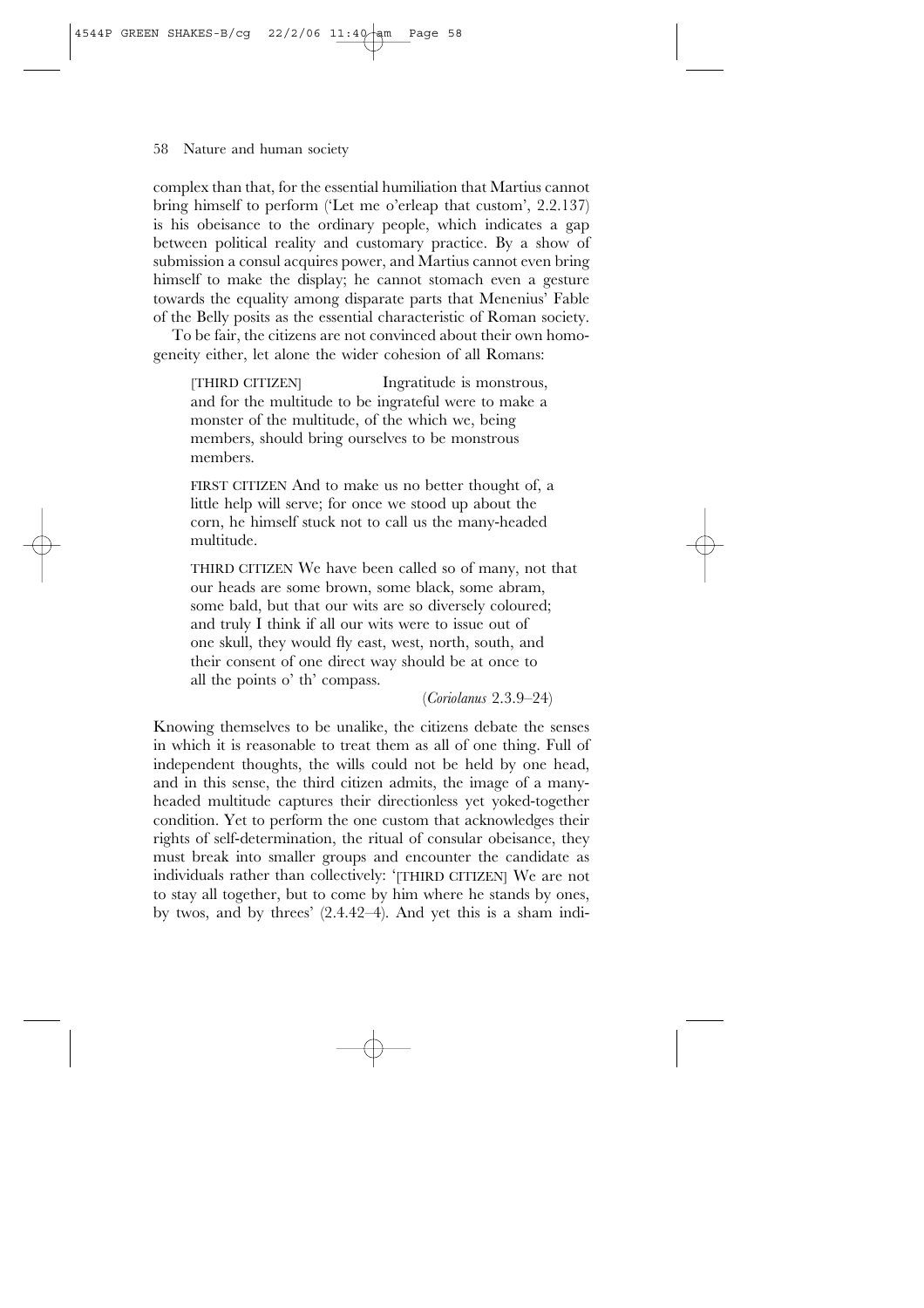vidualism, as the Third Citizen (a Tribune in the making?) indicates when, with heavy irony, he offers a lesson in being an independent: 'Therefore follow me, and I'll direct you how you shall go by him' (2.4.42–4).

Excoriating the citizens for failing to reject Martius' consulship, the Tribune Brutus slides back and forth between individual and collective biological want and bodily self-rebellion: 'Why, had your bodies | No heart among you? Or had you tongues to cry | Against the rectorship of judgement?' (2.3.203–5). The body metaphor is ever-available to the rhetoricians on all sides, and it lies at the heart of representative democracy. The election of consuls (of which there were two) went by majority verdict and was to that degree democratic, but the consuls were virtually heads of state. Moreover, within election there was already a principle of many-in-one (the essence of representation) when the forceful lead the weak:

THIRD CITIZEN He's not confirmed, we may deny him yet.

SECOND CITIZEN And will deny him. I'll have five hundred voices of that sound.

FIRST CITIZEN I twice five hundred, and their friends to piece 'em. (*Coriolanus* 2.3.209–12)

Such natural leaders scarcely need Tribunes to focus collective energies in one direction.

On both sides, the body metaphor is erected only to be knocked down, and defended as natural law only to be abandoned. These manoeuvres are practised wholly within the metaphor's terms. In the central scene before the Senate, Martius deplores the citizens' refusal to fight 'Even when the navel of the state was touched' (3.1.126), and yet in next breath he mocks the very idea of unityin-multitude: 'How shall this bosom multiplied digest | The senate's courtesy?' (3.1.134–5). Punctuated by just five words from others, Martius' long breathless speeches revert to the body metaphor to counsel radical surgery on it:

[MARTIUS] [If you] wish To jump a body with a dangerous physic That's sure of death without it – at once pluck out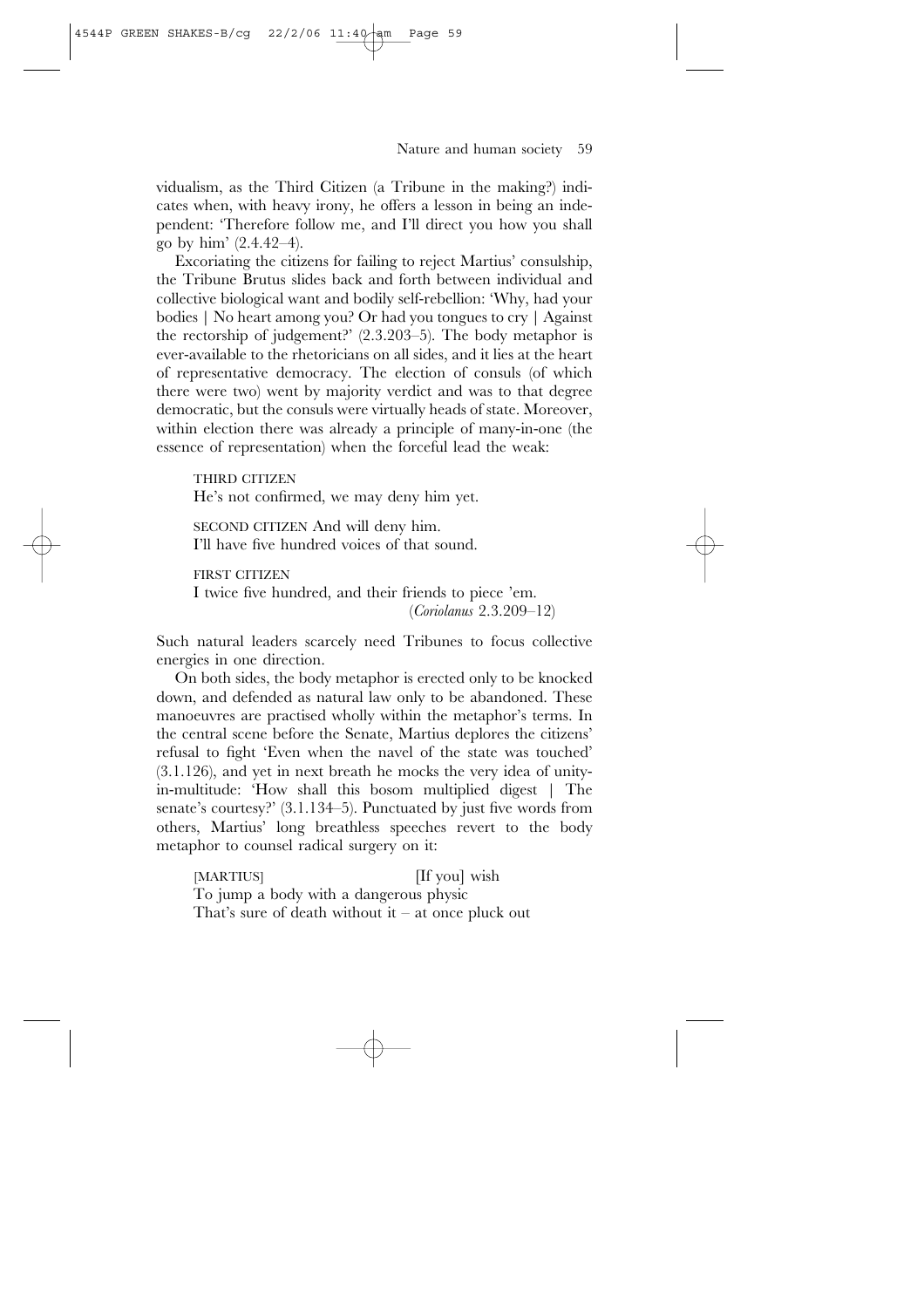The multitudinous tongue; let them not lick The sweet which is their poison.

(*Coriolanus* 3.1.156–60)

Precisely the same rhetoric of bodily health is wielded by his opponents, only for them Martius himself is the poison to be drawn out: 'BRUTUS Sir, those cold ways | That seem like prudent helps are very poisons | Where the disease is violent. Lay hands upon him, | And bear him to the [Tarpeian] rock' (3.1.219–22). In the play's first scene Menenius readily accepted that in relation to his Fable of the Belly, the exegesis is all: 'How apply you this?' asked the First Citizen, and Menenius told them that the senators are the belly and the rebels the limbs (1.1.145–7). In the central scene that leads to Martius' exile, Menenius is prepared to engage in precisely the same kind of debate, and to switch terms as the need arises:

**SICINIUS** He's a disease that must be cut away. **MENENIUS** O, he's a limb that has but a disease – Mortal to cut it off, to cure it easy.

(*Coriolanus* 3.1.296–8)

Saving this particular limb of the Roman state, Menenius argues, is merely due respect for past service. To this Sicinius has a ready answer from Menenius' own catalogue of body metaphors: 'The service of the foot, | Being once gangrened, is not then respected | For what before it was' (3.1.307–9).

Even more than his class prejudice, Martius stands accused of harbouring ambition to be king:

**BRUTUS** In this point charge him home: that he affects Tyrannical power. If he evade us there, Enforce him with his envy to the people.

(*Coriolanus* 3.3.1–3)

The Tribunes are dishonest inventors of wrongs – their ensuing claim that Martius kept the spoil of the Antiats is untrue too – but the claim is, in the play's term, entirely plausible and worth repeating, as Sicinius does in the play's brief moment of proto-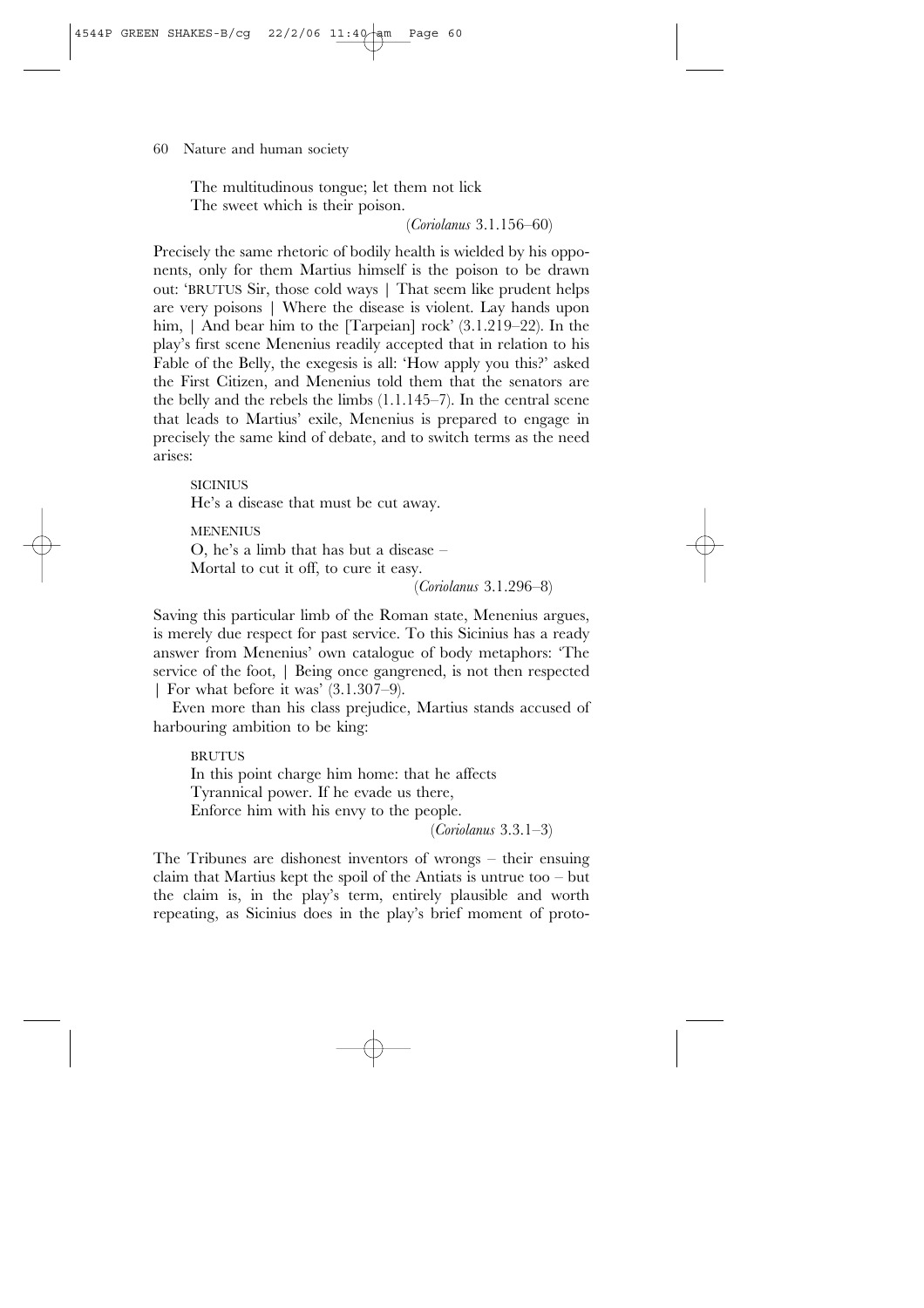bourgeois peace (4.6.34–5). Indeed, Aufidius independently hits upon it to justify killing Martius at the end of the play (5.6.135–9). The accusation links this play with *Julius Caesar*, which suggests that across five centuries of history Rome was beset with essentially the same political problem regarding government. Both plays explore what may with justice be done to prevent monarchy, which is characterized as the unreasonable subsuming of diversity under unity. Even in his plan to kill Martius, Aufidius is held in check by a kind of democracy ('We must proceed as we do find the people', 5.6.15) and the final confrontation on the streets of Corioles<sup>7</sup> is, like the scene of Martius' expulsion from Rome, a contest of political rhetoric.

The trouble really started with Cominius bestowing the name Coriolanus upon Martius for his work of subduing Corioles (1.10.62–4). Although the nature of the copy underlying the only substantive text of the play, the 1623 Folio, is uncertain (Wells *et al*. 1987, 593–4), it might be significant that in it Martius' speechprefixes do not change to reflect his new name until he is officially welcomed back to Rome in triumph at 2.1.158–65 (Shakespeare 1623, aa4r, aa5r). That is to say, we might reasonably conclude that only Roman ritual (not Cominius' fiat) has the power, in Sicinius' words, to reduce a city to one man, who would then 'Be every man himself' (3.1.265) when in fact, rightly considered (so the Citizens agree), 'The people are the city' (3.1.200). This concern with naming the hero links the play's exploration of politics and genetics, for Martius has no apparent patrilineal inheritance; he seems the epitome of the self-made man. Indeed, Menenius' rhetoric of his uniqueness takes the point to an extremity that is bound to produce absurdity:

[MENENIUS] Yet you [Tribunes] must be saying 'Martius is proud', who, in a cheap estimation, is worth all your predecessors since Deucalion, though peradventure some of the best of 'em were hereditary hangmen.

(*Coriolanus* 2.1.87–91)

Deucalion is Greek mythology's equivalent of Noah in the Judaeo-Christian-Muslim sacred texts, and there will be more to say about him in relation to *The Winter's Tale* (pp. 130–1 below). For now it suffices to note that, as with the Noah story, Deucalion's survival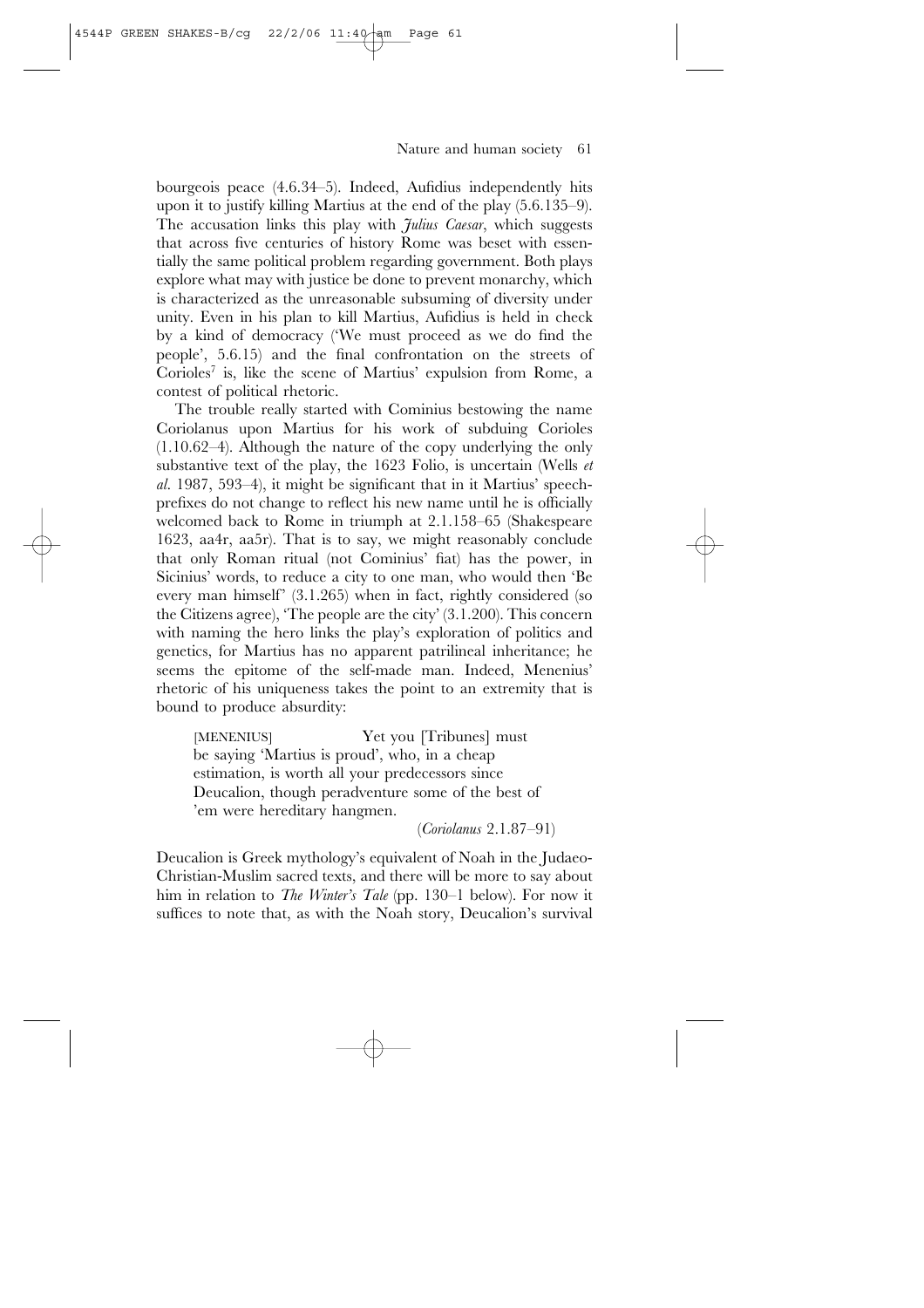of a global disaster that destroys the rest of humanity makes him the common ancestor of all subsequent people, so Menenius' claim is self-defeating. Ascending the family trees, Martius' ancestry and the Tribunes' necessarily converge upon Deucalion, so he is hardly a suitable figure by which to distinguish noble from ignoble lineages. Menenius' comment points up Martius' absent male lineage, and the play is much concerned with what stands in its place.

For Aufidius, Martius' superiority over his fellow Romans is best understood by an analogy with hierarchy in the animal kingdom:

[AUFIDIUS] I think he'll be to Rome As is the osprey to the fish, who takes it By sovereignty of nature.

(*Coriolanus* 4.7.33–5)

Since the early eighteenth century this has generally been explained via the popular misconception that fish, recognizing in the osprey a superior creature, offer themselves belly-up that it may take its choice of them (Shakespeare 1928, 475–6). The textual evidence to substantiate this belief is compelling, but the explanation must be supplemented to account for this singular capitulation. (After all, if fish do it why do other creatures not sacrifice themselves to their predators?) The full significance of Aufidius' comment emerges in relation to the ascending cosmological hierarchy of earth, water, air, and fire. The osprey hunts by descending out of its natural element (the air) to meet the interface of the airy and watery domains, and so necessarily gets only fish at the top of their element. Thus in the hierarchical cosmological model, the most senior fish are the most vulnerable to predation from above; as an analogy for human society this is potentially subversive. Milton's account of Samson's destruction of the Philistine temple shows a fine sense of the irony of the analogous human phenomenon of the rich putting themselves in danger by asserting their privilege of place:

He tugged, he shook, till down they came and drew The whole roof after them, with burst of thunder Upon the heads of all who sat beneath, Lords, ladies, captains, counselors, or priests, . . . The vulgar only scaped who stood without.

(Milton 1966, 555; *Samson Agonistes* lines 1650–9)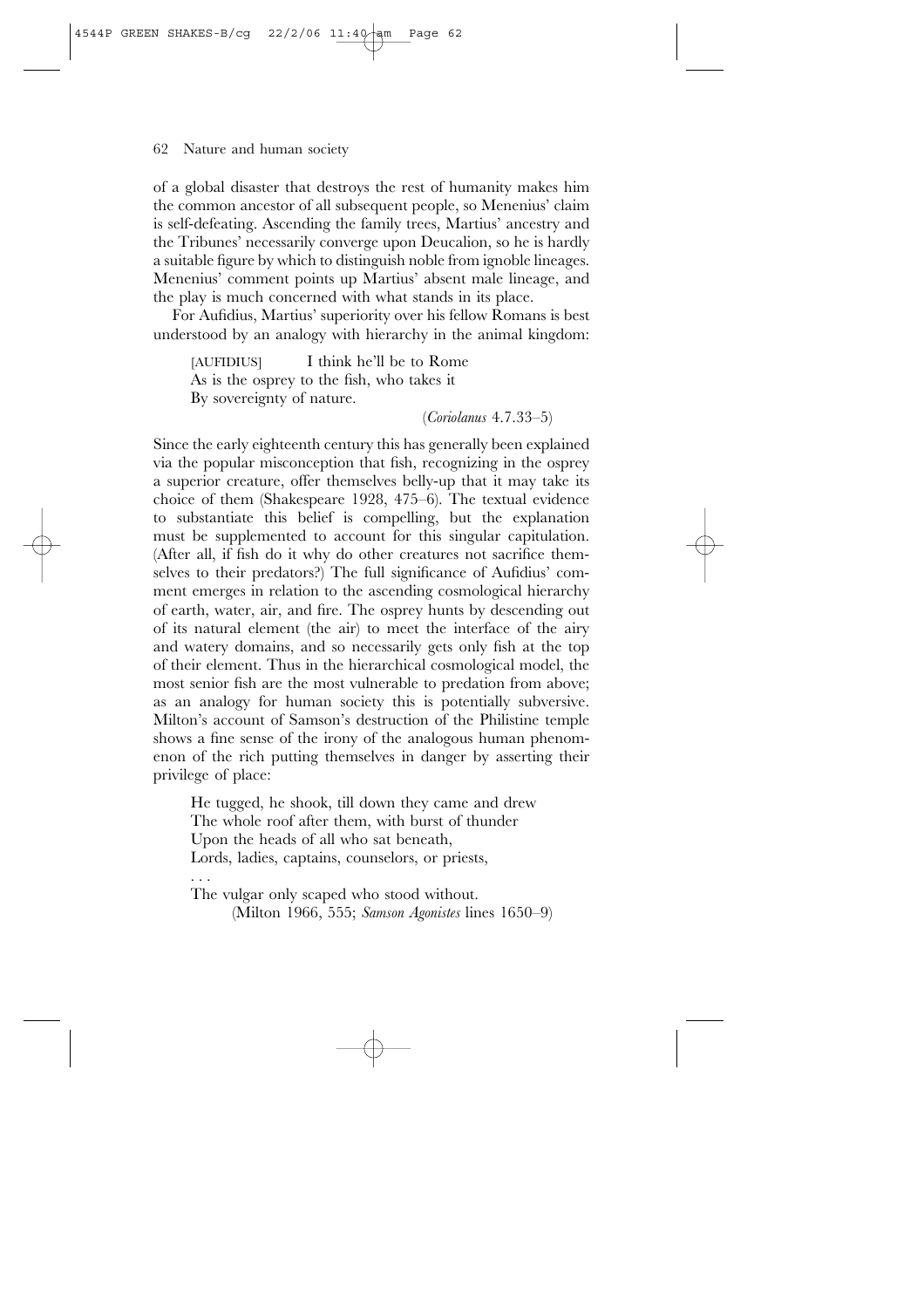The analogy of human and natural hierarchies runs all the way through the political dramas of Shakespeare, and although there is a strong perception that these analogies are available to ideological manipulation (as we shortly see) this is not to say that, on the plays' own terms, the analogies are untrue or conservative. Indeed, the analogies can be used to confound oppression precisely because they assume that the human subject is made of the same materials interacting in the same ways as are found in nature. For this reason, although Menenius is quite capable of manipulative metaphors there is no reason to treat his supplication to Martius as insincere:

[MENENIUS] (*Weeping*) O, my son, my son, thou art preparing fire for us. Look thee, here's water to quench it. I was hardly moved to come to thee, but being assured none but myself could move thee, I have been blown out of our gates with sighs, and conjure thee to pardon Rome and thy petitionary countrymen.

(*Coriolanus* 5.2.71–7)

A man's tears *are* the same as the rains that might quench a fire – operating indirectly via persuasion but nonetheless effective for that – and a city, conceived as a place and as a group of men, *can* exhale like a man does.

Only from the perspective of our modern scepticism about the body politic metaphor do poetic images of mediation through the human body seem calculating and forced. The main purpose to which Shakespeare puts this metaphor is to examine how things that happen on the macrocosmic scale (classes, societies, cities) are related to those that happen on the microcosmic, and attempts to poetically reimagine human collectivities as biologically cohesive unities pervade his work. Inflected tragically, this reimagining animates Martius' sardonic 'The beast | With many heads butts me away', and in a darkly comic mode it powers Iago's brilliant deployment of the proverbial expression for a human sexual coupling known across Europe (Dent 1981, B151) as 'the beast with two backs' (*Othello* 1.1.118–19).8 Far from being simple minded, the analogies from nature are capable of conveying Shakespeare's favourite paradoxes that recur in the drama, such as the fact that, depending on the force one uses, blowing upon a fire makes it hotter or puts it out. Thus the First Watchman mocks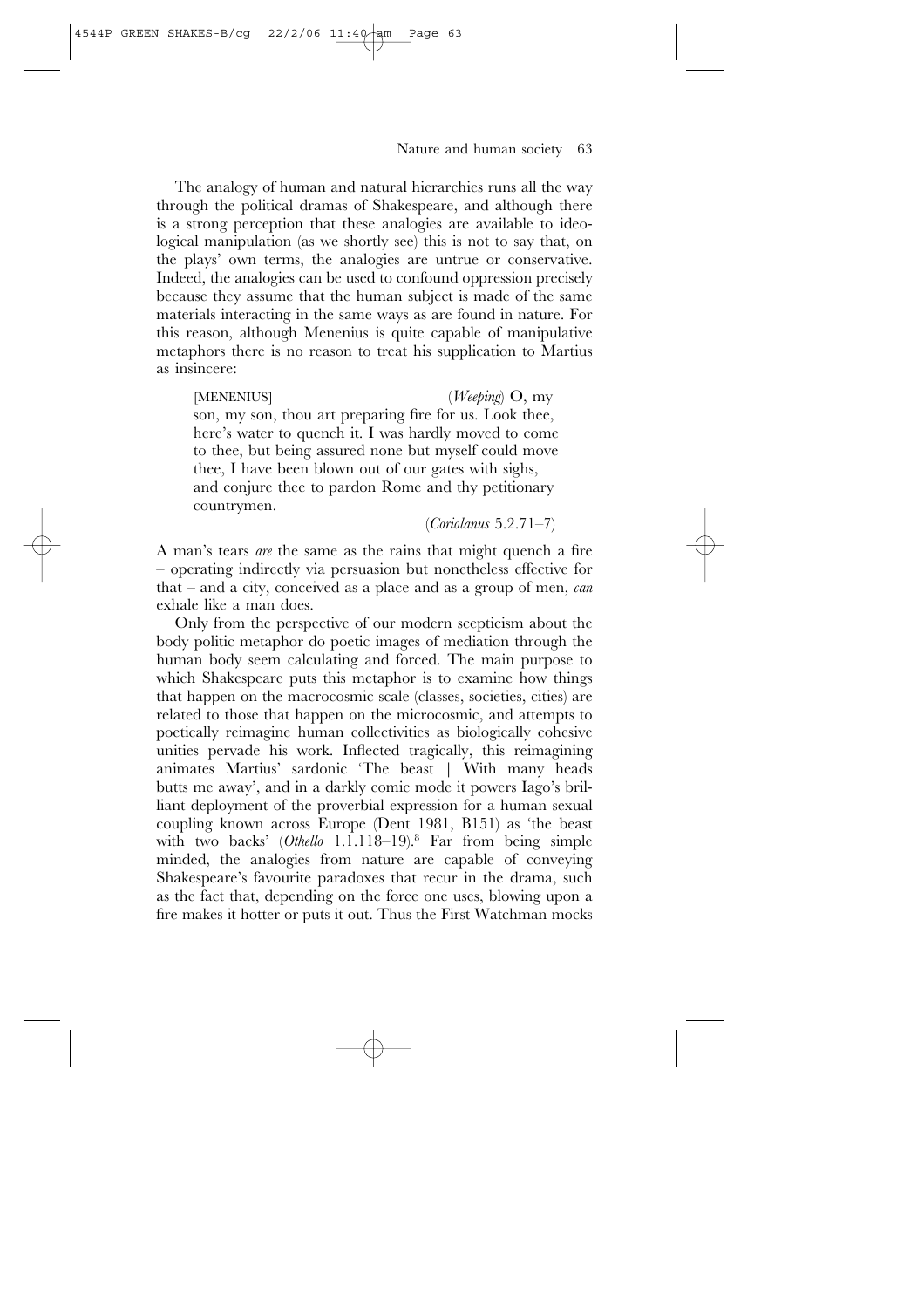Menenius' attempted intercession with the question 'Can you think to blow out the intended fire your city is ready to flame in with such weak breath as this?' (5.2.47–8). As we shall see, the human analogy to this principle is explored in depth in *Antony and Cleopatra*, where sexual appetite is something that can be simultaneously sated and whetted.

The climax of *Coriolanus* is the scene of Volumnia's successful intercession that persuades Martius not to reduce Rome to embers, which would, in Menenius' memorable mockery, be a consequence of the proto-bourgeois readiness to commodify everything:

[MENENIUS] You have made good work. A pair of tribunes that have wracked fair Rome To make coals cheap – a noble memory! (*Coriolanus* 5.1.15–17)

The play's images of coal help date the play because Martius' reference to 'coal of fire upon the ice' (1.1.171) seems the sort of thing that might be particularly sayable after the Great Frost of 1607–8 (Shakespeare 1994b, 5). As we shall see in relation to *King Lear*, the climate change underlying this frost was an effect of stellar influence that the play (rightly, it turns out) takes seriously, but which for most of the history of these plays' reception has been dismissed as naive superstition. For us, of course, climate change is again a reality, not because of stellar influence but (ironically) because of human consumption of hydrocarbons such as coal. Shakespeare's poetic concern with the burning of wood and coal, however, frequently invokes a principle of wetness that strikes us as particularly odd: he imagines the fuel extinguishing its own fire with its tears.9 For Shakespeare, it is in the nature of things that equal and opposite reactions emerge from the transformations of matter, and these provide ready analogues to the human reactions and transformations in the stories he wished to tell.

It might seem that the scene of Martius' family persuading him against the attack on Rome shows the genetic imperative finally asserting itself, and indeed the intense emotional pressure of the moment is made clear in the Folio text's unique call for silence in a mid-scene stage-direction.10 Significantly, Volumnia explicitly connects Martius' renaming with his lack of familial feeling: 'To his surname "Coriolanus"<sup>'</sup> longs more pride | Than pity to our prayers' (5.3.171–2). The entire appeal draws on ideas about the proper order of the natural world, but as ever this order is capable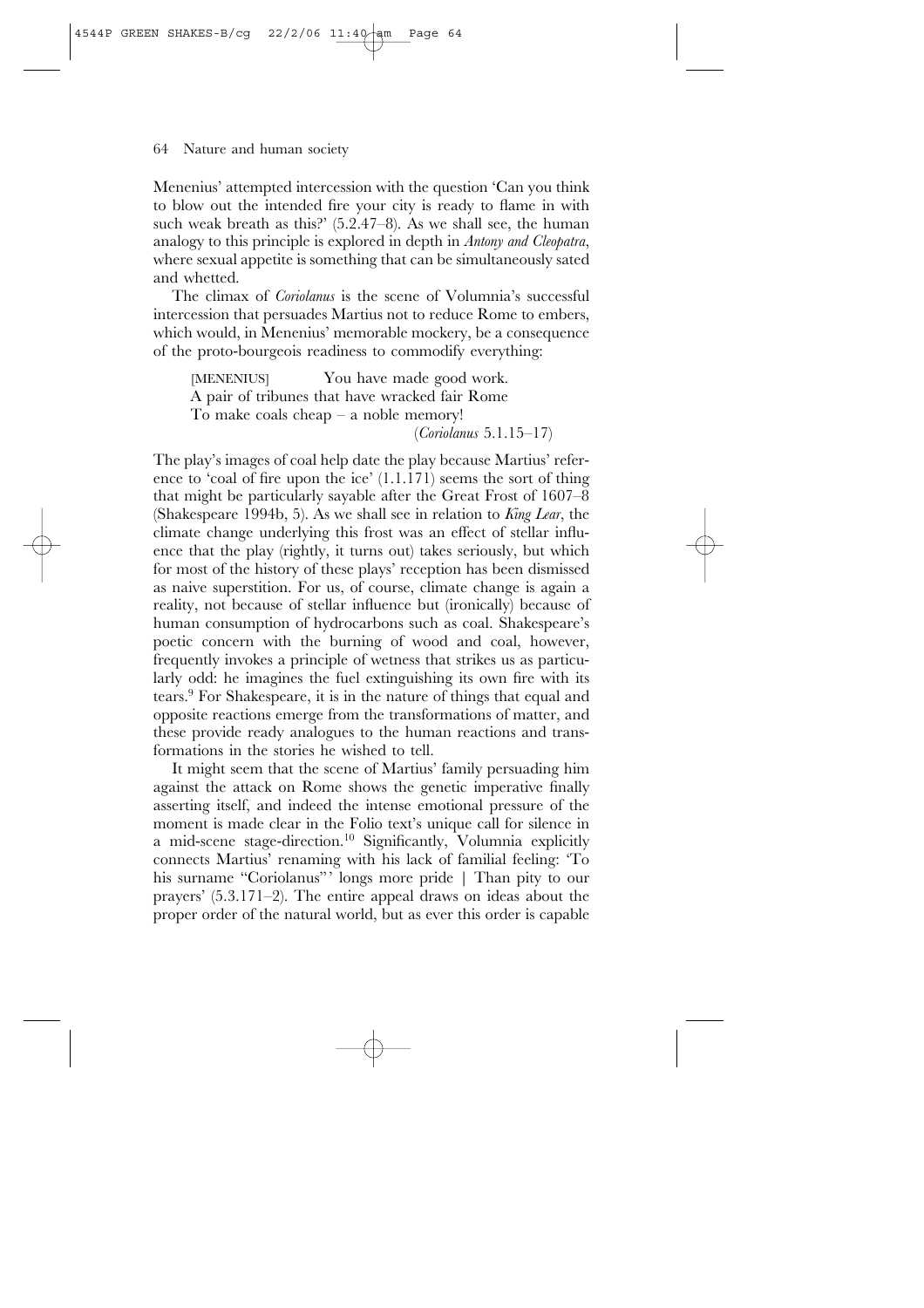of paradoxical inversions of place. Martius initiates the imagery of such transgressions in response to the unnatural scene of his mother kneeling to him:

#### [CORIOLANUS]

Your knees to me? To your corrected son? [*He raises her*] Then let the pebbles on the hungry beach Fillip the stars; then let the mutinous winds Strike the proud cedars 'gainst the fiery sun, Murd'ring impossibility to make What cannot be slight work.

(*Coriolanus* 5.3.57–62)

Articulating almost hysterically the disorder we would call cognitive dissonance, Martius imagines nature up-ended so that pebbles are thrown to the heavens and trees tossed (as fuel?) into the sun. Abstract and concrete nouns collide in this apocalyptic vision: impossibility is murdered so that anything is possible. Thus 'What cannot be' (that is, the impossible) is made slight work and yet the idea of the impossible has already been destroyed. Martius' speech is magnificently defiant of logic, and in that it embodies the natural turmoil it expresses.

In the face of this hysteria, Volumnia's 'I holp to frame thee' (5.3.63) might, in the contemporary pronunciation of 'hope' – and as the Folio spells it (Shakespeare 1623,  $cc2r$ ) – indicate a double meaning: I helped make you, and I intend to bring you back to order. Certainly, Volumnia entwines the familial and social order in her extended appeal:

[VOLUMNIA] Come, let us go. This fellow had a Volscian to his mother. His wife is in Corioles, and this child Like him by chance. – Yet give us our dispatch. I am hushed until our city be afire, And then I'll speak a little.

(*Coriolanus* 5.3.178–83)

The little speaking might be some kind of curse or prayer for forgiveness, but the important thing from our point of view is that, as with Menenius' 'weak breath' (5.2.48) mocked by the First Watchman, human breath can inflame a fire or put it out, which dual nature is maddeningly true also of language. What characters say has the same double-edged potential (can persuade or dissuade)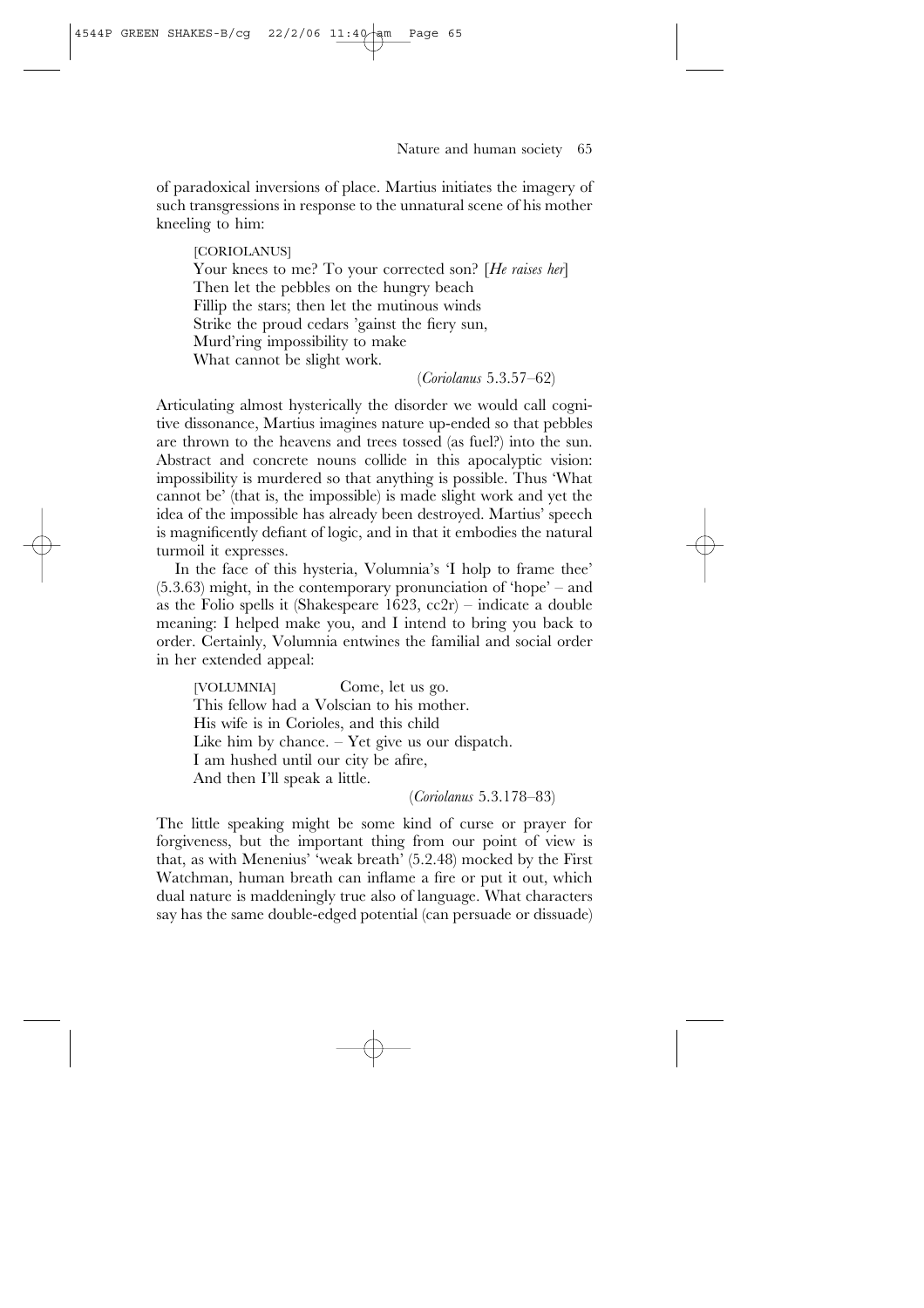that breath itself has, which for Shakespeare is an endlessly fascinating expression of the essential unity (oneness of nature) of human social interaction and our physical beings. Our bodies are structured just like the wider cosmos, which is of course an essential Green insight lost in recent Shakespeare criticism. To reject Menenius' interpretation of the Fable of the Belly it is not necessary to reject such analogies altogether, for as the play shows it is quite possible to construct alternative, democratic foundations to society using the same bodily analogies by which others might construct a defence of autocracy. To argue this is only really to say that analogies do not explicate themselves.

# *Henry 5*

The obvious parallel to Menenius' Fable of the Belly in *Coriolanus* is Canterbury's Commonwealth of Bees speech in *Henry 5* (1.2.183–220), which likens proper order in human society to the orderly division of labour in honeybee colonies. Before considering this speech in detail, it is worth observing that both sides in this play's war agree on one thing about France: it is the best garden in the world. Burgundy describes it so when lamenting the neglect that it has fallen into because of the war (5.2.36), and the Chorus – who surely represents an English point of view throughout – agrees (Epilogue.7). It is, however, a peculiar thing to say about a kingdom and to understand what they mean by it we must consider the extended horticultural and landscape metaphors that the play wields to liken human affairs to natural ones and to explore the impact of the former on the latter.

The play begins, famously, with an apparent apology for the compression of world-size events into the small compass of the open-air amphitheatre, and a plea for imaginative engagement:

[CHORUS] Suppose within the girdle of these walls Are now confined two mighty monarchies, Whose high uprearèd and abutting fronts The perilous narrow ocean parts asunder. Piece out our imperfections with your thoughts: Into a thousand parts divide one man, And make imaginary puissance.

(*Henry 5* Prologue.19–25)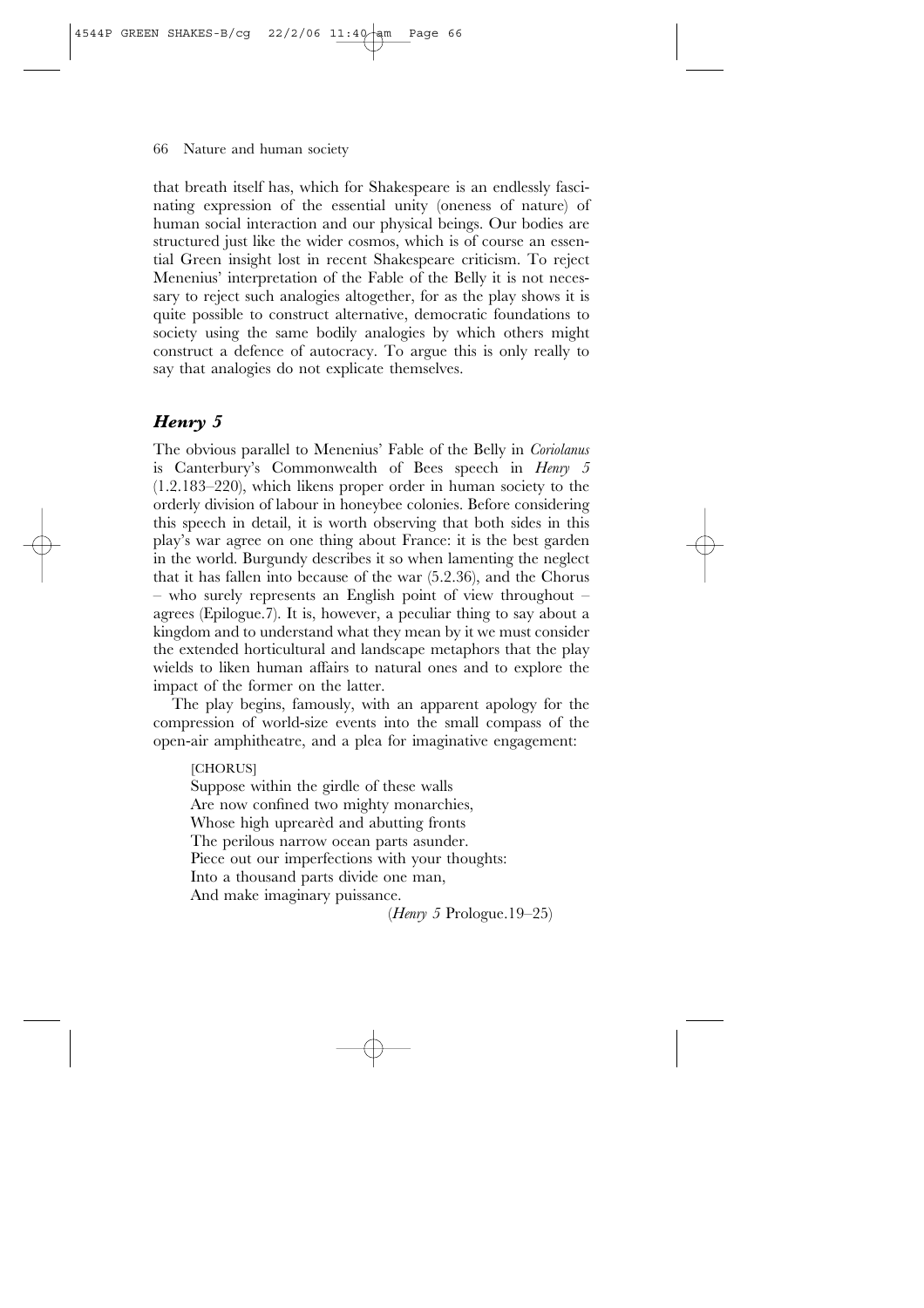Reference to the scaled-down representation of the wider world would be especially apt were the play presented at the Globe theatre, whose name invokes the idea of encompassing within itself the entire world. The particular place to be imagined here is the English Channel with the chalk cliffs of Dover on the one side and those of Cap Gris-Nez and Cap Blanc-Nez on the other. These names given by the French to their equivalent of the Dover Cliffs indicate that these landscapes seem human, and indeed at the dramatic high-point of the attack upon Harfleur, in the play's most famous speech, King Harry exhorts his men to set their faces like cliffs:

#### [KING HARRY]

Then lend the eye a terrible aspect, Let it pry through the portage of the head Like the brass cannon, let the brow o'erwhelm it As fearfully as doth a gallèd rock O'erhang and jutty his confounded base, Swilled with the wild and wasteful ocean. Now set the teeth and stretch the nostril wide, Hold hard the breath, and bend up every spirit To his full height. On, on, you noblest English. (*Henry 5* 3.1.9–17)

The cliffs at Dover and Calais scowling at one another is so powerful an image of opposed soldiers' faces that Shakespeare seems to have rerouted the English army's march to make the most of it. The historically correct London–Southampton–Harfleur route was in his sources, but Shakespeare changed this to London– Dover–Calais (Shakespeare 1982, Figure 5), apparently in order to make the most of the cliff image, to judge by the contradiction between the Chorus's 'Unto Southampton do we shift our scene' and his 'The well-appointed king at Dover pier' (2.0.41, 3.0.4). Calais has a particular historical importance in this regard, as it had been England's last possession on the far side of the Channel and fell to François de Lorraine, second duc de Guise in 1558. Thus when Henry's terms for avoidance of war are presented to the French court, a modern audience is likely to hear in Exeter's 'he is footed in this land already' (2.4.143) a dishonourably preemptive attack under the cover of negotiation, while those who recall the contemporary political situation will understand that Henry could be in 'this land' of France while still on English soil.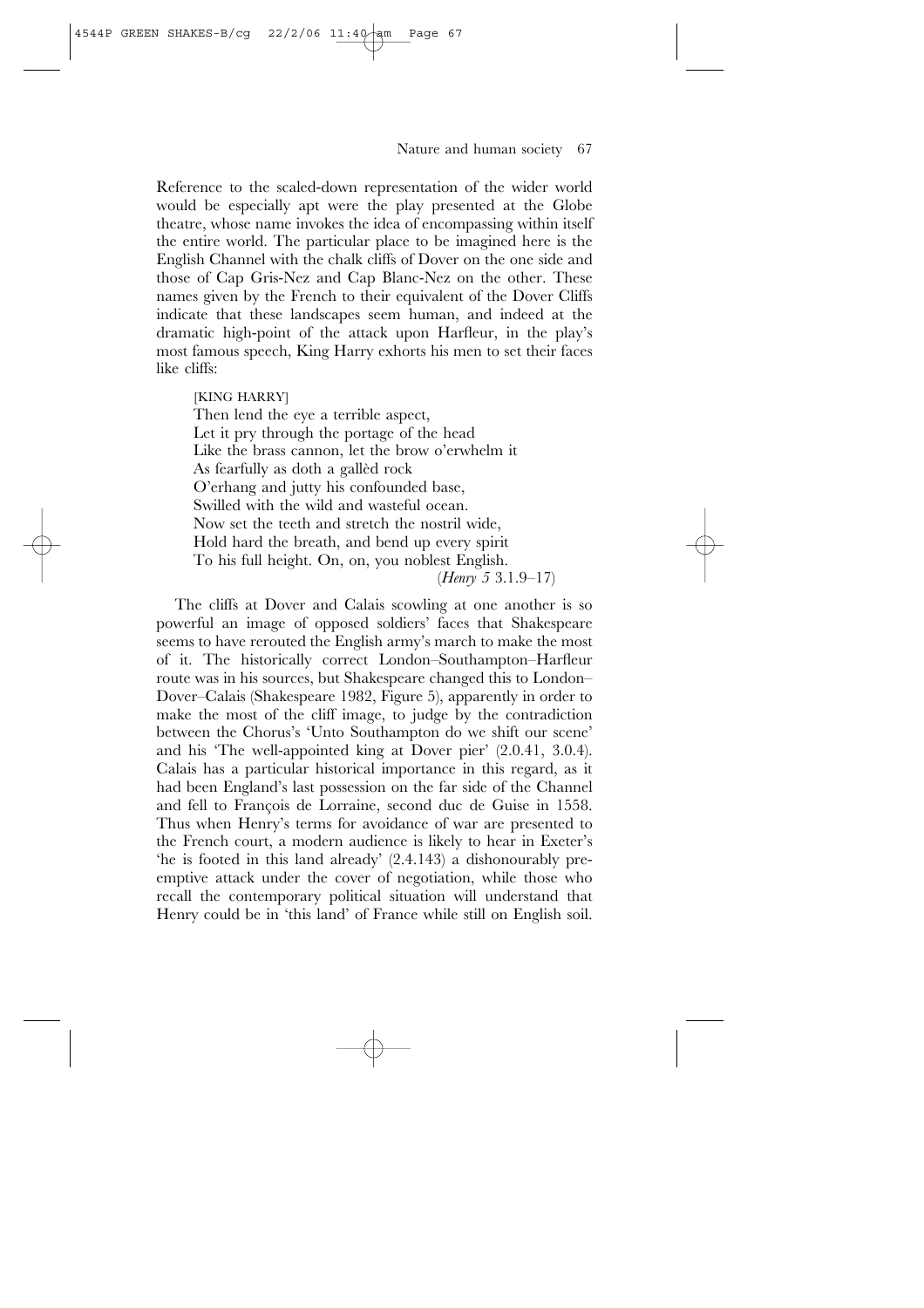For the original audiences, however, the fall of Calais was a recent and memorable calamity and it structured the central concerns of Shakespeare's *Richard 2*. Calais was the location of the unsolved murder of Gloucester, and we can register a dramatically proleptic effect of its loss in Gaunt's insistence that the English treat the natural boundary provided by their sea-wall as though it were a divinely appointed limit: 'This fortress built by nature for herself' (*Richard 2* 2.1.43). For a London audience in 1595, this rationalization accommodates the loss of Calais and the failure of the Spanish Armada, and four years later the same audience would presumably hear in Exeter's 'footed in this land' a suggestion of pre-emptive extension, whether or not they recalled the historical status of Calais at the time.

Gaunt's famous image of the island of England as a cohesive organic whole is of course an imagining away of the awkward geopolitical realities of Wales and Scotland. These too, with Ireland thrown in, feature in *Henry 5*'s fictive harmony of British identities manifested in the collective labours of Fluellen, MacMorris, and Jamy. Before these labours are portrayed, the rulers suspected that they would be not harmonious but treacherous:

KING HARRY

We must not only arm t' invade the French, But lay down our proportions to defend Against the Scot, who will make raid upon us With all advantages. [. . .] [A LORD] But there's a saying very old and true: 'If that you will France win, Then with Scotland first begin.' For once the eagle England being in prey, To her unguarded nest the weasel Scot

Comes sneaking, and so sucks her princely eggs,

(*Henry 5* 1.2.136–71)

This at least gets the fear out into the open and we might approve of Shakespeare dealing with the reality of England's relations with its neighbour kingdom, even though the military cooperation in Act 3 suggests that the fear was always unfounded. (The situa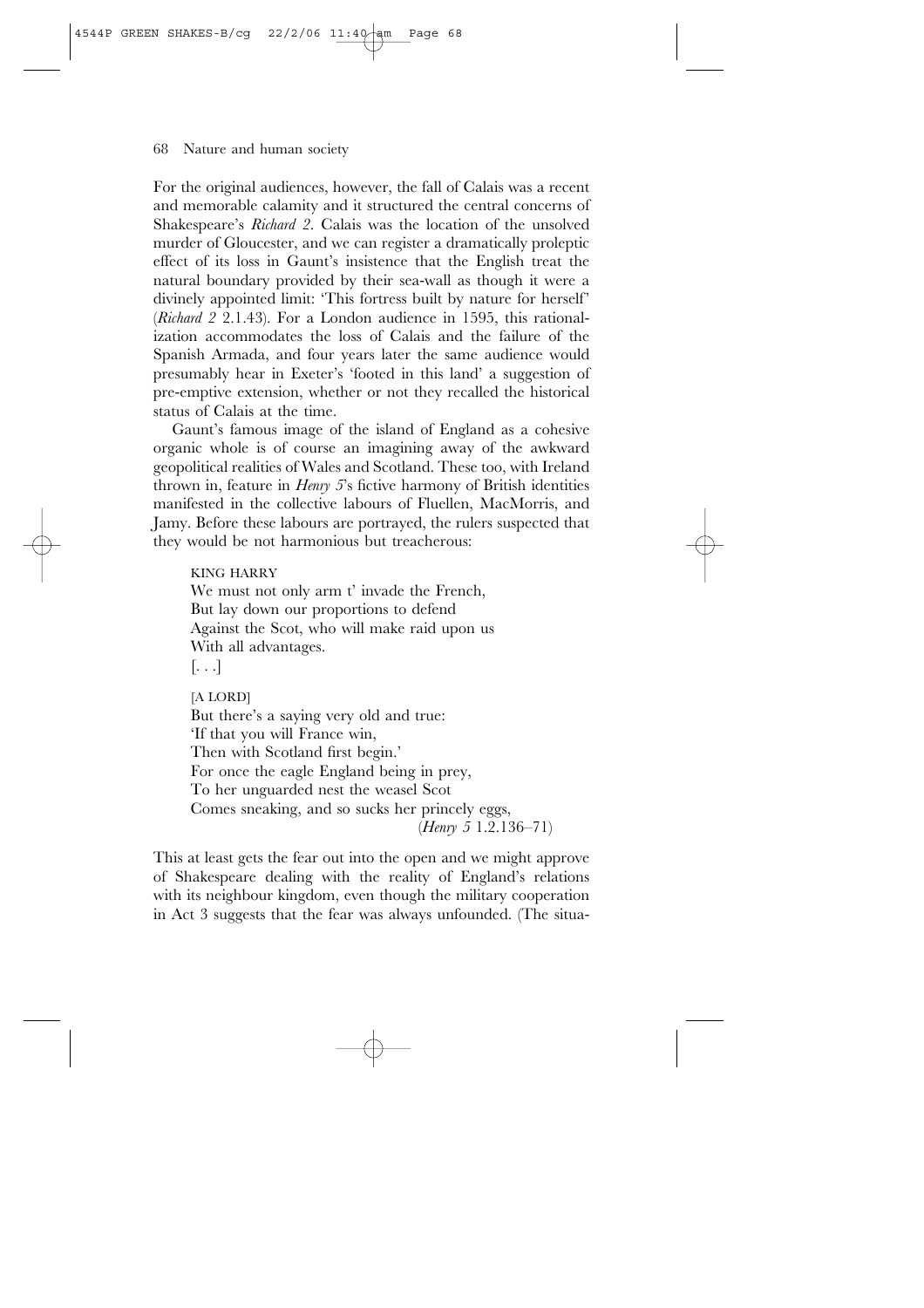tion regarding Wales is rather more complex, of course, since its separate national identity had long been subsumed under Englishness, as Henry's former title Prince of Wales indicates.) For our purposes, however, this coming together of the nation has a precise characterological precedent in the transformation of wastrel Hal into the eagle-like Henry.

Several characters struggle to find natural-world metaphors for this transformation, and the Bishop of Ely has his own:

ELY

The strawberry grows underneath the nettle, And wholesome berries thrive and ripen best Neighboured by fruit of baser quality; And so the Prince obscured his contemplation Under the veil of wildness – which, no doubt, Grew like the summer grass, fastest by night, Unseen, yet crescive in his faculty.

(*Henry 5* 1.1.61–7)

In this view, Hal was changing all the time that he was wild and his goodness was able to grow amidst foulness. Generally plants were imagined suffering from their neighbours' foulness, hence Prospero's image of a usurping brother as ivy sucking the verdure of his 'princely trunk' (*The Tempest* 1.2.86) and the gardeners in *Richard 2* talking of 'fairest flowers choked' and weeds that 'seemed in eating him [Richard] to hold him up' (*Richard 2* 3.4.45, 52). The strawberry, Gary Taylor records, was the exception to this principle: it was thought to be unaffected by its neighbours (Shakespeare 1982, 1.1.61n). Some such explanation must hold, Canterbury agrees, or else Hal's transformation were a miracle, and those 'are ceased' (1.1.68). Anyone in the first audiences who knew of the historical John Oldcastle's Lollardism would doubtless hear this as prolepsis: time spent with Falstaff  $(=$ Oldcastle) has turned Hal into a monastery sacker ('temporal lands . . . Would they strip from us', 1.1.9–11) and Protestant doctrine about miracles already prevails.

Another way to explain Hal's transformation is to see his former life as a kind of slumming to learn the ways of the poor to better oppress them, as Stephen Greenblatt suggests (Greenblatt 1985, 36). Certainly the Constable of France sees deception in the former state: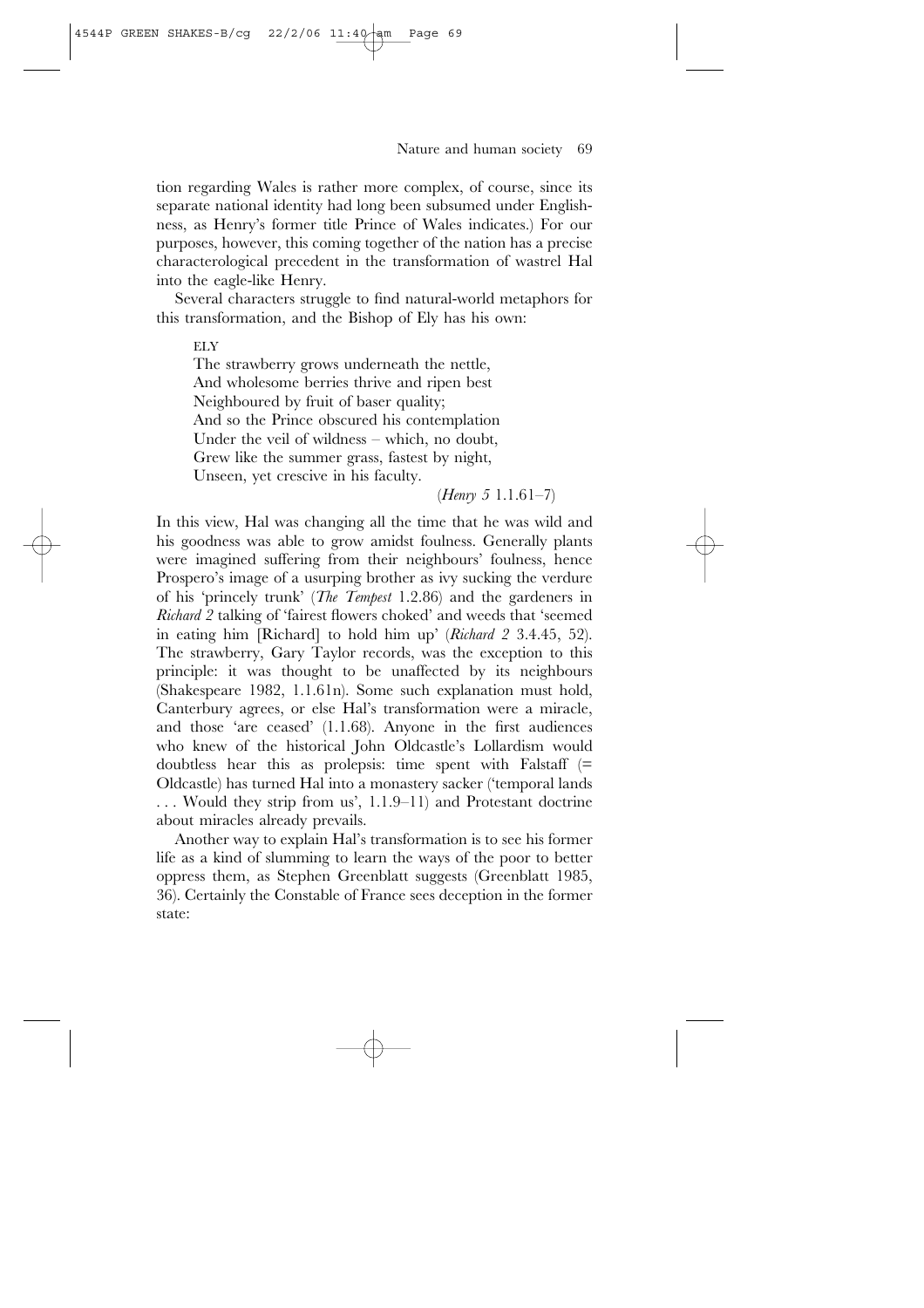[CONSTABLE] And you shall find his vanities forespent Were but the outside of the Roman Brutus, Covering discretion with a coat of folly, As gardeners do with ordure hide those roots That shall first spring and be most delicate. (*Henry 5* 2.4.36–40)

This Brutus is the Lucius Junius Brutus who feigned stupidity so as not to appear dangerous and who led the rebellion (in which Caius Martius is supposed to have distinguished himself, see p. 57 above) to eject the Tarquins after Lucretia was raped. The Constable switches rapidly from this 'coat of folly' pretence to a gardening simile about dung, presumably because, to use Caroline Spurgeon's brilliant insight about image clusters, there is a missing third term, 'weeds', that links clothing to horticulture (Spurgeon 1931). The point here, though, is not about nature-in-itself (as was Ely's claim about strawberries) but about human interaction with nature: cultivation not wilderness. As an image of Hal's transformation, this suggests that he cultivated himself rather than simply grew out of his childish ways. And yet, as Exeter put it, those were his 'greener days' (2.4.136).

As Hal pulls himself together, so do the British Isles, the play seems to be saying. Initial fears about internal strife Exeter dismisses with a likening of the division of labour in the body to the division of labour in the body politic:

[EXETER] While that the armèd hand doth fight abroad, Th' advisèd head defends itself at home. For government, though high and low and lower, Put into parts, doth keep in one consent, Congreeing in a full and natural close, Like music.

(*Henry 5* 1.2.178–83)

Canterbury says he agrees – the military forces can be split to serve differing purposes at home and abroad – and to illustrate this he makes the play's famous argument from nature about the division of labour:

[CANTERBURY] For so work the honey-bees, Creatures that by a rule in nature teach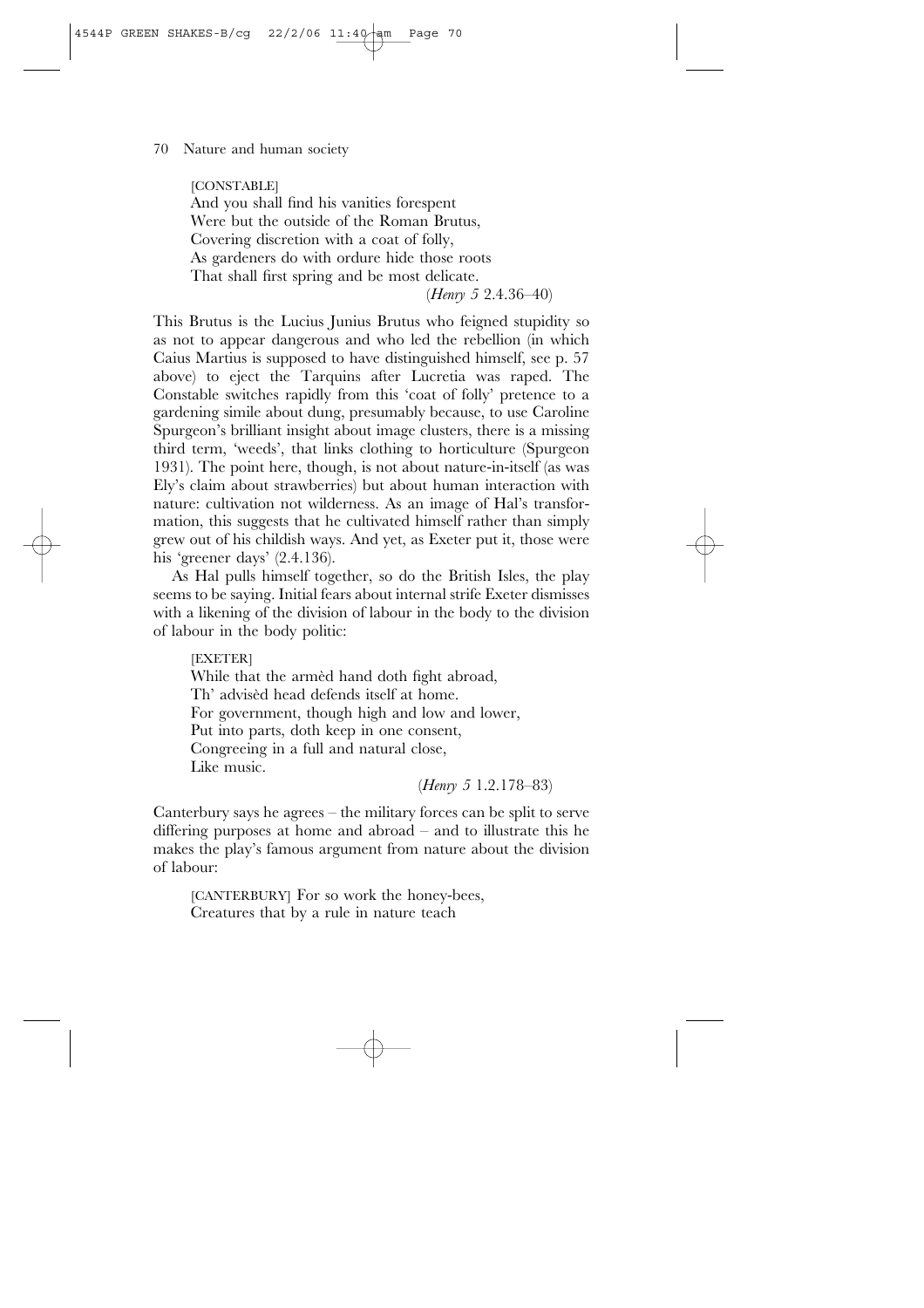The act of order to a peopled kingdom. They have a king, and officers of sorts, Where some like magistrates correct at home; Others like merchants venture trade abroad; Others like soldiers, armèd in their stings, Make boot upon the summer's velvet buds, Which pillage they with merry march bring home To the tent royal of their emperor, Who busied in his majesty surveys The singing masons building roofs of gold, The civil citizens lading up the honey, The poor mechanic porters crowding in Their heavy burdens at his narrow gate, The sad-eyed justice with his surly hum Delivering o'er to executors pale The lazy yawning drone. I this infer: That many things, having full reference To one consent, may work contrariously. (*Henry 5* 1.2.183–206)

This of course goes far beyond what was known about the division of labour among honey bees, and indeed the central belief that the monarch is male, wrongly repeated since Aristotle (Aristotle 1910, 553a–4b, 623a–7b), was not widely corrected until publication of Charles Butler's *The Feminine Monarchy* (Butler 1609).

Moreover, we can now explain the behaviour of bees in genetic terms unavailable in Shakespeare's time, and it is worth briefly surveying the current explanation because it returns us to old philosophical and political questions about governance that have become newly relevant again. The central genetic fact is that worker bees are more closely related one to another than they are to their mother. Because male drones are made from unfertilized eggs the male sperm contains only one set of genes, so the 50 per cent of a worker's genes that come from her father are identical to those in all her sisters, while of the 50 per cent that come from her queen mother (who was born from a fertilized egg) only on average half are common with her sisters. Thus a worker is 75 per cent genetically related to her sisters and only 50 per cent related to her mother, and hence raising a sister is a more effective way of passing on her genes than having a daughter would be. For this reason, a bee colony is really as much like a single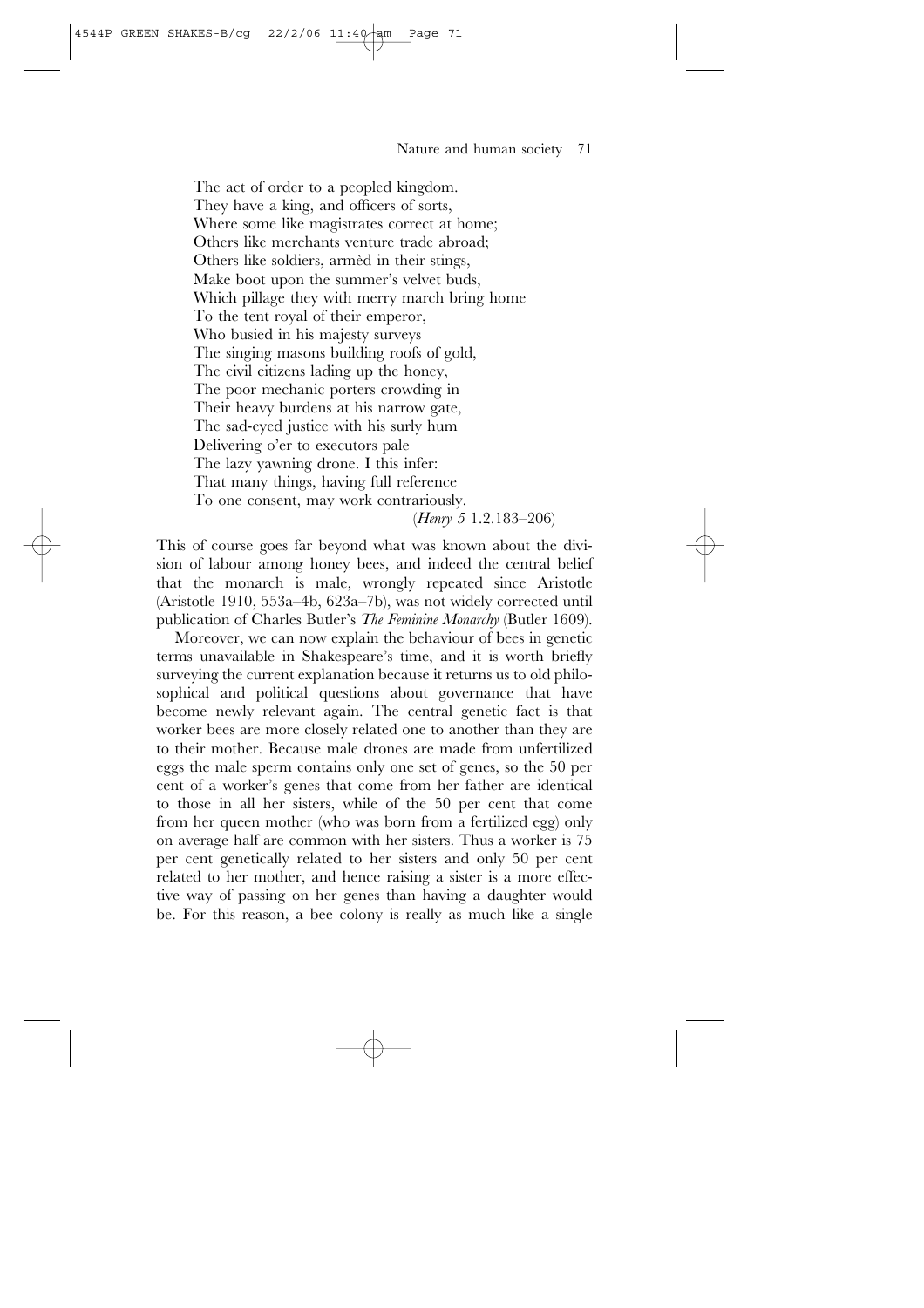organism (in which the cells are 100 per cent genetically related to one another) as it is a family structure (in which individuals are at best 50 per cent related to one another). Menenius' Fable of the Belly in *Coriolanus* would seem to find in the natural coherence of the parts of an organism a model for social relations, and Canterbury's Commonwealth of Bees would seem to find in a naturally occurring social structure the model for division of labour within a coherent national organism. But these distinctions are false: modern genetics dissolves such notions of what constitutes an individual and what a society.

We can find in nature complex organizations that seem to offer analogues for the human social structures, but new knowledge about the material conditions that give rise to them indicates that a system might seem to be a kind of democracy from one point of view (which is how a sex looks from the gene's point of view) and yet can also be a kind of fascist dictatorship when seen from another (which is how a human body seems from a cell's point of view, or a bee colony seems to a bee). This Douglas Hofstadter made the subject of a humorous interlude in his book *Gödel, Escher, Bach* in which an anteater describes himself as a surgeon to his patients, ant colonies, each of which taken as a unitary collective appreciates his interventions (Hofstadter 1980, 311–36). No more than we mind having removed the unhealthy cells that comprise our tonsils or a wart, the ant colonies do not mind losing certain ants to the anteater. This should of course make us very wary indeed of analogies from nature, but it also indicates the radical variability of perception when we move between different scales of existence, and this movement is precisely what Tillyard's Elizabethan World Picture would encourage in us. It is here that we find the true limitation of the macrocosmic/microcosmic analogy, and happily it is one that Shakespeare seems to have preceded us to.

A puzzling aspect of Shakespeare's analogizing is a curious tendency to imagine something or someone serving as a model to its or her self. If we players had the right setting, says the Chorus in *Henry 5*, 'Then should the warlike Harry, like himself, | Assume the port of Mars' (Prologue.5–6), as though Harry could be anything but like himself. Shakespeare's uses of the word 'model' have a double sense of miniature representation and equal likeness, the former active in such uses as 'one that draws the model of an house' more grand than he can afford to build (*2 Henry 4*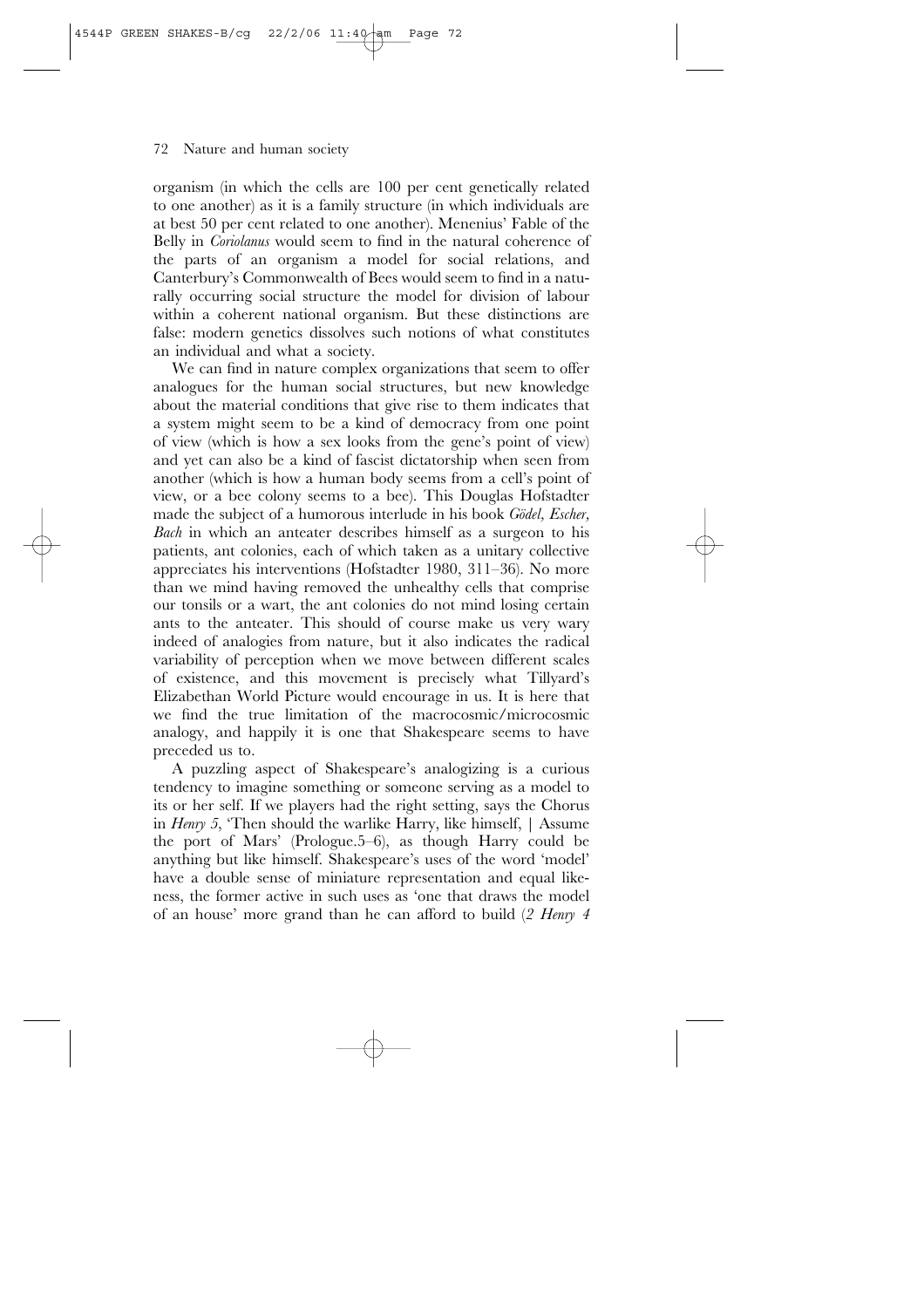1.3.58) and the latter in Hamlet's claim that by possession of a ring 'Which was the model of that Danish seal' he was able to put a wax impression upon his fake instruction to the English king (*Hamlet* 5.2.51). It is hard to know which sense is active when the Chorus introduces the plot to assassinate King Harry:

[CHORUS] O England! – model to thy inward greatness, Like little body with a mighty heart, What mightst thou do, that honour would thee do, Were all thy children kind and natural? But see, thy fault France hath in thee found out: (*Henry 5* 2.0.16–20)

The country is like a person (with a heart) and comprised of persons; the outer person then is a manifestation of the inner persons. But then the 'model' would seem to be the outward greatness that fashions by example the smaller 'inward greatness', rather than being a miniature version that the larger form follows. On the other hand, if 'model' means equal likeness then, as with warlike Harry, England is like itself and the representation collapses into identity.

Here, and in the prologue and epilogue, the Chorus engages with the different scales of human and social life, suggesting self-similarities of the fractal kind in which nature abounds – for example the fern and the snowflake (see pp. 25–7 above) – and refusing to accept the theatrical as a miniaturizing of history. The epilogue begins with what sounds like a typical apology for the play:

**CHORUS** Thus far with rough and all-unable pen Our bending author hath pursued the story, In little room confining mighty men, Mangling by starts the full course of their glory. Small time, but in that small most greatly lived This star of England.

(*Henry 5* Epilogue.1–6)

This apparently straightforward excuse becomes more complicated on close examination. If the 'little room' means the author's study, rather than the space given the 'mighty men' on the stage, then this can be read as an approval of the artistic process of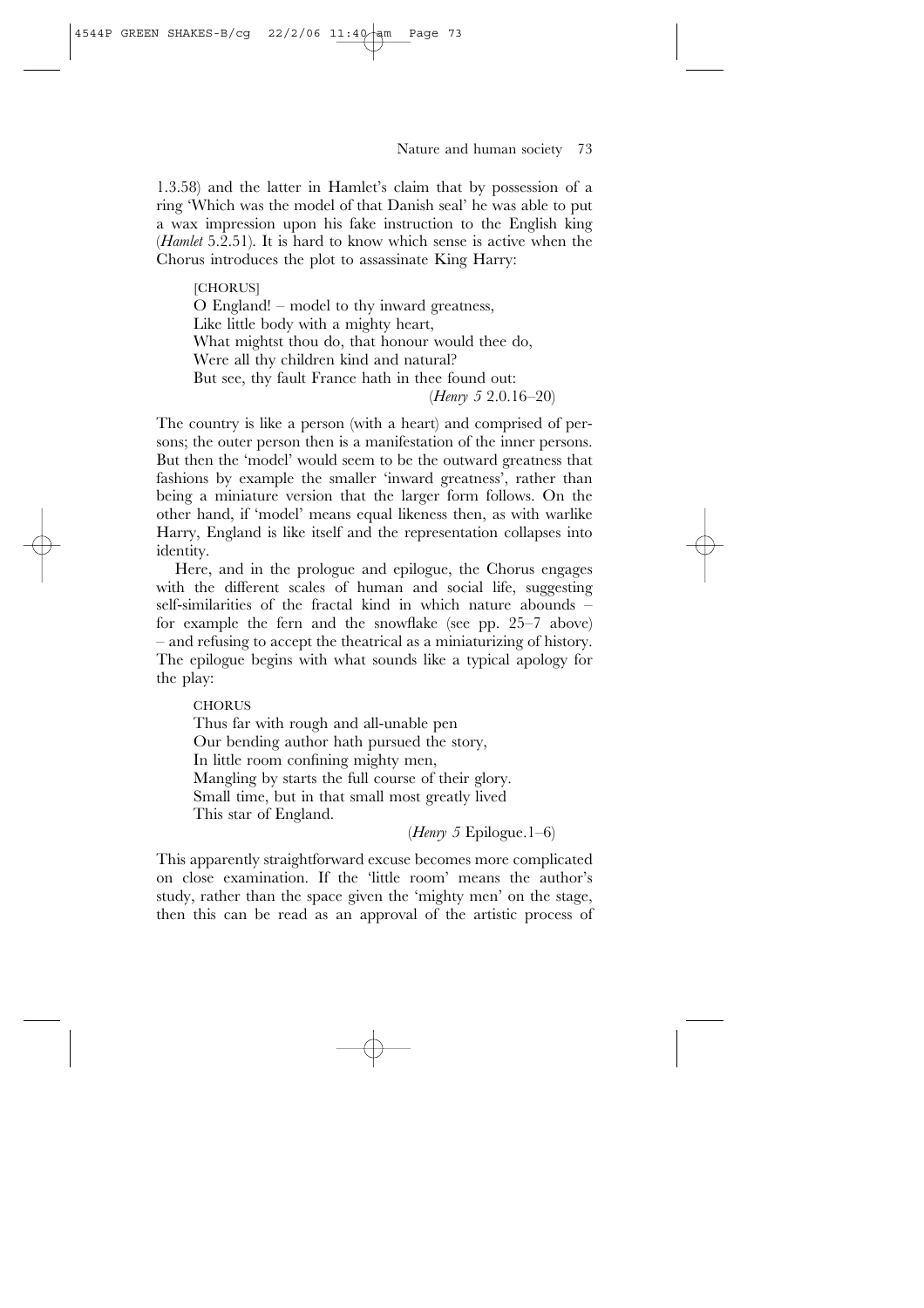encapsulating greatness in discrete moments. But it need not be the author who is 'mangling by starts', but rather the mighty men themselves who fail to run 'the full course of their glory'. The tone of the rest of the epilogue follows through with the catastrophe of the successive history. As Antony Hammond points out, the Chorus 'criticizes the author, in a vein that goes a good deal beyond the normally self-deprecating tone adopted for epilogues', creating a gap between dramatist and his creation that follows from a doubleness in the central character: 'Henry is a hero, and a cold, conniving bastard' (Hammond 1987, 142, 144). In such a condition King Harry cannot be like himself.

Hammond's 'bastard' is particularly apt, for the play is endlessly obsessed with King Harry's blood-line and its relation to his maturation. Unlike the Dauphin, King Charles takes Henry 5's threats seriously:

### [KING CHARLES]

. . . he is bred out of that bloody strain That haunted us in our familiar paths. Witness our too-much-memorable shame When Crécy battle fatally was struck, And all our princes captived by the hand Of that black name, Edward, Black Prince of Wales, Whiles that his mountant sire, on mountain standing, Up in the air, crowned with the golden sun, Saw his heroical seed and smiled to see him Mangle the work of nature and deface The patterns that by God and by French fathers Had twenty years been made. This is a stem Of that victorious stock, and let us fear The native mightiness and fate of him. (*Henry 5* 2.4.51–64)

This is an extraordinary image of a good Englishman (Richard 2's father) being as satanic as his name implies (prince of darkness) and mangling nature.<sup>11</sup> Apparently an English audience would enjoy hearing the French think of their enemy as unnatural despoilers, and yet this horticultural imagery of seed and stem would seem contradictory: nature of one kind destroys another. Perhaps an unspoken sense of 'weeds' (the bad nature that good nature must uproot) is again active, for shortly after Exeter enters to impart King Harry's message in terms of taking off stolen clothes: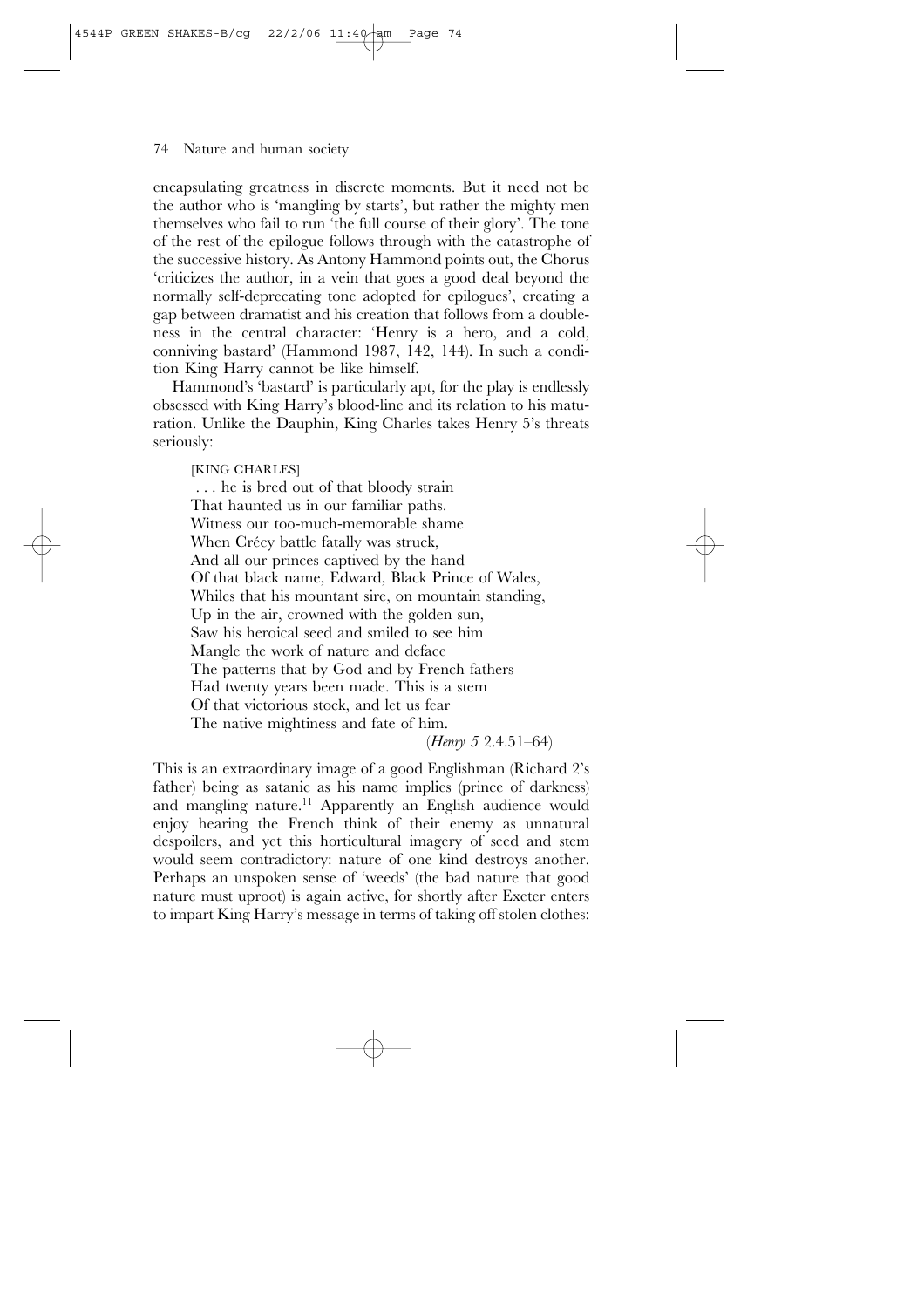'divest yourself and lay apart | The borrowed glories' (2.4.78–9). Likewise, in King Harry's speech the horticultural and sartorial homonyms collocate: 'we should dress us fairly for our end. | Thus may we gather honey from the weed' (4.1.10–11).

Certainly the sack of Harfleur is imagined by King Harry as an act of horticultural cropping by fiend-like Englishmen:

#### [KING HARRY]

With conscience wide as hell, mowing like grass Your fresh fair virgins and your flow'ring infants. What is it then to me if impious war Arrayed in flames like to the prince of fiends Do with his smirched complexion all fell feats Enlinked to waste and desolation?

(*Henry 5* 3.3.96–101)

'Impious' here might carry a sense of imp-like, as when Pistol calls King Harry an 'imp of fame' (4.1.46) and so combines the horticultural sense of scion or shoot (OED imp *n*. 1–3) with that of devil (OED imp *n*. 4) and also brings in a sense of the soaring fame of England borne aloft by the feather of Harry engrafted (OED imp *v*.) into its wing. The avian connection is significant because for King Harry, masquerading as one of his ordinary soldiers, falconry supplies the image for the idea that the English of all ranks are in this together and will soar or descend as one: 'though his affections are higher mounted than ours, yet when they stoop, they stoop with the like wing' (4.1.105–7). However, stooping is also the attack-diving of the falcon on its prey (OED stoop *v*. <sup>1</sup> 6a), so King Harry's claim is a demotic rebuttal of Aufidius' comment about descending osprey in *Coriolanus* (4.7.33–5; p. 62 above), which suggested that hierarchy puts the nobles at greatest risk. Whereas in Rome the senior nobles (the osprey's prey) get picked off because they are highest, King Harry's faked common touch gives himself no greater place in the attack (and hence no greater danger) than any of his men.

The play's imagery of plants being grafted tends to emphasize what the English and French have in common, which is a shared ancestry evoked whenever the words 'Britain', 'Breton', or 'Bretagne' are spoken, as for example when the first printing of Richard 3's oration to his troops calls the opposing army 'A scum of Brittains' (Shakespeare 1597, M2v). The Dauphin's dismissal of the English as French offshoots seems to overlook the fact that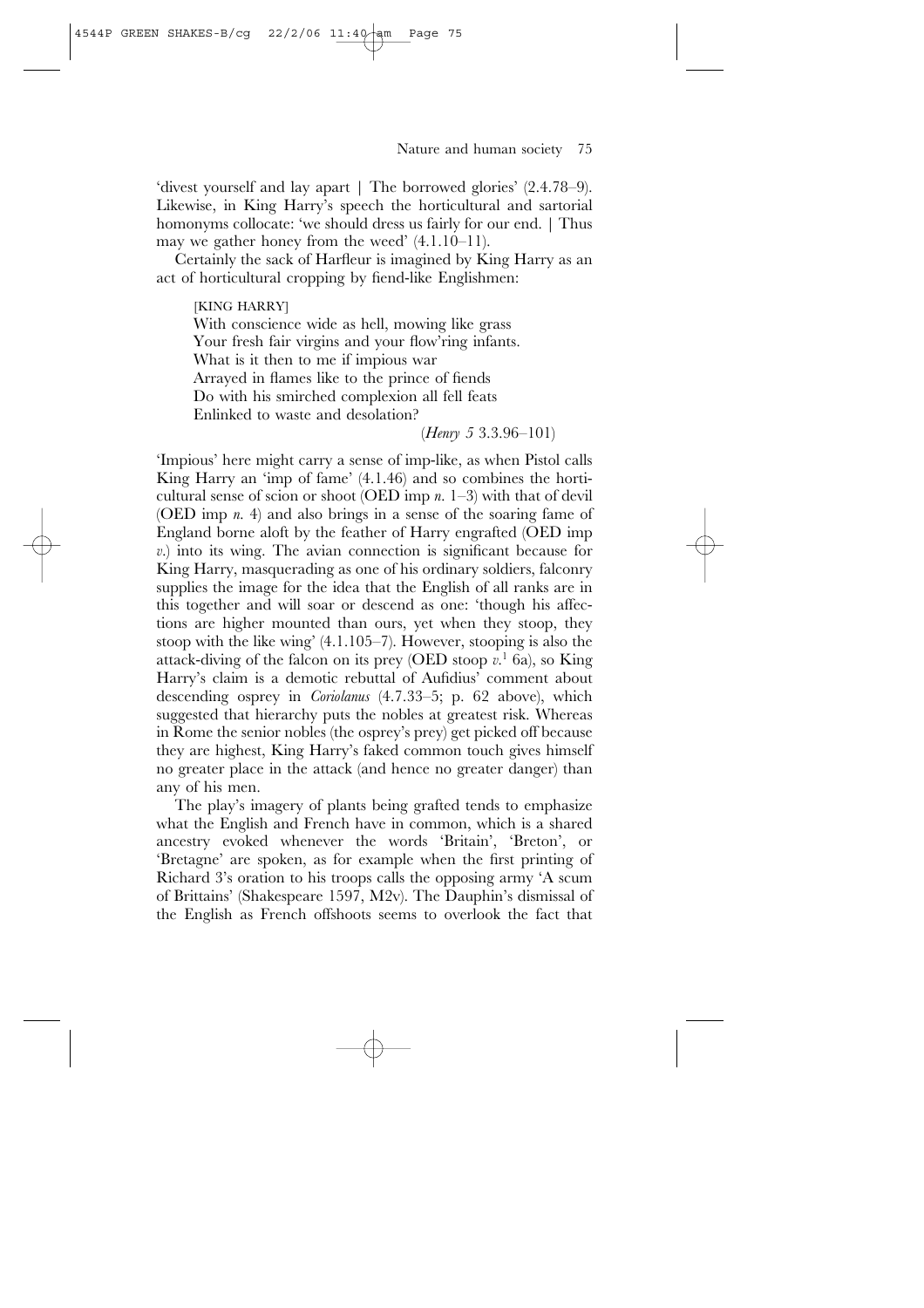grafting is a human horticultural intervention intended to improve upon nature:

DAUPHIN *O Dieu vivant!* Shall a few sprays of us, The emptying of our fathers' luxury, Our scions, put in wild and savage stock, Spirt up so suddenly into the clouds And over-look their grafters?

(*Henry 5* 3.5.5–9)

From his own imagery we would expect that the Norman Conquest's splicing of Frenchness onto Anglo-Saxon stock would produce these super-crops that exceed their proper domain and bridge the gap between the earth and the sky. For his part, the Constable of France expresses amazement that such plants could grow in English conditions, and in terms that must recall the Bishop of Ely's talk about where strawberries thrive:

**CONSTABLE** *Dieu de batailles!* Where have they this mettle? Is not their climate foggy, raw, and dull, On whom as in despite the sun looks pale, Killing their fruit with frowns? Can sodden water, A drench for sur-reined jades – their barley-broth – Decoct their cold blood to such valiant heat? (*Henry 5* 3.5.15–20)

So dispirited is the Dauphin that he imagines a kind of reverse Norman Conquest that grafts English (or rather, Anglo-Norman hybridity) back onto the French:

DAUPHIN By faith and honour, Our madams mock at us and plainly say Our mettle is bred out, and they will give Their bodies to the lust of English youth, To new-store France with bastard warriors.

(*Henry 5* 3.5.27–31)

The immediately preceding sexualized scene of Catherine and Alice discussing names for body parts provides a context for this imagined commingling of bloods. Disdaining such pessimism, King Charles summons his men to action with a roll-call that in the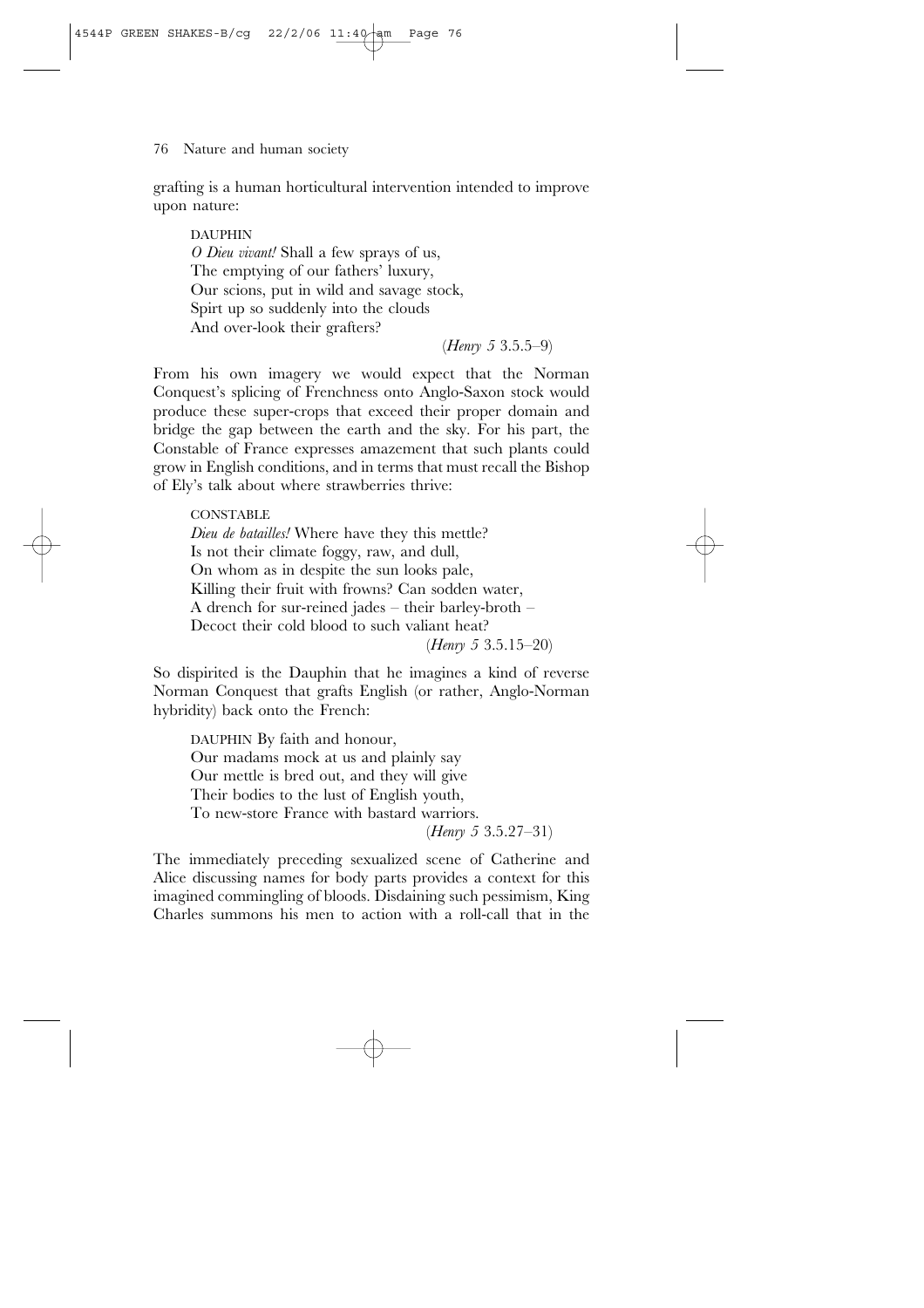Folio text includes a suspiciously English-sounding 'Faulconbridge' that can at best be emended only to Fauconbridge, which is still half French. Catherine's English lesson sexualizes the human body in the act of translating its parts, which is entirely the point at stake: she too will be translated and sexualized. King Harry makes no bones about this cross-channel grafting when 'wooing' her: 'Shall not thou and I . . . compound a boy, half-French half-English . . . What sayst thou, my fair flower-de-luce?' (5.2.204–8). Likewise, down the social scale, the captured Frenchman's name is translated and sexualized, and the English term correctly expresses what will happen to him: 'BOY He says his name is Master Fer. | PISTOL Master Fer? I'll fer him, and firk [fuck] him' (4.4.26–7).

From the ranks, however, comes a much grimmer view of the body divided into its parts and in need of reintegration:

WILLIAMS But if the cause be not good, the King himself hath a heavy reckoning to make, when all those legs and arms and heads chopped off in a battle shall join together at the latter day, and cry all, 'We died at such a place' – some swearing, some crying for a surgeon, some upon their wives left poor behind them, some upon the debts they owe, some upon their children rawly left.

(*Henry 5* 4.1.133–40)

Animals and plants differ in this fundamental: unlike gardeners, surgeons cannot (or rather could not, until recently) graft living tissue. Even a falconer's implants are prosthetic rather than living grafts. Williams's speech shows that the recurrent horticultural metaphors and similes run counter to the integrity of the human body, even as it explores the possibility of legs, arms, and heads making independent cries. Noticeably, there is no suggestion of the owners of these parts doing the crying. This is the serious and tragic counterpart to the comical dismemberment in Katherine's language lesson. For most or all of Shakespeare's audience the unifying principle of bodily integrity would have been the singular soul, whereas for us such integrity cannot be assumed. Like Hofstadter's comic surgeon-anteater, Shakespeare's version of the Commonwealth of Bees – it was not his invention  $(Gurr 1977)$  – and the related analogies of bodily wholeness throughout the play force us to consider just where in our materialist models we wish to pitch our claim for human integrity.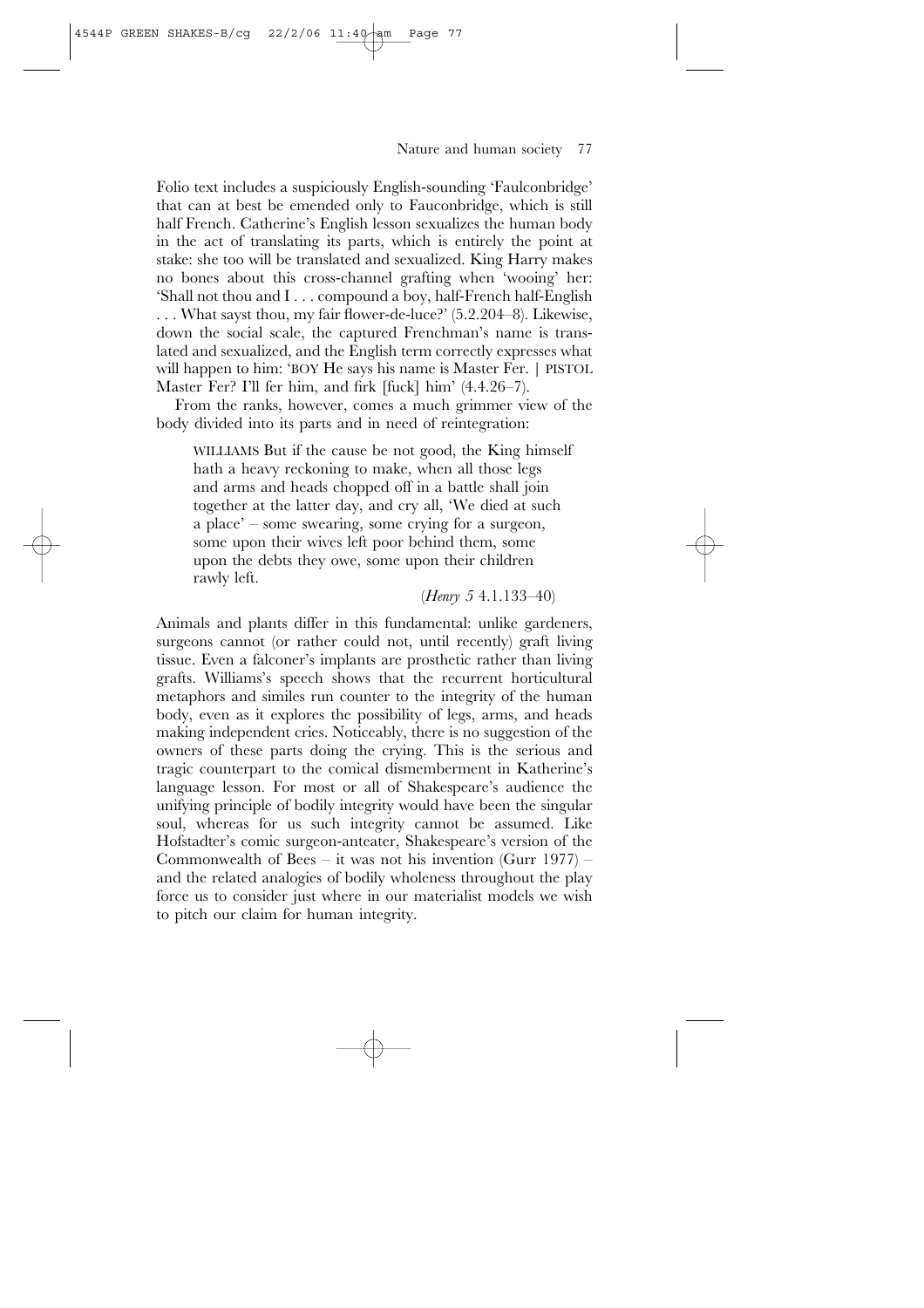Williams's, however, is not the play's dominant voice. The harm that the war does is, at the close, imaged by Burgundy not through human biology but through horticultural imagery:

[BURGUNDY] And all her [France's] husbandry doth lie on heaps, Corrupting in its own fertility. Her vine, the merry cheerer of the heart, Unprunèd dies; her hedges even-plashed Like prisoners wildly overgrown with hair Put forth disordered twigs; her fallow leas The darnel, hemlock, and rank fumitory Doth root upon, while that the coulter rusts That should deracinate such savagery. The even mead – that erst brought sweetly forth The freckled cowslip, burnet, and green clover – Wanting the scythe, all uncorrected, rank, Conceives by idleness, and nothing teems But hateful docks, rough thistles, kecksies, burs, Losing both beauty and utility. An all our vineyards, fallows, meads, and hedges, Defective in their natures, grow to wildness, Even so our houses and ourselves and children Have lost, or do not learn for want of time, The sciences that should become our country (*Henry 5* 5.2.39–58)

This confirms what was suggested by the imagery of weeding we saw used repeatedly during the war: that proper natural development itself is predicated on human labour. Being busy with war, King Harry agrees, 'gives growth to th' imperfections' cited by Burgundy (5.2.69). This might seem like the post-lapsarian state of nature, to be contrasted with the perfectly ordered garden of Eden that needed no labour, as is found in medieval representations. As Catherine Belsey points out, however, the two biblical stories of humankind's creation (Genesis 1.20–31, 2.7–23) differ in this crucial regard: in the first there is no hint of needing to tend natural growth, while in the second there is so much to do that Adam needs a help-meet. Thus Adam was made incomplete and 'imperfection inhabits God's perfect world' (Belsey 1999, 40). Indeed in Milton's version of the second account, the need for efficient husbandry forms the essence of Eve's argument for dividing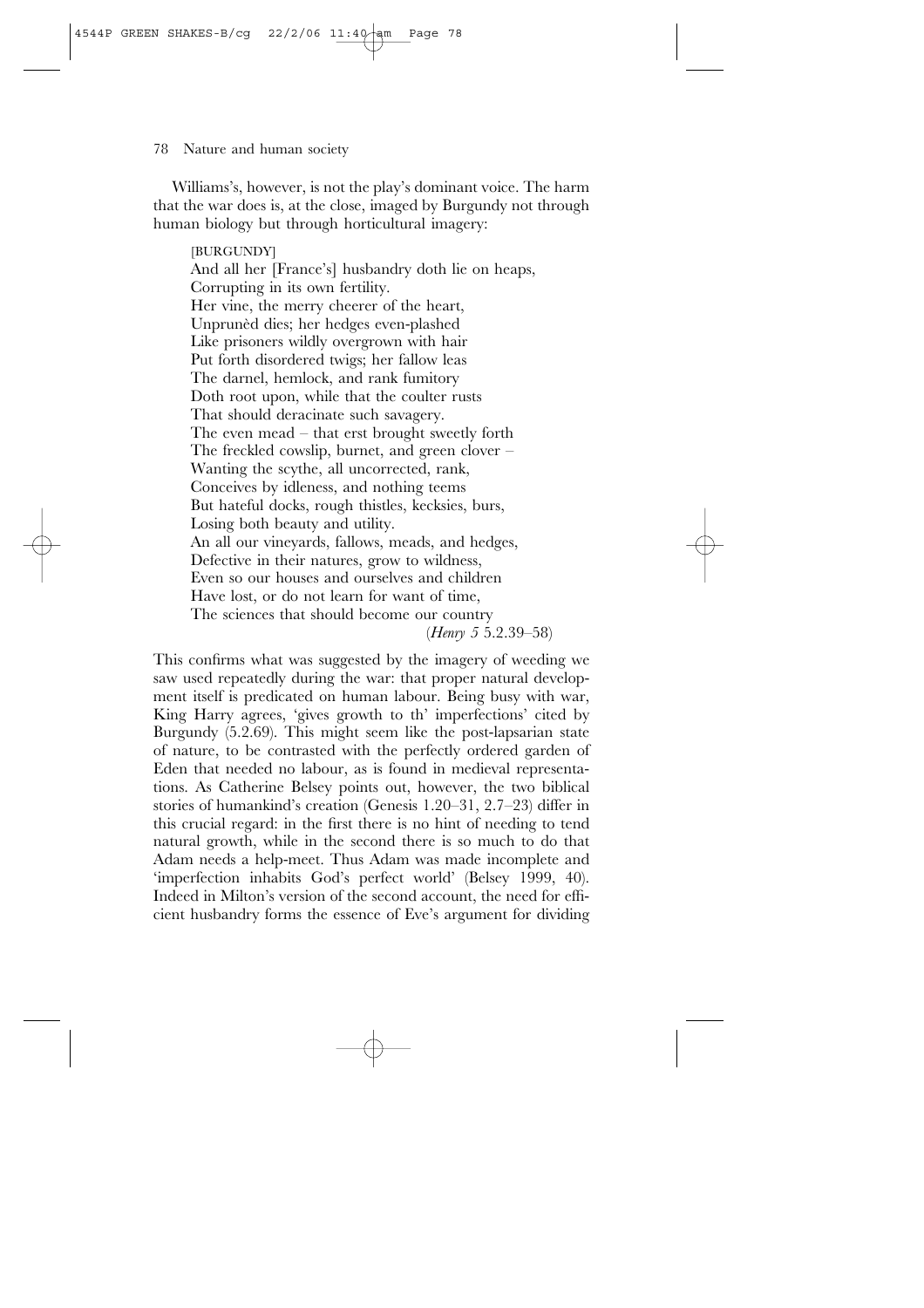their labour in different places, which parting of their company makes her all the more vulnerable (Milton 1966, 375–6; *Paradise Lost* 9.205–25).

Accepting of the peace between England and France, King Harry worries that he will seem to have been bought off with sex from attacking the remaining cities of France. King Charles turns the transaction into simply another way of looking at the same thing:

KING CHARLES Yes, my lord, you see them perspectively, the cities turned into a maid – for they are all girdled with maiden walls that war hath never entered.

 $[\ldots]$ 

KING HARRY I am content, so the maiden cities you talk of may wait on her: so the maid that stood in the way for my wish shall show me the way to my will.

(*Henry 5* 5.2.317–24)

As Catherine is girdled and unpenetrated, so are the cities. Entering her obviates entering the cities. This image necessarily invokes the playhouse girdle spoken of in the prologue, with its 'abutting fronts' of the Dover and Calais cliffs and the natural sea girdles of the two kingdoms. Thus Shakespeare returns at the close to his opening image of opposed faces:

## KING CHARLES

Take her, fair son, and from her blood raise up Issue to me, that the contending kingdoms Of France and England, whose very shores look pale With envy of each other's happiness, May cease their hatred, and this dear conjunction Plant neighbourhood and Christian-like accord In their sweet bosoms, that never war advance His bleeding sword 'twixt England and fair France. (*Henry 5* 5.2.343–50)

The landscape is still understood in relation to human concerns and human scale, only now rather than contending these national faces are merely white for envy. The symmetry of the opening and closing images is possible because only the interpretation of Earth's features changes. That is to say, in this play humankind's impact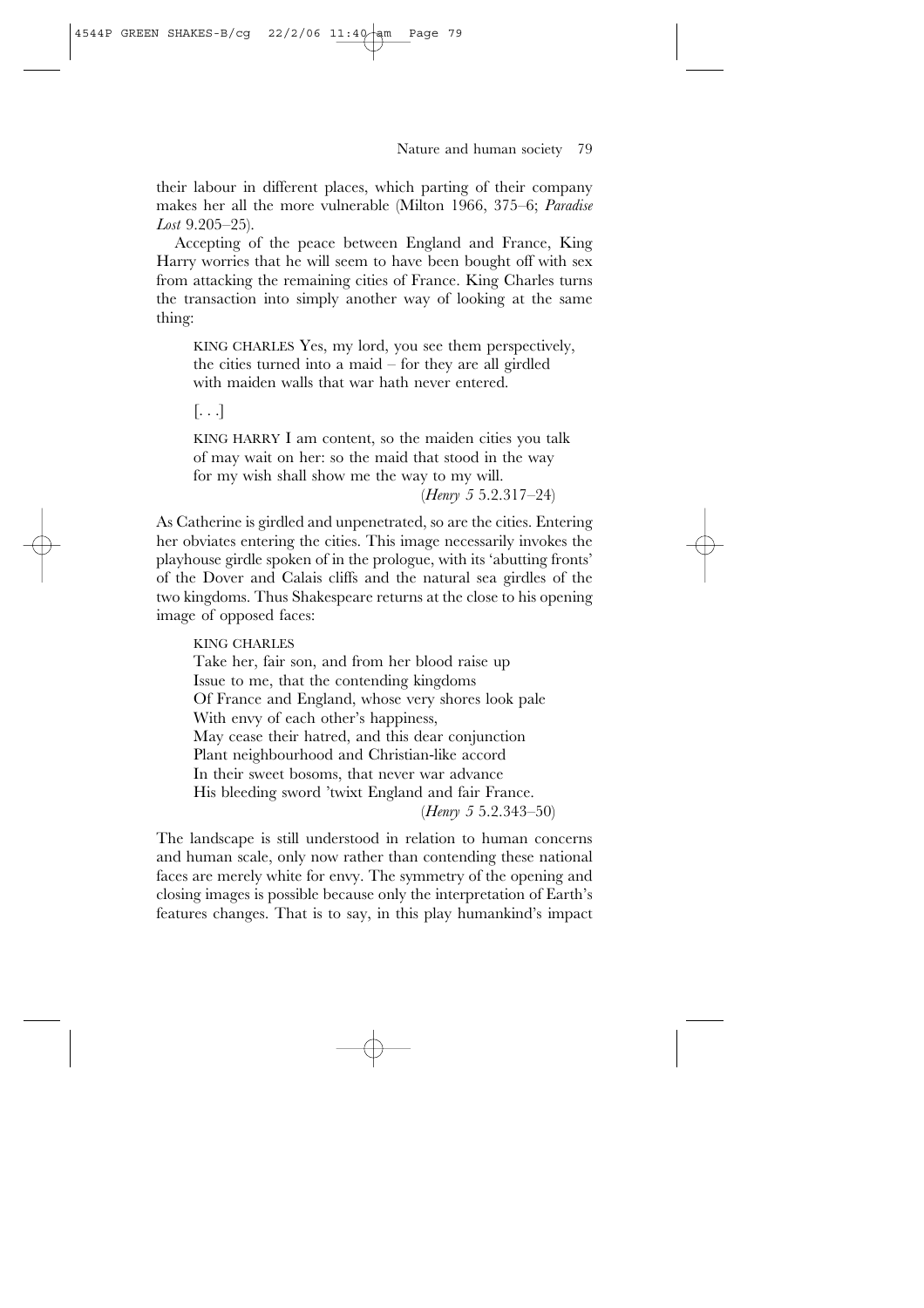on the natural world is confined to husbandry, and the culmination of King Harry's maturation is his becoming a husband in both senses of domestic master and cultivator of the soil (OED husband *n*. 1, 3).

What seems permanent and unchanging in the English and French cliffs is, in geological fact, only the long-accumulated detritus of life. The white faces of the Dover and Calais cliffs are organic remains, the deposited shells of millions of marine creatures about 100 million years ago, long before the structural downfolding that formed the English Channel. In Shakespeare's imagery, soft biology replaces hard landscape, but this replacement is in fact (and to the ecocritic, crucially) only a return: the landscape itself is made of past life. Conversely, the building itself whose name laid claim to representative universality and singularity was itself but one in a 'living' dynasty of venues begun by the erection of the Theatre in Shoreditch in 1576 and extinguished with the dismantling of the second Globe in 1644. Across this period the design of the original was passed on, as it were, genetically, inasmuch as the 1599 Globe had to be the same size and shape as the Theatre (Smith 1952) and the second Globe (erected 1613–14) had to have the same ground plan (hence the same size and shape) as the first (Orrell 1980, 147). To that extent, the modern replica Globe in south London stands in a simple genetic relation to the Theatre in Shoreditch; like many of the Shakespeare texts, the venues' replication was essentially monogenetic.

The Globe was erected in 1599 while Shakespeare was writing *Henry 5*, and the partially completed building offered a view not available once the final facings had been applied (Figure 4). A cross-sectional view, available only during construction, shows how the middle and upper spectator galleries each overhang the one below, which feature is described as a 'jutty' in the contract to build the Fortune theatre on the model of the Globe (Foakes and Rickert 1961, 307). King Harry used this word 'jutty' for how the top of a cliff overhangs its base and how the martial forehead should overhang the rest the face (3.1.9–17), so perhaps the partially completed Globe inspired the images of overhanging seacliffs and of helmeted human brows. The completed space enclosed by the structure held 'within the girdle of these walls' (Prologue.19) the two mighty monarchies of the play, but the play itself seems to enact the encirclement, the enclosing of open space, that occurred during the theatre construction.12 At the beginning the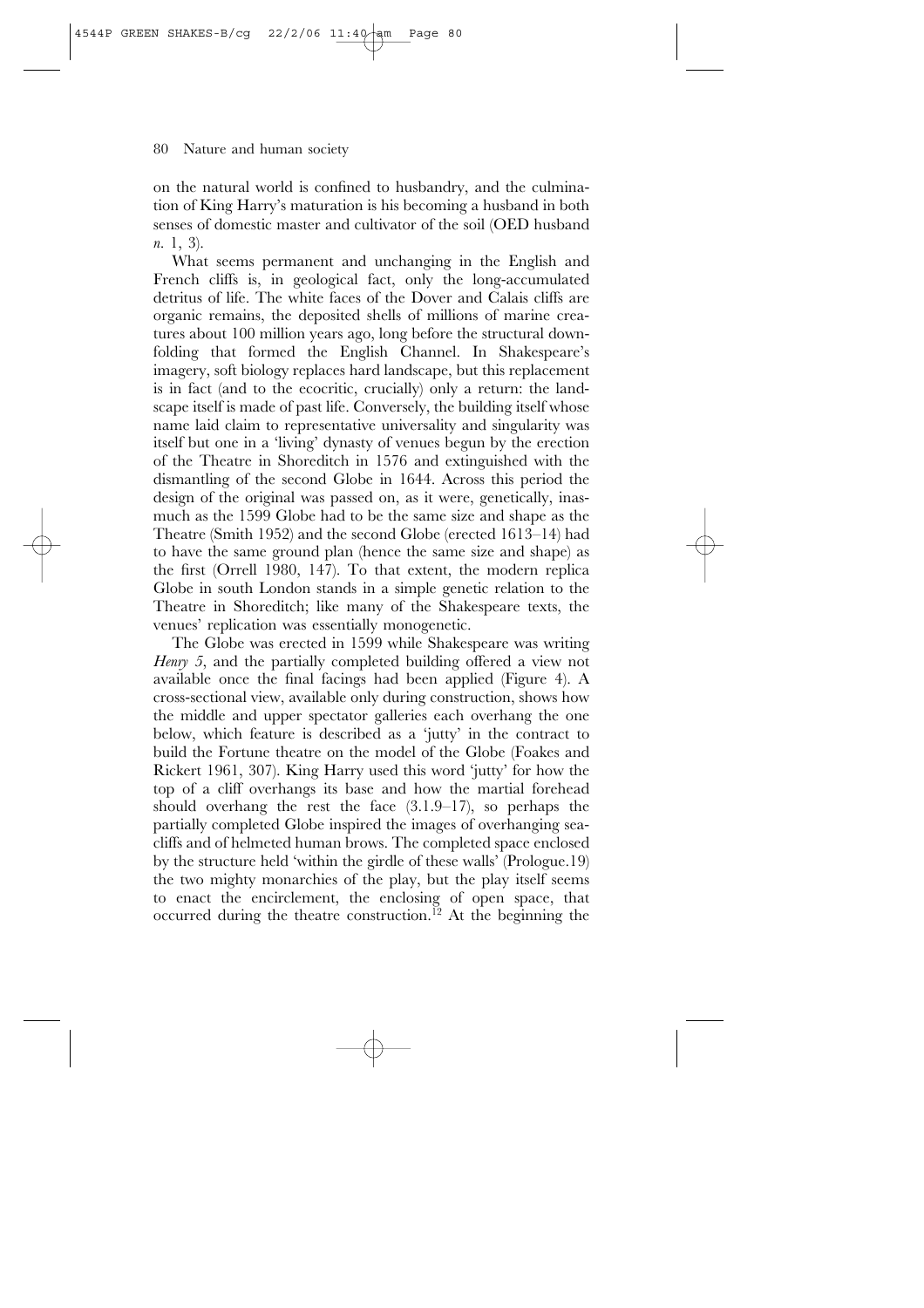

*Figure 4* The Globe playhouse timber frame. Reproduced by kind permission of the London replica Globe's architect, Jon Greenfield.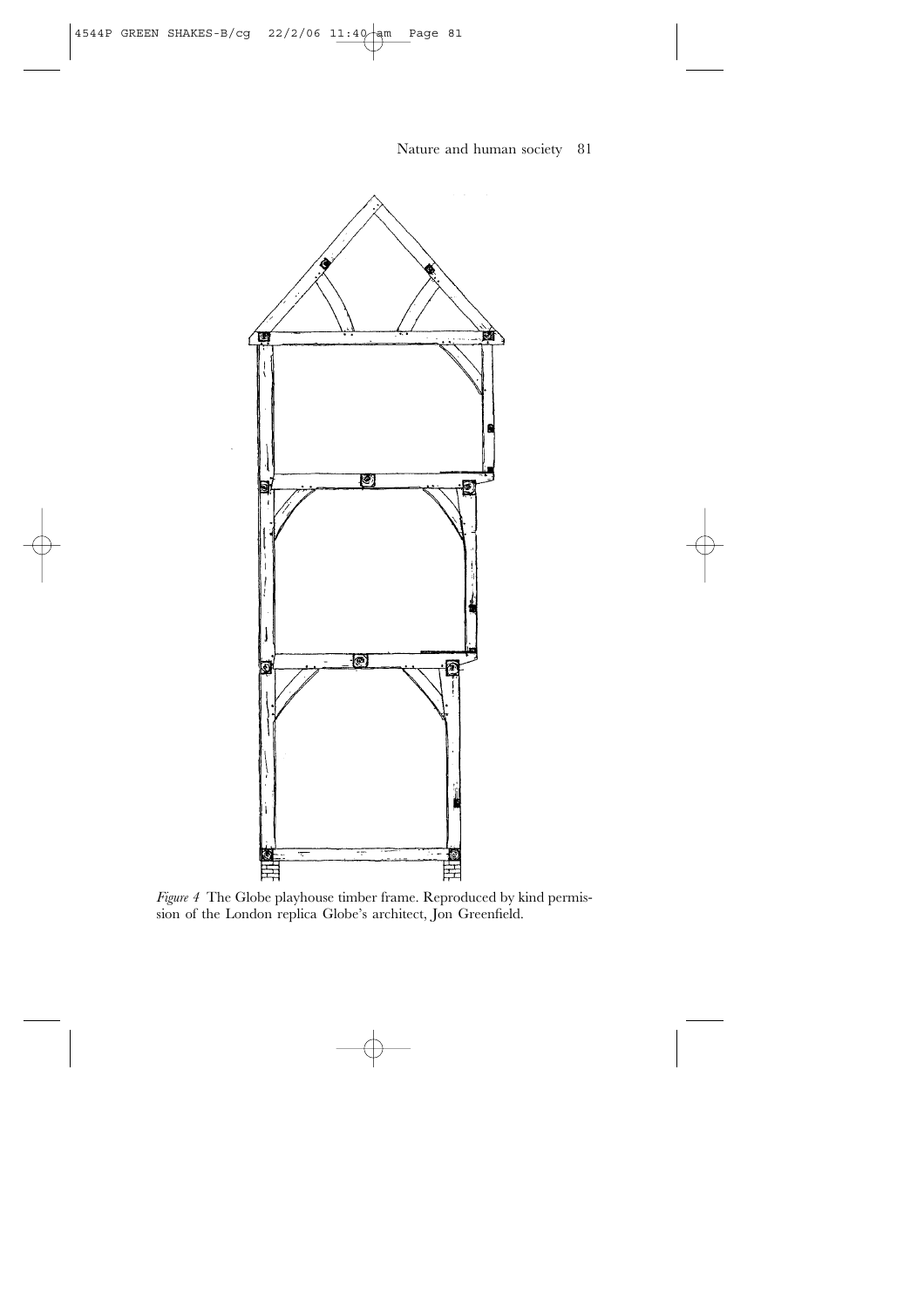two monarchies are opposed like cliffs or soldier's abutting fronts, but by the end the girdling brings a feminine resolution (O) of stoutly defended cities 'turned into a maid . . . all girdled with maiden walls' (5.2.318–19). We do not know whether in Shakespeare's time there existed a drawing of the Theatre/Globe walls like the one above – quite possibly the joiner did not need it – but we can recover what Shakespeare must have seen from the pen of the Globe replica architect, Jon Greenfield. Nearly three centuries after Alexander Pope first appealed to the theatrical context – an accidentally interpolated instruction to a property man – to illuminate this play, another table of Greenfield's might take us back to the material context of 1599 in which, as the building went up, aggressive opposition resolved itself into circularity.

# *Macbeth*

*Coriolanus*, *Henry 5*, and *Macbeth* are in essence all varieties of history play, but the last differs from the first two in the crucial matter of how the Earth relates to the protagonists' actions. We saw nothing in *Coriolanus* or *Henry 5* suggesting earthly sympathy with human affairs, but there are signs of such sympathy in *Richard 2* and *Macbeth*. Returning from Ireland, Richard 2 exhorts the Welsh land of his kingdom to help in his resistance to the rebellion:

## [KING RICHARD]

Feed not thy sovereign's foe, my gentle earth, Nor with thy sweets comfort his ravenous sense; But let thy spiders that suck up thy venom And heavy-gaited toads lie in their way, Doing annoyance to the treacherous feet Which with usurping steps do trample thee. Yield stinging nettles to mine enemies, And when they from thy bosom pluck a flower Guard it, I pray thee, with a lurking adder, Whose double tongue may with a mortal touch Throw death upon thy sovereign's enemies. – Mock not my senseless conjuration, lords. This earth shall have a feeling, and these stones Prove armèd soldiers, ere her native king Shall falter under foul rebellion's arms.

(*Richard 2* 3.2.12–26)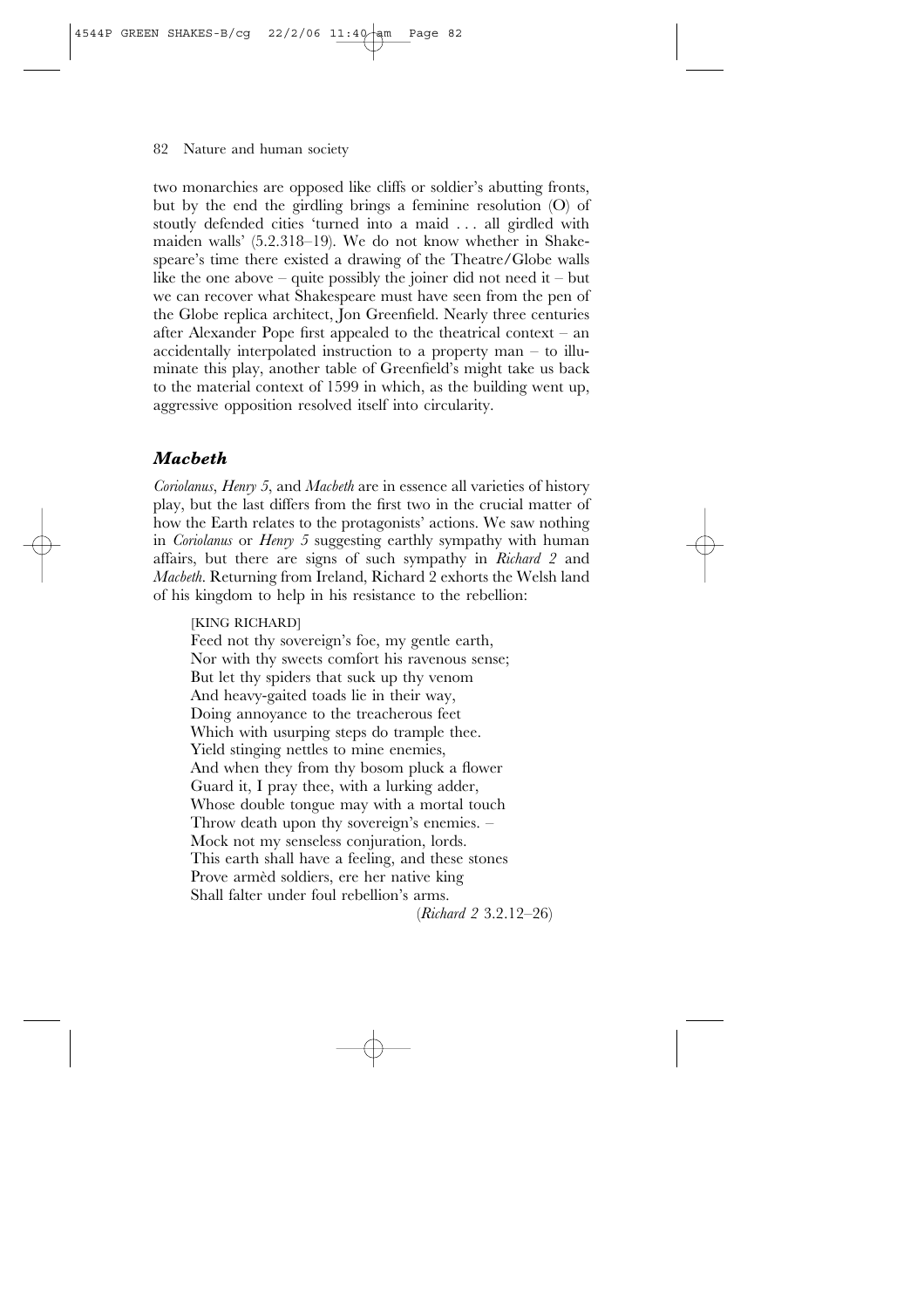Of course, many of these are things that happen anyway: animals bite, nettles sting, and stones serve as weapons, no matter who is fighting or why. This opens up the possibility that fallible human interpretation of natural occurrences might be the important element in the relationship of human affairs and earthly happening, and indeed that self-confirming superstitions might be at work.

About three minutes of stage time (60 lines) before Richard's return from Ireland, the Welsh captain reports natural phenomena that have convinced his men their cause is hopeless:

[WELSH CAPTAIN] The bay trees in our country are all withered, And meteors fright the fixèd stars of heaven. The pale-faced moon looks bloody on the earth, [. . .] These signs forerun the death or fall of kings.

(*Richard 2* 2.4.8–15)

Reading these as signs that Richard is dead, the Welsh disband and so bring about the very defeat that they fear has already occurred. The natural signs, then, truly do 'forerun the death or fall of kings' when mediated through human minds. This goes beyond the familiar Shakespearian mockery of those who see supernatural causes behind ordinary human experience, whom Edmund mocks in *King Lear* (Quarto 2.115–21). In *Richard 2*, belief in Tillyardian correspondence between the human and cosmic planes is right even though wrong: believing makes it so.

There is nothing unambiguously supernatural in *Richard 2*, and indeed its central dramatic fact is the non-materialization of supernatural succour, the armies of angels sent by God, eagerly anticipated by Richard. Rather, the uncanny affects the everyday only via mistaken beliefs about it. In *Macbeth*, on the other hand, the witches could not more clearly signal their supernatural status in words even without their strange appearance (1.3.37–45). At their first meeting, they address Macbeth in terms of the past, present, and future:

FIRST WITCH All hail, Macbeth! Hail to thee, Thane of Glamis.

SECOND WITCH

All hail, Macbeth! Hail to thee, Thane of Cawdor.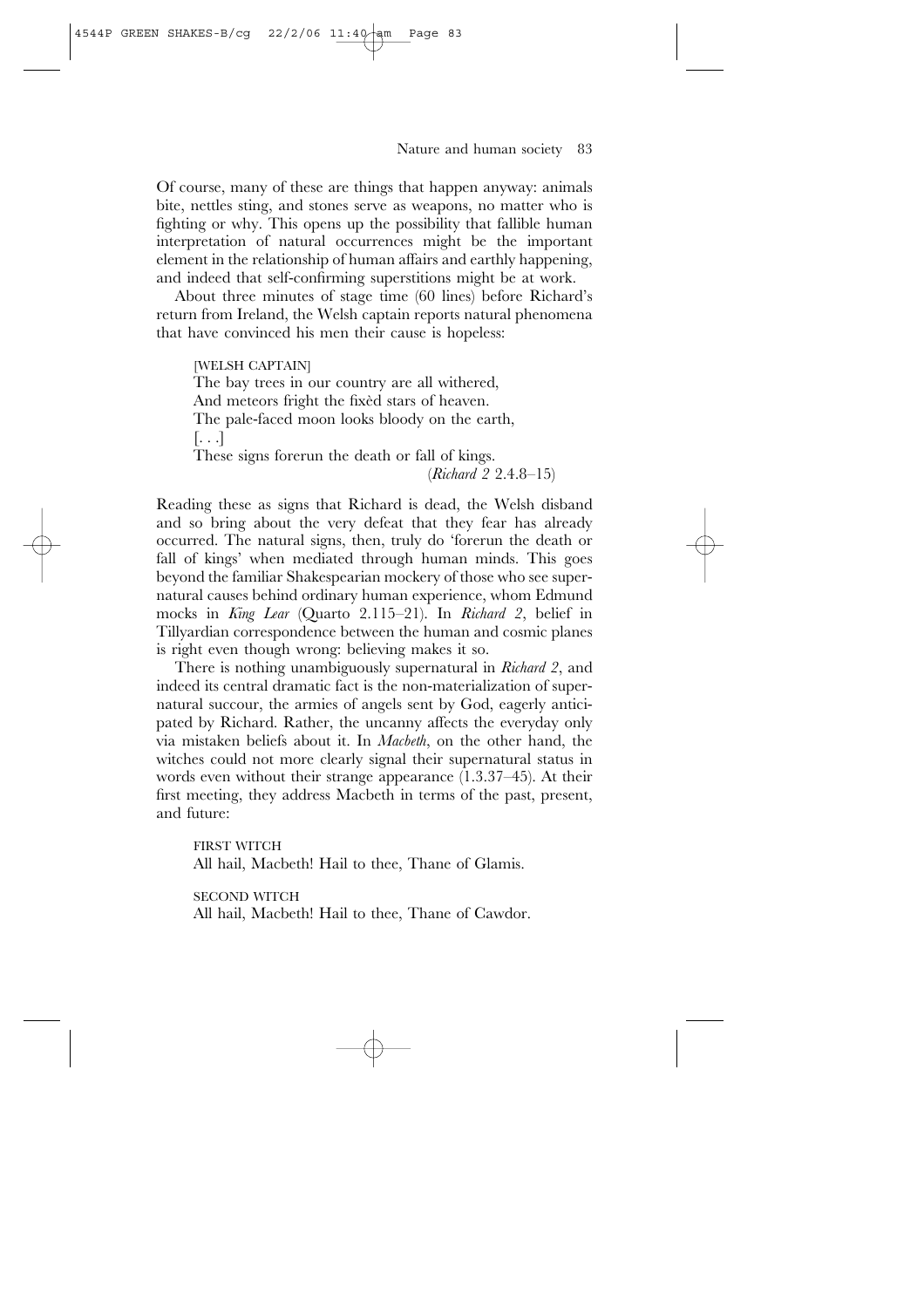THIRD WITCH All hail, Macbeth, that shalt be king hereafter! (*Macbeth* 1.3.46–8)

Macbeth confirms that he has held the first title since his father's death (1.3.69). The second and third hailings sound like prophecies, although strictly only the latter refers to the future: the audience knows that Macbeth is already Thane of Cawdor. For Macbeth, however, the last two hailings are equally prophetic: 'to be king | Stands not within the prospect of belief, | No more than to be Cawdor' (1.3.71–3). The witches have special knowledge, but it is no more than the theatre audience knows. When, a couple of minutes later, Ross tells Macbeth that he is Thane of Cawdor, this apparent confirmation of the prophecy gives Macbeth reason to suppose that the third address ('king hereafter') will come true as well, and having such belief gives him the courage to make it so. As with the Welshmen's superstition in *Richard 2*, the apparent prophecy is self-fulfilling.

Banquo thinks of this capacity to see into the future in organic terms – 'If you can look into the seeds of time | And say which grain will grow and which will not'  $(1.3.56-7)$  – but for Duncan the essential component is kingly tending of natural growth:

KING DUNCAN Welcome hither. I have begun to plant thee [Macbeth], and will labour To make thee full of growing. – Noble Banquo, That hast no less deserved, nor must be known No less to have done so, let me enfold thee And hold thee to my heart.

BANQUO There if I grow The harvest is your own.

(*Macbeth* 1.4.27–33)

The horticultural image is common to Macbeth and Banquo, but whereas in *Henry 5* growth (whether good or ill) was an inevitable process, this usage emphasizes the chanciness of it. The imagery is significant because the play is endlessly concerned with what humans and plants have in common, and most particularly in how they differ. It seems that the stage picture of the witches' appearance before Macbeth and Banquo at the Globe seen by Simon Formon on 20 April 1611 might have included trees, since he reported them 'Ridinge thorowe a wod' (Chambers 1930, 337).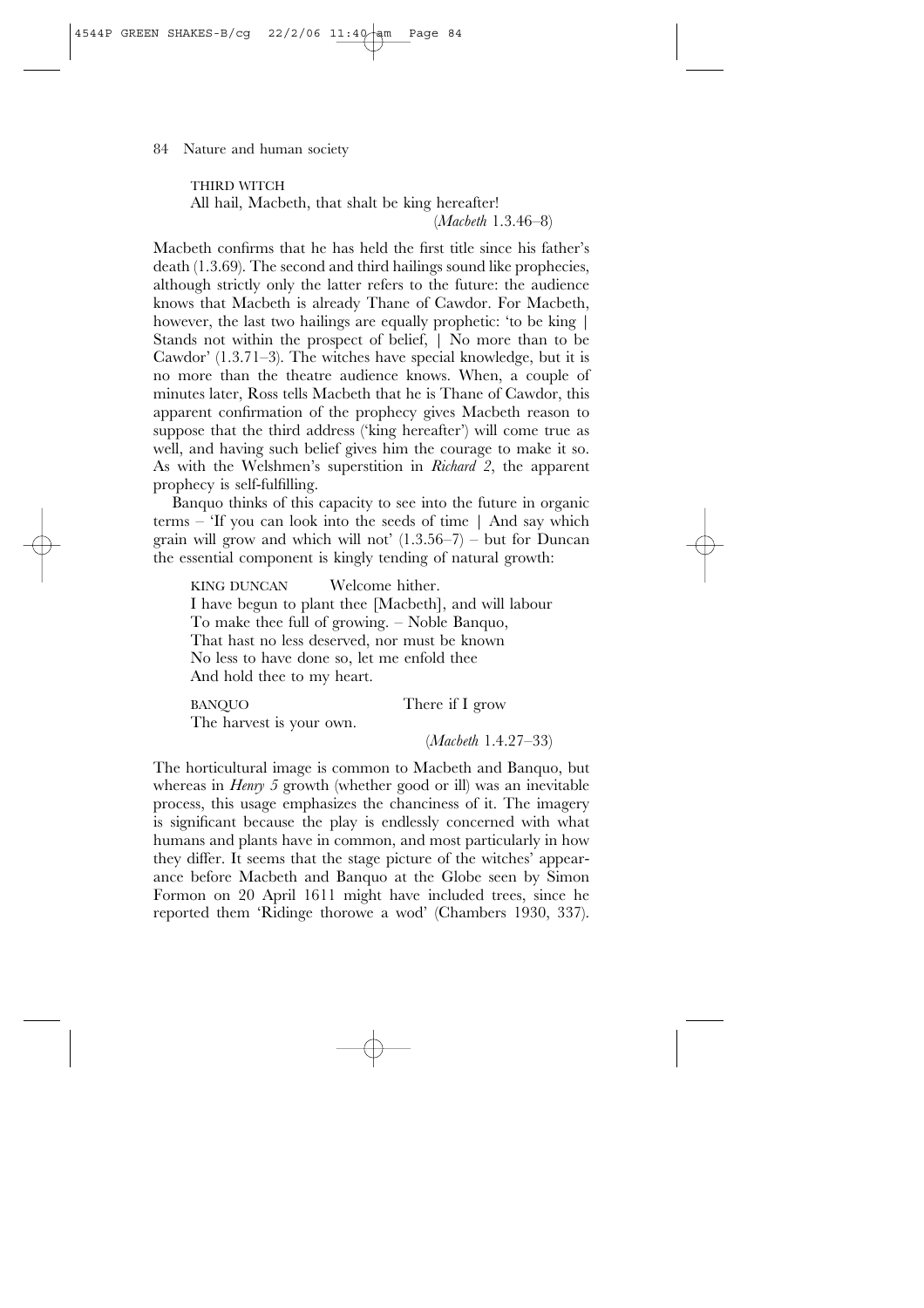The only description of the location in the dialogue is Banquo's 'this blasted heath' (1.3.75), although conceivably Forman was simply remembering the location from Holinshed (Bullough 1973, 494). On a stage dressed with scenic trees, the resonance of horticultural and arboreal imagery would have been amplified.

The human growth with which the play is concerned is, of course, not only the individual's but also the family line's. One of the central contrasts is between Macbeth's personal achievement that cannot be passed on and the future success, despite his personal non-achievement, of Banquo's line. This line presents a horrible spectacle to Macbeth, seeming to 'stretch out to th' crack of doom' (4.1.133) and extended in the mirror held up by the last of the eight kings shown him by the witches. The Macbeths had hoped to cut this line at the source: '[MACBETH] Thou know'st that Banquo and his Fleance lives. | LADY MACBETH But in them nature's copy's not eterne' (3.2.38–9). The root of 'copy' is the Latin *copia*, meaning abundance (OED copy *n*.), and indeed the branching out of reproduction is virtually eternal, leading inexorably to the son of Banquo on the English throne when the play was first performed. Or perhaps not quite inexorably, for as David Scott Kastan remarks, by ending the play with Malcolm on the throne of Scotland, Shakespeare reminds us that yet another disruption of lineal descent lies in the play's future (Kastan 1999, 168–9). There is, then, a sense of inevitability about bounteous reproduction and yet, as we saw with the talk of certain seeds flourishing in the royal bosom, also a distinct chanciness about it.

This combination of the inevitable and the contingent gets verbally presented in the witches' conditional assurances, which appropriately enough are articulated by apparitions of children. The abundant trinities of the play necessarily evoke a supernatural atmosphere, from the opening scene's three witches and their three greetings of Macbeth (on both meetings), to the closing scene's mirroring of this in the three greetings of 'Hail, King!' to Malcolm. Oddly, however, there are only two (not three) conditional assurances given by the witches and one of them comes from a child 'with a tree in his hand' (4.1.102), which Macbeth ought to have taken as a clue that the necessary condition ('until | Great Birnam Wood to high Dunsinane Hill | Shall come against him' 4.1.108–10) could be fulfilled. Macbeth, however, is sure that trees cannot move: 'Who can impress the forest, bid the tree | Unfix his earth-bound root?' (4.1.111–12). He holds this conviction even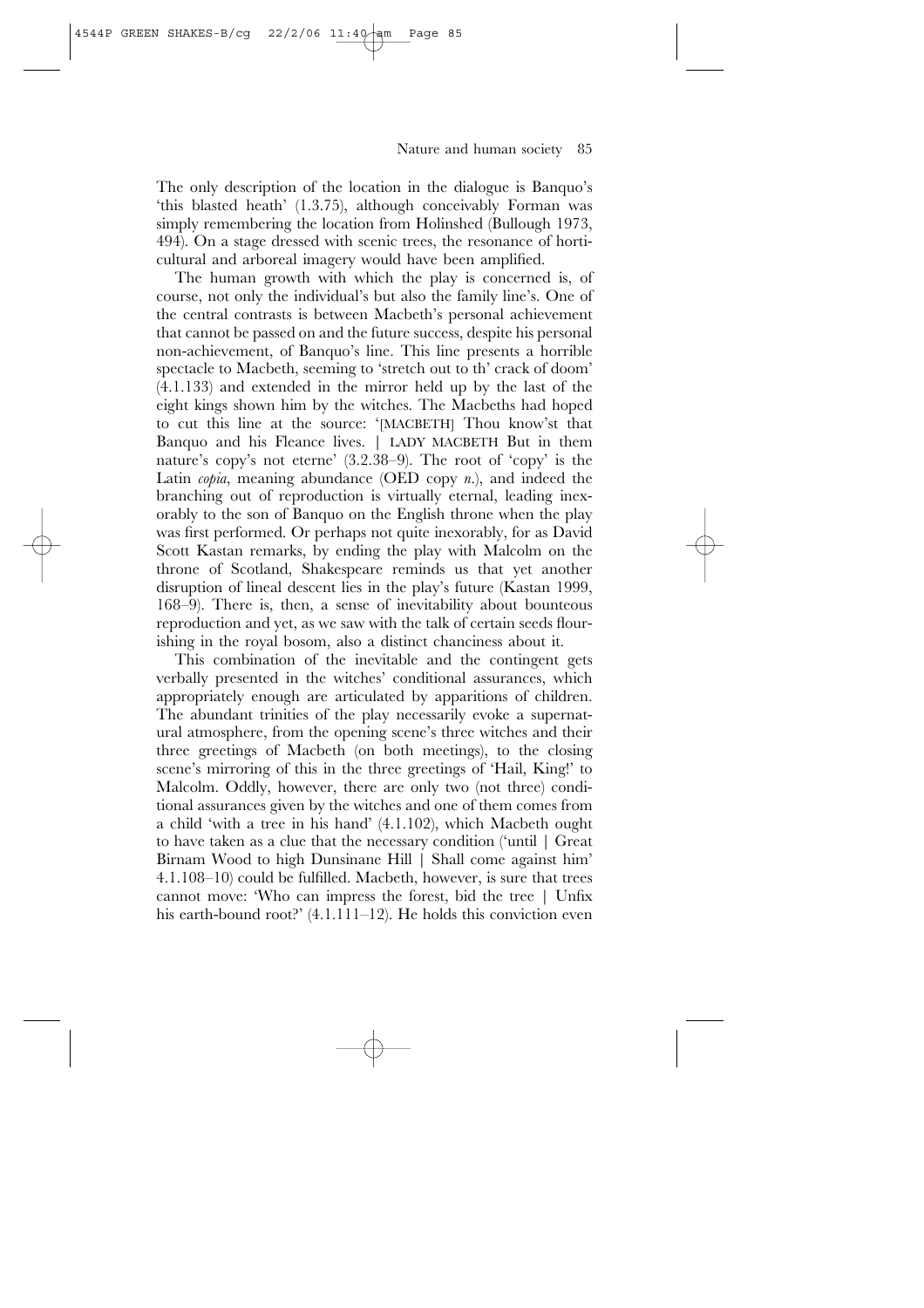though his experience of seeing the ghost of Banquo prompted an acknowledgement that peculiar things can happen in the natural world: 'Stones have been known to move, and trees to speak' (3.4.122). Reverse the subjects there (stones to speak and trees to move) and the witches' conditional assurance is much less secure, and Macbeth had already (literally) taken steps to avoid the former condition: 'Thy very stones prate of my whereabout' (2.1.58).

The play's ubiquitous analogies from nature become its dominant tone once the central couple are together and Lady Macbeth counsels her husband to 'look like the innocent flower, | But be the serpent under 't' (1.5.64–5). Nature's threat to humankind is to be emulated, but often the direction of agency is unclear: are the evil things of the Earth sympathetic to the Macbeths' evil, or vice versa? Lady Macbeth's 'The raven himself is hoarse | That croaks the fatal entrance of Duncan | Under my battlements' (1.5.37–9) is supremely ambiguous in that regard, but seems to imply that evil nature corresponds with her evil thoughts, which is quite a different matter from the Welsh captain's prognostication *from* natural signs in *Richard 2*. This correspondence does not exactly mask human agency, but it does tend to make it seem like fate, which is of course the Old English meaning of 'weird', the defining characteristic of the witches (OED weird *n*. 3). Human agency passing itself off as fate is one of the play's concerns and it starts in this scene with Lady Macbeth's conviction that 'fate and metaphysical aid' (1.5.28) favour her husband's attempt at the crown. The mistaken belief that *meta*- means 'beyond' or 'transcending' has coined many new words (meta-chemistry, metadrama) and it comes from the misreading of the title of Aristotle's *Meta-physics*, which just means the books after the *Physics*, prompted by their topic being underlying principles and ontology (OED metaphysics *n*.). That the error was current in Shakespeare's time is clear from Faustus's love of 'These Metaphisicks of Magicians | And Negromantike bookes' (Marlowe 1604, A3r), but Gabriel Harvey, Thomas Heywood, and Francis Bacon all used the word correctly. In Lady Macbeth's mouth the slippage is, then, probably deliberate on Shakespeare's part: things that are in fact just nature she thinks have supernatural causes. This is a central misapprehension of the play.

And yet the play also insists upon the natural world responding to human actions, as in Lennox's description of the chaotic weather and animal behaviour on the night of Duncan's murder: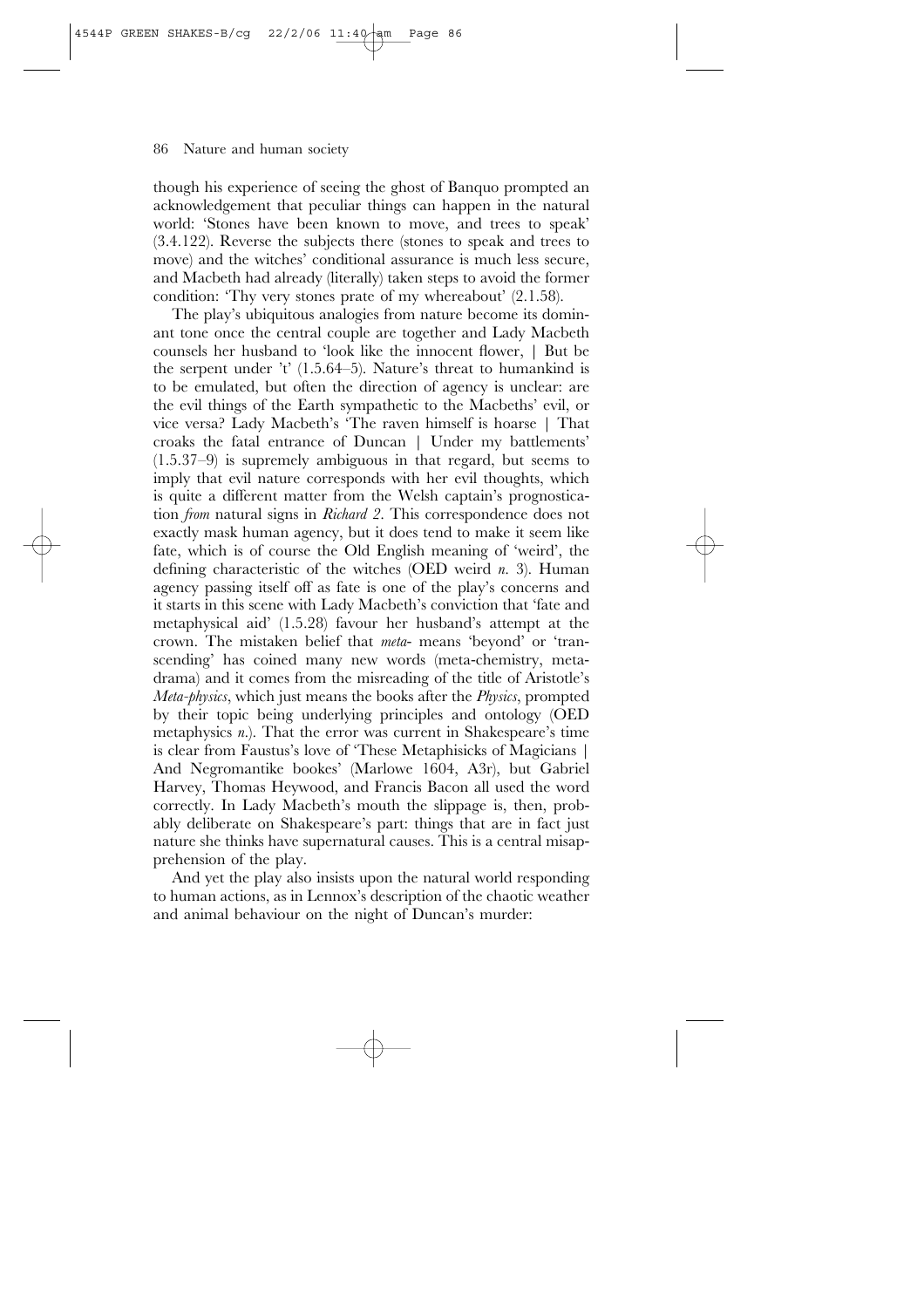LENNOX The night has been unruly. Where we lay Our chimneys were blown down, and, as they say, Lamentings heard i' th' air, strange screams of death, And prophesying with accents terrible Of dire combustion and confused events New-hatched to th' woeful time. The obscure bird Clamoured the livelong night. Some say the earth Was feverous and did shake.

(*Macbeth* 2.3.53–60)

Lennox asseverates the merely natural (strong winds and owl sounds) but distances himself ('as they say' and 'Some say') from the potentially supernatural lamentings, screams, fires, and Earth tremors. The next scene continues the macrocosmic/microcosmic correspondence, including the Old Man's bizarre report (distanced by ''Tis said') of Duncan's horses eating one another, which Ross confirms. However, for Ross the macrocosmic happenings are not sympathetic but actively resistive: 'Thou seest the heavens, as troubled with man's act, | Threatens his bloody stage' (2.4.5–6). Correspondence between the planes in Tillyard's model need not mean mirroring and can include negative (opposing) reaction, a sense (shared by Macbeth) that nature can, like a mechanical 'governor', oppose human acts to restore equilibrium. As we can see, even expressions of this sense of macro/microcosmic correspondence are couched in distancing phrases, as though the speakers were reluctant to commit themselves to such a view.

The apparent impossibilities described by the witches' apparitions sound like rebellions in nature of the kind that Richard 2 hoped the affronted cosmos would generate in response to Bolingbroke's rebellion. The non-materialization of these impossibilities in the earlier play provided the key contrast between the fantasist king and the realist rebel, but in Macbeth the bizarre events reported by Lennox, Ross, and the Old Man raise audience expectation that the predicted miracles will come to pass and undo Macbeth. The most striking aspect of the ending of *Macbeth* is the frustration of this expectation, since the dramatic structure demands Macbeth's death yet the apparitions appear to have promised that only miracles can bring this about. Attentive first audiences might have heard in the Porter's references to equivocation a suggestion that the miracles have not in fact been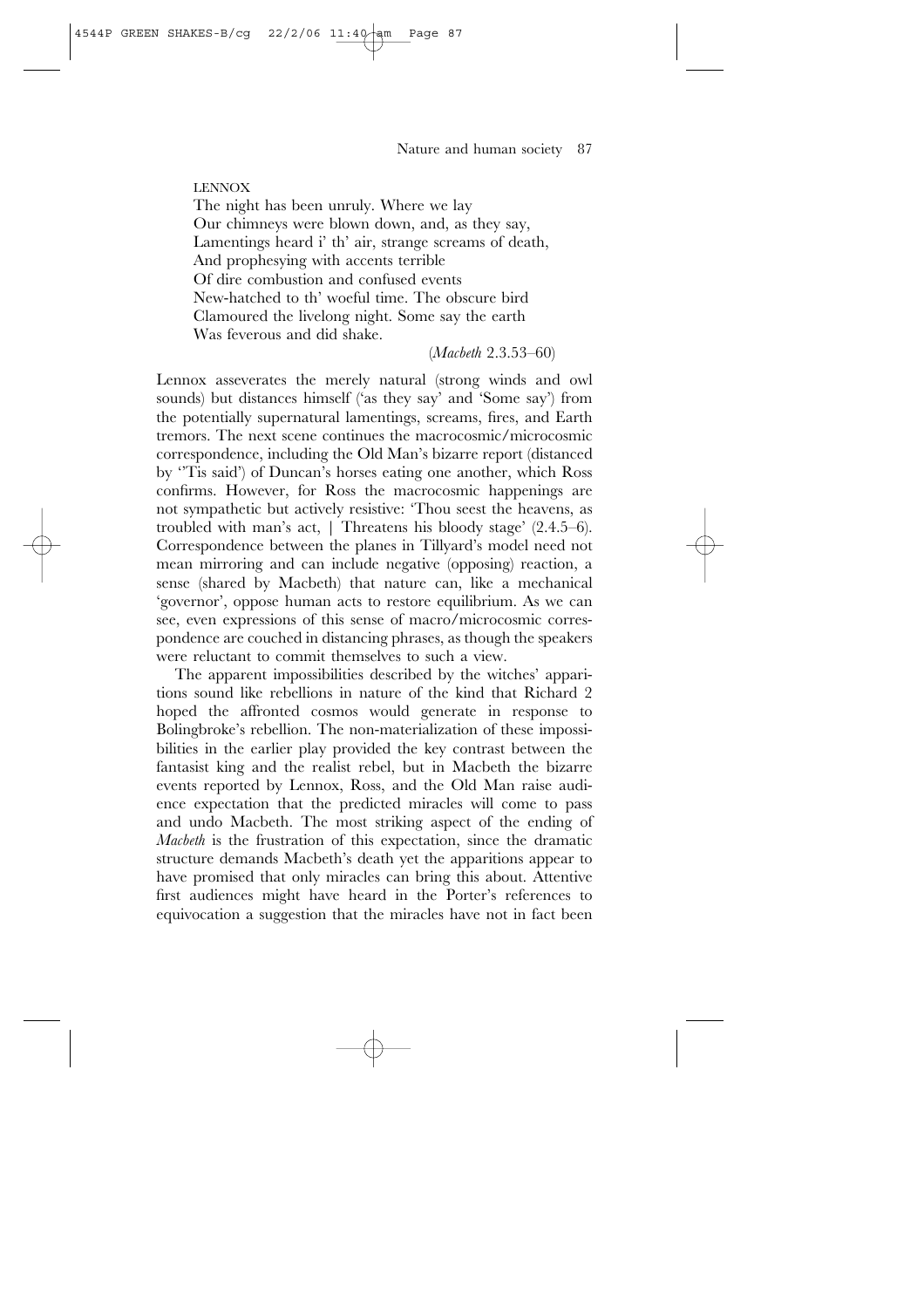promised, but even so the means by which the witches' words are literally fulfilled are so entirely banal that the effect must be disappointment. This deflation suits Macbeth's mood: the apparently supernatural backing for his reign turns out to have only ordinary, natural meaning.

However, the play appears to go too far in unnecessarily deflating audience expectations, since Macduff's delivery by what we call Caesarean section ('from his mother's womb | Untimely ripped' 5.10.15–16) surely counts as being 'born', which word was always related to the verb 'to bear' (OED bear *v*. <sup>1</sup> 42–4). Even with a shorter gestation – 'untimely' indicating, presumably, that he was cut out while his mother was dying – it is hardly reasonable to claim that she did not bear Macduff. We might say that at least the revelation of Macduff's birth is kept from the audience until the final moments of the play and offers something of a surprise. The apparent movement of Birnam Wood, on the other hand, is signalled to the audience before Macbeth knows about it, just as his promotion to the rank of Thane of Cawdor was presignalled. This drains the last hints of magic from the play, leaving only the pleasure of dramatic irony deriving from Macbeth's ignorance. As before, the audience could put Macbeth right and forestall his taking as supernatural a purely human event. Whereas quibbling on the meaning of the word 'born' could count as equivocation (as Macbeth calls it, fiends 'palter with us in a double sense' 5.10.20), the apparent movement of the forest cannot: the forest does not move. Malcolm's plan of having each soldier carry a bough replaces our uncertainty about the apparitions' meaning with mundane certainty, but as a military tactic its aim is exactly opposite: it is an effort at concealment.

It soon becomes an obviously pointless effort, for both sides are eager to do battle no matter what they discover about the other. In the end, the scales do not fall from Macbeth's eyes and he has not the audience's knowledge that humdrum reality meets the conditions that he took to be miraculous. His last words indicate that he believes that the supernatural prophecies have come true:

[MACBETH] Though Birnam Wood be come to Dunsinane, And thou opposed being of no woman born, Yet I will try the last.

(*Macbeth* 5.10.30–2)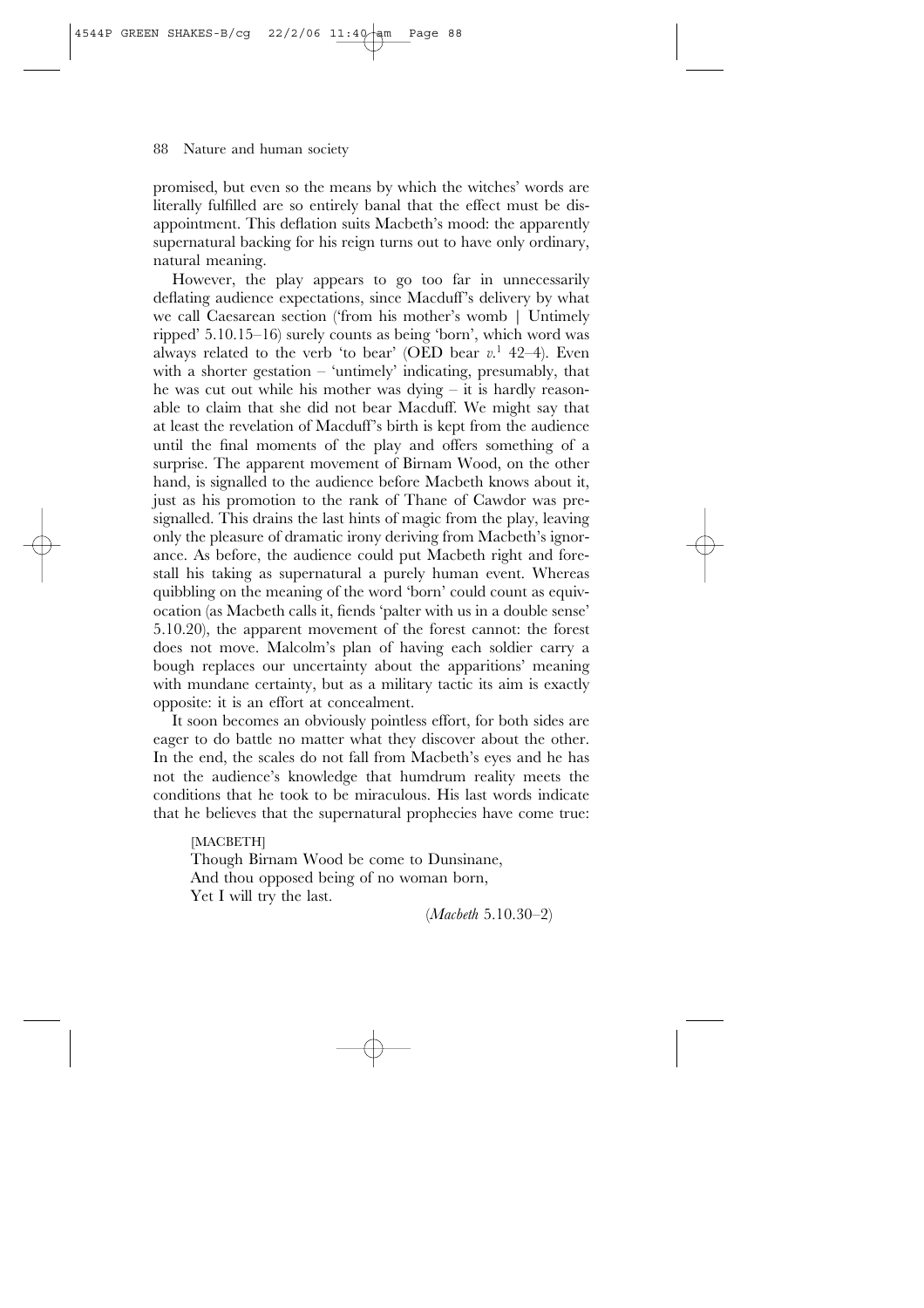The irony, of course, is that Macbeth believed that supernatural things (the wood moving, a man not being born of a woman) could not happen, even though he was told these things by what he took to be supernatural beings. The supernatural beings turned out to be saying only natural, everyday things, just as for Faustus the truths of the universe revealed to him by Mephistopheles turn out to be the ones his book-learning was bringing to him anyway.

\*

In Shakespeare's usage, the word 'green' often means immature, and yet as we have seen the natural-world imagery of these three plays is concerned with things coming to ripeness or maturity. The obviously green-worldish *The Merry Wives of Windsor* has the most occurrences (11) of the word 'green' in all Shakespeare's plays, and *A Midsummer Night's Dream* comes an unsurprising second with 9 occurrences. *Richard 2* actually has a character called Green and another (equally appropriately) called Bushy, conveniently supplied by historical reality. These Shakespeare makes into 'caterpillars of the commonwealth' that Bolingbroke, mixing his metaphors, swears to 'weed and pluck away' (2.3.165–6), not least because contrary to their names they have abused his country estates, 'Disparked [his] parks and felled [his] forest woods' (3.1.23). Their decapitation is justified as a kind of horticultural tending in the play's Gardening Scene, which in likening humans to plants entangles itself in problems of reproduction and individuation:

GARDENER [*to First Man*]

Go, bind thou up young dangling apricots Which, like unruly children, make their sire Stoop with oppression of their prodigal weight. Give some supportance to the bending twigs. [*To Second Man*] Go thou, and, like an executioner, Cut off the heads of too fast-growing sprays That look too lofty in our commonwealth. All must be even in our government.

(*Richard 2* 3.4.30–7)

Here the fruit of the tree are thought of as its children rather than its reproductive organs, as though the plant were a lineage not an individual. Likewise, if Green and Bushy are the 'sprays' that grew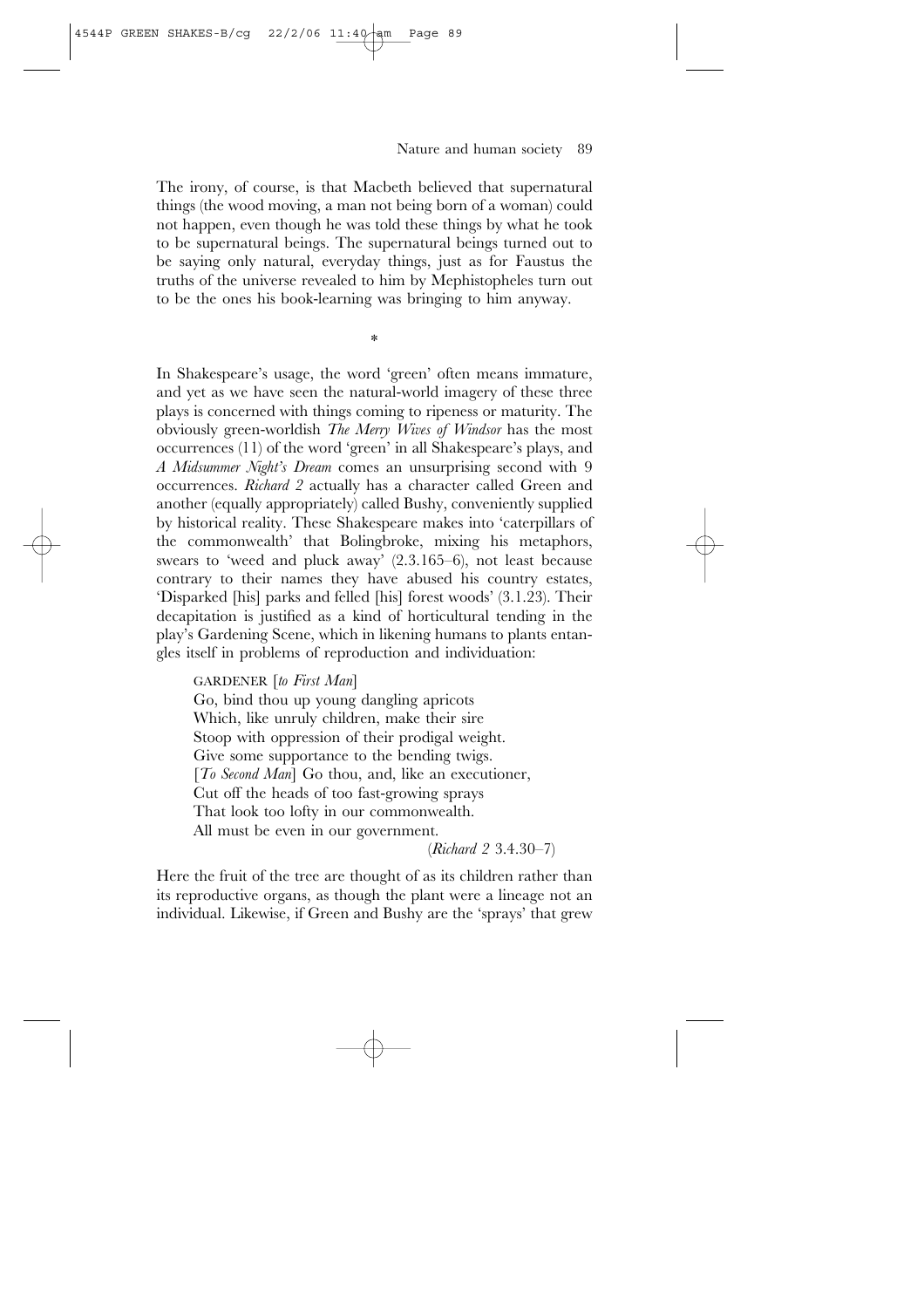too fast, the Gardener's work is a kind of fascistic eugenics in which individuals may be sacrificed for the good of the collective.

Literary critics dismissing Tillyard's work have inferred from his claim that a general ideological consensus operated in Elizabethan England (for example, that they believed in natural order) an entirely unjustified opinion that Tillyard himself shared the Elizabethans' view and thought it essentially right. In the three plays we have looked at, there certainly is sufficient consensus about the analogies between plant and human life for the poetic images and tropes to be intelligible, but we find endless contestation about how these analogies are to be applied and we see awkward moments when the conventional and conservative meanings shear away and radical applications become possible. At worst, Tillyard's interpretation of the evidence could be characterized as 'green' in the common Shakespearian sense of naive: the radical possibilities of the same arguments were not drawn out. One of the reasons that Tillyard has been so misunderstood is that he ended his book with a cryptic allusion to the struggle against fascism occurring as he wrote:

And, if we reflect on that [Elizabethan] habit [of mind], we may see that (in queerness though not in viciousness) it resembles certain trends of thought in central Europe, the ignoring of which by our scientifically minded intellectuals has helped not a little to bring the world into its present conflicts and distresses.

(Tillyard 1943, 102)

A historiographer is entitled to model the Elizabethan habit of mind and to assert that it was effectively consensual without being accused of sharing those thoughts himself, and this is all the more true when he asserts that he can see how one strand of organic thinking feeds into fascism and Nazism. As Anna Bramwell shows, in one sense the Nazis were a Green party and too much emotional investment in an abstracted concept of the land tends towards irrationality and xenophobia. But to argue as Bramwell does that the late twentieth-century Green movement is 'based on the shift from mechanistic to vitalist thought in the late nineteenth century' (Bramwell 1989, xi) is to miss entirely the movement's indebtedness to the recent scientific dissolving of the Enlightenment's hard distinction of the mechanical from the organic. From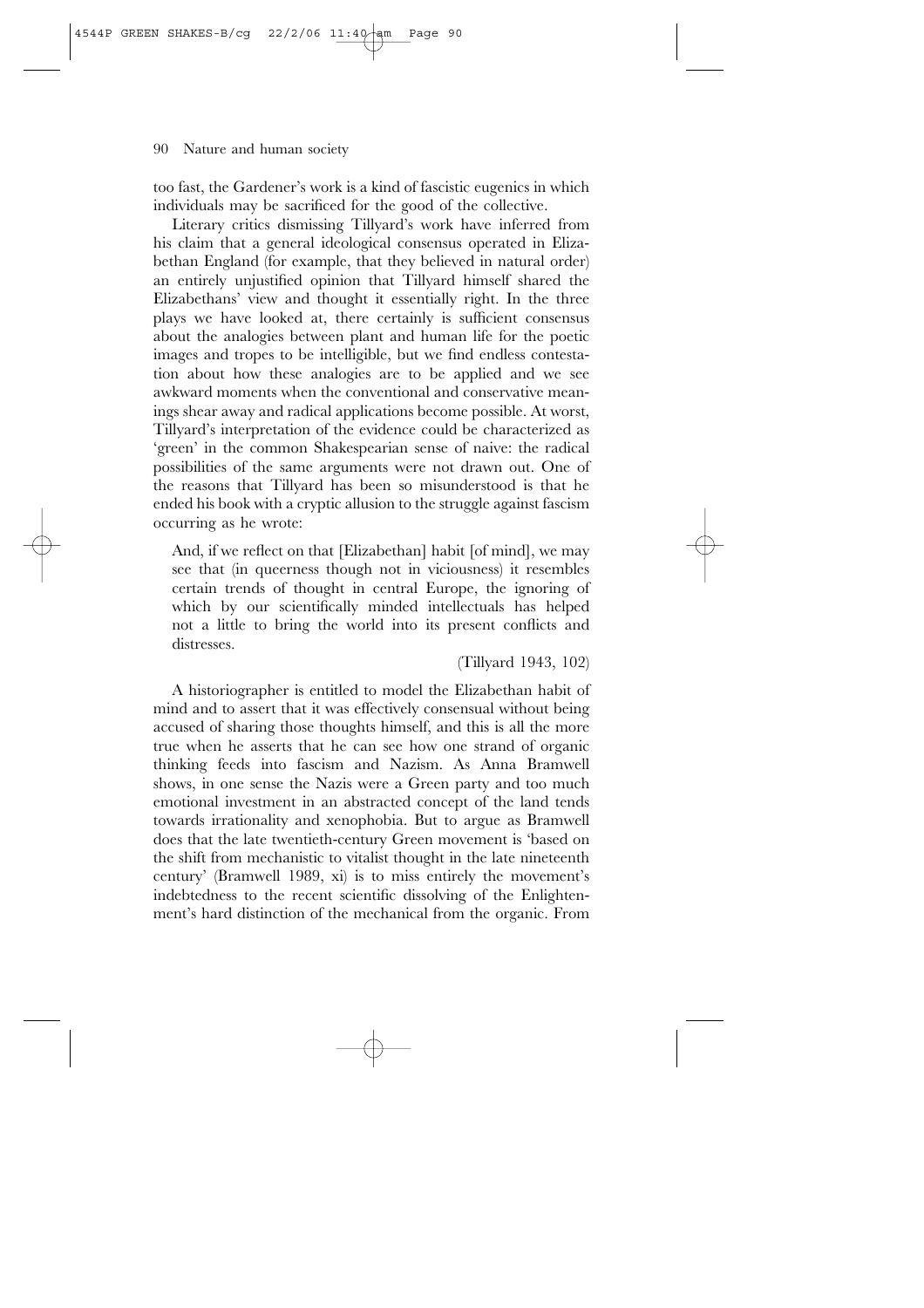the gene-centred perspective of modern zoology and the virtuous reductionism of the Gaia hypothesis we can see that life is essentially mechanical and that machines are increasingly modelled on organic processes.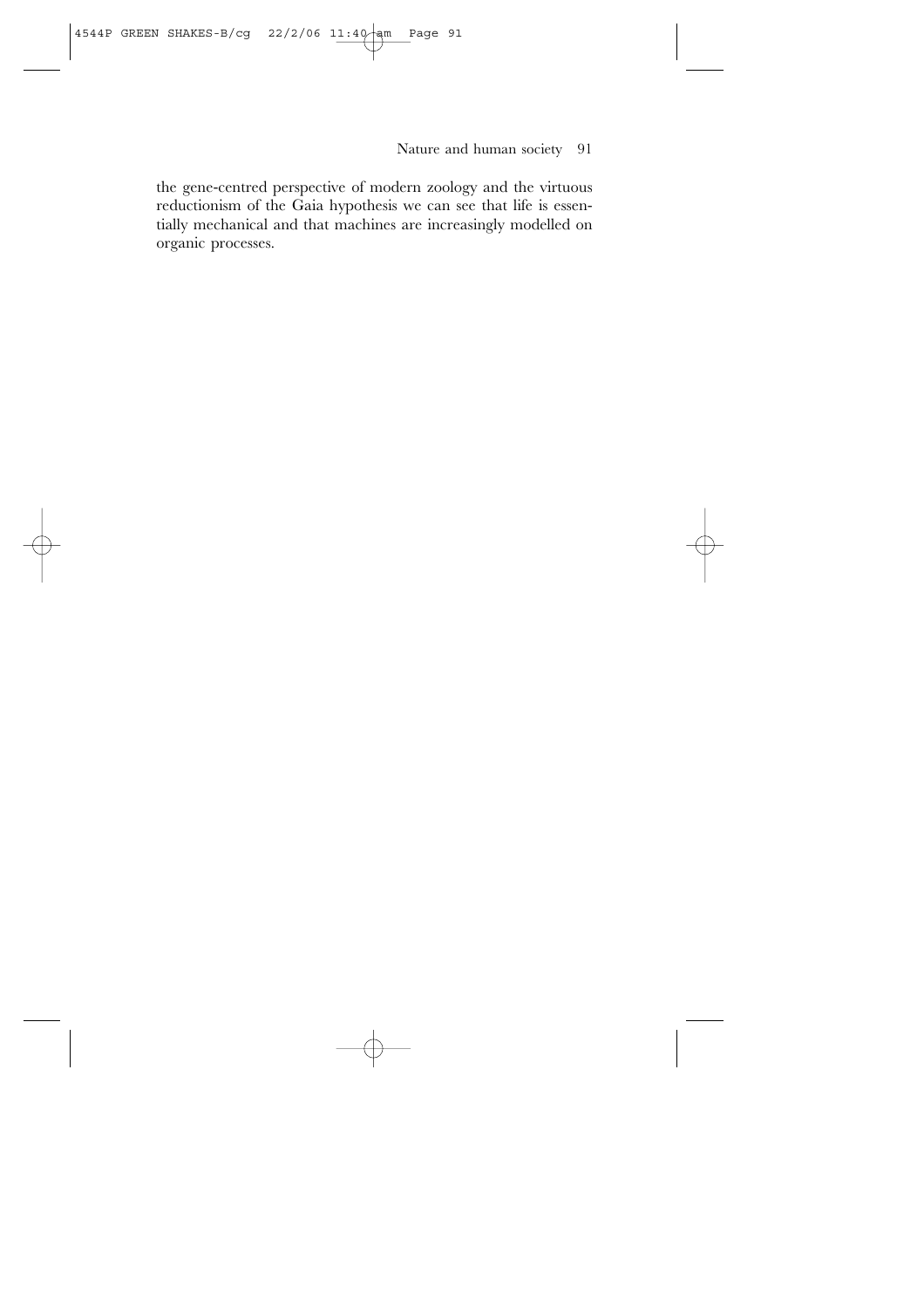# Food and biological nature *As You Like It*, *Antony and Cleopatra*, *Pericles*, *Cymbeline*,

and *The Winter's Tale*

# *As You Like It*

For his encyclopaedic *Historie of Four-Footed Beasts* published in 1607, Edward Topsell borrowed heavily from Konrad Gesner's Latin *Historia Animalium* published in Zurich (1551–8), even to the extent of taking an explanatory epistle that justified the project of zoology, as his discipline was later to be known. Because animals are part of the same creation as ourselves, Gesner condemned those who think animals beneath their concern:

But if any man be so Barbarous, as to thinke that the beasts and such other creatures, cannot affoord him any subiect woorthy of his contempaltion [*sic*], then let him thinke so of himselfe likewise; for what ignoble basenesse is there in bloode, flesh, bones, vaines, and such like? Doth not the body of man consist thereof? And then how abhominable art thou to thy selfe, that doest not rather looke into these which are so neere of kinde vnto thee?

(Topsell 1607, ¶3v).

Topsell's spelling of 'abhominable' (for 'abominable') was the period's standard and reflects the mistaken belief that the word derived from the Latin phrase *ab homine,* meaning away from man and thus beastly (OED abominable, *a.* and *adv*.). Gesner's point,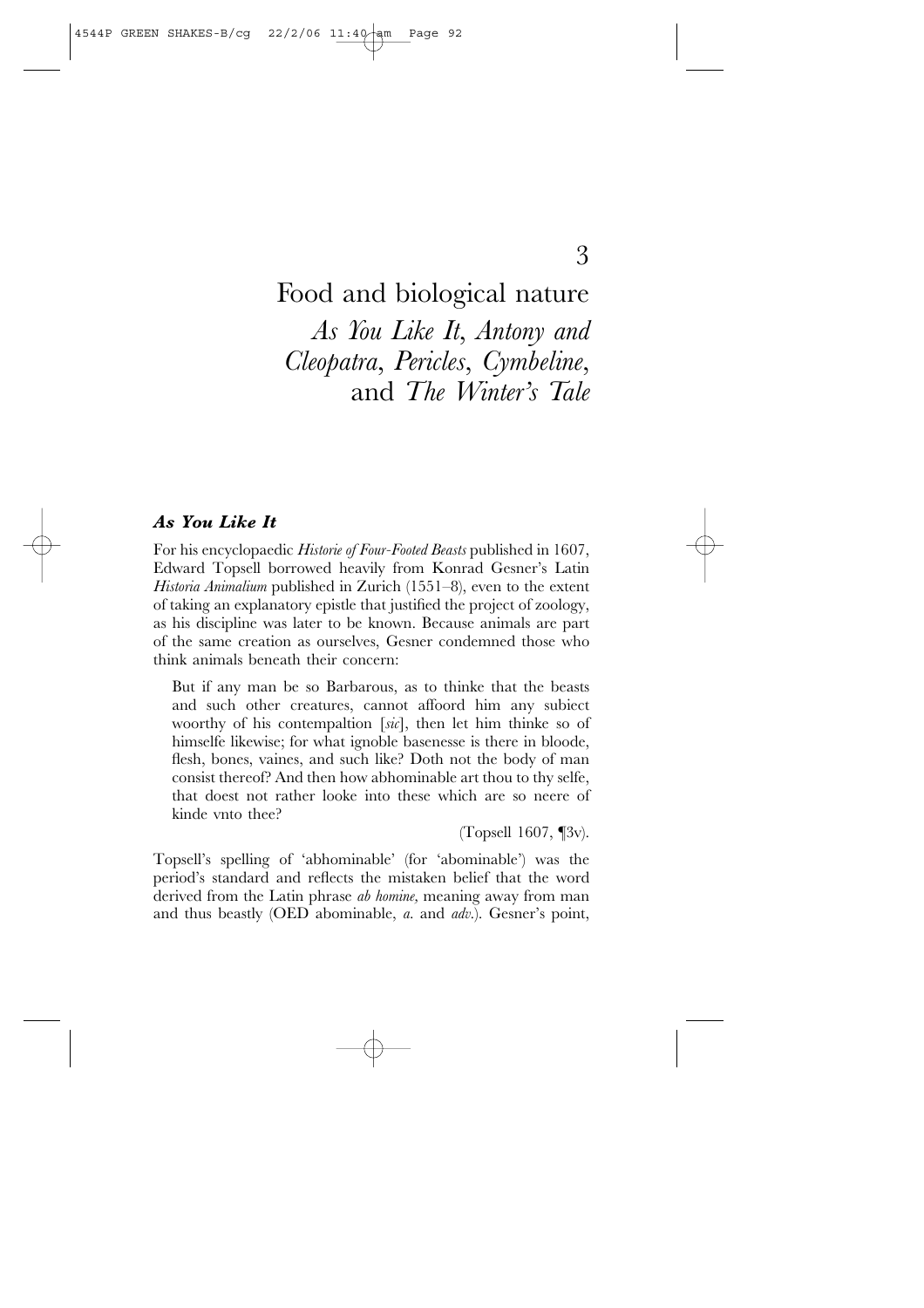of course, is that humans and animals are not so far apart in physical nature, being made of the same stuff and also linked together in the Great Chain of Being that runs through

the heauenly spirits and degrees of Angels and celestiall bodies . . . the mindes of men . . . and from men to other creatures that haue life or sence, as to plants and inanimate bodyes, so as the inferiors do alwaies so compose themselues to the imitation of their superiours, euen as their shaddowes and resemblaunces.

(Topsell 1607, ¶4r)

It is easy to see what trouble this idea might lead to, and Gesner was quick to qualify his likening of the soul that suffused every part of the human body to the divine essence suffused through all creation. Whereas the soul suffered if any part of the human body was hurt, the divine essence 'is so communicated to creatures, as it neither is any part or matter, or forme of them; nor yet can be affected by any thing the creature suffereth, nor yet included in the creature'. To placate any reader baffled by this apparent contradiction regarding the suffering of animals and their closeness to human nature, Gesner sighed 'truely these thinges surpasse all the wit of man' (Topsell 1607, ¶4r).

Gesner's interest in animals here bears upon his Protestant religious orthodoxy (he was a typical product of the Swiss Reformation of 1522–3) and specifically the conviction that the divine presence in the sacrament of the Mass was attributable to omnipresence rather than a transformation of matter enacted by a priest. If Christ-the-man is everywhere, cruelty to animals is something like a repetition of the crucifixion. Gesner's rhetoric urgently backpedals when it seems to imply that the suffering of animals entails divine suffering, and he argues that consideration of the 'neather and backer partes of God', the meaner corners of his Creation, leads us by 'Prickes and Spurres' to the higher matters. These terms from the urging on of animals take Gesner into a standard biblical justification for human domination of the animal kingdom, from Genesis 1.25–6: 'dominion over the fish of the sea, and over the fowl of the air, and over the cattle . . . and over every creeping thing'. This was a justification close to Topsell's heart too: the previous year he completed and saw into print Henry Holland's *The Historie of Adam* that used this dominion over the animals to illustrate the perfect state of prelapsarian humankind (Holland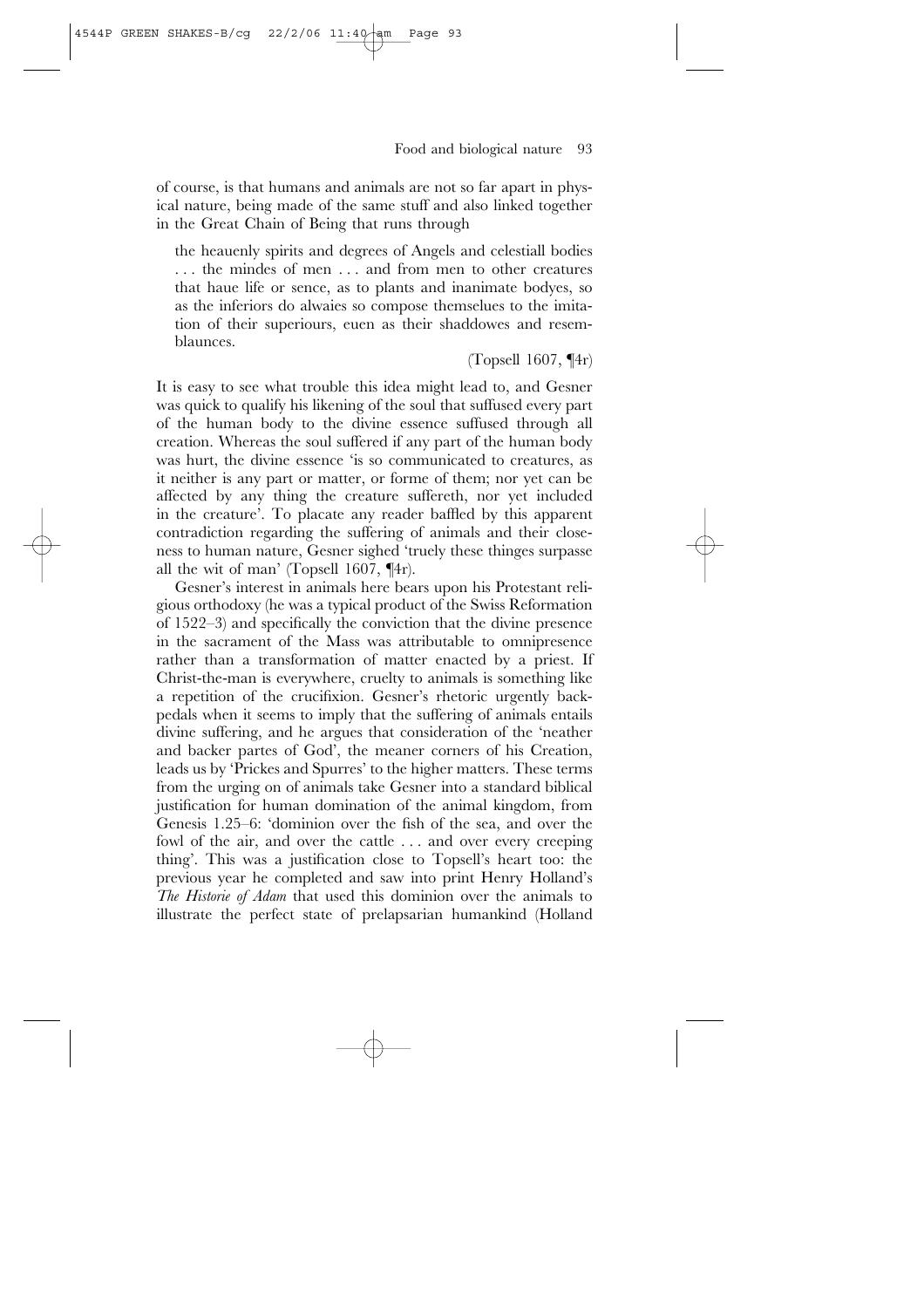1606, A3v–B1r). Although the standard justification was often repeated in the period, the ways in which humans were like animals were apparent to all and just which forms of domination were reasonable and humane was a matter of considerable difference of opinion. One notable exploration of the question is Shakespeare's *As You Like It*.

The play begins with a man who complains of being treated like an animal:

[ORLANDO] For my part, he keeps me rusticall at home – or, to speak more properly, stays me here at home unkept; for call you that keeping for a gentleman of my birth, that differs not from the stalling of an ox? His horses are bred better, for besides that they are fair with their feeding, they are taught their manège, and to that end riders dearly hired. But I, his brother, gain nothing under him but growth, for the which his animals on his dunghills are as much bound to him as I. Besides this nothing that he so plentifully gives me, the something that nature gave me his countenance seems to take from me. He lets me feed with his hinds, bars me the place of a brother, and as much as in him lies, mines my gentility with my education.

(*As You Like It* 1.1.6–19)

Appropriately enough for a play about modern approximations of Eden, this opening complaint is addressed to an Adam. It is not clear from what Orlando says that he thinks himself essentially different from an animal (and hence mistreated to be kept like one): horses are 'bred better' while he only grows, and that from eating with 'hinds', which editors almost universally gloss as meaning farmhands or servants although in this context the sense of female deer is clearly also active.13 Rather, it sounds as though Orlando fears actually becoming an animal because of his education, as though culture, not nature, will determine this. As Erica Fudge argues, in the Renaissance the humanist privileging of humankind had not fully taken hold, and a man might be thought capable of descending to the level of a dog by his behaviour (Fudge 2003). For us, of course, the work of Charles Darwin indissolubly links humankind to the animals (which is why it was so abhorrent to a certain strand of nineteenth-century humanist thinking), and we should always remember that for Shakespeare's contemporaries the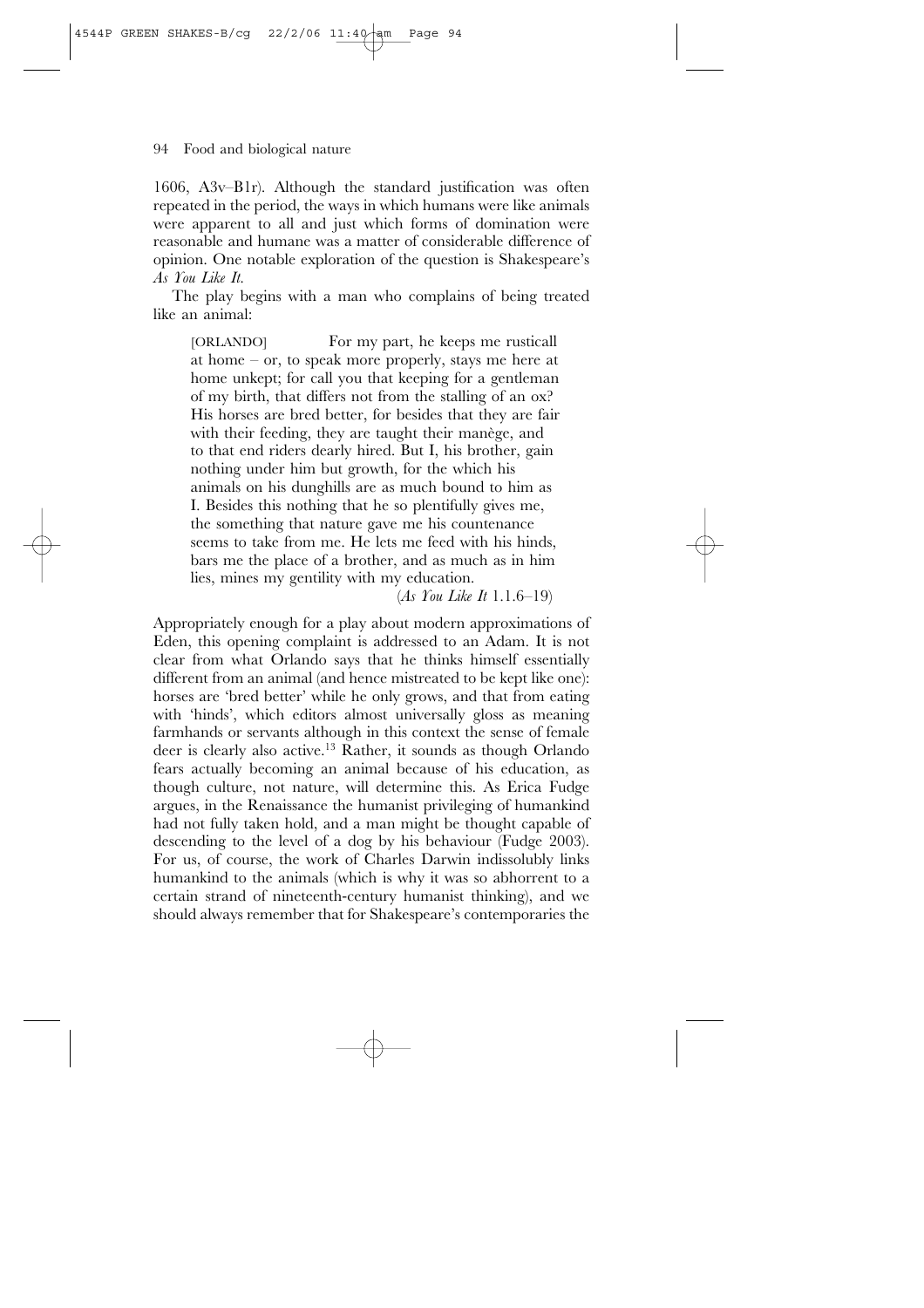'beastilisation of humanity' as Fudge so aptly calls it (Fudge 2000) was always possible.

When the villain of the situation enters, Orlando acknowledges his superiority but only inasmuch as society (specifically, the custom of primogeniture) makes him so:

OLIVER Know you before whom [you stand], sir? ORLANDO Ay, better than him I am before knows me. I know you are my eldest brother, and in the gentle condition of blood you should so know me. The courtesy of nations allows you my better, in that you are the first-born; but the same tradition takes not away my blood, were there twenty brothers betwixt us. I have as much of my father in me as you, albeit I confess your coming before me is nearer to his reverence.

(*As You Like It* 1.1.40–8)

It need not be like this. In one of his most optimistic happy endings, Shakespeare dramatized another pair of brothers deciding to let nature (their absolute physical equality) teach their humanity and to ignore this custom: '[DROMIO OF EPHESUS] let's go hand in hand, not one before another' (*The Comedy of Errors* 5.1.430). Once Orlando leaves, Oliver swears to do some of the brother-keeping that Orlando complains is neglected: 'Begin you to grow upon me? I will physic your rankness' (1.1.81–2). This is a horticultural image of Orlando as a plant choking Oliver, just as Prospero thinks of his brother Antonio as 'The ivy which had hid my princely trunk | And sucked my verdure out on 't' (*The Tempest* 1.2.86–7). But as Alan Brissenden observes (Shakespeare 1993, 1.1.82n), Oliver's use of the word 'physic' suggests not only horticulture but also surgery, which two domains Shakespeare allowed to overlap in a celebrated image of careful gardening: 'We at time of year | Do wound the bark, the skin of our fruit trees, | Lest, being over-proud in sap and blood, | With too much riches it confound itself' (*Richard 2* 3.4.59–61).

The central structural contrast of the play is, of course, between the sophistication and corruption of the court, where the entire first act is set, and the innocence and honesty of the country where almost all the remainder of the play is set. After the Fall there could be no hope of attaining a true natural paradise, but one might hope to recover something like it by returning to places that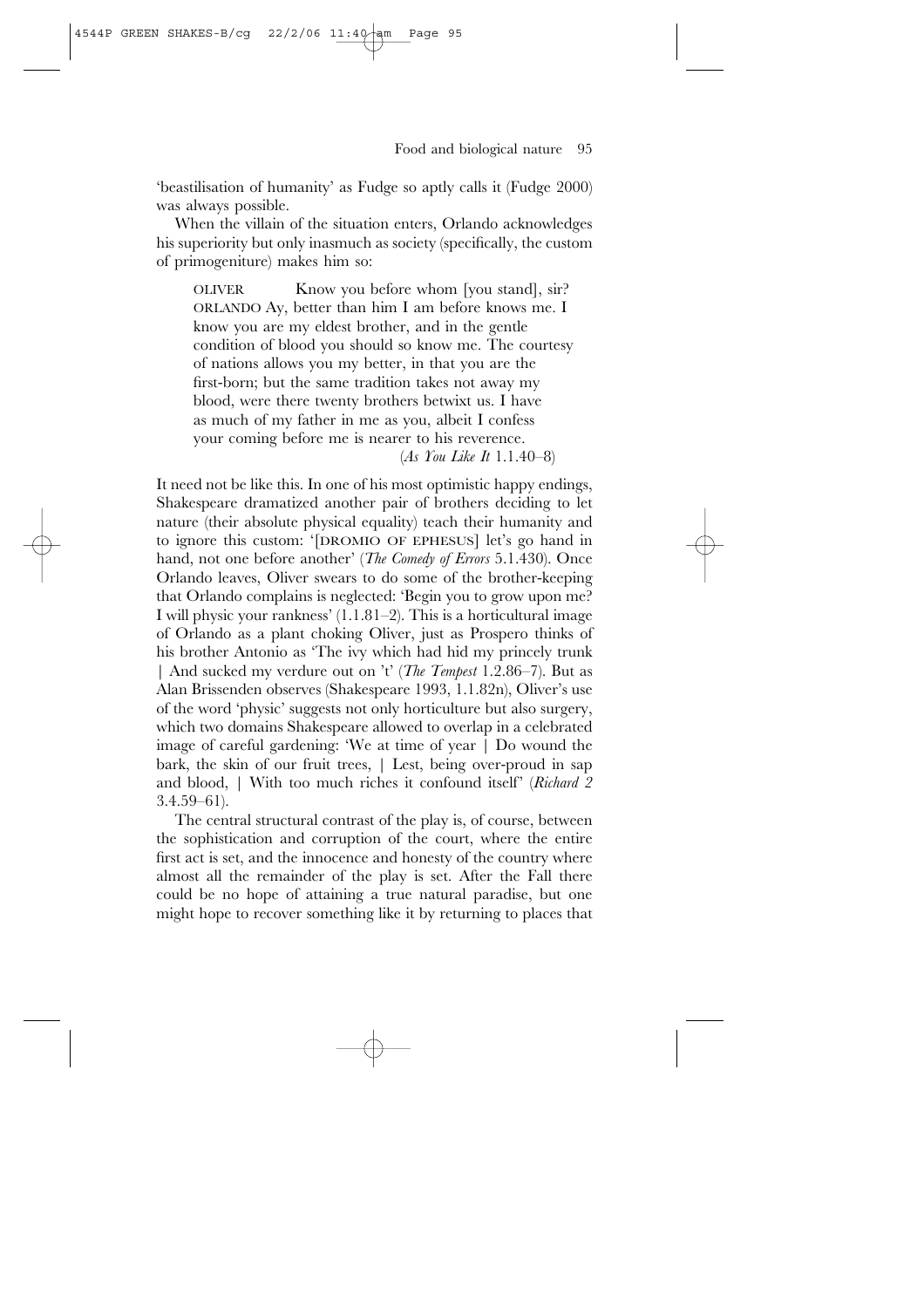had not changed much over time. This sense of returning to a former, better state of things is clearly set up by the wrestler:

CHARLES They say he is already in the forest of Ardenne, and a many merry men with him; and there they live like the old Robin Hood of England. They say many young gentlemen flock to him every day, and fleet the time carelessly, as they did in the golden world.

(*As You Like It* 1.1.109–13)

Belief in a falling off since the golden age, a descent into corrupted sophistication, is apparent across early modern poetry and prose, and as Andrew Wear points out, 'The idea that fresh air, fresh food and freedom to move were good for pigs (and for men and women)' links the modern Green movement with these writers (Wear 1992, 146). The pigs enter the debate via Thomas Fuller's assertion that those running wild in Hampshire produce the best bacon because they eat the ready supply of fallen acorns, which were 'mens meats in the Golden, Hog's food in this Iron Age' (Wear 1992, 145). As Wear shows, the countryside was widely (and, statistics confirm, rightly) thought to be a healthier place to live than the city, and going there was a means to recover something of the physical vigour of prelapsarian humankind. Linking the physical and spiritual aspects, Holland's history of Adam completed by Topsell argued that religious correctness was also a means to the same end, as encapsulated in its subtitle: *The Four-Fold State of Man, Well Formed in his Creation, Deformed in his Corruption, Reformed in Grace, and Perfected in Glory* (Holland 1606).

That the countryside itself is the cause of the goodness of those who dwell in it is strongly suggested by the play's startling transformations of Oliver and Duke Ferdinand when they leave the court to enter the Forest of Ardenne. The only explanation offered for the latter's initially mean behaviour is Le Beau's 'The Duke is humorous' (1.2.256), which diction, Brissenden notes, appears at this point in the source but also alludes to the fashionable dramatic genre of humours comedy begun by George Chapman's *A Humorous Day's Mirth* at the Rose theatre in 1597 (Shakespeare 1993, 1.2.251n). In a brilliant analysis of this fashion, Martin Wiggins shows that Shakespeare absorbed the new style and made it his own (Wiggins 2000, 64–78), and indeed raw statistics confirm this picture. The words 'humour' and 'humourous' flood into Shake-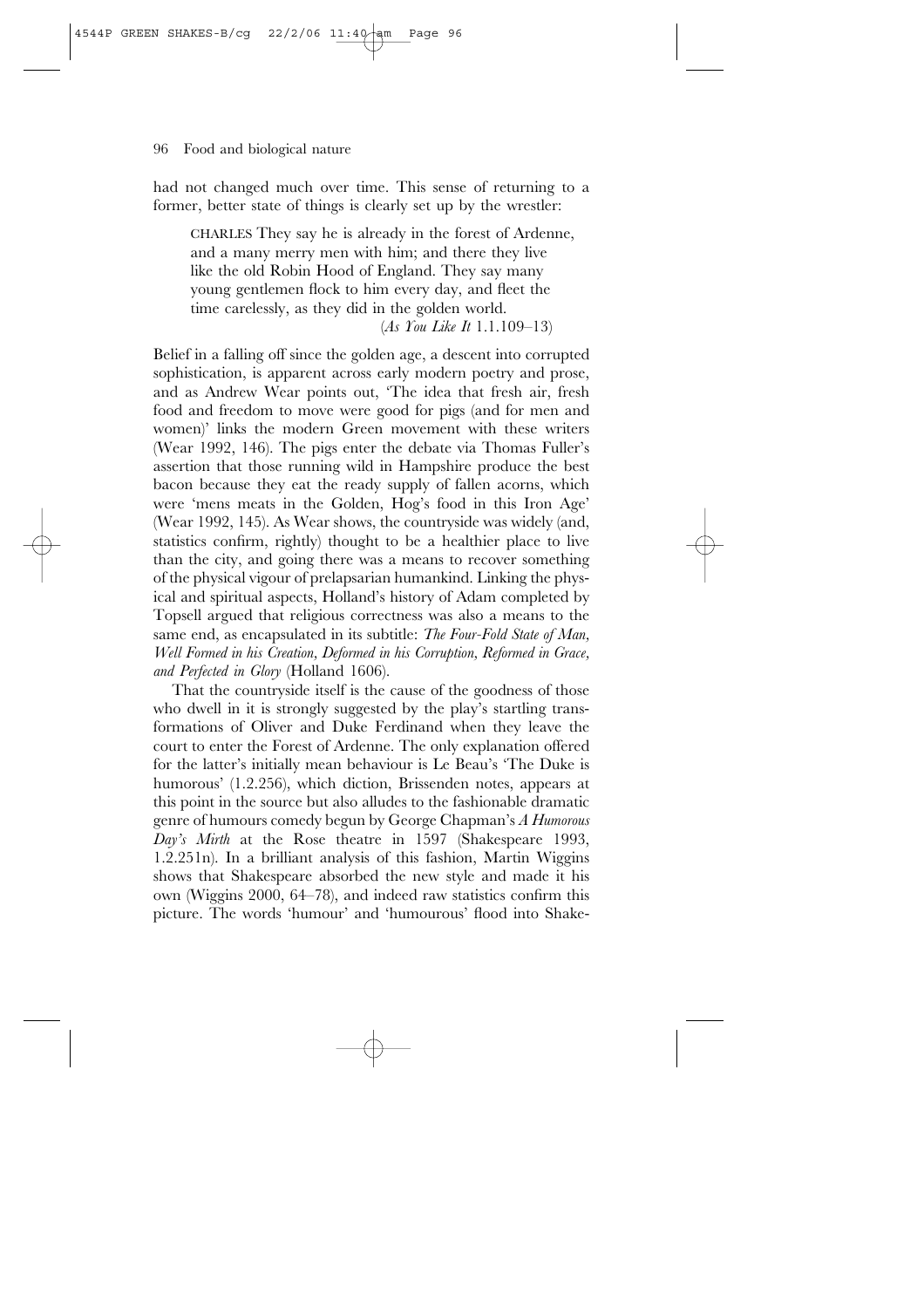speare's dramatic dialogue at the end of the sixteenth century. Taken in chronological order of composition, the word-counts are 8 in *1 Henry 4* (1596–7), 25 in *The Merry Wives of Windsor* (1597–8), 13 in *Henry 5* (1598–9), 9 in *Julius Caesar* (1599), and 8 in *As You Like It* (1599–1600), compared to a background average of 3 or 4 uses in each of his other plays.

The term 'humour' comes from classical medicine (primarily, the work of Galen of Pergamum, 129–*c*.216 CE) and refers to the effect upon personality of the predominance of one of the four fluids of the human body – bile (= choler), blood, melancholy (= black bile), and phlegm – which ought to be in a dynamic equilibrium. The comedy of humours differed from what went before in its concern with human agency, originating in bodily chemistry, above all else, and its relative neglect of plot. As Wiggins puts it, 'the events remain tightly under human control, created not by chance, still less by any supernatural force, but by the machinations, not always benevolent, of particular characters' (Wiggins 2000, 72). In having no supernatural agency at work, this kind of comedy lacks the macrocosmic/microcosmic correspondence that we saw in *Macbeth* where the natural world reacts to human behaviour. Instead, it has a concern for equilibrium centred on the human body, which reacts to external factors (including environment and diet) and which as a complex dynamic system can be brought back into order. This is essentially another kind of macrocosmic/microcosmic correspondence and one in which the body, not the cosmos, is responsive. Once the body is back in balance the social world is consequentially adjusted: the usurping brothers spontaneously restore what they took.

As Gail Kern Paster reminds us, the Galenic humoral model of human biology and psychology is utterly materialist. Not for its adherents the intangible mysteries of mental energy that Freud later tried to model, rather human thoughts and feelings are essentially a matter of hydraulics:

For the early moderns, emotions flood the body not metaphorically but literally, as the humors course through the bloodstream carrying choler, melancholy, blood, and phlegm to the parts and as the animal spirits move like lightning from brain to muscle, from muscle to brain.

(Paster 2004, 14)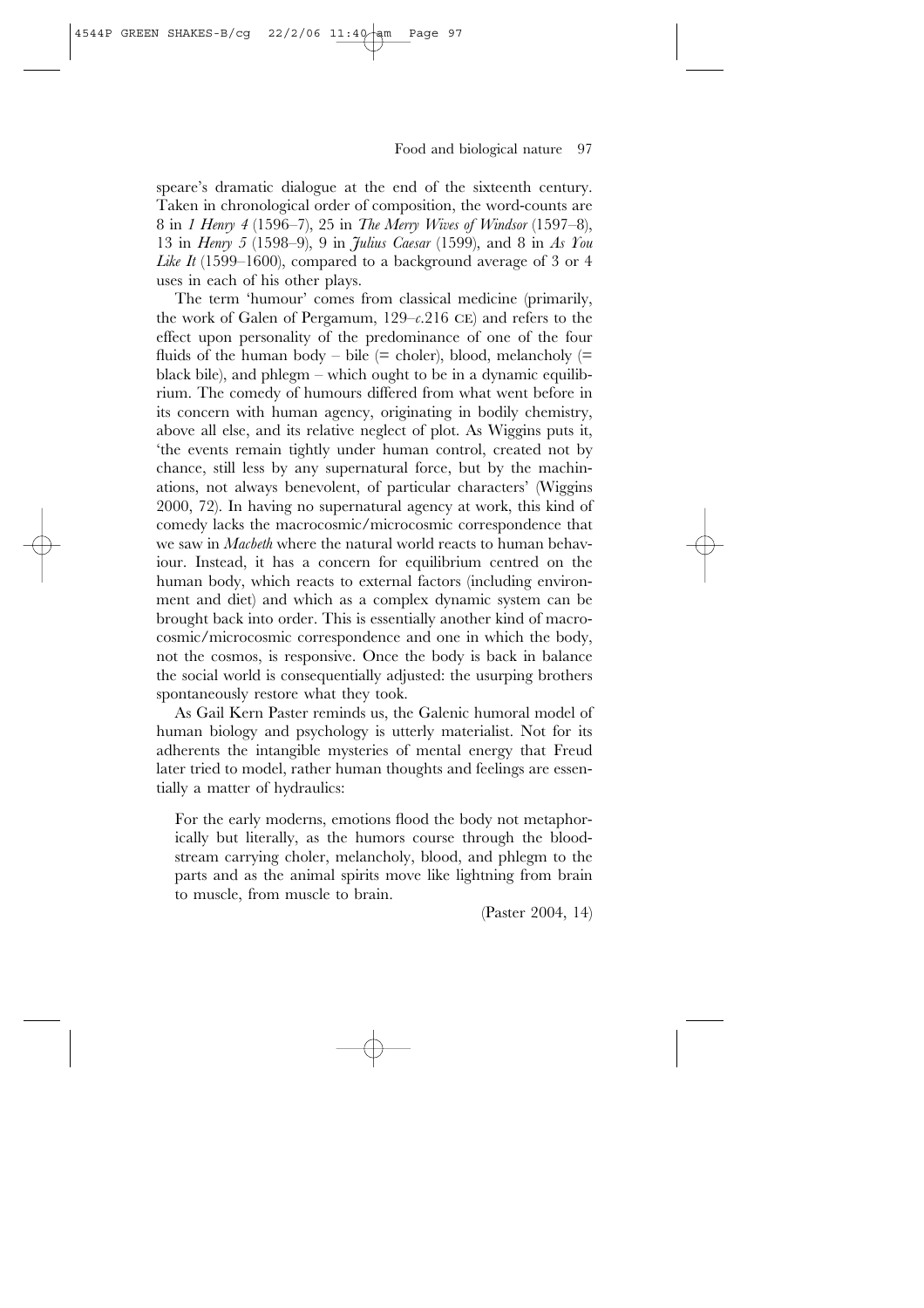A corollary of this view is an inherent link between the macrocosm and the microcosm, although Paster avoids these unfashionable terms, leaving them out of her highly detailed index. Nonetheless, they are central to her argument:

to understand the early modern passions as embodying a historically particular kind of self-experience requires seeing the passions and the body that houses them in ecological terms – that is, in terms of that body's reciprocal relations to the world. . . . The link between the inner and outer is often described in the language of the qualities, since the forces of cold, hot, moist, and dry not only determine an individual subject's characteristic humors and behaviors but also describe the characteristic behaviors of other living things – animate and inanimate.

(Paster 2004, 19)

A ready way to influence one's fluid balance was diet, and belief that particular foods had particular humoral effects is evident throughout sixteenth-century printed dietaries (Fitzpatrick 2005). Thus to gloss Duke Senior's question to his men 'Come, shall we go and kill us venison?' (2.1.21), Brissenden is quite right to invoke contemporary beliefs about this meat promoting melancholy (Shakespeare 1993, 2.1.21n). As a fluid, melancholy itself is no bad thing, and one ought to promote its internal production when deficient. On the other hand, if one has too much melancholy then one ought to suppress its generation. Balance of the humoral levels is all, and one's dietary choices informed by knowledge of one's present state enable the body to exploit negative feedback to finetune the hydraulic system.

The pervasive classical mythology of the play, however, permits characters to ponder others' bodily systems and other principles of feedback and energy renewal. The collocation of the following remarks in the wrestling scene strongly suggests a particular classical mythological context:

CHARLES Come, where is this young gallant that is so desirous to lie with his mother earth?

 $[\ldots]$ 

ROSALIND (*to Orlando*) Now Hercules be thy speed, young man!

(*As You Like It* 1.2.188–98)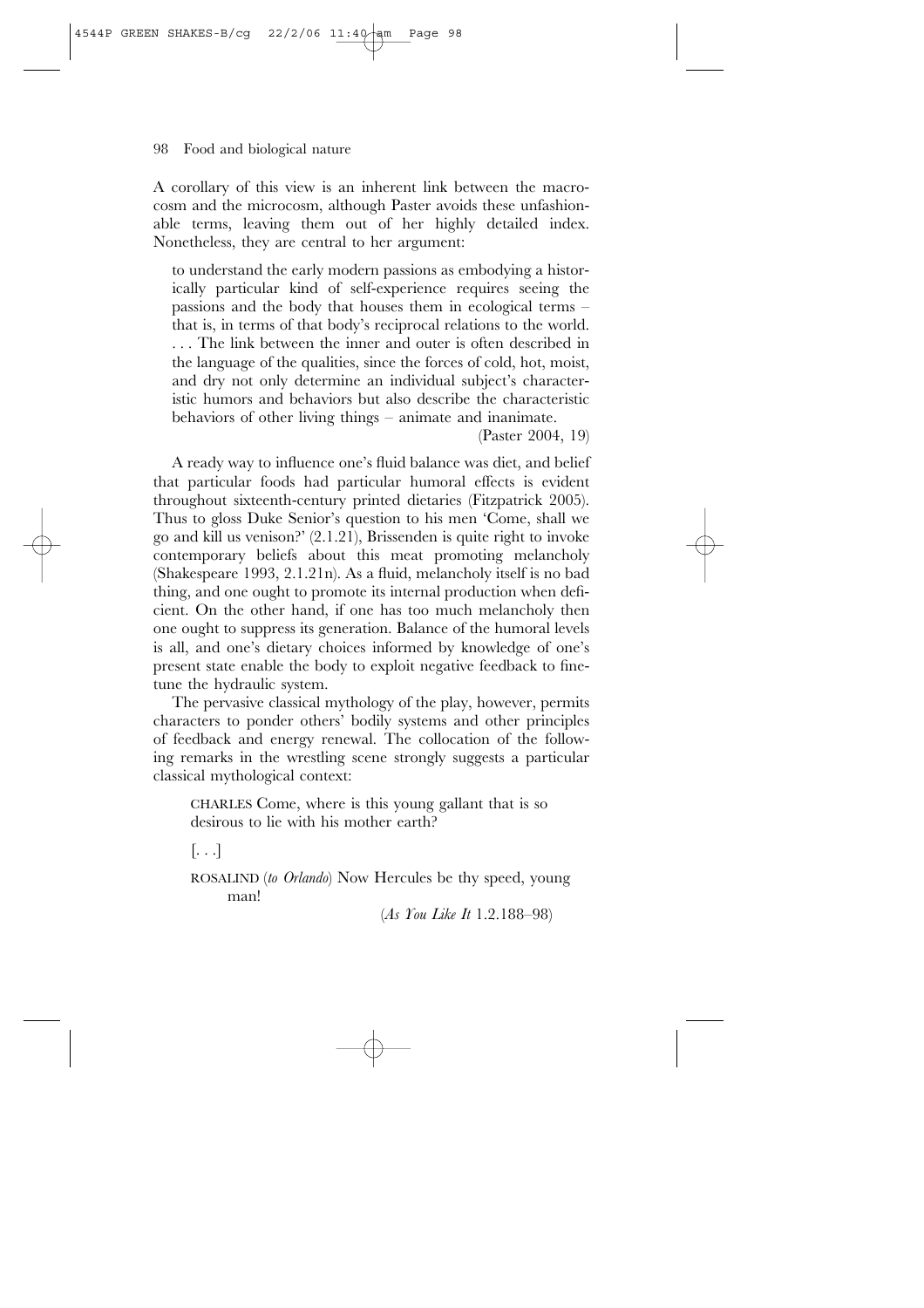This talk of lying with the Earth, wrestling, and Hercules evokes the encounter with Antaeus: 'Being forced to wrestle with him, Hercules hugged him, lifted him aloft, broke and killed him; for when he touched the earth so it was that he waxed stronger, wherefore some said that he was a son of Earth' (Apollodorus 1921, 223, 2.5.11). In Greek wrestling the object was to repeatedly throw one's opponent to the ground (Hornblower and Spawforth 1996, 'wrestling'), but rather than defeating Antaeus such a fall only renews his energy. This positive-feedback loop – the snowball gathering momentum kind (see pp. 22–5 above) – must be broken by inverting the game's rules and holding him away from the source of his power. The point of this classical allusion is that mortals generally do not benefit from such positive feedback of strength, and that ordinary processes of adjustment and balance are the keys to human physical fitness.

Orlando's defeat of Charles has a hint of supernatural wonder about it, but is essentially mundane. A powerful animal can kill a man, and likewise a man can kill an animal. Orlando is strong, but Adam's warning 'This is no place, this house is but a butchery. | Abhor it, fear it, do not enter it' (2.3.28–9) reminds us of Orlando's opening complaint about being beastilized. Once in the forest, Orlando characterizes the relationship between men and beasts there as fairly evenly matched: 'If this uncouth forest yield anything savage I will either be food for it or bring it for food to thee' (2.6.6–7). This is the 'him or me' character of unmediated nature, and it runs counter to the understanding of the forest as a place where humans can recover their natural dominance over animals. Just as individual living creatures are out to kill and eat one another, so with humankind: in the forest the essential equality of animals and humans is reasserted. On the other hand, scene 2.6 is played on a stage that still contains the banquet laid out at the end of the previous scene, which will succour Orlando and Adam in the next. This suggests that human culture overcomes natural forces, as does culturedness in the sense of refined and gentle behaviour: 'ORLANDO Speak you so gently? Pardon me, I pray you. | I thought that all things had been savage here' (2.7.106–7). He assumed the countryside would be wild but in fact it is peaceful, but only because the good courtiers have brought with them their good manners. However, to agree to Orlando's interpretation would be premature: the play holds culture and nature in tension and refuses to confirm the triumph of either.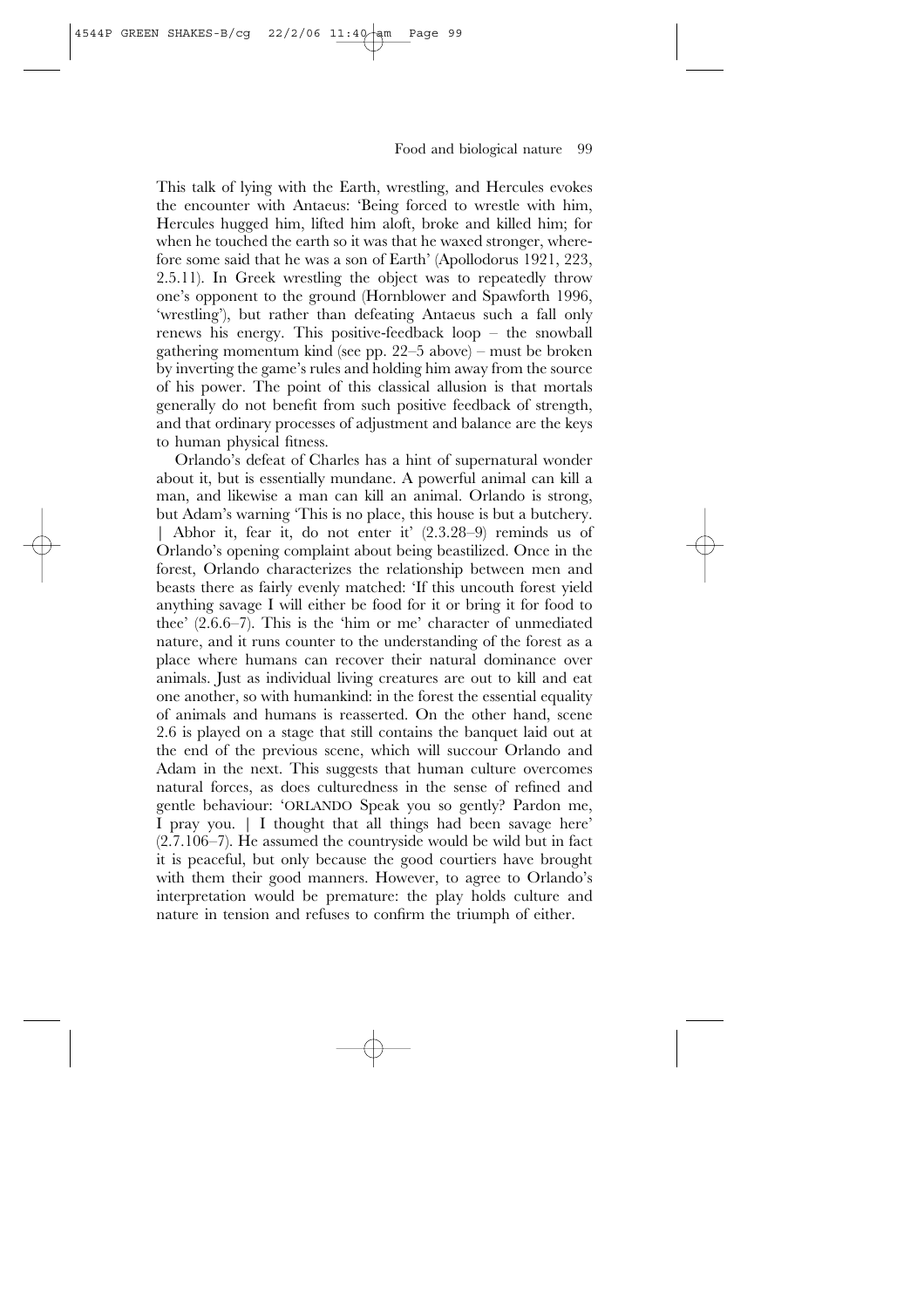Orlando has no sooner carried off Adam than Duke Senior enters with his lords and makes explicit what is at stake: 'I think he [ Jaques] be transformed into a beast, | For I can nowhere find him like a man' (2.7.1–2). The transformations at work here go both ways: venison makes a man melancholy and melancholy makes a man like a beast. Duke Senior's qualms about hunting venison were not so much about the violence itself as the proprieties of place:

[DUKE SENIOR] And yet it irks me the poor dappled fools, Being native burghers of this desert city, Should in their own confines with forkèd heads Have their round haunches gored.

(*As You Like It* 2.1.22–5)

According to the First Lord's description, Jaques's response to the spectacle of a wounded stag crying into a brook made the same distinction about where (rather than whether) animals should be killed, but first comes a description of utter pathos:

[FIRST LORD] . . . a poor sequestered stag That from the hunter's aim had ta'en a hurt Did come to languish. And indeed, my lord, The wretched animal heaved forth such groans That their discharge did stretch his leathern coat Almost to bursting, and the big round tears Coursed one another down his innocent nose In piteous chase. And thus the hairy fool, Much markèd of the melancholy Jaques, Stood on th' extremest verge of the swift brook, Augmenting it with tears.

(*As You Like It* 2.1.33–43)

In its diction of 'Coursed' and 'chase', the touching image of the animal's big tears rolling down its face carries a fractal (that is, self-similar) miniature representation of the chase that led to its predicament, and his leathern 'coat' painfully anticipates what will become of his skin if his body falls into human hands. Even this, however, is framed within language that suggests the town rather than the country. The animal is 'sequestered' in the sense of cut off from his fellows, but also perhaps (and anticipating Jaques's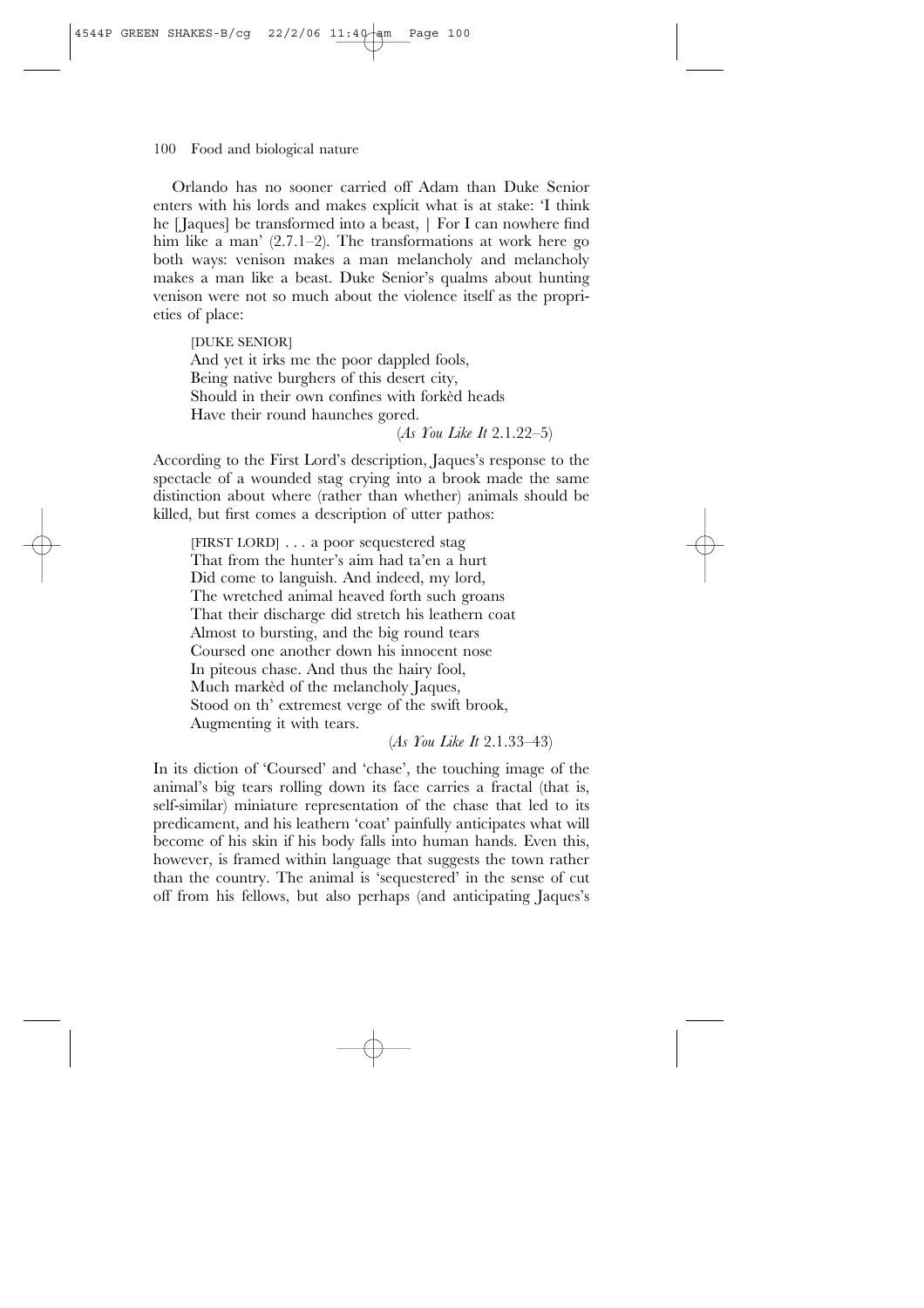financial metaphors) in the legal sense of a debtor's wealth being seized to pay creditors (OED sequester *v*. 3).

Once Jaques begins to 'moralize this spectacle' (2.1.44), the language is almost entirely urban:

### [FIRST LORD]

First, for his weeping into the needless stream; 'Poor deer,' quoth he, 'thou mak'st a testament As worldlings do, giving thy sum of more To that which had too much.' Then being there alone, Left and abandoned of his velvet friend, ''Tis right,' quoth he, 'thus misery doth part The flux of company.' Anon a careless herd Full of the pasture jumps along by him And never stays to greet him. 'Ay,' quoth Jaques, 'Sweep on, you fat and greasy citizens, 'Tis just the fashion. Wherefore should you look Upon that poor and broken bankrupt there?' Thus most invectively he pierceth through The body of the country, city, court, Yea, and of this our life, swearing that we Are mere usurpers, tyrants, and what's worse, To fright the animals and to kill them up In their assigned and native dwelling place.

(*As You Like It* 2.1.46–63)

This propriety of place does not bear close scrutiny, for it sounds as though Duke Senior and Jaques agree that animals who confine themselves to the countryside should be safe, which would imply that the ones in the city's abattoirs merely wandered there by mistake and, being where they do not belong, came to deserve their fate. Yet even this fragile distinction between country and city is threatened by Jaques's urban diction that suggests he cannot apprehend the countryside other than through his courtly mind. The dying creature is, in adding water to water, making a pointless will ('testament') as humans do, and the herd that goes by without regarding their fellow are like prosperous citizens that disdain the company of one in financial difficulty ('broken bankrupt'). This is a keen sort of irony: only by putting the event into urban terms can Jaques stir his emotions about it. Or, to be more generous and give credence to the First Lord's interpretation,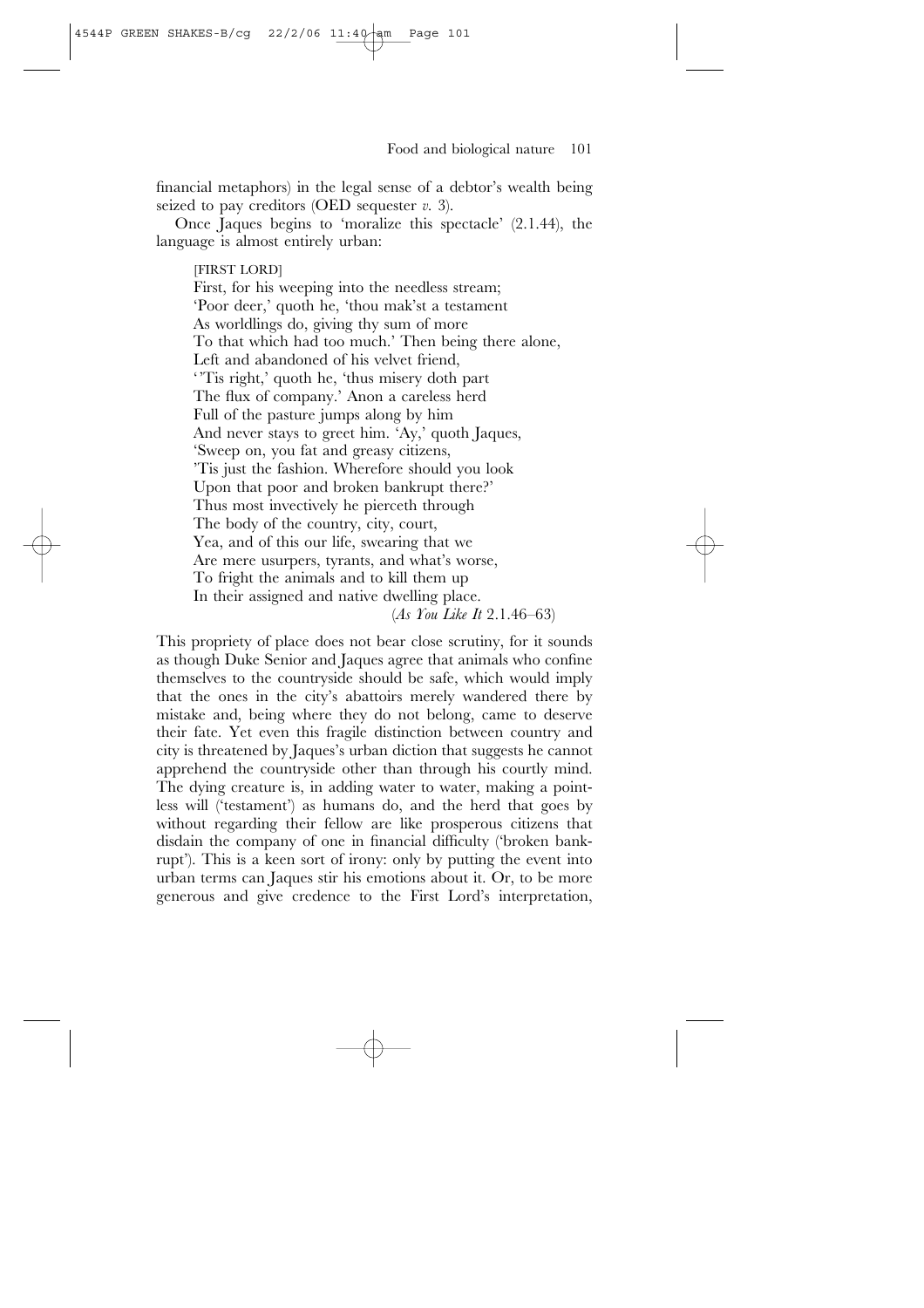Jaques equally pierces the natural and the human worlds by showing that they are essentially alike: human society is not so different from animal society.

There is more going on with Jaques and the stag beyond this moralizing, however. Winifred Schleiner draws attention to the contemporary belief that the tear of a stag (the *lapis bezoar*) was itself medicinal to the melancholic (Schleiner 1980), so that as Carol Falvo Heffernan points out there is an irony in Jaques foregoing the relief from his condition that is right in front of him (Heffernan 1995, 107). Human melancholics such as Jaques, and animal ones such as stags, were supposed to be drawn to water because of their dryness, and hence the animal's 'augmenting' of the stream with its tears is also an ironic failure to correct the bodily hydraulics. A melancholic should conserve rather than give up its moisture where the addition is negligible, hence the 'needless[ness]' of the stream.

And yet there might also be a kind of self-regulation at work here, perceptible if we recall that humoral theory precedes the mind/body split of Cartesian dualism: Elizabethans observed no sharp distinction between emotional drives and the bodily hydraulics. Indeed, our notion of bodily causation of mental states is itself anachronistic here: 'Melancholia is black bile. That's what it means. . . . black bile doesn't just cause melancholy; melancholy somehow resides in it' (Taylor 1989, 188–9). If Jaques got melancholic from eating too much stag (or indeed hare or rabbit, according to contemporary wisdom) then what follows might be his body's self-correction of this imbalance. By generating his emotional state of sympathy for the stag, his bodily appetites are altered (he swears off meat) and so the proper balance can be restored. If, as seems likely, the 'ab[h]ominable' (4.1.6), manavoiding Jaques seeks Duke Frederick at the close of the play in order to emulate his religious isolation, the monastic life (from the Greek *mono*- meaning alone) will include vegetarianism that will cure his melancholy.

We tend to think of the green-world plays such as *As You Like It* in terms of plant and landscape imagery but in fact our relations with animals are its central subject. That it seems otherwise is probably because the country world is first evoked in terms of plants and landscape ('tongues in trees, books in the running brooks, | Sermons in stones' 2.1.16–17) and the country songs are predominantly about these things ('Under the greenwood tree'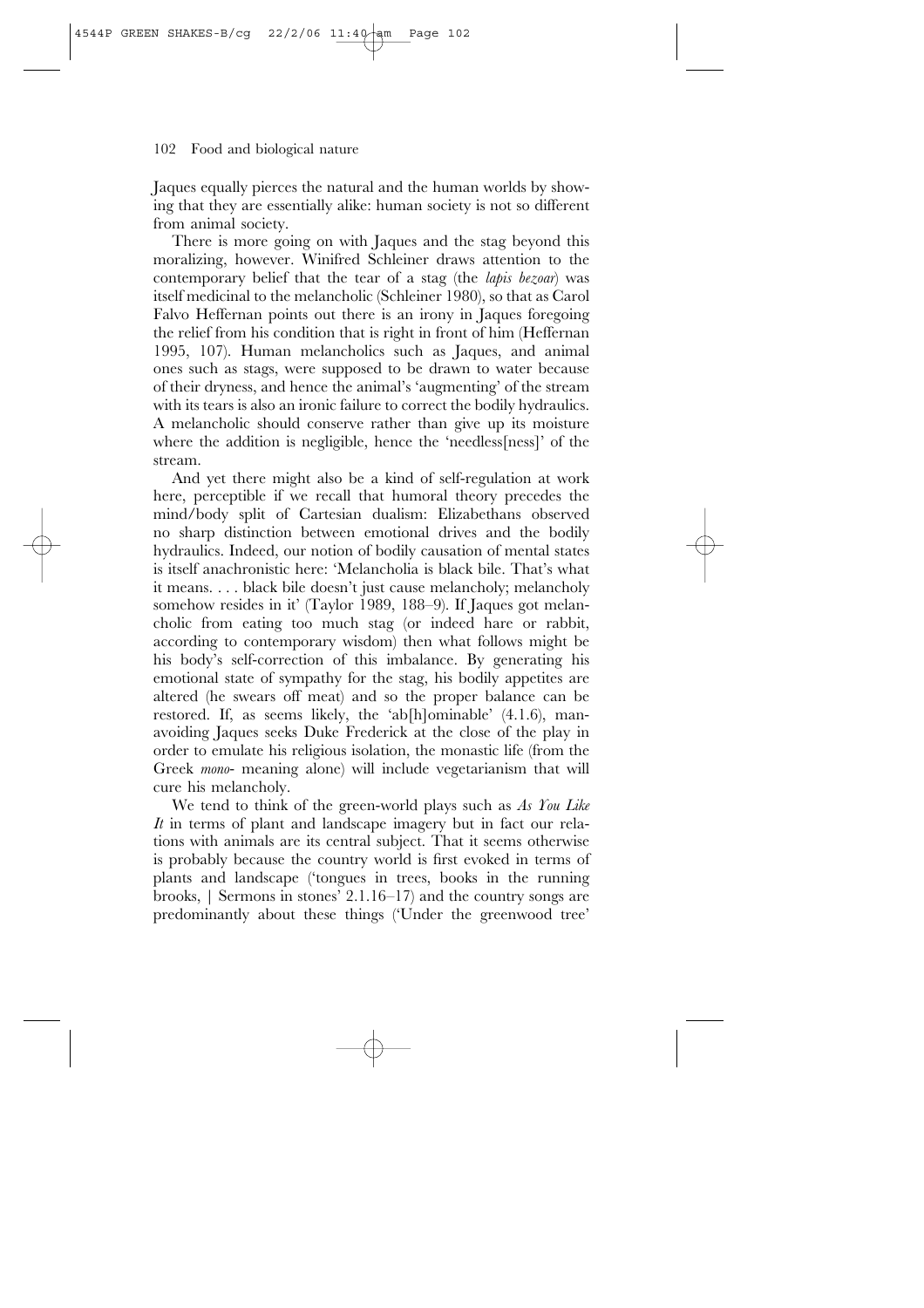2.5.1, 'unto the green holly' 2.7.181, 191, 'o'er the green cornfield . . . acres of the rye . . . life was but a flower' 5.3.17–29). The final song signals the closing return to the urban with its repetition of 'every town' (5.4.141, 144). Yet all this talk of plants and landscape is confined to the characters' verbal descriptions of where they are; when they come to talk of their own affairs and what matters to them, nature is animal rather than vegetable. The accelerated pairings up of lovers towards the close release fresh possibilities in this regard, and given more lovers to mock besides herself and Orlando, Rosalind launches on a fresh stream of animal denigration, likening Celia and Oliver's instantaneous reciprocation to 'the fight of two rams' (5.2.29–30) and the general exclamations of love of Phoebe, Silvius, and Orlando to 'the howling of Irish wolves against the moon' (5.2.104–5).

The likening of humankind to animals runs throughout the play: 'ROSALIND [I am as native] As the coney that you see dwell where she is kindled' (3.2.329–30) and '[ROSALIND] boys and women are for the most part cattle of this colour' (3.2.398–9). The animal metaphors run alongside a minor stream of man-as-plant imagery such as Rosalind's 'I'll graft it [the tree] with you [Touchstone]' (3.2.115) and Celia's 'I found him [Orlando] under a tree, like a dropped acorn' (3.2.229–30). Even with the human-as-plant metaphors, the point is our vulnerability to being consumed, like a medlar fruit or an acorn taken up by one of Fuller's Hampshire hogs. This vulnerability to predation had since classical mythology provided a ready analogy for relations of love: '[CELIA] He was furnished like a hunter –  $\vert$  ROSALIND O ominous – he comes to kill my heart' (3.2.240–1). The common Elizabethan pun on hart/heart provides the connection between the idealized and romantic and the mundane and bodily, and Rosalind's supposed cure for love is a shock to the bodily system:

[ROSALIND] . . . grieve, be effeminate, changeable, longing and liking, proud, fantastical, apish, shallow, inconstant, full of tears, full of smiles; for every passion something, and for no passion truly anything, as boys and women are for the most part cattle of this colour – would now like him, now loathe him; then entertain him, then forswear him; now weep for him, then spit at him, that I drave my suitor from his mad humour of love to a living humour of madness, which was to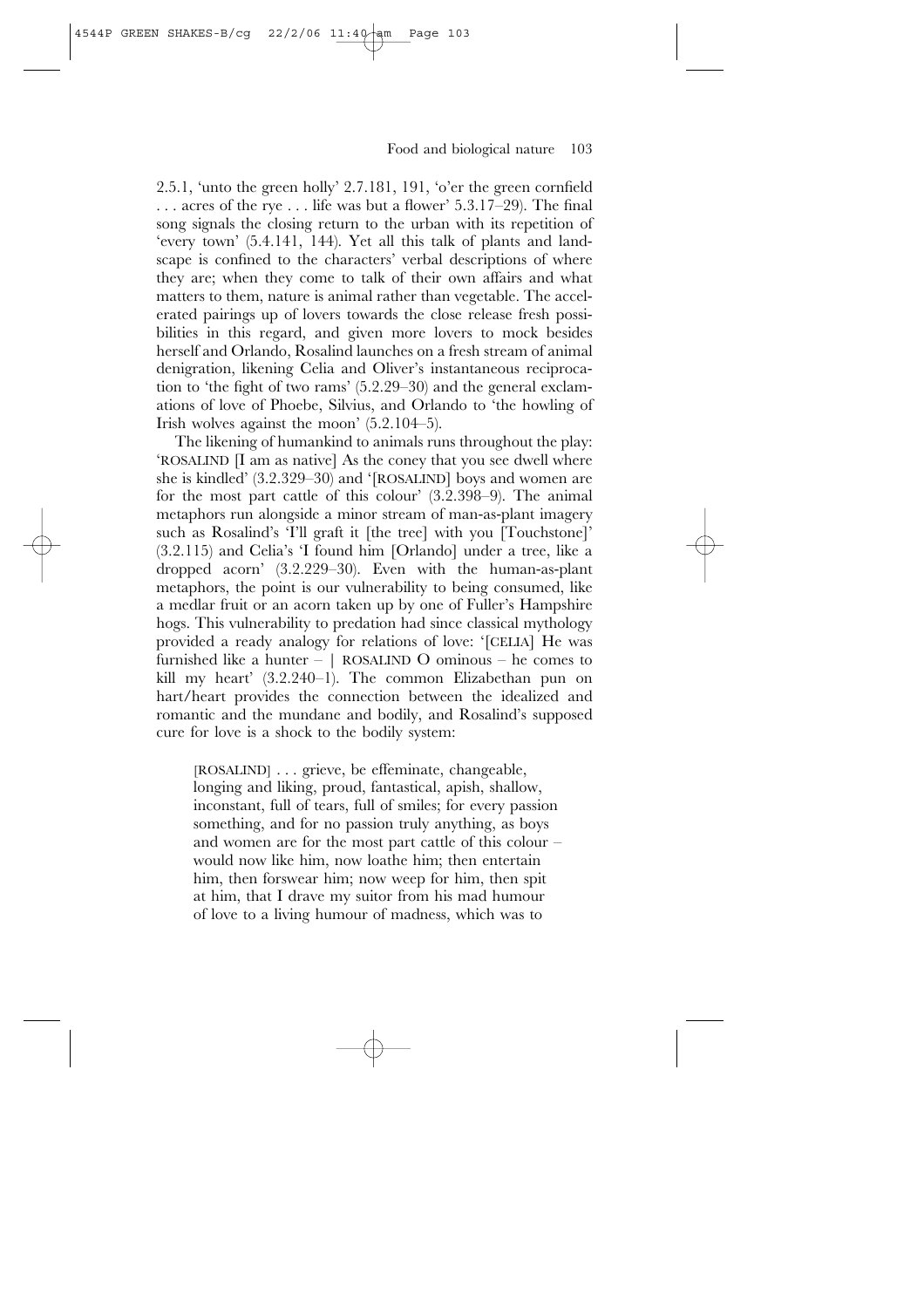forswear the full stream of the world and to live in a nook merely monastic. And thus I cured him, and this way will I take upon me to wash your liver as clean as a sound sheep's heart, that there shall not be one spot of love in 't.

(*As You Like It* 3.2.395–408)

For all that it replaces one malady (love) with another (madness), this presumably imagined cure is of a piece with descriptions of humoral balance elsewhere in the play and it has the outcome – retirement into religious solitude – that the arch-villain Duke Frederick chooses for himself at the close.

Aside from Duke Frederick, who becomes 'abhominable' in the contemporary sense of 'apart from man', the visitors to the forest return at the end of the play to the courtly lives that they earlier claimed to have found inferior to country life. To the duke's eulogy about 'this life more sweet | Than that of painted pomp' (2.1.2–3), Amiens responds 'I would not change it' (2.1.18), meaning the new life for any other. And yet he does change it at the end of the play. Agnes Latham warns us not to read this as satire:

Life in Arden is natural and happy and wholesome and all good men flourish there. One after another the refugees from the world's unkindness arrive drooping and the forest revives them. . . . At the end of the play the company return refreshed and invigorated to take up their ordinary duties, after what has been a life-enhancing and not a self-deluding interlude. The fact that they return so promptly and so cheerfully is what validates their experience.

(Shakespeare 1975, llx)

This sense of a trip to the forest as an invigorating tonic – much like a walk in the countryside in Jonathan Bate's account of Romantic poetry (pp.  $38-44$  above) – can only be sustained by ignoring the play's considerable power to disrupt our sense of country and city as separate domains. More simply, this reading is made possible only by mistaking exile for vacation.

As Jane Kingsley-Smith observes, exile and pastoralism already had a long-standing literary association when Shakespeare came to write *As You Like It*, yet there are 'points of conflict' in the association, most notably because the classical versions tended to show men banished from their farms while Renaissance pastoralists often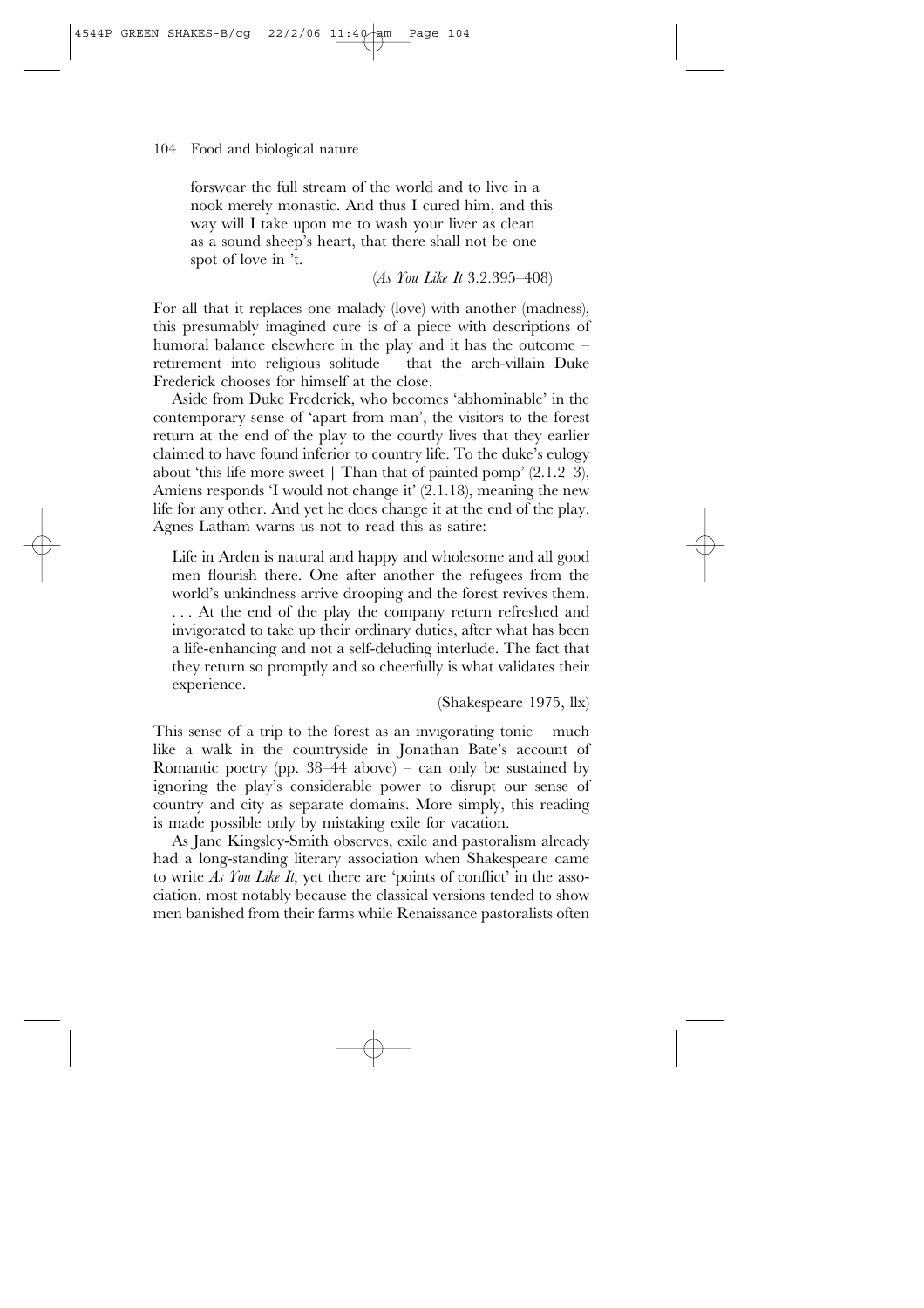'are exiles from court' banished *to* the countryside. The latter direction exemplified the continued resonance of the idea that human beings 'belong in a garden rather than in a city' and hence that, paradoxically, in banishment the exile comes home (Kingsley-Smith 2003, 108–9). (Taken at its widest, the Christian story of paradise lost and regained is, of course, precisely of this structure.) In Shakespeare's time the familiar dramatic expression of this city/country distinction was the so-called city comedy in which innocents from the countryside brought their naivety to the town. Shakespeare produced no city comedies, but in *As You Like It* he engages with the genre's conventions by reversal: courtiers bring their urban ideas to the countryside and find that aspects of city life have preceded them there. The financial depredation that we hear in Jaques's responses to the dying animal – and perhaps also in Duke Senior's confirmation of having 'seen better days' (2.7.120) – is already a feature of the countryside, hence Corin's inability to succour the exiles in 2.4. Rather than conforming to the pastoral stereotype of the self-sufficient and idling keeper of sheep, Corin is a daily labourer ('shepherd to another man' 2.4.77) and can resume his occupation only when the aristocrats buy his master's farm. Of this countryside reality the duke's party seem entirely unaware. No one appears to be growing crops in the world of *As You Like It*; the rustics are all descendants of murdered Abel rather than murderer Cain.

To follow the biblical correspondences for a moment, we can observe that the story of Noah makes a strong distinction between the plant world, which is not rescued in the ark, and the animal kingdom, which is. The plant world, it seems, survives on its own and indeed its capacity to self-regenerate is an index of the water's abating: when a dove returns with an olive leaf, Noah knows that it is safe to leave the ark (Genesis 8.1). The story of the flood is a kind of exile and return that the play mirrors in the flight and return of its groups of main characters, and the two-by-two marches of unclean animals admitted by Noah is, as Jaques observes ('another flood toward' 5.4.35), mirrored in the final scene's pairing of couples. Jaques's allusion to the biblical flood is relevant for the play's various investigations of the natural, because it confirmed human beings' dominion over the animals:

And the fear of you and the dread of you shall be upon every beast of the earth, and upon every fowl of the air, upon all that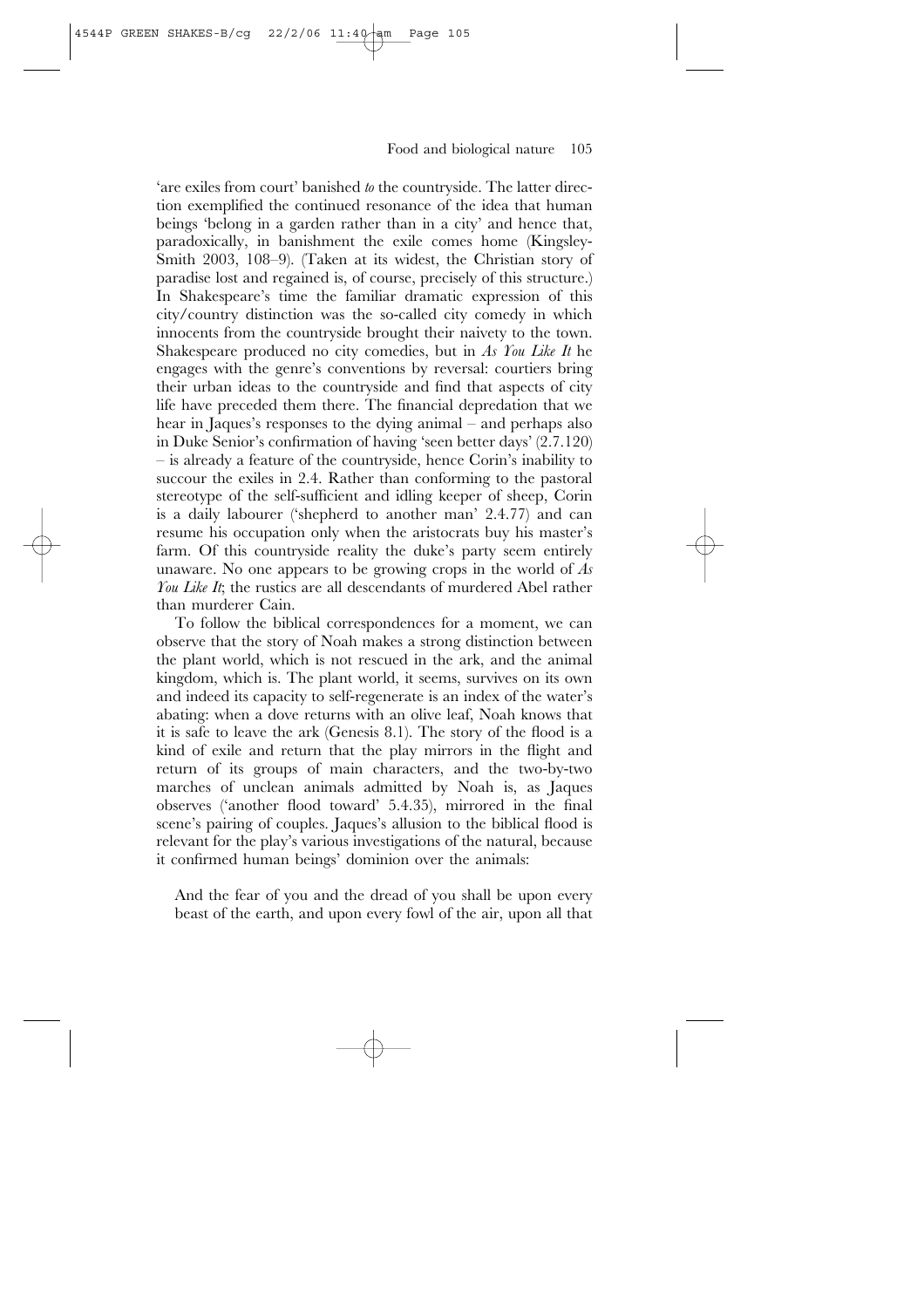moveth upon the earth, and upon all the fishes of the sea; into your hand are they delivered. Every moving thing that liveth shall be meat for you; even as the green herb have I given you all things.

(Genesis 9.2–3)

If the trip into the forest apparently awoke disquiet about human/ animal relations, the analogy of the flood should allow the courtiers to return newly invigorated (as Latham would have us believe) with a sense of the rightness of human dominance of animals.

However, before this renewal of dominion over animals, God apparently also relented regarding Adam's cursed agrarian labour. For the original sin God had said 'cursed is the ground for thy sake; in sorrow shalt thou eat of it all the days of thy life; Thorns also and thistles shall it bring forth to thee; and thou shalt eat the herb of the field' (Genesis 3.17–18), but after the flood

the LORD said in his heart, I will not again curse the ground any more for man's sake; for the imagination of man's heart is evil from his youth; neither will I again smite any more every thing living, as I have done. While the earth remaineth, seedtime and harvest, and cold and heat, and summer and winter, and day and night shall not cease.

(Genesis 8.21–2)

Whereas the attitude to animals is simply confirmed, the position regarding cultivation seems like a reversal. And indeed, Noah becomes a husbandman and plants a vineyard (whence wine), which epitomizes the re-entry of pleasure into the world (Genesis 9.20).

Any contrast of the agrarian and the pastoral lives in Western literature necessarily draws upon the story of Cain and Abel, which mythologizes the triumph of farming. Once human beings became mostly crop-planters rather than hunters, hunting became a recreational activity, especially for the wealthy. The exile of the courtiers in *As You Like It* bringing with it the necessity to hunt is, in that sense, also a forced return to an earlier form of production and what was formerly the height of aristocratic leisure must be done to survive. *As You Like It* is concerned with the moral correctness of hunting itself. What links our time with Shakespeare's is a sense that our relationships with animals are a part of what we consider to be a healthy lifestyle. We, like them, worry about how far it is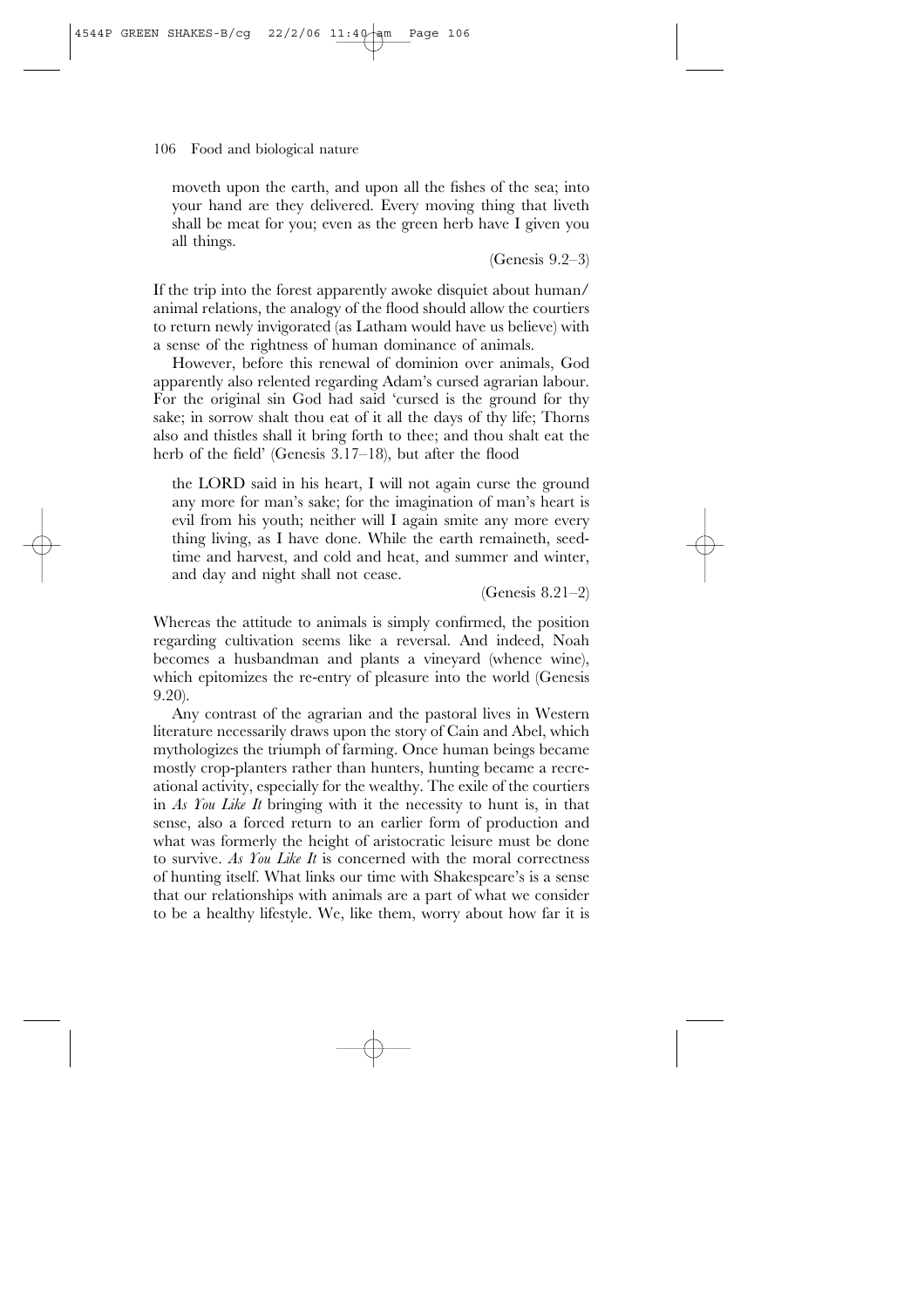justifiable to make animals suffer for our ends, how far we may treat them as merely instruments. In pondering those relations, we must remember that difference of scale is not difference of kind, for Isabella makes the entirely plausible claim that 'the poor beetle that we tread upon | In corporal sufferance finds a pang as great | As when a giant dies' (*Measure for Measure* 3.1.77–9). For us the debate takes the form of agonizing over whether organic, freerange farming might of itself constitute sufficient respect of animals' right to happy lives that we may with good conscience eat their bodies after quickly and painlessly dispatching them. This question went largely unasked (let alone answered) by most people in the eighteenth and nineteenth centuries.

For Enlightenment humanism, the inherent superiority of humankind did not need to be argued for, it could merely be assumed. René Descartes's great rationalist breakthrough in *Meditationes de Prima Philosophia* (1641) avoided solipsism by splitting the unitary (in his terms, unextended) mind from the divisible (extended) body, and privileging the former as the location of distinct innate ideas placed there by God. This polarization of function reduced the body to a mere machine, and although this had a positive effect in promoting materialist medicine it clearly overstated the unembodiedness of the mind. Moreover, Cartesian dualism treats the human body as essentially like an animal inasmuch as it is a machine, albeit one inhabited by a soul. Descartes's supporters went further and claimed that animals could not feel pain (Thomas 1983, 33–6). As machines, they could not suffer but only react and hence the howls of an animal being dissected without anaesthesia were no different from the discordant blasts produced by randomly depressing a palmful of keys on a pipe organ. Descartes's view filled the growing need to feel comfortable with animal misery: it took from animals everything that might make their oppression disturbing. In the twenty-first century we are coming back to an idea that we have much in common with the animals, and in *As You Like It* we find a shared anxiety about the lives of animals. Descartes's rationalization ameliorated the anxiety that is evident in Gesner's rhetoric with which we started, and these share a concern to give their zoological practice a theological basis. In Shakespeare, on the other hand, we see a radically sceptical consideration of the human/animal relationship, explored in the courtiers' attempt to get back to nature in Ardenne.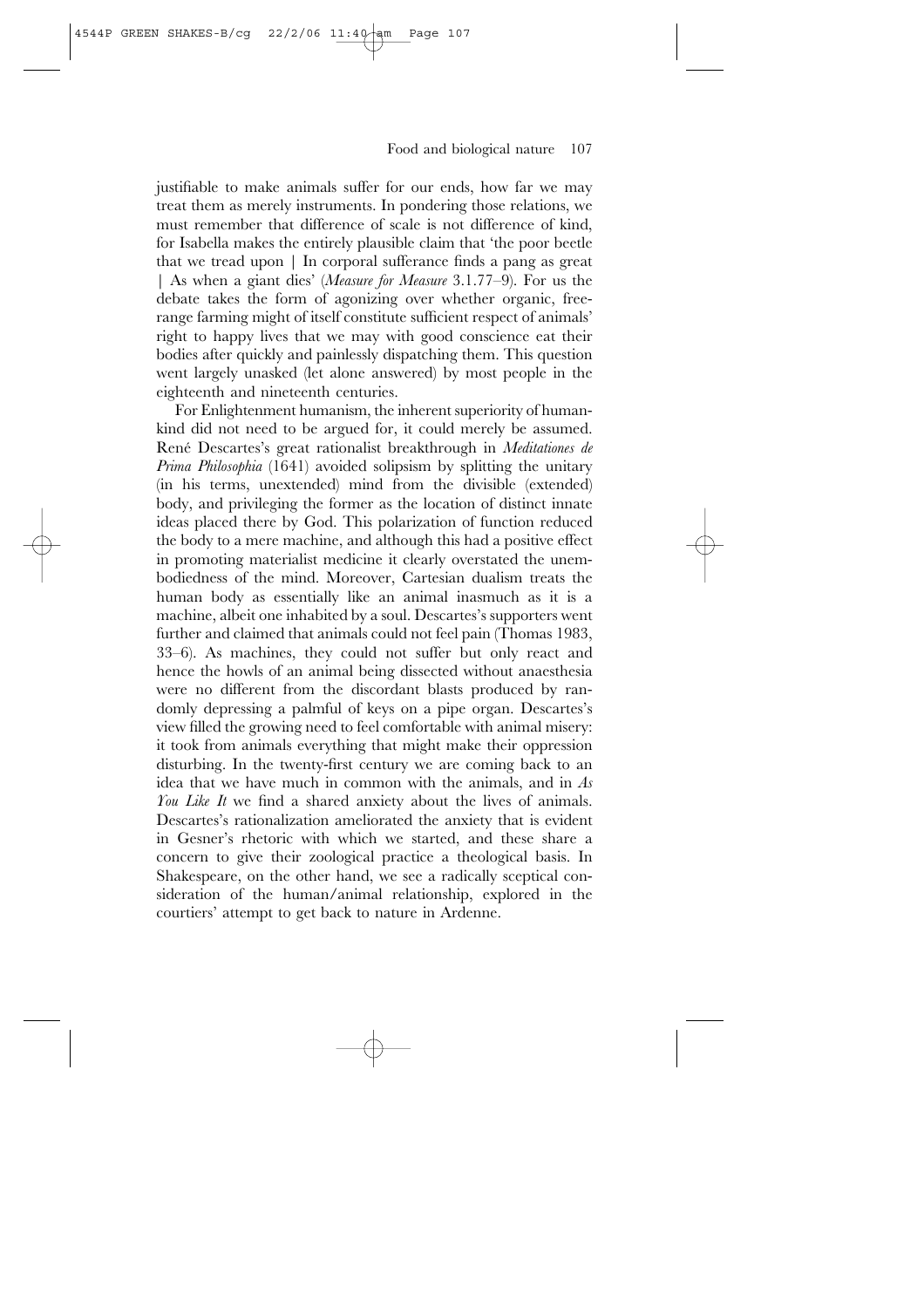## *Antony and Cleopatra*

In a number of ways, Shakespeare's *Antony and Cleopatra* simply does not add up. Cleopatra's last act before her suicide is to present Caesar with a false inventory of her wealth, which her treasurer (perhaps by prior arrangement) refuses to certify:

CLEOPATRA What have I kept back? **SELEUCUS** Enough to purchase what you have made known. (*Antony and Cleopatra* 5.2.143–4)

Seleucus' answer is a roundabout way of saying 'at least half', and it signals a bookkeeper's concern for the zero-sum principle of a balance sheet. Nothing is lost, nothing gained in buying one half of one's wealth with the other. If this scene of apparent betrayal is indeed feigned to reassure Caesar that Cleopatra still imagines a future for herself (rather than intending to commit suicide), then its exploitation of an accountant's precision is a subtle device indeed, for that is just the kind of thinking she has actively resisted all her life. Cleopatra, like Timon of Athens and unlike Wilkins Micawber, $^{14}$  refuses to live her life as a zero-sum game.

In that regard, Cleopatra finds Antony a kindred spirit. Asked for an accurate account of the quantity of his love, he distinguishes between the merely finite (into which category fall the small and great) and its true opposite, the infinite: 'There's beggary in the love that can be reckoned' (1.1.15). Rather than quantities totalling up, losses balancing gains, the desire of Antony and Cleopatra is a paradoxical positive-feedback loop: whatever should check increase only accelerates it. Thus, in Enobarbus' description of Cleopatra's barge upon the Cydnus she personifies fire itself:

[ENOBARBUS] On each side her Stood pretty dimpled boys, like smiling Cupids, With divers-coloured fans whose wind did seem To glow the delicate cheeks which they did cool, And what they undid did.

(*Antony and Cleopatra* 2.2.208–12)

We saw in *Coriolanus* (pp. 63–6 above) this paradox of blown air making a fire hotter or putting it out, and in *Antony and Cleopatra* it is but one of several such paradoxes conveying the strange nature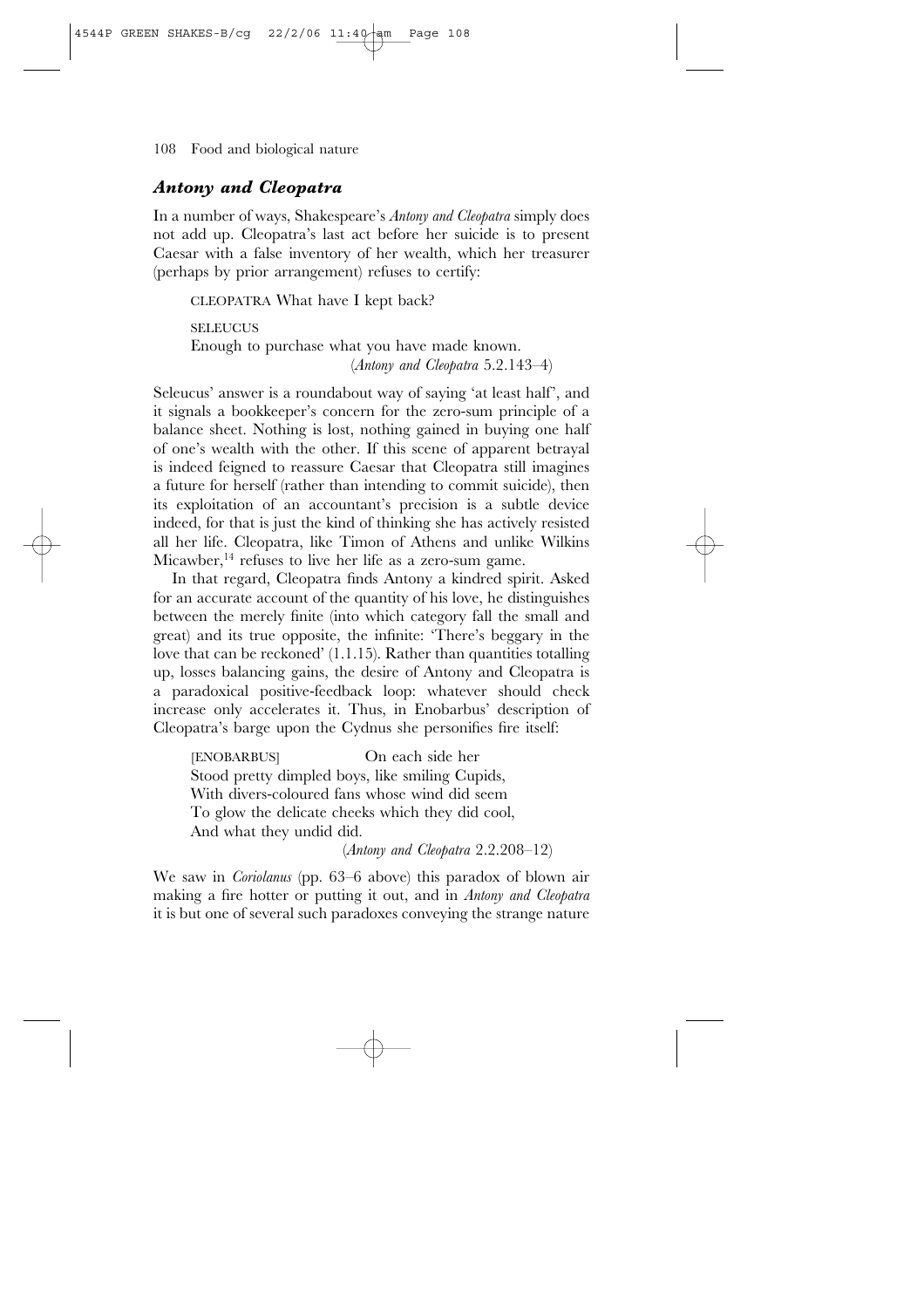of Cleopatra's sexual allure: 'Other women cloy | The appetites they feed, but she makes hungry | Where most she satisfies' (2.2.242–4). For Enobarbus this is a matter of wonder, and even Philo's disapproving language captures the extraordinary 'less-ismore' quality of it: '[Antony's heart] is become the bellows and the fan  $\overline{\phantom{a}}$  To cool a gipsy's lust' (1.1.9–10).

We might expect all this talk of self-reinforcing arousal to lead to 'increase' of the biologically creative kind, but the play is remarkably coy about Cleopatra's fertility and her children have only a shadowy role. Caesar's complaint about the couple's dynastyfounding ritual glances at them in passing, and only because they compounded the offence:

CAESAR

Contemning Rome, he has done all this and more In Alexandria. Here's the manner of 't: I' th' market place on a tribunal silvered, Cleopatra and himself in chairs of gold Were publicly enthroned. At the feet sat Caesarion, whom they call my father's son, And all the unlawful issue that their lust Since then hath made between them.

(*Antony and Cleopatra* 3.6.1–8)

In the play's final manoeuvrings Caesar employs a thinly veiled threat to persuade Cleopatra against suicide 'you shall . . . put your children | To that destruction which I'll guard them from' (5.2.126–8). As Michael Neill notes, existing plays on the subject of Antony and Cleopatra made much of these children, while Shakespeare grants them only a 'nominal presence' (Shakespeare 1994a, 5.2.130–3n).

It is not that the play avoids the topic of fertility, only that the concern is with the peculiarly non-human and even non-biological: the strange fertility of the Nile itself. Even when Cleopatra's women ask a soothsayer to predict their sex-lives, they expect the answer to be connected to the river's fertility, as when teasing that a wet hand is like wet land: 'IRAS There's a palm presages chastity, if nothing else. CHARMIAN E'en as the o'erflowing Nilus presageth famine' (1.2.42–4). The likening of human female fertility with the fertility of the Earth is, of course, a major poetic trope present in every culture and underlying the common metaphor of Mother Earth.15 Here, however, the Nile is treated as a special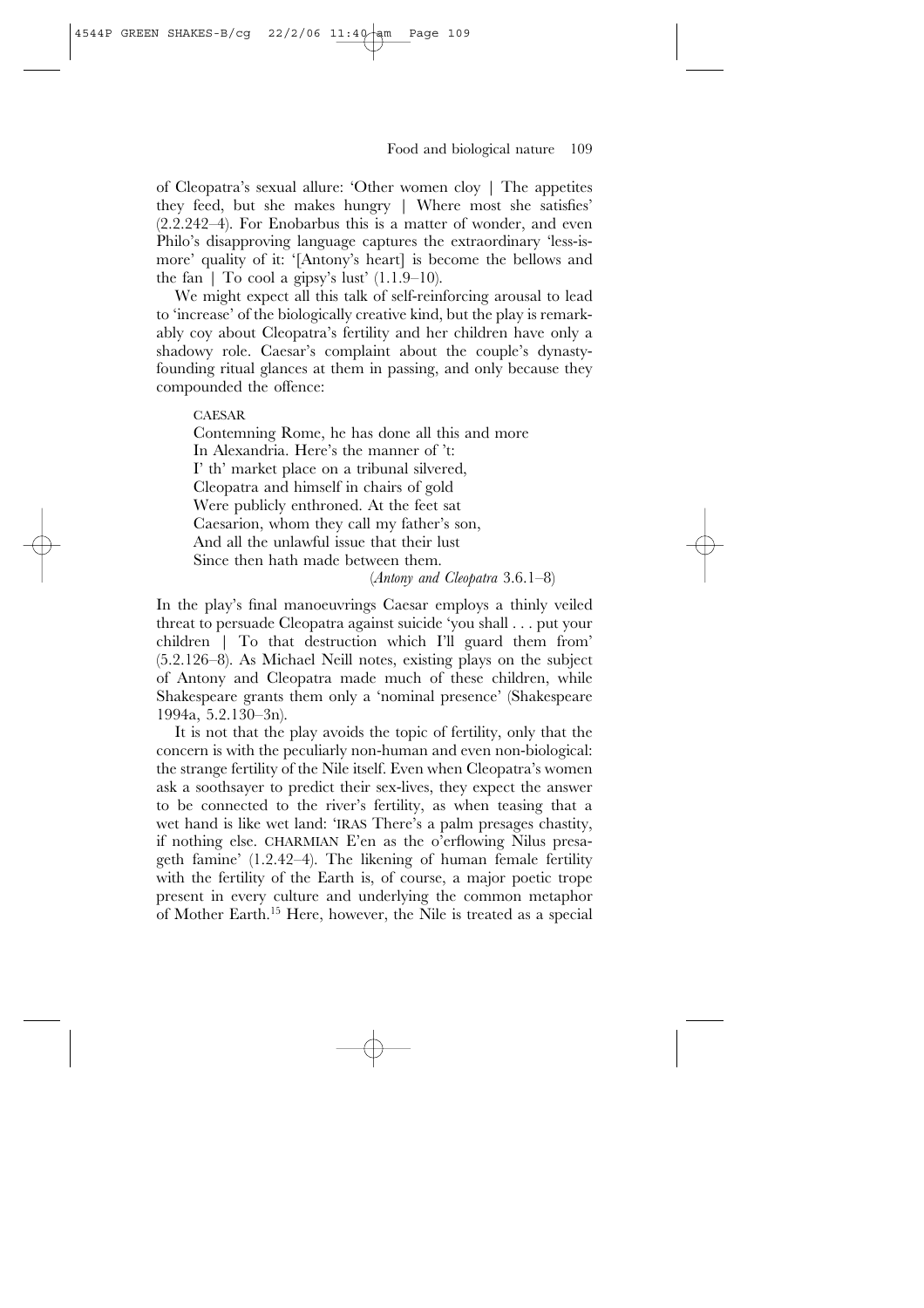case within the wider trope and it is related back to the special case of Cleopatra.

The play begins and ends with the Earth Mother trope, but only to acknowledge it before a perfunctory dismissal. In the first minutes of a performance, Antony disdains his summons from Rome by contrasting coupling with Cleopatra against the merely reproductive biology of the Earth:

ANTONY Let Rome in Tiber melt, and the wide arch Of the ranged empire fall. Here is my space. Kingdoms are clay. Our dungy earth alike Feeds beast as man. The nobleness of life Is to do thus; when such a mutual pair And such a twain can do 't.

(*Antony and Cleopatra* 1.1.35–40)

Most editors put a stage direction for his embracing her at 'to do thus', and even performed most chastely this gesture necessarily implies that whereas the Earth's reproductive principle generates food, their coupling is something better because non-reproductive. Heroic disdain of food while on military campaign is the subject of Caesar's apparently sincere eulogy in his first monologue: Antony drank 'The stale of horses, and the gilded puddle', ate the 'roughest berry', the 'barks of trees', and even 'strange flesh' that killed others (1.4.62–7). Although the sensual indulgence of the Egyptian court is amply described later, in Antony's embrace of Cleopatra he seems to retain a disdain for the generative principle of earthly biology, for the way that the 'dungy earth . . . feeds' people. The actor playing Cleopatra was a boy no older than 19 so we might here also catch a hint of the classical disdain for merely procreative heterosexuality evident in such stories as Aristophanes' account of the origin of love in Plato's *Symposium* (Plato 1871, 506–9).

In the closing minutes of a performance, Cleopatra uses the same language of disdain when describing death's quietus that: 'ends all other deeds . . . shackles accidents . . . bolts up change . . . sleeps and never palates more the dung, | The beggar's nurse, and Caesar's' (5.2.5–8). Just as ordinary love unites great and small in common finitude, so ordinary appetite for food unites beggar and monarch in sucking sustenance from the dungy Earth. On the other side stand the extraordinary, the infinite, death. We might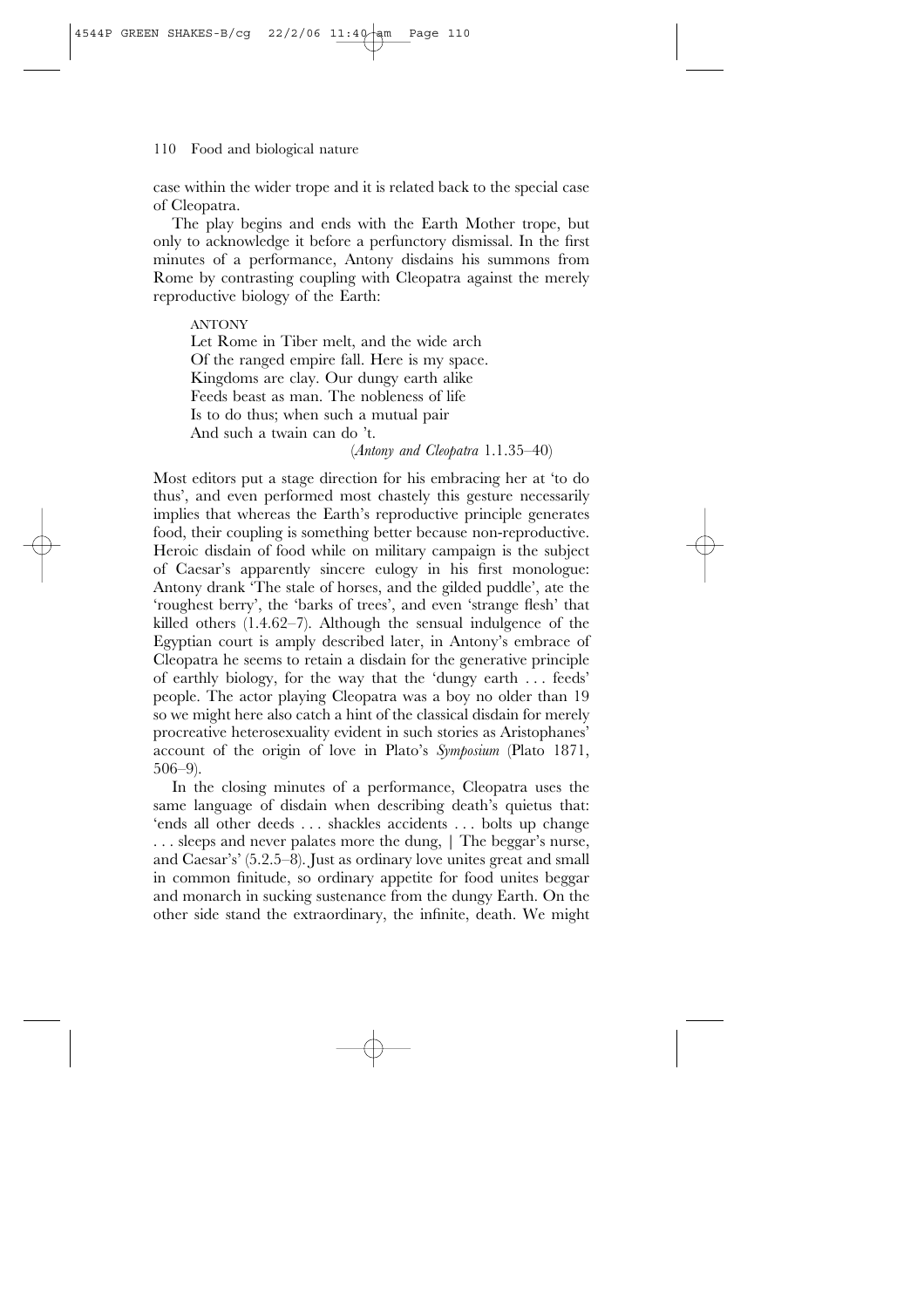also hear in this idea of palating the dungy Earth the reverse meaning: not to taste but to 'make palatable' (OED palate *v*. 2). Such a reversal gives Hamlet his grim joke about Polonius being at supper with the worms, 'Not where he eats, but where a is eaten' (*Hamlet* 4.3.20), and here it suggests Cleopatra's anxiety about feeding the Earth with her dead body. Indeed, it is possible to see the final scene's repetition of the word 'worm' (nine times, against a background average of one or two instances per play) as a mantra of death, just as it is in *Hamlet*.

Between these opening and closing glances at humanity's reciprocal relations with the reproductive Earth the images of reproduction are intensely focused on the principle of spontaneous generation by which ordinary matter becomes alive. Thus, thinking of the death of Fulvia, the rise of Pompey, and his need to return to Rome, Antony remarks: 'Much is breeding | Which, like the courser's hair, hath yet but life, | And not a serpent's poison' (1.2.184–6). Lewis Theobald (Shakespeare 1733b, 220n8) was the first to gloss this with belief in spontaneous generation evident in Holinshed's description of England:

I might finallie tell you, how that in fennie riuers sides if you cut a turffe, and laie it with the grasse downewards, vpon the earth, in such sort as the water may touch it as it passeth by, you shall haue a brood of eeles, it would seeme a wonder; and yet it is beleeued with no lesse assurance of some, than that an horse haire laid in a pale full of the like water will in short time stirre and become a liuing creature.

(Holinshed 1587, U3v, p. 224)

A few minutes later, in the next scene, Antony affirms his belief in such things by swearing 'By the fire | That quickens Nilus' slime' (1.3.68–9), which goes directly to the point about what was supposed to be special about the Nile.

In his favourite classical text, Ovid's *Metamorphoses*, Shakespeare found the following account:

So when the seven-mouthed Nile has receded from the drenched fields and has returned again to its former bed, and the fresh slime has been heated by the sun's rays, farmers as they turn over the lumps of earth find many animate things; and among these some, but now begun, are upon the very verge of life, some are unfinished and lacking in their proper parts, and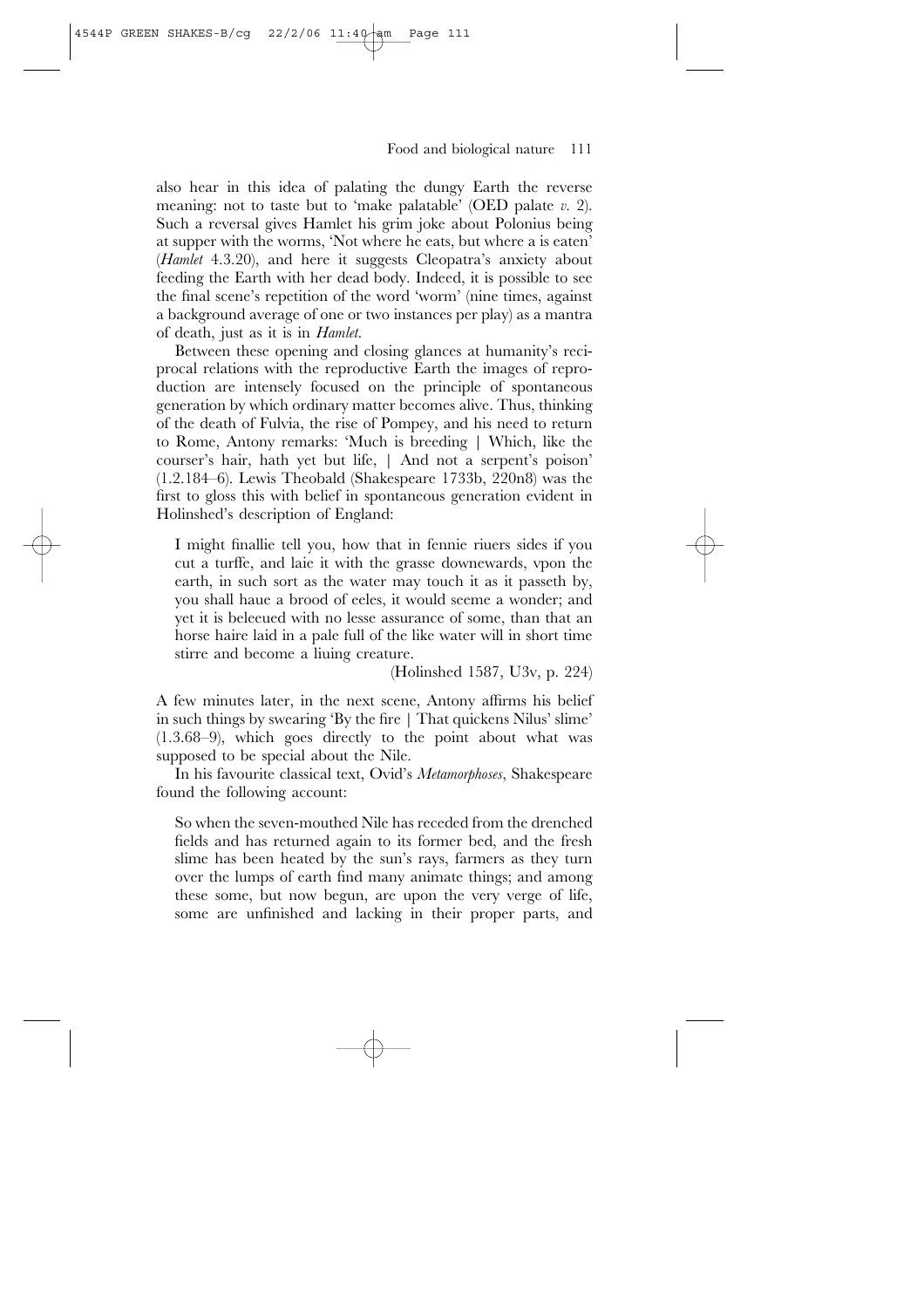oft-times in the same body one part is alive and the other still nothing but raw earth.

(Ovid 1916a, Book 1 lines 422–9)

The play is clearly informed by this imagery of the Nile spontaneously generating life, and indeed we might well suppose that the sex-without-generation of the protagonists is somehow related to this generation-without-sex of creatures in the Nile. Thus in an exchange mocking Lepidus' equal love for his fellow triumvirs, Agrippa calls Antony 'thou Arabian bird' (3.2.12), meaning the phoenix (OED Arabian *a*., bird *n*. 4a). This implies Antony's singularity (there was only ever one phoenix alive at a time) and hints at his immortality, but most famous of all is the phoenix's asexual reproduction by self-immolation. Enobarbus tops Agrippa's jest with 'They [Caesar and Antony] are his shards, and he [Lepidus] their beetle' (3.2.20), which Neill suspects is a glance at Plutarch's account of the asexual reproduction of the scarab or dung beetle (Shakespeare 1994a, 3.2.20n).

Antony's pet name for Cleopatra is 'my serpent of old Nile' (1.5.25), and indeed her endless transformations – what she calls her 'becomings' (1.3.97) that cause Antony to liken her to the shape-shifting Thetis  $(3.7.60)$  – could be imaged as the shedding of so many snake-skins. Edward Topsell's follow-up to his history of four-footed beasts was a history of serpents, in which he recounted the various stories of their spontaneous generation before giving what we would consider the true account of their copulation (Topsell 1608, B3v–B5r). The latter includes a detail that explains how the former came about: the young are hatched from eggs hidden in the ground, which would give the appearance of their arising directly out of the material in which they were buried. Contemporary classifications such as Topsell's treated the crocodile as a kind of serpent, and we might wonder whether Lepidus' drunken enquiry about the nature of the Egyptian crocodile is really an enquiry about Cleopatra herself.

The enquiry occurs in the banquet scene that begins in earnest upon the entry of the triumvirate with Pompey and their respective attendant captains. The triumvirs are mid-conversation:

ANTONY (*to Caesar*)

Thus do they, sir: they take the flow o' th' Nile By certain scales i' th' pyramid. They know By th' height, the lowness, or the mean, if dearth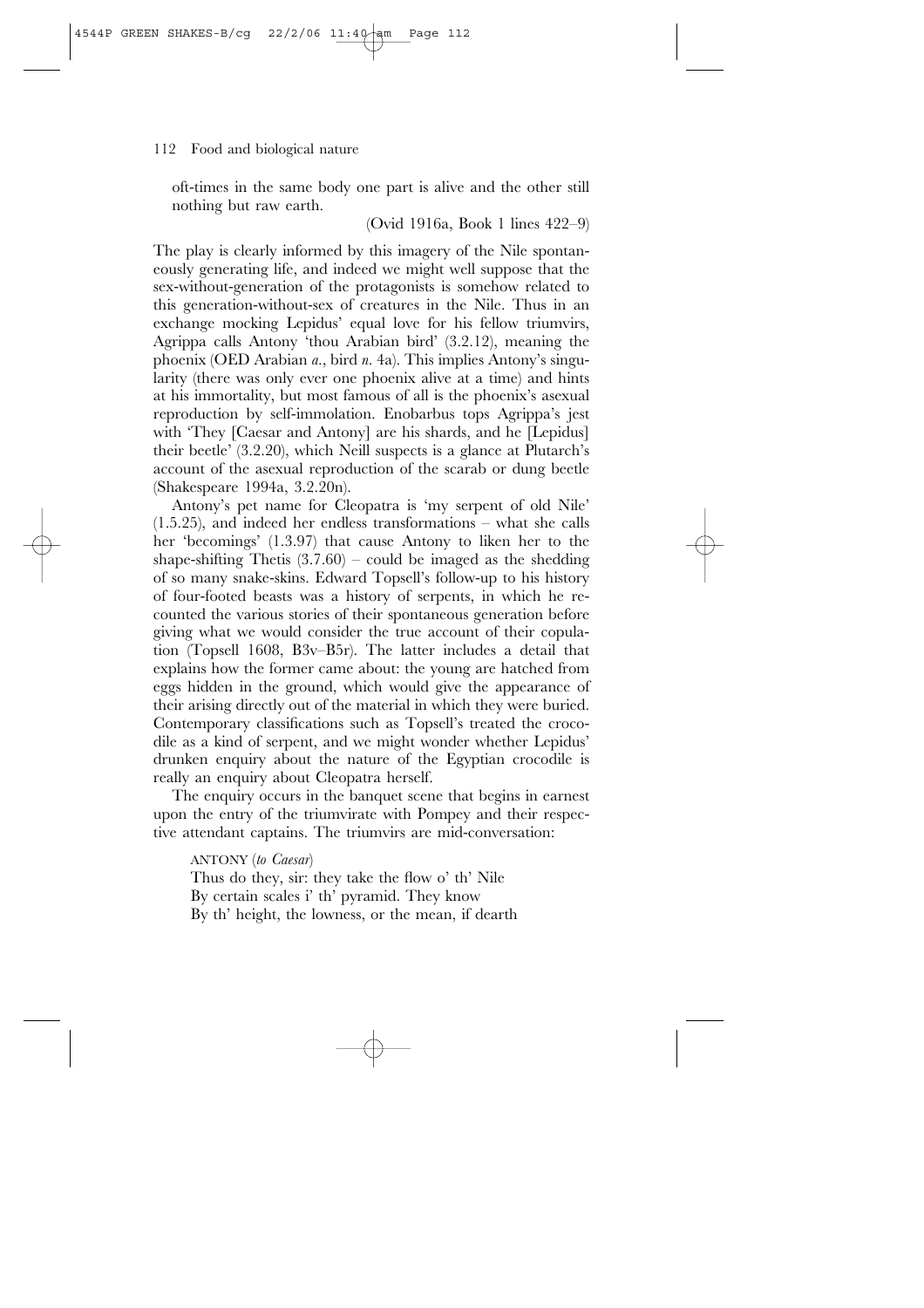Or foison follow. The higher Nilus swells The more it promises; as it ebbs, the seedsman Upon the slime and ooze scatters his grain, And shortly comes to harvest.

LEPIDUS You've strange serpents there?

ANTONY Ay, Lepidus.

LEPIDUS Your serpent of Egypt is bred now of your mud by the operation of your sun; so is your crocodile.

ANTONY They are so.

(*Antony and Cleopatra* 2.7.17–28)

The account moves smoothly from plants to animals, from human tending of crops to the spontaneous generation of animals, because the Nile's extraordinary fertility elides the difference between the two. Flooded Egypt itself virtually comes alive. Lepidus wants to know more about these Egyptian serpents:

LEPIDUS What manner o' thing is your crocodile?

ANTONY It is shaped, sir, like itself, and it is as broad as it hath breadth. It is just so high as it is, and moves with it own organs. It lives by that which nourisheth it, and the elements once out of it, it transmigrates.

LEPIDUS What colour is it of?

ANTONY Of its own colour, too.

LEPIDUS 'Tis a strange serpent.

ANTONY 'Tis so, and the tears of it are wet. (*Antony and Cleopatra* 2.7.40–8)

Antony's tautologous answers give Lepidus nothing, although they have the linguistic form of learned knowledge.

And yet, the point of this exchange might be its very tautological pointlessness. Any attempt to pin down language's meaning necessarily sets off a process of chasing differences, since definition is just a succession of qualifying statements, as the ancient philosophers had noticed. A well-known joke about philosophers extending their definitions to cover new and unexpected cases was told by Diogenes Laertius in an account of his (unrelated) namesake Diogenes the Cynic: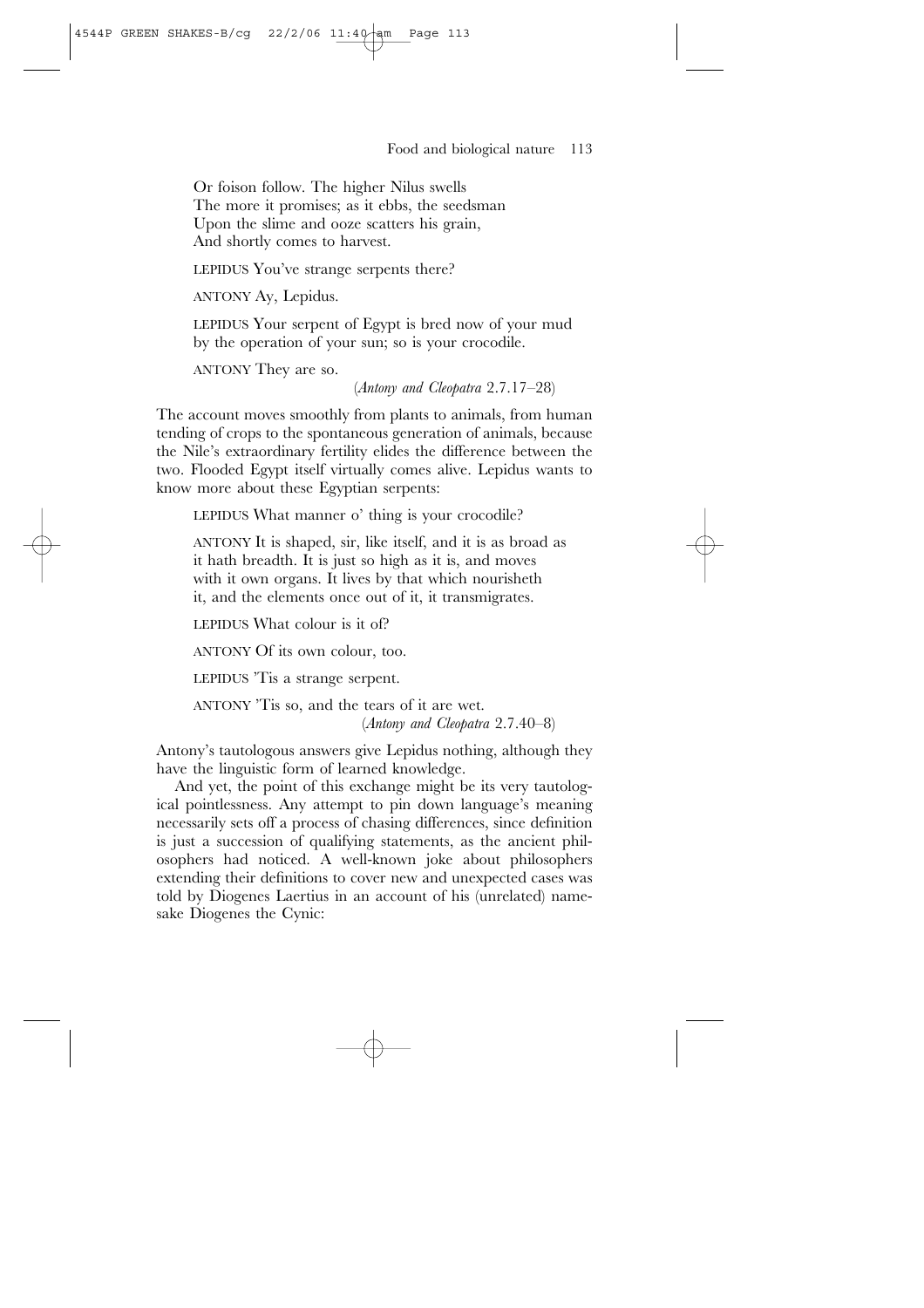Plato defined man thus: 'Man is a two-footed, featherless animal,' and was much praised for the definition; so Diogenes plucked a cock and brought it into his school, and said 'This is Plato's man.' On which account this addition was made to the definition, 'With broad flat nails.'

(Laertius 1891, 231)

The process of refinement is potentially endless, and in general we stop when a sufficient confidence of non-ambiguity has been reached. Coming from Antony and within a play so concerned to contrast the finite and the infinite, tautology is a consummate evasion. To say 'it is what it is' short-circuits the deferral of linguistic gratification, and recalling Julia Kristeva's likening of sexual and linguistic gratification (Kristeva 1984) we might suppose there is also a hint of short-circuiting physical gratification too. As we have seen, Cleopatra is characterized by paradoxical inversions – fans that cool lust and inflame it, food that stimulates appetite as it satisfies it – that gesture at an insatiable desire. The point of this Bacchanalian scene is to show the differing responses of the triumvirs to bodily temptation. Lepidus succumbs to drunkenness while Caesar, painfully aware of his physical susceptibility, exercises an iron self-control. Antony, whose reputation for excessive indulgence in Egypt raises an expectation of riot, is forearmed with tautology and seemingly inviolable.

Caesar, picking up the sense of gratification, does not think Antony's speech will do: 'Will this description satisfy him?' and Antony replies that it will, 'With the health that Pompey gives him; else he is a very epicure' (2.7.49–51). Universally ignored and unglossed by editors until the twentieth century, this reference to the philosophy of Epicureanism is cryptic, but John Wilders captures the two main possibilities that it either means Lepidus is 'devoted to sensual pleasure' and hence hard to satisfy – the only sense offered by Neill (Shakespeare 1994a, 2.7.52n) – or that he really is a follower of Epicurus (371–270 BCE) and hence does not believe in the transmigration of souls (Shakespeare 1995, 2.7.53n). Earlier in the play Pompey had hoped of Antony that 'Epicurean cooks | [would] Sharpen with cloyless sauce his appetite' (2.1.24–5) so that with corporeal satiety he would be distracted from matters of war. The gluttony invoked is not a matter of quantity but of quality, which is significant because Cleopatra's paradoxical inversions serve to undermine precisely this distinction: the quality of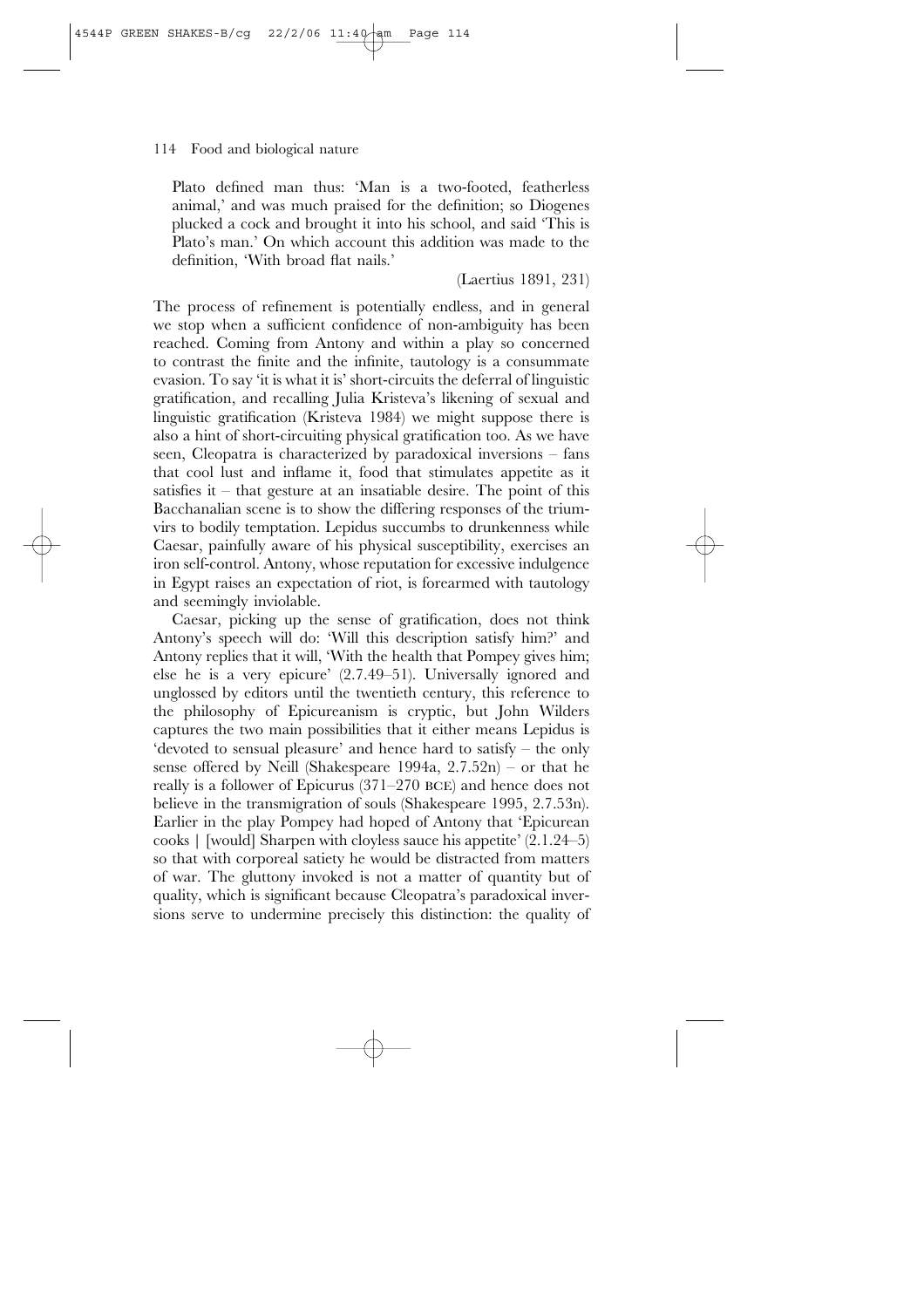sexual pleasure she gives defers gratification indefinitely, so no amount is enough. In this regard Cleopatra feminizes Antony, making his bounded masculine desire into the boundless feminine desire that contemporary misogynists warned about.

From such a reference to bodily satisfaction we might infer that the play's engagement with Epicureanism is superficial, for the philosophy was considerably subtler than the simple ideas about bodily pleasure that it has come to stand for in common usage. However, the play's engagement with Epicureanism might also be subtler than at first appears. Epicureans were proto-Utilitarians in their concern with pleasure above all else, but for them the pleasures of the mind were more important than those of the body and the starting point for mental satisfaction was the elimination (not the exaltation) of bodily wants. Moreover, Epicureanism is a markedly materialist philosophy upon which was based a distinct doctrine of ethics, and it shares Utilitarianism's sense that ethics cannot be grounded in nebulous transcendental categories of good and evil but rather must be based on quantifiable phenomena such as pleasure and pain. It was this that attracted the young Karl Marx to the philosophy, and he wrote his PhD thesis on the differences between the physics of Democritus and Epicurus and their implications for ethics (Marx 1967). Democritus' model of physical interactions was deterministic and allowed no place for chance in the workings of nature, whereas (much preferably, Marx thought) Epicurus insisted that at the smallest scale interactions had random elements, unpredictable swerves in the movements of atoms, and hence that the universe was not determined. For Marx, Epicurus' view allowed for human freedom: spontaneity and hence human liberty arose from the very nature of matter.

Marx was wrong about this: indeterminism is not logically essential to free will, as the philosopher Daniel Dennett has brilliantly demonstrated (Dennett 2003, 97–139). The play's treatment of how human beings relate to physical nature – explored in relation to the unquantifiable, the insatiable, and the limitlessness of earthly biology – suggests that Shakespeare, like Marx, took materialism and determinism seriously. As Diogenes Laertius recorded, Epicurus taught a materialist zoology and warned:

Let us also beware of thinking that animals are derived from the infinite; for there is no one who can prove that the germs from which animals are born, and plants, and all the other objects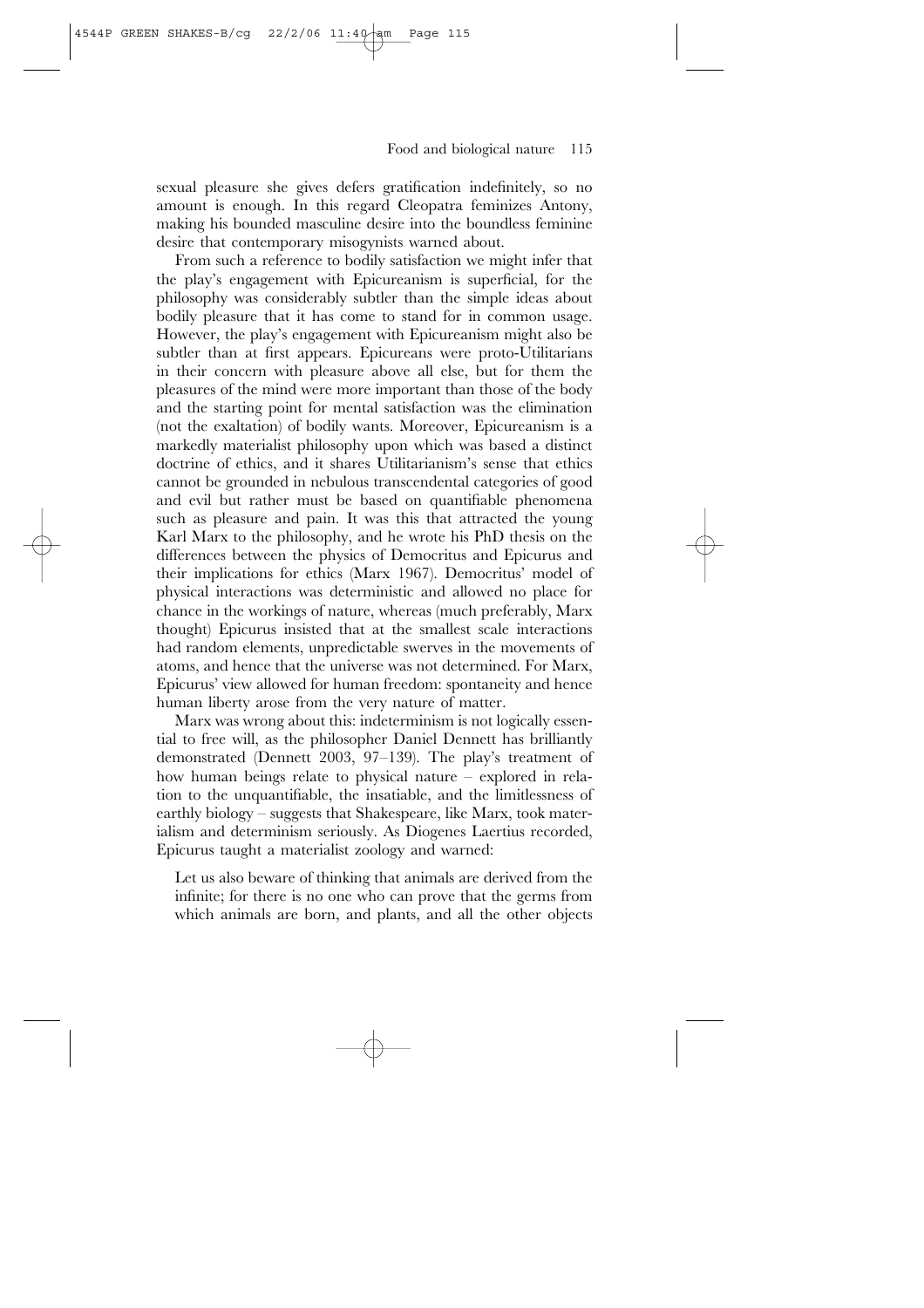which we contemplate, have been brought from the exterior in such a world, and that this same world would not have been able to produce them of itself. This remark applies particularly to the earth.

(Laertius 1891, 451)

Read in this light, Antony's description of the crocodile might be entirely un-ironic in its denial of external causes. The Earth brings forth peculiar things that arise out of the nature of matter, things that need (indeed, admit) no external explanation but are of their own shape and colour, and are their own cause. For us in the twenty-first century, evolution is the all-embracing theory that – in the teeth of our instinctive demand for reasons – insists that the bare facts of biology admit no reasons. Among the seventeenthcentury materialists, Isaac Newton stands as the greatest because his laws of motion simply bypassed the traditional Aristotelian questions about why things move as they do and confined themselves to describing, almost perfectly, how they move. Fittingly, Newton wished to express his indebtedness to Epicurus in this regard, and there will be more to say about that connection with *The Tempest* (pp. 148–9 below).

I claimed that Antony's answers to Lepidus are perfectly tautologous, which is not quite true. They contain one positive assertion: that the Egyptian crocodile's soul transmigrates. Wherever else he might have come across this idea of Pythagoras', Shakespeare undoubtedly found it in Ovid's *Metamorphoses*. Like spontaneous generation, transmigration of souls denies the special condition of humanity; in poststructuralist terminology it decentres humankind, demoting us to mere containers:

Our souls are deathless, and ever, when they have left their former seat, do they live in new abodes and dwell in the bodies that have received them. . . . All things are changing; nothing dies. The spirit wanders, comes now here, now there, and occupies whatever frame it pleases. From beasts it passes into human bodies, and from our bodies into beasts, but never perishes. And, as the pliant wax is stamped with new designs, does not remain as it was before nor keep the same form long, but is still the selfsame wax, so do I teach that the soul is ever the same, though it passes into ever-changing bodies. Therefore, lest your piety be overcome by appetite, I warn you as a seer, do not drive out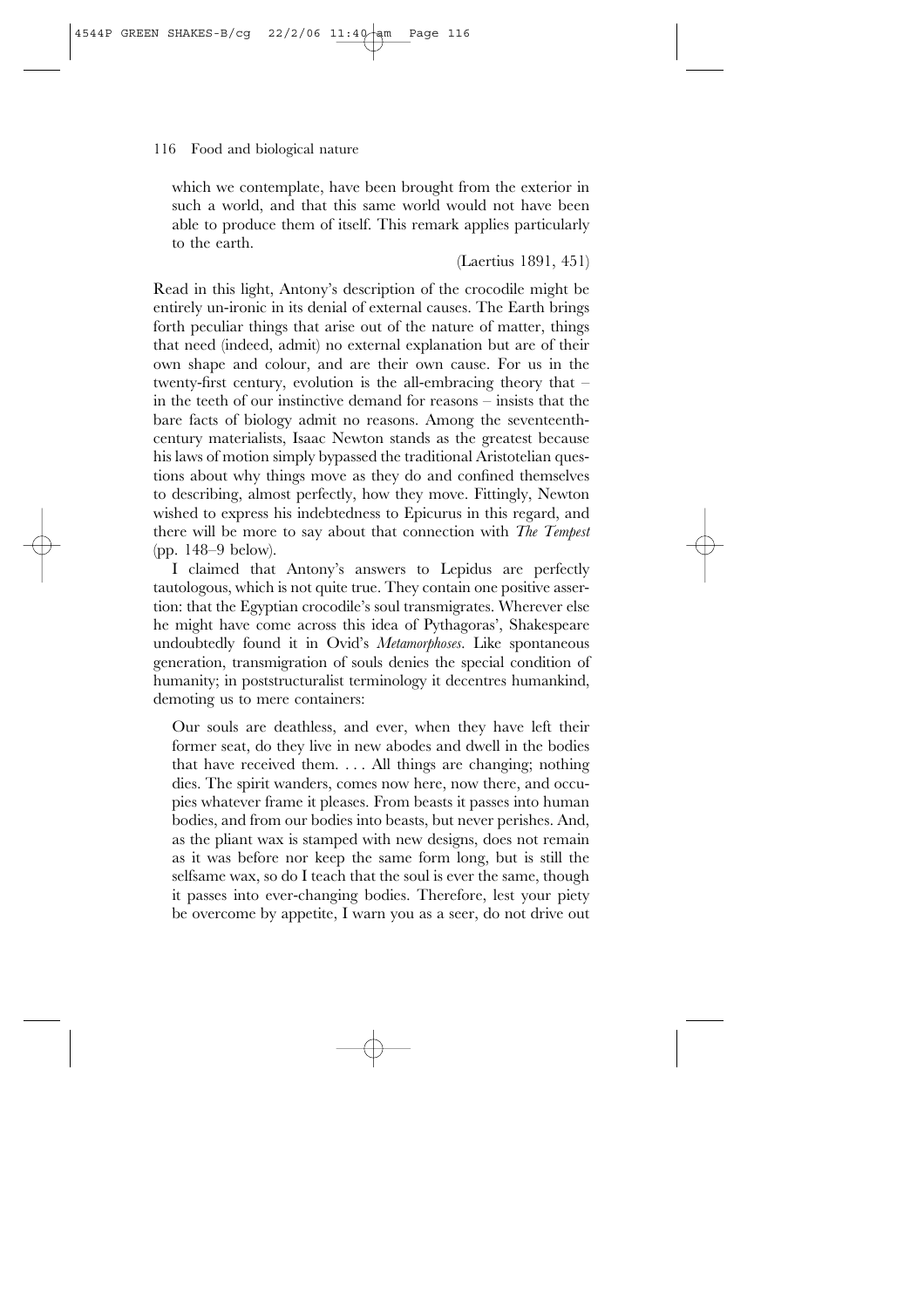by impious slaughter what may be kindred souls, and let not life be fed by life.

(Ovid 1916b, Book 15 lines 158–75)

To see how twenty-first century science returns us to ancient philosophical questions one only has to substitute 'genes' for 'souls' in the above passage and observe that it is essentially correct. The new gene-centred perspective raises the unsettling Pythagorean insight that we are merely the vehicles for entities within us that we can scarcely comprehend.

While Antony is aboard Pompey's barge describing Egypt's animals, Cleopatra remains in Egypt receiving information about him. To evoke her African location, Shakespeare has Cleopatra repeatedly refer to the creatures for which it was famous, but this is more than mere dramatic colouring. Railing on the messenger who brings the news of Antony's marriage to Octavia, Cleopatra images the collapse of human society in terms of the transformations of animals:

#### CLEOPATRA

Some innocents 'scape not the thunderbolt. Melt Egypt into Nile, and kindly creatures Turn all to serpents! Call the slave again. Though I am mad I will not bite him.

 $[\ldots]$ 

**MESSENGER** Should I lie, madam?

CLEOPATRA O, I would thou didst, So half my Egypt were submerged and made A cistern for scaled snakes.

(*Antony and Cleopatra* 2.5.77–96)

Once things start to go seriously wrong, Cleopatra's rhetoric turns these liquid transformations – 'Melt', 'submerged', 'Dissolve', 'discandying' – upon herself and her family:

[CLEOPATRA] From my cold heart let heaven engender hail, And poison it in the source, and the first stone Drop in my neck: as it determines, so Dissolve my life! The next Caesarion smite,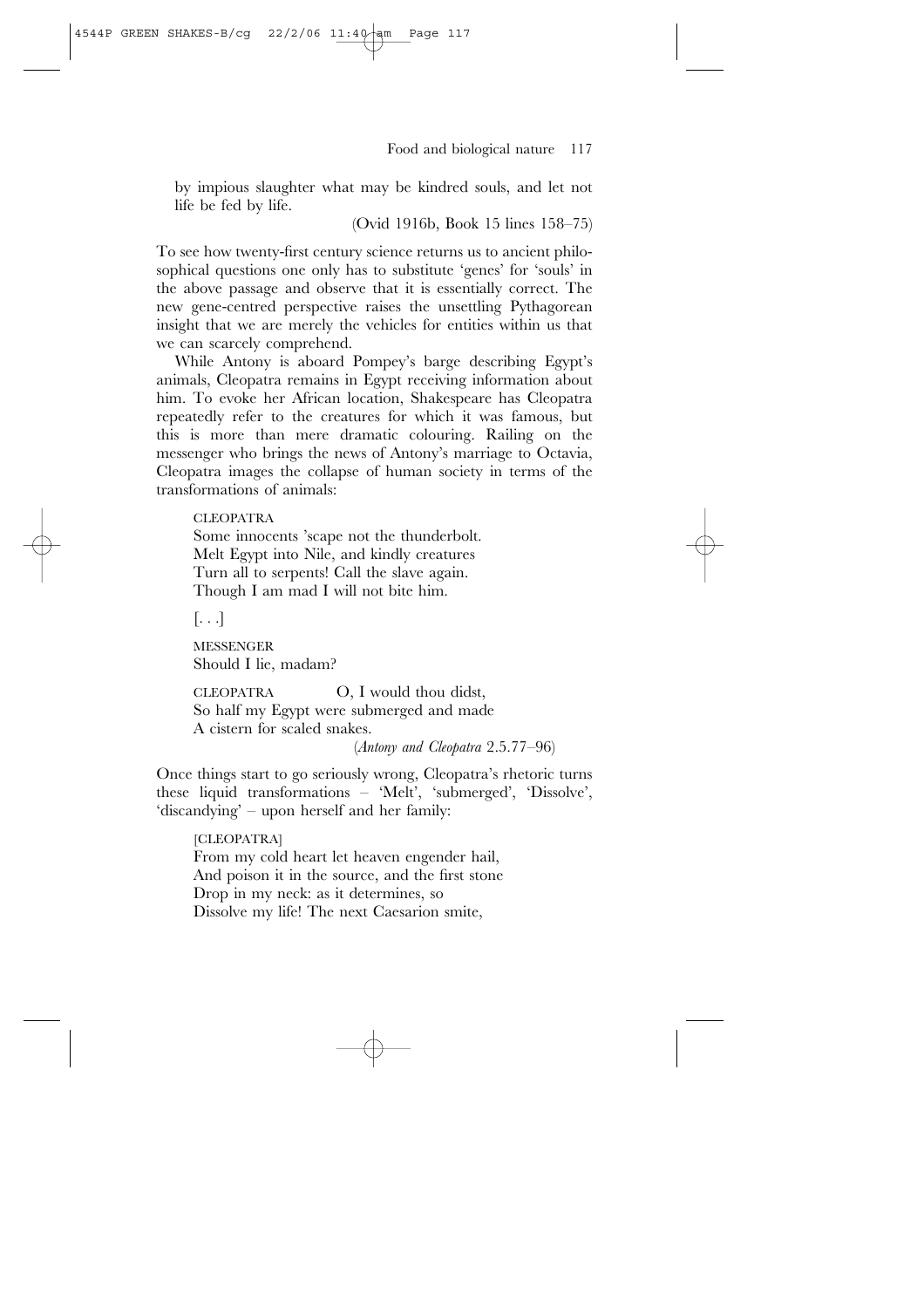Till by degrees the memory of my womb, Together with my brave Egyptians all, By the discandying of this pelleted storm Lie graveless till the flies and gnats of Nile Have buried them for prey!

(*Antony and Cleopatra* 3.13.162–70)

The long final scene of the play, lasting around 20 minutes, is intensely focused upon the transformation of Cleopatra's body after death. Rather than be shamefully exhibited to the Roman 'varletry' by Caesar in triumph, Cleopatra imagines giving herself up to the transformatory creatures of her own country:

[CLEOPATRA] Rather a ditch in Egypt Be gentle grave unto me; rather on Nilus' mud Lay me stark naked, and let the waterflies Blow me into abhorring;

(*Antony and Cleopatra* 5.2.56–9)

Neill detects in '*gentle* grave' a pun on the name of the fly maggots that will enter and transform her body (Shakespeare 1994a, 5.2.58n), and if accepted this pun also alludes to fishing, as the OED definition makes clear: 'A maggot . . . employed as bait by anglers' (OED gentle *n*. 3). Five to ten minutes earlier, Cleopatra herself was angling, for the raising of Antony to the top of her monument in 4.16 put into action an imagined scene of fishing from the middle of the play: '[CLEOPATRA] My bended hook shall pierce  $\parallel$  Their slimy jaws, and as I draw them up  $\parallel$  I'll think them every one an Antony, | And say "Ah ha, you're caught!"' (2.5.12–15). For Shakespeare, fishing provided a sharp illustration of death's ironical transformations: as Hamlet put it, 'A man may fish with the worm that hath eat of a king, and eat of the fish that hath fed of that worm' (*Hamlet* 4.3.27–8).

Organic recycling in death is the point of the worm that comes in a basket of food, but to eat rather than be eaten. As Neill notes, Cleopatra's 'Will it eat me?' associates this worm with the ones of her grave (Shakespeare 1994a, 5.2.270n) and perhaps her final words repeat the pun on the anglers' name for a maggot: 'as soft as air, as gentle' (5.2.306). An additional irony, of course, is that this wormy death is itself central to her legend, which endures. The repeated tellings of it (including this one) give a kind of immortality. In that sense, she is indeed as she calls herself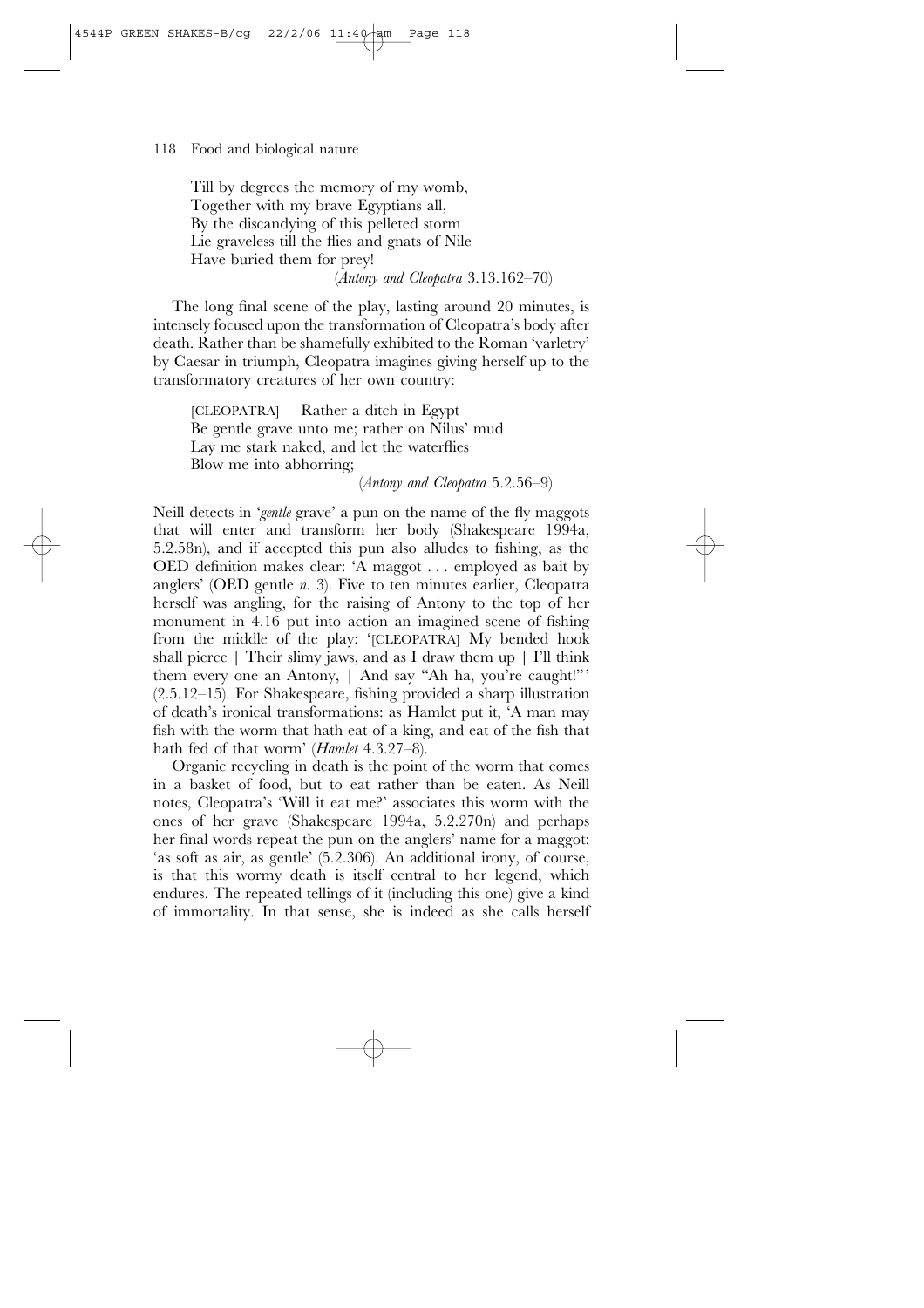'marble-constant' (5.2.236), not merely in sticking to her plan but in becoming legendary: 'Not marble nor the gilded monuments | . . . shall outlive this powerful rhyme' (Sonnet 55). Her last great speech about Antony memorializes him too ('His legs bestrid the ocean  $\dots$  His voice  $\dots$  as rattling thunder' 5.2.81–5), but the description is undermined by our last glimpse of Antony falling far short of the hyperbole.

Perhaps sensing that something less exalted might be better, Cleopatra switches to more ordinary comparisons:

[CLEOPATRA] For his bounty, There was no winter in 't; an autumn 'twas, That grew the more by reaping. His delights Were dolphin-like; they showed his back above The element they lived in.

(*Antony and Cleopatra* 5.2.85–9)

The first, agricultural image is even stronger in the Folio text: 'For his Bounty, | There was no winter in't. An *Anthony* it was, | That grew the more by reaping' (Shakespeare 1623, zz1r). Emrys Jones defended the Folio reading, noting that, although the logical sense slips in this passage, an audience would have no difficulty understanding the idea of 'Antony as a perpetually plenteous harvest' (Shakespeare 1977, 5.2.87n). In fact, that is not quite the idea at stake. Cleopatra makes Antony a paradox of positive feedback like herself: he grows all the more by reaping. Whereas the lesson learnt by Timon of Athens is that things do, eventually, have to add up, here is claimed a contradictory exceeding of all bounds. This insistence upon breaking limits is followed even more aptly with the image of the dolphin, which as Tillyard explained is king of the fishes precisely because it will not remain in its proper element (water) but insists upon raising itself beyond it (Tillyard 1943, 32). As Tillyard rightly commented, the image makes no sense without a model of orderliness and proper place, but equally it achieves its full power by exception from the very rules that give it meaning.

## *Pericles***,** *Cymbeline***, and** *The Winter's Tale*

We can pursue these ideas regarding food, genetics, and the origins of life through the last of Shakespeare's plays, which are overtly concerned with the dangers of incest. The historical Cleopatra was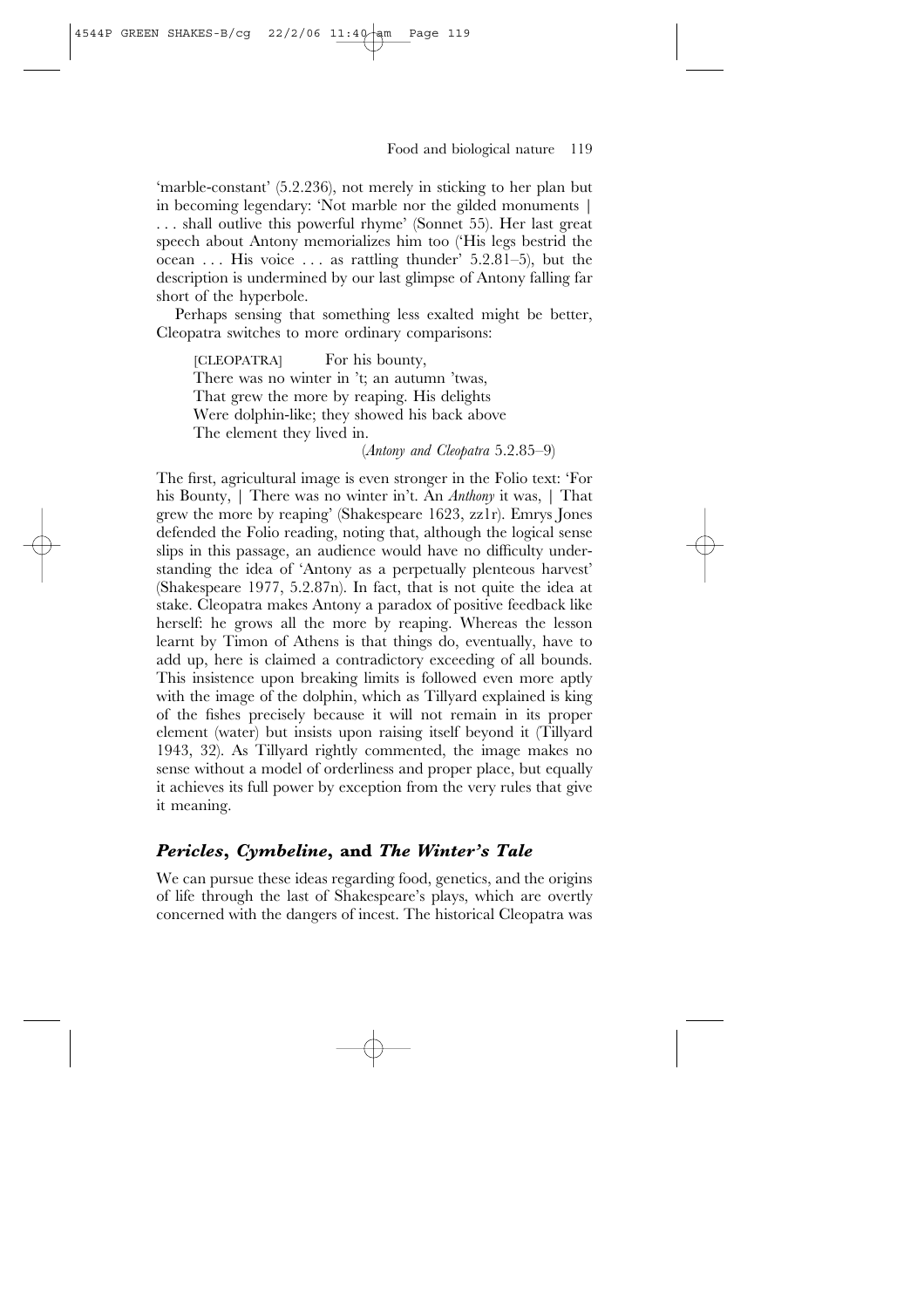incestuously married to her younger brother, which fact Shakespeare glances at in having Caesar call her 'the queen of Ptolemy' (1.4.6). The context is a discussion of Antony's faults, which Lepidus dismisses as 'hereditary | Rather than purchased' (1.4.13–14), meaning excusable because not chosen. Although Shakespeare makes nothing of the incest, the verbal collocation with hereditary faults is significant because, of course, these things go together. Improperly applied in literary studies, social constructivist ideas about the relationship between nature and culture can easily mislead on this point, as can be seen in the introduction (freshly rewritten specifically for university students) to John Ford's *'Tis Pity She's A Whore*, which claims that:

Incest is a social construction attached to a relatively unimportant biological fact. To many the very idea is repugnant, yet human beings have no inborn aversion to it. . . . Horror of incest is a product of culture and of particular family structures

(Ford 1997, 6)

The 'evidence' adduced in support of this extraordinary claim is that unrelated children brought up together find one another sexually unattractive, and conversely that related children brought up apart and unaware of their genetic connection can easily be attracted to one another. Because the cultural conditions of upbringing seem the stronger force here, the editor concludes that the taboo is cultural not genetic. The truth, of course, is that there is a powerful genetic pressure not to have sex with those with whom one is raised, since they are most likely close relatives. The incest taboo is an evolutionarily selected behavioural habit generated by the relative unhealthiness of individuals whose parents are genetically alike.

In *Antony and Cleopatra* we saw the classical philosophy of Epicureanism treated in its familiar vulgar sense of mere sensuous gluttony – 'Eight wild boars roasted whole at a breakfast' (2.2.186) – and in its more sophisticated mode as a theory regarding material nature and spontaneous generation. These two senses become intertwined in Shakespeare's recurrent connection of incest with eating. To early moderns, it was clear that something transformative occurred in eating as life of one kind or another (plants or animals) cultivated by humans (farmers) died to make food that somehow gave life again to humans. Whatever their particular models of how this happened – perhaps via the Galenic humoral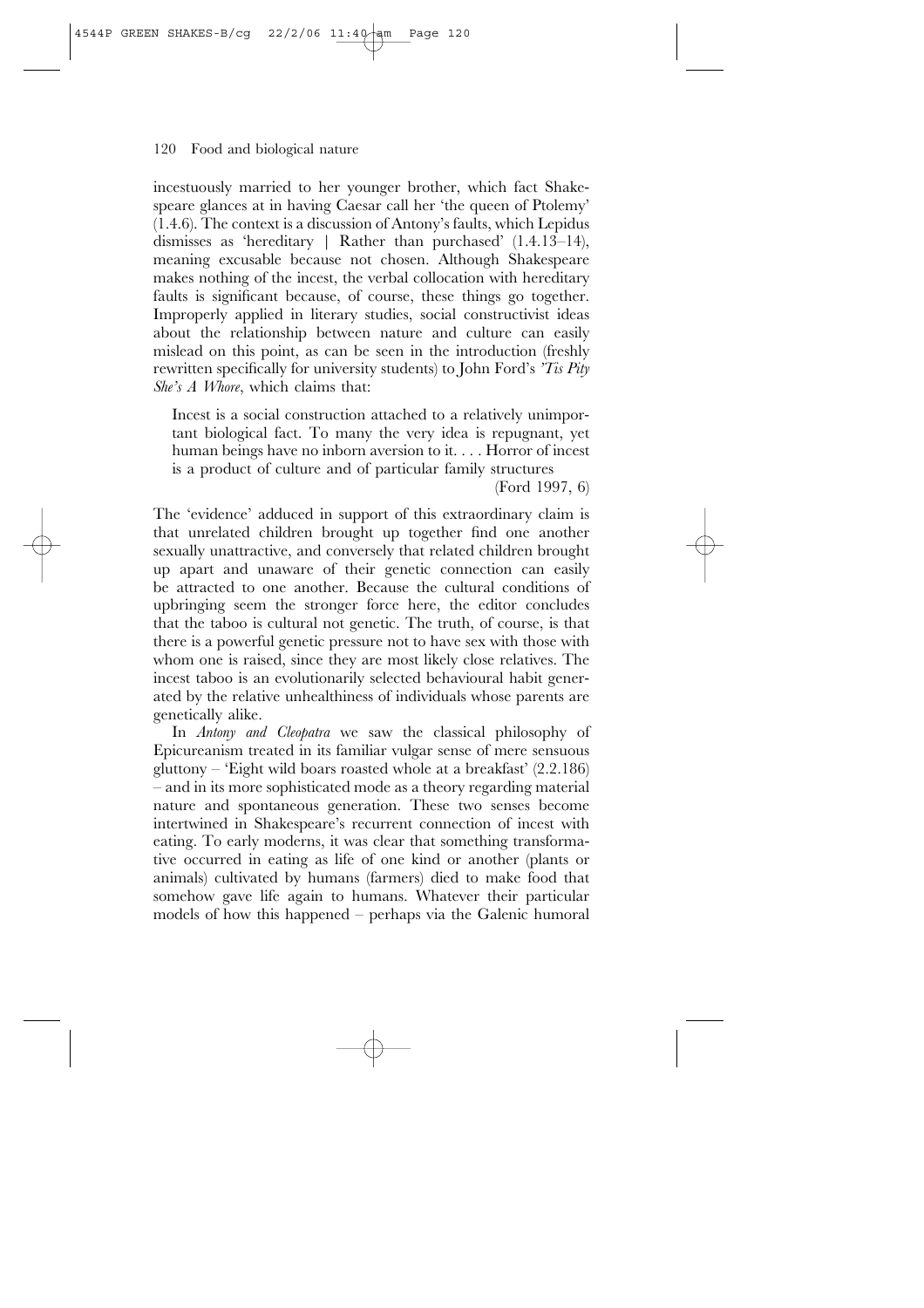model recently advanced as essential context for the plays by Gail Kern Paster (Paster 2004) – the baffling fact was that life and notlife seemed convertible by processes of nourishment, and this formed a necessary analogy with procreation.

Written a year after *Antony and Cleopatra*, Shakespeare and George Wilkins's *Pericles* engages directly with the seemingly miraculous transformations of sex and nourishment, principally via its arboreal imagery. When a genealogy is drawn as a family tree, the incest taboo promotes the fanning out of lines of descent and prevents the formation of genetically closed loops of relative-sex, which are generally less fecund because the resulting children die out. The family tree of an incestuous relationship would tend towards a denuded bough, its branches withering from disease. Pericles' sexual desire for the daughter of Antioch is articulated in arboreal terms: 'To taste the fruit of yon celestial tree' (1.64). It is not clear if the daughter is the fruit and her father the celestial tree, or perhaps she is the tree and the fruit is the sexual enjoyment of her. Her father, however, calls her 'this fair Hesperides, | With golden fruit' (1.70–1), which metaphor casts his daughter as a living contradiction, since she is the object of men's desire and simultaneously the guardian of that object.

The riddle Pericles is to solve is written from the mute daughter's point of view and, as riddles often are, is based on apparent selfcontradiction:

[PERICLES] [*He takes up and*] *reads aloud the riddle* I am no viper, yet I feed On mother's flesh which did me breed. I sought a husband, in which labour I found that kindness in a father. He's father, son, and husband mild; I mother, wife, and yet his child. How this may be and yet in two, As you will live resolve it you. Sharp physic is the last.

(*Pericles* 1.106–15)

Even once this is understood to be about incest, the problem of the riddle is not entirely eliminated, since one can see how her father would, in an incestuous relation, be her father and husband,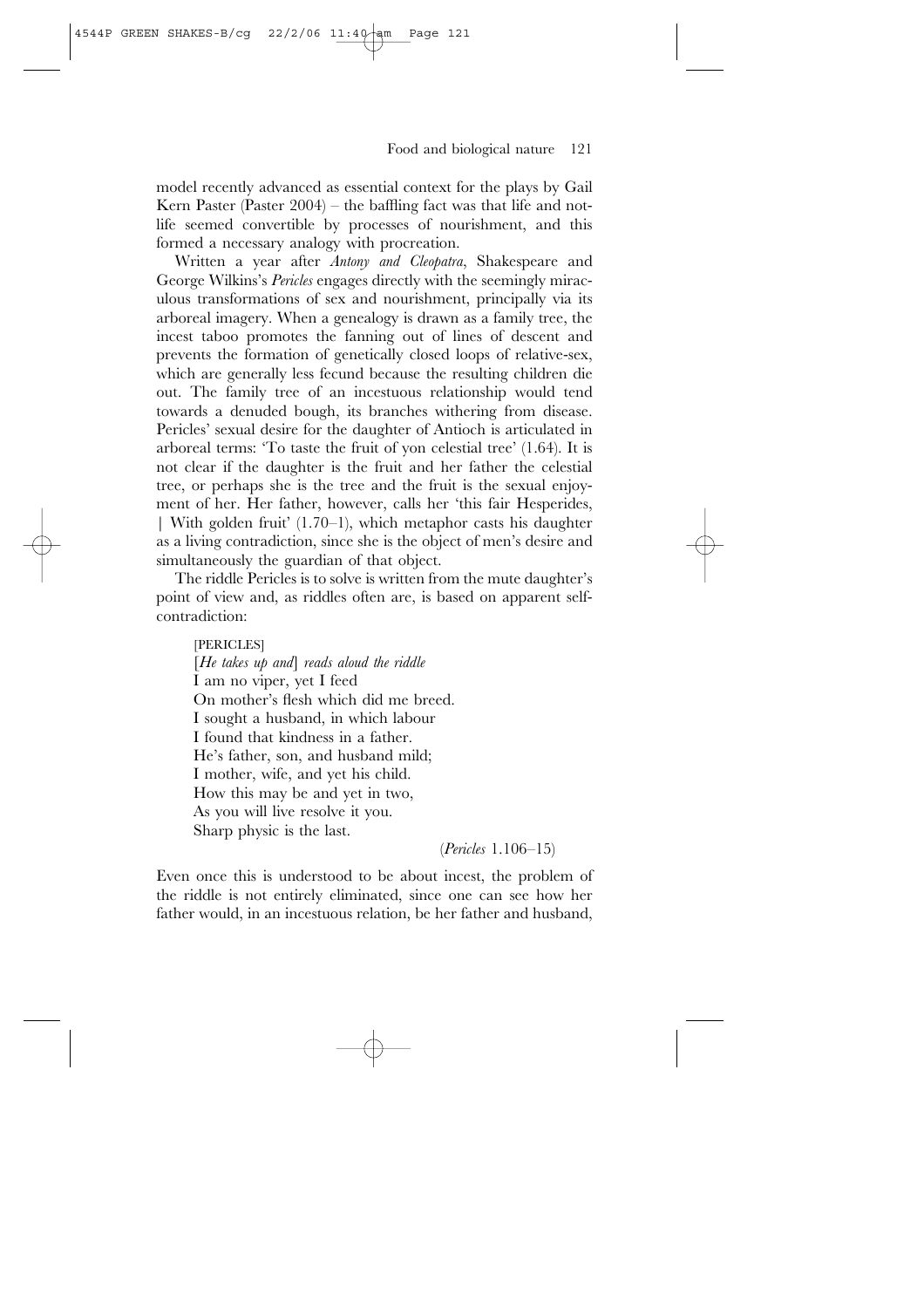but not her 'son', and equally mysterious is why she thinks herself not only his wife and child but also his 'mother'.

Parallel phrasing occurs in Pericles' soliloquy after Antiochus leaves:

### [PERICLES]

Where now you're both a father and a son By your uncomely claspings with your child – Which pleasures fits a husband, not a father – And she, an eater of her mother's flesh, By the defiling of her parents' bed, And both like serpents are, who though they feed On sweetest flowers, yet they poison breed. (*Pericles* 1.170–6)

This presents the same type of puzzle as the riddle: why should he call Antiochus 'both a father and a son' rather than father and husband, and why is the daughter 'an eater of her mother's flesh'?

The answer might lie in the drawing of family trees. In the making of pedigrees, horizontal lines are used to link mates and vertical lines are used to link parents and their offspring, and there is no simple way to represent parent-child incest without duplicating one of the parties to be both parent (or sibling) and mate. The representation of incest makes a family tree, which should fan out, fold back on itself, or else it requires paradoxical duplication, as in the daughter of Antiochus being both the fruit and the guardian of that fruit. Sterility is a common consequence of inbreeding, and the device that Pericles presents to Thaisa before the tournament, 'A withered branch that's only green at top' (6.47), might stand for his avoidance of this evil. Antiochus calls Pericles a tree (1.157), but Pericles thinks of himself as 'the tops of trees' (2.30) that protect the lower-class roots. The image of the tree unites social hierarchy with the abiding theme of these late plays, incest. As Katherine Duncan-Jones has shown, Shakespeare's own family tree had to be established for him to purchase a 'gentle' status, and the resultant family crest was indebted to the tradition of chivalric devices, known as *imprese*, carried in tournaments (Duncan-Jones 2001, 92). That Shakespeare had something of a personal involvement with *imprese* is clear: he wrote the text for one painted by Richard Burbage for Francis Manners, sixth Earl of Rutland, to use at the tilt on 24 March 1613, the king's accession day (Rutland 1905, 494).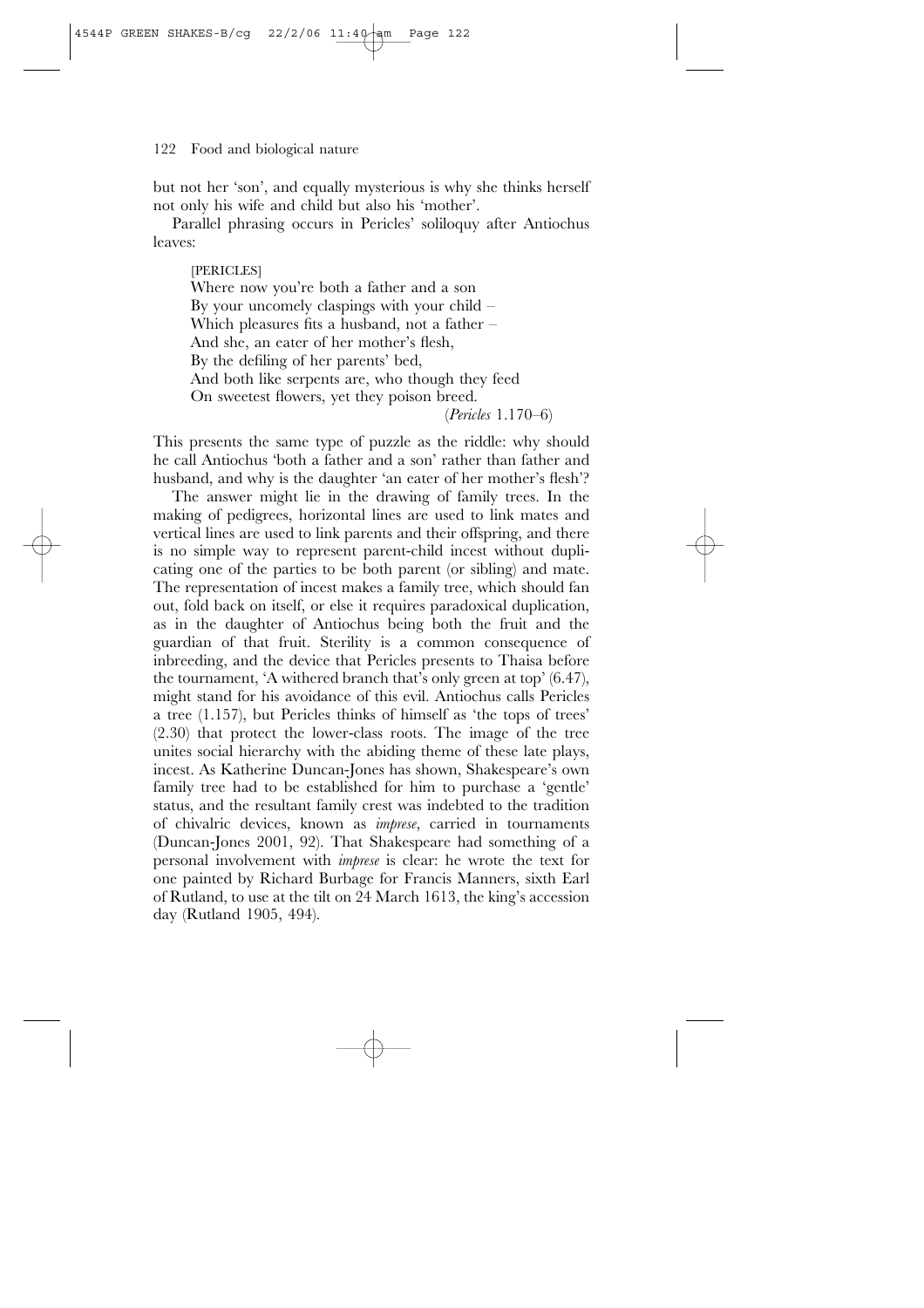Humans avoid incest by being able to recognize their offspring and distinguish them from others. *Pericles* (like *The Winter's Tale* and *Cymbeline*) is much concerned with the ability to recognize one's offspring, and Thaisa does not even know if she has a daughter, the shipboard delivery being somehow forgotten:

THAISA That I was shipped at sea I well remember, ev'n on my eaning time, But whether there delivered, by th' holy gods I cannot rightly say.

(*Pericles* 14.4–7)

She does not know it, but the child was a girl so there is no danger of their later meeting and incestuously mating. But Pericles does indeed meet Marina without knowing who she is, and his language on recognizing her invokes precisely the contradictory selfparenting language of Antiochus and his daughter: 'Thou that begett'st him that did thee beget' (21.183).

The genetic pressure not to commit incest unknowingly is at least part of the motivation unconsciously driving Pericles' and Marina's tense consideration of the means by which identity might be determined, as with her 'Is it no more | To be your daughter than to say my mother's name?' (21.196–7), which might carry the additional sense of 'is mentioning your wife enough to stop you thinking of me sexually?' In time of dearth, the failure of fertility, the people of Tarsus are ready 'To eat those little darlings whom they loved' (4.44), becoming literally feeders on their own flesh, whereas incest only metaphorically involves such self-consumption. From a genetic point of view, feeding one's children (rather than feeding on them) and not having sex with them have precisely the same point, the perpetuation of these tiny slivers of replicating DNA.

Incest also lies just beneath the surface of *Cymbeline* in the strong affection of Guiderius and Arviragus for their sister Innogen, which only her disguise suppresses: 'Were you a woman, youth, | I should woo hard' (3.6.66–7). In the surrogate family made of three men, achievement at hunting determines gender and domestic roles:

BELARIUS You, Polydore, have proved best woodman and Are master of the feast. Cadwal and I Will play the cook and servant; 'tis our match. (*Cymbeline* 3.6.28–30)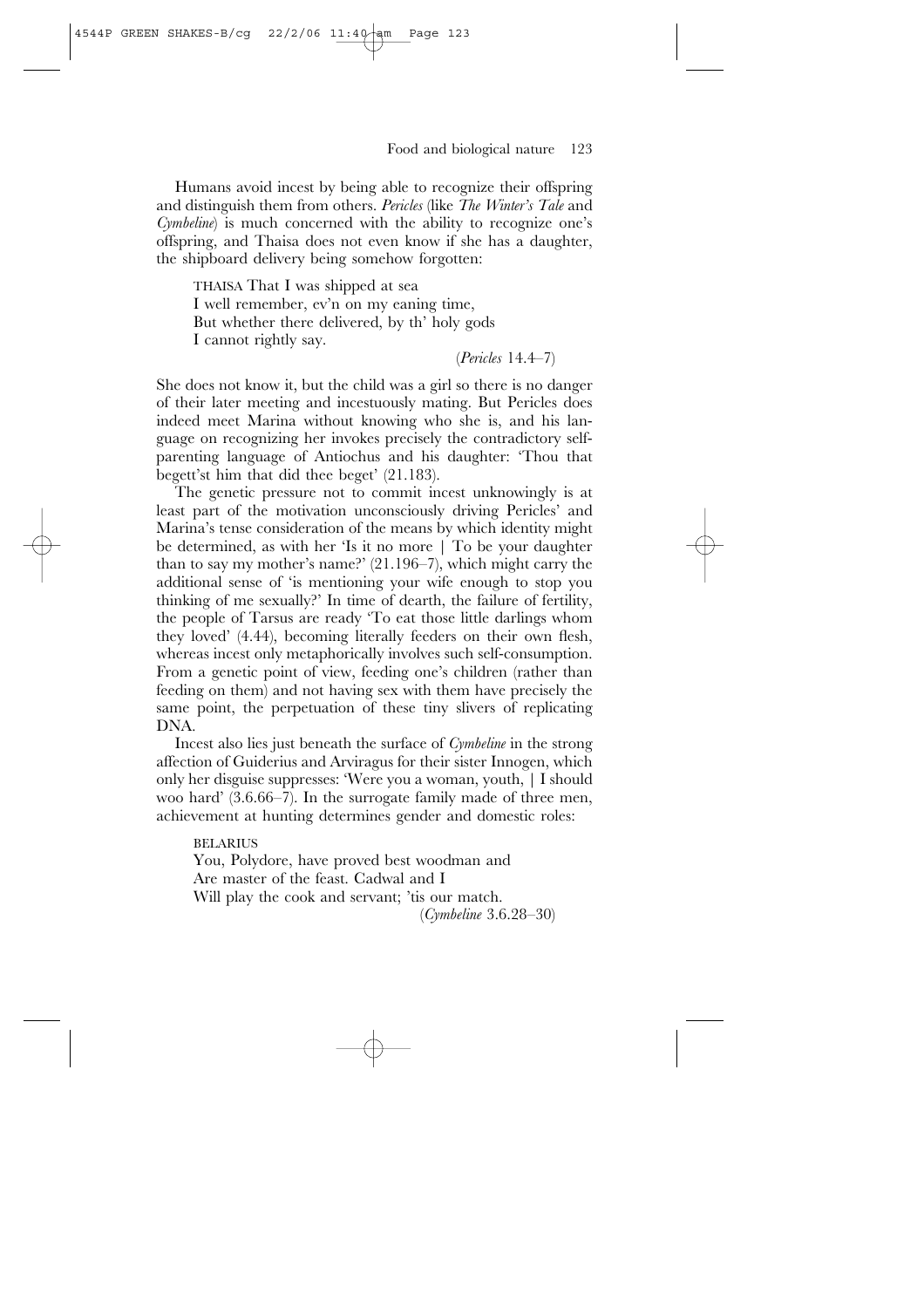When a real woman arrives, her proper place in this arrangement (male disguise notwithstanding) is not hard to guess:

GUIDERIUS But his neat cookery! [BELARIUS] He cut our roots in characters, And sauced our broths as Juno had been sick And he her dieter.

(*Cymbeline* 4.2.50–3)

Hunting, one kind of domination of nature, brings the raw material, but culture (via a woman) brings delight in feeding. With all the disguises removed at the close, these relations can come the right way out. In the wilderness scenes, however, no one is who they say or think they are, hence the danger of incest is high, and yet the gender-swapping disguise forestalls incest; even amidst all this culture in the depths of nature, 'normal' family relations can emerge so long as incest is averted.

Incest also structures *The Winter's Tale* although much less overtly than it structures *Pericles* and *Cymbeline*. Shakespeare toned down the incest in his source, Robert Greene's prose tale *Pandosto*, the title-page of which surprisingly promoted the book's capacity to bridge the generation gap: '*Pleasant for age to auoyde drowsie thoughtes*, profitable for youth to eschue other wanton *pastimes*, *and bringing both to a desired content*' (Greene 1588, A1r). Despite this warranty, in the story the father Pandosto unwittingly and extensively woos his lost daughter Fawnia and even threatens to rape her if she will not yield to him (Greene 1588, F4r–G3vr). Shakespeare attenuated this part of the plot but did not excise it altogether:

[FLORIZEL] At your request My father will grant precious things as trifles. LEONTES Would he do so, I'd beg your precious mistress, Which he counts but a trifle.

(*The Winter's Tale* 5.1.220–3)

Although the conditions for a resolution are in place – that which was lost has been found – there remains a kind of sterility in Sicilia. Normal family relations have not been restored, and the danger of incest remains. Throughout the play, the relations and the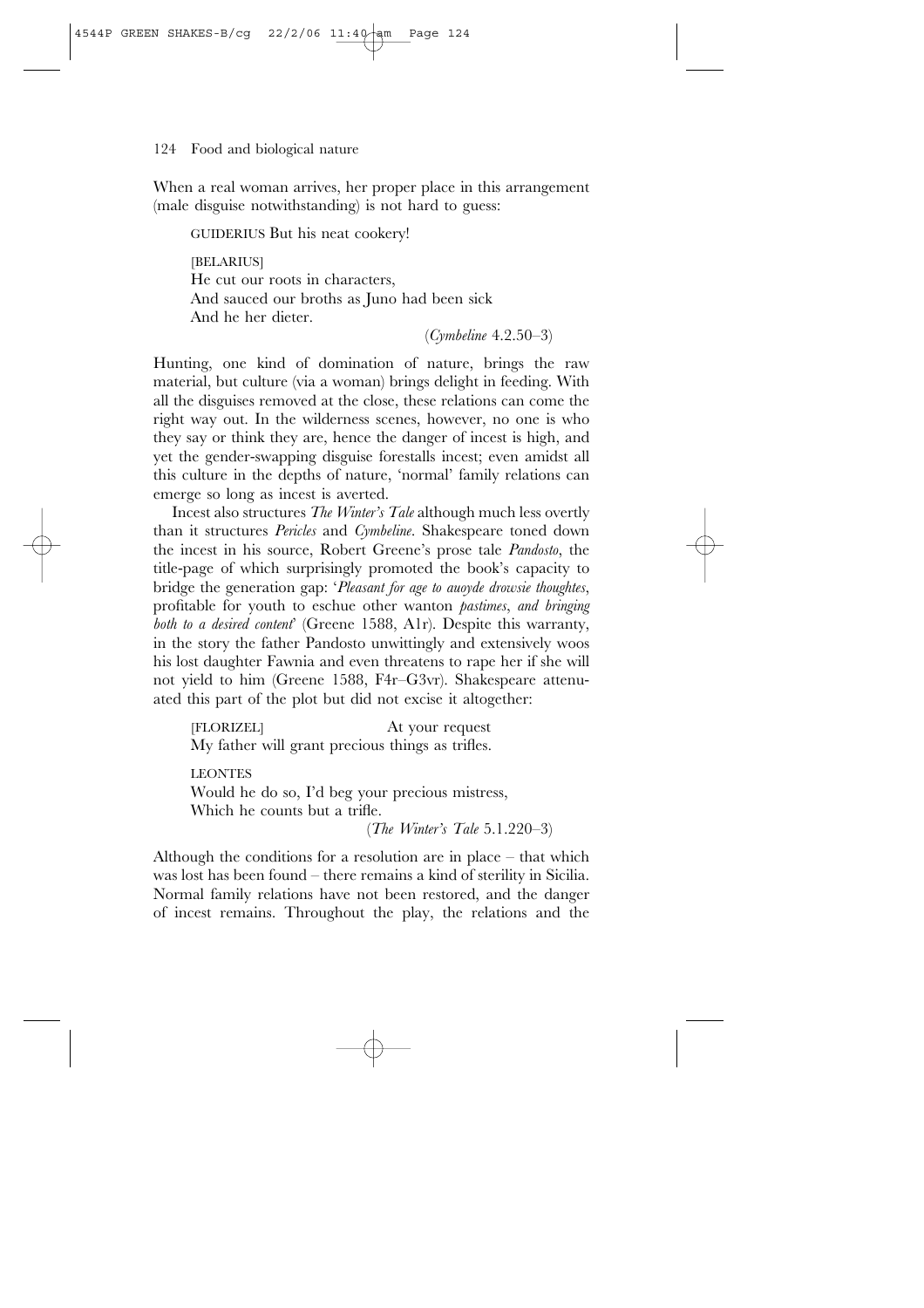danger that ensues when they are disrupted are allegorized by relations and disruptions of earthly fertility and weather.

Two courtiers sent by Leontes to the oracle on the isle of Delphos find the location charming: '[CLEOMENES] The climate's delicate, the air most sweet; | Fertile the isle' (3.1.1–2). That the Sicilians find Delphos pleasant for its weather and verdancy is significant, for Sicilia and Bohemia come to be contrasted as places of dearth and foison, of sterility and fertility. The word 'climate' appears three times in the play: the above example, and when Leontes orders his child to be left exposed 'to it own protection | And favour of the climate' (2.3.178–9), and when Leontes welcomes Florizel to Sicilia with the imprecation 'The blessed gods | Purge all infection from our air whilst you | Do climate here!' (5.1.167–9). No other Shakespeare play uses 'climate' more than once, and most commonly it is a disyllabic synonym for 'clime' and means little more than a realm or region. Here, however, Shakespeare is clearly concerned with how the weather affects biological nature: Delphos' climate makes it fertile and the exposed child will have to take its chances for life or death according to the climate of the place 'out of our dominions' to which Antigonus chooses to take it (2.3.177).

The Earth's weather is so complex that it currently cannot (and might never) be predicted more than five days in advance, but the average weather for a region  $-$  its climate  $-$  is remarkably consistent, and has long been quantified. Antigonus might seem merely unfortunate, then, in choosing to deposit the babe where he does just as a storm is beginning. In an explanatory soliloquy, Antigonus relates that in a dream the ghost of Hermione instructed him to leave the babe in Bohemia; this serves to exculpate his behaviour and simultaneously to reinforce the audience's misapprehension that Hermione is dead. At this central hinge of the play, the recovery of the exposed babe marks the cyclical return to order and fertility. As the Old Shepherd characterizes the almostsimultaneous destruction of Antigonus and his companions and the discovery of the babe, 'Thou metst with things dying, I with things new-born' (3.3.110–11). Classical myths of cyclical regeneration – patterns of death and renewal – are clearly lying closely under the surface of this Mediterranean drama, breaking through to the explicit in such moments as Perdita's exclamation 'O Proserpina, | For the flowers now that, frighted, thou letst fall | From Dis's wagon!' (4.4.116–18). Proserpina was the daughter of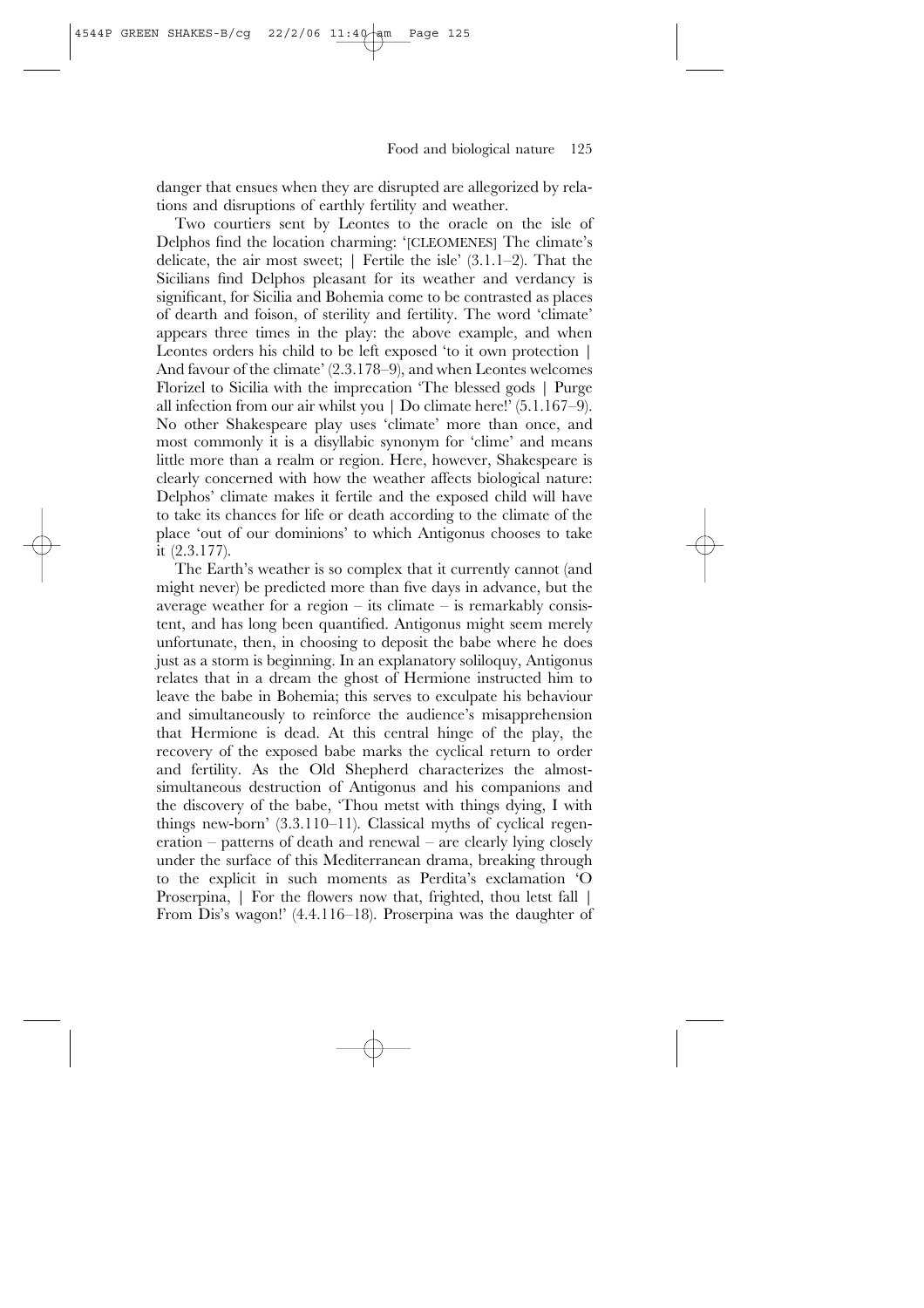Ceres (goddess of corn) and her being forced to spend part of the year in Hell and part on Earth was an allegory of the seasonal renewal of agriculture (Hornblower and Spawforth 1996, 'Persephone'). In her Greek form as Demeter, the goddess of cereal most clearly links human and agricultural fertility:  $δγ$  or  $δα$  was thought by the Romans to be the Greek for Earth (although Gaia was), and *-meter* has the same origin as *mater* meaning mother (Hornblower and Spawforth 1996, 'Demeter').

The likening of human female fertility with the fertility of the Earth is, of course, a ubiquitous poetic trope. The play repeatedly associates a man with the country he rules, considered in abstraction, and associates the actual land under his domination with femaleness. The association of man with the mastery of land underlies Camillo's 'Sicilia cannot show herself over-kind to Bohemia' (1.1.21–2) as well as Leontes' conception of his wife's imagined infidelity in terms of land-use rights ('[he] little thinks . . . his pond fished by his next neighbour') and of vaginas as 'gates' enclosing land (1.2.196–8). Polixenes too employs the language of land-use when referring to sexual intimacy between Florizel and Perdita: 'if ever henceforth thou | These rural latches to his entrance open' (4.4.437–8). The act of sexual infidelity is imagined by Leontes in terms of invasion by a foreign power, because 'a belly . . . will let in and out the enemy | With bag and baggage' (1.2.205–7). Finally, there is the almost ceremonial laying of Perdita upon the Bohemian soil:

[ANTIGONUS] . . . it should here be laid, Either for life or death, upon the earth Of its right father.

(*The Winter's Tale* 3.3.43–5)

Here the idea of the Earth as a kind of universal mother is activated in the custom – much discussed by classical authors (Hornblower and Spawforth 1996, 'children') – of abandoning babies upon a mountainside like seed thrown onto the ground. Perdita, the product of a transgressive procreation (so Antigonus wrongly believes) is being reconceived upon the correct female: the soil of Bohemia, possessed by its father.

Between Perdita's loss and her restoration the play is concerned almost entirely with events in rural Bohemia. Clearly the shepherds are enjoying foison – a feast is being organized with Perdita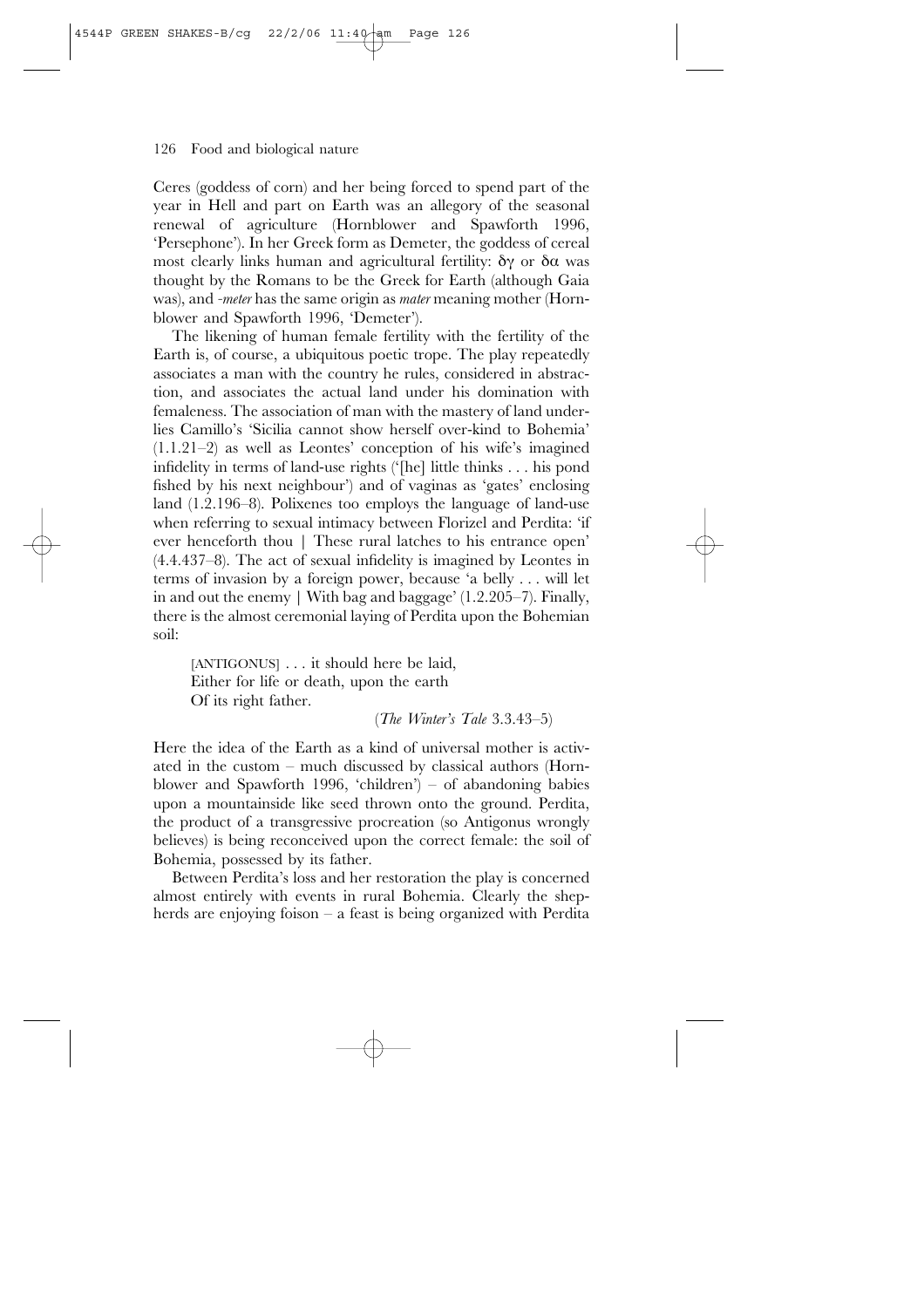at its centre – and since almost nothing else of Bohemia is shown the implicit contrast is between fertile Bohemia as a whole and sterile Sicilia. The sterility is conveyed by the death of Mamillius, the apparent death of Hermione, and by Paulina's description of Leontes' desperate state, which is virtually a curse:

[PAULINA] A thousand knees, Ten thousand years together, naked, fasting, Upon a barren mountain, and still winter In storm perpetual, could not move the gods To look that way thou wert.

(*The Winter's Tale* 3.2.210–13)

It is implied that the whole nation is in a kind of spiritual winter because of what has happened. At the sight of Florizel, Leontes exclaims 'Welcome hither, | As is the spring to th' earth' (5.1. 150–1). The way is almost clear for the comic resolution, although Shakespeare imposes one more obstacle by having Camillo, 'Whose honour and whose honesty till now | Endured all weathers' (5.1.193), betray the young couple to Polixenes.

It is unsurprising that with six occurrences, this play about seemingly random change has the most uses of the word 'weather' among Shakespeare's plays, nor that *The Tempest* has, for the obvious titular reason, the next highest with five. However, *The Winter's Tale* is markedly slippery about randomness and climate. Camillo's betrayal, explained only as a touch of homesickness (4.4.665–7), is as under-motivated as Leontes' sexual jealousy but whereas the latter is 'a feather for each wind that blows' (2.3.154) the former has seemingly been firm against 'all weathers' until now. Strangely, part of Leontes' welcome to Florizel invokes a unique sense of the word 'climate' that may help us to understand how Shakespeare is allegorizing the weather here: 'The blessed gods | Purge all infection from our air whilst you | Do climate here!' (5.1.167–9). This is the only recorded instance of 'climate' meaning 'To sojourn in a particular region or climate' (OED climate *v*.), which runs counter to the prevailing sense of climates being attached to particular geographical locations. While the first half of Leontes' imprecation seems to call for Sicilia's weather to be purified to suit the visitor from somewhere else, the second suggests that the visitor has brought his own local weather with him. This seeming contradiction is smoothed when we realize that in inadvertently bringing Perdita back to Sicilia, Florizel has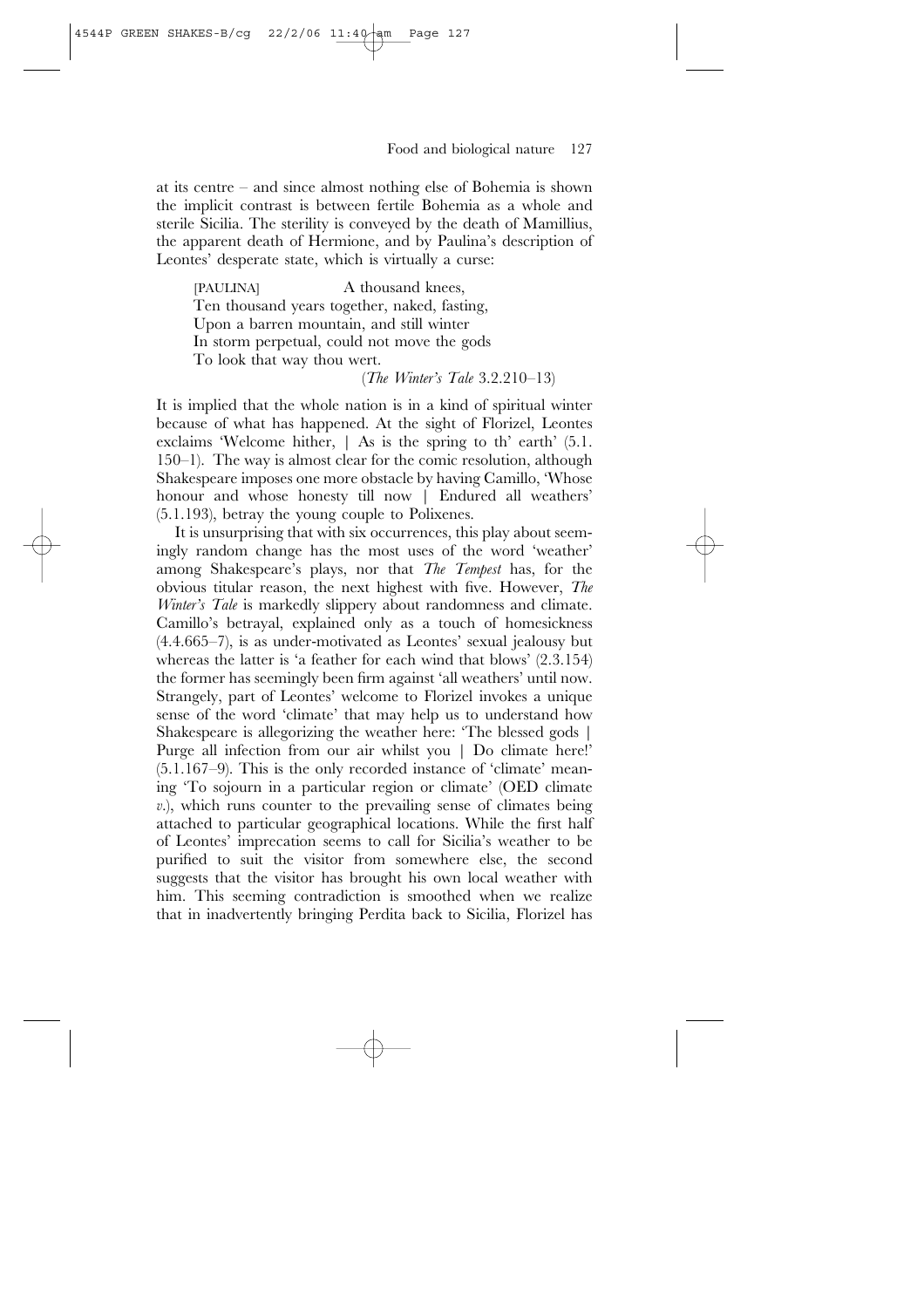allegorically brought the weather of spring with him. Understood in just the way that Geoffrey Bullough rejected – he insisted it was 'not . . . a fertility myth' (Bullough 1975, 135) – *The Winter's Tale* is archetypally Green in its insistence that human productive capacities and the Earth's are interdependent.

At over 840 lines, the sheep-shearing feast of 4.4 is fully a quarter of the play and this alone makes clear the play's concern with agricultural production.16 Representing the weather as not merely accident that befalls us, and the environment as not merely an inanimate place where we happen to be, the play reworks myth to make a strikingly modern point about the artificiality of our distinction between nature and culture. To be sure the point is made, Shakespeare has Polixenes and Perdita discuss hybridity in a way that ties incest into a wider survey of the nature/culture distinction. In the light of his subsequent 'divorce' (4.4.417) of the young couple, we might suspect that behind Polixenes' vehemence is his feeling that, as B. J. Sokol argues (Sokol 1995, 124–30), although Perdita is not suitable to be Florizel's wife, she is suitable to be his concubine and bear him children. Reading backwards, that is what we might hear in their discussion of horticultural grafting.

The exchange starts with Polixenes praising Perdita's choice of suitable flowers for himself and Camillo. As in Chaucer's *The Miller's Tale* about January and May, an aged man can be allegorized as an aged year: 'POLIXENES Shepherdess, | A fair one are you. Well you fit our ages | With flowers of winter' (4.4.77–9). Perdita's cryptic response invokes the cyclical processes of nature, thereby effectively denying the allegory since old men are not renewed, and relocates the principle of appropriateness in suiting the season, not suiting the receiver:

PERDITA Sir, the year growing ancient, Not yet on summer's death, nor on the birth Of trembling winter, the fairest flowers o' th' season Are our carnations and streaked gillyvors, Which some call nature's bastards.

(*The Winter's Tale* 4.4.79–83)

At this transitional moment of cyclical change, nature itself cannot easily generate these flowers, and Perdita will have nothing to do with genetic engineering: 'Of that kind | Our rustic garden's barren, and I care not  $\vert$  To get slips of them'  $(4.4.83-5)$ . That is,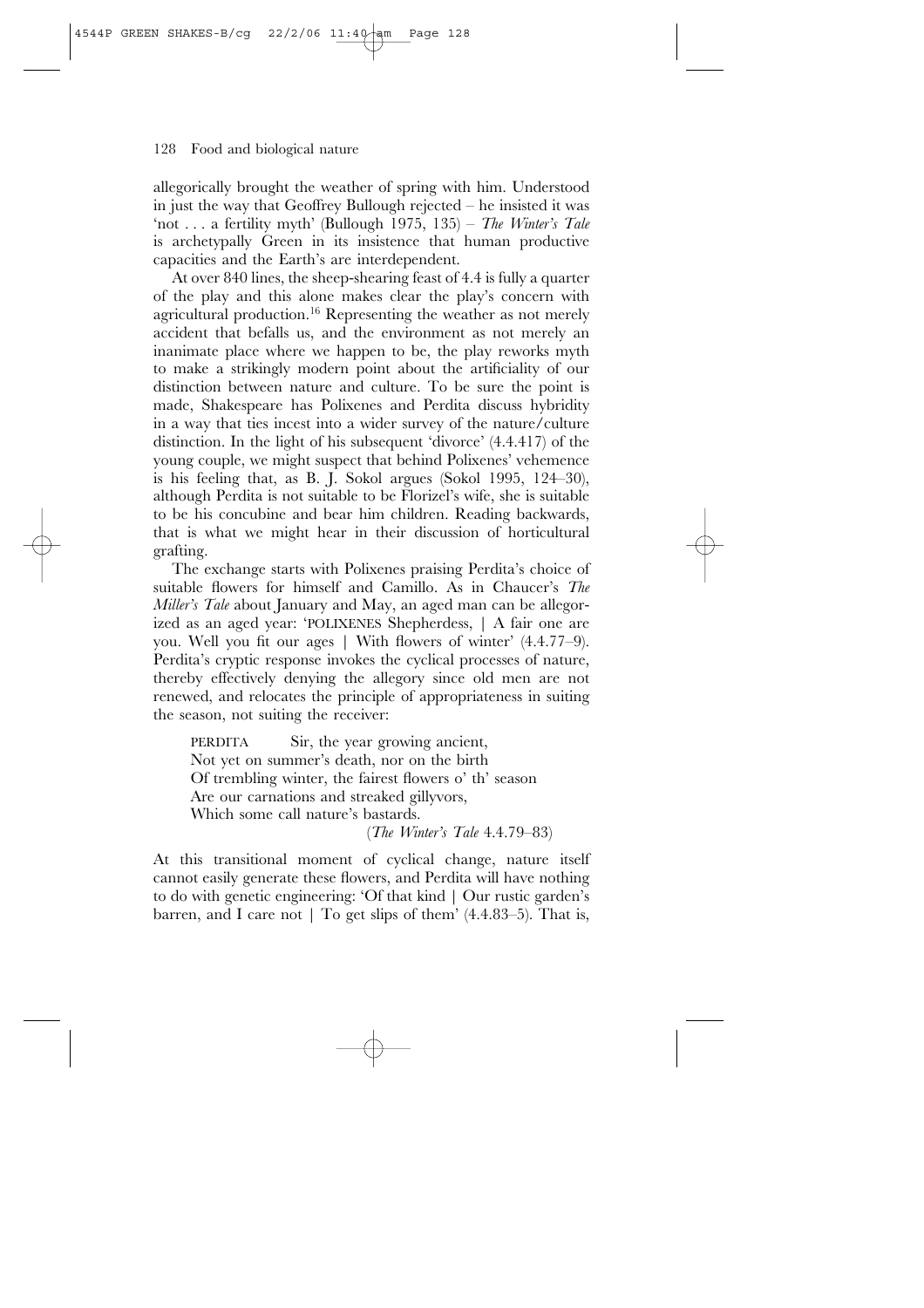the only way Perdita might cultivate these flowers is by getting a cutting from an existing plant (OED slip *n*. <sup>2</sup> 1), and this she is loath to do.

Pressed to explain why, she responds:

PERDITA For I have heard it said There is an art which in their piedness shares With great creating nature.

(*The Winter's Tale* 4.4.86–8)

Editors generally gloss this as Perdita's objection to grafting, but that is not at all what Perdita means. She objects to 'carnations and streaked gillyvors' not because they are artificially created, but because even though naturally created (by cross-pollination from proximity) they *look* like hybrids that result from human interference in nature. Even though she knows them to be entirely natural, they are to her impure by likeness. Like many editors, Polixenes misses her point and responds as though she were objecting to human interventions in natural processes:

POLIXENES Say there be, Yet nature is made better by no mean But nature makes that mean. So over that art Which you say adds to nature is an art That nature makes. You see, sweet maid, we marry A gentler scion to the wildest stock, And make conceive a bark of baser kind By bud of nobler race. This is an art Which does mend nature – change it rather; but The art itself is nature.

(*The Winter's Tale* 4.4.88–97)

It is not capitulation but resignation in the face of his miscomprehension that makes Perdita reply blankly 'So it is' (4.4.97). From Polixenes' point of view, his explanation that nature's over-arching (or all-embracing) universality naturalizes art has trumped her distinction of nature and culture. This can be summed up as a statement of the facile thesis that nature embraces everything. Human beings are products of nature, so anything they do must perforce be a natural act. This claim is rather like the one, popular in recent literary criticism, that everything is political and/or ideological. Such attempts to deny that there are areas of human existence outside the realm in which one is interested necessarily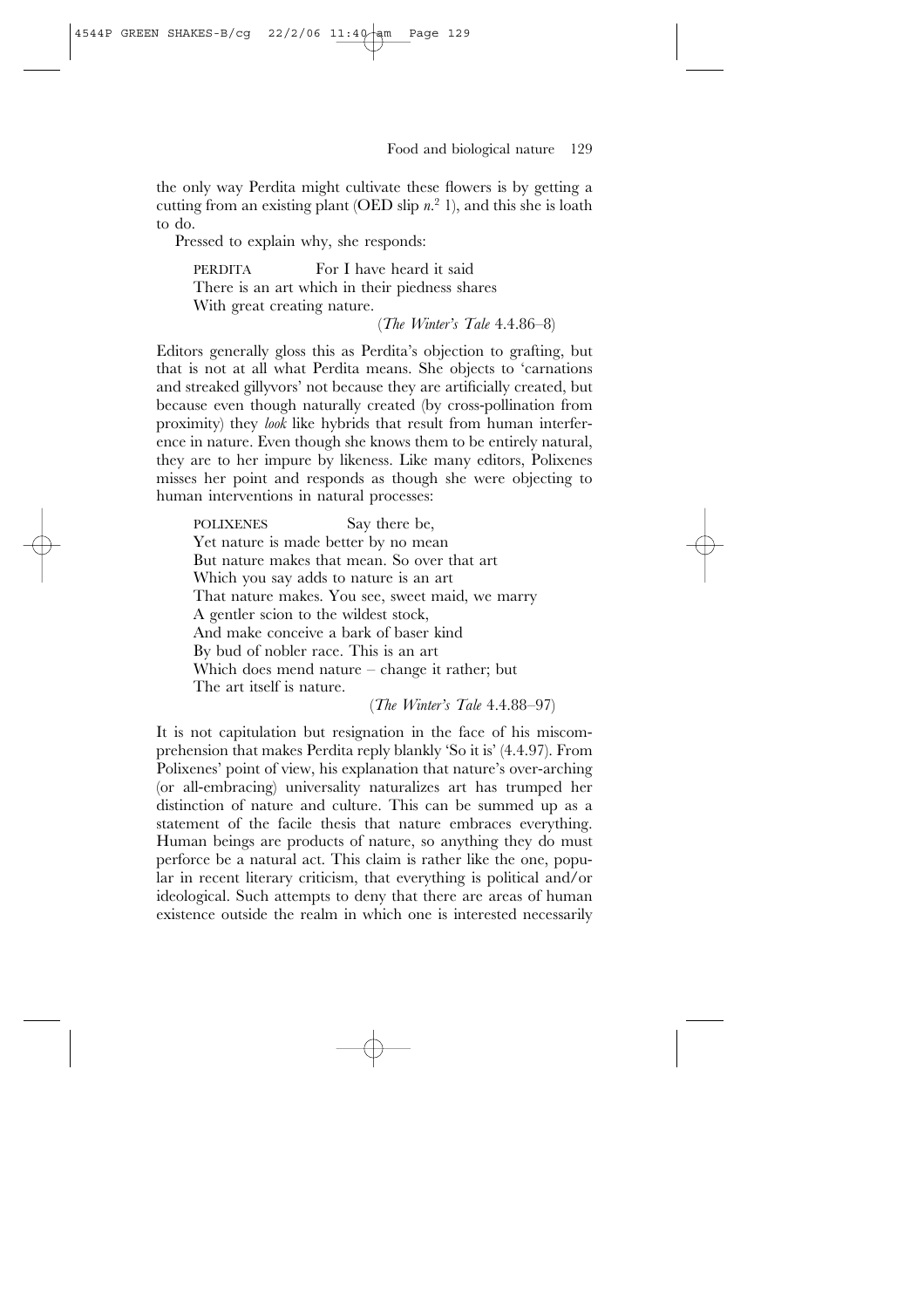drain all force from the distinctions that make the terms intelligible in the first place. If everything is nature (or politics, or ideology), then nothing is, for the word has nothing from which to distinguish itself.

In fact Perdita pre-empted the dissolving of the nature/culture binary herself. Nature too produces hybrids, she pointed out, and this offends her as much as cultural hybridity. Although the play leaves the connection implicit, we can see here too a concern with incest as natural hybridity. Looking back through historical time, the family trees of everyone alive today necessarily converge upon the vanishing point of a single ancestral pair; going sufficiently far back, we are all related. In the Christian tradition, the story of origins avoids early incest by inventing a wife for Adam and Eve's son Cain without explaining her parentage (Genesis 4.16–19). The same problem would recur seven generations later with the Flood, which certainly condemns the unclean animals to incest since only two of each are preserved in the Ark (Genesis 7.2). Humankind is spared this fate because more are saved: 'And Noah went in, and his sons, and his wife, and his sons' wives with him' (Genesis 7.7).

In the Greek version of the Flood, however, incest is inevitable because only Deucalion and his wife Pyrrha survive (Hornblower and Spawforth 1996, 'Deucalion'). At the end of the sheep-shearing scene, Polixenes threatens Florizel by invoking the Greek Flood to image the extent to which father could repudiate son: 'Not hold thee of our blood, no, not our kin, | Farre than Deucalion off' (4.4.430–1). Ironically, of course, the point of Deucalion's story is that we are all related, that human kinship cannot be denied since we share a common ancestor. In the version that Shakespeare would have known from Ovid's *Metamorphoses* (Ovid 1916a, Book 1 lines 313–415) the world is repopulated when Deucalion correctly interprets the goddess Themis' instruction that he and Pyrrha should throw behind them their grandam's bones. This, he realizes, means stones (the bones of mother Earth) and those thrown by Deucalion become men and those thrown by Pyrrha become women. As François Laroque has pointed out, this story of stone turned into human flesh must be at least part of what was in Shakespeare's mind when he wrote the scene in which what everyone (including the audience) thinks is a stone statue turns out to be the living person of Hermione (Laroque 1984).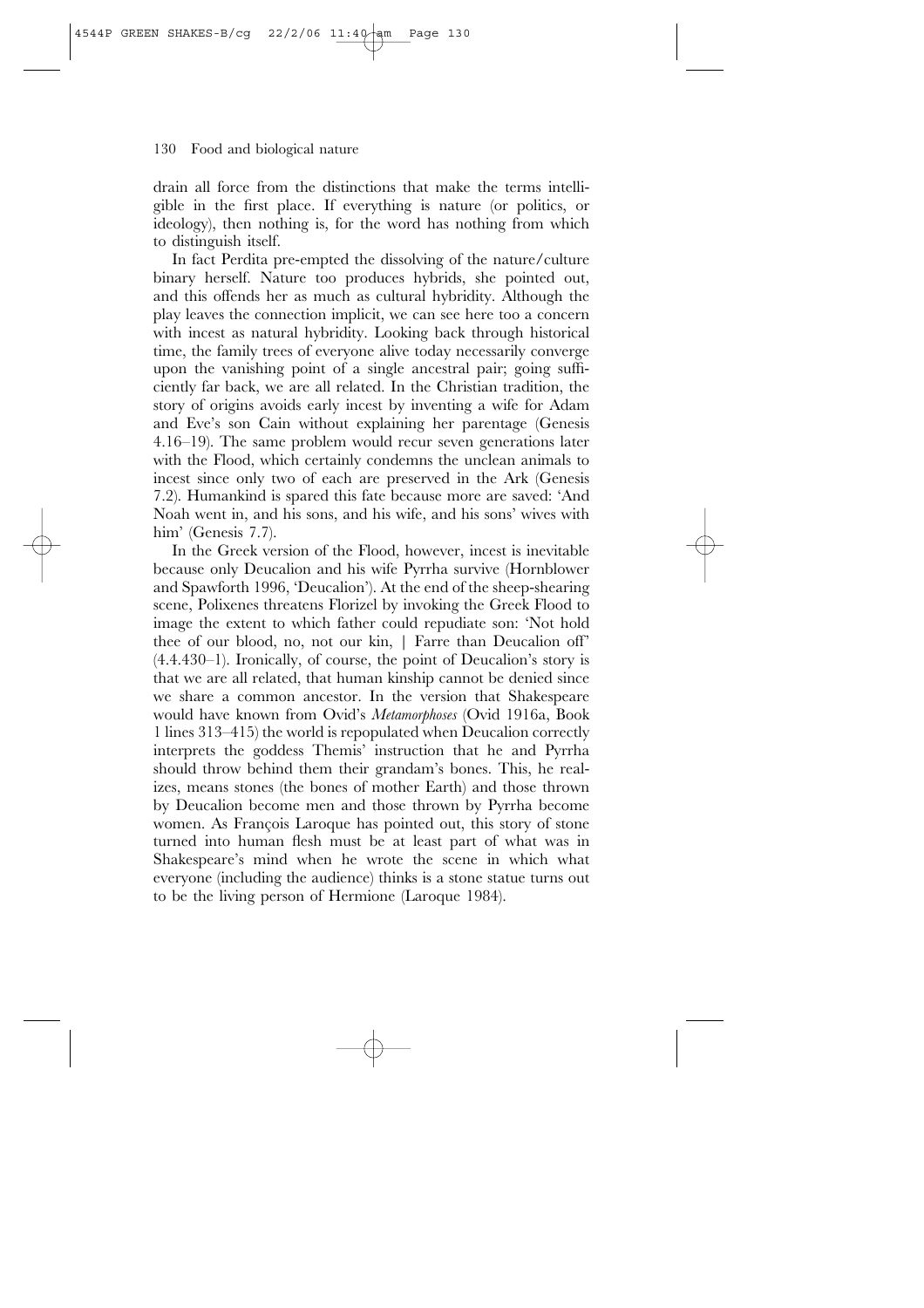\*

The Deucalion story in Ovid's *Metamorphoses* would have brought Shakespeare back to Epicurean concerns, for what Laroque did not observe is that the very next thing Ovid recounted was how, once the humans were back, nature brought back the animal kingdom too. This is the passage about the spontaneous generation ('So when the seven-mouthed Nile . . . ') that we encountered earlier in relation to Egyptian fertility (pp. 111–12 above). These plays are overtly concerned with kinship relations: from the familiar sister-cousins of *As You Like It* (somewhat reprised from Hermia and Helena in *A Midsummer Night's Dream*) through the incestuous Cleopatra and the intermingling of politics and family in Antony's marriage to Octavia to the more deeply troubling inability of Pericles and Leontes to recognize their daughters, and an adopted family's willingness to throw off the adoptee when she brings trouble (*The Winter's Tale* 4.4.687–702). Put in this sequence, we can see that Shakespeare increasingly tackled these matters of family relations in a wider context of the relatedness of all living things, the plants and animals included and incorporating a notion of the Earth itself being alive. Tracing kin relations back to Deucalion or Noah emphasized that there must be an origin point before which life was not human and after which it was. Somewhere, the inanimate became animate and although in Christian ideology this is a matter of divine inspiration ('God . . . breathed into his nostrils the breath of life' Genesis 2.7), Shakespeare had access to equally powerful alternatives. With the final scene of *The Winter's Tale* he daringly dramatized one of them.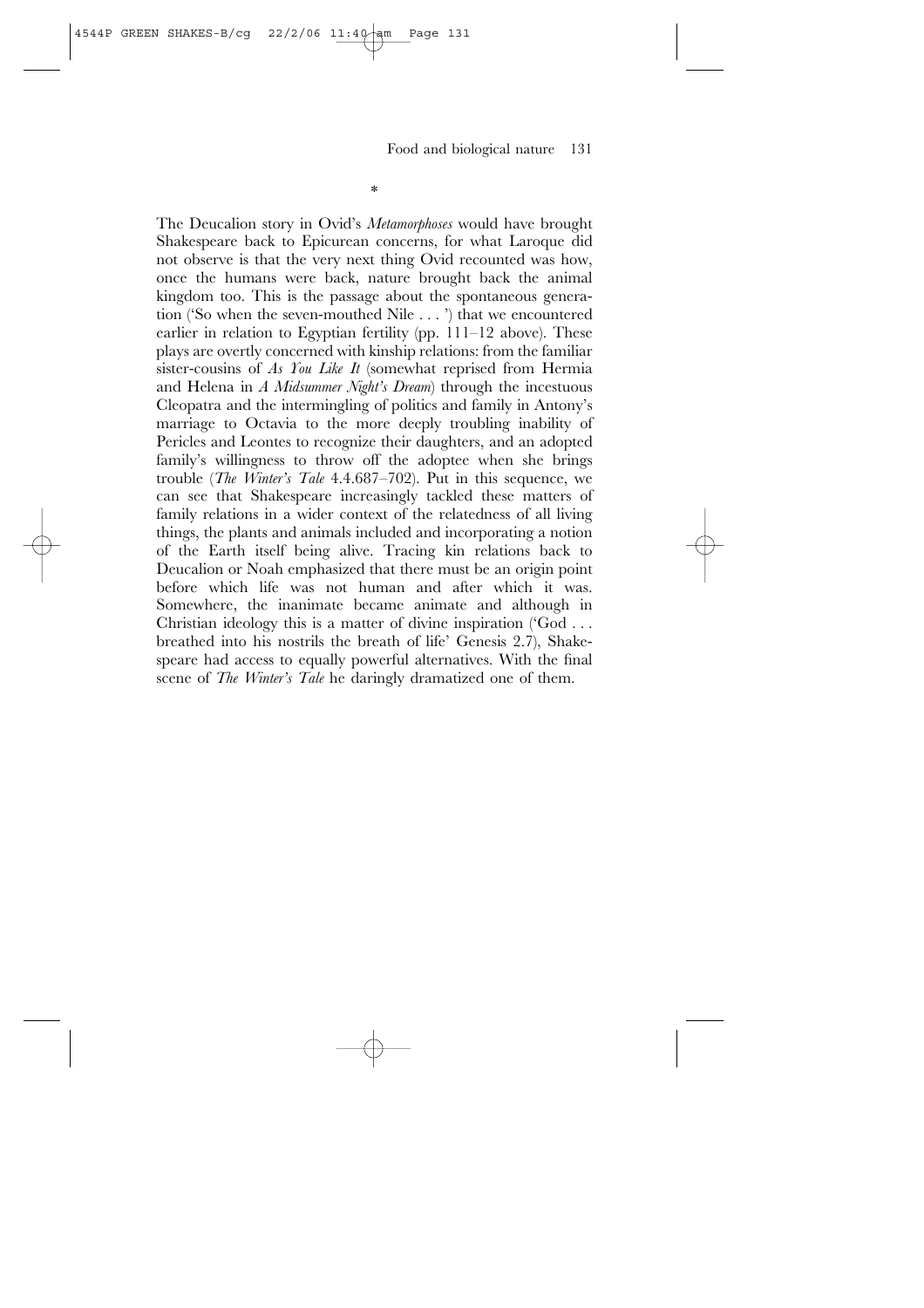# Supernature and the weather *King Lear* and *The Tempest*

Any sufficiently advanced technology is indistinguishable from magic.

(Clarke 1972, 147)

## *King Lear*

Dividing in three his kingdom to give it away in the first scene, Lear describes it not in terms of cities nor inhabitants, but as natural countryside: 'shady forests and wide skirted meads' (1.59) comprised of 'space, validity, and pleasure' (1.76). In the final moments of the play the three-way division of authority is repeated, but now the kingdom is conceived as a sensible body: '[ALBANY] (*To Kent and Edgar*) Friends of my soul, you twain | Rule in this kingdom, and the gored state sustain' (24.314–15). Whereas land can be divided with tools such a maps, a living body cannot, and the play closes with a real change in attitude regarding monarchial authority. Shakespeare had previously dramatized in *As You Like It* such movement from an objective and contemplative relation to the land to a sensible one in which it is apprehended 'feelingly'. Duke Senior's speech about the sweet uses of adversity – 'counsellors | That feelingly persuade me what I am'  $(2.1.10-11)$  – reflected upon bodily experience of the weather: 'The seasons' difference, as the icy fang | And churlish chiding of the winter's wind, | Which when it bites and blows upon my body' (2.1.6–8). For aristocratic characters who normally are protected from the environment, these bodily experiences produce a conviction that the inanimate world itself is alive, that humanity can be found in nature: 'tongues in trees, books in the running brooks, | Sermons in stones'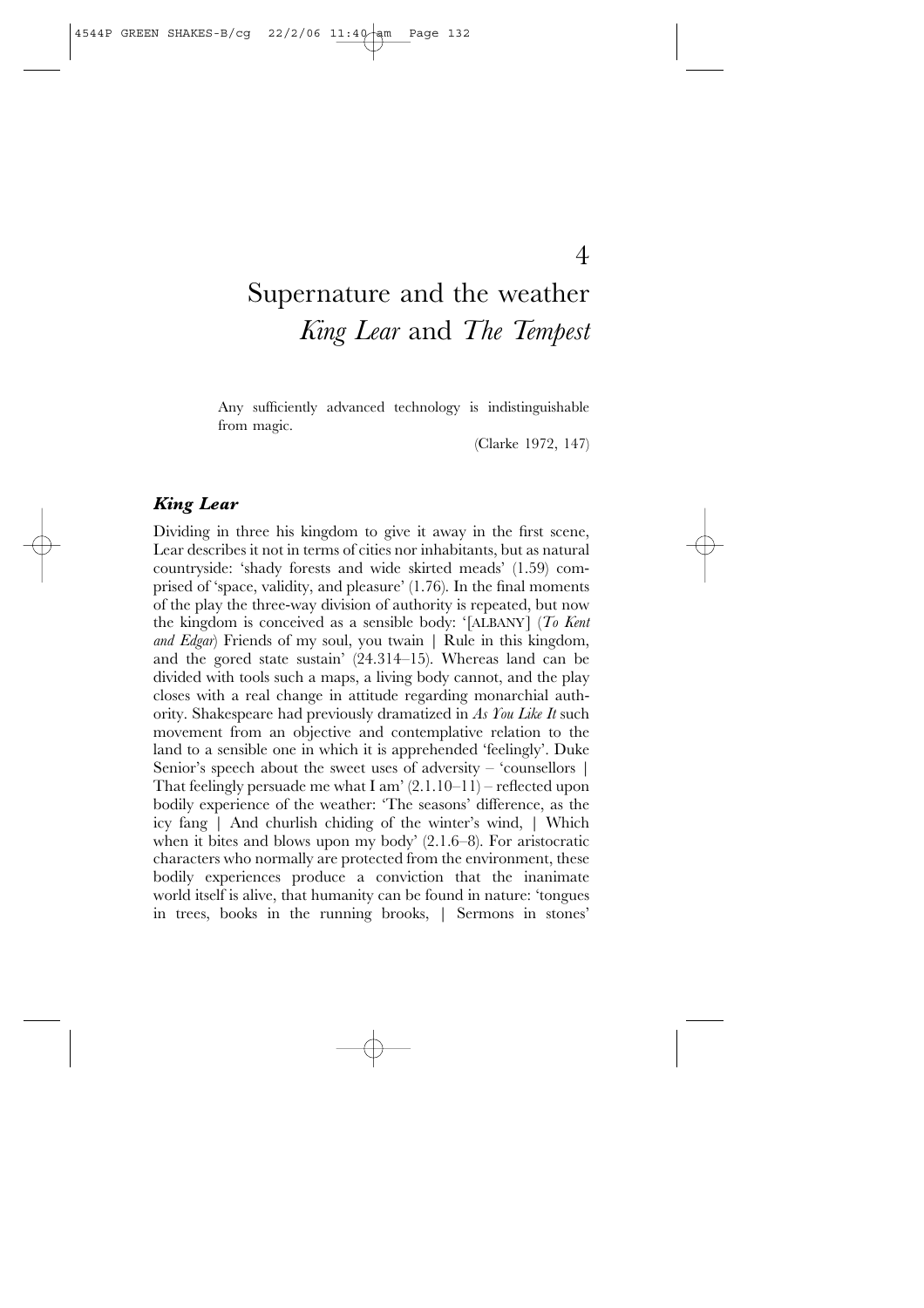(2.1.16–17). A typical modern reaction is to dismiss this as a sentimental attitude towards the natural world, one that might have persisted in Shakespeare's time but was even then open to mockery. *King Lear* presents us with versions of this modern reaction and invites us to mock those for whom human affairs and the wider cosmos are inextricably bound together. However, it is also seems intent on making us reconsider this mockery and to see merit in the mocked view.

The play's prime rationalist mocker is clearly Edmund, who wittily diagnoses the psychological imperative behind superstitution:

EDMUND This is the excellent foppery of the world: that when we are sick in fortune – often the surfeit of our own behaviour – we make guilty of our disasters the sun, the moon, and the stars, as if we were villains by necessity, fools by heavenly compulsion, knaves, thieves, and treacherers by spherical predominance, drunkards, liars, and adulterers by an enforced obedience of planetary influence, and all that we are evil in by a divine thrusting on. An admirable evasion of whoremaster man, to lay his goatish disposition to the charge of stars! My father compounded with my mother under the Dragon's tail and my nativity was under Ursa Major, so that it follows I am rough and lecherous. Fut! I should have been that I am had the maidenliest star of the firmament twinkled on my bastardy.

## (*King Lear Quarto* 2.113–28)

Edmund here targets his father, who believes that 'These late eclipses in the sun and moon portend no good to us' (2.103). According to Edward Capell, Shakespeare made Gloucester believe in astrology in order to convey his weak-mindedness, and hence to make his incredulity plausible (Capell and Collins 1779–80a, 147). William Warburton identified such belief as an impiety imported from Italy (whence 'most other unnatural crimes and follies of these latter ages'), which impiety was most clearly displayed in the idea that planetary configurations at the moment of birth would shape human character (Shakespeare 1747b, 20n9). Warburton's comment goes rather beyond what Gloucester claims, which is simply that earthly miseries are caused by heavenly disturbance, although he was right to make the Italian connection: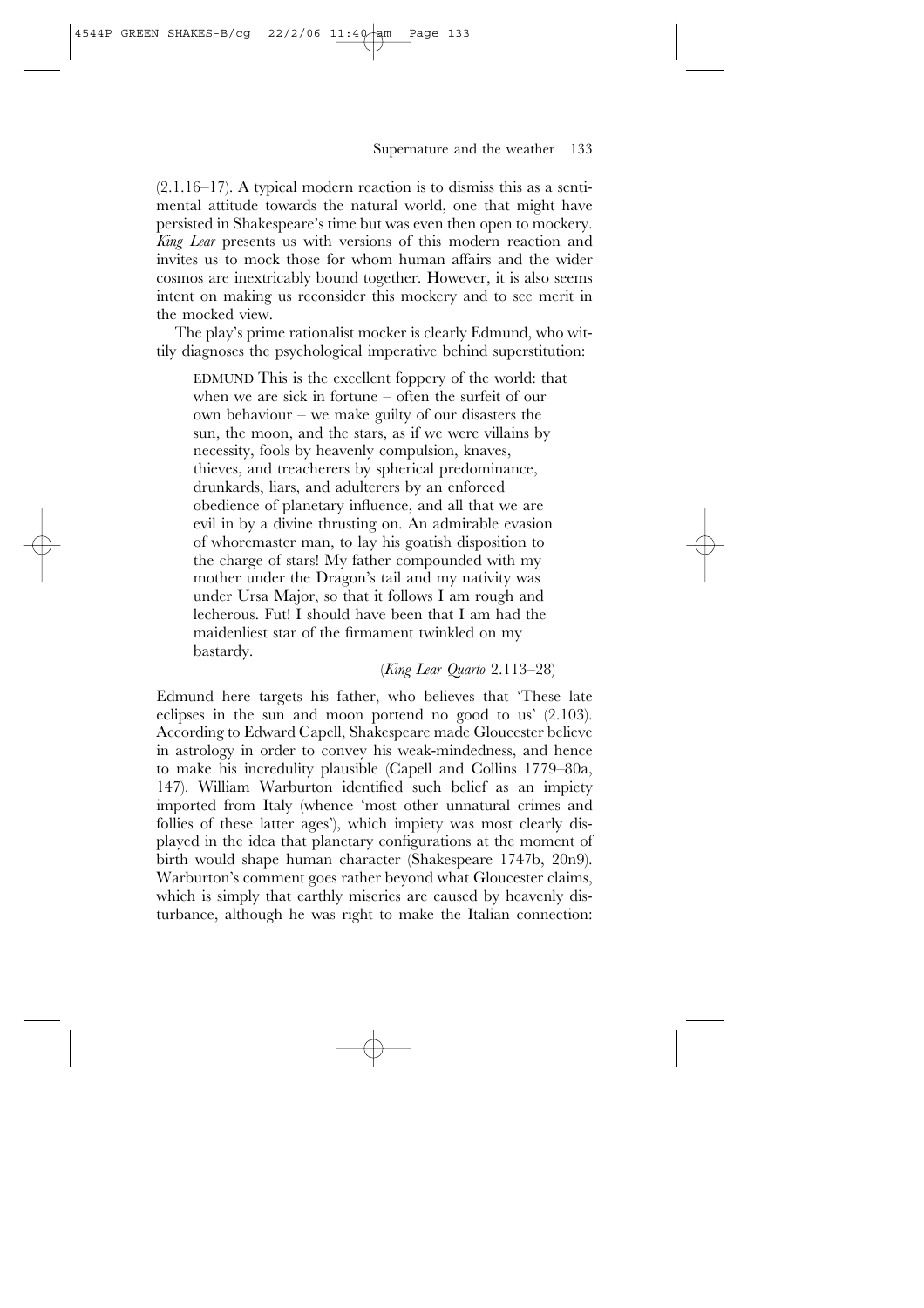we still call the malady supposedly brought by flux from the stars by its Italian name of influenza. Indeed, in Shakespeare, the word 'influence' only ever means the process whereby superlunary bodies affect sublunary ones. Ben Jonson's commendatory verse prefixed to the 1623 Folio imagines the deceased Shakespeare made into a star that will 'with rage, | Or influence, chide, or cheere the drooping Stage' (Shakespeare 1623, <sup>π</sup>A4v). To articulate such ideas, then, was not a clear sign of stupidity or naivety.

About a year before writing *King Lear*, Shakespeare had written another speech about stellar influence:

HELEN Our remedies oft in ourselves do lie Which we ascribe to heaven. The fated sky Gives us free scope, only doth backward pull Our slow designs when we ourselves are dull. (*All's Well that Ends Well* 1.1.212–15)

This accords with Edmund's view that people use stellar influence as an excuse for their own weakness, but admits the possibility of influence in one direction at least: the stars reinforce any reluctance we might have. Otherwise, according to Helen, we and not the stars are masters of our destinies. Characters that Shakespeare apparently wants us to take sympathetically seem to hold roughly Helen's line: there is stellar influence, but it does not entirely constrain human behaviour. Science now knows that there really *is* stellar influence: a flux emanates from the Sun and during periods of high sunspot activity it brings strong magnetic fields that block high-energy galactic cosmic rays and lower the amount of carbon-14 created in the atmosphere and absorbed by living things. The Little Ice Age of Shakespeare's time was probably caused by diminution in this flux. In the now familiar pattern traced by this book, we find yet again that the latest materialist explanations return us to ways of thinking that have long been dismissed as mere superstition, and demand that we take the old ideas seriously.

Edmund has his own rationalist explanation for why he is the way he is:

EDMUND Why brand they us with 'base, base bastardy', Who in the lusty stealth of nature take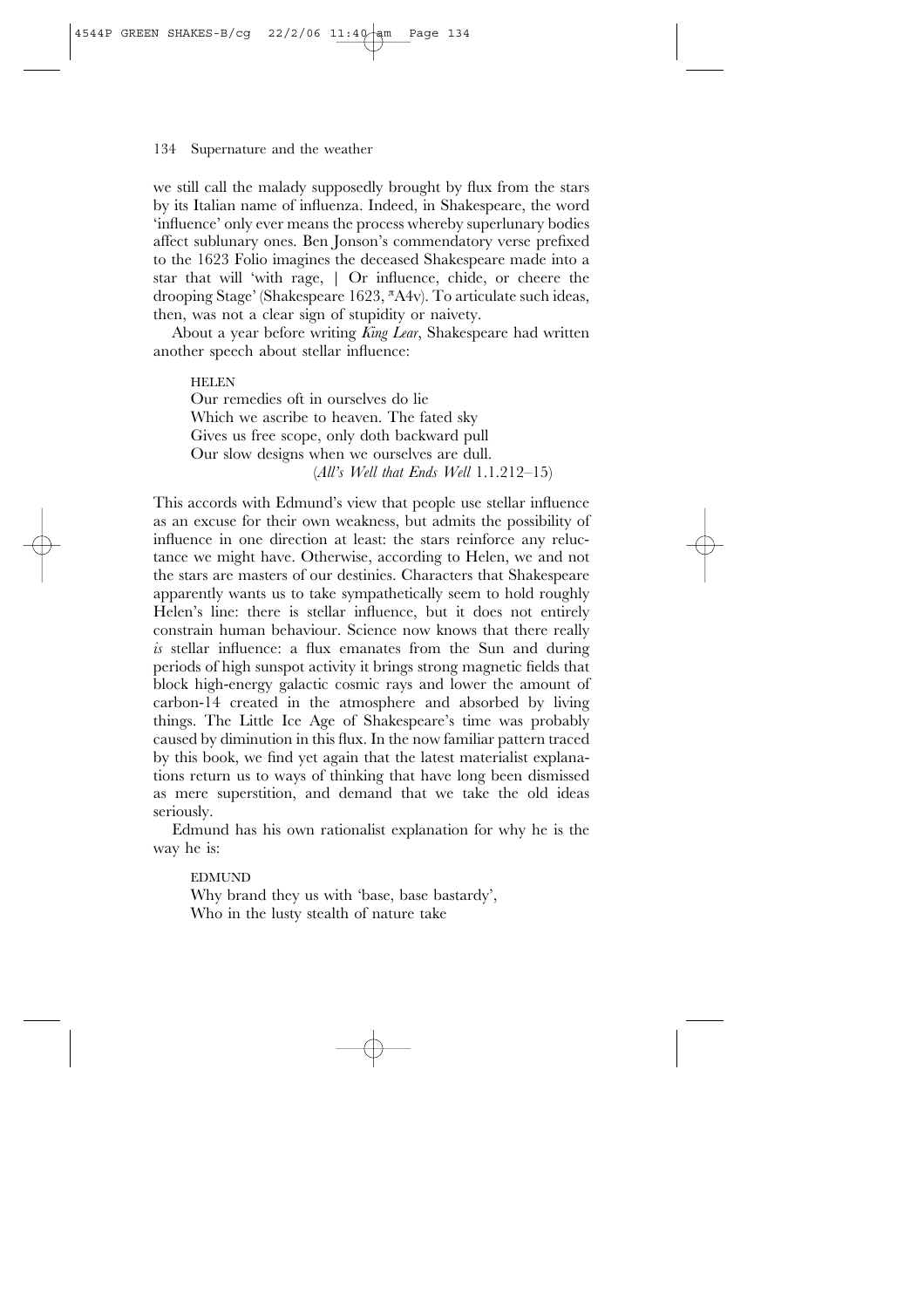More composition and fierce quality Than doth within a stale, dull-eyed bed go To the creating a whole tribe of fops Got 'tween a sleep and wake?

(*King Lear Quarto* 2.10–15)

The belief that what happens to the couple during the act of conception shapes the individual conceived has a long history, from the story of Jacob setting parti-coloured wands before Laban's sheep to make them conceive parti-coloured lambs (Genesis 30.31–40) told in *The Merchant of Venice* (1.3.70–89) to the question from his wife ('have you not forgot to wind up the clock?') that distracts Walter Shandy in the making of their son Tristram (Sterne 1760, 3). For Edmund, this kind of influence is natural (since 'lusty stealth' itself is natural) and makes for differences between people that culture unfairly ignores. For us this belief about what happens to the couple during conception is, like the belief in planetary influence, easily dismissed as superstition, but it is worth noting that these ideas differ only in the scale of the forces that are considered dominant. For Edmund the local events matter most, and he mocks those who think that heavenly configuration is the dominant force.<sup>17</sup> The difference, then, is not really between rationalism and superstition but between competing rationalisms, for what else is astrology but a form of hyper-rationalism that insists upon explanations for everything?

The play periodically returns to this opening debate between differing explanations for human personality. Kent is perhaps the play's most highly sympathetic character and although he is not consistently likeable – tripping Oswald to gain Lear's admiration is a notable low (4.83–6) – the following is clearly meant as a sincere attempt to make sense of human differences: 'It is the stars, | The stars above us govern our conditions, | Else one self mate and make could not beget | Such different issues' (17.33–6). Although Edmund has the attractive elements of an Elizabethan stage antihero (sex appeal, daring, and a hard-luck story), we cannot say that his rationalism is validated by the events of the play and that the superstitions of Gloucester and Kent are shown to be delusory. Indeed, in general the play avoids explaining human personality, which avoidance is a dramatic device apparent in the character of Hamlet and honed in *Othello* (Iago's malice is as under-motivated as his master's credulity) and used again in *The Winter's Tale* (where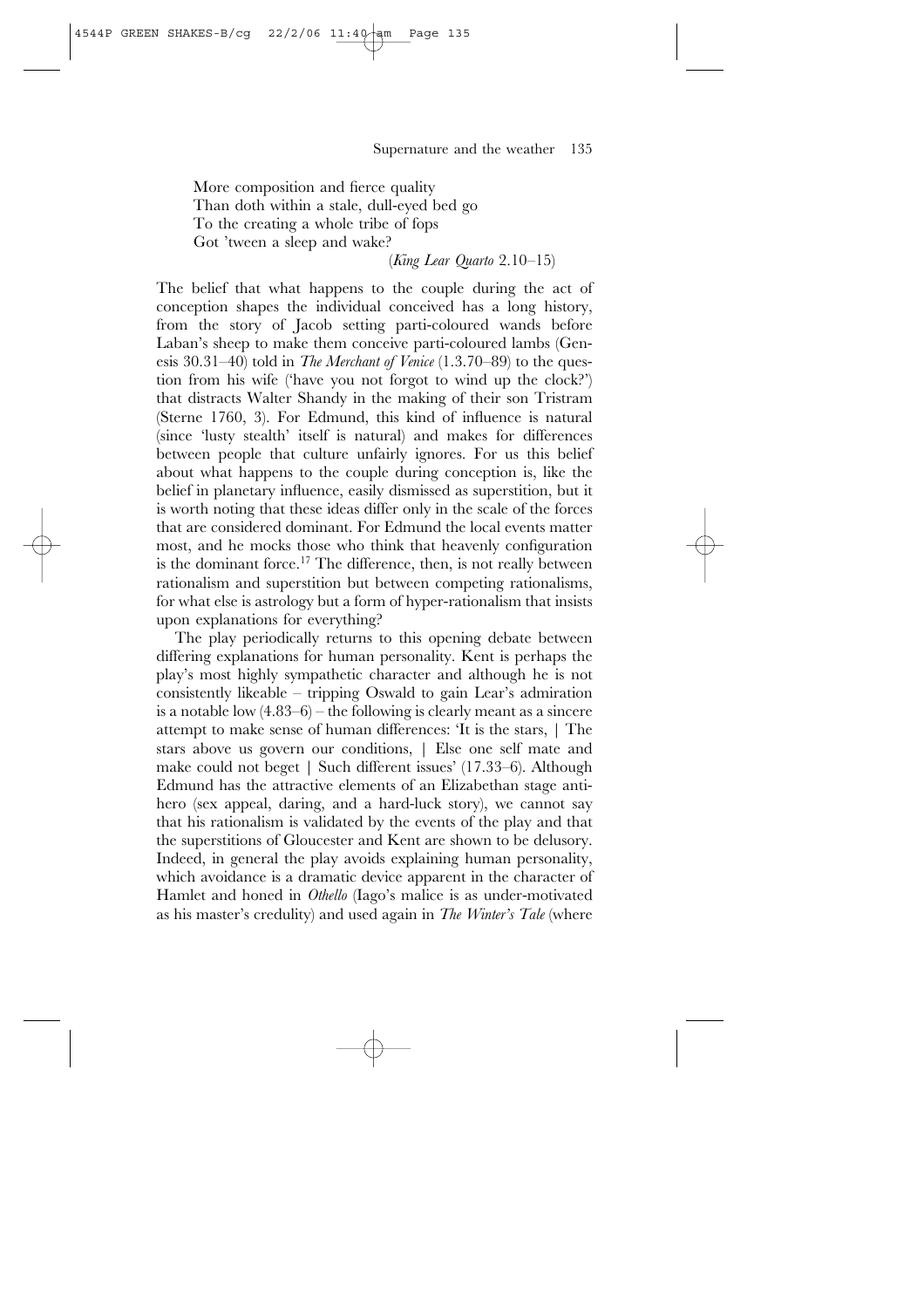Leontes' jealousy seems groundless). The most we can say is that the play goes along with its characters' explanations of the world only for poetic justice, as when Edgar credits Edmund's conception with some explanatory power: 'The dark and vicious place where thee he got | Cost him [Gloucester] his eyes' (24.168–9). To this Edmund accedes.

We must, of course, put these ideas about personality in their dramatic context: Lear's is supposed to be a pre-Christian England in which pagan gods and heavenly bodies are worshipped. Shakespeare strenuously evokes this context from the beginning, with Lear swearing his rejection of Cordelia 'by the sacred radiance of the sun, | The mysteries of Hecate and the night, | By all the operation of the orbs | From whom we do exist and cease to be' (1.102–5). Lear's intended impositions upon his daughters' hospitality are timed by the moon ('monthly course' 1.124), which necessarily implies inconstancy: '[GONORIL] I think our father will hence tonight. REGAN That's most certain, and with you. Next month with us. GONORIL You see how full of changes his age is' (1.275–9). Edmund too privileges the lunar over the solar calendar: in soliloquy (and hence in honesty) he calls himself 'some twelve or fourteen moonshines' the younger brother (2.5). Edmund knows the rhetorical power of lunar association, as when he claims that Edgar stood before him 'conjuring the moon | To stand 's auspicious mistress' (6.38–9). Refusing to join the plot against Gloucester, Edmund claims to have 'told him [Edgar] the revengive gods | 'Gainst parricides did all their thunders bend' (6.44–5), evoking the pagan gods and their control of the weather. Shakespeare also sprinkled astrological terms across the play, such as 'cadent' (4.278), 'aspect' (7.102) 'influence' (7.103), and 'starblasting' (11.52) in places where the context scarcely calls for them. The effect is to evoke a world of deep astrological belief.

Having carefully set up this pre-Christian context, it is no accident that for his great apostrophe to nature Shakespeare makes Lear leap forward to a recognizably modern religious world in calling for the rain to continue until it has 'drenched the steeples' (9.3). This proleptic aspect of the play was amplified in the revisions for a revival around 1610 (Shakespeare 2000a, 3–9; Taylor and Warren 1983) inasmuch as the Folio text also has the marvellously contorted chronology of the Fool's prophecy – frequently mangled by editors (Egan 2004, 115–18) – which he leaves Merlin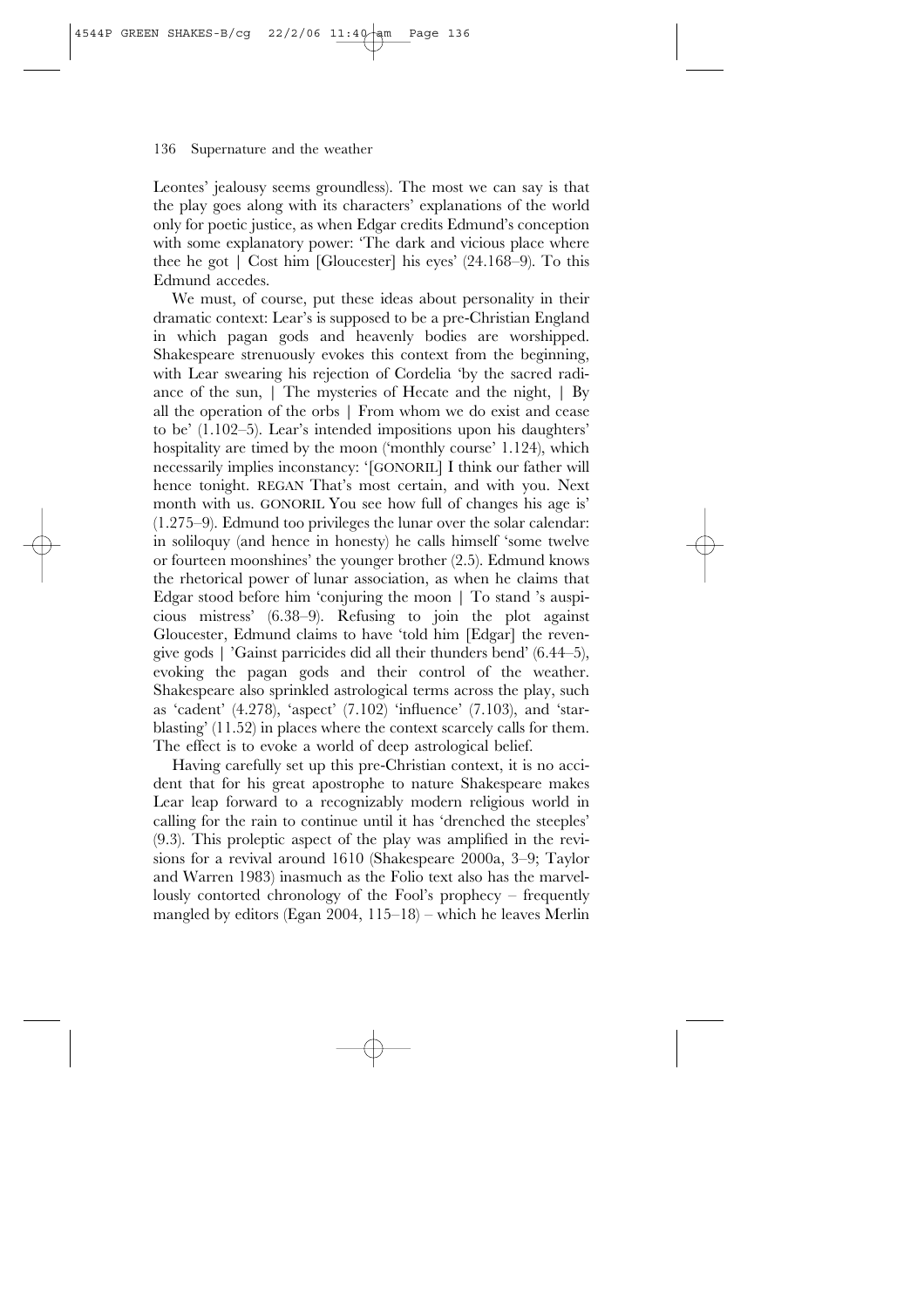to make, 'for I live before his time' (*King Lear Folio* 3.2.95–6). Even in the quarto version, Lear's confrontation with the elements is proleptically described before it is shown:

[KENT] Where's the King? FIRST GENTLEMAN Contending with the fretful element; Bids the wind blow the earth into the sea Or swell the curlèd waters 'bove the main, That things might change or cease; tears his white hair, Which the impetuous blasts, with eyeless rage, Catch in their fury and make nothing of; Strives in his little world of man to outstorm The to-and-fro-conflicting wind and rain.

(*King Lear Quarto* 8.2–10)

In this account, Lear is competing with the weather and trying to 'outstorm' it, and the macrocosm/microcosm correspondence is clear: the 'little world of man' mirrors the greater. Amplifying the point, Shakespeare has the First Gentleman describe himself as 'minded like the weather' (8.1). In this gentleman's account, Lear anticipates great social alteration from this unexpected weather – it is an 'out-of-season threat'ning dark-eyed night' (6.119) – so that things might 'change or cease'. However, whether the tempest is the cure or the symptom of human disorder is never clear. The out-of-season aspect necessarily recalls the bad weather described in *A Midsummer Night's Dream* (2.1.88–117) that is caused by conflict between the fairy monarchs, so to that extent it seems like a consequence of the Lear family affairs.

The storm starts at the end of an exchange in which Lear complains of his mistreatment and invokes the pagan gods as potential agents of justice, upon whom he has not called:

[LEAR] I do not bid the thunder-bearer shoot, Nor tell tales of thee to high-judging Jove.  $\lceil \ldots \rceil$ I will have such revenges on you both That all the world shall  $-$  I will do such things  $-$ What they are, yet I know not; but they shall be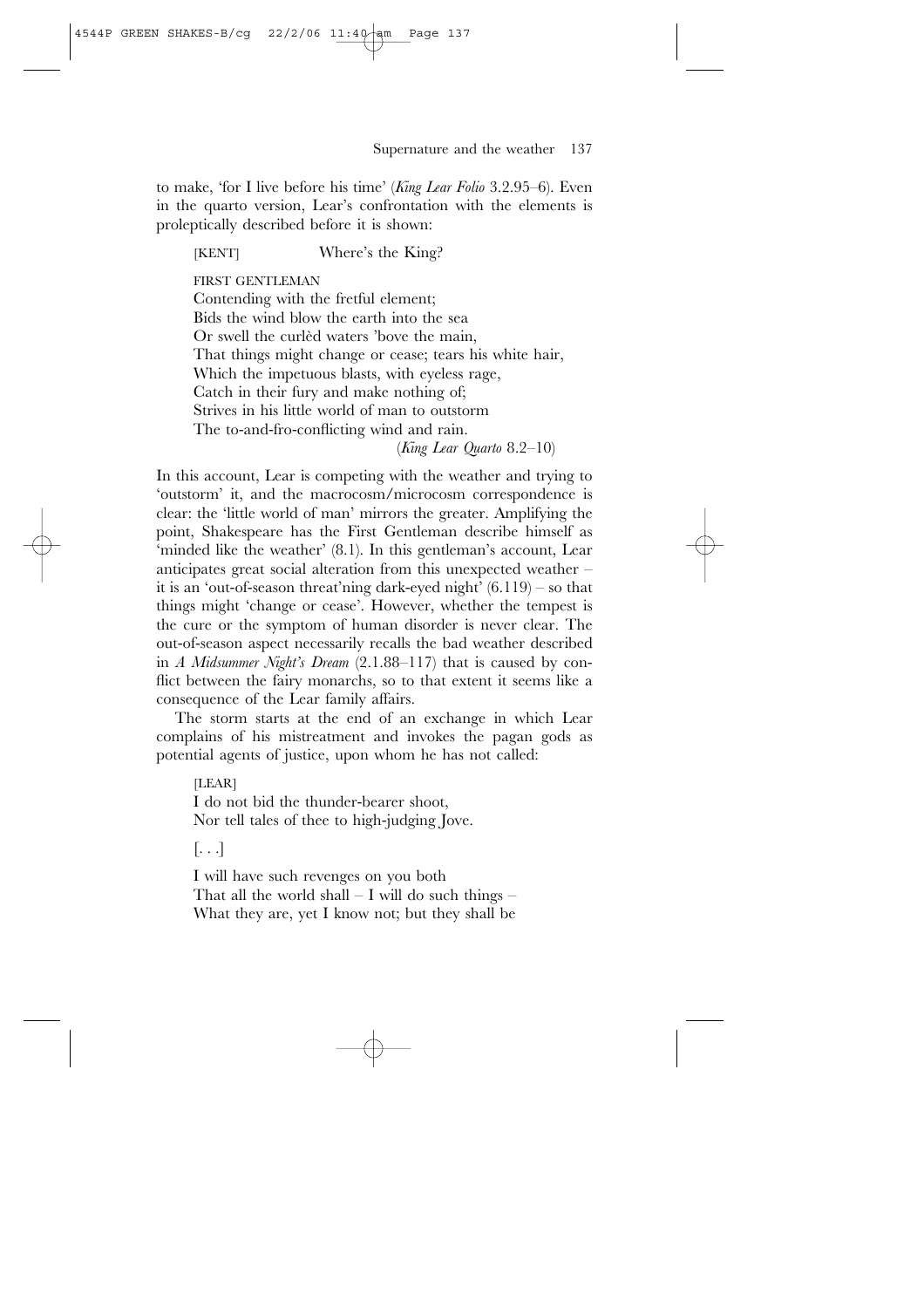The terrors of the earth. You think I'll weep. No, I'll not weep. [*Storm within*] (*King Lear Quarto* 7.385–442)

Here there is more than an echo of the divine assistance that we saw Richard 2 expecting to follow from his subjects' rebellion, and amid the endless astrological imagery and pagan theology an audience could hardly be blamed for anticipating something supernatural. Indeed, the conventions of the Jacobean stage demanded such an expectation. Having surveyed hundreds of stage directions as preparation for the making of a dictionary of them, Leslie Thomson became aware that, as a rule, the theatrical sound-andlight effect of thunder and lightning did indeed signal that something supernatural was about to happen (Thomson 1999). The association was traditional and firmly held as causal in the period: witches and gods really were thought to be the causes of these phenomena. Giving examples from more than a dozen plays, Thomson argues that when stage directions call for thunder and lightning, it is almost always as 'a conventional code for staging the supernatural' (Thomson 1999, 16). However, Thomson insists that the linking 'was not theatrical in origin' but rather that the theatre emulated what was 'generally believed' to be a real connection (Thomson 1999, 11). It is hard to be sure what (if anything) was generally believed, of course, and a weak association in some spectators' minds might in time have been reinforced by the theatre itself, just as the horror film genre in the twentieth century strengthened the association between lightning and moments of heightened fear.

The technology of theatre (*pace* Thomson) undoubtedly strengthened an association between thunder and lightning and theophany (the dramatic appearance of a god). The winch used to lower a 'flying' god-actor literally creaked, as we know from Jonson's promise in the prologue to the Folio edition of *Every Man in his Humour* that his play would have no such cheap crowd-pleasing stage effects in it ( Jonson 1616, A3r). Covering the unwanted noise from the winch with thunder would have suited the conventional association of gods with loud noises while serving a theatrical necessity, and that there was indeed this practical motivation seems corroborated by the alterations to practice that were made when possible. The Blackfriars building had a heavy ceiling that was not altered when it was turned into a playhouse in 1596 (Hosley 1975,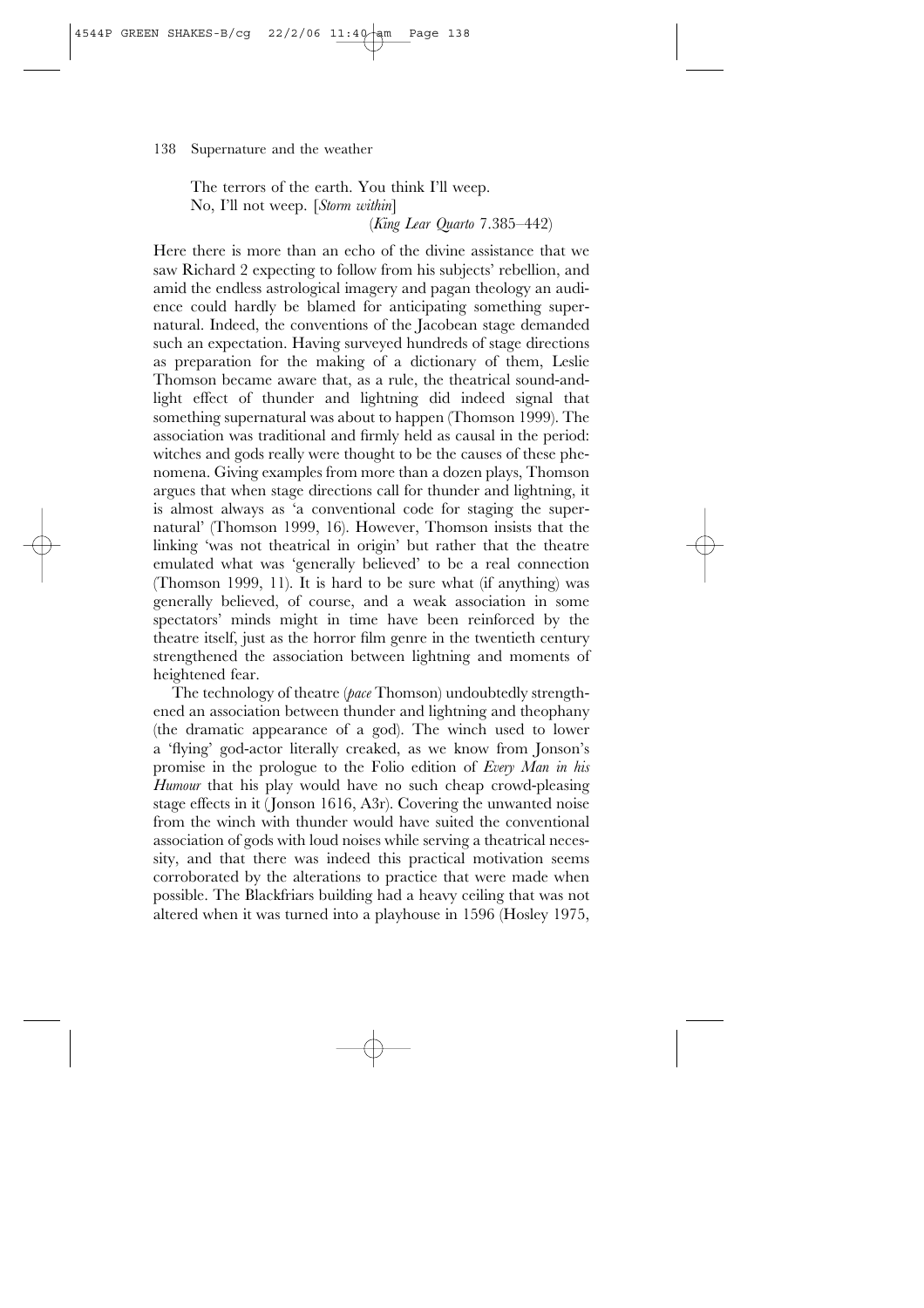205), and that this ceiling masked the sound of the descent machine installed in the room above is suggested by George Chapman's *The Widow's Tears* having a descent of Hymen in 3.2 (the only relevant example) that is accompanied by music rather than noise (Chapman 1612, G2v). Similarly, the late revisions to Marlowe's *Doctor Faustus* include the visual juxtaposition of hell's torments represented by something from the stage trap with heavenly bliss cued by the stage direction 'Musicke while the Throne descends' (Marlowe 1616, H2r). A descent car containing a blissful vision rather than a person was presumably light enough to keep the winch from creaking.

Lear's speeches to the gods of weather suggest that he shares the audience's expectation that thunder and lightning presage a theophany, but the play – so much concerned with what is natural in individuals and in society – seems deliberately to withhold the usual collocation. As Thomson points out, 'it *is* only a storm', as the stage directions indicate, for all that the sound effects hint otherwise (Thomson 1999, 16). The temptation to personalize nature, to see an agency where there is only a meteorological phenomenon, is a trap that the character and the playhouse audience are led into. Shakespeare rarely misled his audience in this way and usually we enjoy a privileged position from which the misunderstandings of the characters can be measured against a notional narrative truth. Two obvious exceptions are *The Comedy of Errors*, in which the audience learn the identity of the Abbess only when it is revealed to the onstage characters at 5.1.346, and, at the other end of Shakespeare's career, Paulina's revelation that Hermione is alive at the end of *The Winter's Tale* is a similar surprise for the audience.

In *King Lear*, however, Shakespeare sprung three such deceptions on his audience. Philip C. McGuire argues that the supposed ascent of the Dover Cliff by Gloucester and Edgar in *King Lear* is such a deception (McGuire 1994, 87–90). On the flat non-scenic Shakespearian stage, characters' descriptions of their surroundings are the audience's only clues to what they are supposed to imagine, as with Northumberland's 'These high wild hills and rough uneven ways | Draws out our miles and makes them wearisome' (*Richard 2* 2.3.4–5). An audience trained to accept such descriptions at face value are likely to wonder whom to believe when faced with this exchange: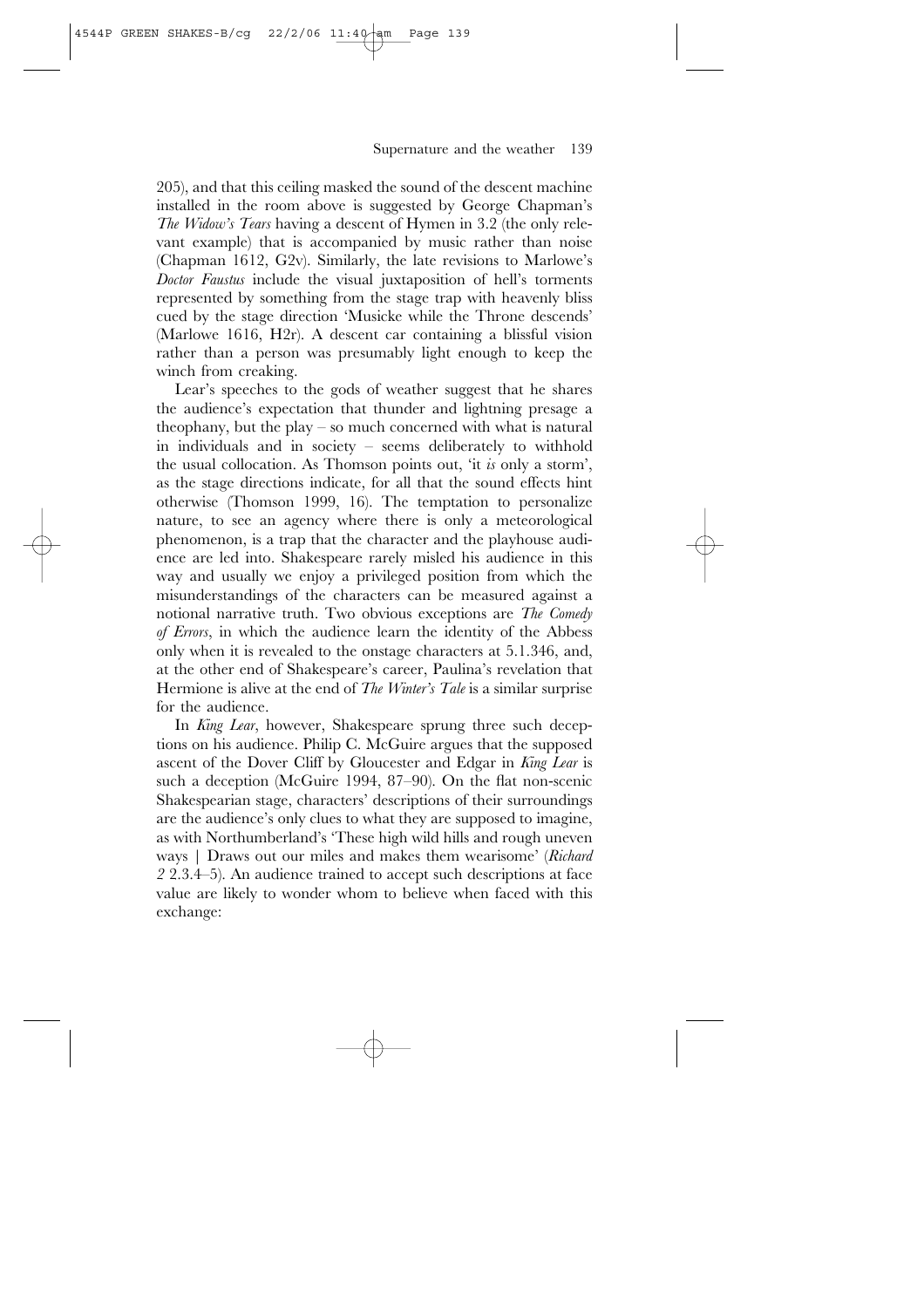**GLOUCESTER** When shall we come to th' top of that same hill?

EDGAR You do climb up it now. Look how we labour.

GLOUCESTER Methinks the ground is even.

EDGAR Horrible steep. (*King Lear Quarto* 20.1–3)

McGuire describes the likely reaction of the first audience to this as 'a combination of uncertainty and suspense' (McGuire 1994, 89) for not only is Edgar's intention unclear – will he help his father to die? – but also the audience cannot tell where the action is set. Strong encouragement to believe that father and son are to be imagined standing at the top of a cliff comes in Edgar's speech describing the perspective foreshortening of the birds, people, and boats he claims to see below (20.11–24). Edgar's ambiguous aside 'Why I do trifle thus with his despair | Is done to cure it' (20.33–4) would presumably reinforce the scepticism of an audience member who thought she knew what kind of deception was coming, but on its own would not be enough to change the mind of someone who was taking literally the dialogue of the scene.

The third deception of the audience is the unexpected death of Cordelia. The story of King Lear had circulated in a number of forms (play, prose, and poetry), all of which had the king's youngest daughter leading a French army into England, defeating her father's enemies, and restoring him to the throne. The existing play ended at that point and was printed in 1605, probably giving Shakespeare the idea for his play (Knowles 2002). Other tellings continue the narrative to the king's natural death, his daughter's succession, and a rebellion that leads to her death in prison, although this might simply form a coda to the story, as in William Warner's *Albion's England* where the account ends with a couplet summarizing what will not be described: 'Not how her nephews war on her . . . / Shall follow' (Bullough 1973, 338). The genre expectations thrown up by the simplest distinction between comedy (in which no one good should die) and tragedy (in which the good must die) were already clouded by the emergence around the turn of the century of what Martin Wiggins calls the hermaphrodite genre of tragicomedy (Wiggins 2000, 102–22). Thus the horrible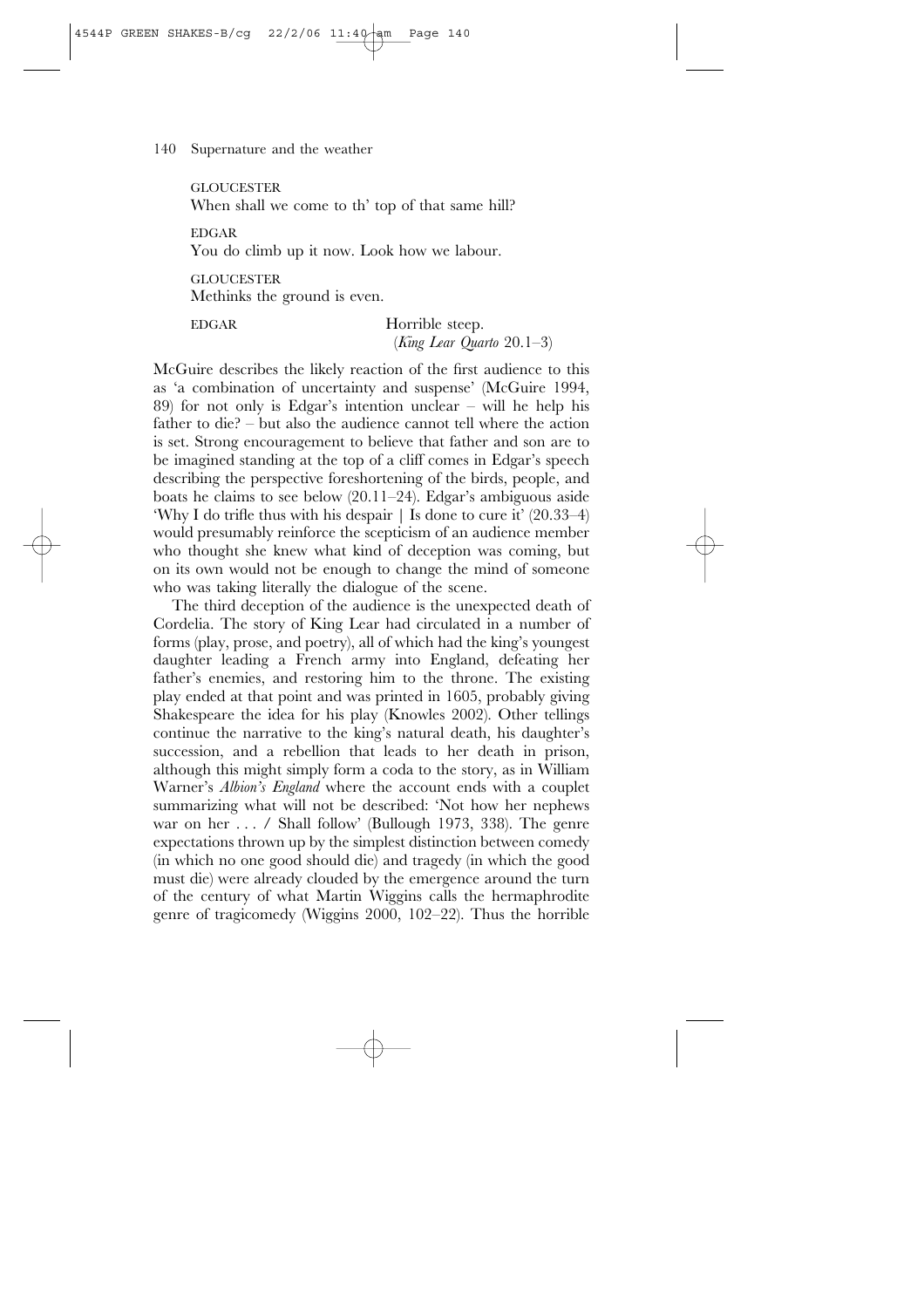violence in the middle of Shakespeare's *King Lear* would not have given the audience warning that, unlike the story they knew, this afternoon's entertainment was going to end unhappily. If anything, those 'in the know' about this story would have been convinced that the body Lear carries on in the final moments of the play will recover.

So, to return to the first of these three deceptions, Lear's great speech to the tempest treats it as divine retribution for human sin:

LEAR

Blow, wind, and crack your cheeks! Rage, blow, You cataracts and hurricanoes, spout Till you have drenched the steeples, drowned the cocks! You sulphurous and thought-executing fires, Vaunt-couriers to oak-cleaving thunderbolts, Singe my white head; and thou all-shaking thunder, Smite flat the thick rotundity of the world, Crack nature's mould, all germens spill at once That make ingrateful man.

(*King Lear Quarto* 9.1–9)

The elemental conflict here is like the biblical flood not only in the sense of washing away human sin, but also in the idea of the Earth at war with itself: the air displacing the water to destroy natural fertility. Coining the word 'germens', as Wells points out,

Lear seems oddly close to the modern biological use of 'germ' for 'the female reproductive element, in opposition to *sperm*-' (*OED*, *germ*, *sb*. I) as if he were thinking of the world as a vast woman from whom all the means of conception could be squeezed out.

(Shakespeare 2000a, 9.8n)

This image connects the speech to a genetic theme that runs through the play and is especially concerned with self-cancelling vice.

Just as we saw Polixenes disown his son with an image of unrelatedness, so Lear disowns Cordelia by saying that she will be no closer to him than the absurdly self-defeating barbarian who 'makes his generation | Messes to gorge his appetite' (1.110–11). Such images of perverted human biology are close to the surface throughout the play, as when Lear wishes Gonoril were sterile: 'Hark, nature, hear: | Dear goddess, suspend thy purpose if | Thou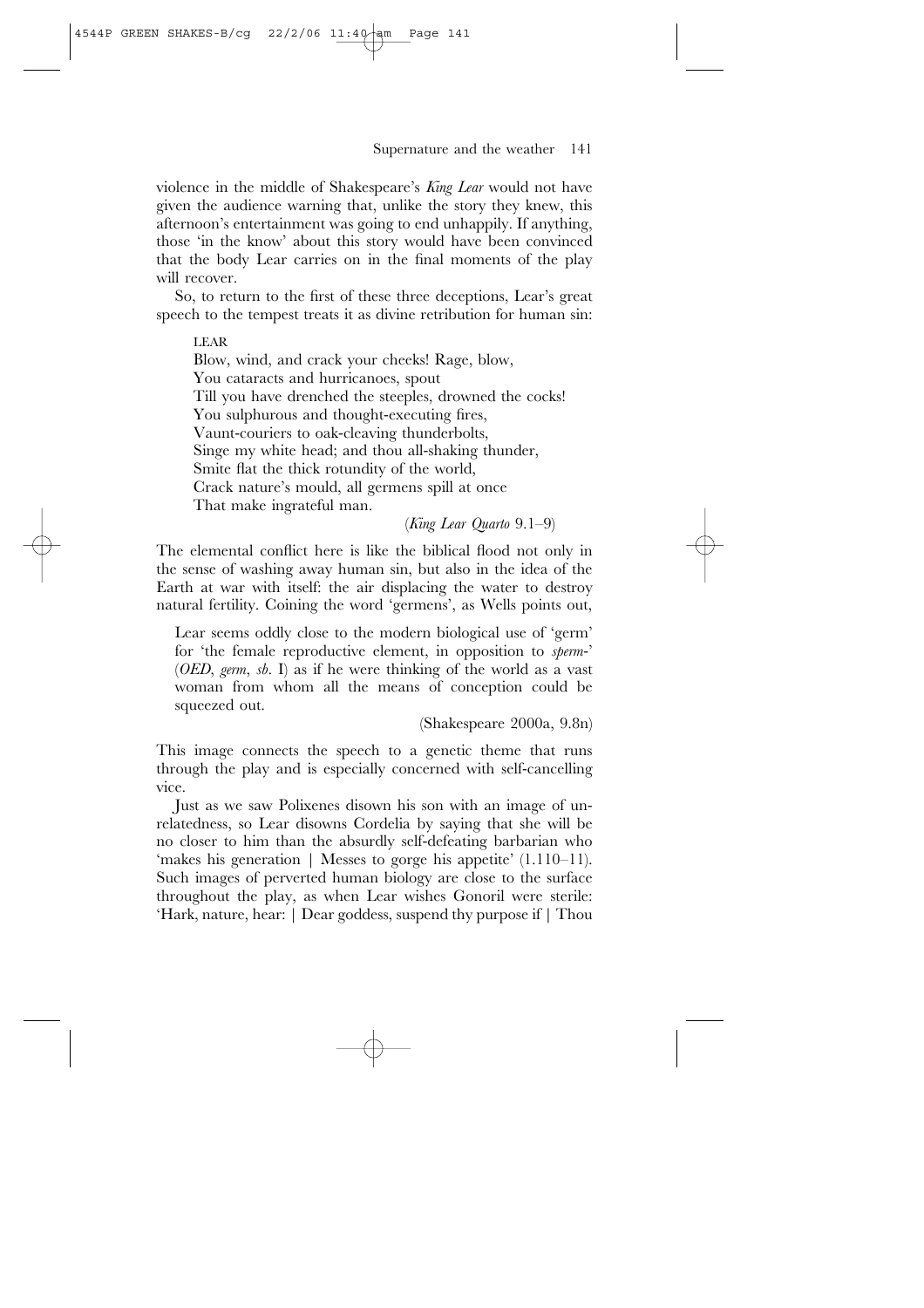didst intend to make this creature fruitful' (4.268–70). If fertility itself cannot be thwarted, it can nonetheless be the vector by which the absurdity of human selfishness is made apparent, since one gets children like oneself. In a sense, genetics provides a material basis for the Christian Golden Rule of 'whatsoever ye would that men should do to you, do ye even so to them' (Matthew 7:12). Shakespeare does not treat virtue and vice as equally consistent behaviours, since whereas the former sustains itself down the generations, the latter runs counter to the replicating principle because the child inheriting it will punish the parent: '[LEAR] If she must teem, | Create her child of spleen, that it may live | And be a thwart disnatured torment to her' (4.274–6). In other words, what makes sense for an individual might become self-negating when considered socially. Goodness, we might say, evolves.<sup>18</sup>

What is at stake here is the degree to which the human body, the family, society, the Earth, and the wider cosmos necessarily follow analogous principles. As we saw in *Coriolanus* and *Henry 5* especially, analogies from nature are rhetorically powerful but multi-edged in their effects. Filial ingratitude is like a kind of rebellion in the body: '[LEAR] Is it not as this mouth should tear this hand  $\vert$  For lifting food to 't?' (11.15–16). Even the expression 'my flesh, my blood', spoken of a child, is only an analogy (children have just half the genes of a parent), and hence after Lear calls Gonoril 'my flesh' to make her ashamed of herself he immediately revises the image from bodily self-rebellion to infection: 'Or rather a disease that lies within my flesh' (7.380). As we saw in Chapter 2 (pp. 51–66 above), two or three years later in *Coriolanus,* Shakespeare used similar imagery for the antisocial behaviour of Caius Martius: 'SICINIUS He's a disease that must be cut away. MENENIUS O, he's a limb that has but a disease' (*Coriolanus* 3.1.296–7). Lear's speech to the tempest addresses the largest possible such body, the Earth, and speaks of it as diseased and in need of cure, using clearly biological terminology: not only 'germens', but also 'rotundity' suggests pregnancy, and 'mould' means 'pattern for replication' and also the dome of an infant's head (OED mould *n*. 2 ) growing inside the womb and forming a fractally miniaturized version of its rotundity. Lear's speech is about *Mother* Earth, rising up to chastise her children.

It is not clear whether Lear considers himself one of those to be chastised, for he invites punishment ('Singe my white head' 9.6) and yet calls himself 'a man more sinned against than sinning'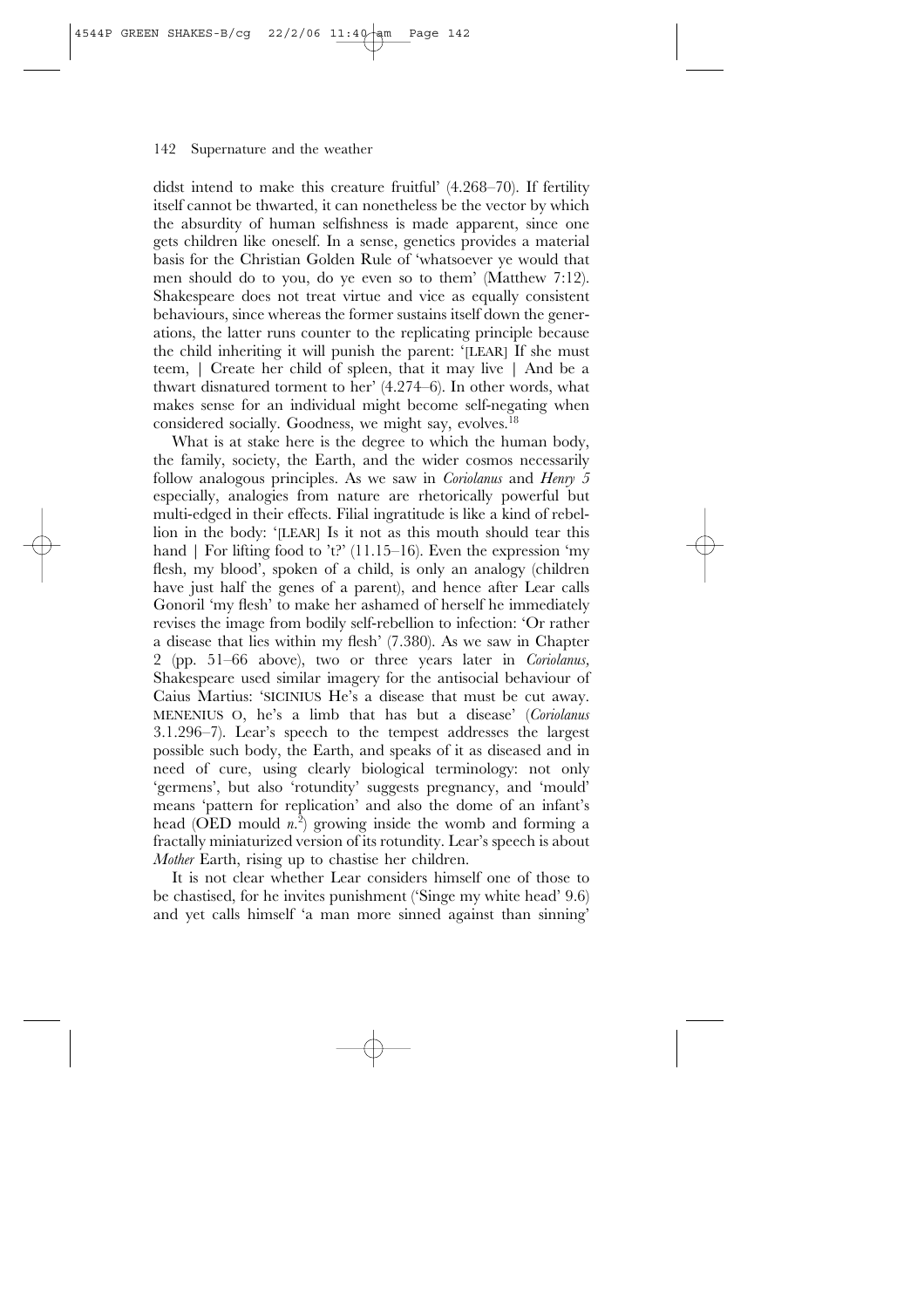(9.60). This latter phrase occurs when Lear considers what effect the tempest should have on the guilty:

LEAR Let the great gods, That keep this dreadful pother o'er our heads, Find out their enemies now. Tremble, thou wretch That hast within thee undivulgèd crimes Unwhipped of justice; hide thee, thou bloody hand, Thou perjured and thou simular man of virtue That art incestuous; caitiff, in pieces shake, That under covert and convenient seeming Hast practised on man's life; Close pent-up guilts, rive your concealèd centres And cry these dreadful summoners grace. I am a man more sinned against than sinning. (*King Lear Quarto* 9.49–60)

The point here is that there are no great gods, only theatrical sound effects. As with the 'Mousetrap' in *Hamlet*, the concern is with the power of dramatic representation (a falsehood) to elicit from the guilty their unwilling but terrified confession (a truth). If we attribute to Lear a pantheistic conflation of Mother Earth and the great gods, this sounds like a devious account of how the guilty can be manipulated into confession by the power of shows. That is to say, it sounds ideological. However although 'I am a man more sinned against than sinning' is usually taken as Lear's statement of his own case – that such terrors can wrest no confession from him for his withers are unwrung – it might in fact complete the 'cry' of the previous line. In the quarto of 1608 there is a comma, not a period, after 'grace', so that Lear might be advising the guilty to cry out 'Grace! I am a man more sinned against than sinning' (Shakespeare 1608, F4v). Read this way, Lear would appear to be saying that all are perpetrators and yet also victims of sin, which is of course the way things are in a society: even without genetic ties we are bound together by the reciprocity of our actions. Society *is* like a body, like a family, and like the Earth.

From a performative point of view, the problem of the tempest is how to prevent its representation taking over (aurally drowning) the scenes in which it must be portrayed. Understood as the manifestation of divine displeasure (as the audience are encouraged to expect), the tempest would be one kind of macrocosmic/microcosmic correspondence: the petty events on Earth being but a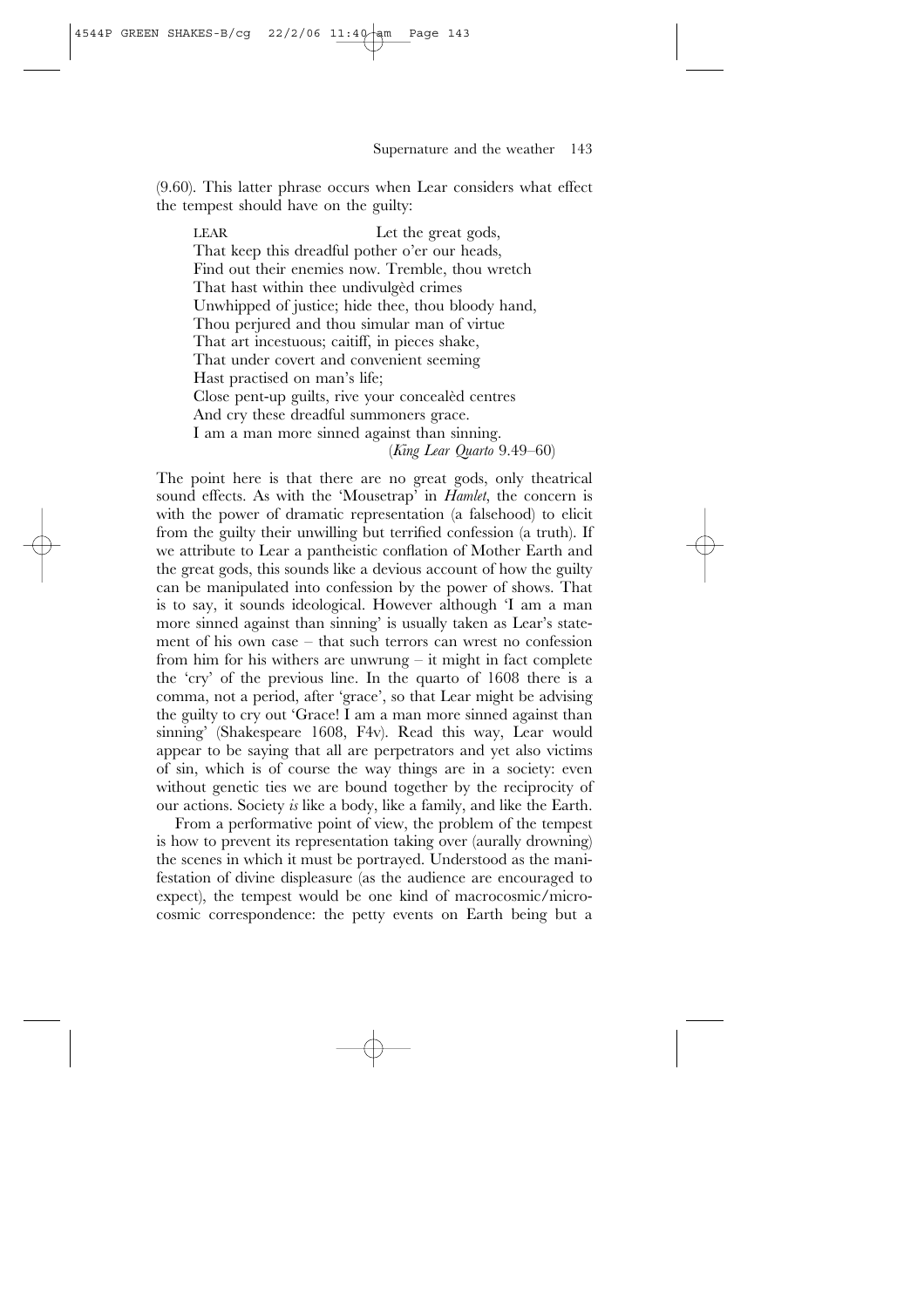version of the greater strife. Deliberately thwarting this interpretation by not providing a theophany, Shakespeare emphasized instead the other macrocosmic/microcosmic correspondence: the weather is a version of the storm in Lear's mind. Tillyard's terminology of correspondence between the planes is just right for this relation (reflection is too mechanistic a notion), for the weather and Lear's agitation are artistic versions of one phenomenon. This was Harley Granville-Barker's view as he addressed the practical problem of preventing the storm's effects dominating the scenes in which they occur:

And he [Shakespeare] solves his problem by making the actor impersonate Lear and the storm together, by identifying Lear's passion with the storm's. Mere association will not serve; there must be no chance left of a rivalry of interest. . . . this is the basis of his stagecraft, to make Lear and the storm as one.

(Granville-Barker 1927, 142)

The brilliance of this solution lies in the fact that it disables at a stroke two interpretations that, as Jonathan Dollimore shows, tend to promote human suffering as the purpose of existence (Dollimore 1984, 189–203).

A Christian reading of the play would interpret suffering as a necessary experience on the path to redemption, and a humanist/ existential reading could use the same terminology to argue that human beings redeem themselves in their responses to suffering. (For the latter, the key articulation is Gloucester's 'As flies to wanton boys are we to th' gods; | They kill us for their sport' 15.35–6.) Dollimore's materialist reading, however, does not avail itself of Barker's escape route and instead argues rather implausibly that experiencing suffering for himself reveals to Lear a reality that empty forms and rituals have kept from him, and that the play in general tends to disclose the ideological apparatuses of an oppressive social order. The play does indeed offer an ideological critique, but not by having a veil of ignorance fall from Lear's eyes, nor from those of Gloucester who utters the almost Marxist sentiment that 'distribution should undo excess' (15.68). Rather, by bringing the means of presentation into the critique (that is, by frustrating the audience's expectations with theatrical tricks), the play presents something rather more experientially disquieting that forces attention upon an urgent question about the weather.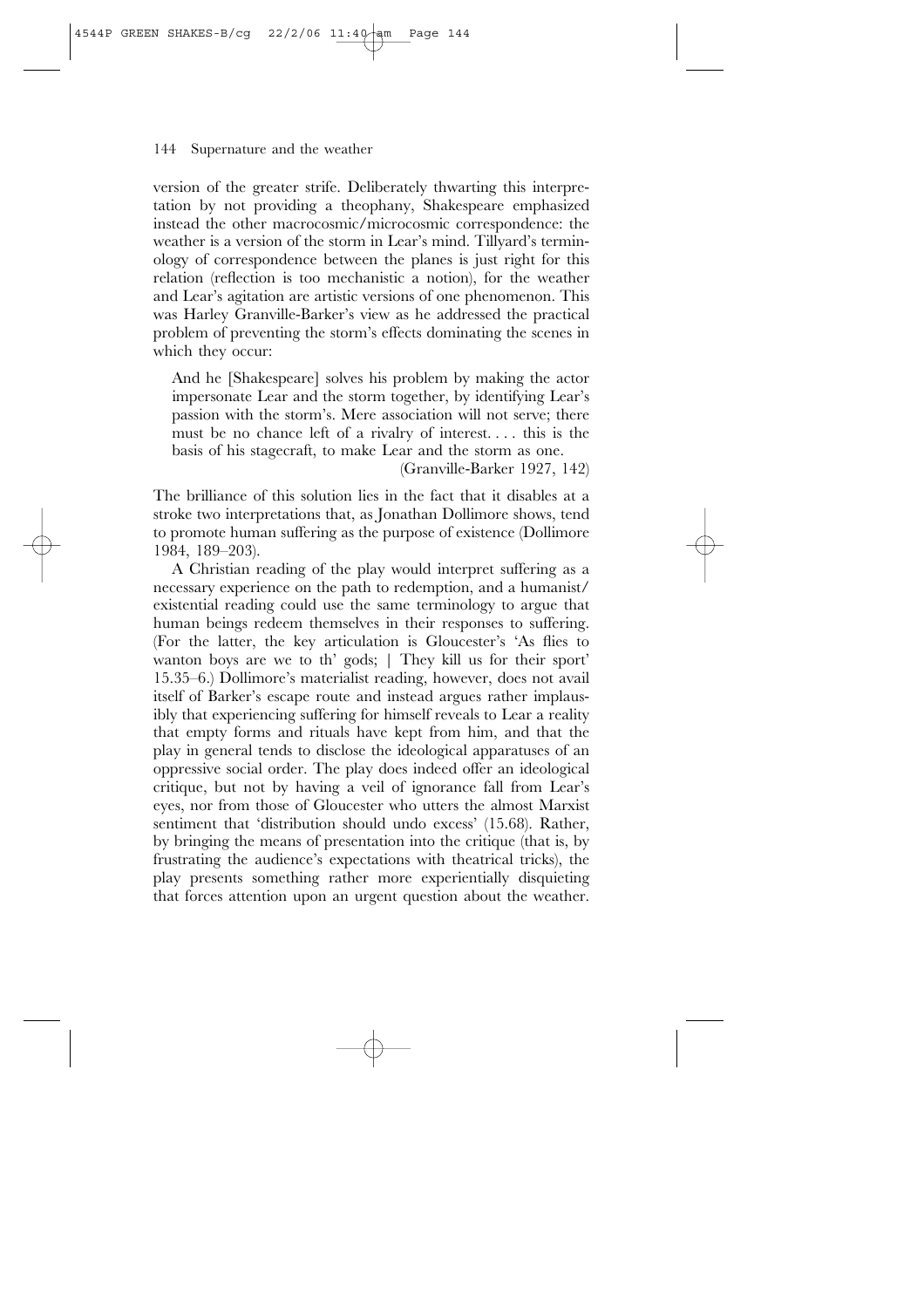It is the question that mad Lear' asks of mad Tom O'Bedlam: 'What is the cause of thunder?' (11.142). In the Globe playhouse in 1605, as across the globe today, the cause of unseasonal weather is not divine and not mysterious, it is human action.

It might be objected that suffering is nonetheless the key to knowledge, as Wells (the most recent of many) argues when explaining that in the following passage Lear 'recognizes that suffering has brought insight, seeing more clearly in his madness than when sane, as Gloucester does in his blindness' (Shakespeare 2000a, 20.98–103n):

[LEAR]

When the rain came to wet me once, and the wind to make me chatter, when the thunder would not peace at my bidding, there I found them, there I smelt them out. Go to, they are not men of their words. They told me I was everything; 'tis a lie, I am not ague-proof.

(*King Lear* 20.99–102)

To read this speech as Wells does is to overlook the fact that Lear's account of his own actions is false: he did not bid the thunder stop; he urged it to do its worst. George Steevens's long-forgotten gloss is germane here: 'This seems to be an allusion to king Canute's behaviour when his courtiers flattered him as lord of the sea' (Shakespeare 1778b, 523n7). Canute 1 (994/5–1035 CE) is most commonly remembered for foolishly commanding the tide to halt before his throne, although of course his real intention was to prove to his flatterers that a monarch's power is subordinate to raw nature (Speed 1612, Ttt2v). Lear's apostrophe to the tempest ('Blow, wind, and crack your cheeks! . . .') was spoken as though a soliloquy, although the Fool was also present, and it takes on another colour again once Lear misreports it. Rather than the acquisition of real knowledge through suffering, Lear's exposing himself in the storm appears rather more of a melodramatic gesture that exploits his body's capacity to bear a meaning to his enemies. Look at what your lies misled me to do, he seems to say, and see by how much nature is stronger than man. Cordelia appears to have heard the most sympathetic version of that night, for she asks 'And wast thou fain, poor father, | To hovel thee with swine and rogues forlorn | In short and musty straw?' (21.36–8). Well, no, he was not fain. Kent and Gloucester invited Lear into the hovel seven times (11.1,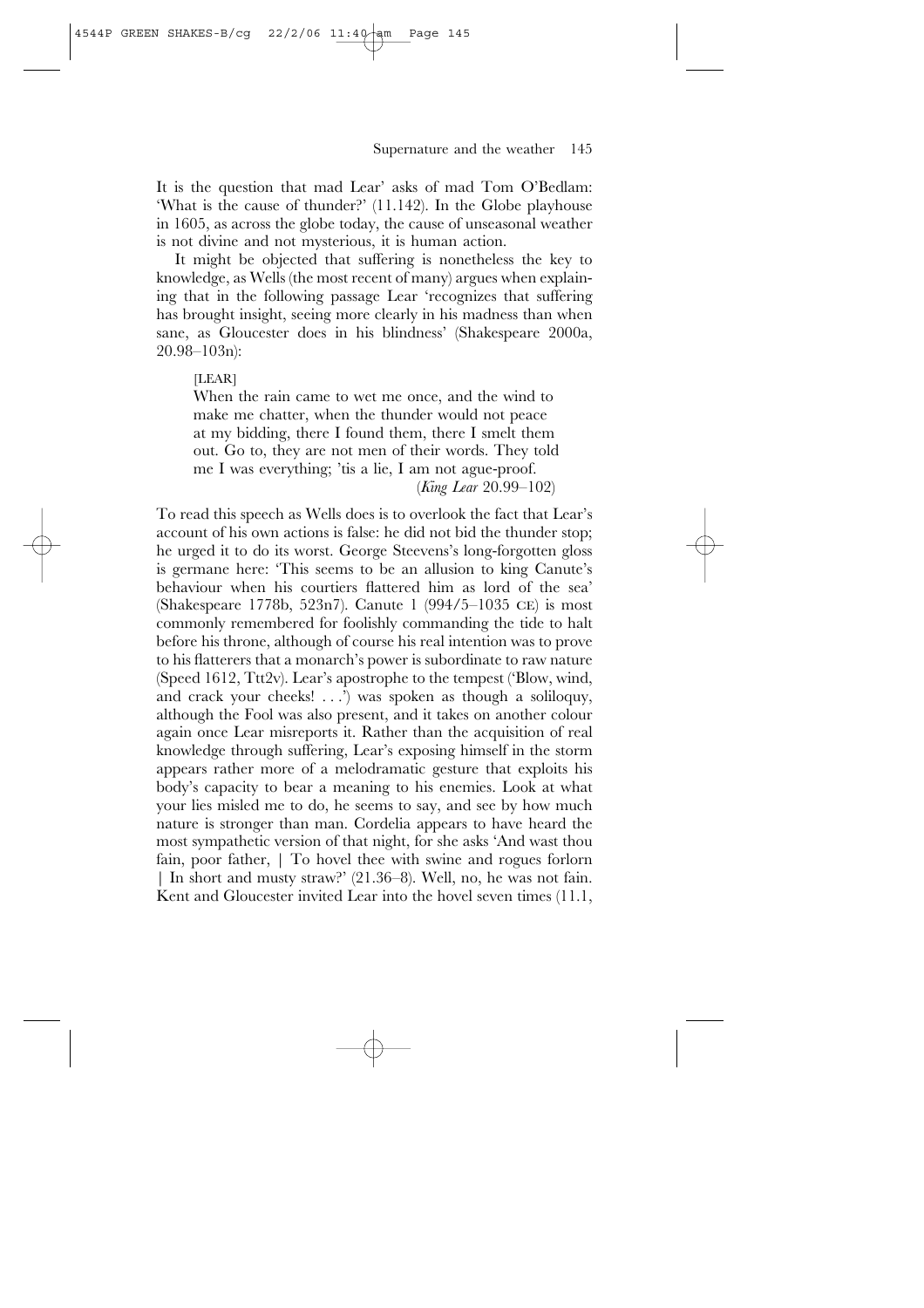4, 5, 21, 135, 143, and 158) before he acceded, and performers can make this reluctance to go in appear as maddeningly wilful self-abuse.

To read Lear's intention this way is not to deny that he becomes mad, nor to minimize the play's concern with suffering. Exposure to nature makes Lear mentally ill, and (with a pleasing poetic balance) nature provides the cure too. At least, this is what the doctor appears to say:

DOCTOR There is means [to recover him], madam. Our foster-nurse of nature is repose, The which he lacks. That to provoke in him Are many simples operative, whose power Will close the eye of anguish.

CORDELIA All blest secrets, All you unpublished virtues of the earth, Spring with my tears, be aidant and remediate In the good man's distress!

(*King Lear Quarto* 18.12–19)

Like the herb-collecting Friar Laurence, this doctor believes that dialectic nature can cure as easily as kill: 'Two such opposed kings encamp them still | In man as well as herbs' (*Romeo and Juliet* 2.2.27–8). Of course, anyone with access to herbs can, in our terminology, self-medicate, which is what Frank McCombie thinks Lear has been doing in 'searching the ditches for remedies for his pains and sickness' (McCombie 1981, 133). Thus Cordelia's description of the garland Lear makes for himself includes weeds known to have specific medicinal properties:

[CORDELIA] Why, he was met even now, As mad as the racked sea, singing aloud, Crowned with rank fumitor and furrow-weeds, With burdocks, hemlock, nettles, cuckoo-flowers, Darnel, and all the idle weeds that grow In our sustaining corn.

(*King Lear Quarto* 18.1–6)

Fumitor, McCombie reports, was known to be good for curing scabs, furrow-weeds for fresh wounds, burdocks for animal bites,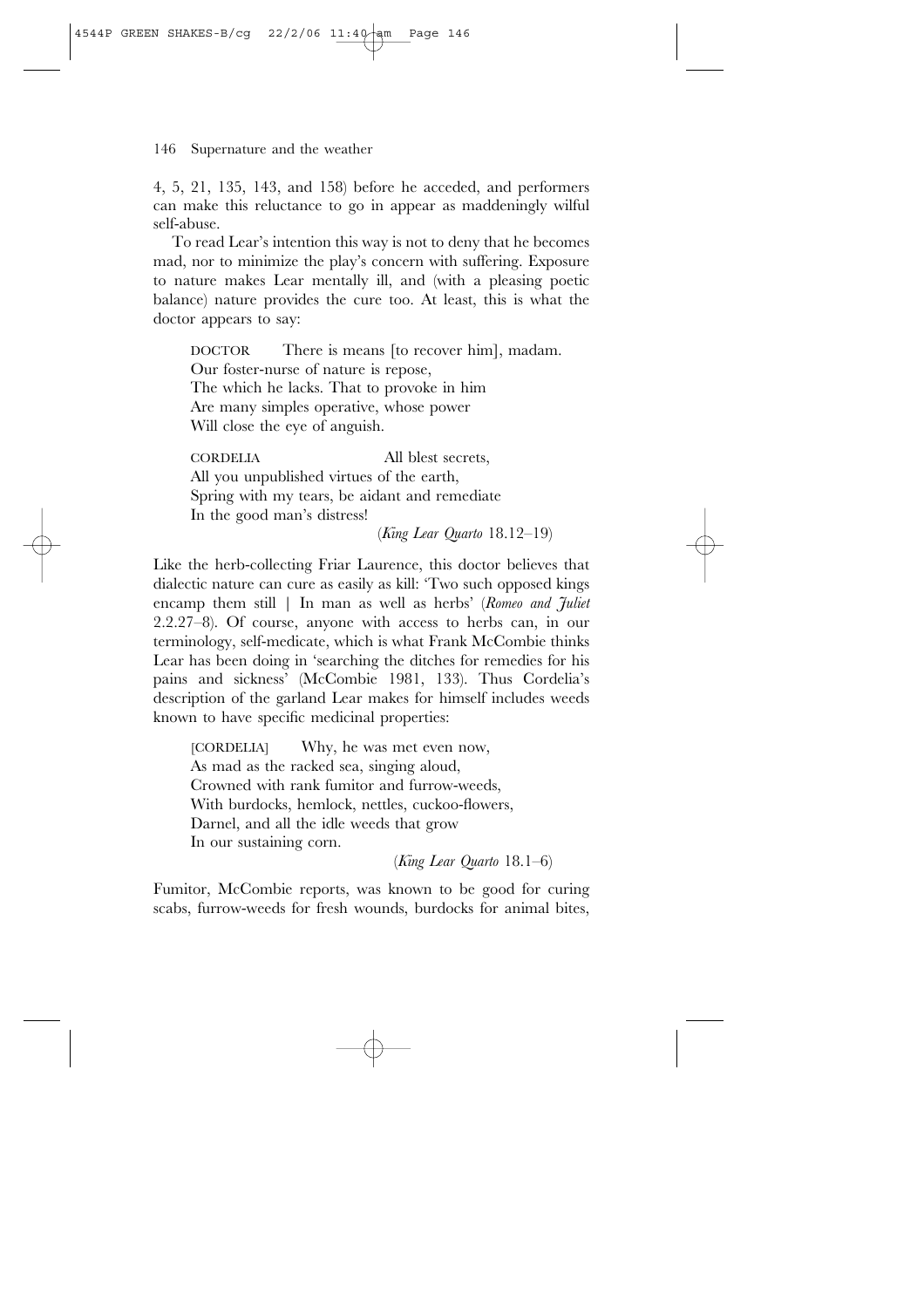hemlock provides anaesthesia, nettles are an anti-venom, cuckooflowers clear blemishes from the skin, and darnel combats sores and ulcers.

It is conceivable that Shakespeare's audience spotted these medicinal associations, although fashioning plants into a garland is a peculiar way to receive their benefits. A much stronger context for the named weeds lies within Shakespeare's own body of work, for as we saw in an earlier play also about war between France and England (pp. 66–82 above), these are (as Cordelia calls them) the idle weeds that flourish when people neglect agriculture to make war:

[BURGUNDY] [Peace] hath from France too long been chased,

. . . her fallow leas The *darnel*, *hemlock*, and *rank fumitory* Doth root upon, while that the coulter rusts That should deracinate such savagery. The even mead . . . Wanting the scythe, all uncorrected, rank, Conceives by idleness, and nothing teems But hateful *docks*, rough *thistles*, kecksies, *burs* (*Henry 5* 5.2.38–52 [emphasis added])

Rather than looking back to what has happened to him, Lear's garland might be an anticipation of the evil of war between France and England. The plants flourish by idleness because in war the tools of farming fall idle: swords and ploughshares cannot be handled at once. In his magnificent chronological account of Shakespeare's growing disgust at militarism dramatized in the sequence of plays from *Henry 5* to *The Tempest*, Robin Headlam Wells skipped over *King Lear* as providing no evidence for his argument (Wells 2000). In fact its plant imagery reinforces the relation between the green world and peace, between plants that grow in the agricultural idleness that war enforces and Lear's restorative repose. By the dialectic that makes a darnel a poison or a cure, a bill is a weapon of war and also a kind of scythe (OED bill *n*. 1 1–2, 4). We might recall, then, that the man who coined the name Green Peace because it combined ecology with anti-militarism had the entirely apposite name Bill Darnell.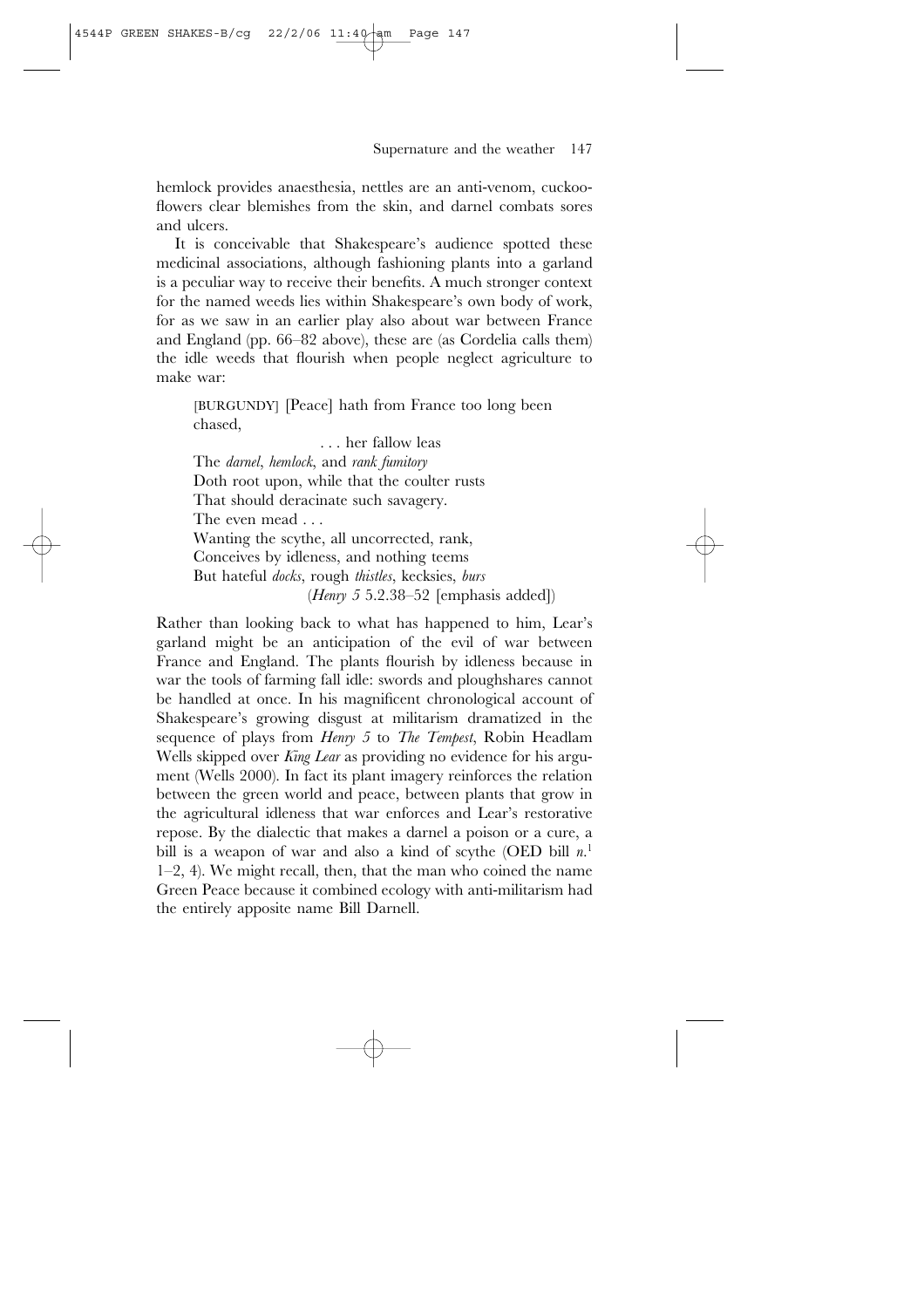## *The Tempest*

In his poem 'Lamia', John Keats complained of the 'cold philosophy' of scientific discovery threatening to 'clip an angel's wings' and, no doubt thinking specifically of Isaac Newton's optics, to 'unweave a rainbow' (Keats 1820, 2.230–7). Fear that knowing too much about the universe might tarnish its beauty is a characteristic Romantic reaction to scientific and technological progress, and it marks the emergence of an intellectual division that in the mid-twentieth century C. P. Snow characterized as the two isolated cultures of art and science (Snow 1959). It is a division that would have made little sense in the seventeenth century. Working on the second edition of his *Philosophiae Naturalis Principia Mathematica* – the title itself straddles Snow's boundaries – Newton decided to include 90 verses from the poem *De rerum natura* (*On the nature of things*) by Titus Lucretius Carus (*c*.95–63 BCE). Lucretius' poem is an extended Epicurean argument for atomism, showing how it accounts for the soul, sensory perception, the evolution of people and society, and the natural phenomena of the earth and the sky. Newton claimed to have found in Lucretius' poem the idea for his principle of inertia, although historians of science have long rejected this claim and instead stressed its dependence on the medieval scientific tradition (derived from Aristotle) and the work of René Descartes. William L. Hine has shown that we should take Newton's claim seriously, and hence that one of the cornerstones of Enlightenment thinking was indeed recovered from the ancients (Hine 1995). To argue, as this book has done, for a reconsideration of long-abandoned ideas to make sense of new discoveries is not to deny the forward progression of human knowledge nor claim that our endeavours are circular. Rather, it is to acknowledge (as Newton did) that progress depends not on being cleverer than our ancestors but on building upon their achievements: 'standing on ye shoulders of Giants', as Newton wrote to Robert Hooke (Merton 1965, 31). For this, long-dead giants are no worse than living or recent ones.

Although none of it was published before the twentieth century, Newton's most extensive writing was on the subject of alchemy, the transmutation of ordinary metal into gold. This might easily seem to us to be intellectual folly – a great mind led astray by mysticism – but in fact the atomic model is entirely compatible with the transmutation of elements. When Dmitri Mendeleev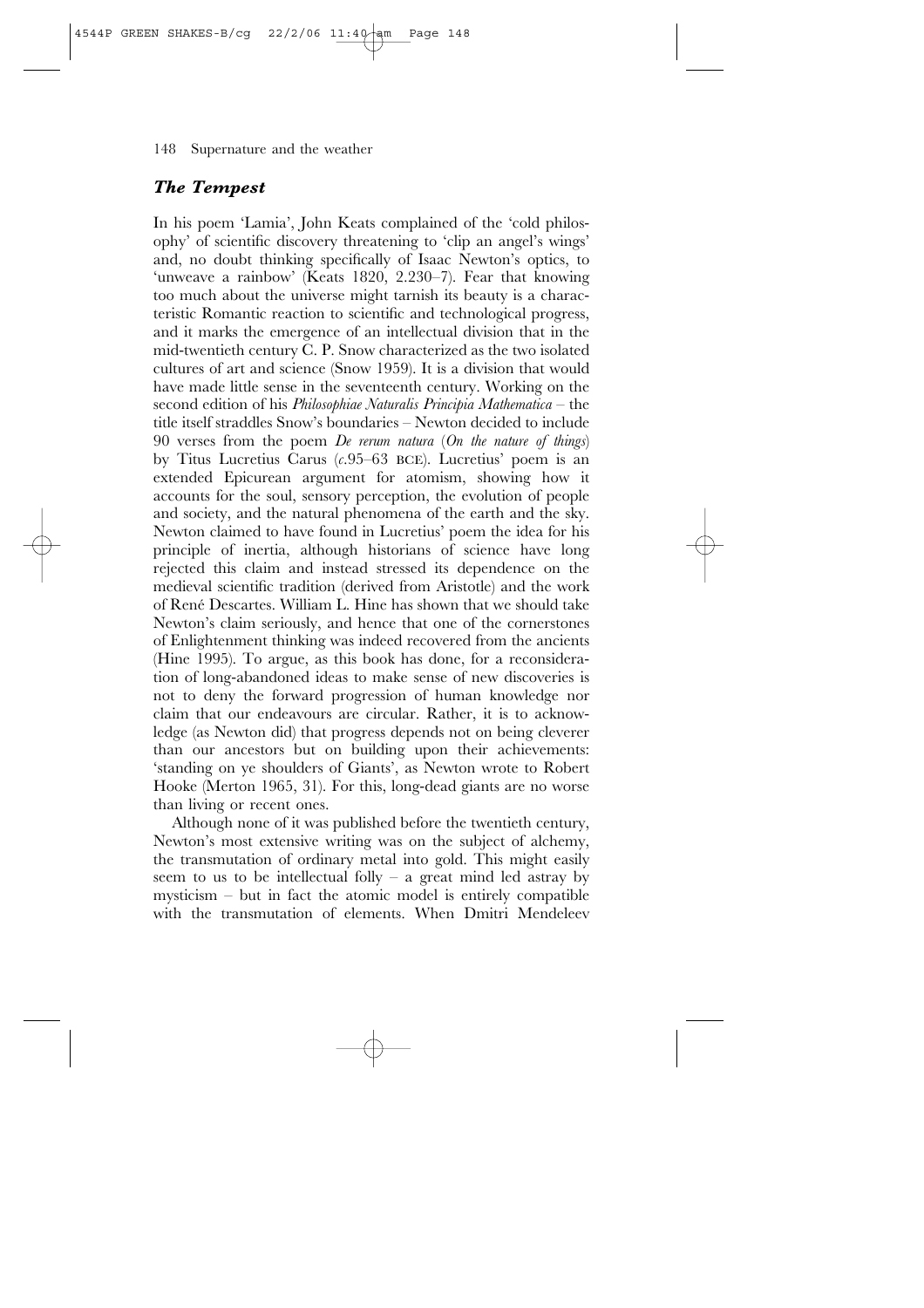ordered the known elements by their atomic weight in 1869 he left gaps for elements predicted by his model but which had not been discovered, and when in due course they were found (and with just the characteristics he predicted) Mendeleev's Periodic Table gained wide acceptance. However, the great error of Mendeleev's career was his unshakeable conviction that the elements were, as their name implies, immutable so that a material occupying one position in his table could never be altered to occupy another. Work on the natural radioactive decay of elements by Mendeleev's French contemporaries Henri Becquerel, and Marie and Pierre Curie led Ernest Rutherford to demonstrate the first artificial disintegration in 1919: collision with an alpha particle turned an atom of nitrogen into an atom of oxygen and an atom of hydrogen. The Italian Enrico Fermi continued this work using slow-moving neutrons striking a target of uranium and on 16 January 1939 atomic fission was announced in a letter to the journal *Nature*. As we saw in Chapter 1 (pp. 17–18), the energy released by atomic fission made Fermi's the first generation of humans capable of destroying the world. To this the Green movement of the 1960s is a direct a reaction.

Shakespeare's *The Tempest* is clearly concerned with the possibilities of transmutation, especially regarding human flesh, and this is most commonly understood as the influence of Ovid. Jonathan Bate puts the case baldly – '*The Tempest* is Shakespeare's last revision of the *Metamorphoses*' (Bate 1993, 245) – and supports the claim in 20 pages of close textual argument. To make sense of the relation of Ovid and Shakespeare, Bate had previously tried to use the notion of 'anxiety of influence' where even its inventor, Harold Bloom, thought it did not apply (Bate 1990), only to abandon it as too ahistorical when revising the argument (Bate 1993, xi). Raphael Lyne tried the same tack, making a virtue of ahistoricity and calling 'influence' by its more racy *nom de plume* of 'intertextuality'. Without abandoning this educational context (that is, what Shakespeare learnt at school), we can read *The Tempest* in a couple of historical contexts that have recently become available, and within which it seems even more grimly pessimistic than recent (especially postcolonial) criticism has allowed. The new contexts are concerned with the knowledge of science, and with the costuming of the play.

In a brilliant reading of Ariel's line 'Those are pearls that were his eyes', B. J. Sokol shows that Shakespeare was aware that Pliny's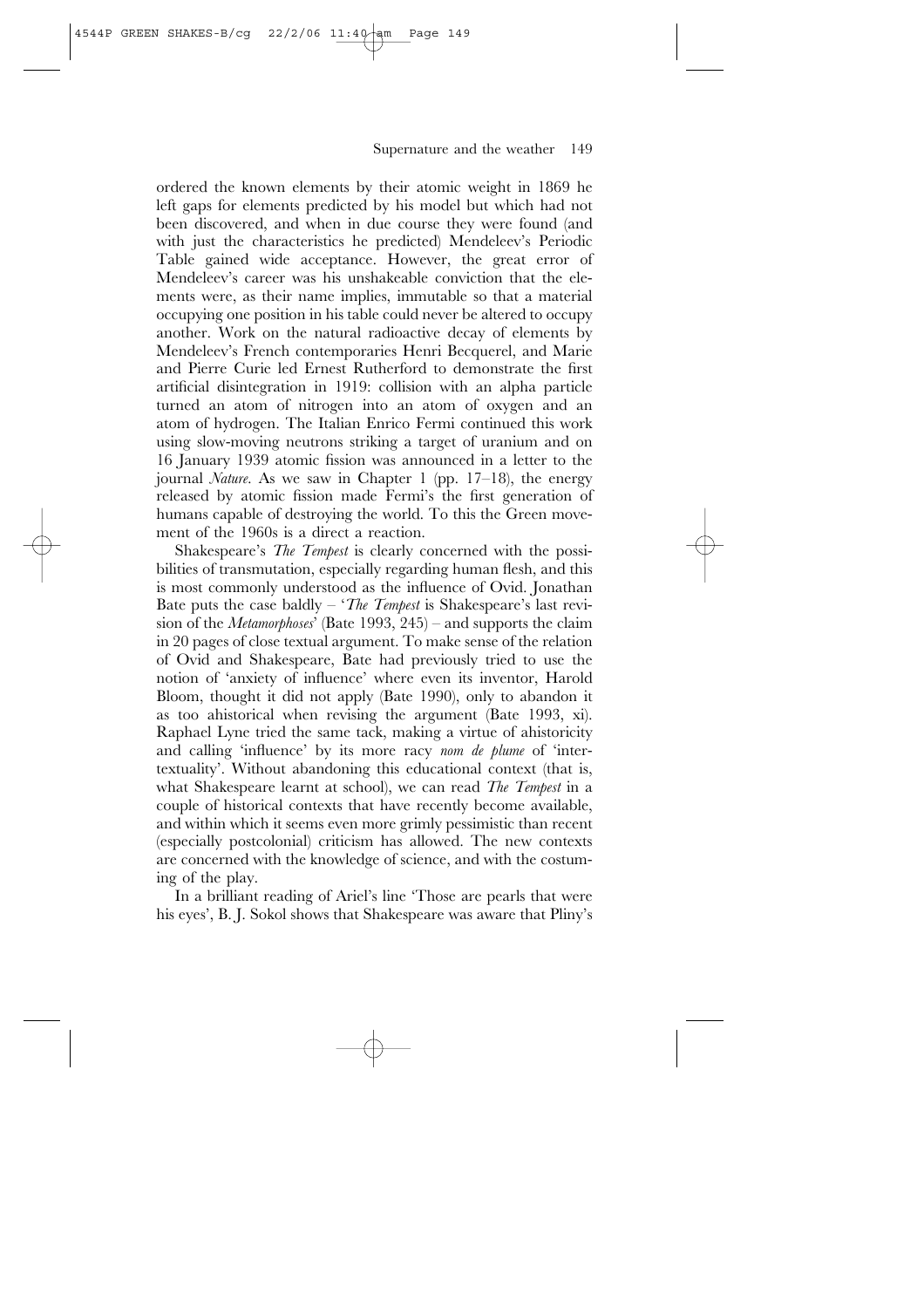account of how pearls are formed had been supplanted by recent scientific discovery (Sokol 2003, 30–47). Just as a pearl is made by an oyster to smooth over an irritating foreign body, so, long before the action of the play, Alonso's guilt ('my trespass' 3.3.99) had been an irritant that his conscience worked upon:

implicit in Ariel's eyes-become-pearls image lies the possibility that a living human eye can become either filmed over or hardened, made nacreous or mineral-callous, by habitual mental evasions and hypocrisies. . . . As in shellfish physically, so in a human spirit morally, irritants (or painful truths) may be coated over by anodyne smooth secretions which harden around them.

(Sokol 2003, 46)

For Sokol, the late Shakespeare plays are almost obsessively concerned with biological recovery: Pericles is awakened from catatonia, his wife brought back from the dead, and a stone Hermione appears to transmute into human flesh. However, these are not quite the sea changes that Sokol presents them as, for the key fact about these apparent transmutations is that they are only apparent, not real. Like *King Lear*, *The Tempest* is concerned with transformatory power, but it is always in the form of theatrical power. The Dover Cliff trick played upon Gloucester by his son may strike us as tawdry, but it was entirely successful in curing the old man's sinful despair. Likewise the theatrical trick of withholding the expected theophany: the association of bad weather with divine retribution might well, as Lear says, be powerful to make the guilty divulge their secrets. What governs these plays is the power to give the appearance of a transformation, belief in which then performs a real transformation. We have seen hints of this concern in the plays already considered – in the Welsh Captain's self-fulfilling prophecy in *Richard 2* and in the witches' apparent promises in *Macbeth* – and it provides the climax of *The Winter's Tale*: Leontes is truly transformed by witnessing what he thinks is the transformation of his wife's statue. In *The Tempest*, Shakespeare explored to its logical conclusion the ideological power of theatre to transform its spectators, placing special emphasis on illusions that seem the irruption of the supernatural in the natural world.

It has now been established to most people's satisfaction that around 1610 Shakespeare returned to *King Lear* and partially rewrote it (Taylor 1983). The theatrical trick of the deceptive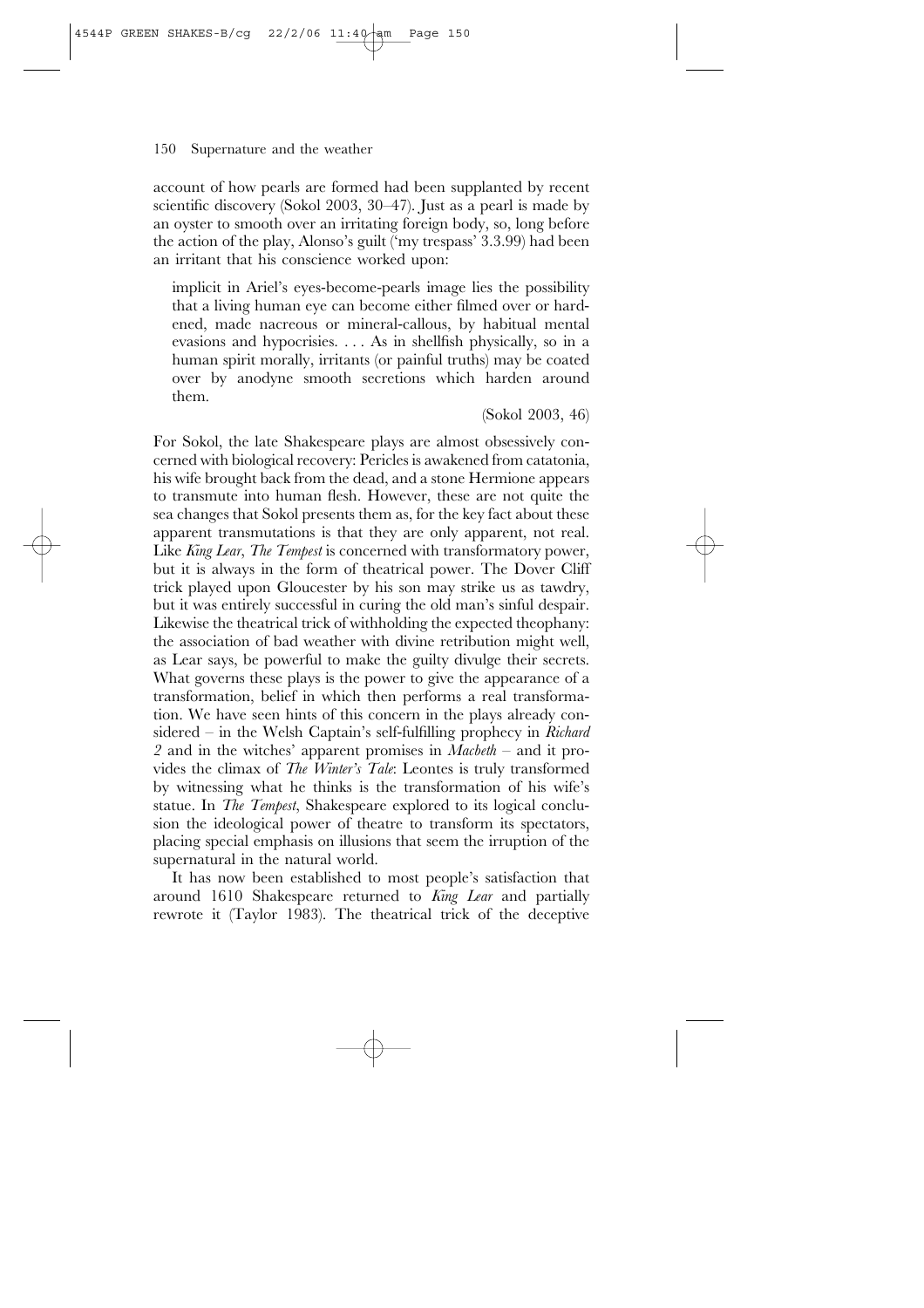tempest in the old play must have given Shakespeare the idea for an even more audaciously deceptive tempest to start a new play. Some of the key words he simply copied out again, others he adapted:

[LEAR] You *sulphurous* and *thought-executing* fires, *Vaunt-couriers* to oak-cleaving *thunderbolts*, (*King Lear Quarto* 9.4–5, emphasis added)

[ARIEL] Jove's lightning, the *precursors* O' th' dreadful *thunderclaps*, more momentary And *sight-outrunning* were not. The fire and cracks Of *sulphurous* roaring the most mighty Neptune Seem to besiege

(*The Tempest* 1.2.202–6, emphasis added)

The compound adjectives 'thought-executing' and 'sight-outrunning' are not just grammatically alike (abstract noun yoked to a gerund) but also both convey in different ways the sense of a human faculty (thinking, seeing) surpassed by the instantaneous brightness of lightning flashes that are advance warnings ('vauntcouriers', 'precursors') of the boom of thunder that will follow.19 The tempest in *King Lear* was a demonstration of the ideological power of theatrical convention – specifically, a means to terrify the guilty into submission – and this idea Shakespeare expanded upon in *The Tempest*, which is almost entirely concerned with Prospero's exploitation of theatrical power, dressed up as a magic, to control his enemies.

The play's opening stage direction ('tempestuous noise of thunder and lightning heard') was, according to Andrew Gurr, a deliberate shock tactic: the noisy sound effect from an open-air amphitheatre was thrown at a genteel indoor Blackfriars audience who were used to being lulled by the venue's famous musicians (Gurr 1989, 95). Even more clearly than the Dover Cliff scene in *King Lear*, this is not only a shock but also a deception of the audience, who have no reason to suppose that the tumult of the first scene is an illusion created by Ariel. As Peter Holland points out, theatre and film directors who show Prospero and/or Ariel in a manipulative capacity in the first scene spoil this crucial point about agency (Holland 1995, 224; Holland 1997, 172). On the other hand, we do not know that the play was written with performance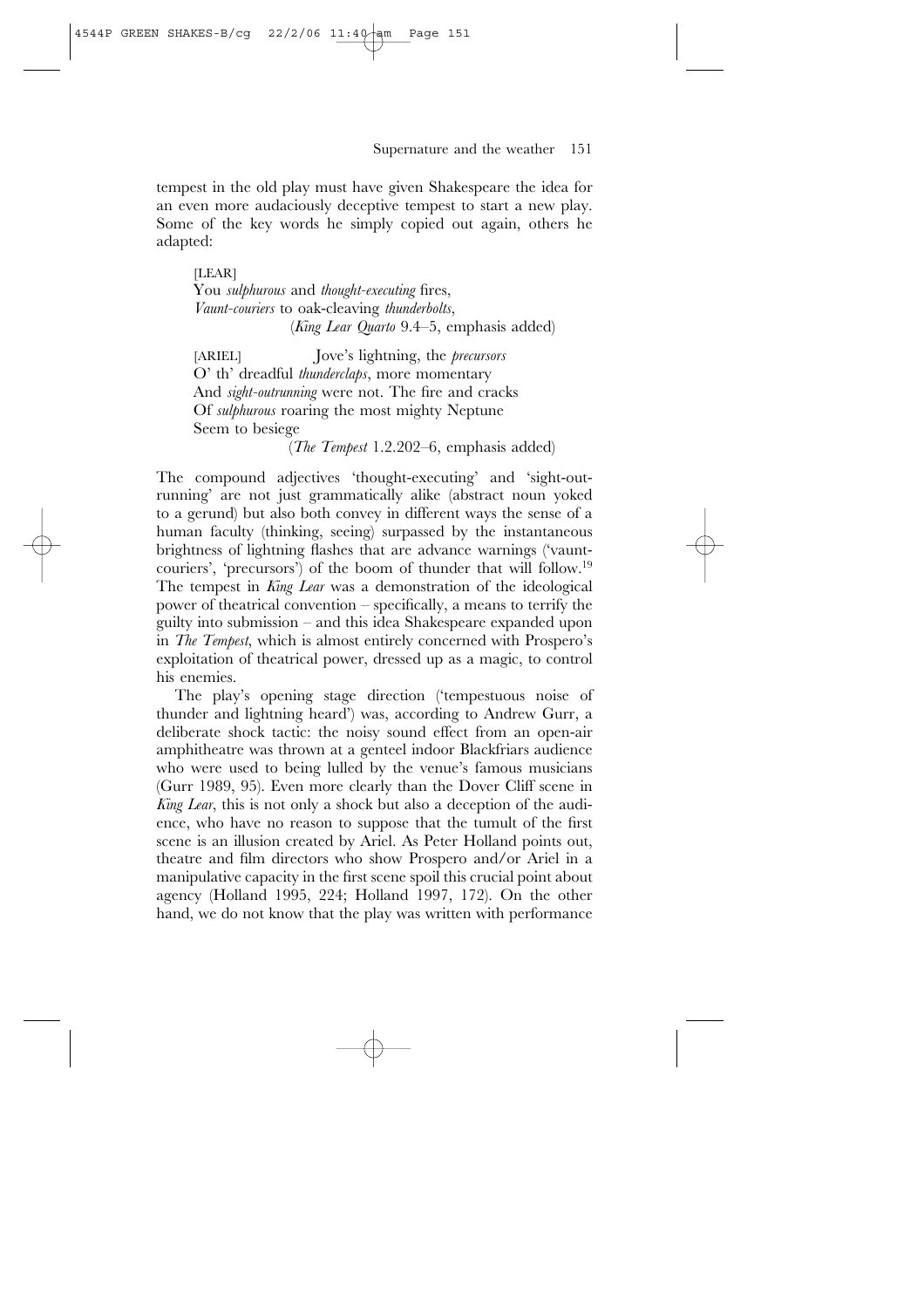at the Blackfriars in mind, and there would have been much to recommend performance at the open-air Globe too. As Brian Gibbons observes, 'there are, as in a ship, trapdoors in the floor/ deck, doors in the facade and a gallery above; stage posts correspond to masts', and perhaps the opening scene 'exploits the fact that the Elizabethan stage is made of the same materials as Captain Drake's ship that went around the world' (Gibbons 1996, 42).

The location of performance might not even be the most important context, and Gurr elsewhere suggests that *The Tempest* could be Shakespeare's answer to Jonson's *The Alchemist* (in which Lovewit represents mercurial Shakespeare), and an answer that mocks Jonson's devotion to the classical unities in a virtuoso adherence to them (Gurr 1999, 17–18). There is certainly a vein of alchemical imagery running through *The Tempest*, not only in Alonso's bones and eyes becoming coral and pearls, but also in Prospero's 'project' that must 'gather to a head' with charms that do not 'crack' (5.1.1–2), which as Stephen Orgel notes is alchemical terminology that would be familiar to those who had attended the same company's performances of Jonson's play on the topic (Shakespeare 1987, 5.1.1n, 2n). Orgel even wonders if Caliban's initial conclusion that Stefano and Trinculo are 'spirits' bearing 'celestial liquor' (2.2.114–15) might have struck audiences as allusions to the process of distillation (Shakespeare 1987, 2.2.112n). However, the alchemical imagery in the play is sporadic, and only by an absurd literalism regarding the events – the splitting of a ship (*separatio*), the falling into the sea (marination), the being driven to despair (*distractio* and condensation), the wetted costumes (calcination), and so on – is Peggy Muñoz Simonds able to read the entire play as chemistry (Simonds 1998).

Two additional contexts for *The Tempest* have recently emerged. The first is that a pair of sea-creature costumes came into the King's Men's possession while Shakespeare was composing the play and their availability seems to have shaped the depictions of Caliban ('[TRINCULO] a man or a fish?' 2.2.25) and of Ariel-assea-nymph (Saenger 1995; Egan 1997). These were made for a sea-pageant on the Thames celebrating the investiture of Prince Henry as Prince of Wales, described in a pamphlet by Anthony Munday. On 5 June 1610 Richard Burbage and John Rice ( John Heminges's apprentice) were rewarded by the London Corporation for their performance in this sea-pageant by being allowed to keep the expensive costumes that they wore. The second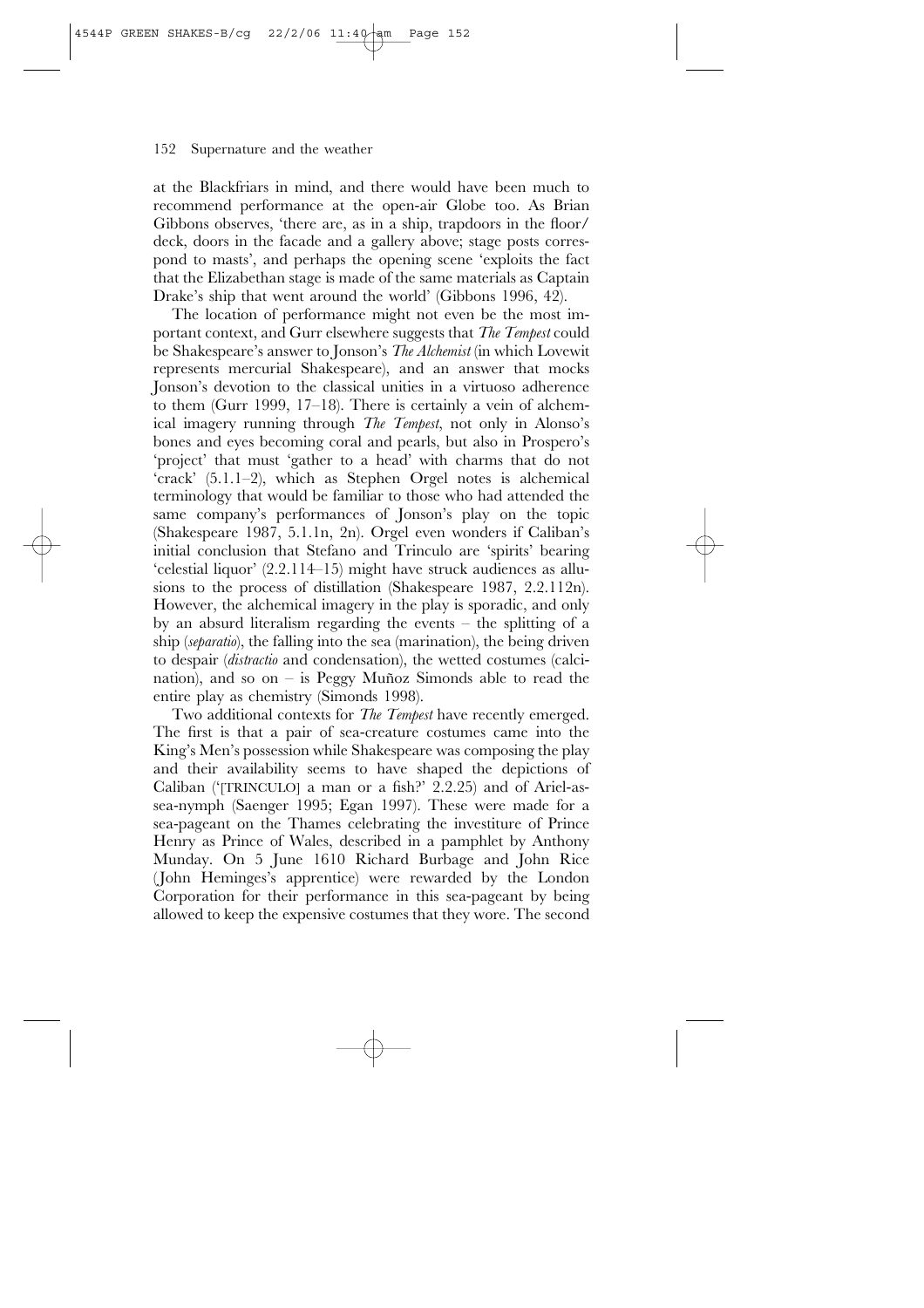context concerns the play's main textual source, the account of the wreck of the *Sea Venture* at Bermuda, *en route* to the English colony in Virginia (Bullough 1975, 275–94). The discovery of part of a thermoscope during an archaeological dig at the site of the Jamestown colony shows that in the earliest days of the settlement (before 1610) somebody there was experimenting with devices that were used to measure and predict the weather, and which certain showmen claimed could be used to control the weather (Sokol 2003, 97–124). Shakespeare apparently knew those involved in the Virginia project – he certainly had access to an unpublished account of the shipwreck – and if he knew that it included a protoscientist doing climatic experiments then this doubtless shaped the character of Prospero. The play is utterly ambiguous about the kind of control over the physical world that Prospero's knowledge gives him, and by probing this question (what *is* his 'art'?) we can begin to see the ecological significance of *The Tempest*.

The opening scene establishes the location as a ship at sea, and ends with Gonzalo's wish to be anywhere else: 'Now would I give a thousand furlongs of sea for an acre of barren ground: long heath, broom, furze, anything' (1.1.61–3). The Folio text has 'Browne firrs' where editors generally modernize to the low shrub 'furze', although Orgel acknowledges that the fir tree might instead be intended and retains the word 'brown' (Shakespeare 1987, 1.1.66n). However, Gonzalo clearly means something that he can stand upon, and pursuing Gibbons's likening of the Globe stage to ship we might hear in the Folio's 'firrs' the word meaning shaped boards 'call'd Furrs' nailed to warped floor timbers to make them level (OED fur *n*. <sup>1</sup> 7). The timbers of the Globe playhouse were at least 34 years old when *The Tempest* was first performed (having been recycled from the Shoreditch Theatre erected in 1576), and when Philip Henslowe contracted the builder Gilbert Katherens to erect the Hope theatre a couple of years later he insisted that 'no furr tymber' was to be used (Greg 1907, 20). As Herbert Berry showed (Berry 1987, 189–92), this must refer to timbers that had been 'furred' – made straight by nailing on boards – and a witness required to state the scrap value of the materials from the second Globe playhouse in 1634 explained that it was for the most part only 'ffurr Tymber' and hence not worth as much as one might think. If Gonzalo is referring to the playhouse fabric just as the scene closes then his wish acquires the ironic overtone of wanting to be anywhere but the dramatic location (aboard ship), including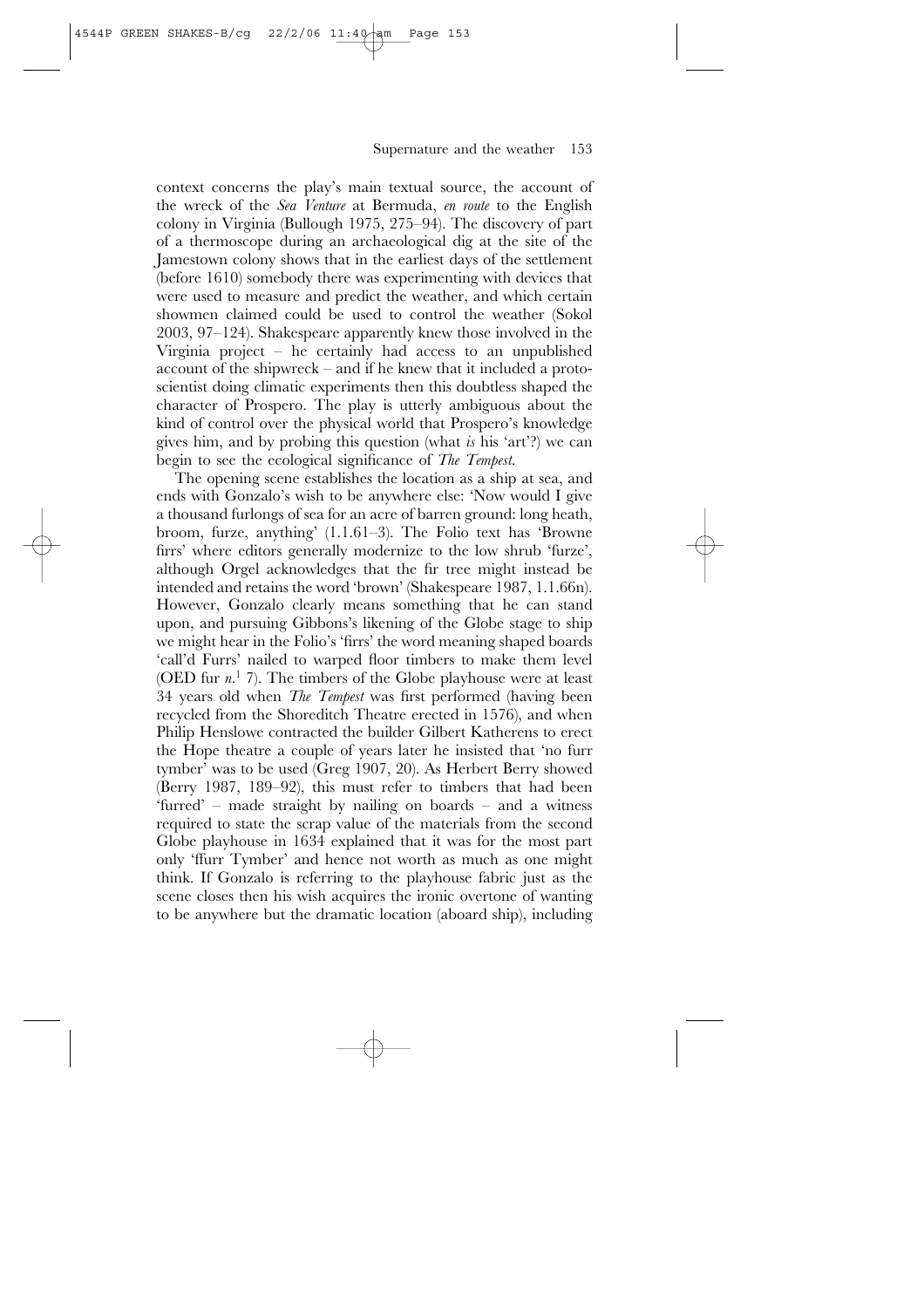being where he actually is, standing on the stage. This would give the opening scene of *The Tempest* the same quality as the analogous Dover Cliff scene in *King Lear* that likewise deceives its audience: theatre convention constructs Gloucester and Edgar's steep climb in our minds while they (actors and characters) remain dramatically and figuratively 'on the level'. Gonzalo *is* standing on brown furs, but special ones that have the quality of evoking a ship at sea during a storm.

The next scene begins with Miranda saying that she has seen what we in the audience think we have seen ('A brave vessel . . . Dashed all to pieces' 1.2.6–8) and her father reassuring her that she saw only a show, a 'direful spectacle' (1.2.26). Once Miranda is asleep, Ariel confirms that he created not a storm but only the likeness of one:

[ARIEL]

I boarded the King's ship. Now on the beak, Now in the waste, the deck, in every cabin, I flamed amazement. Sometime I'd divide, And burn in many places; on the top-mast, The yards, and bowsprit, would I flame distinctly; Then meet and join. Jove's lightning, the precursors O' th' dreadful thunderclaps, more momentary And sight-outrunning were not. The fire and cracks Of sulphurous roaring the most mighty Neptune Seem to besiege, and make his bold waves tremble, Yea, his dread trident shake.

(*The Tempest* 1.2.197–207)

Ariel compares each aspect of his simulated storm with the real thing: his fake lightning was as brief as real lightning, his sounds and sights appeared to besiege the sea-god himself, and by these tricks he 'flamed amazement' in the boat's occupants. The point of the storm was to induce 'a fever of the mad' (1.2.210) in Prospero's enemies, although understandably such an 'art' might frighten the innocent too, as it does Miranda. 'Art' is the word Miranda uses for her father's power and although it could mean magic the dominant senses of this word were skill and science. Prospero's usage of 'pluck my magic garment from me . . . Lie there, my art' (1.2.24–5) yokes together these heterogeneous senses, but we are not bound to accept his elision of the semantic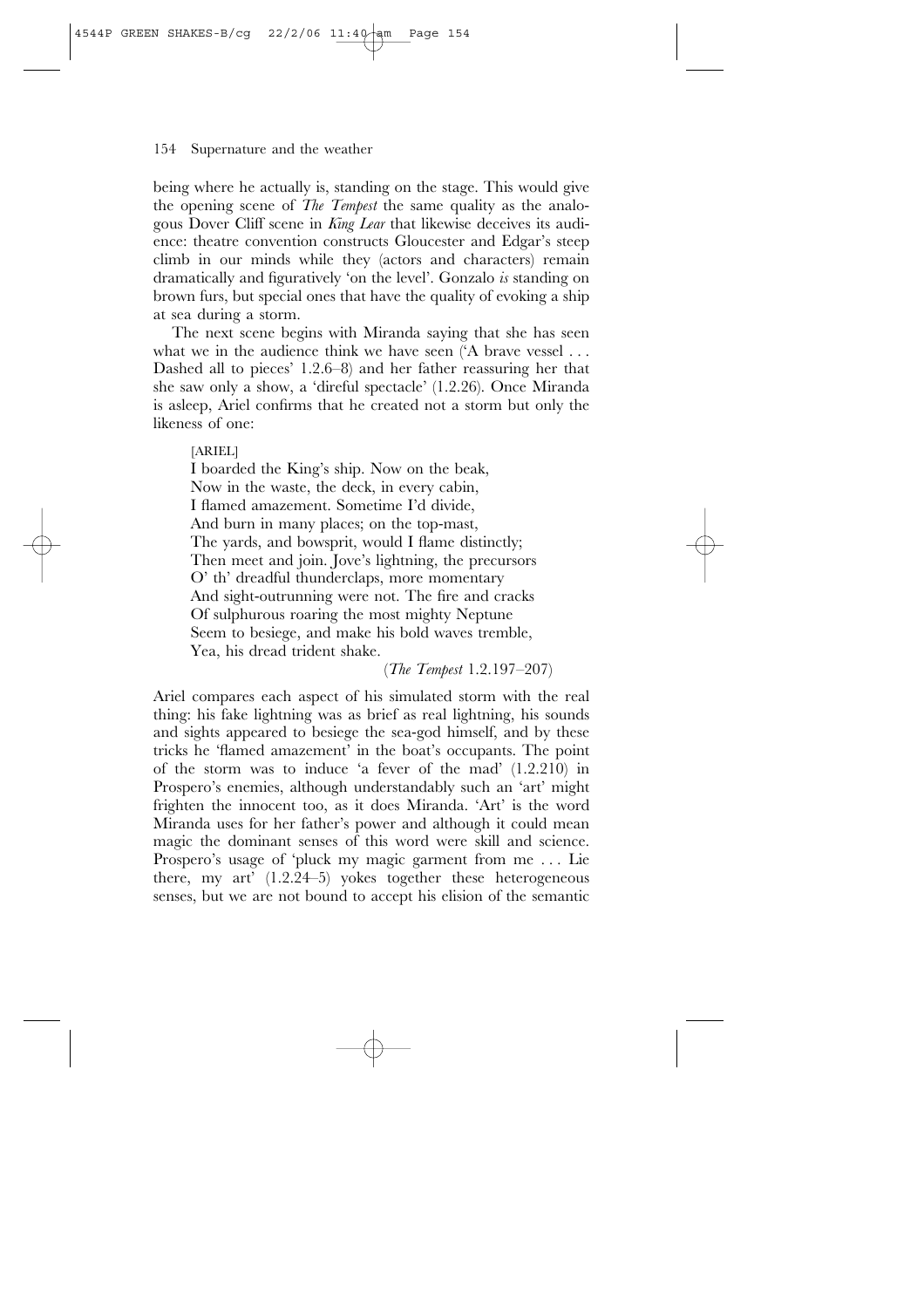difference. Indeed, the play repeatedly asks us to reject the elision, as we shall see.

Shakespeare weaves in a separate and familiar horticultural/ arboreal strand when Prospero informs Miranda of their past. Antonio, he says, became habituated to command: 'how to grant suits, | How to deny them, who t' advance and who | To trash for over-topping' (1.2.79–81). We have seen (pp. 70–9 above) how the scything of overgrown plants collocates with mention of suits (via the unspoken term 'weeds'), and here Prospero evokes the familiar image of a monarch as a tree: 'my princely trunk' (1.2.86) that Antonio sought to 'extirpate' (1.2.125), which literally means to displant, roots and all. In Shakespeare's time the verb 'to supplant' also had this sense of uprooting, and it is used that way by Sebastian and Ariel-as-harpy regarding Prospero's usurpation ('You did supplant your brother' 2.1.276, 'you . . . did supplant good Prospero' 3.3.69–70) and by Stefano as a threat: 'I will supplant some of your teeth' (3.2.50). The dynastic connotations of the monarch-as-tree that we saw in *Richard 2* (pp. 89–91 above) are present here too when Prospero warns that Miranda's 'virginknot' – an image obscurely connected to the 'knotty entrails' (1.2.296) into which Ariel might be pegged – must not be prematurely broken, else the heaven will 'bestrew | The union of your bed with weeds' (4.2.20–1). This marriage bed is also a seed-bed of the new royal stock and must be kept free of weeds that would choke it.

This recurrent arboreal imagery has a very real point in the play, for Prospero's main activity since his arrival on the island has been its deforestation. The play is insistent about this activity and its rapidity: 'Fetch in our wood' (1.2.314); 'There's wood enough within' (1.2.316); 'Fetch us in fuel. And be quick' (1.2.368); '*Enter Caliban . . . with a burden of wood*' (2.2.0); 'torment me | For bringing wood in slowly' (2.2.15–16); 'I'll bring my wood home faster'  $(2.2.71-2)$ ; 'I'll ... get thee wood enough'  $(2.2.160)$ ; 'I'll bear him no more sticks' (2.2.162); 'Nor fetch in firing | At requiring' (2.2.180–1); '*Enter Ferdinand, bearing a log*' (3.1.0); 'no more endure | This wooden slavery' (3.1.61–2); 'Am I this patient log-man' (3.1.67). Suffering this relentless arboreal labour, it is hardly surprising that Caliban's fantasy of revenge includes the poetic justice of killing Prospero with a stake through the stomach (3.2.91). So repetitively does the play refer to the axeing of trees that it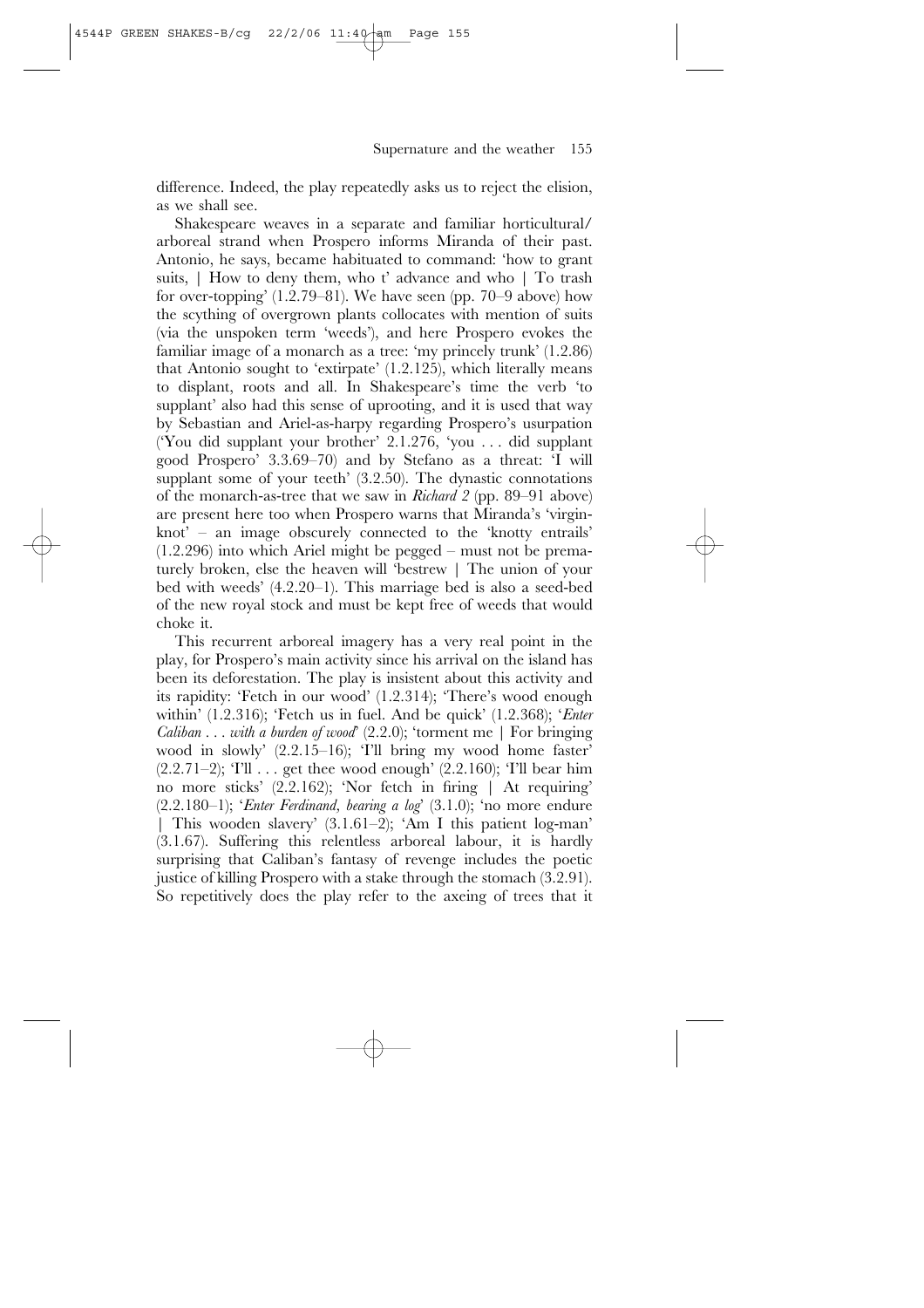might not be inquiring too curiously to wonder whether Prospero accidentally 'made gape | The pine' (1.2.293–4) and let Ariel out of his confinement, and only after thought to lay the credit to his magical 'art'.

Anyone who came to the first performances of *The Tempest* knowing that it was at least partly based on the true story of the wreck of the *Sea Venture* might well have thought they knew what all these trees were being cut down for. In William Strachey's account, the remedy of their situation soon occurred to the survivors:

In the meane space did one Frubbusher (a painefull and well experienced Shipwright, and skilfull workman) labour the building of a little Pinnace: for the furtherance of which, the Governour dispensed with no travaile of his body, nor forbare any care of study of minde, perswading . . . by how owne performance, then by authority, thereby to hold them at their worke, name to fell, carry, and sawe Cedar, fit for the Carpenters purpose

(Bullough 1975, 286)

What Prospero has told Caliban about his plans is unclear, and the latter's 'He has brave utensils, for so he calls them, | Which when he has a house he'll deck withal' (3.2.97–8) might mean that Prospero anticipates leaving the island or only that he wants to make improvements to his 'poor cell' (1.2.20). (Such improvements might just account for all the wood.) Antonio and Sebastian certainly anticipate leaving the island, else their assassination plot in 2.1 makes no sense, and Sebastian is explicit about his aim: 'I'll come by Naples' (2.1.297). Since they think their ship wrecked, it is not clear how they imagine encompassing their removal. Taken in this light, the plot of Trinculo and Stefano to dominate the island upon which they consider themselves trapped is much the more sensible plan. In Strachey's account there were indeed rebels who refused to chop trees and were all for remaining in Bermuda rather than attempting to cross to Virginia (Bullough 1975, 287–91). Ferdinand's delighted response to the masque, 'Let me live here forever! . . . this place [is] paradise'  $(4.1.122-4)$  is of course retrograde to Prospero's desire and is peremptorily hushed.

Howsoever the expected action of a shipwrecked man in possession of wood is to make a boat, nothing in the play suggests that Prospero is doing this. What, then, would an early audience have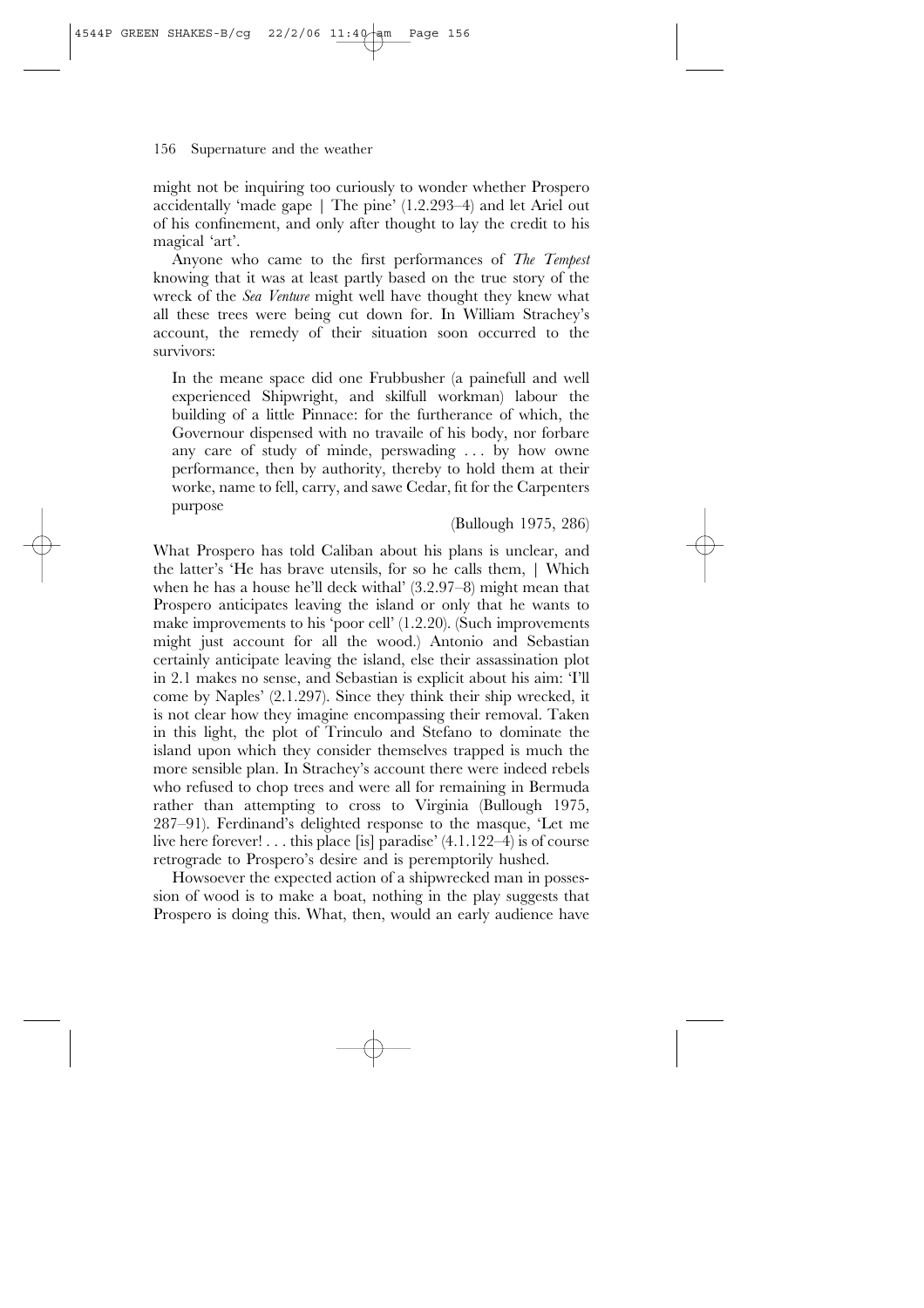understood from all this deforestation? The answer appears to be colonization. Postcolonial readings of the play have emphasized that the closest and best-known colonial endeavour undertaken by the English in Shakespeare's time was the planting of Ireland, and critics have stressed just how like Ireland is the play's supposedly uninhabited island (Brown 1985) and that Caliban resembles contemporary stereotypes of the Irish (Callaghan 2000, 97–138). A major part of the effort to subdue Ireland in the sixteenth and seventeenth centuries was to clear its forest:

Woodland covered about one-eighth of the country at the beginning of the seventeenth century, but was gradually being cleared for fuel, for timber used in building and for making barrel staves and implements, for charcoal (used in iron-making), and for strategic purposes. . . . a common complaint of English soldiers was that the 'woods and bogs are a great hindrance to us and help to the rebels', the latter being able, with only a handful of men, to engage in 'ambushcados' and, when necessary, escape with ease.

(Butlin 1976, 143–5)

Eileen McCracken has traced the rapidly accelerating deforestation from this gradual start to the end of the seventeenth century when most of the woods were gone, marked for destruction because 'they had been a serious obstacle to the Tudor conquest and colonization of Ireland' (McCracken 1959, 287). If the play's insistent references to deforestation struck the early audiences as a sign that Prospero's intention was to colonize the island, we have yet another confusing signal. Prospero wants to leave, but he is not making a boat. Prospero captures a passing boat as a means of escape – giving specific instruction that it is not to be damaged, confirmed by Ariel's 'Safely in harbour'  $(1.2.227)$  – but continues clearing wood as though he meant to stay and colonize the island. To treat the matter with such literalism might seem pedantic, but in fact this second scene's insistence on Prospero's magical power necessarily forces the audience to consider just what keeps Prospero on the island. Possession of the kind of power boasted of by Prospero in his famous act of abjuration would seem to mock his own captivity. What is the nature of that power?

The most striking thing about Prospero's power is that it is almost entirely mediated through Ariel, via whom he controls the lesser native spirits that he calls 'meaner ministers' (3.3.87) or worse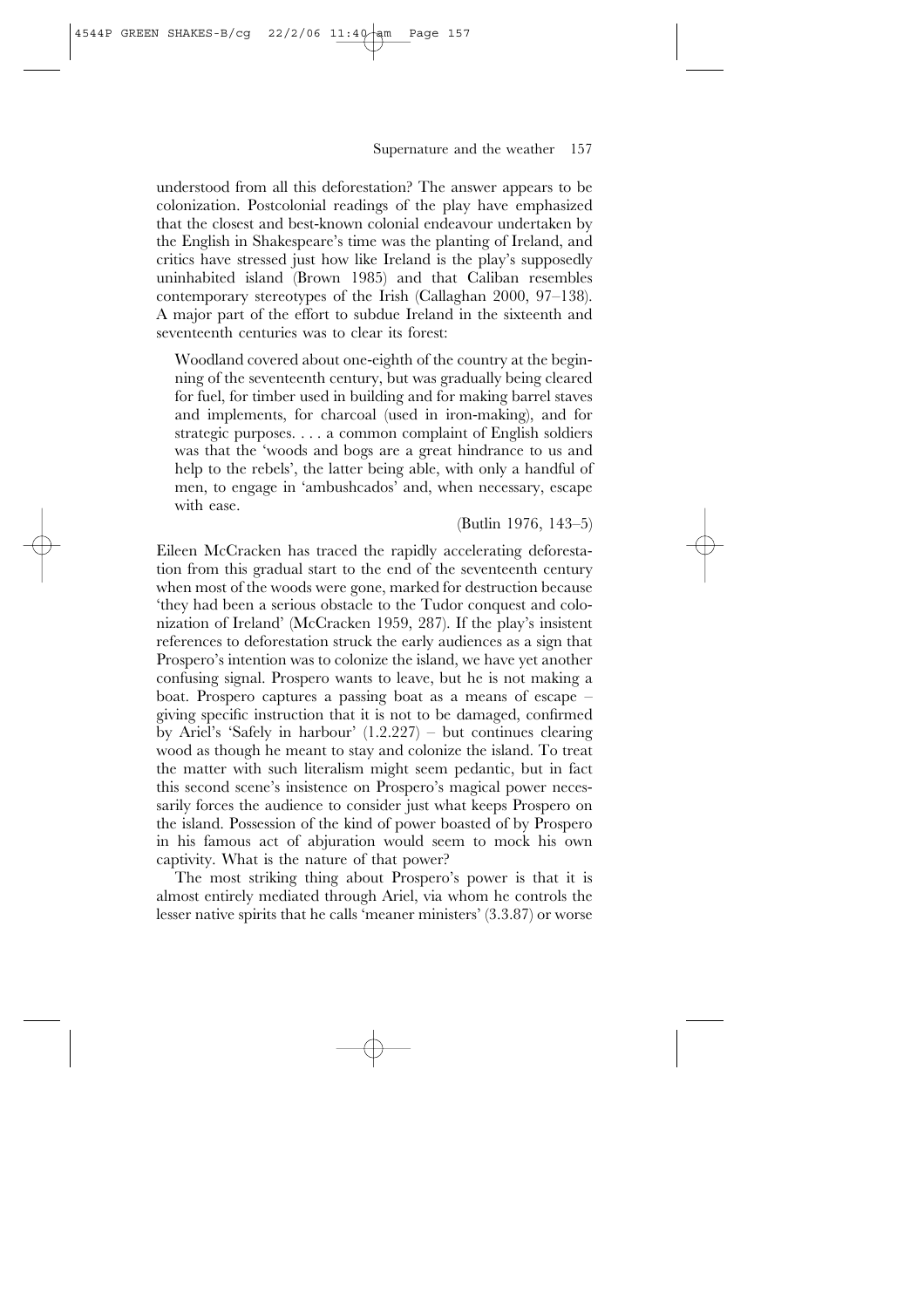'the rabble' (4.1.37), which terminology is reason enough to credit Caliban's claim that 'they all do hate him | As rootedly as I' (3.2.95–6). As many critics have noted, this relationship is reminiscent of Oberon and Robin Goodfellow in *A Midsummer Night's Dream* and there are a number of connections suggesting that this early work was in Shakespeare's mind as he wrote *The Tempest*. Caliban's 'What a pied ninny's this!' (3.2.64) revives a word meaning simpleton that Shakespeare had not used since Flute-as-Thisbe and Bottom-as-Pyramus, reworking the laugh Elizabethan schoolboys got from Ovid's '*ad busta Nini*' (Rudd 2000, 116), had mispronounced 'Ninus's tomb' (*A Midsummer Night's Dream* 3.1.91–2, 5.1.201, 258). The instantaneous love of Ferdinand and Miranda has overtones of the drug-induced passions of the Athenian youth in the forest, and Ariel's instigation of a quarrel by ventriloquism in *The Tempest* 3.2 repeats the trick performed by Robin Goodfellow in *A Midsummer Night's Dream* 3.2. Most significantly, the same kind of misrecognition of the everyday occurs in both plays: there is real magic, but also the imputing of supernatural causes to what are really only ordinary effects.

Despite the fish-like costume that the actor playing Caliban is wearing, Trinculo revises his first opinion: 'This is no fish, but an islander that hath lately suffered by a thunderbolt' (2.2.35–6). This might remind us that upon seeing Hermia and Lysander sleeping apart (as she had most properly insisted upon), Robin Goodfellow read their physical separation not as modesty but disdain, and so decided that here was the unrequiting youth his master sent him to drug (*A Midsummer Night's Dream* 2.2.76–83). Similarly, Alonso's astonished reaction 'But how should Prospero | Be living and be here?'  $(5.1.121-2)$  treats as though supernatural a perfectly ordinary piece of good luck: their boat, like his, brought Prospero and Miranda safely to the island. This subtle irony matches Oberon's response to seeing Demetrius pursue Hermia: 'What hast thou done? Thou hast mistaken quite, | And laid the love juice on some true love's sight' (*A Midsummer Night's Dream* 3.2.88–9). Robin had indeed made this mistake, but that is not why Demetrius is pursuing Hermia: he has been doing that, unaided by drugs, since the start of the play. Finally, there are the mariners left dozing from the second to the penultimate scene of *The Tempest*, for whom the play's little life is indeed rounded with sleep, which is a version of what Robin says in his epilogue.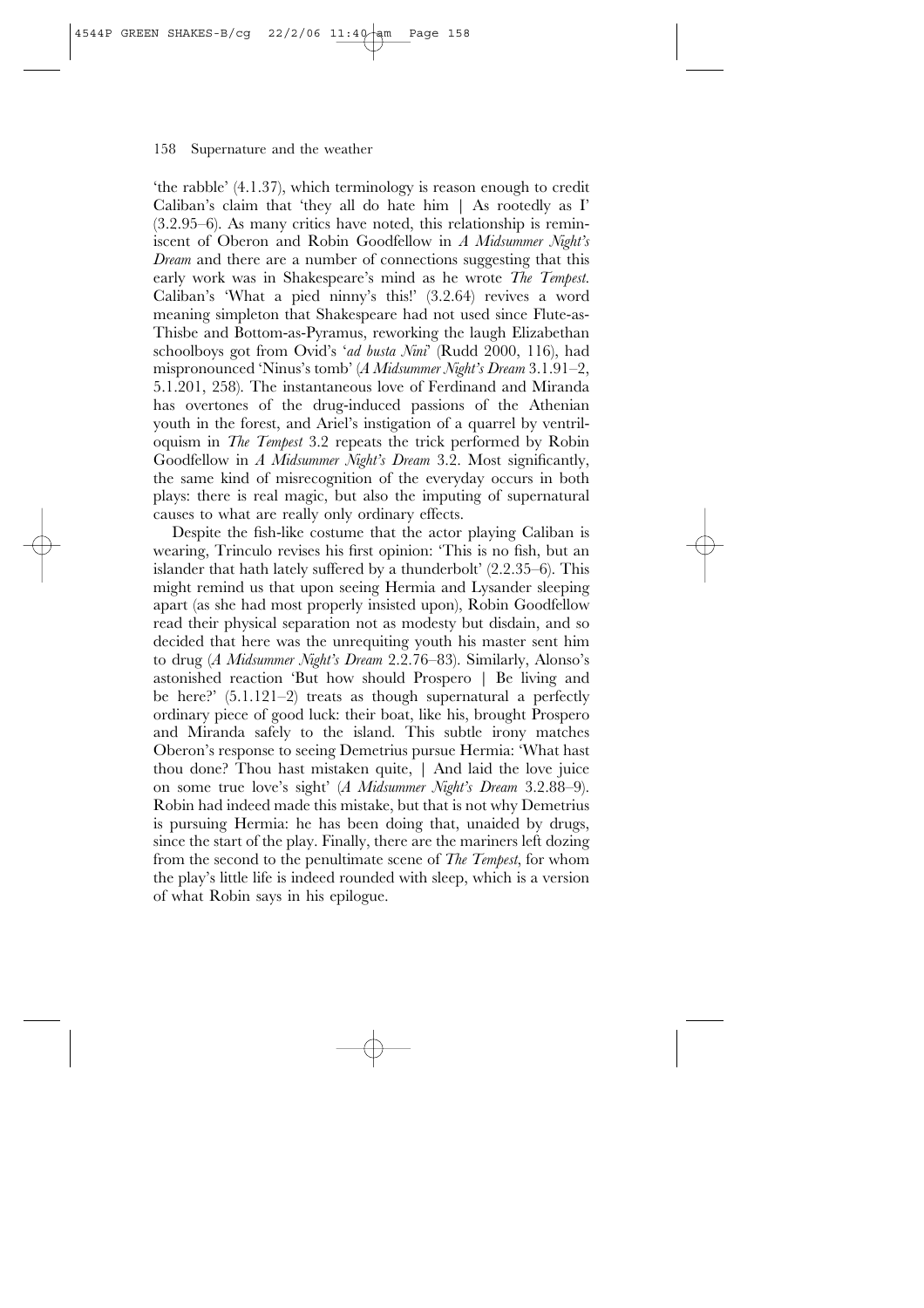What Shakespeare chose to handle differently this time was metamorphosis: there is nothing in *The Tempest* to match the translation of Bottom in *A Midsummer Night's Dream*. However, Prospero's theatricality is clearly indebted to the earlier play's self-referentiality in which the theatre tiring-house stood for a hawthorn brake that Quince remarked would make a good tiring-house, just as the rushes-strewn stage stood for a 'green plot' that conveniently makes a stage (*A Midsummer Night's Dream* 3.1.3–4). When Bottom exited to fetch the ass-head he entered a real theatre tiring-house and returned with one of its properties; this closed the self-referential circuit, shutting down access to a vantage point from which we might assert what is 'real' in the play. Likewise in *The Tempest* there are aspects of the island that its representation refuses to address: is it 'lush and lusty' and 'green', as Gonzalo says or 'tawny' as Antonio claims (2.1.57–9)? The unadorned stage is silent on the matter, but that is not to say that according to the characters' subjective responses the same landscape will be described as beautiful or ugly. Rather, the open-ended potentiality of the unlocalized stage accurately conveys the island's condition of being neither one thing nor another: the island – land, water, plants, and animals – mediates the power of whoever controls it.

This principle of mediation is first evident in Prospero's account of Ariel's confinement (derived ultimately from Ariel's memory, of course), which emphasizes not so much the spirit's pain, nor even his crying out, but rather the pain caused to others by hearing his cries:

[PROSPERO] Thy groans Did make wolves howl, and penetrate the breasts Of ever-angry bears; it was a torment To lay upon the damned

(*The Tempest* 1.2.288–91)

Hurting Ariel was a way to make animals frightened, so that even while being punished the rebellious servant was conveying Sycorax's power. Prospero knows the trick and uses it too:

[PROSPERO] If thou neglect'st or dost unwillingly What I command, I'll rack thee with old cramps, Fill all thy bones with aches, make thee roar,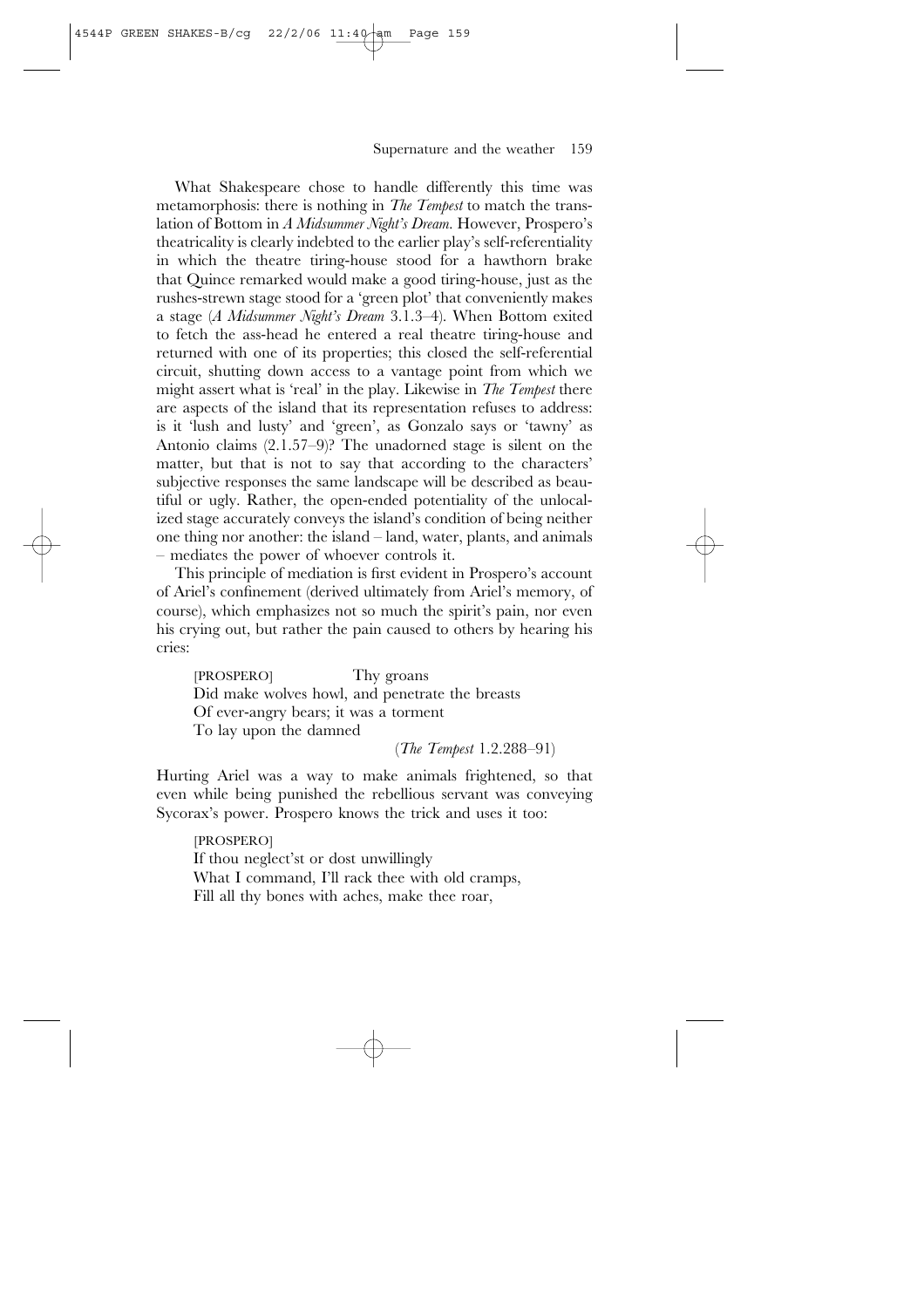That *beasts shall tremble* at thy din. CALIBAN No, pray thee. (*The Tempest* 1.2.370–3 [emphasis added])

Torturers know the power of vicarious punishment, and just as Prospero and Sycorax can summon up sounds that terrify, so too can Sebastian and Antonio: 'a din to fright a monster's ear' is how Antonio describes the noise that made him draw his sword while Alonso and Gonzalo slept (2.1.319). Shakespeare subtly indicates the effect upon Caliban of being repeatedly punished by spirits that are merely conduits for Prospero's power (he hurts them, they hurt Caliban). When Trinculo starts to shake from fear as they hide together under a gaberdine, Caliban interprets this as the beginning of another punishment:

CALIBAN (*to Trinculo*) Thou dost me yet but little hurt. Thou wilt anon, I know it by thy trembling. Now Prosper works upon thee.

(*The Tempest* 2.2.79–81)

Far from being immutable in his nature, as Prospero claims, Caliban has developed the recognizable symptom of the mentally traumatized: everything (including another's reaction to fear) seems to threaten new pain. This is why he responds to perfectly ordinary thunder as though it were the reaction of Prospero's agents to his cursing:

CALIBAN [*throwing down his burden*] All the infections that the sun sucks up From bogs, fens, flats, on Prosper fall, and make him By inch-meal a disease! [*A noise of thunder heard*] His spirits hear me

(*The Tempest* 2.2.1–3)

And it is why he mistakes Trinculo for an agent of retribution: 'Here comes a spirit of his, and to torment me | For bringing wood in slowly' (2.2.15–16).

It is in this light that we should consider the transformatory power of Prospero's terrifying theatrical illusions. The first illusion is the tempest itself that made the 'bold waves tremble' (1.2.206) – yet more terrified mediators of fear – and was intended to 'infect [the] reason' to cause 'a fever of the mad' in Prospero's enemies (1.2.209–10). The reactions of the low characters who experienced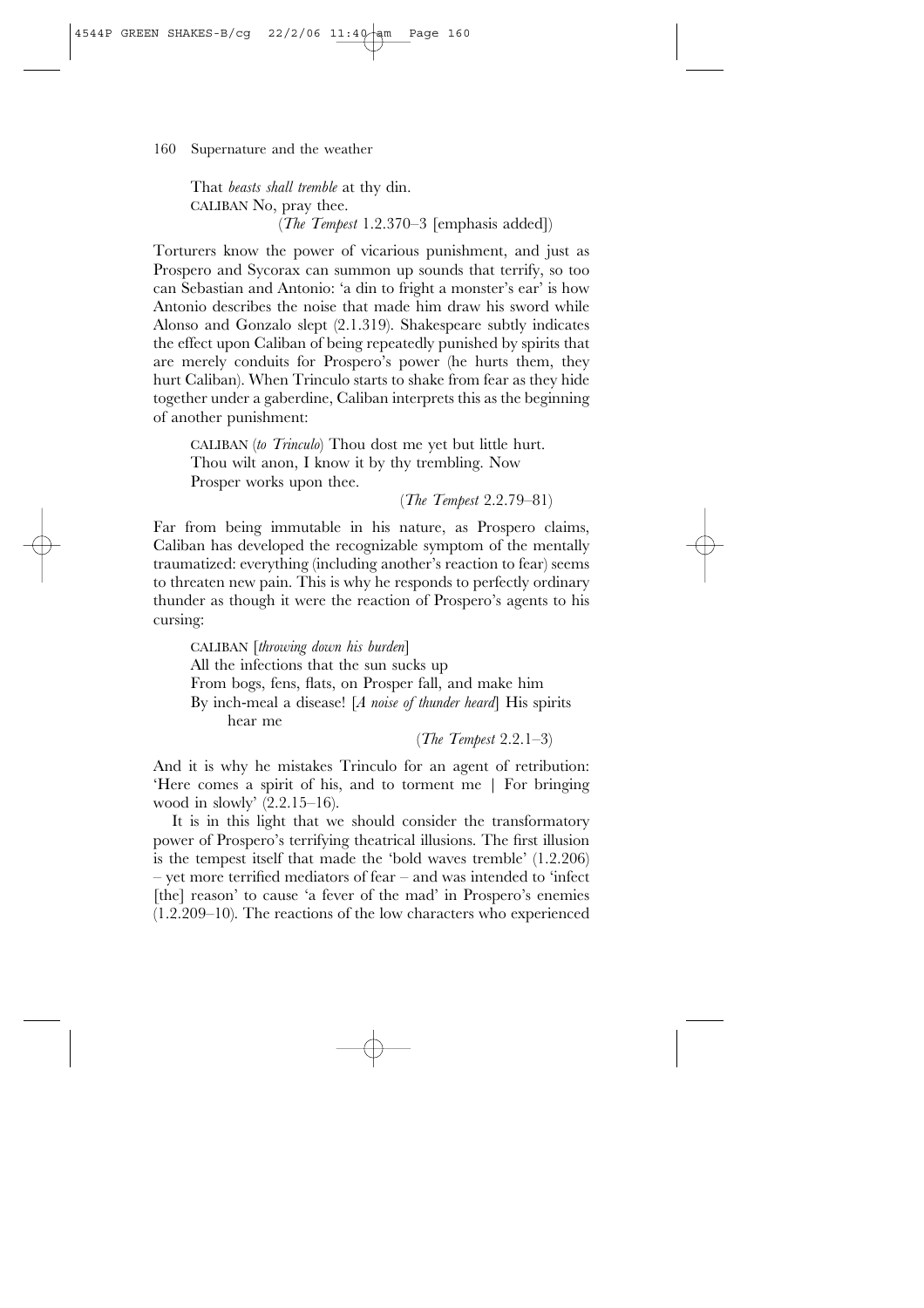this terror are no different to the reactions of the high characters: they thereafter take the natural for the supernatural. Ferdinand takes Miranda for a goddess (1.2.424) and Stefano mistakes Caliban and Trinculo for a pair of devils (2.2.57). Working especially on the Italian aristocrats, Prospero redoubles the fear with lies mediated through Ariel-as-harpy:

[ARIEL] Thee of thy son, Alonso, They [the seas, shores, and animals] have bereft, and do pronounce by me Ling'ring perdition – worse than any death Can be at once

(*The Tempest* 3.3.75–8)

The lies are plausible: Ferdinand seems drowned and it seems an island 'Where man doth not inhabit'  $(3.3.57)$ <sup>20</sup> These terrified aristocrats do not return to the stage until their entrance with 'frantic gesture[s]' expressing their 'boiled' brains (5.1.57, 60) in the last scene. In modern performance these descriptions are not usually taken literally, although some notable exceptions that made clear the 'ordeal and distress' are recorded by Christine Dymkowski (Shakespeare 2000b, 5.1.57n).

The last illusion is the hunting of Stefano, Trinculo, and Caliban by '*divers spirits in shape of dogs and hounds*' (4.1.254), which symbolically reduces them to the level of beasts. As with the highly contentious 'reconciliation' of the final scene – 'Antonio does not repent . . . he is, indeed, not *allowed* to repent' (Shakespeare 1987, 53) – it is far from clear that the hunted are truly changed by the experience. They are forgiven but not necessarily repentant. Moreover, Caliban has long been hunted by Prospero's ministers without being reduced to the status of an animal. Prospero's admission that Caliban is necessary to Prospero and Miranda's lifestyle includes the fact that 'He does make our fire' (1.2.313), which has long been understood as an ability that marks humankind off from the animals. Indeed, as far as Miranda is concerned Caliban is a man. Were he not, Ferdinand would (after her father) count as only the second man she has seen, but she counts three: 'This | Is the third man that e'er I saw' (1.2.447–8). At least, she counts three when talking to herself in an aside. When talking openly to Ferdinand, she drops Caliban from the count of men: 'nor have I seen | More that I may call men than you, good friend, | And my dear father'  $(3.1.50-2).$ <sup>21</sup> Man enough to threaten Miranda's chastity, Caliban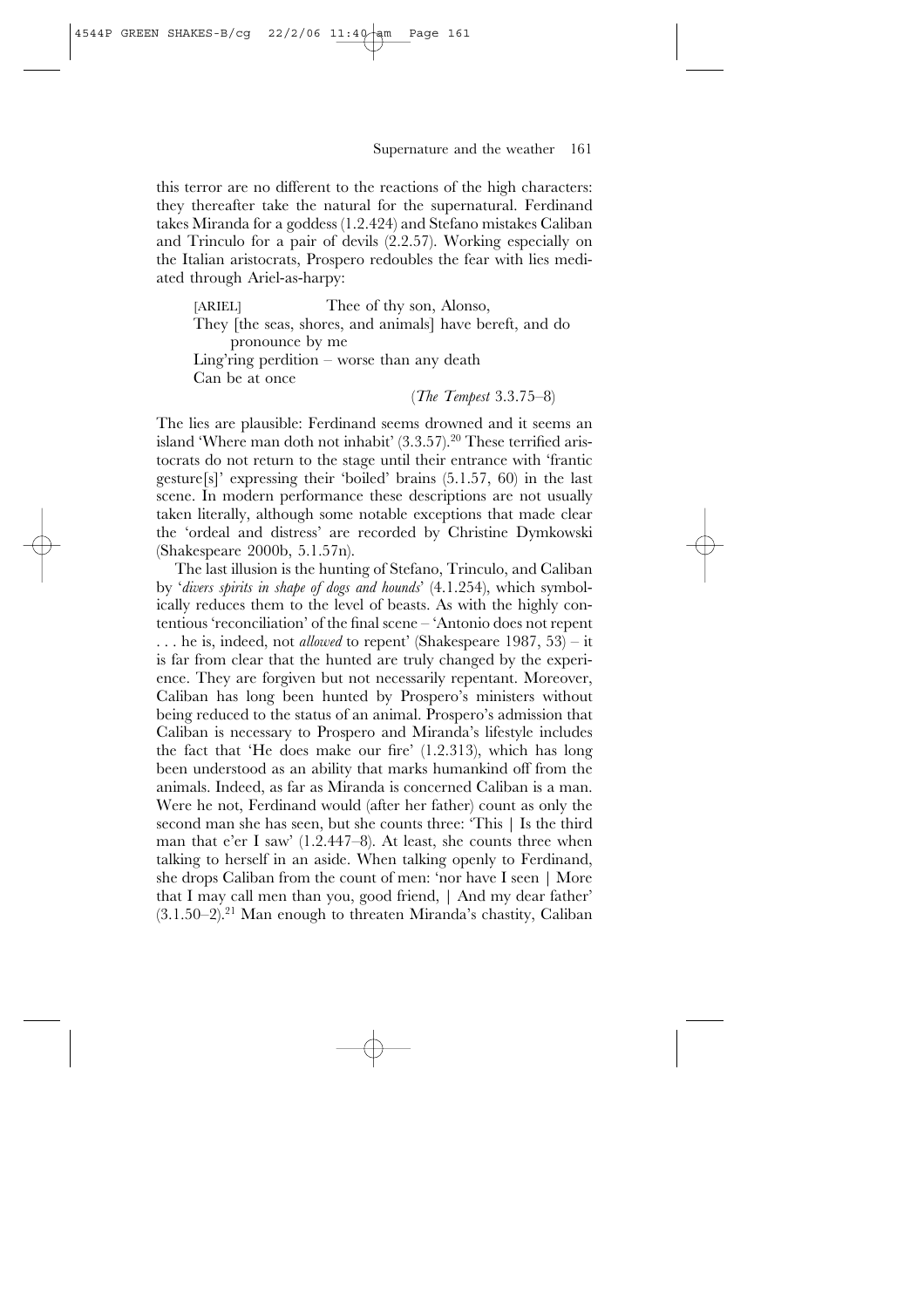is not (despite his own claim at 1.2.343) man enough to count as a subject when Prospero is explaining himself to Alonso: 'subjects none abroad' (5.1.169). Others' perspectives and perhaps his fishy stage costume cast Caliban as a liminal figure between humankind and animal, and his own view on the matter seems markedly Althusserian. That is, Caliban seems to think that the subject is interpellated by the role that others create for him, that the man is made by the nature and behaviour of the master: ''Ban, 'ban, Cacaliban | Has a new master. – Get a new man!'  $(2.2.183-4).^{22}$ 

To say that the hunting of Stefano, Trinculo, and Caliban is Prospero's last illusion would seem to leave out the most important one: the masque to celebrate the betrothal of Ferdinand and Miranda, future monarchs of Naples. For Orgel this masque is the 'prime example' of Prospero's art and he treats it as 'Shakespeare's most significant essay in this courtly genre', although warning that it is of course not itself a masque but a dramatic allusion to the form (Shakespeare 1987, 43–4). If for no other reason than that it is designed to please rather than terrify, the masque in *The Tempest* needs to be treated separately from the rest of Prospero's illusions. Of course, pleasing royalty is itself a political act, and it is worth recalling Munday's sea-pageant to flatter Prince Henry where the most knowing of *The Tempest*'s original audiences would first have seen the Caliban and Ariel-as-sea-nymph costumes:

Wherefore let vs thinke of *Neptune*, that out of his spacious watrie wildernes, he then suddenly sent a huge Whale and a Dolphin, and by the power of his commanding Trident, had seated two of his choycest Trytons on them, altring their deformed Sea-shapes, bestowing on them the borrowed bodies of two absolute Actors, euen the verie best our instãt time can yeeld; & personating in them, the seuerall *Genii* of *Corinea*, the beautifull Queene of *Cornewall*, and *Amphion* the Father of hermonie or Musick.

(Henry 1610, B4r)

Munday's description inverts the impersonation and describes the tritons as being made man-like, which presumably means becoming bipedal in order to sit astride their mounts. But the impersonation does not end there. One of the tritons has to play the part of Corinea and the other Amphion. When these costumes were first used, then, the conceit was not that actors played tritons but that tritons were translated into (given the 'borrowed bodies' of) human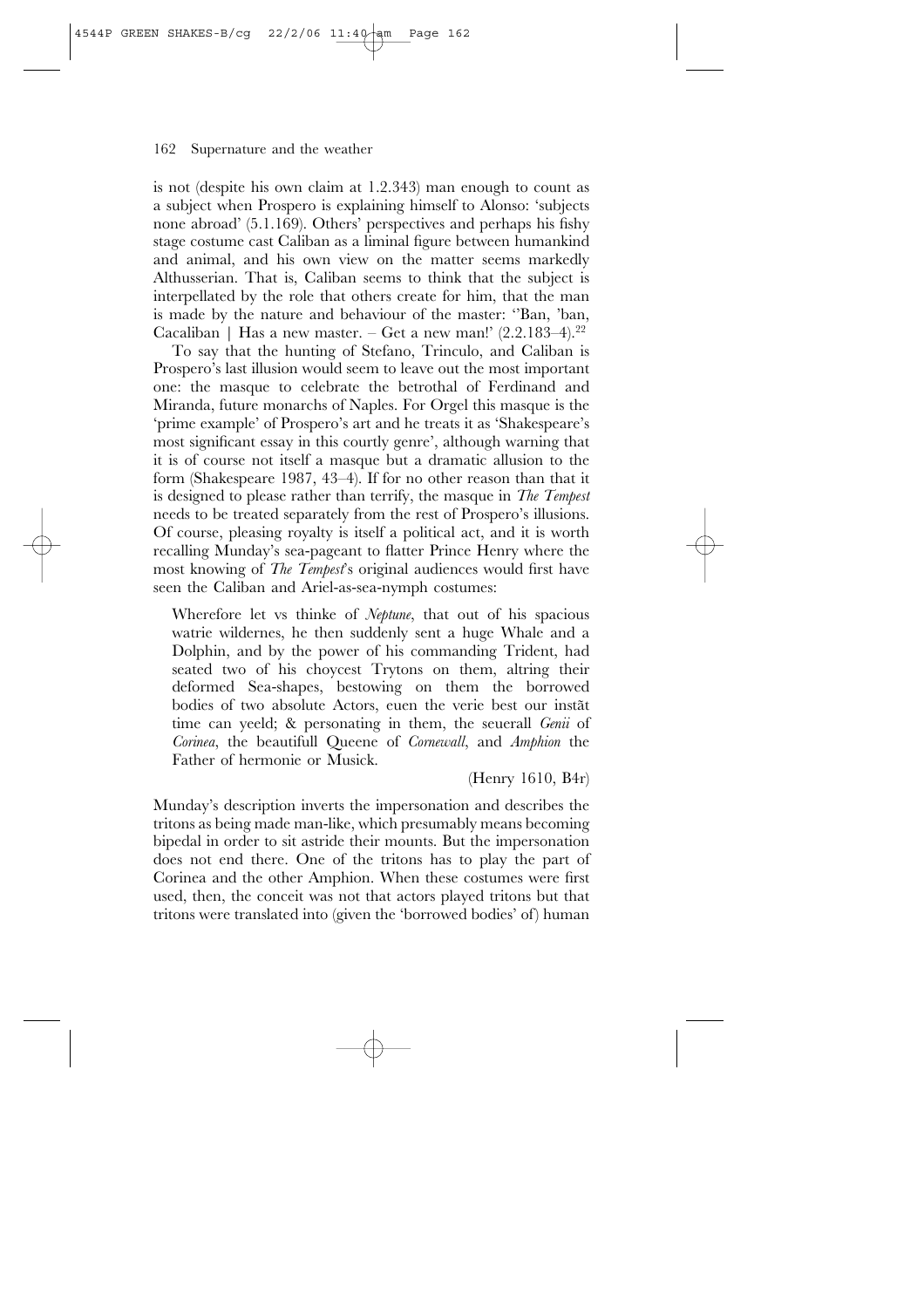actors in order to impersonate Corinea and Amphion. As with the property ass-head fixed on the actor playing Bottom in *A Midsummer Night's Dream*, the self-referentiality circuit is thereby closed.

In an extended literary 'stage direction' that recreates the scene for the reader, Munday describes Corinea's approach to Prince Henry:

CORINEA, a very fayre and beautifull Nimphe, representing the Genius of olde Corineus Queene, and the Prouince of Cornewall, suited in her watrie habit yet riche and costly, with a Coronet of Pearles and Cockle shelles on her head, saluteth the PRINCE.

(Henry 1610, C1v)

Munday's 'stage direction' for Burbage's 'entrance' in the seapageant includes similar head-gear:

AMPION [*sic*], a graue and iudicious Prophet-like personage, attyred in his apte habits, euery way answerable to his state and profession, with his wreathe of Sea-shelles on his head, and his harpe hanging in fayre twine before him: personating the Genius of Wales, giueth the Prince this Farewell.

(Henry 1610, C4r).

That these expensive costumes so well suit fishy Caliban and Arielas-sea-nymph, and that we know Burbage and Rice were permitted to keep them by the London Corporation just as *The Tempest* was being written, makes their use in the play almost undeniable (Saenger 1995). Ariel is a singing role suited to a boy actor, so the obvious assignment is that the adult-size Amphion costume became Caliban and the boy-sized Corinea costume became Ariel-as-seanymph.23

Removing all doubt on the point, Shakespeare put into *The Tempest* an unmistakable allusion to this sea-pageant:

ADRIAN (*to Gonzalo*) 'Widow Dido' said you? You make me study of that: she was of Carthage, not of Tunis. GONZALO This Tunis, sir, was Carthage. ADRIAN Carthage? GONZALO I assure you, Carthage. ANTONIO (*to Sebastian*) His word is more than the miraculous harp. SEBASTIAN He hath raised the wall, and houses too.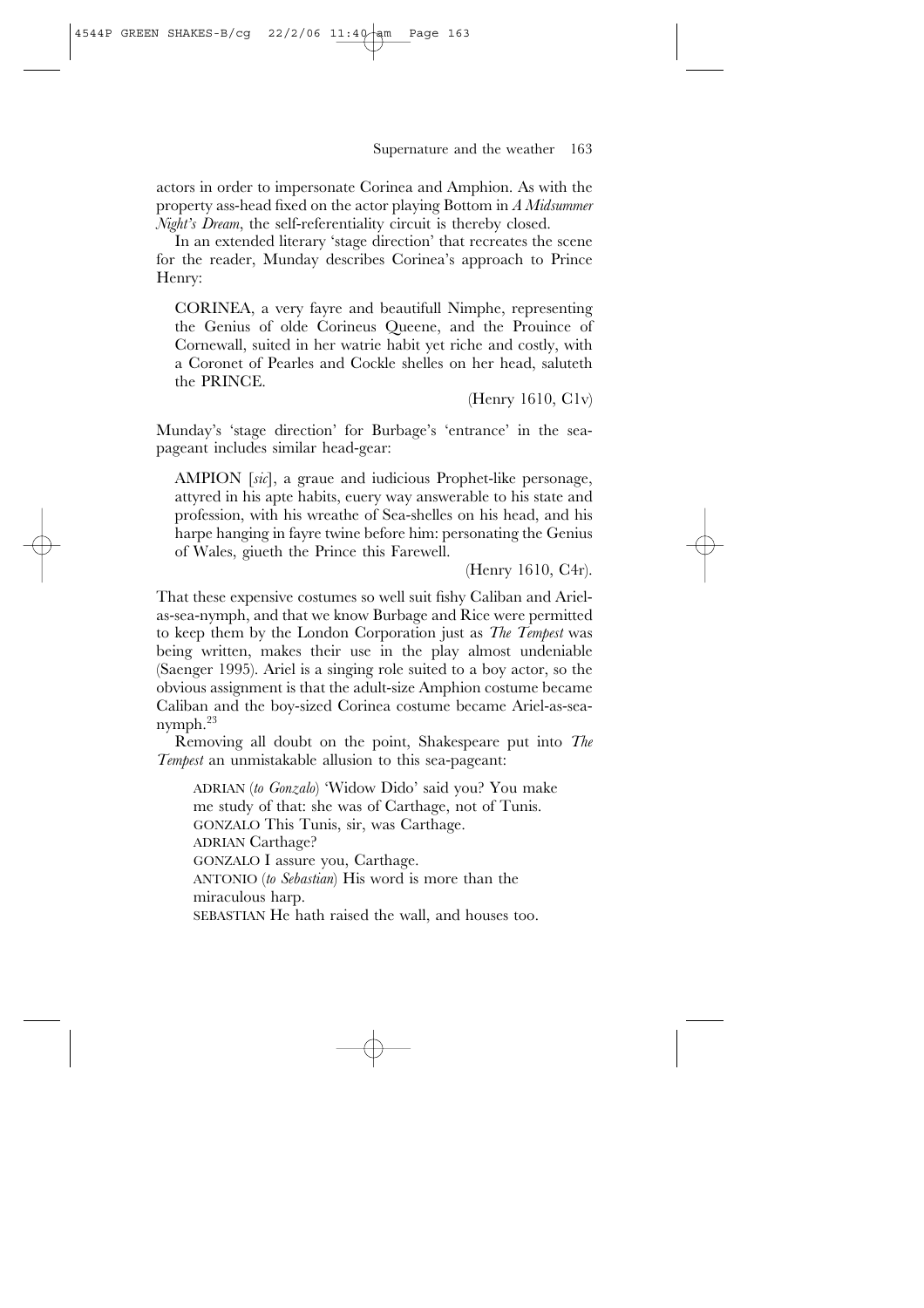ANTONIO What impossible matter will he make easy next? SEBASTIAN I think he will carry this island home in his pocket, and give it his son for an apple.

(*The Tempest* 2.1.86–96)

As Capell was the first to record (Capell and Collins 1779–80b, 62), the 'miraculous harp' alludes to Amphion, founder of Thebes who built its seven-gated wall by charming the stones into place with the music from his lyre (Hornblower and Spawforth 1996, 'Amphion and Zethus'). $24$  Burbage played Amphion in the seapageant for Prince Henry, and as the leading actor of the King's Men presumably played Prospero in *The Tempest*. Surveying the various accounts of Amphion and his muscle-bound brother Zethus, James George Frazer observes that the comparisons 'suggest the feebleness of brute strength by comparison with the power of genius' (Apollodorus 1921, 338n1–339n2, 3.5.5), which is of course also the point of Prospero's charming of Ferdinand's sword (1.2.469) and Ariel-as-harpy's charming of Alonso, Sebastian, and Antonio's swords (3.3.60–8). As Prospero, Burbage retains more than something of the creative power he had as Amphion, and the actor playing Caliban, now wearing the same costume, has more than something of the bodily indeterminacy of the bipedal triton impersonating Amphion: '[TRINCULO] Legged like a man, and his fins like arms!' (2.2.33–4). Caliban is Prospero's descendant ('I acknowledge mine' 5.1.278–9) not by paternity, as Dympna Callaghan suggests (Callaghan 2000, 134–8), but by theatricality: he is a cast-off.

Sebastian mocks the power of Gonzalo's word to raise up Carthage by conflating it with Tunis, and urged on by Antonio he imagines the whole island pocketed up and given to his son for a gift. The point of the sea-pageant was to mark that the investiture of King James's son as Prince of Wales formalized his inheritance of an island of seafarers that Neptune himself gave to his fourth son Albion, and in Munday's account the winds and waves 'were whist and still' in honour of the occasion (Henry 1610, B3r–v, C3r). Shakespeare's only use of the adjective 'whist', meaning silent, is in Ariel's song: 'kissed | The wild waves whist' (1.2.379–80), and Ferdinand confirms this power to silence and still the waves: 'This music crept by me upon the waters, | Allaying both their fury and my passion' (1.2.394–5). Shakespeare's creative imagination seems indebted to the sea-pageant not only for the costumes that shaped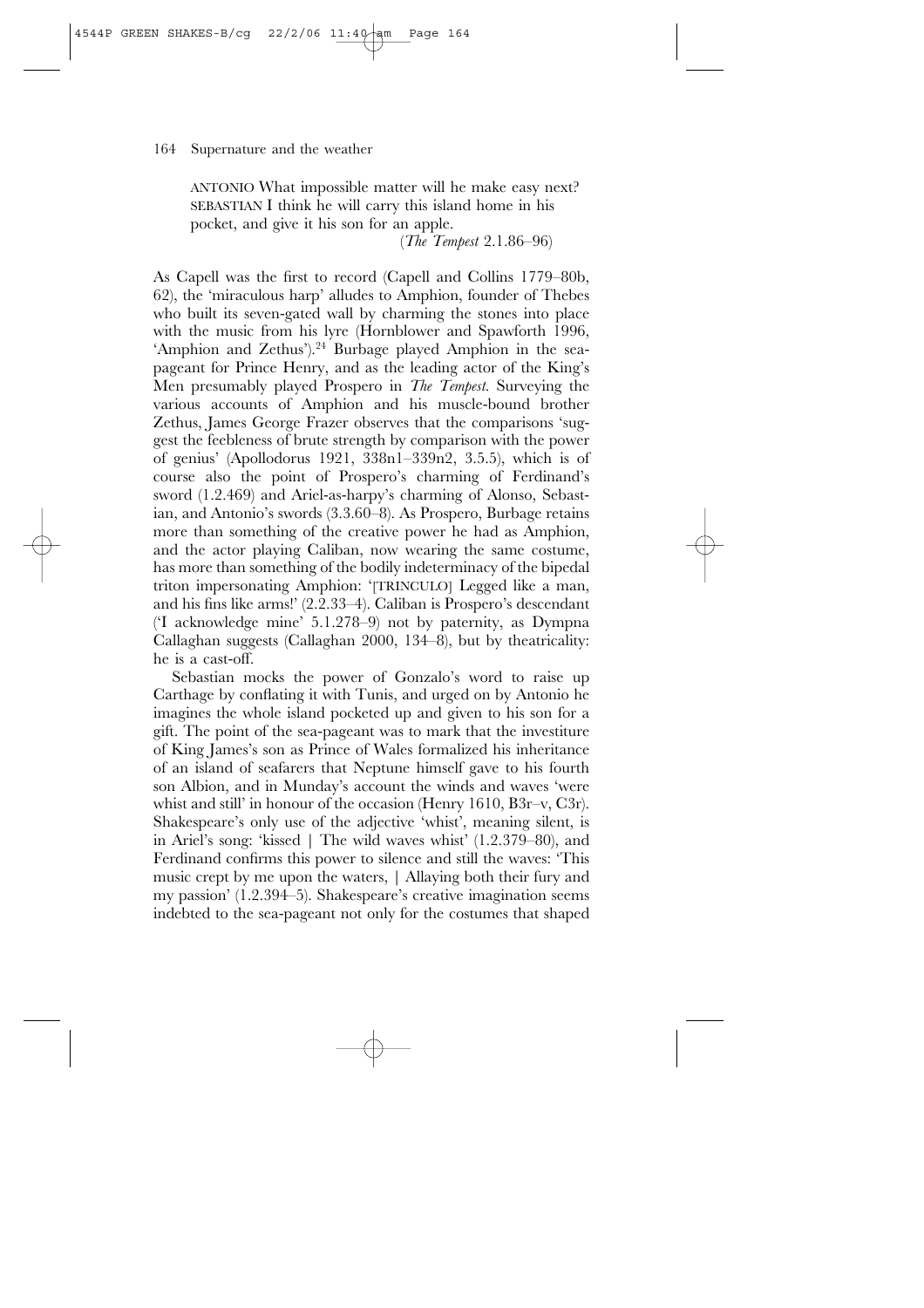the characters of Ariel and Caliban, but also for the idea that having raised the waves Prospero can allay them with his 'art'. Recalling that Prospero did not raise the waves in the first place – there was no storm, only the likeness of one – we should understand that this apparent reversibility is illusory. Ferdinand stops experiencing the tempest when Ariel stops imitating it.

Reversibility is the key to the pageant that Prospero puts on for his heirs, the masque of Ceres, Iris, Juno, and the nymphs and reapers. In an obvious way this is made clear at the end of the masque by Prospero's dissolving of his own construction (a vision 'melted into air' 4.1.150), plucked down by recollection of the conspirators just as Antonio and Sebastian pluck down what they see as Gonzalo's baseless fabric. But the matter of reversibility enters into the masque, unseen, right at the beginning in the words of Iris. Clearly, the classical character of Ceres symbolizes the hoped-for fertility of the marriage union, but so too does Iris. She is the rainbow goddess, and in the biblical account of the worst tempest ever, God set a rainbow in the sky to signify that there would be no more such floods and that every plant and animal on Earth would thereafter be subordinate to human needs (Genesis 9.1–17). Reflecting on that moment, it is easy to see why Lynn White Junior describes Christianity as 'the most anthropocentric religion the world has seen' (White Junior 1967, 1205), although Keith Thomas is doubtless right that White overstates the power of religion *vis-à-vis* economics (Thomas 1983, 23). Of course, the theological context of Ceres, Iris, and Juno is pagan not Christian Rome, but it is worth observing that much of the masque (4.1.86–101) is concerned with establishing that, like the Christian God, these gods will now leave the happy couple alone. Iris confirms that Venus and Cupid were on their way to ruin the occasion by stimulating pre-marital lust ('Some wanton charm upon this man and maid' 4.1.95) but the danger is averted: Cupid has, as Prospero will, broken the source of his power. This seems to leave the way clear for an entirely joyous celebration, but as critics now constantly emphasize it is a pleasure cut short by Prospero's recollection of a loose end.25

However, what is generally overlooked by critics searching for something sour in the masque is that it begins with a description of the countryside that seems idyllic but contains a hint of environmental degradation: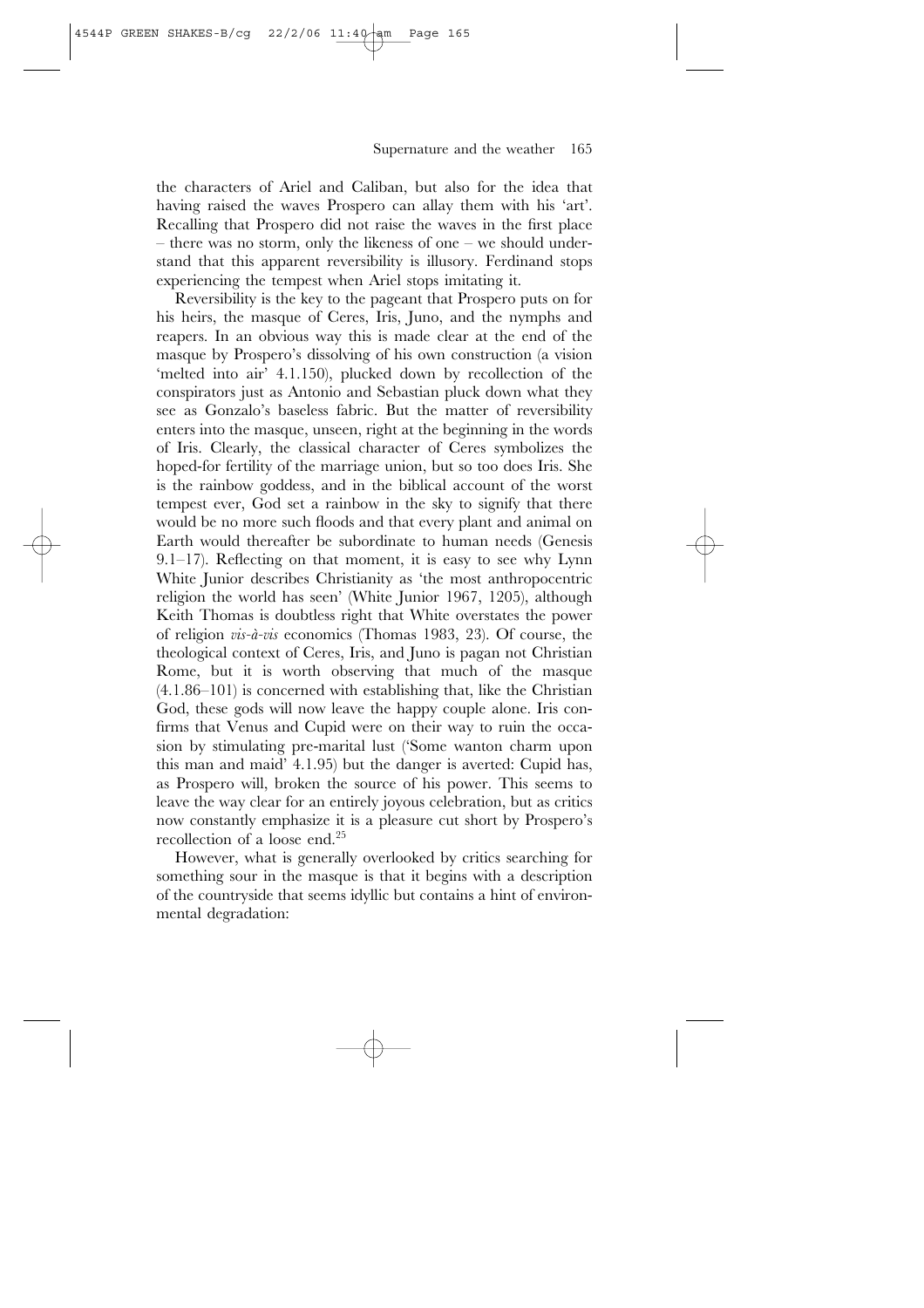IRIS Ceres, most bounteous lady, thy rich leas Of wheat, rye, barley, vetches, oats, and peas; Thy turfy mountains where live nibbling sheep, And flat meads thatched with stover, them to keep; Thy banks with peonied and twillèd brims (*The Tempest* 4.1.60–4)

The meaning of 'peonied and twilled brims' (in the Folio it is 'pioned, and twilled brims') has long been debated, and Furness's Variorum could not compress the debate (up to 1892) into fewer than six full pages (Shakespeare 1892, 195–201, 4.1.43). In 1910 Thomas P. Harrison hit upon 'pioned' being the past participle of the verb 'to pion', meaning to excavate a trench (as pioneers do) and so produce an embankment of earth. Since 'to twill' is to weave so as to produce diagonal ridges, the idea is of the banks of a stream 'artificially heaped up for protection . . . and criss-crossed with branches of trees' so that the tops (brims) are attractively hatched (Harrison 1910, 9). The important word here is 'artificially', for whereas George Lyman Kittredge took the meaning to be natural patterning – cut 'by the current and by the weather of winter and early spring' (Shakespeare 1946, 4.1.64n) – Harrison's point had been that human effort to diminish erosion by weathering was the line's essence. Indeed, Harrison was so annoyed by Kittredge's adoption of the thrust of his explanation while turning it to the opposite sense that he published another note directing the reader to descriptions and illustrations of similar earthworks in the US Department of Agriculture Forest Service *Handbook of Erosion-Control Engineering on the National Forests* (Harrison 1943, 425). As Kermode and Orgel record, Harrison's explanation – that Iris is referring to human efforts to prevent soil erosion – has

prevailed (Shakespeare 1954, 4.1.64n; Shakespeare 1987, 4.1.64n). In this context, Prospero's deforestation of the island could be understood as a reaction to erosion (he is making earthworks to protect the natural) or alternatively as its cause (his chopping down of trees is making it worse). There is little to help us choose between these alternatives, although Ariel's report that he has gathered the king and his followers in a small wood that 'weather-fends' (5.1.10) Prospero's home does rather suggest that chopping down this wood is folly.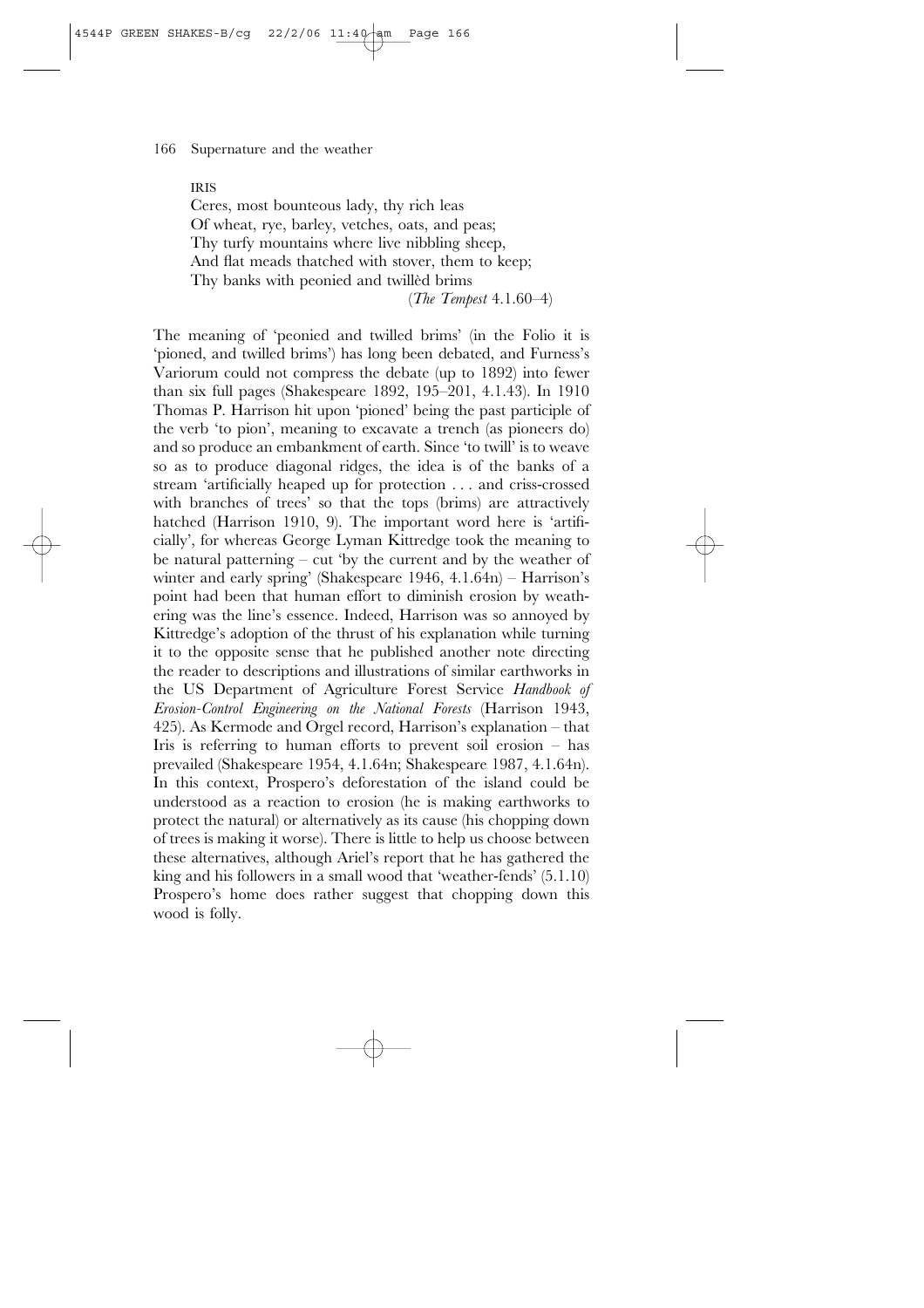Still, a man such as Prospero who can command the weather has no need of the natural protection of trees. On the other hand, as we have seen, the extent of Prospero's magic is recurrently questioned in the play and, although critics have tended to treat him as a sorcerer, there is little shown to the audience that has to be understood as magic. Moreover, as in *A Midsummer Night's Dream*, the play shows an unmistakable concern with natural phenomena being taken for magic. The greatest claims for Prospero's magic are made just as he abjures it:

## PROSPERO

Ye elves of hills, brooks, standing lakes and groves, And ye that on the sands with printless foot Do chase the ebbing Neptune, and do fly him When he comes back; you demi-puppets that By moonshine do the green sour ringlets make Whereof the ewe not bites; and you whose pastime Is to make midnight mushrooms, that rejoice To hear the solemn curfew; by whose aid, Weak masters though ye be, I have bedimmed The noontide sun, called forth the mutinous winds, And 'twixt the green sea and the azured vault Set roaring war – to the dread rattling thunder Have I given fire, and rifted Jove's stout oak With his own bolt; the strong-based promontory Have I made shake, and by the spurs plucked up The pine and cedar; graves at my command Have waked their sleepers, oped, and let 'em forth By my so potent art. But this rough magic I here abjure.

(*The Tempest* 5.1.33–51)

Impressive as this catalogue of tricks is, there seems little possibility that an audience will take it seriously. Whose graves might Prospero be referring to, here on this island? Prospero we know is deforesting the island, but the recurrent references are to logs cut with an axe (3.1.0, 10, 17, 24, 67; 3.2.90) not whole trees 'by the spurs plucked up'. The rifting of a stout oak sounds like the release of Ariel from the pine in which Sycorax imprisoned him, and we might wonder if this speech was written before 1.2 where we heard of Ariel's confinement.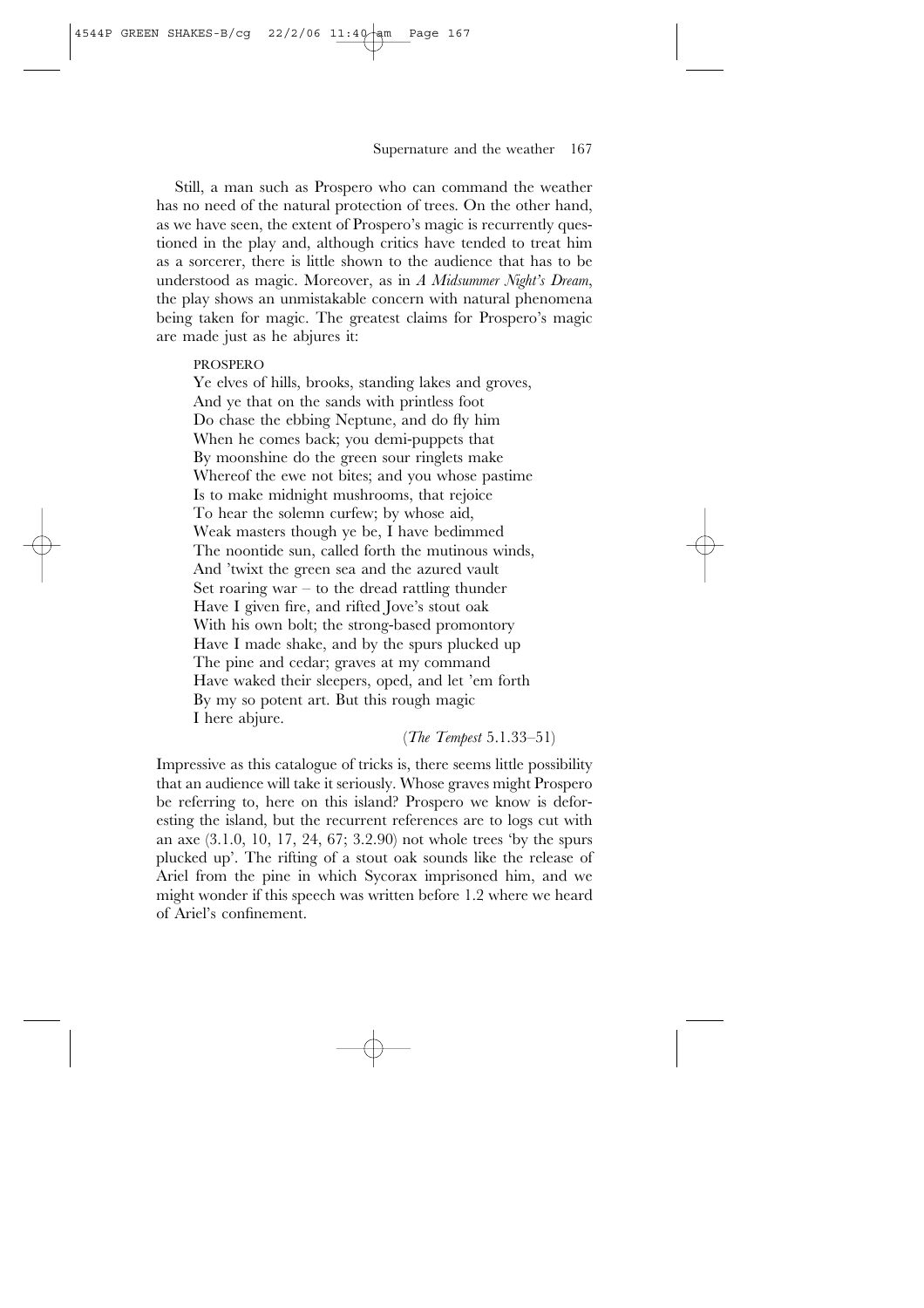In fact, it was written long before in the sense that it was lifted largely from Medea's speech in Ovid's *Metamorphoses*:

Ye Ayres and windes: ye Elves of Hilles, of Brookes, of Woods alone, Of standing Lakes, and of the Night approche ye everychone. Through helpe of whom (the crooked bankes much wondring at the thing) I have compelled streames to run cleane backward to their spring. By charmes I make the calme Seas rough, and make the rough Seas plaine And cover all the Skie with Cloudes, and chase them thence againe. By charmes I rayse and lay the windes, and burst the Vipers jaw, And from the bowels of the Earth both stones and trees doe drawe. Whole woods and Forestes I remove: I make the Mountaines shake, And even the Earth it selfe to grone and fearfully to quake. I call up dead men from their graves: and thee O lightsome Moone I darken oft, though beaten brasse abate thy perill soone. Our Sorcerie dimmes the Morning faire, and darkes the Sun at Noone. (Ovid 1567, M3v) As Geoffrey Bullough notes, Shakespeare's version is indebted to

Ovid's Latin and to Arthur Golding's English translation (Bullough 1975, 315), and Lyne understands Prospero's act of resurrection to be this very use of Ovid itself, a 'rough' kind of magic because mediated through Golding's English (Lyne 2000, 159–61). Bate, on the other hand, thinks that here Prospero realizes that his magic is seductive and open to abuse – raising the dead being a divine prerogative – and hence abjures it to distinguish himself from the dark practices of Sycorax and Medea (Bate 1993, 252).

Lyne and Bate are right to focus on resurrection, and it should be noted that other Shakespeare plays from this period share the concern: Thaisa is apparently resurrected by Cerimon in *Pericles*, Hermione is apparently resurrected by Paulina in *The Winter's Tale*,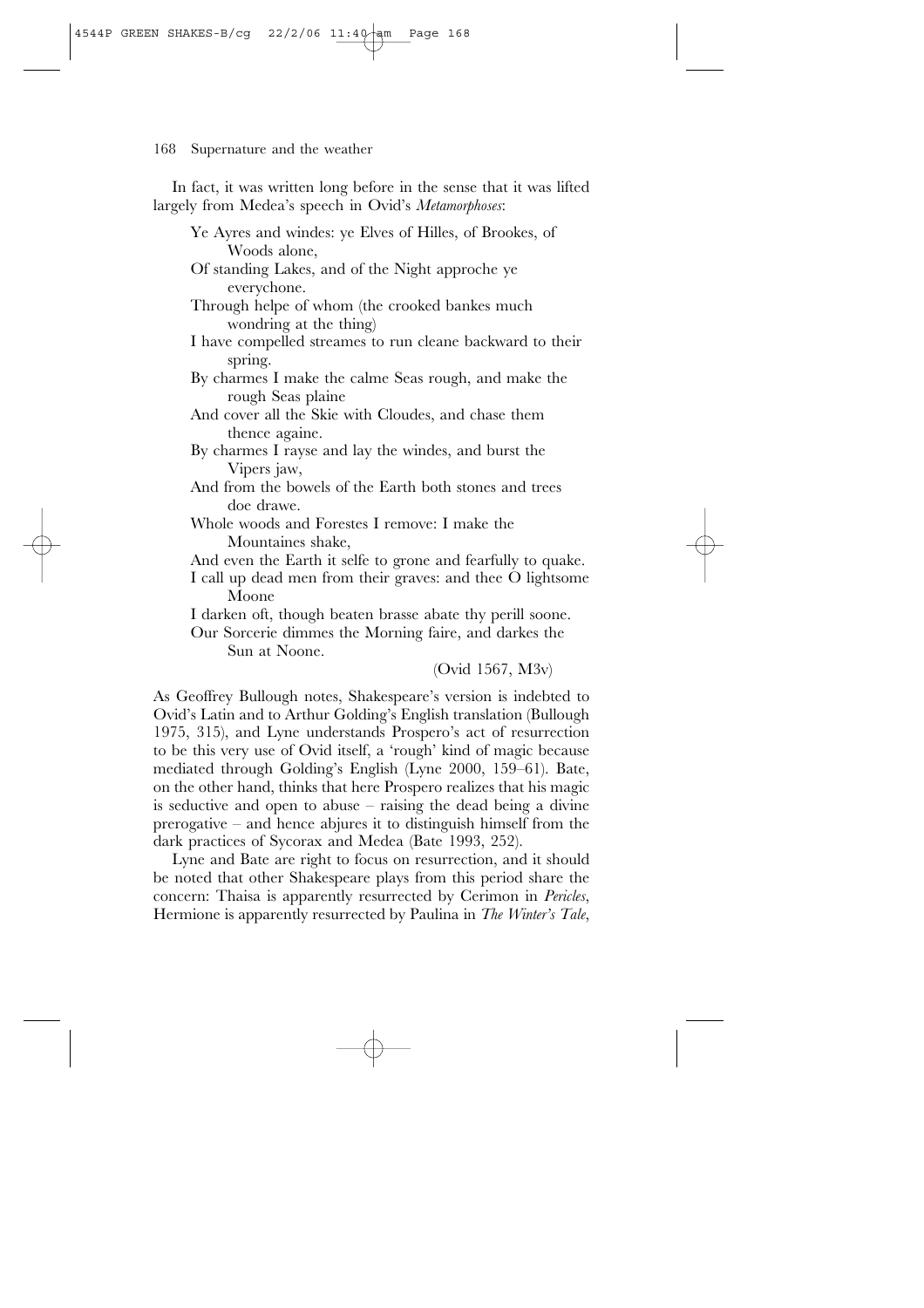Cornelius's switching of potions makes possible Innogen's recovery from apparent death in *Cymbeline*, and in *The Tempest* Ferdinand is apparently brought back from the dead. Most importantly, these are only apparent resurrections and they have material explanations. Despite their intense interest in the minutiae of how Shakespeare used his source, Lyne and Bate overlook a crucial difference between Medea's speech and Prospero's regarding the larger matter of reversibility in general, of which resurrection is but the most impressive particular. Prospero claims to have dimmed the sun, and summoned winds and rough seas, but not to have undone these acts. Medea, by contrast, can reverse what she does: 'I make the calme Seas rough, and make the rough Seas plaine | And cover all the Skie with Cloudes, and chase them thence againe. | By charmes I rayse and lay the windes'. Even more than Prospero's, Medea's interventions in the natural landscape sound like acts of human civilization that the original audiences and readers would have recognized: clearing woods and forests and making mountains shake.

Caliban is described in the Folio list of parts as a 'saluage' man (from *silva*, Latin for wood), and his carrying of logs is not only a menial duty but also a mark that the world from which he comes is being destroyed by his settler-master. Although we must not mistake subsequent resonances for original ones, later audiences and readers familiar with the effects of nineteenth-century industrialization would also get the sense that this is about the advance of human civilization from the reference to dimmed skies. In fact, London suffered coal-fire smog as early as the thirteenth century (White Junior 1967, 1204). Prospero's tricks, the real and sordid domination of nature, are irreversible. Like Sycorax, who imprisoned Ariel but could not release him, Prospero has the power to change the world in ways that he cannot undo. The ship is whole at the end of the play not because Prospero put it back together but because it was not smashed in the first place. Alonso can receive Ferdinand as if back from the dead only because he was never in danger. Prospero's apparent magic represents human ingenuity at its peak, not supernature at all. Most importantly, the one-way transformatory power of Prospero's 'art' (in which we may read the new technologies of commercial exploitation) illustrates that the only way to hold on to what one most wants to preserve is not to discover how to bring it back once it is gone, but to learn not to destroy it in the first place. For all that the showmen who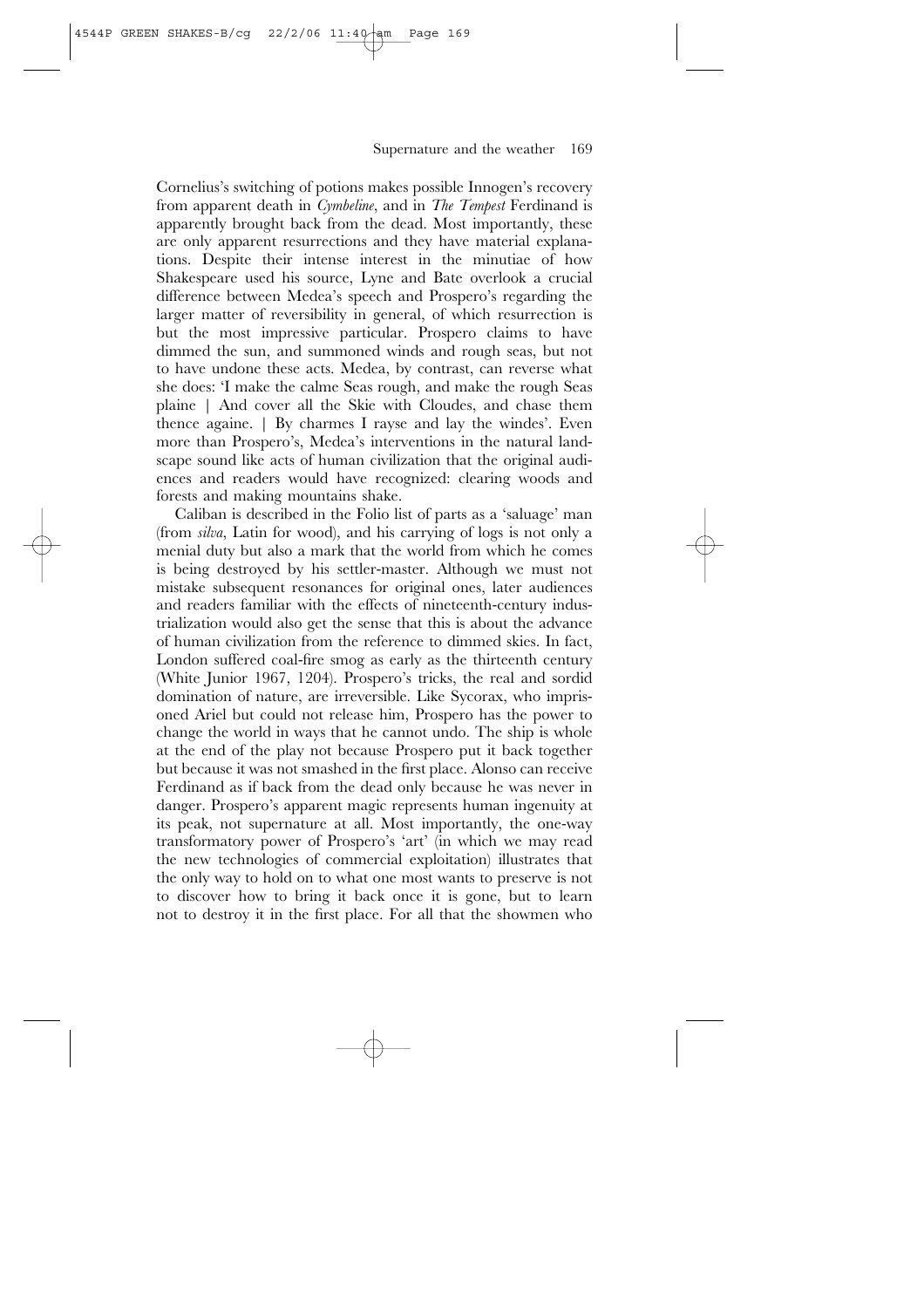used the kind of thermoscope recently discovered in Jamestown pretended to be able to control the weather, their experiments were limited to measuring it and, at the very best, predicting how it might change. Such knowledge can give us the power to predict the future effects upon Gaia of our actions, and to plan accordingly. As the ecocritics must be aware, there is an alternative: Gaia's responses can easily eliminate the cause of global harm by eliminating us.

\*

The second book of Lucretius' *De rerum natura* (*On the nature of things*) begins:

Pleasant it is, when over a great sea the winds trouble the waters, to gaze from shore upon another's tribulation: not because any man's troubles are a delectable joy, but because to perceive what ills you are free from yourself is pleasant.

(Lucretius Carus 1924, 85, Book 2 lines 1–4)

Hans Blumenberg points out that this is not smugness:

It has nothing to do with a relationship among men, between those who suffer and those who do not; it has rather to do with the relationship between philosophers and reality; it has to do with the advantage gained through Epicurus' philosophy, the possession of an inviolable, solid ground for one's view of the world.

(Blumenberg 1997, 26)

Paradoxically, a philosophy based on the randomness of atomic movements gives solid ground from which to observe the randomness of a ship tossed on the raging sea, and it was for this sense of solidity, of having a material atomistic basis for one's principles, that Newton valued Epicurus and sought to include his verses in the second edition of *Principia Mathematica*. Shakespeare constructed *The Tempest* so that Miranda's position on shore watching the ship in distress at sea is coterminous with the audience's, but whereas she suffers with those she thinks she has seen (1.2.5–6) we, like Lucretius, see that their ills are illusory. The power of Newton's contribution to science was predictability: for almost all that human beings want to do – including Stefano's claimed trip from the moon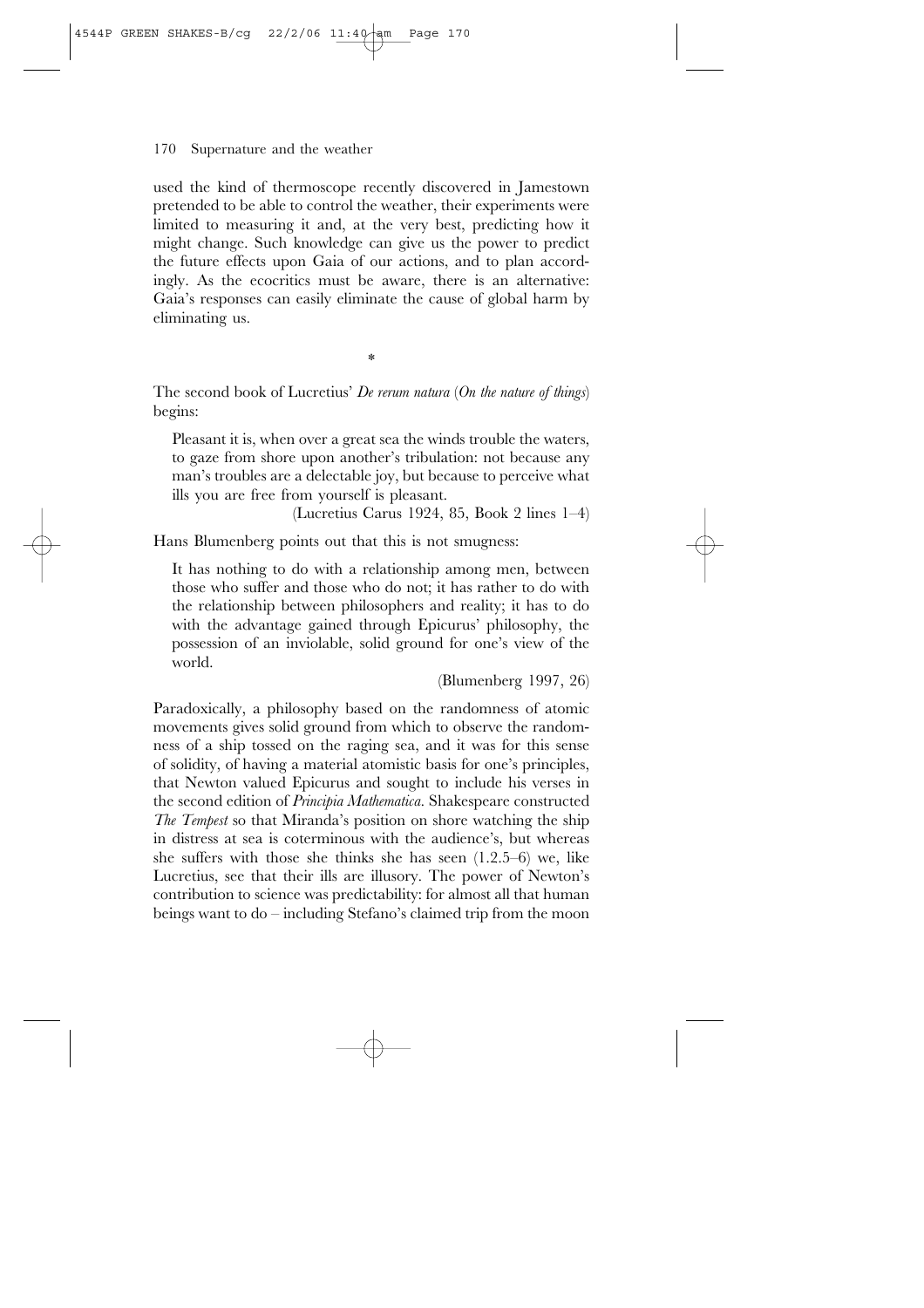to the Earth  $(2.2.136-8)$  – Newton's three laws of motion are sufficient. Newton could not have foreseen this use of his laws, but because they are essentially true (the Einsteinian differences being irrelevant for most purposes) they are endlessly applicable in new contexts. So too with art. Shakespeare's play proleptically links colonization, deforestation, and extreme weather in ways that can now be seen as prescient.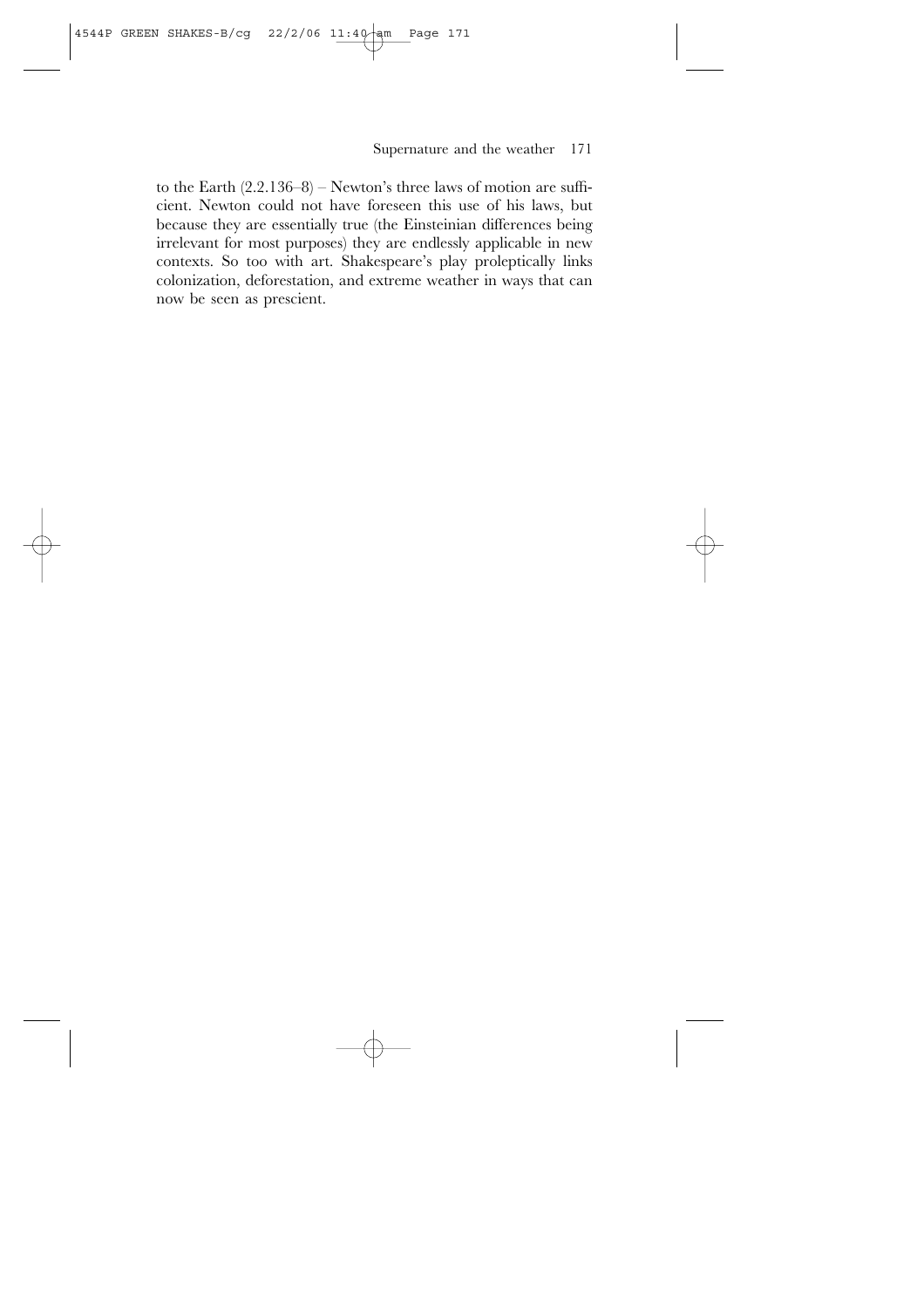## Conclusion EcoShakespeare

The Shakespearian scholar Edmond Malone was the first to apply serious effort to the recovery of the original performance context of Shakespeare's plays, and he concluded that the Globe playhouse was hexagonal in shape on the outside and circular on the inside (Shakespeare 1780, 5). Malone thought he had eyewitness evidence for this, because his friend Hester Thrale (subsequently Hester Piozzi), whom he knew through Samuel Johnson, owned the site of the Globe and told him what she had seen. While working on her property, builders had uncovered the 'really curious remains of the old Globe Playhouse, which though hexagonal in form, was round within' (Piozzi 1910, 28; Chambers 1923, 428). Malone's era, the early eighteenth century, was the age of coal, which displaced timber as the prime source of industrial energy and remained so until the more cleanly burning hydrocarbon, oil, became widely and cheaply available 100 years later (McNeill 2000, 55–63). Malone pioneered the academic methodology of reaching into the past to make sense of Shakespeare in the present, recovering authentic fossils of evidence (original records, verifiable accounts, unedited texts) and discarding their later descendants (De Grazia 1991). This new method emerged, by chance, just as industrial technology abandoned the fuel of felled trees in preference for the hydrocarbons of their more densely compacted fossilized ancestors.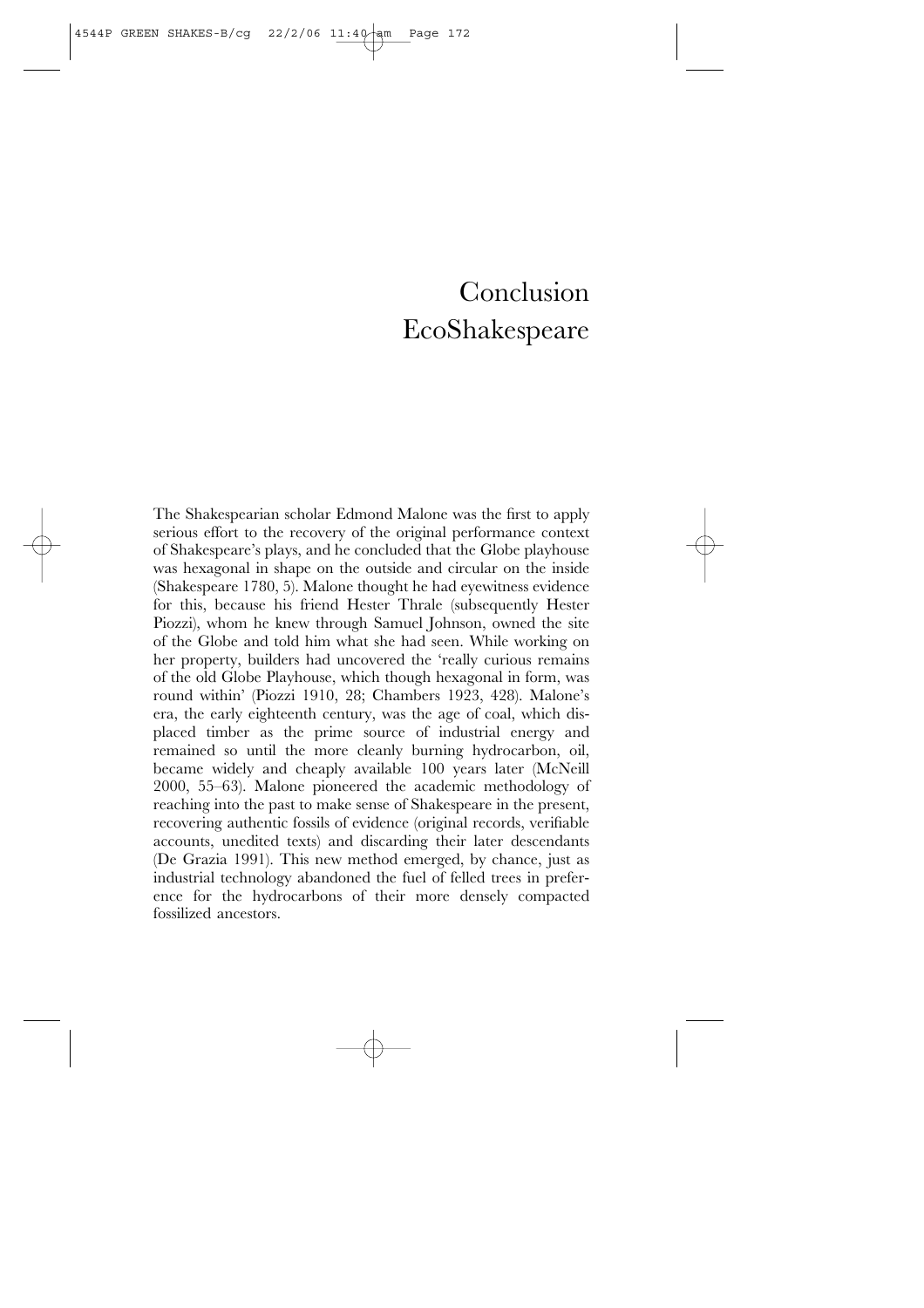That burning coal and oil releases more energy than timber was empirically obvious long before the chemical structures of these hydrocarbons were known. In the mid-nineteenth century Friedrich A. Kekulé was working on the atomic bonding of carbon atoms, and puzzling what kind of structure could account for the known valencies. In a dream, Kekulé saw the troublesome atoms dancing in a line before transmuting into a serpent that turned back on itself to eat its own tail, and upon waking he realized that this solved the puzzle. By connecting the last atom to the first, he produced the now familiar arrangement of the benzene ring symbolized by a circle inside a hexagon (Figure 5).

Rounded in Kekulé's sleep, the carbon atom chain formed the shape that Hester Thrale saw emerging from the grounds of her South London brewery as the Globe foundations were uncovered. It happens that Thrale was wrong: all authoritative representations show that the Globe had many more than six sides – but the coincidence of shapes is instructive, for although the detail was wrong Malone's method remains with us.26 Likewise Kekulé was wrong. Or rather, just as Newton's rules are qualified by relativity, so Kekulé's account of the carbon bonds was qualified by quantum mechanics in the work of Linus Pauling. At the heart of quantum mechanics' counter-intuitive account of the physical world is the inherent indeterminacy (specifically, the immeasurability) of forces and masses at the subatomic level. Embedded in the new mechanics that swept away Newtonian determinism was a modern form of the Epicurean indeterminacy, the unpredictable



*Figure 5* The benzene ring. C is a carbon atom, H a hydrogen atom.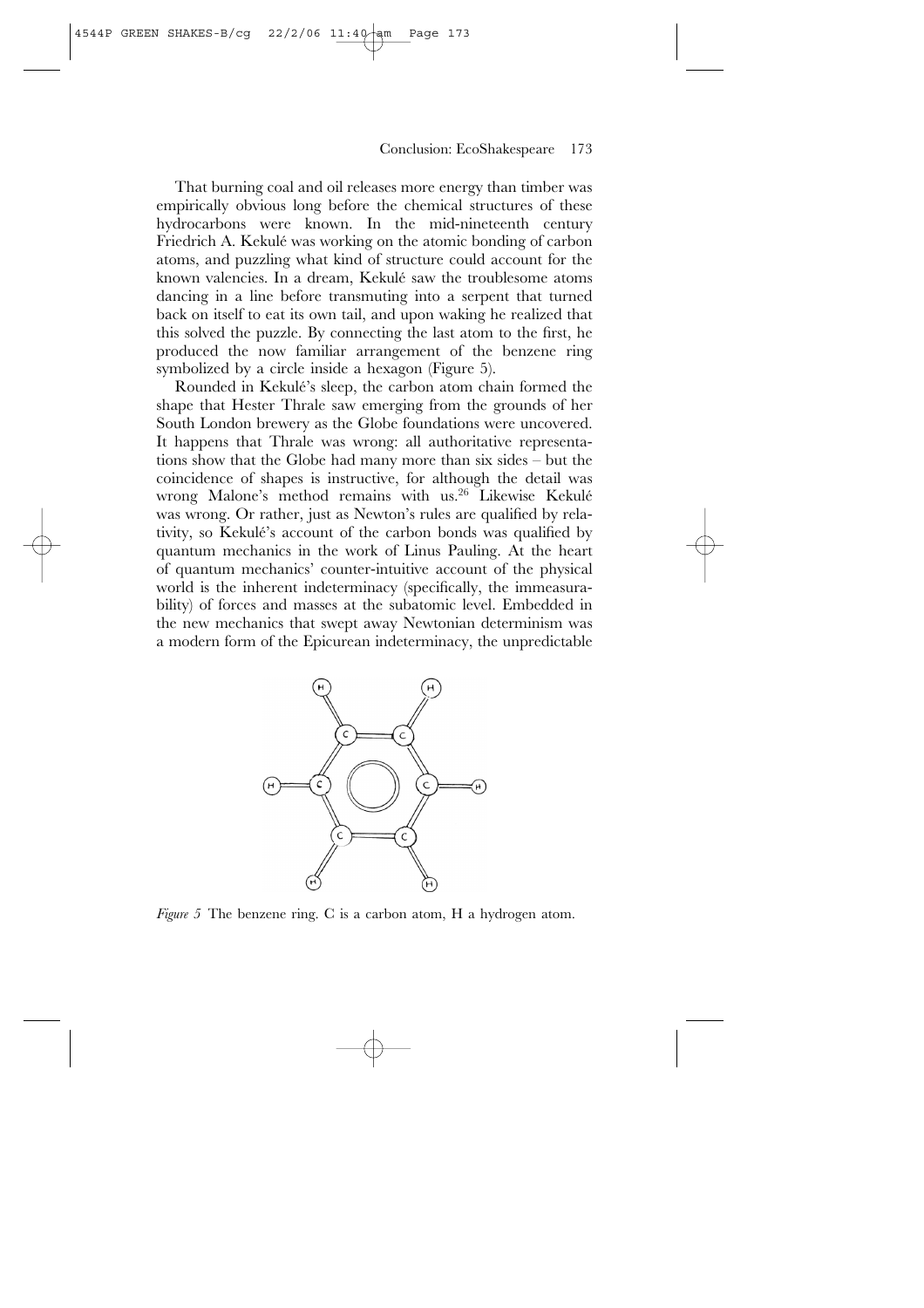atomic swerve that gives us free will (Lucretius Carus 1924, 101–9, Book 2 lines 216–332) and that Newton found so valuable.

These homologous accounts usefully illustrate the uneven progression of knowledge, and how elements derived from ancient ways of thinking may be the spurs to new ideas. As this book has tried to show, ecocriticism treats with scepticism the Enlightenment certainties about organic and inorganic processes, and disdains its classificatory systems that arbitrarily separate parts from the wholes they comprise. Once those certainties are abandoned, some ancient ideas about humankind and all other life (including the Earth itself) are revealed as startling prefigurations of recent work in genetics and Systems Thinking. The more we discover about animals the harder it is to maintain the hard distinctions between them and us that have become so firmly entrenched since Shakespeare's time, and the more we learn about the exchange of chemicals and energy between the oceans and the atmosphere the less quaint seems the system of correspondences that E. M. W. Tillyard claimed were the commonplaces of Elizabethan cosmology. From this viewpoint, Shakespeare's plays start to seem not only keenly observed accounts of how philosophical commonplaces are put to rhetorical (and especially political) use, but also investigations of the commonplaces themselves. Contrary to the thrust of recent radical criticism (especially British Cultural Materialism), Shakespeare found much to admire in the cosmological commonplaces of his age. We should admire them too, for they anticipated some key ideas that will dominate twenty-first science and culture.

During the sixteenth and seventeenth centuries a new view of nature began to take shape in distinction from the inherited Greek tradition: instead of an organism, the universe could better be thought of as a machine (Collingwood 1945, 4–9, 93–112). We have seen the two views in competition in Shakespeare's plays, and in particular we have seen how things that appear magical or organic are really mundane or inorganic. The plays do not, however, simply validate the new thinking since (as for example with Prospero's devices) it takes a kind of trickery to pass off nature as supernature. Since the Enlightenment the idea that the Earth is alive has seemed superstitious and archaic thinking, and the idea that it is a machine has seemed obviously right, but with the newest science (Gaia and neo-Darwinism) we can see that things that appear mechanical can be alive and things that seem magically alive can be essentially mechanical. Artificial Intelligence, which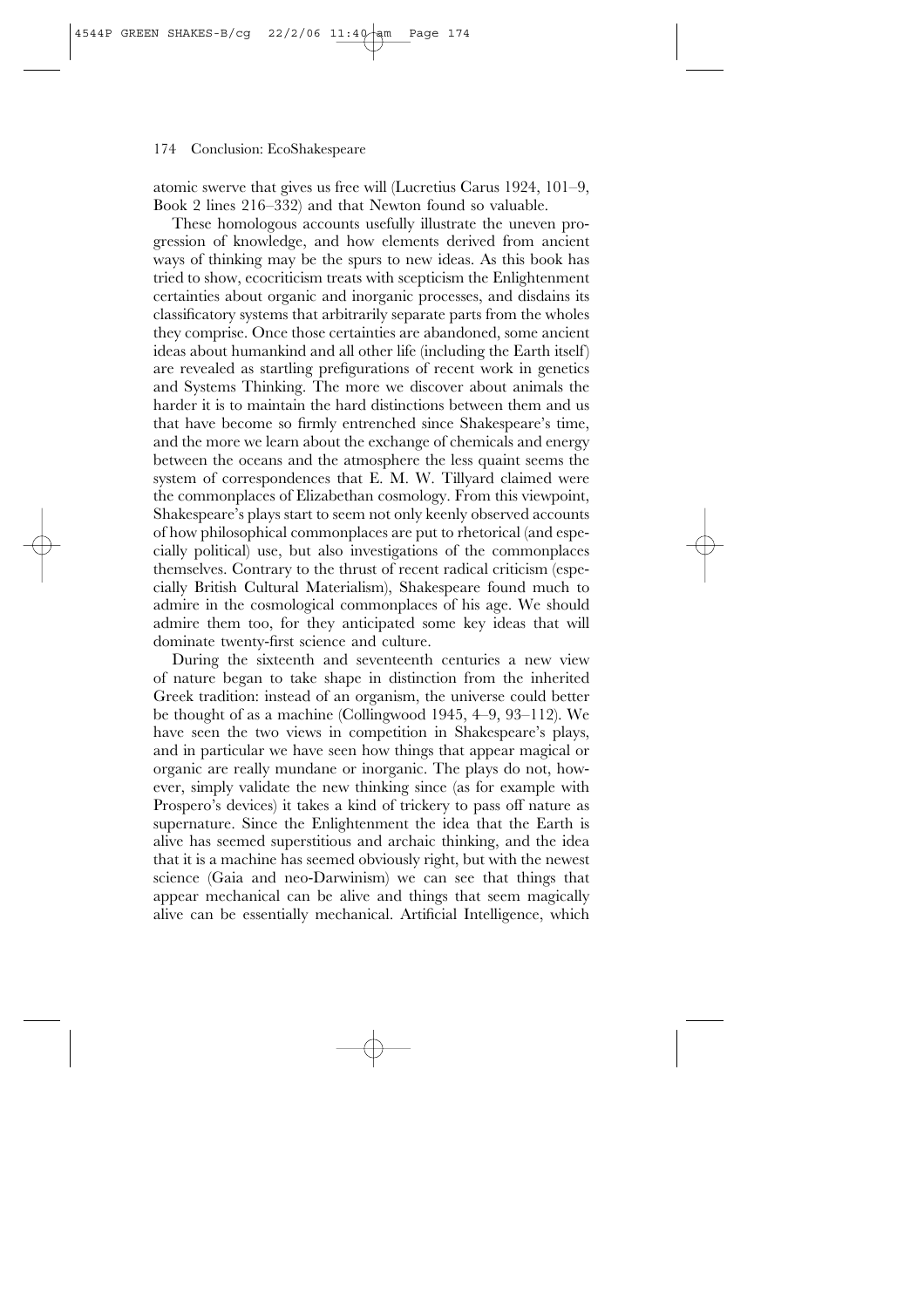cannot be far off, will doubtless show that the difference is not qualitative. Likewise the nature/culture distinction is essentially false, as indeed its etymology tells us: culture, in Raymond Williams's long-derived definition, means at its simplest the tending of natural growth (Williams 1958, 335). The new science invokes ideas not current since Shakespeare's time, although reached by completely different routes. We can revisit the philosophical implications of those old ideas, which is what the plays reflect upon, to see the implications of the new science on our sense of who we are.

With the work of critics such as Gail Kern Paster we are returning to some old concerns with a new realization that they are not necessarily conservative or reductive. The distinctive contribution of Green thinking broadens our view of why these ideas are worth returning to. It is not simply that the critical pendulum has swung back again in favour of stressing orderliness over disruption. Indeed, quite the opposite is true. The latest science undermines key aspects of the Enlightenment and this, rather than postmodernism, is the truly politically and culturally disruptive thinking of our time. It is a matter of urgency that new ways of thinking about humankind's relations with the Earth are put to use, for disrupting the still-persisting habits of thought under which industrial capitalism emerged and flourished is the most important intellectual project for the twenty-first century. If it fails humankind is unlikely to witness the twenty-second century. Science takes us back to a kind of transformation of not-life into life that for Enlightenment thinkers was the height of absurdity and which, since Darwin, has had a material basis that makes all religious, and many philosophical, explanations superfluous. Just as politicized radical criticism based on gender, race, and sexual orientation takes in the full range of cultural articulations, so Green criticism has an application beyond the obviously green-world plays such as *A Midsummer Night's Dream*, hence the choice of plays considered in this book. It is hoped that the readings offered here show the potential for a new kind of criticism that uses as a cultural lens the most pressing concerns of our time.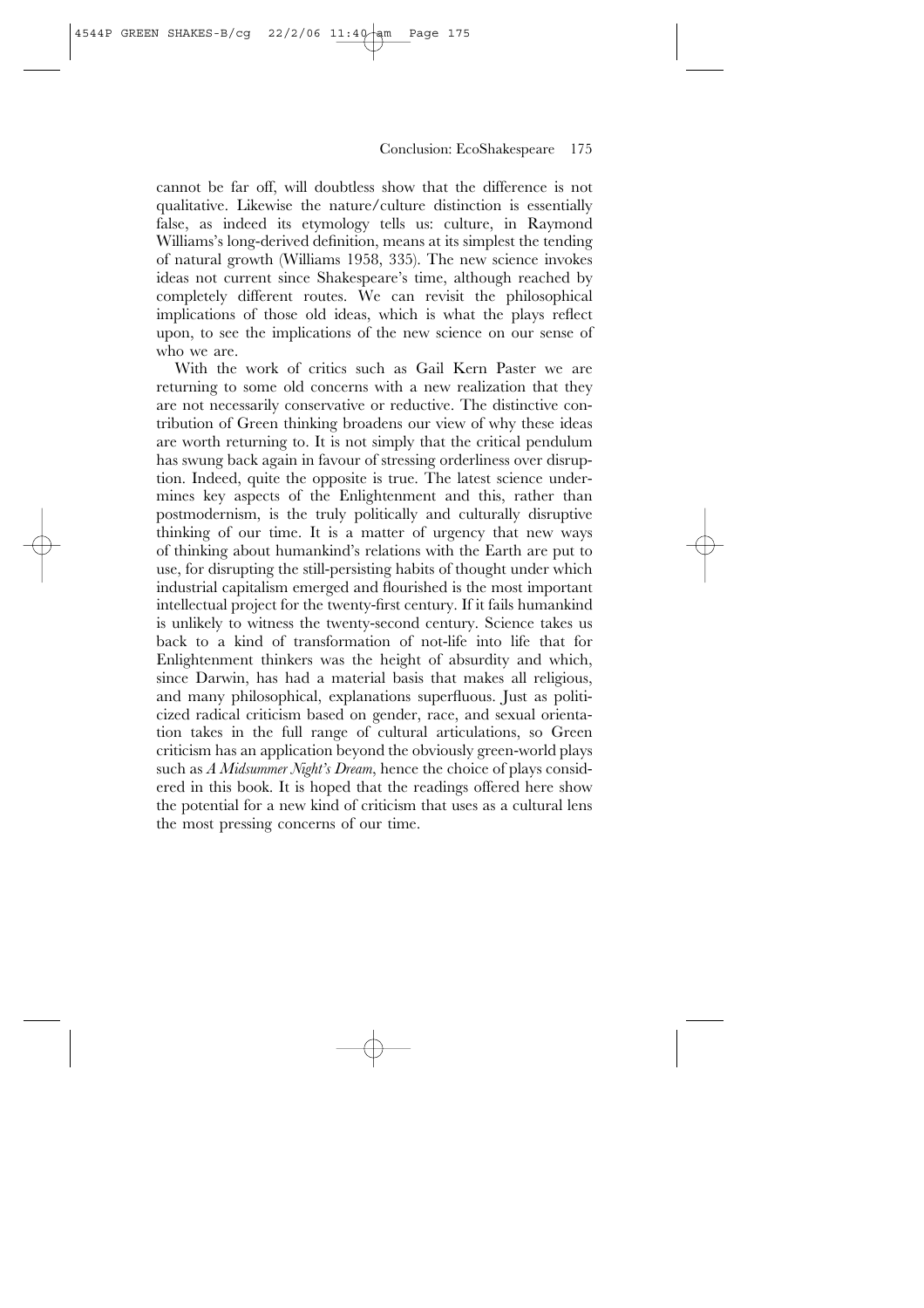## Notes

1 A calenture is 'A disease incident to sailors within the tropics, characterized by delirium in which the patient, it is said, fancies the sea to be green fields, and desires to leap into it' (OED calenture *n*. 1), which sounds rather suspiciously precise. The OED's examples of the uses of 'calenture' all refer to generic fevers until Jonathan Swift, in a poem full of Shakespeare allusions, used the term like this:

So, by a Calenture misled, The Mariner with Rapture sees, On the smooth Ocean's azure Bed, Enamel'd Fields and verdant Trees.

(Swift 1721, lines 25–8)

It is impossible not to suspect that Theobald's use of word was prompted by this poetic sharpening of the term.

2 In 1948 the Hungarian scientist Dennis Gabor invented a means of improving the resolving power of the electron microscope by photographing not the image produced by the beam of electrons bouncing off an object but instead the interference pattern between this beam and a beam reflected by the object's background. Viewed in a coherent light (that is, one with its waves in phase), this photograph reveals depth-information about the object, making a threedimensional picture rather than a two-dimensional picture. With the development of lasers as sources of bright, coherent light in the 1960s it became possible to make three-dimensional pictures stored on twodimensional planes of glass: holograms.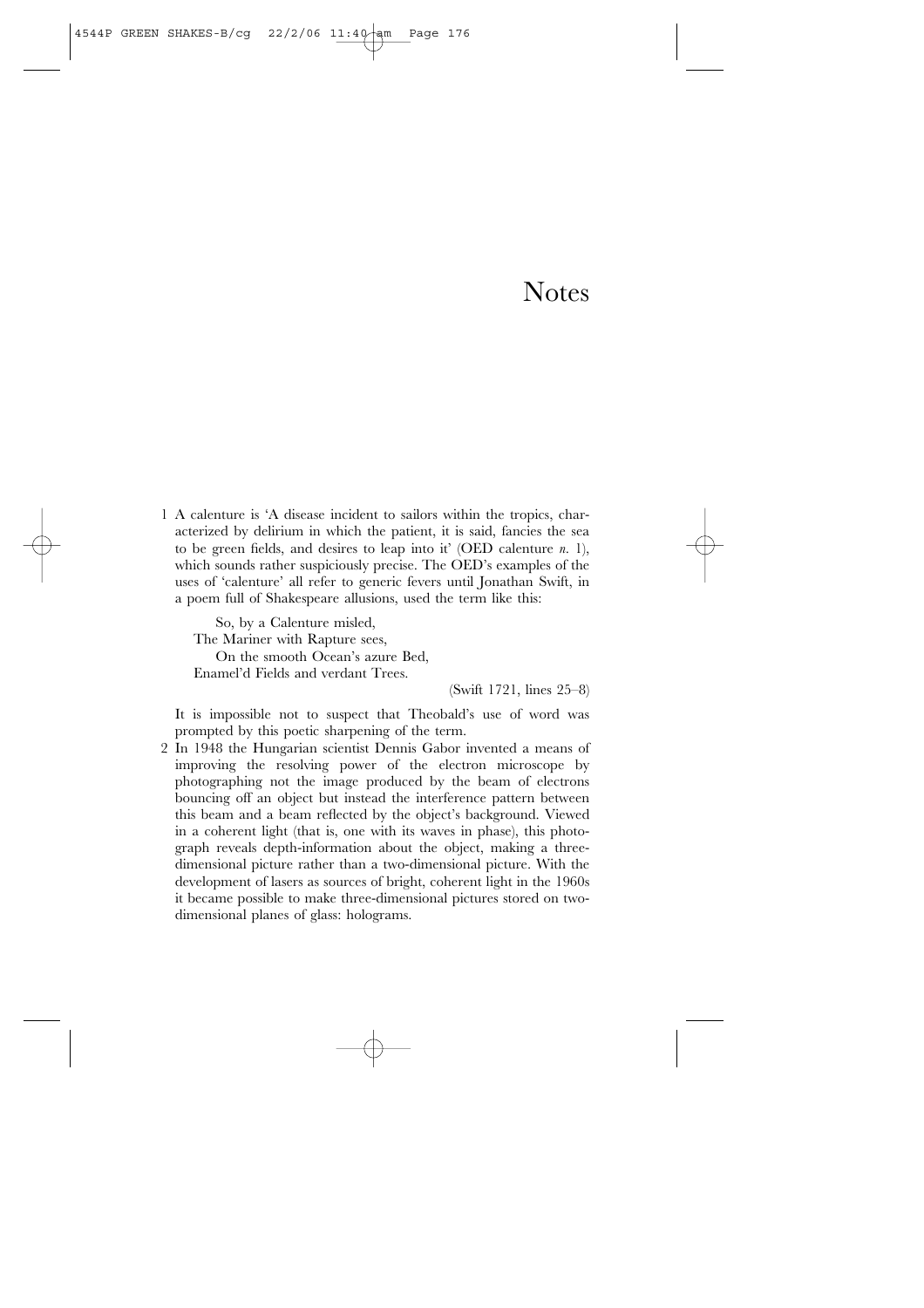3 In the snowflake, the Star of David pattern of two overlapping triangles governs the overall shape and is fully repeated, at a small scale, in each of the corners. Each of these six corners is itself made of a further six Star of David patterns, and so on down through the scale. Expressed as a mathematical function, this principle of self-repetition goes on indefinitely. In the example of the fern too, the overall shape of the leaf is repeated in each petal of the leaf, and each petal is made of still smaller versions of the same shape. The example of the fern leaf is particularly instructive because it indicates the informational economy of reusing at different scales a single set of genetic instructions for growth, which brevity is doubtless advantageous to an organism. Similarly, as Richard Dawkins showed, the simple instruction for a growing limb to branch can be reused throughout an organism to produce the great variety of physical structures that we see in living things (Dawkins 1986, 43–74).

In another way too, the Tillyardian holographic principle applies to biology. Every cell in the human body contains a full set of instructions, genes, necessary for making the whole body. Indeed, each contains not only the instructions for making the individual but also the instructions (inherited from the parent of the opposite sex) for making body parts the individual does not possess but which will be needed by his or her child of the opposite sex. Men carry unexpressed genes for making breasts, ovaries, and a womb, and women carry unexpressed genes for making a penis and an Adam's apple. Each of us contains information that is redundant to ourself as an individual and that expresses our place in a lineage of genes, for the correct way to think about it is not that we carry genes in order to propagate ourselves but that the genes made us (in two kinds) to carry and propagate them.

- 4 It could be argued that calling Empson a New Critic understates the degree to which he was his own man. However, as a recent biography of Empson up to the age of 33 makes clear, his dependence upon the ideas of his tutor I. A. Richards (for example in claiming that literary meaning is inherently overdetermined) was extensive (Haffenden 2005). While the differences between Richards, Empson, and F. R. Leavis were as important as their collective differences from the American branch of New Criticism, what this generation of critics had in common and differentiated them from previous generations is coherent enough to form a family resemblance and hence a single label.
- 5 Wiener's comments on modern country life occur in the midst of an argument that in a sense we all live on borrowed time because we rely on technological solutions not yet invented to ensure that our children have a future (Wiener 1950, 20–58). This was also the insight of Jay Wright Forrester's modelling that underlay the alarming Club of Rome report *Limits to Growth*, which commented that 'Applying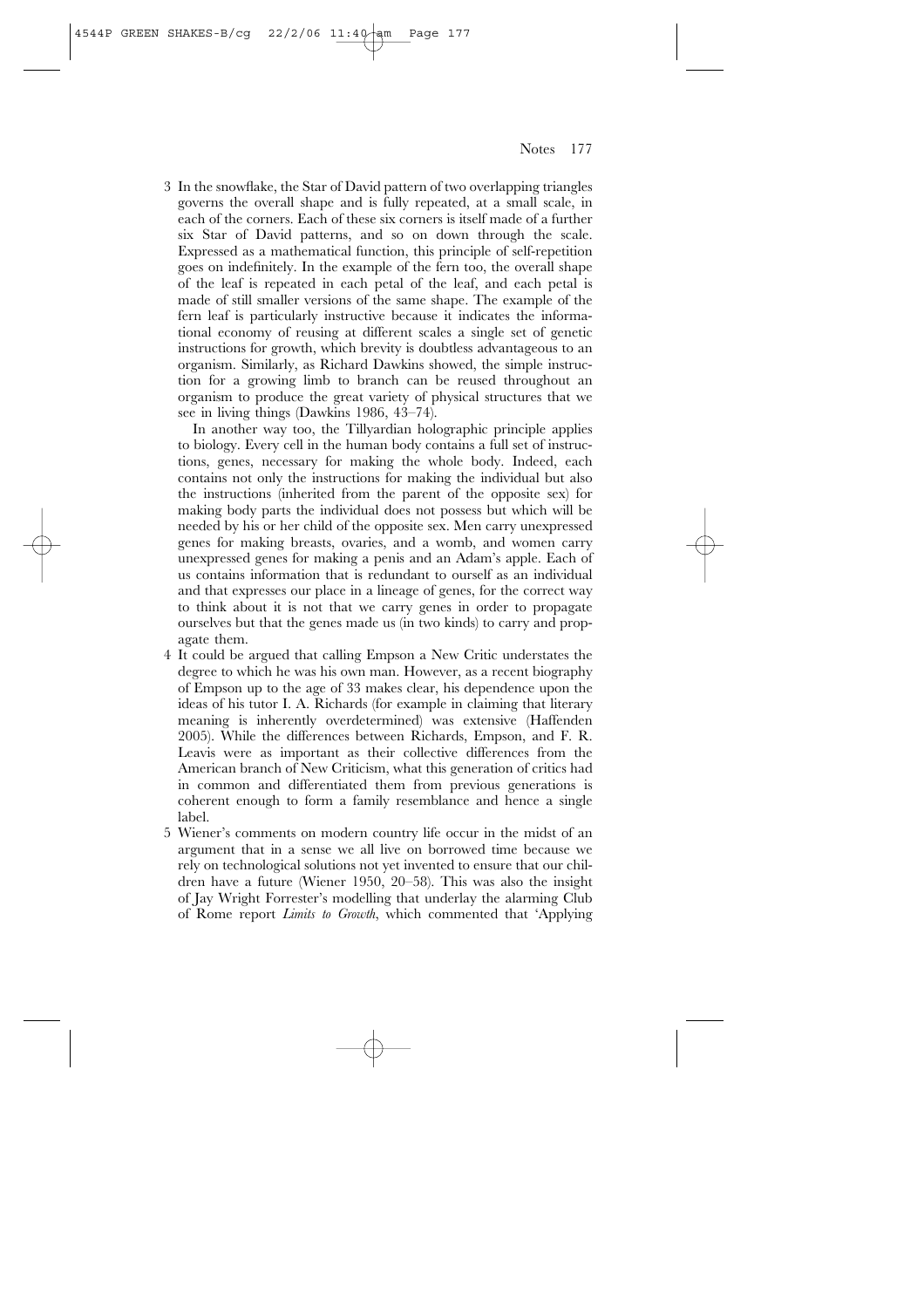technology to the natural pressures that the environment exerts against any growth process has been so successful in the past that a whole culture has evolved around the principle of fighting against limits rather than learning to live with them' (Meadows *et al*. 1972, 150).

The danger of what the report's authors call 'technological optimism' (Meadows *et al*. 1972, 154) is easily illustrated from the nuclear power industry, which, having no means to render harmless its waste products, buries them in the ground in the hope that either these burial sites will remained undisturbed for the thousands of years necessary for the radiation to decay to natural levels, or that new technologies will be invented to hasten the process. It is salutary to recall that although we can (just about) read papyri from 3,000 years ago, data written to computer storage media such as magnetic disks as recently as the 1970s are quite unrecoverable now, even using machines preserved in science museums. Writing the locations of nuclear dumps on paper might, for all this technological optimism, be the safest way to preserve such valuable knowledge.

- 6 This point is humorously made by the visiting alien in the television comedy *Mork and Mindy*, who cannot comprehend his human girlfriend's objection to the construction of a nearby nuclear power station, since any accidental spills can easily be removed with the everyday cleaning product 'Nuke-Away'. Horrified to learn that humankind has no 'Nuke-Away', Mork protests that without it nuclear power is the height of recklessness.
- 7 Or it might be Antium; compare 'Your native town' (5.6.49) said to Aufidius with 'in Corioles' (4.6.92).
- 8 As Jonathan Culler points out, from a structuralist point of view such movement from singularities to collectivities and back again (that is, the movement called synecdoche) is the essence of metaphor (Culler 1975, 180–1). Typically, a metaphor (say, iron horse) is made of two class synecdoches – from member (horse) to class (rideable and locomotive) to member (train) – but it works equally with movement between parts and wholes, whence our comic sense of the absurd oneness of sex from Iago's phrase. Shakespeare was as capable of staging this movement dramatically as he was of encapsulating it poetically, and hence the comedy of the composite beast with four legs and two voices (comprised Trinculo and Caliban under a gaberdine) in *The Tempest*. Significantly for our understanding of Caliban's bodily nature, the composite beast strikes Stefano as a marketable oddity (2.2.68–70) just as Caliban's (also composite?) physiognomy strikes Trinculo (2.2.27–30).
- 9 In *King John* Prince Arthur imagines that the fire Hubert uses to heat irons to put out his eyes 'is dead with grief' (4.1.105) and Hubert imagines rekindling it with breath; the child's pathetically innocent talk is, of course, the wind that has cooled Hubert. In *Richard 2* the deposed king imagines that his story told at a fireside would make the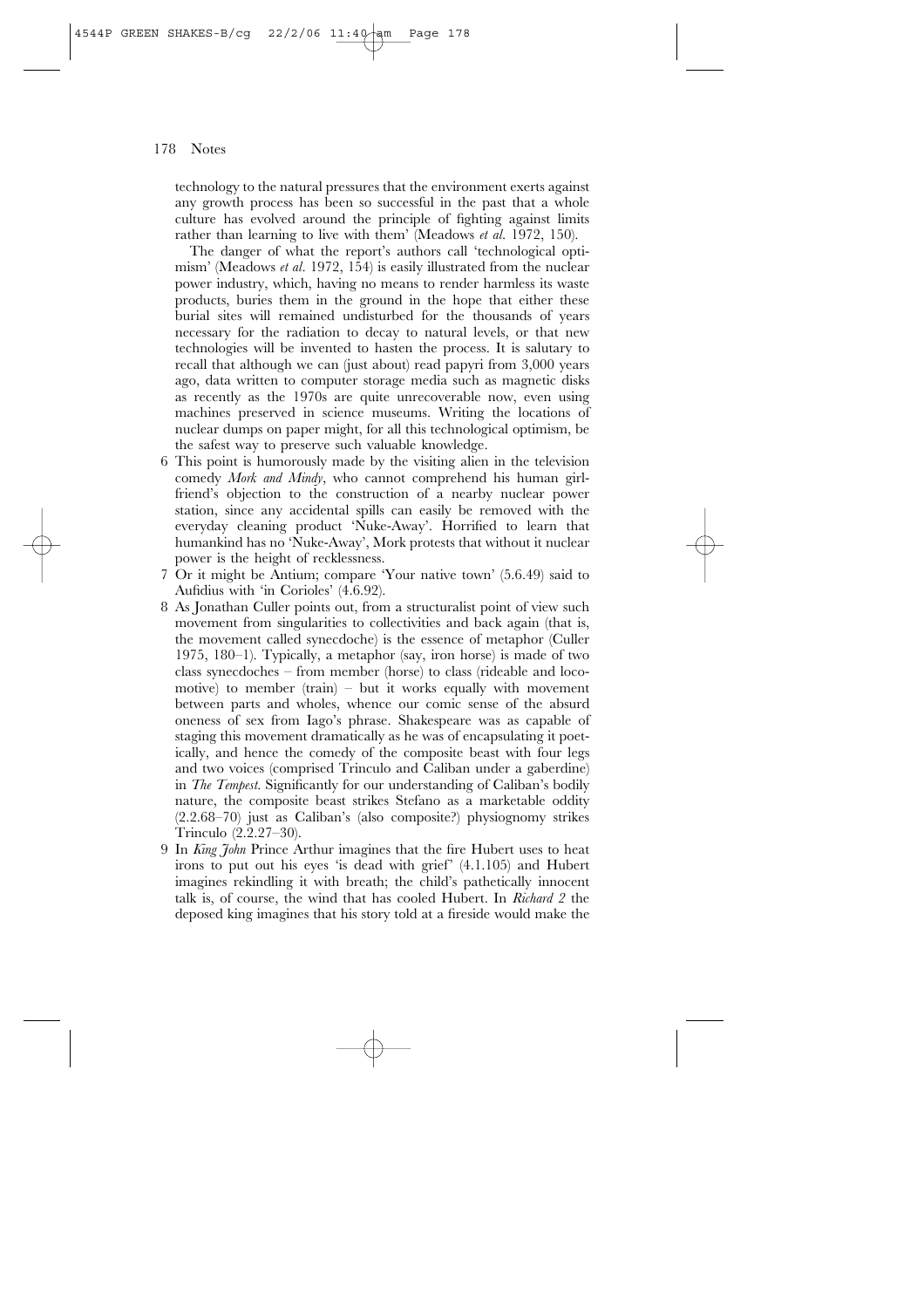brands 'in compassion weep the fire out' (5.1.48), and likewise Miranda imagines that the wood Ferdinand carries will, when burned, 'weep for having wearied you' (*The Tempest* 3.1.19).

- 10 *2 Henry 4* has directions for a character named Silence and *3 Henry 6* calls for characters to enter silently (Shakespeare 1623, p6v). The Oxford Complete Works text of *The Merchant of Venice* twice invents directions for characters to 'speak silently' to one another (1.3.38, 5.2.126) without explaining what this means (Wells *et al*. 1987, 324, 327).
- 11 In fact the sobriquet 'black prince' is unrecorded prior to its appearance in the index to Richard Grafton's prose *Chronicles* (Grafton 1569, c2r).
- 12 Lisa Hopkins thinks that the image of 'high upreared and abutting fronts' suits not so much the 'restricting "girdle"' of the playhouse as 'the typical design of a London street, in which houses built with projecting jetties jutted across at each other over the cluttered space below' (Hopkins 1997, 9). In my reading, the same structural opposition was visible in the incomplete building and then softened by its final O-ness.
- 13 The only exception I have found is John F. Andrews's Everyman Shakespeare edition, which offers both senses (Shakespeare 1997, 6n20).
- 14 In Charles Dickens's *David Copperfield*, Micawber offers the precept 'Annual income twenty pounds, annual expenditure nineteen nineteen six, result happiness. Annual income twenty pounds, annual expenditure twenty pounds ought and six, result misery' (Dickens 1850, 125–6).
- 15 Critiquing this association is a central concern of ecofeminist theory and criticism, as exemplified in Branch *et al*. 1998, Bowerbank 2004, and Phillips 2004. Of the wider concerns of ecofeminism, Mellor 1996, Soper 1996, Kirk 1997, and Nanda 1997 are typical, although it should be understood in relation to the last that the 'green revolution' means the application of science to majority world agriculture in the 1960s.
- 16 That shepherds live from the sale of wool, not lamb, was apparently unknown to those responsible for the production of *The Winter's Tale* at the London Globe replica in 1997. Covering the stage with nearly 100 sheepskin rugs for this scene gave the distinct impression that the entire flock had been slaughtered for the occasion.
- 17 There are two moments that we might fix upon in this regard, conception and birth, and Edmund mocks both: 'My father compounded with my mother under the Dragon's tail and my nativity was under Ursa Major, so that it follows I am rough and lecherous. Fut!' (2.123–6). Normally, of course, the date of conception determines the date of birth (which follows 266 days later), and the play has a loose end in that Shakespeare began by making Edmund abnormal in this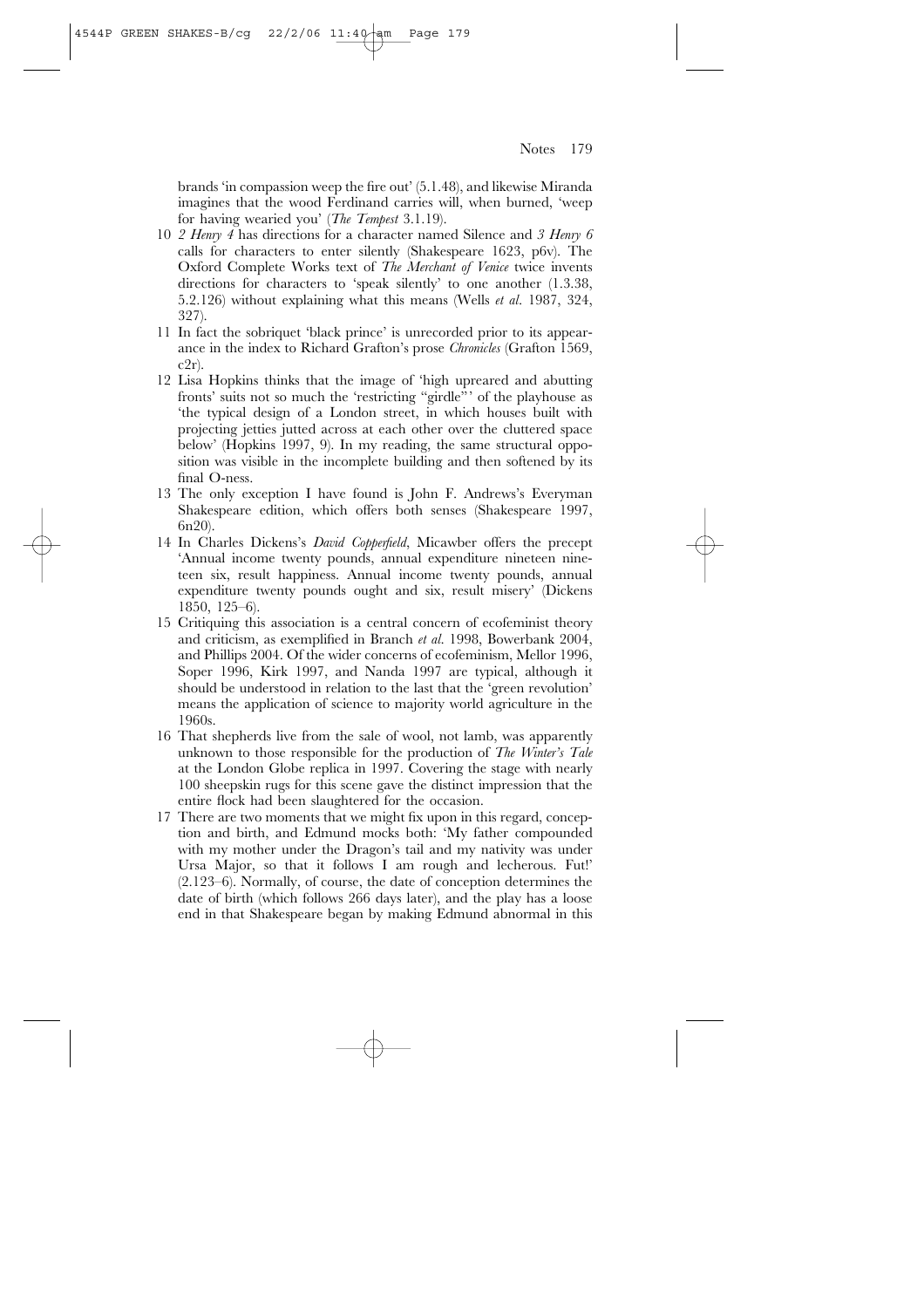regard too: '[GLOUCESTER] this knave came something saucily into the world before he was sent for' (1.21–2). Possibly this characterological furrow about premature birth was abandoned early in composition because Shakespeare recalled that he had ploughed it exhaustively in *Richard 3*.

18 Paulina puts her finger on another aspect of the paradoxical inheritance of vice when trying to convince Leontes that the baby Perdita is his:

[PAULINA] [She is] So like to him that got it, if thou hast The ordering of the mind too, 'mongst all colours No yellow in 't, lest she suspect, as he does, Her children not her husband's.

(*The Winter's Tale* 2.3.105–8)

That is, the baby is so much the inheritor of its father's characteristics that it might even, as an adult, suspect (as Leontes does) that its children are not really its own, and this even though it is female and hence biologically enabled to be certain who its children are. Leontes' fears are absurd because they cannot be inherited.

- 19 An additional small piece of linguistic evidence that Shakespeare reread *King Lear* before writing *The Tempest* is that only these two plays use the word 'kibe' (chilblain) in connection with the mind: *King Lear Quarto* 5.8–9 and *The Tempest* 2.1.280–1.
- 20 The play audience knows both claims to be untrue, but readers are treated to an additional irony about the latter. The Folio's *dramatis personae* names the scene as 'an vn-inhabited Island', only to follow this by identifying at least 22 of its inhabitants (Shakespeare 1623, B4r).
- 21 In what we should presumably read as Freudian repression, Prospero does not count himself as one of the men Miranda has seen, but includes Caliban: 'Thou think'st there is no more such shapes as he, | Having seen but him and Caliban' (1.2.481–2).
- 22 Editors since Edward Capell (Capell and Collins 1779–80b, 65), including the recent Oxford Shakespeare and Arden Shakespeare, have taken 'Get a new man!' to be contemptuously addressed to Prospero. Since Prospero is not present and there are no other candidates to fill Caliban's post, this is implausible. The point of Caliban's freedom song is how his life, not Prospero's, will be transformed by his new post, and for the Variorum Horace Howard Furness supplied the much better suggestion that 'get' means 'become' (Shakespeare 1892, 2.2.194n).
- 23 As will be argued, much of what passes for Prospero's magic can be explained by ordinary means, but an exception seems to be the dry and undamaged clothing of the Italian courtiers. Ariel is explicit that 'All but mariners | Plunged in the foaming brine' and yet they received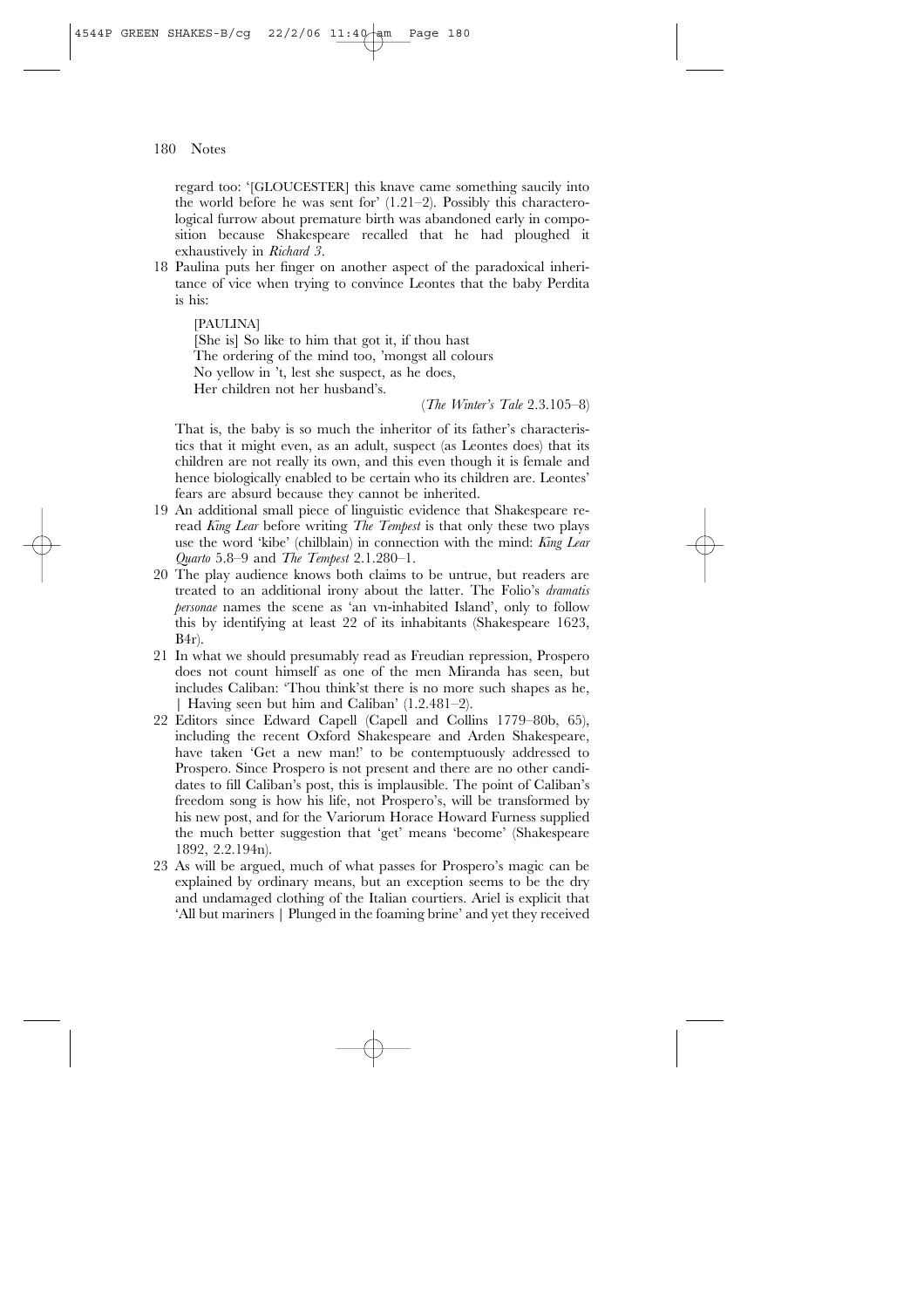'On their sustaining garments not a blemish, | But fresher than before' (1.2.211–12, 19–20). Antonio perversely contradicts Gonzalo when he marvels at their garments being undamaged ('If but one of his pockets could speak, would it not say he lies?' 2.1.70–1) and Gonzalo seems to retract his absolute admiration by saying that his doublet is 'in a sort' (2.1.108), that is only somewhat, as fresh as when he first put it on. And yet, something miraculous seems to have occurred, although the wonder if is not that the clothing remained dry but that it was not ruined by a wetting. The same can at least be said for the costumes of Amphion (Caliban) and Corinea (Ariel-as-sea-nymph) which can hardly have remained dry during the sea-pageant but which were still worth giving to the actors Burbage and Rice 'in liew of their paynes therein' (Wallace 1913).

- 24 Peggy Muñoz Simonds took the harp to be Orpheus', not Amphion's (Simonds 1995). The obvious problem with this reading is that, charming as it was upon the living ear, there are no stories of Orpheus' music affecting stones.
- 25 The trajectory of late twentieth-century responses to the play can be traced through the stress placed on this moment. For Frank Kermode it was only an 'apparently unnecessarily perturbation' (Shakespeare 1954, lxxv) whereas by the 1980s it marked 'the first moment when the magician . . . is in danger of losing his control' over the events on the island (Shakespeare 1987, 50), and could even be read as 'the most important scene of the play' (Barker and Hulme 1985, 196).
- 26 One committed commentator, Martin Clout, maintains that Thrale and Malone were right: see Clout 1987a; Clout 1987b; Clout 1992; Clout 1993–4. The overwhelming contrary evidence is summarized in Mulryne and Shewring 1997.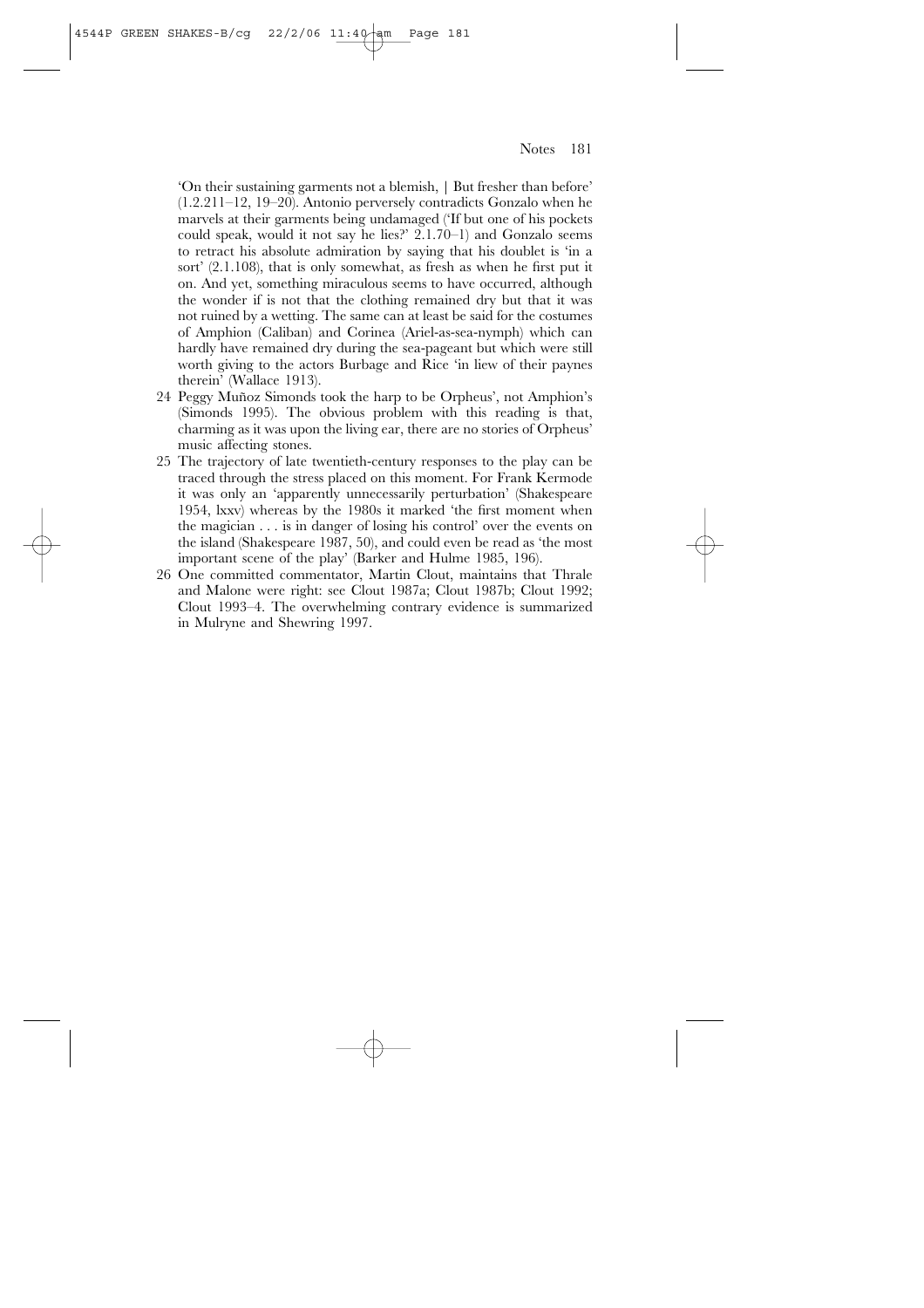## References

Apollodorus (1921) *The Library*, James George Frazer (ed. and trans.), Vol. 1: Books 1–3.9, The Loeb Classical Library, London: Heinemann.

Aristotle (1910) *The Works*, David Ross (ed.), Vol. 4: HISTORY OF ANIMALS: *Historia Animalium*, 12 vols, London: Oxford University Press.

- Aristotle (1930) *The Works*, David Ross (ed.), Vol. 2: PHILOSOPHY OF NATURE: *Physica*; *De Caelo*; *De Generatione et Corruptione*, 12 vols, London: Oxford University Press.
- Baran, Paul (1964) 'On Distributed Communications Networks', *Institute of Electrical and Electronic Engineers Transactions on Communications* 12: 1–9.
- Barker, Francis and Peter Hulme (1985) 'Nymphs and Reapers Heavily Vanish: The Discursive Con-texts of *The Tempest*', in *Alternative Shakespeares*, John Drakakis (ed.), New Accents, London: Routledge, 191–205.
- Bate, Jonathan (1990) 'Ovid and the Sonnets: Or, Did Shakespeare Feel the Anxiety of Influence?', *Shakespeare Survey* 42: 65–76.
- Bate, Jonathan (1991) *Romantic Ecology: Wordsworth and the Environmental Tradition*, London: Routledge.
- Bate, Jonathan (1993) *Shakespeare and Ovid*, Oxford: Clarendon Press.
- Bate, Jonathan (2000) *The Song of the Earth*, London: Picador.
- Belsey, Catherine (1985) 'Disrupting Sexual Difference: Meaning and Gender in the Comedies', in *Alternative Shakespeares*, John Drakakis (ed.), New Accents, London: Routledge, 166–90.
- Belsey, Catherine (1999) *Shakespeare and the Loss of Eden*, Basingstoke: Macmillan.
- Bentham, Jeremy (1789) *An Introduction to the Principles of Morals and Legislation*, London: T. Payne and Son.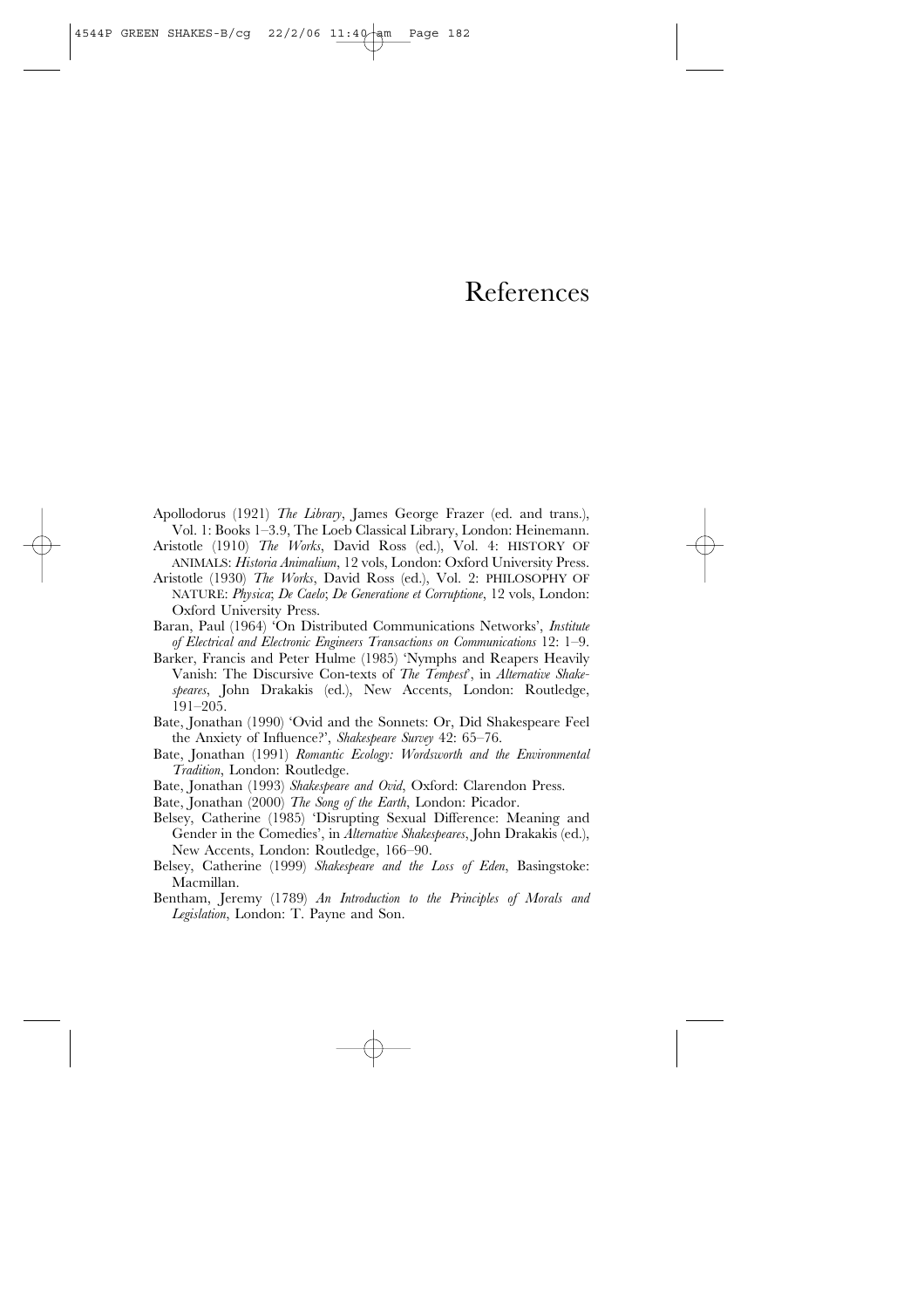Berry, Herbert (1987) *Shakespeare's Playhouses*, New York: AMS.

- Blake, William (1789) *Songs of Innocence and of Experience, Shewing the Two Contrary States of the Human Soul*, London: William Blake.
- Blumenberg, Hans (1997) *Shipwreck with Spectator: Paradigm of a Metaphor for Existence*, Steven Rendall (trans.), Cambridge MA: The Massachusetts Institute of Technology Press.
- Bowerbank, Sylvia (2004) *Speaking for Nature: Women and Ecologies of Early Modern England*, Baltimore MD: Johns Hopkins University Press.
- Bramwell, Anna (1989) *Ecology in the Twentieth Century: A History*, New Haven CT: Yale University Press.
- Branch, Michael P., Rochelle Johnson, Daniel Patterson, and Scott Slovic (eds) (1998) *Reading the Earth: New Directions in the Study of Literature and Environment*, Moscow ID: University of Idaho Press.
- Bray, Alan (1982) *Homosexuality in Renaissance England*, London: Gay Men's Press.
- Brecht, Bertolt (1964) *Brecht on Theatre*, John Willett (ed. and trans.), London: Methuen.
- Brooks, Cleanth (1947) *The Well Wrought Urn: Studies in the Structure of Poetry*, New York: Reynal and Hitchcock.
- Brown, Michael and John May (1989) *The Greenpeace Story*, London: Dorling Kindersley.
- Brown, Paul (1985) '"This Thing of Darkness I Acknowlege Mine": *The Tempest* and the Discourse of Colonialism', *Political Shakespeare: New Essays in Cultural Materialism*, Jonathan Dollimore and Alan Sinfield (eds), Manchester: Manchester University Press, 48–71.
- Bullough, Geoffrey (1973) *Narrative and Dramatic Sources of Shakespeare*, Vol. 7: Major Tragedies: *Hamlet*; *Othello*; *King Lear*; *Macbeth*, 8 vols, London: Routledge and Kegan Paul.
- Bullough, Geoffrey (1975) *Narrative and Dramatic Sources of Shakespeare*, Vol. 8: Romances: *Cymbeline*; *The Winter's Tale*; *The Tempest*, 8 vols, London: Routledge and Kegan Paul.
- Butler, Charles (1609) *The Feminine Monarchie or a Treatise Concerning Bees, and the Due Ordering of Them*, STC 4192, Oxford: Joseph Barnes.
- Butlin, R. A. (1976) 'Land and People, Circa 1600', in *A New History of Ireland*, 3: Early Modern Ireland 1534–1681, T. W. Moody, F. X. Martin and F. J. Byrne (eds), Oxford: Oxford University Press, 142–67.
- Callaghan, Dympna (ed.) (2000) *Shakespeare Without Women*, Accents on Shakespeare, London: Routledge.
- Campbell, Lily B. (1947) *Shakespeare's 'Histories': Mirrors of Elizabethan Policy*, San Marino CA: Huntington Library.
- Capell, Edward and John Collins (1779–80a) *Notes and Various Readings to Shakespeare*, Vol. 1: *All's Well That Ends Well*; *Antony and Cleopatra*; *As You Like It*; *The Comedy of Errors*; *Coriolanus*; *Cymbeline*; *Hamlet*; *1 Henry IV*; *2 Henry IV*; *Henry V*; *1 Henry VI*; *2 Henry VI*; *3 Henry VI*; *Henry VIII*; *Julius Caesar*; *King John*; *King Lear*; *Love's Labour's Lost*, London: Henry Hughs.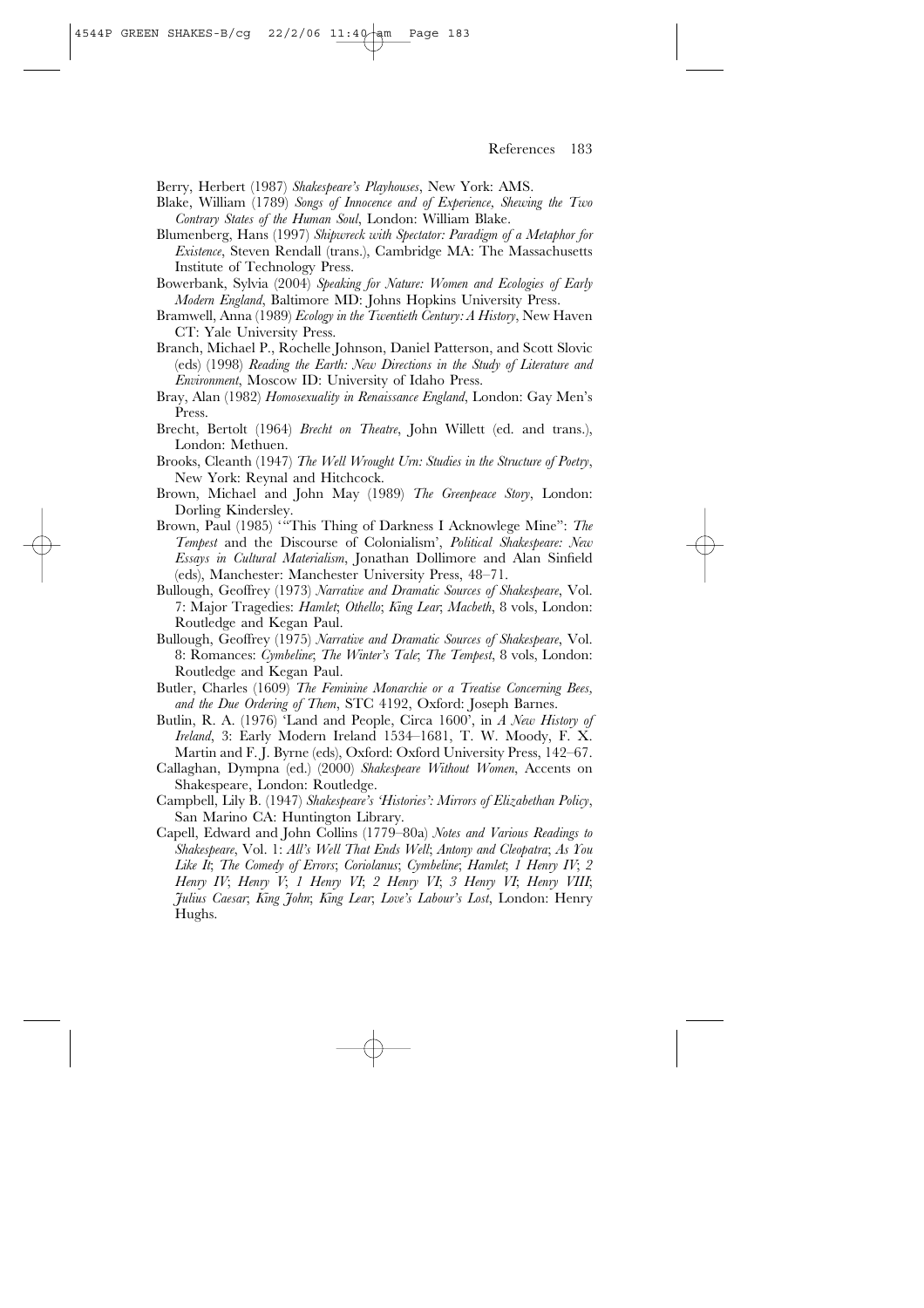- Capell, Edward and John Collins (1779–80b) *Notes and Various Readings to Shakespeare*, Vol. 2: *Macbeth*; *Measure for Measure*; *The Merchant of Venice*; *The Merry Wives of Windsor*; *A Midsummer Night's Dream*; *Much Ado About Nothing*; *Othello*; *Richard II*; *Richard III*; *Romeo and Juliet*; *The Taming of the Shrew*; *The Tempest*; *Timon of Athens*; *Titus Andronicus*; *Troilus and Cressida*; *Twelfth Night*; *The Two Gentlemen of Verona*; *The Winter's Tale*, London: Henry Hughs.
- Chambers, E. K. (1923) *The Elizabethan Stage*, Vol. 2, 4 vols, Oxford: Clarendon.
- Chambers, E. K. (1924–5) '"The Disintegration of Shakespeare": The British Academy Annual Shakespeare Lecture Read 12 May 1924', *Proceedings of the British Academy* 11: 89–108.
- Chambers, E. K. (1930) *William Shakespeare: A Study of Facts and Problems*, Vol. 2, 2 vols, Oxford: Clarendon Press.
- Chapman, George (1612) *The Widdowes Teares a Comedie*, STC 4994 BEPD 301, London: [W. Stansby] for J. Browne.
- Clarke, Arthur C. (1972) *Report on Planet Three, and Other Speculations*, London: Gollancz.
- Clout, Martin (1987a) 'Appendix 2: Notes on the Reconstructed Globe', in *'The Shape of the Globe' and 'The Interior of the Globe': Reports on Seminars Held on 29 March 1983 and 12 April 1986*, Ronnie Mulryne and Margaret Shewring (eds), The Renaissance Drama Newsletter Supplements, 8, Coventry: University of Warwick Graduate School of Renaissance Studies, 94–5.
- Clout, Martin (1987b) *The Globe That Shakespeare Knew: A Critique of the Replica Reconstruction of the First Globe Theatre By the International Shakespeare Globe Centre and a Proposal for as Authentic a Reconstruction as is Possible from Contemporary Evidence*, Battle, East Sussex, UK: Martin S. Clout.
- Clout, Martin (1992) 'The Evaluation and Scheduling of the Globe Theatre Estate', *London Archaeologist* 6(15): 407–14.
- Clout, Martin (1993–4) 'Hester Thrale and the Globe Theatre', *The New Rambler* 9: 34–50.
- Coghill, Nevill (1958) 'Six Points of Stage-craft in *The Winter's Tale*', *Shakespeare Survey* 11: 31–41.
- Collingwood, R. G. (1945) *The Idea of Nature*, Oxford: Clarendon Press.
- Crosby, Joseph (1986) *One Touch of Shakespeare: Letters of Joseph Crosby to Joseph Parker Norris, 1875–1878*, John W. Velz and Frances N. Teague (eds), Washington DC: Folger Shakespeare Library.
- Culler, Jonathan (1975) *Structuralist Poetics*, London: Routledge and Kegan Paul.
- Dawkins, Richard (1976) *The Selfish Gene*, Oxford: Oxford University Press.
- Dawkins, Richards (1986) *The Blind Watchmaker*, Harlow: Longman.
- De Grazia, Margreta (1991) *Shakespeare Verbatim: The Reproduction of Authenticity and the 1790 Apparatus*, Oxford: Clarendon.
- Dennett, Daniel C. (1995) *Darwin's Dangerous Idea*, London: Penguin.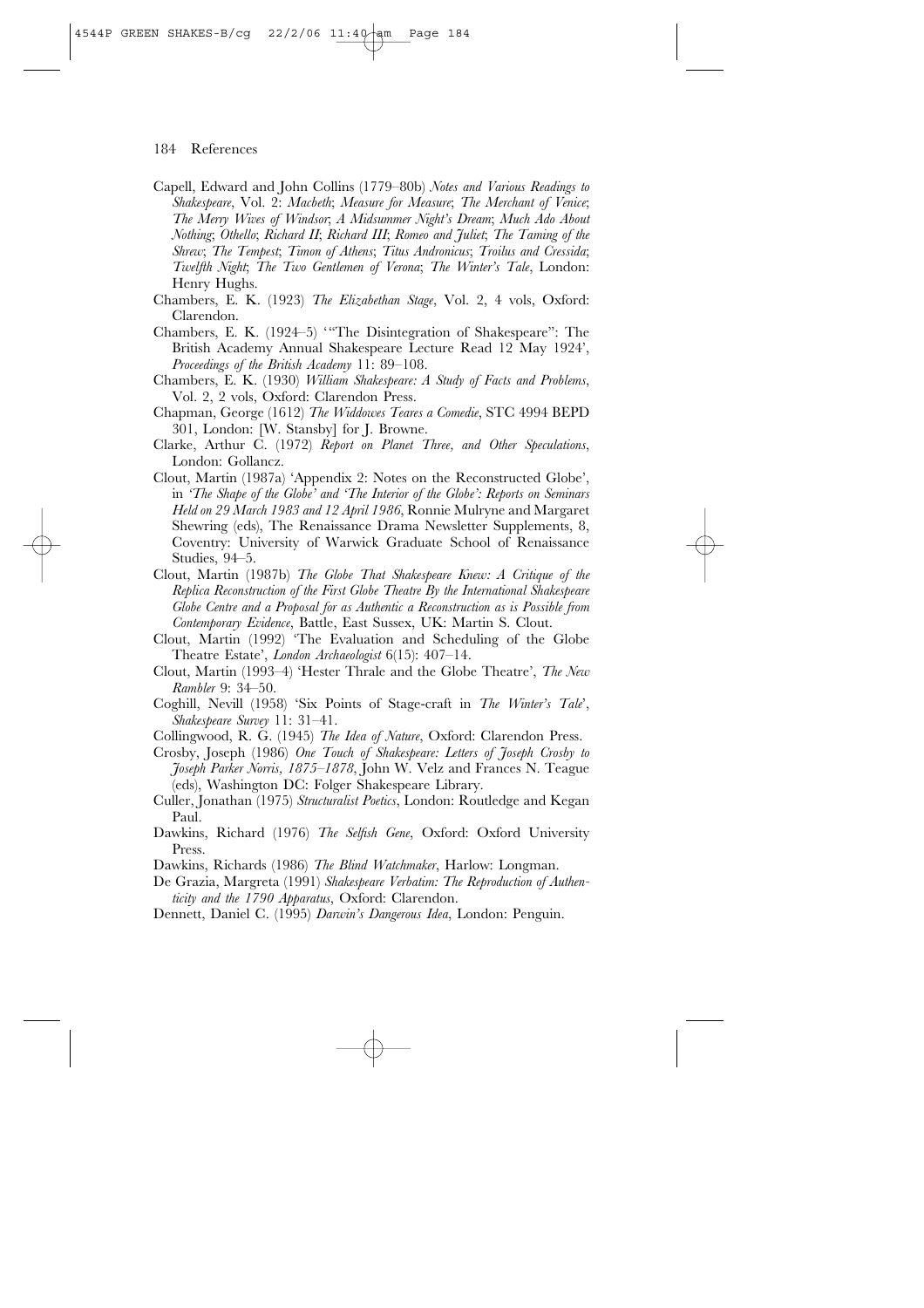Dennett, Daniel C. (2003) *Freedom Evolves*, London: Penguin.

- Dent, R. W. (1981) *Shakespeare's Proverbial Language: An Index*, Berkeley CA: University of California Press.
- Dickens, Charles (1850) *The Personal History of David Copperfield*, illustrations by H. K. Browne, London: Bradbury and Evans.
- Dickens, Charles (1854) *Hard Times: For These Times*, London: Bradbury and Evans.
- Dillon, Janette (2000) *Theatre, Court and City, 1595–1610: Drama and Social Space in London*, Cambridge: Cambridge University Press.
- Dollimore, Jonathan (1984) *Radical Tragedy: Religion, Ideology and Power in the Drama of Shakespeare and His Contemporaries*, Hemel Hempstead: Harvester Wheatsheaf.
- Duncan-Jones, Katherine (2001) *Ungentle Shakespeare*, The Arden Shakespeare, London: Thomson Learning.
- Eagleton, Terry (1983) *Literary Theory: An Introduction*, Oxford: Basil Blackwell.
- Eagleton, Terry (1990) *William Shakespeare*. Rereading Literature. Oxford: Basil Blackwell.
- Egan, Gabriel (1997) 'Ariel's Costume in the Original Staging of *The Tempest*', *Theatre Notebook* 51: 62–72.
- Egan, Gabriel (2004) *Shakespeare and Marx*, Oxford Shakespeare Topics, Oxford: Oxford University Press.
- Egan, Gabriel (2005) 'Platonism and Bathos in Shakespeare and Other Early Modern Drama', *Refiguring Mimesis: Representation in Early Modern Literature*, Jonathan Holmes and Adrian Streete (eds), Hatfield: University of Hertfordshire Press, 59–78.
- Empson, William (1930) *Seven Types of Ambiguity*, London: Chatto and Windus.
- Felperin, Howard (1990) *The Uses of the Canon: Elizabethan Literature and Contemporary Theory*, Oxford: Clarendon.
- Fitzpatrick, Joan (2005) *Food in Shakespeare*, Aldershot: Ashgate.
- Foakes, R. A. and R. T. Rickert (eds) (1961) *Henslowe's Diary, Edited with Supplementary Material, Introduction and Notes*, Cambridge: Cambridge University Press.
- Ford, John (1997) *'Tis Pity She's a Whore*, Derek Roper (ed.), Revels Student Editions, Manchester: Manchester University Press.
- Fudge, Erica (2000) *Perceiving Animals: Humans and Beasts in Early Modern English Culture*, Basingstoke: Macmillan.
- Fudge, Erica (2003) 'How a Man Differs from a Dog', *History Today* 53(6): 38–44.
- Garnier, Robert (1595) *The Tragedie of Antonie*, Mary Herbert (Countess of Pembroke) (trans.), STC 11623 BEPD 108b, London: P[eter] S[hort] for William Ponsonby.
- Gibbons, Brian (1996) 'The Question of Place', *Cahiers Élisabéthains* 50: 33–43.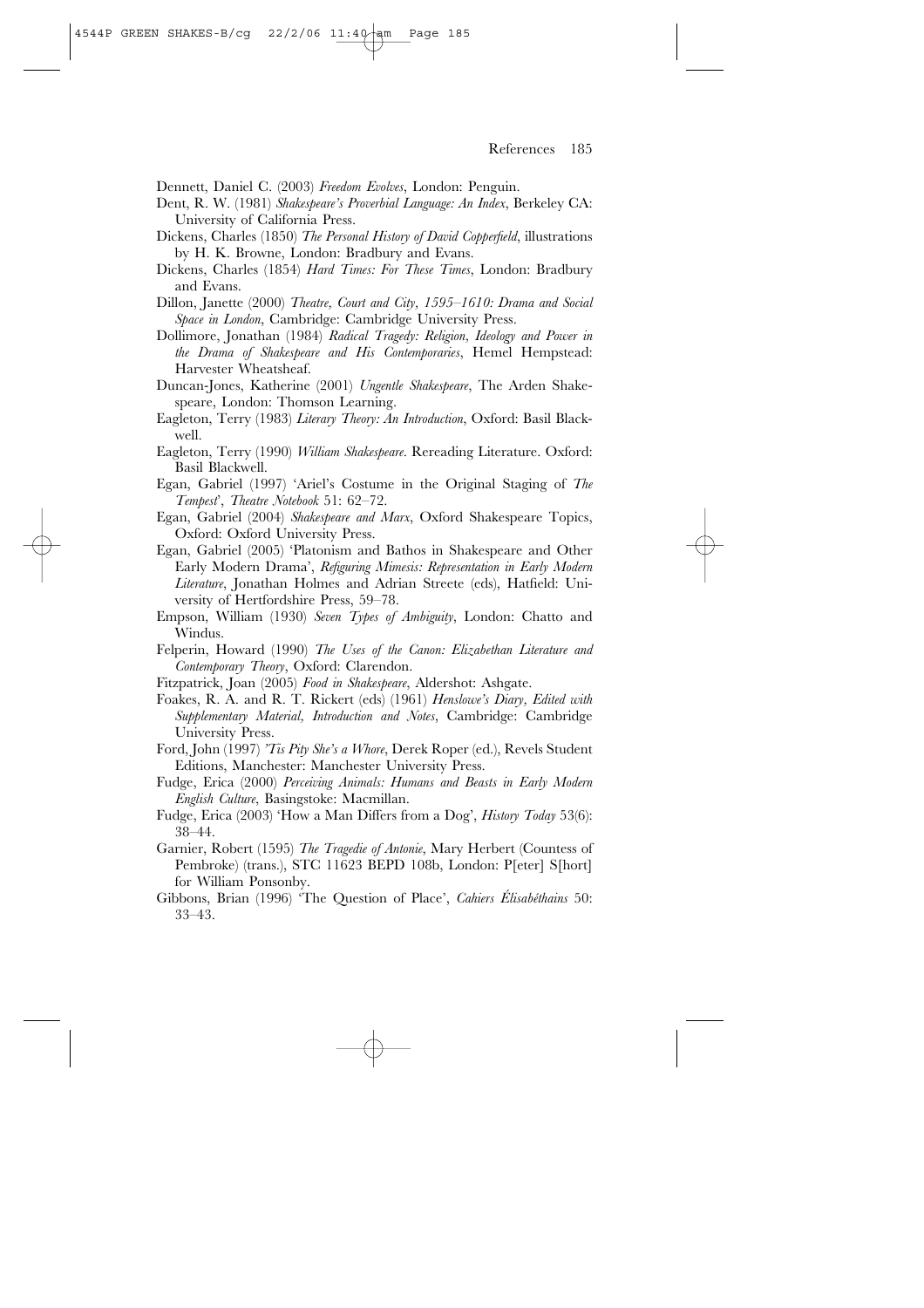- Godlovitch, Stanley, Rosalind Godlovitch and John Harris (eds) (1971) *Animals, Men and Morals: An Enquiry Into the Maltreatment of Non-humans*, London: Gollancz.
- Grady, Hugh (1991) *The Modernist Shakespeare: Critical Texts in a Material World*, Oxford: Clarendon Press.
- Grafton, Richard (1569) *A Chronicle at Large . . . of the Affayres of Englande from the Creation of the Worlde, Vnto the First Yere of Queene Elizabeth*, STC 12147, London: Henry Denham for Richard Tottle and Humphrey Toye.
- Granville-Barker, Harley (1927) *Prefaces to Shakespeare*, Vol. 1: Introduction, *Love's Labour's Lost*, *Julius Caesar*, *King Lear*, London: Sidgwick and Jackson.
- Greenblatt, Stephen (1985) 'Invisible Bullets: Renaissance Authority and Its Subversion, *Henry IV* and *Henry V*', in *Political Shakespeare: New Essays in Cultural Materialism*, Jonathan Dollimore and Alan Sinfield (eds), Manchester: Manchester University Press, 18–47.
- Greenblatt, Stephen (2004) *Will in the World: How Shakespeare Became Shakespeare*, London: Random House.
- Greene, Robert (1588) *Pandosto: The Triumph of Time*, STC 12285, London: Thomas Orwin for Thomas Cadman.
- Greg, W. W. (ed.) (1907) *Henslowe Papers: Being Documents Supplementary to Henslowe's Diary*, London: Bullen.
- Gurr, Andrew (1977) '*Henry V* and the Bees' Commonwealth', *Shakespeare Survey* 30: 61–72.
- Gurr, Andrew (1988) 'Money or Audiences: The Impact of Shakespeare's Globe', *Theatre Notebook* 42: 3–14.
- Gurr, Andrew (1989) '*The Tempest*'s Tempest at Blackfriars', *Shakespeare Survey* 41: 91–102.
- Gurr, Andrew (1999) 'Who is Lovewit? What is he?' in *Ben Jonson and Theatre: Performance, Practice and Theory*, Richard Cave, Elizabeth Schafer, and Brian Woolland (eds), London: Routledge, 5–19.
- Haffenden, John (2005) *William Empson*, Vol. 1: Among the Mandarins, 2 vols, Oxford: Oxford University Press.
- Hammond, Antony (1987) '"It Must be Your Imagination Then": The Prologue and the Plural Text in *Henry V* and Elsewhere', in *'Fanned and Winnowed Opinions': Shakespearean Essays Presented to Harold Jenkins*, John W. Mahon and Thomas A. Pendleton (eds), London: Methuen, 133–50.
- Harrison, Thomas P. (1910) 'A Note on *The Tempest*', *Modern Language Notes* 25: 8–9.
- Harrison, Thomas P. (1943) 'A Note on *The Tempest*: A Sequel', *Modern Language Notes* 58: 422–6.
- Hazlitt, William (1817) *Characters of Shakespear's Plays*, London: C. H. Raynell.
- Heffernan, Carol Falvo (1995) *The Melancholy Muse: Chaucer, Shakespeare and Early Medicine*, Duquesne Studies: Language and Literature Series, 19, Pittsburgh PA. Duquesne University Press.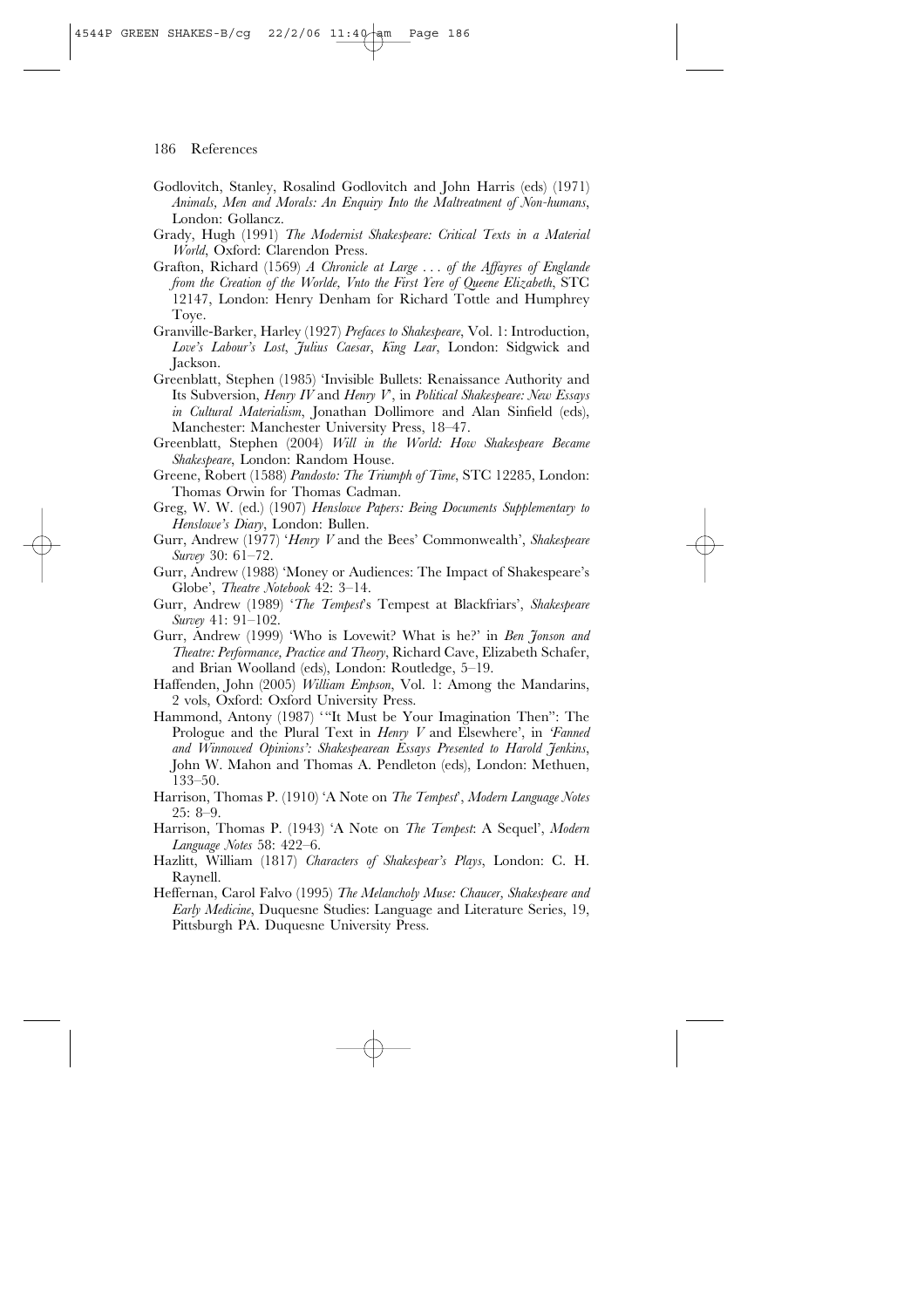- Henry, Prince of Wales (1610) *Londons Love, to the Royal Prince Henrie, Meeting Him at His Returne from Richmonde. [By A. Munday]*, STC 13159, London: E. Allde for N. Fosbrooke.
- Hine, William L. (1995) 'Inertia and Scientific Law in Sixteenth-century Commentaries on Lucretius', *Renaissance Quarterly* 48: 728–41.
- Hofstadter, Douglas R. (1980) *Gödel, Escher, Bach: An Eternal Golden Braid*, Harmondsworth: Penguin.
- Holinshed, Raphael (1587) *The First and Second Volumes of the Chronicles. (The Third Volume.) Newlie Augmented and Continued By J. Hooker Alias Vowell Gent. and Others. (A. Fleming; F. Thin [I.e. Thynne; and J. Stow])*, STC 13569, Vol. 1, 3 vols, London: [H. Denham,] (at the expenses of J. Harison, G. Bishop, R. Newberie, H. Denham, and T. Woodcock.
- Holland, Henry (1606) *The Historie of Adam: The Four-fold State of Man, Well Formed in His Creation, Deformed in His Corruption, Reformed in Grace, and Perfected in Glory*, STC 13587, edited and completed by Edward Topsell, London: T[homas] E[ast] for Thomas Man.
- Holland, Peter (1995) 'The Shapeliness of *The Tempest*', *Essays in Criticism* 45: 208–29.
- Holland, Peter (1997) *English Shakespeares: Shakespeare on the English Stage in the 1990s*, Cambridge: Cambridge University Press.
- Hopkins, Lisa (1997) 'Neighbourhood in *Henry V*', in *Shakespeare and Ireland: History, Politics, Culture,* Mark Thornton Burnett and Ramona Wray (eds), Basingstoke: Macmillan, 9–26.
- Hornblower, Simon and Antony Spawforth (eds) (1996) *The Oxford Classical Dictionary*, 3rd edition, Oxford: Clarendon.
- Hosley, Richard (1975) 'The Playhouses', *The* Revels *History of Drama in English*, 3: 1576–1613, Clifford Leech and T. W. Craik (eds), London: Methuen, 119–235.
- Hunt, Alan (1996) *Governance of the Consuming Passions: A History of Sumptuary Law*, Basingstoke: Macmillan.
- Hunter, Robert (1979) *The Greenpeace Chronicle*, London: Pan.
- Jardine, Lisa (1983) *Still Harping on Daughters: Women and Drama in the Age of Shakespeare*, Hemel Hempstead: Harvester Wheatsheaf.
- Jardine, Mick (1999) 'Jonson as Shakespeare's Other', in *Ben Jonson and the Theatre: Performance, Practice and Theory*, Richard Cave, Elizabeth Schafer, and Brian Woolland (eds), London: Routledge, 104–15.
- Jensen, Michael P. (2003–4) 'Talking Books with: Jonathan Bate', *Shakespeare Newsletter* 53: 113–14.
- Jonson, Ben (1616) *The Workes of Benjamin Jonson*, STC 14751, London: William Stansby.
- Jusserand, J. J. (1916) *With Americans of Past and Present Days*, London: T. Fisher Unwin.
- Kastan, David Scott (1999) *Shakespeare After Theory*, New York: Routledge.
- Keats, John (1820) Lamia*,* Isabella*,* The Eve of Saint Agnes*, and Other Poems*, London: Taylor and Hessey.
- Kingsley-Smith, Jane (2003) *Shakespeare's Drama of Exile*, Palgrave Shakespeare Studies, Basingstoke: Palgrave Macmillan.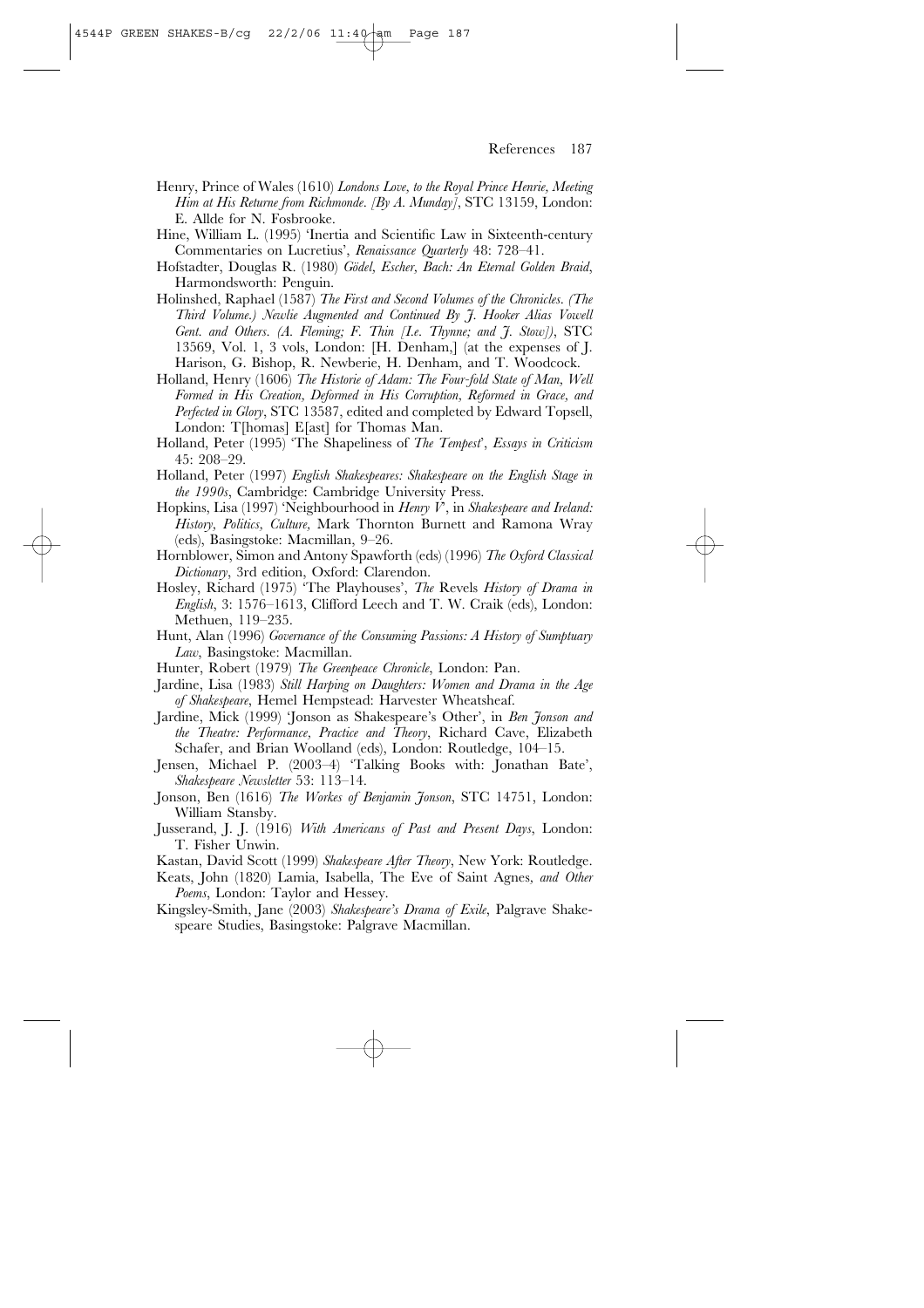- Kirk, Gwyn (1997) 'Standing on Solid Ground: A Materialist Ecological Feminism', in *Material Feminist: A Reader in Class, Difference, and Women's Lives*, Rosemary Hennessy and Chrys Ingraham (eds), New York: Routledge, 345–63.
- Knights, L. C. (1933) *How Many Children Had Lady Macbeth?*, Cambridge: Gordon Fraser.
- Knowles, Richard (2002) 'How Shakespeare Knew *King Leir*', *Shakespeare Survey* 55: 12–35.
- Knutson, Roslyn Lander (2001) *Playing Companies and Commerce in Shakespeare's Time*, Cambridge: Cambridge University Press.
- Kristeva, Julia (1984) *Desire in Language*, Oxford: Basil Blackwell.
- Laertius, Diogenes (1891) *The Lives and Opinions of Eminent Philosophers*, C. D. Yonge (trans.), Bohn's Classical Library, London: George Bell.
- Laroque, François (1984) 'A New Ovidian Source for the Statue Scene in *The Winter's Tale*', *Notes and Queries* 229: 215–17.
- Lefebvre, Henri (1991) *The Production of Space*, Donald Nicholson-Smith (trans.), Oxford: Blackwell.
- Lesser, Zachary (2004) *Renaissance Drama and the Politics of Publication: Readings in the English Book Trade*, Cambridge: Cambridge University Press.
- Lovelock, James E. (1972) 'Gaia as Seen Through the Atmosphere', *Atmospheric Environment* 6: 579–80.
- Lovelock, James E. (1983) 'Daisy World: A Cybernetic Proof of the Gaia Hypothesis', *Coevolution Quarterly* 38: 66–72.
- Lovelock, James E. and Lynn Margulis (1974a) 'Atmospheric Homeostasis by and for the Biosphere: The Gaia Hypothesis', *Tellus* 26: 2–9.
- Lovelock, James E. and Lynn Margulis (1974b) 'Biological Modulation of the Earth's Atmosphere', *Icarus* 21: 471–89.
- Lucretius Carus, Titus (1924) *De Rerum Natura*, W. H. D. Rouse (trans.), The Loeb Classical Library, London: Heinemann.
- Lyne, Raphael (2000) 'Ovid, Golding, and the "Rough Magic" of *The Tempest*', in *Shakespeare's Ovid: The* Metamorphoses *in the Plays and Poems*, A. B. Taylor (ed.), Cambridge: Cambridge University Press, 150–64.
- Marlowe, Christopher (1604) *The Tragicall History of D[octor] Faustus*, STC 17429 BEPD 205a, London: Valentine Simmes for Thomas Bushell.
- Marlowe, Christopher (1616) *The Tragicall History of the Life and Death of Doctor Faustus*, STC 17432 BEPD 205d, London: for John Wright.
- Marx, Karl (1954) *Capital: A Critical Analysis of Capitalist Production*, Frederick Engels (ed.), Vol. 1, 3 vols, London: Lawrence and Wishart.
- Marx, Karl (1967) 'PhD Thesis (University of Jena): "The Difference between the Democritean and the Epicurean Philosophy of Nature"', in *Activity in Marx's Philosophy*, Norman D. Livergood (ed.), The Hague: Martinus Nijhoff, 57–109.
- Marx, Karl (1977) *Economic and Philosophical Manuscripts of 1844*, London: Lawrence and Wishart.
- Marx, Karl and Frederick Engels (1940) *The German Ideology, Parts 1 and 3*, The Marxist-Leninist Library, 17, London: Lawrence and Wishart.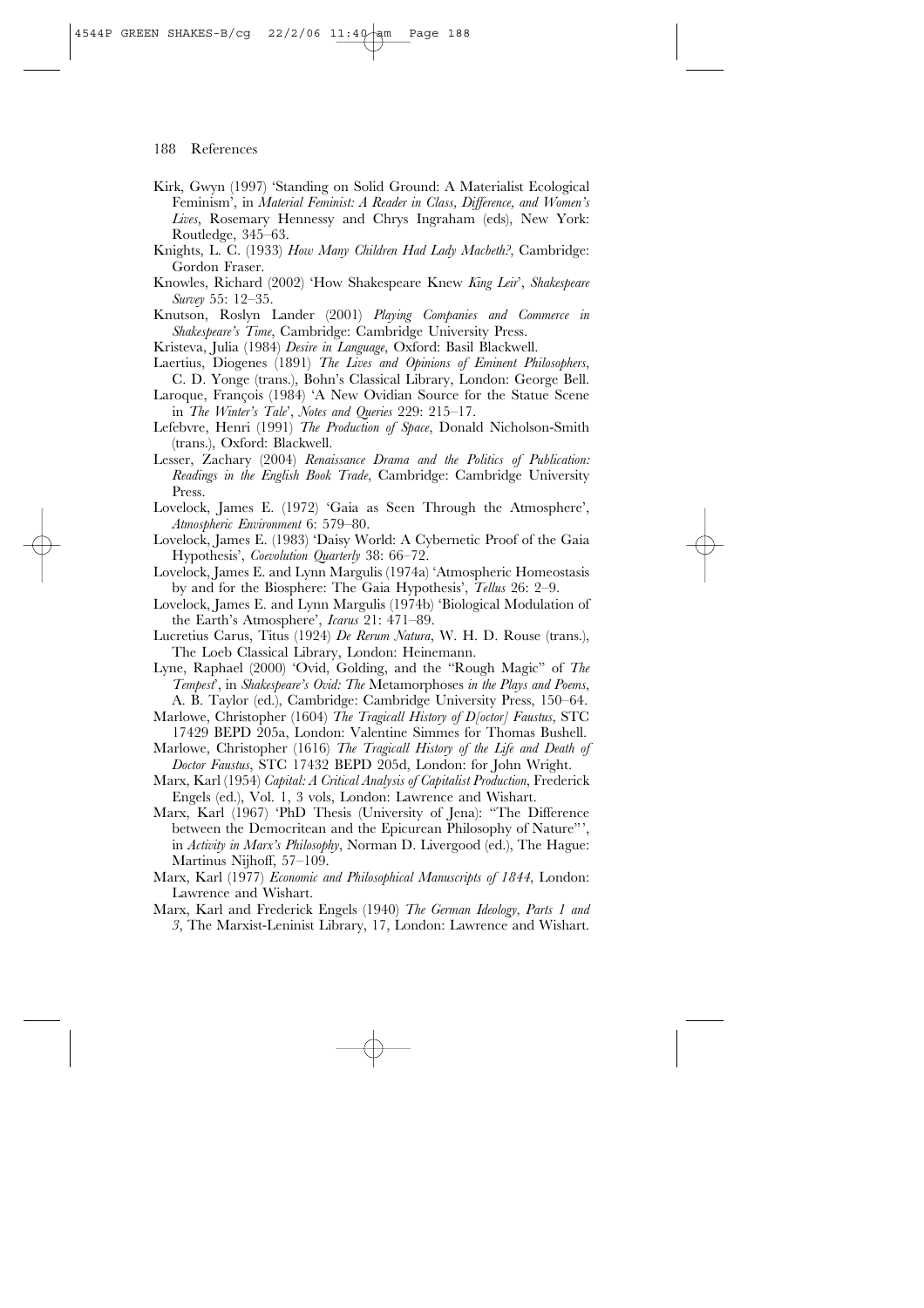- Marx, Karl and Frederick Engels (1974) *The German Ideology*, C. J. Arthur (ed.), London: Lawrence and Wishart.
- McCombie, Frank (1981) 'Garlands in *Hamlet* and *King Lear*', *Notes and Queries* 226: 132–4.
- McCracken, Eileen (1959) 'The Woodlands of Ireland Circa 1600', *Irish Historical Studies* 11: 271–96.
- McGuire, Philip (1994) *Shakespeare: The Jacobean Plays*, English Dramatists, Basingstoke: Macmillan.
- McNeill, John (2000) *Something New Under the Sun: An Environmental History of the Twentieth-century World*, London: Penguin.
- Meadows, Donella H., Dennis L. Meadows, Jorgen Randers, and William W. Behrens III (1972) *The Limits to Growth: A Report for the Club of Rome's Project on the Predicament of Mankind*, London: Earth Island.
- Mehren, Joan von (1994) *Minerva and the Muse: A Life of Margaret Fuller*, Amherst MA: University of Massachusetts Press.
- Mellor, Mary (1996) 'Ecofeminism and Ecosocialism: Dilemmas of Essentialism and Materialism', in *The Greening of Marxism*, Ted Benton (ed.), Democracy and Ecology, New York: Guildford Press, 251–67.
- Merton, Robert King (1965) *On the Shoulders of Giants: A Shandean Postscript*, New York: Free Press.
- Milton, John (1966) *Poetical Works*, Douglas Bush (ed.), London: Oxford University Press.
- Morgann, Maurice (1777) *An Essay on the Dramatic Character of Sir John Falstaff*, London: T. Davies.
- Mullaney, Steven (1988) *The Place of the Stage: License, Play, and Power in Renaissance England*, London: University of Chicago Press.
- Mulryne, J. R. and Margaret Shewring (eds) (1997) *Shakespeare's Globe Rebuilt*, Cambridge: Cambridge University Press.
- Murdoch, Iris (1973) *The Bell*, London: Chatto and Windus.
- Nanda, Meera (1997) '"History is What Hurts": A Materialist Feminist Perspective on the Green Revolution and Its Ecofeminist Critics', in *Material Feminist: A Reader in Class, Difference, and Women's Lives*, Rosemary Hennessy and Chrys Ingraham (eds), New York: Routledge, 364–94.
- Orrell, John (1980) 'Peter Street at the Fortune and the Globe', *Shakespeare Survey* 33: 139–51.
- Ovid (1567) *The Xv Bookes of . . . Metamorphosis, Translated Oute of Latin Into English Meeter By Arthur Golding*, STC 18956, London: William Seres.
- Ovid (1916a) *Metamorphoses*, Frank Justus Miller (trans.), Vol. 1: Books 1–8, 2 vols, The Loeb Classical Library, London: Heinemann.
- Ovid (1916b) *Metamorphoses*, Frank Justus Miller (trans.), Vol. 2: Books 9–15, 2 vols, The Loeb Classical Library, London: Heinemann.
- Paster, Gail Kern (2004) *Humoring the Body: Emotions and the Shakespearean Stage*, Chicago IL: University of Chicago Press.
- Phillips, Bill (2004) 'The Rape of Mother Earth in Seventeenth Century English Poetry: An Ecofeminist Interpretation', in *Atlantis: Revista de la Asociacion Espanola de Estudios Anglo-Norteamericanos* 26: 49–60.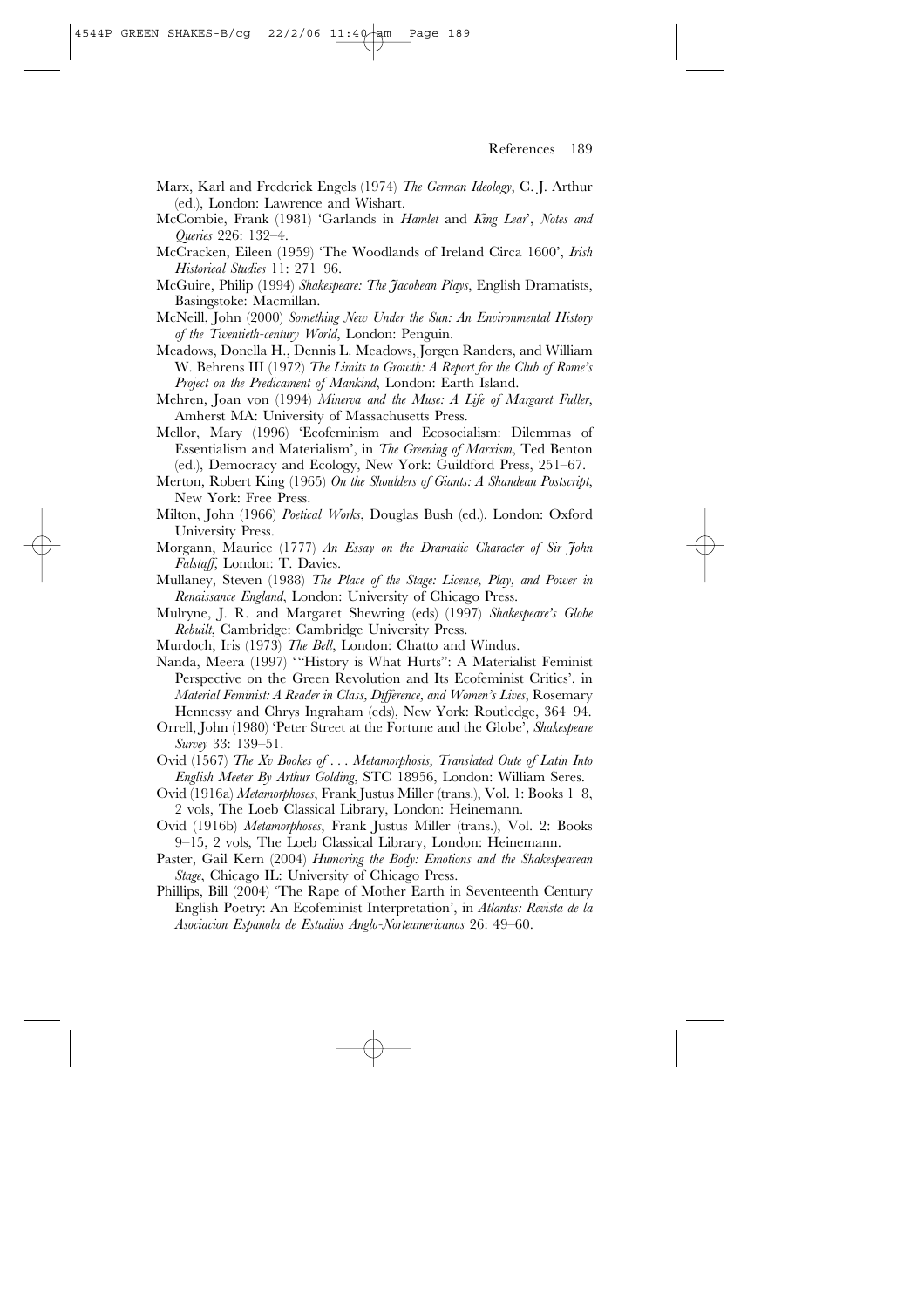- Piozzi, Hester (1910) *Dr Johnson's Mrs Thrale: Autobiography, Letters, and Literary Remains*, A. Hayward and J. H. Lobban (eds), Edinburgh. T. N. Foulis.
- Plato (1871) *The Dialogues, Translated in English with Analyses and Introductions*, Benjamin Jowett (ed. and trans.), Vol. 1: *Charmides*, *Lysis*, *Laches*, *Protagoras*, *Euthydemus*, *Ion*, *Meno*, *Euthyphro*, *Apology*, *Crito*, *Phaedo*, *Symposium*, *Phaedrus*, *Cratylus*, 4 vols, Oxford: Clarendon Press.
- Quarshie, Hugh (1999) *Second Thoughts About* Othello, International Shakespeare Association Occasional Papers, 7, Chipping Campden: International Shakespeare Association.
- Rawls, John (1971) *A Theory of Justice*, Cambridge MA: Harvard University Press.
- Rhodes, Richard (1986) *The Making of the Atomic Bomb*, New York: Simon and Schuster.
- Rudd, Niall (2000) 'Pyramus and Thisbe in Shakespeare and Ovid', in *Shakespeare's Ovid: The* Metamorphoses *in the Plays and Poems*, A. B. Taylor (ed.), Cambridge: Cambridge University Press, 113–25.
- Rueckert, William (1978) 'Literature and Ecology: An Experiment in Ecocriticism', *Iowa Review* 9(1): 71–86.
- Rutland, Duke of (1905) *The Manuscripts of His Grace the Duke of Rutland, G. C. B., Preserved at Belvoir Castle*, Vol. 4, 5 vols, London: Historical Manuscripts Commission.
- Saenger, Michael Baird (1995) 'The Costumes of Caliban and Ariel Qua Sea-nymph', *Notes and Queries* 240: 334–6.
- Schleiner, Winifred (1980) 'Jaques and the Melancholy Stag', *English Language Notes* 17: 175–9.
- Segrè, Emilio (1970) *Enrico Fermi, Physicist*, Chicago IL: University of Chicago Press.
- Shakespeare, William (1597) *[Richard 3] The Tragedy of King Richard the Third*, STC 22314 (Q1) BEPD 142a, London: Valentine Simmes [and Peter Short] for Andrew Wise.
- Shakespeare, William (1608) *[King Lear] M. William Shak-speare: His True Chronicle Historie of the Life and Death of King Lear and His Three Daughters*, STC 22292 BEPD 265a (Q1), London: [Nicholas Okes] for Nathaniel Butter.
- Shakespeare, William (1623) *Mr. William Shakespeares Comedies, Histories, & Tragedies. Published According to the True Originall Copies*, STC 22273 (F1), London: Isaac Jaggard and Edward Blount.
- Shakespeare, William (1723) *The Works*, Alexander Pope (ed.), Vol. 3: *King Lear*; *King John*; *Richard 2*; *1 Henry 4*; *2 Henry 4*; *Henry 5*, 6 vols, London: Jacob Tonson.
- Shakespeare, William (1725) *The Works*, Alexander Pope (ed.), Vol. 1: Preface; *The Tempest*; *A Midsummer Night's Dream*; *The Two Gentlemen of Verona*; *The Merry Wives of Windsor*; *Measure for Measure*; *The Comedy of Errors*; *Much Ado About Nothing*, 6 vols, London: Jacob Tonson.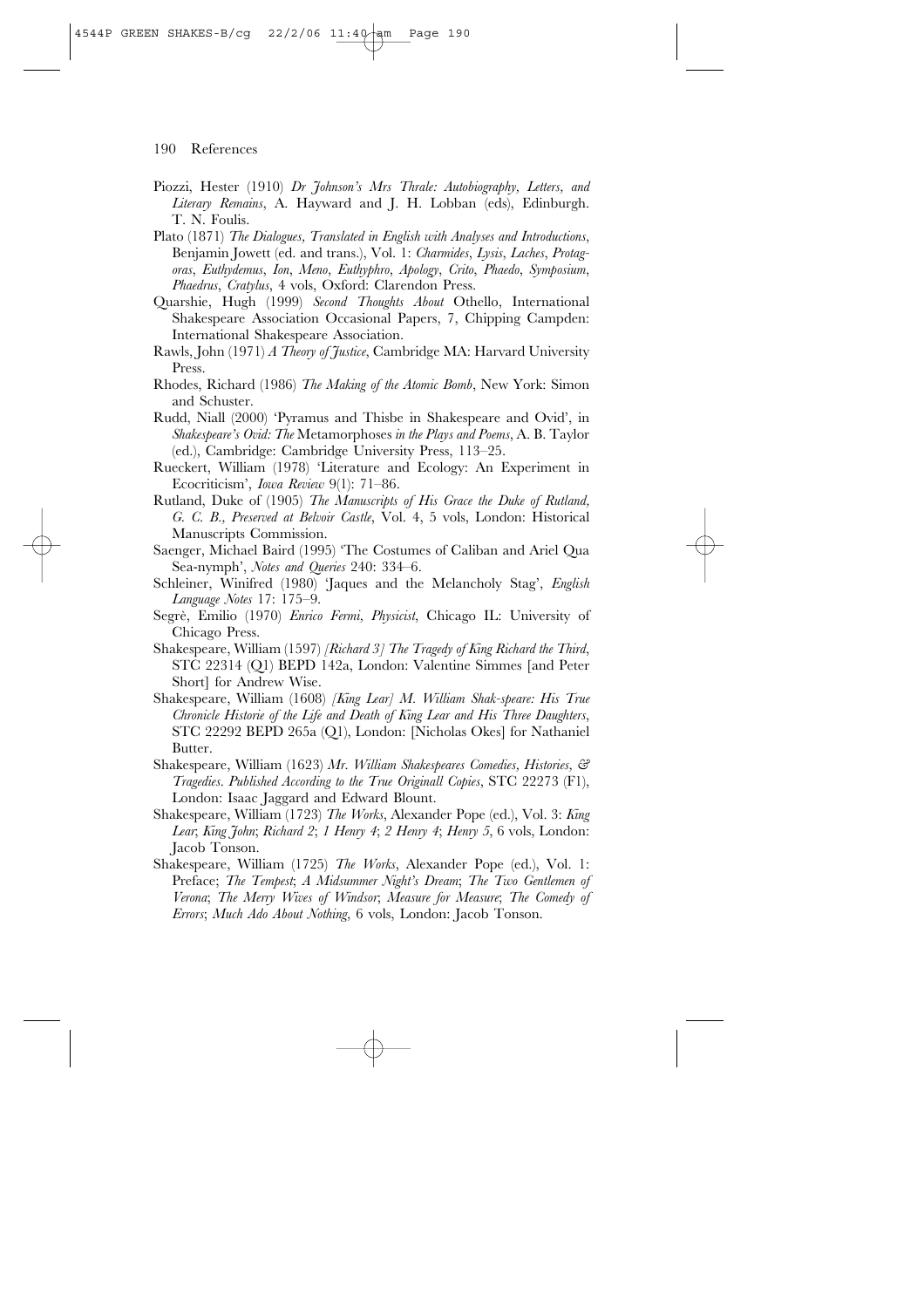- Shakespeare, William (1733a) *The Works*, Lewis Theobald (ed.), Vol. 4: *King Henry V*; *1st Part of King Henry VI*; *2nd Part of King Henry VI*; *3rd Part of King Henry VI*; *King Richard III*, 7 vols, London: A. Bettesworth, C. Hitch, J. Tonson, F. Clay, W. Feales, and R. Wellington.
- Shakespeare, William (1733b) *The Works*, Lewis Theobald (ed.), Vol. 6: *Coriolanus*; *Julius Caesar*; *Antony and Cleopatra*; *Cymbeline*, 7 vols, London: A. Bettesworth, C. Hitch, J. Tonson, F. Clay, W. Feales, and R. Wellington.
- Shakespeare, William (1747a) *The Works of Shakespear*, William Warburton (ed.), Vol. 4: *Richard II*; *1 Henry IV*; *2 Henry IV*; *Henry V*; *1 Henry VI*, 8 vols, London: J. and P. Knapton and S. Birt.
- Shakespeare, William (1747b) *The Works of Shakespear*, William Warburton (ed.), Vol. 6: *King Lear*; *Timon of Athens*; *Titus Andronicus*; *Macbeth*; *Coriolanus*, 8 vols, London: J. and P. Knapton and S. Birt.
- Shakespeare, William (1765) *The Plays*, Samuel Johnson (ed.), Vol. 4: *The Life and Death of Richard the Second*; *The First Part of King Henry the Fourth*; *The Second Part of King Henry the Fourth*; *The Life of King Henry the Fifth*; *The First Part of King Henry the Sixth*, 8 vols, London: J. and R. Tonson [etc.].
- Shakespeare, William (1778a) *The Plays*, George Steevens (ed.), Vol. 6: *King Henry V*; *King Henry VI Part I*; *King Henry VI Part II*, *King Henry VI* Part III, 10 vols, London: C. Bathurst [and] W. Strahan [etc.].
- Shakespeare, William (1778b) *The Plays*, George Steevens (ed.), Vol. 9: *Troilus and Cressida*; *Cymbeline*; *King Lear*, 10 vols, London: C. Bathurst [and] W. Strahan [etc.].
- Shakespeare, William (1780) *Supplement to the Edition of Shakespeare's Plays Published in 1778 By Samuel Johnson and George Steevens*, Edmond Malone (ed.), Vol. 1: Advertisement; Additional Observations; *Venus and Adonis*; *The Rape of Lucrece*; *Sonnets*; *The Passionate Pilgrim*; *A Lover's Complaint*, 2 vols, London: C. Bathurst [and] W. Strahan [etc.].
- Shakespeare, William (1821) *The Plays and Poems*, Edmond Malone and James Boswell (eds), Vol. 17: *Henry IV Part II*; *Henry V*, 21 vols, London: F. C. and Rivington [etc.].
- Shakespeare, William (1892) *The Tempest*, Horace Howard Furness (ed.), New Variorum, 9, Philadelphia PA: Lippincott.
- Shakespeare, William (1898) *Coriolanus*, E. K. Chambers (ed.), The Warwick Shakespeare, London: Blackie.
- Shakespeare, William (1928) *Coriolanus*, The New Variorum, Philadelphia PA: Lippincott.
- Shakespeare, William (1946) *Sixteen Plays:* The Tempest*;* Much Ado About Nothing*;* A Midsummer Night's Dream*;* The Merchant of Venice*;* As You Like It*;*Twelfth Night*;* Richard 2*;* 1 Henry 4*;* Henry 5*;* Romeo and Juliet*;* Julius Caesar*;* Macbeth*;* Hamlet*;* King Lear*;* Othello*;* Antony and Cleopatra, George Lyman Kittredge (ed.), Boston MA: Ginn.
- Shakespeare, William (1954) *The Tempest*, Frank Kermode (ed.), The Arden Shakespeare, London: Methuen.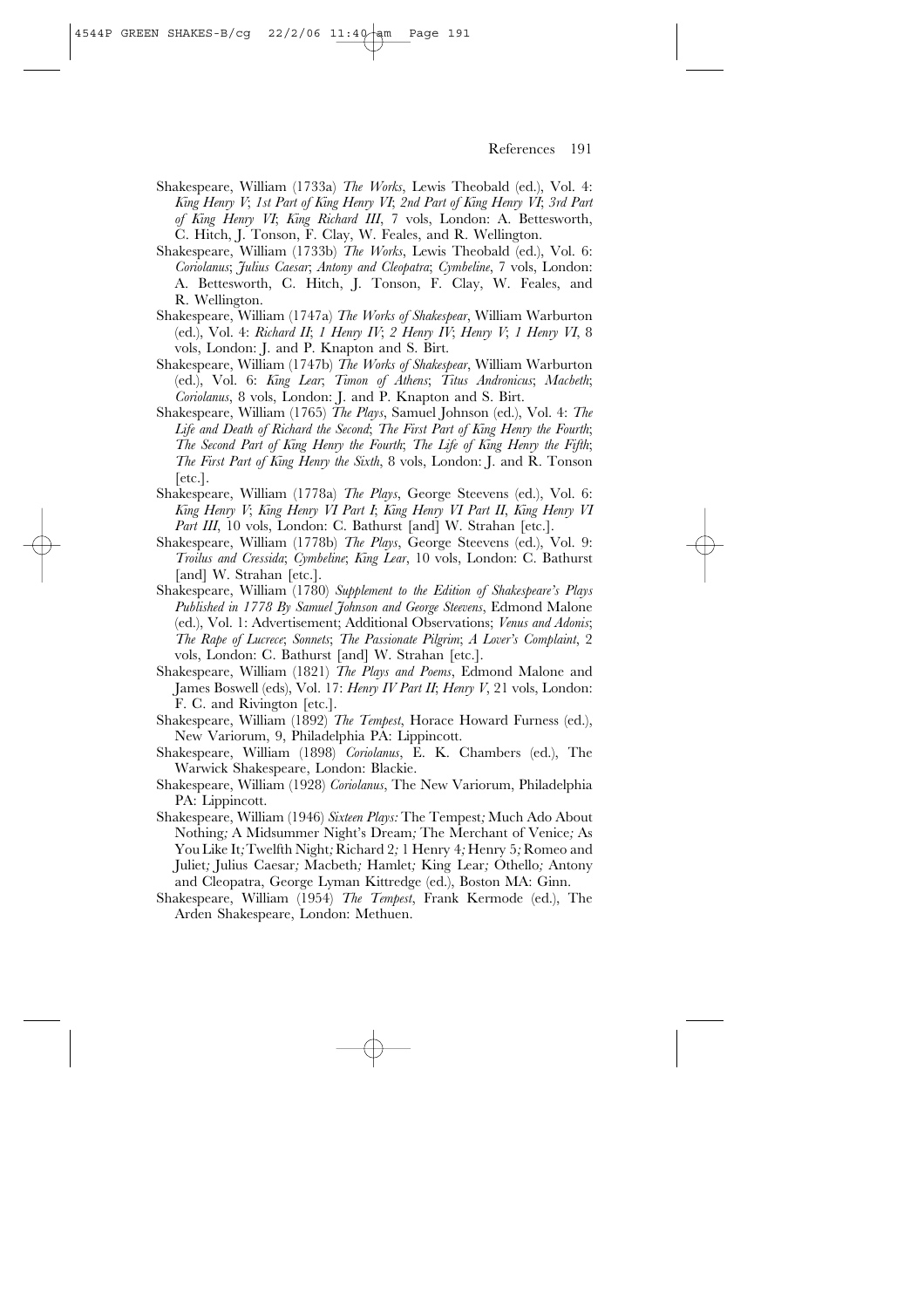- Shakespeare, William (1975) *As You Like It*, Agnes Latham (ed.), The Arden Shakespeare, London: Methuen.
- Shakespeare, William (1977) *Antony and Cleopatra*, Emrys Jones (ed.), New Penguin Shakespeare, London: Penguin.
- Shakespeare, William (1982) *Henry V*, Gary Taylor (ed.), The Oxford Shakespeare, Oxford: Oxford University Press.
- Shakespeare, William (1986) *The Complete Works*, Stanley Wells, Gary Taylor, John Jowett, and William Montgomery (eds), Oxford: Oxford University Press.
- Shakespeare, William (1987) *The Tempest*, Stephen Orgel (ed.), The Oxford Shakespeare, Oxford: Oxford University Press.
- Shakespeare, William (1993) *As You Like It*, Alan Brissenden (ed.), The Oxford Shakespeare, Oxford: Oxford University Press.
- Shakespeare, William (1994a) *Anthony and Cleopatra*, Michael Neill (ed.), The Oxford Shakespeare, Oxford: Oxford University Press.
- Shakespeare, William (1994b) *Coriolanus*, R. B. Parker (ed.), The Oxford Shakespeare, Oxford: Oxford University Press.
- Shakespeare, William (1995) *Antony and Cleopatra*, John Wilders (ed.), The Arden Shakespeare, London: Routledge.
- Shakespeare, William (1997) *As You Like It*, John F. Andrews (ed.), The Everyman Shakespeare, London: J. M. Dent.
- Shakespeare, William (2000a) *King Lear*, Stanley Wells (ed.), The Oxford Shakespeare, Oxford: Oxford University Press.
- Shakespeare, William (2000b) *The Tempest*, Christine Dymkowski (ed.), Shakepeare in Production, Cambridge: Cambridge University Press.
- Shelley, Percy Bysshe (1840) *Essays, Letters from Abroad, Translations and Fragments*, Mary Shelley (ed.), Vol. 1, 2 vols, London: Edward Moxon.
- Sidney, Philip (1595) *The Defence of Poesie*, STC 22535, London: [Thomas Creede] for William Ponsonby.
- Simonds, Peggy Muñoz (1995) '"Sweet Power of Music": The Political Magic of "The Miraculous Harp" in Shakespeare's *The Tempest*', *Comparative Drama* 29: 61–90.
- Simonds, Peggy Muñoz (1998) '"My Charms Crack Not": The Alchemical Structure of *The Tempest*', *Comparative Drama* 32: 538–70.
- Singer, Peter (1973) '"Animal Liberation": Review of Stanley Godlovitch, Rosalind Godlovitch, and John Harris, Editors *Animals, Men and Morals* (New York: Taplinger, 1971)', *New York Review of Books* 20(3): 17–21.
- Singer, Peter (1975) *Animal Liberation: A New Ethics for Our Treatment of Animals*, New York: New York Review.
- Singer, Peter (1979) *Practical Ethics*, Cambridge: Cambridge University Press.
- Smith, Irwin (1952) 'Theatre Into Globe', *Shakespeare Quarterly* 3: 113–20.
- Snow, C. P. (1959) *The Two Cultures and the Scientific Revolution: The Rede Lecture 1959*, Cambridge: Cambridge University Press.
- Sokal, Alan and Jean Bricmont (1998) *Intellectual Impostures: Postmodern Philosophers' Abuse of Science*, London: Profile.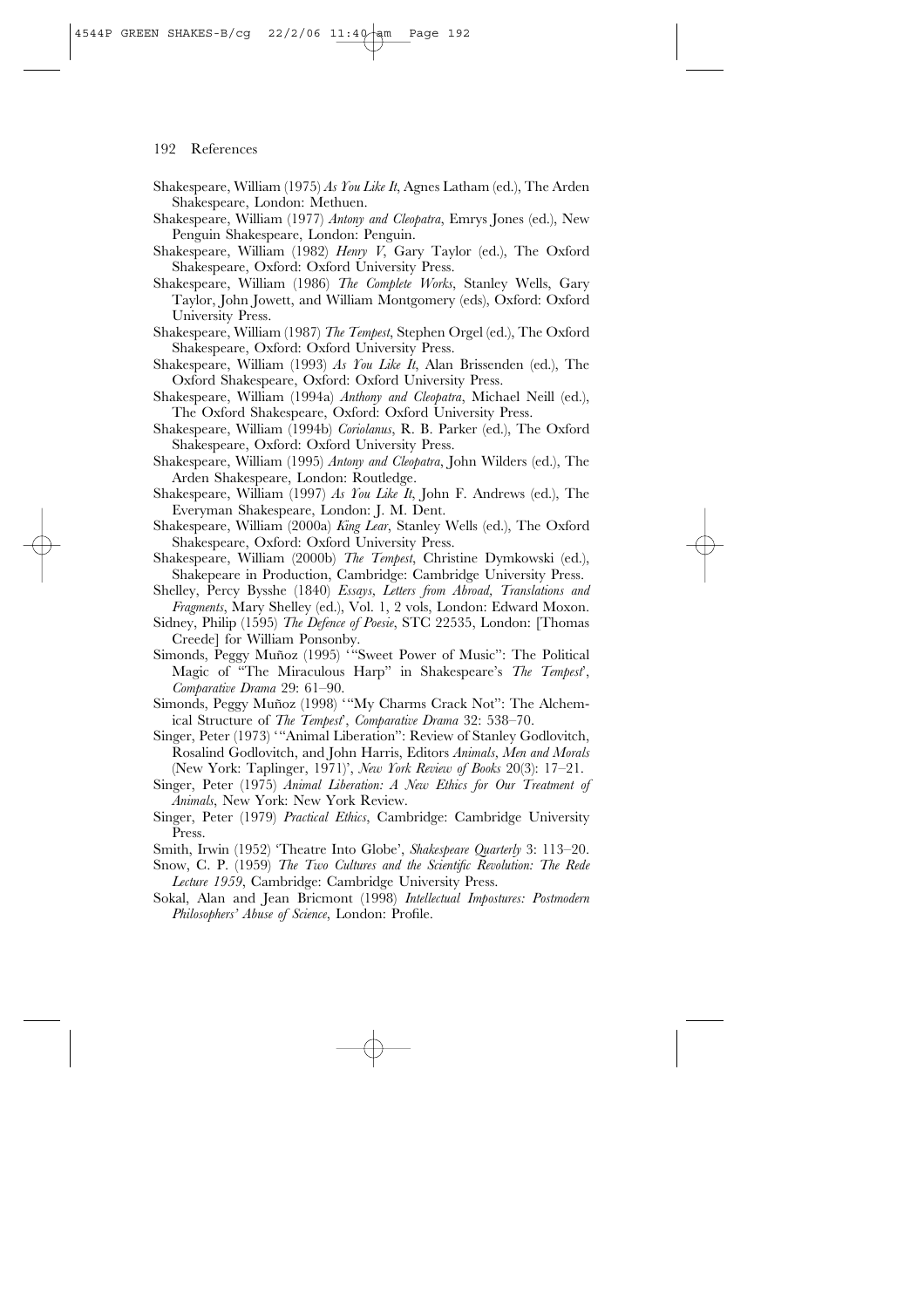- Sokol, B. J. (1995) *Art and Illusion in* The Winter's Tale, Manchester: Manchester University Press.
- Sokol, B. J. (2003) *A Brave New World of Knowledge: Shakespeare's* The Tempest *and Early Modern Epistemology*, Madison NJ: Fairleigh Dickinson University Press.
- Soper, Kate (1996) 'Feminism, Ecosocialism, and the Conceptualization of Nature', in *The Greening of Marxism*, Ted Benton (ed.), Democracy and Ecology, New York: Guildford Press, 268–71.
- Speed, John (1612) *The Theatre of the Empire of Great Britaine: Presenting an Exact Geography of of the Kingdomes of England, Scotland, Ireland*, STC 23041, London: [William Hall] to be sold by John Sudbury and George Humble.
- Spurgeon, Caroline F. E. (1931) *Shakespeare's Iterative Imagery: (1) as Undersong (2) as Touchstone in His Work*, Annual Shakespeare Lectures at Oxford, Oxford: Oxford University Press.
- Stephenson, Tom (1989) *Forbidden Land: The Struggle for Access to Mountain and Moorland*, Ann Holt (ed.), Manchester: Manchester University Press.
- Sterne, Laurence (1760) *The Life and Opinions of Tristram Shandy*, second edition, Vol. 1, 9 vols, London: R. and J. Dodsley.
- Swift, Jonathan (1721) *The Bubble: A Poem*, London: Benjamin Tooke sold by J. Roberts.
- Taylor, Charles (1989) *Sources of the Self: Making of the Modern Identity*, Cambridge MA: Harvard University Press.
- Taylor, Gary (1983) '*King Lear*: The Date and Authorship of the Folio Version', *The Division of the Kingdoms: Shakespeare's Two Versions of* King Lear, Gary Taylor and Michael Warren (eds), Oxford Shakespeare Studies, Oxford: Clarendon, 351–468.
- Taylor, Gary and Michael Warren (eds) (1983), *The Division of the Kingdoms: Shakespeare's Two Versions of* King Lear, Oxford: Clarendon Press.
- Thomas, Keith (1983) *Man and the Natural World: Changing Attitudes in England 1500–1800*, London: Penguin.
- Thomson, Leslie (1999) 'The Meaning of *Thunder and Lightning*: Stage Directions and Audience Expectations', *Early Theatre* 2: 11–24.
- Tillyard, E. M. W. (1943) *The Elizabethan World Picture*, London: Chatto and Windus.
- Topsell, Edward (1607) *The Historie of Foure-footed Beastes*, STC 24123, London: William Jaggard.
- Topsell, Edward (1608) *The Historie of Serpents*, STC 24124, London: William Jaggard.
- Wallace, C. W. (1913) 'A London Pageant of Shakespeare's Time: New Information from Old Records', 28 March, *The Times*, 6.
- Wear, Andrew (1992) 'Making Sense of Health and the Environment in Early Modern England', in *Medicine in Society: Historical Essays*, Andrew Wear (ed.), Cambridge: Cambridge University Press, 119–47.
- Wells, Robin Headlam (2000) *Shakespeare on Masculinity*, Cambridge: Cambridge University Press.